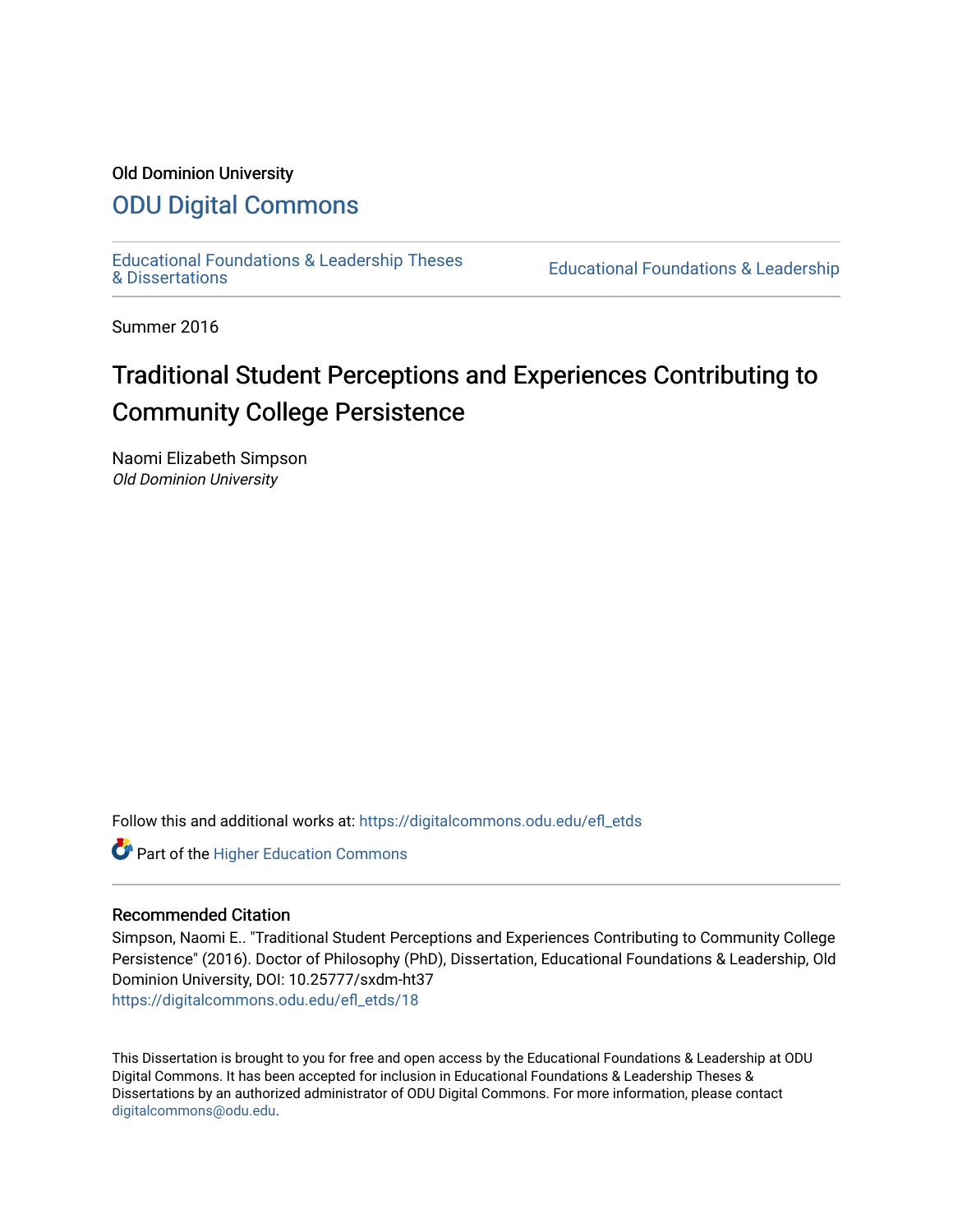# TRADITIONAL STUDENT PERCEPTIONS AND EXPERIENCES CONTRIBUTING TO

# COMMUNITY COLLEGE PERSISTENCE

by

Naomi Elizabeth Simpson B.A. May 2006, University of Mary Washington M.A. May 2010, George Mason University

A Dissertation Submitted to the Faculty of Old Dominion University in Partial Fulfillment of the Requirements for the Degree of

DOCTOR OF PHILOSOPHY

# COMMUNITY COLLEGE LEADERSHIP

OLD DOMINION UNIVERSITY August 2016

Approved by:

Dana D. Burnett (Director)

Wendy E. Scott (Member)

Dennis E. Gregory (Member)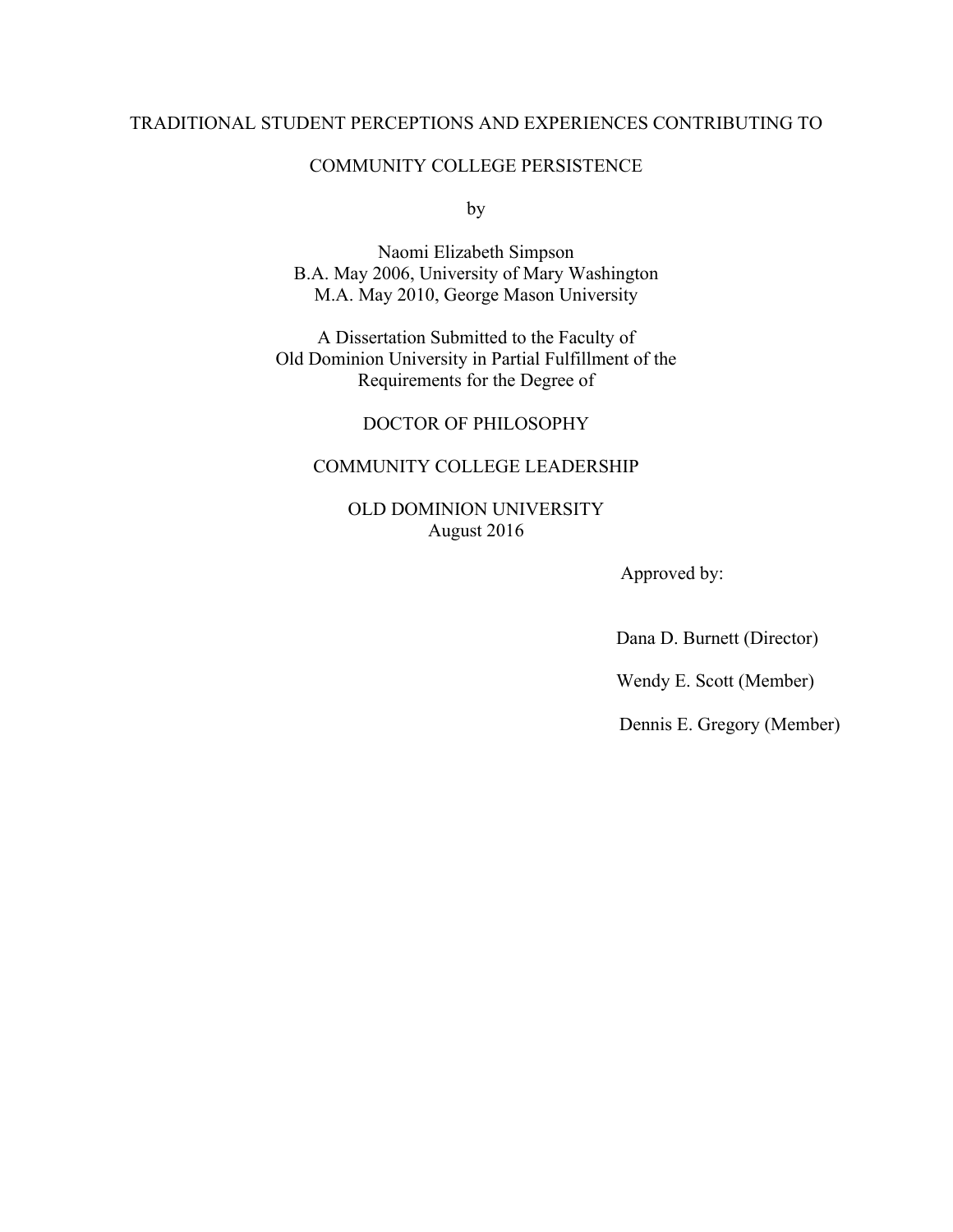## ABSTRACT

# TRADITIONAL STUDENT PERCEPTIONS AND EXPERIENCES CONTRIBUTING TO COMMUNITY COLLEGE PERSISTENCE

Naomi Elizabeth Simpson Old Dominion University, 2016 Director: Dr. Dana D. Burnett

An increased effort to improve the retention percentages and number of college graduates must address the unique characteristics and experiences of the traditional-aged community college student population. Models of student departure and attrition seek to explain why a student stops attending a college through the analysis of quantitative data. These data, whether about student demographic characteristics, academic intent, institutional factors, motivational factors, etc. are used abundantly to predict persistence and retention patterns of 4-year college and university students. Perceptions and experiences of traditional-aged community college students relating to persistence and retention is an area of higher education research with insufficient coverage. The purpose of this qualitative study was to understand, describe, and interpret perceptions and experiences of traditional-aged community college students associated with persistence. This study involved face-to-face semi-structured interviews with 15 participants to collect their experiences with continuing community college attendance from one semester and one year to the next. The interviews were analyzed and themes were developed using Moustakas's modification of van Kaam's method. Seven themes emerged from the study: 1) financial characteristics, including concern about cost, financial aid, and working while enrolled, 2) early anxious thoughts, 3) undecided, 4) family support, 5) determination and selfmotivation, 6) on-campus engagement and involvement, including course experiences, professor interactions, counseling and advising experiences, and college staff interactions, and 7) plans to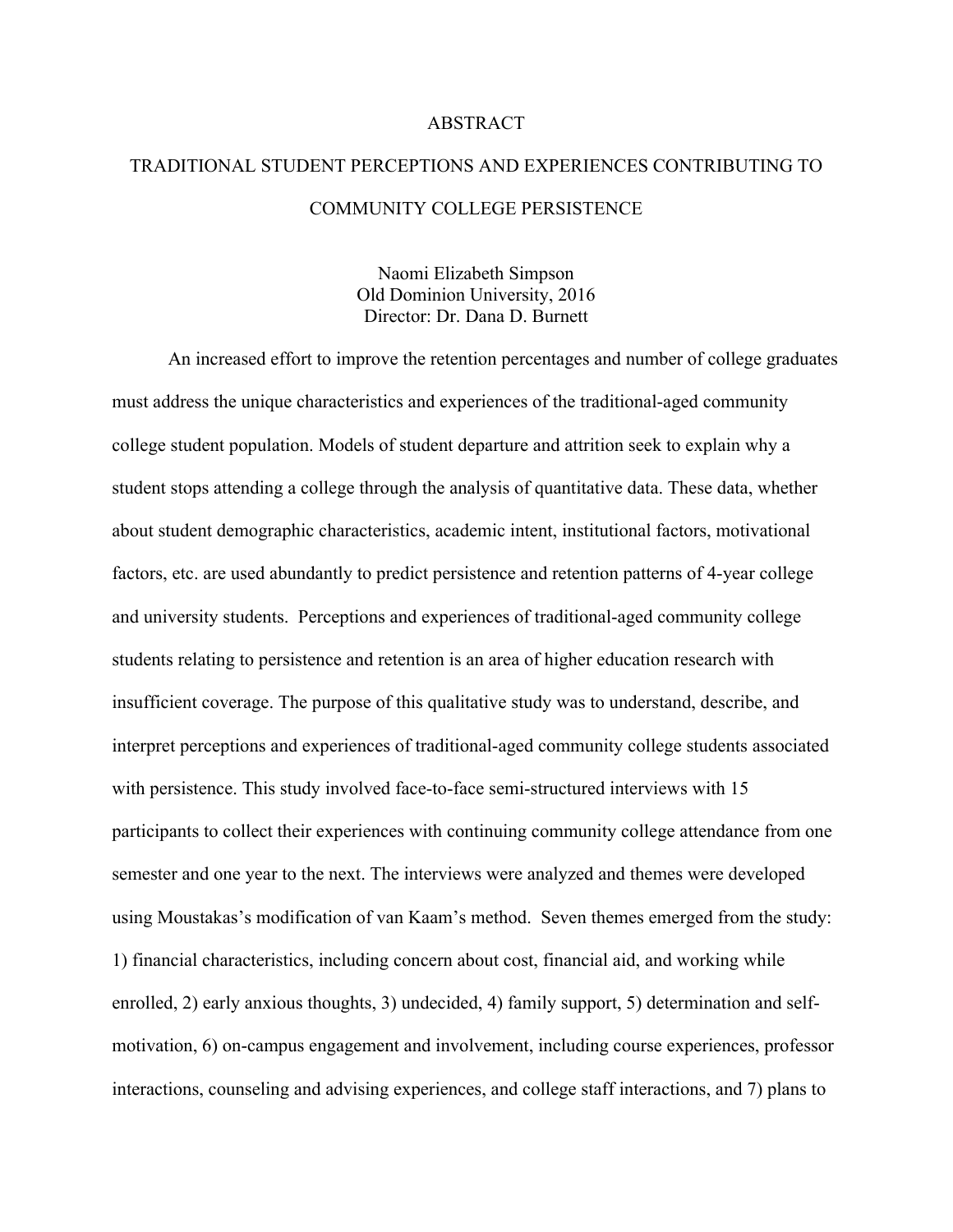transfer. The study revealed that traditional-aged community college students face a number of factors in their decisions to persist. Although students may experience frustrations, setbacks and manage a number of responsibilities, their determination and self-motivation help them to reach their educational and career goals.

*Keywords: community college, traditional-aged students, persistence, retention*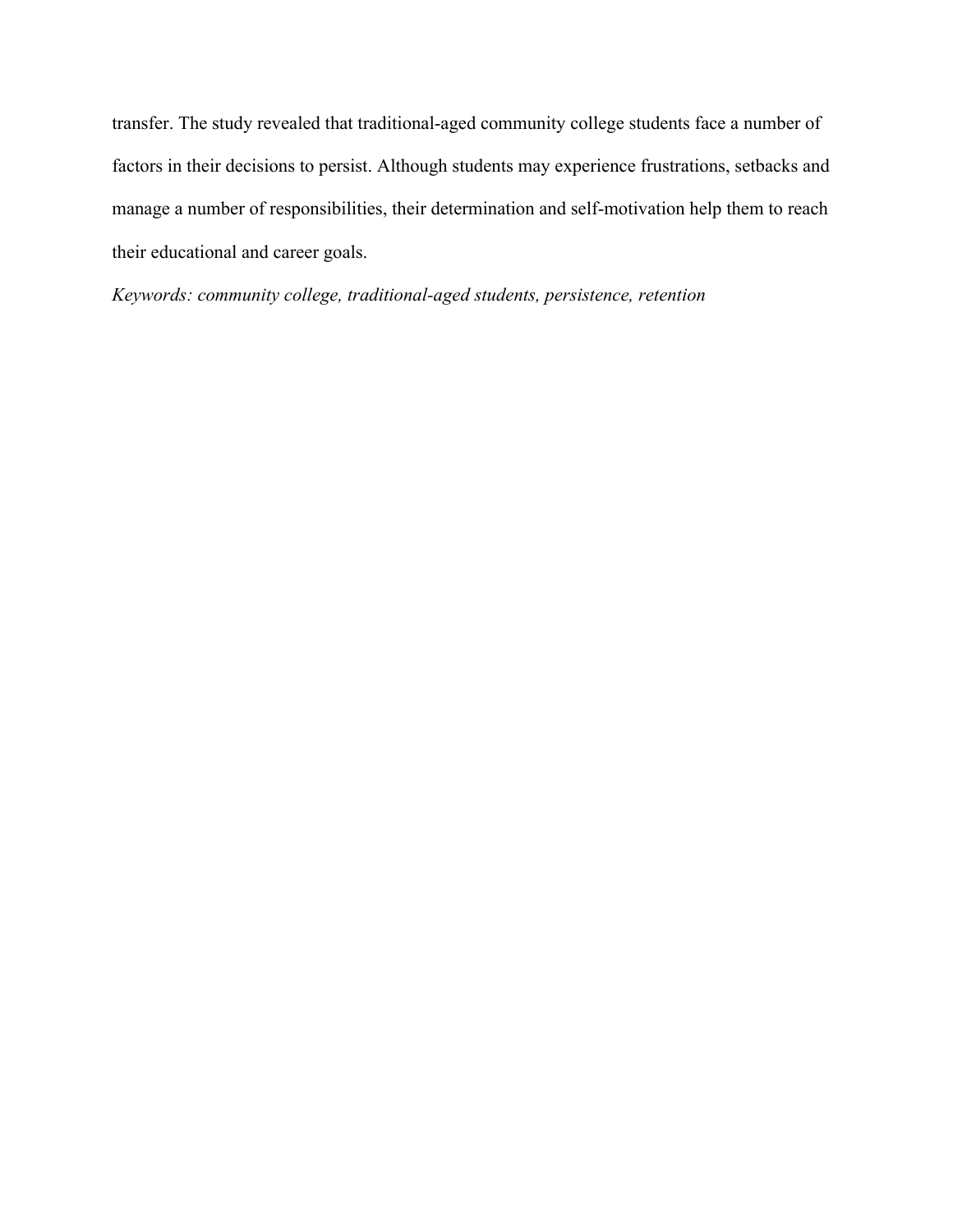© Copyright 2016, Naomi Elizabeth Simpson, All Rights Reserved.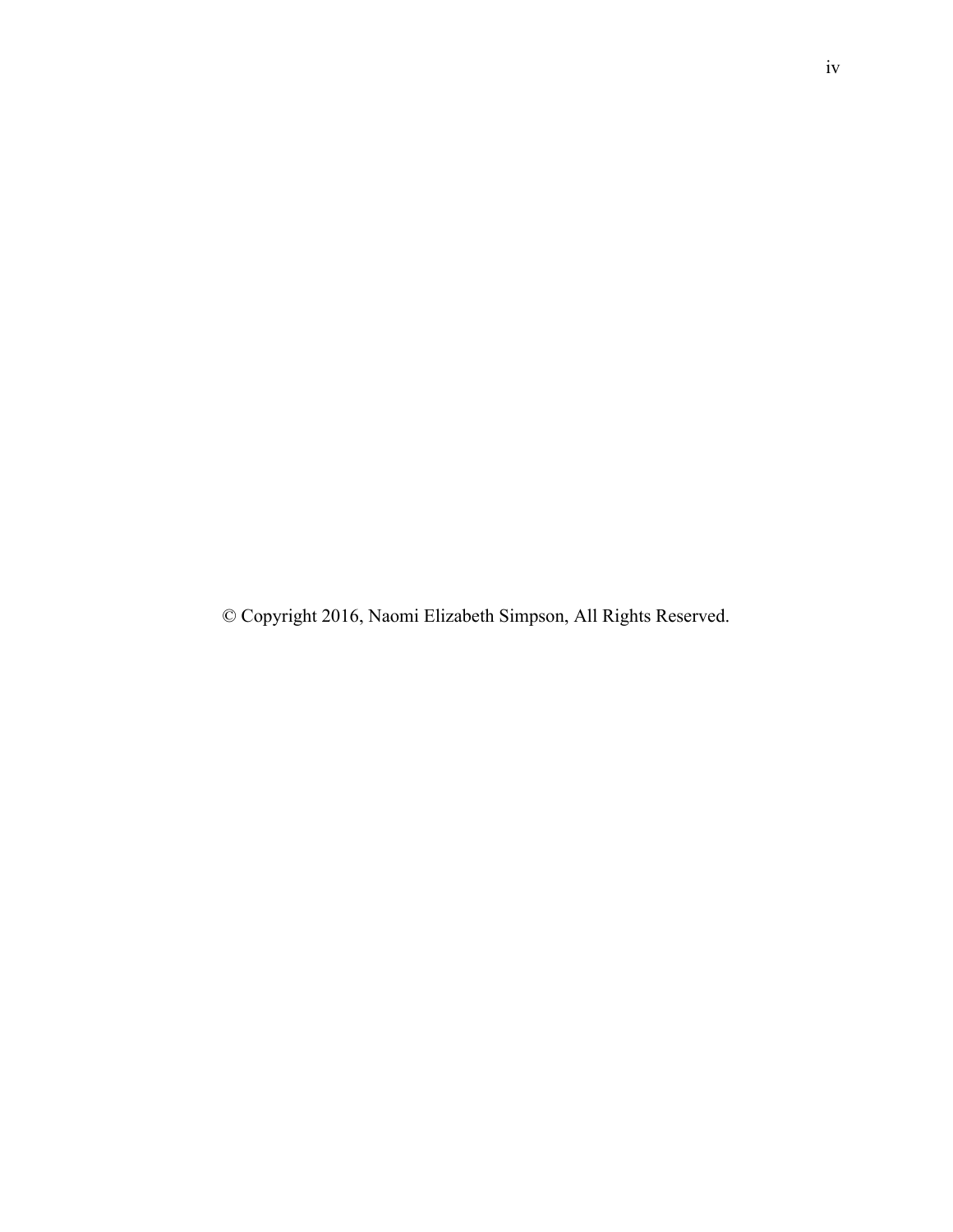This dissertation is dedicated to my family and extended family. Their moral and emotional support has shaped the person I have become. I want to share the special feeling of gratitude and accomplishment with my parents, Samuel and Debbie Rucker, and my sisters Ruth and Laura, who have always supported my educational pursuits.

I also dedicate this dissertation in honor and memory of my grandparents, Shirley J. Foley and the late Raymond A. Foley, and the late Dr. James H. Rucker, DDS and Juliette W. Rucker. I want to share a special thank you for being there for me during my entire educational journey, and cheering me on through your presence and spirit.

To my daughter, Juliette, thank you for being you and adapting to my crazy schedule to complete this project. May you always find joy in life and realize you can achieve anything you dream with hard work, dedication and persistence. Finally, to my husband, Ashley, thank you for your unwavering support, love, and faith. May we continue to share a lifetime of love, laughter, and joy.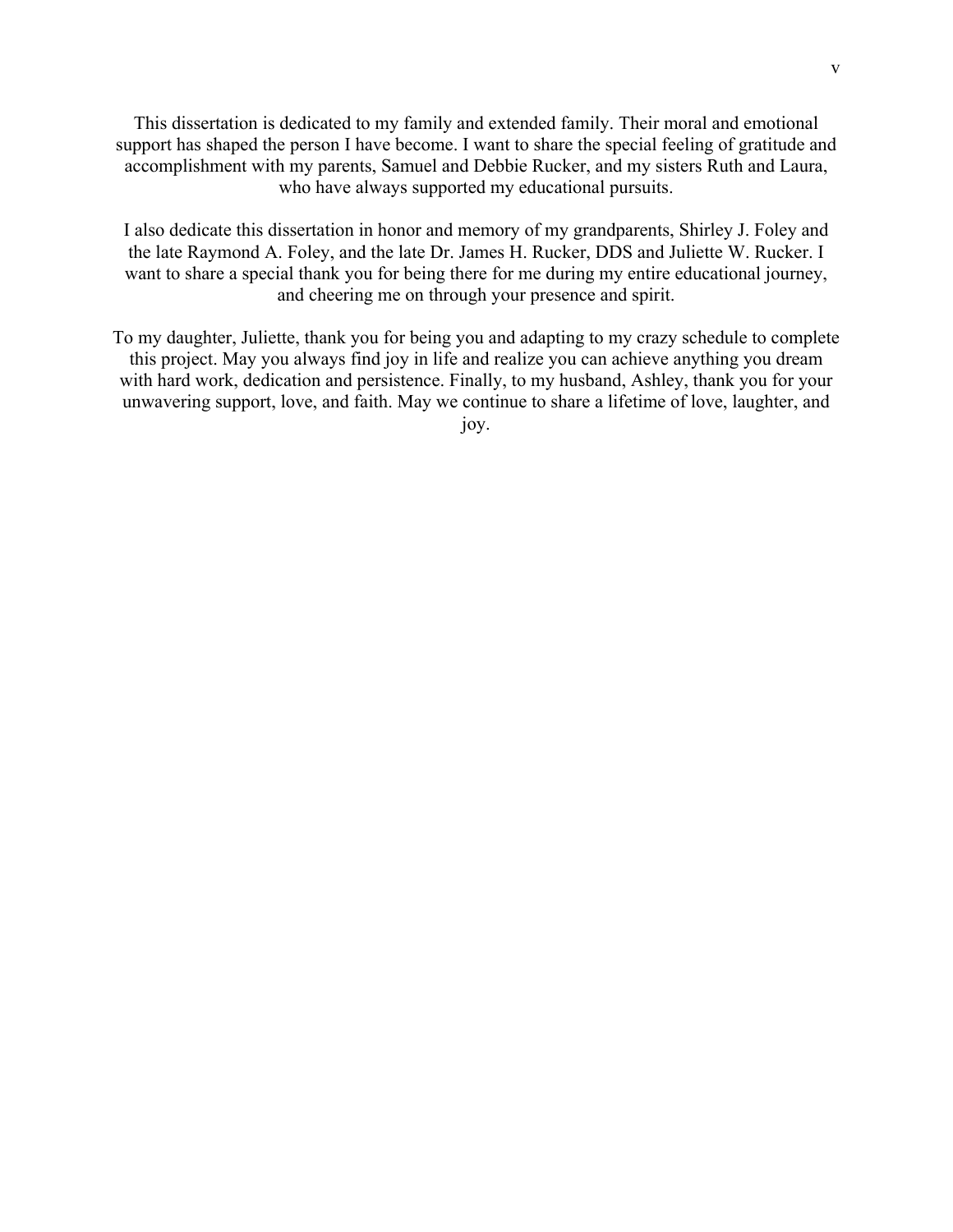## ACKNOWLEDGEMENTS

I wish to express my sincere appreciation and gratitude to my committee members for their time, efforts, and input throughout this process. For the guidance and direction of Dr. Dana Burnett, my dissertation chair, thank you. Your dedication and feedback have been invaluable and deserves special recognition. To Dr. Wendy Scott, thank you for sharing your expertise in qualitative research and helping me think about things from an entirely different perspective. To Dr. Dennis Gregory, thank you for reading and reviewing this manuscript and providing guidance early in my dissertation process.

I would also like to express my thanks to my academic family. Members of Cohort Nine, my dear friends, without you, this journey would not have been as fun or engaging. Your viewpoints and conversations throughout the program have challenged me to think a little harder, express my ideas more confidently, and to KOM and GID! To Dr. Karen H. Bucher, I am appreciative and grateful for your mentorship, friendship, and guidance throughout this journey. Your support and encouragement throughout my experience, from start to finish, has been unwavering. To other academic cheerleaders along the way, thank you for understanding and supporting me in this journey.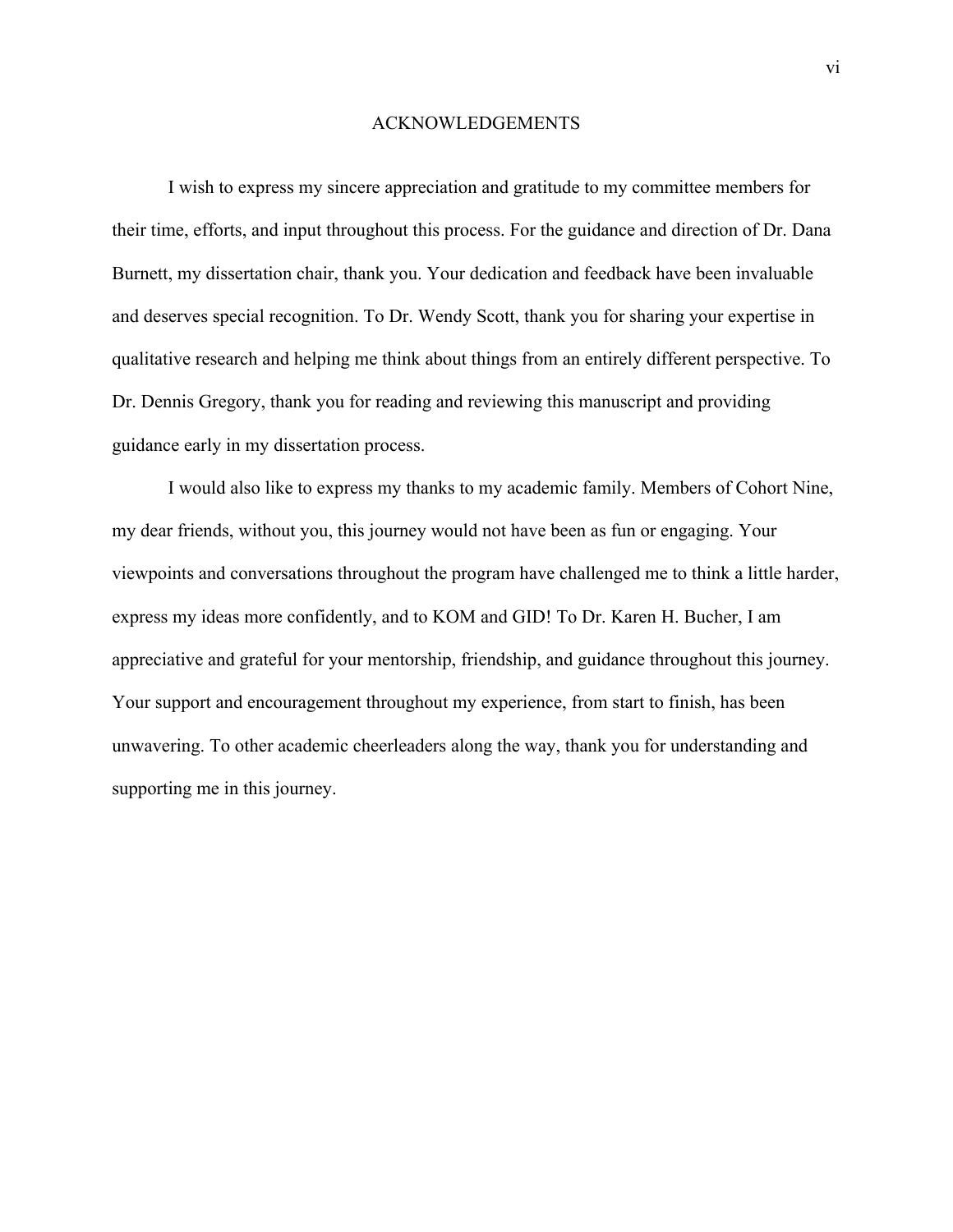|                                             | Page                |
|---------------------------------------------|---------------------|
|                                             | ix                  |
|                                             |                     |
|                                             | 1<br>$\overline{2}$ |
|                                             | $\overline{2}$      |
|                                             | 3                   |
|                                             | $\overline{4}$      |
|                                             | $\overline{4}$      |
|                                             | 5                   |
|                                             | 5                   |
|                                             | $\overline{7}$      |
|                                             |                     |
|                                             | 7                   |
|                                             | 8                   |
|                                             | 8                   |
|                                             | 11                  |
| REALITIES OF COMMUNITY COLLEGE ENROLLMENT,  |                     |
|                                             | 14                  |
| POPULAR STUDENT RETENTION AND PERSISTENCE   |                     |
|                                             |                     |
| COMMUNITY COLLEGE STUDENT RETENTION         |                     |
|                                             |                     |
|                                             |                     |
|                                             |                     |
|                                             |                     |
|                                             |                     |
|                                             |                     |
|                                             |                     |
|                                             |                     |
|                                             |                     |
|                                             |                     |
| PROCEDURES                                  | 39                  |
|                                             |                     |
| DELIMITATIONS, LIMITATIONS, AND ETHICAL     |                     |
|                                             |                     |
|                                             |                     |
|                                             | 56                  |
|                                             | 56                  |
|                                             |                     |
| <b>EMERGING THEMES AMONG PARTICIPANT</b>    |                     |
|                                             |                     |
| PARTICIPANT EXPERIENCES AS TRADITIONAL-AGED |                     |
|                                             | 93                  |
|                                             |                     |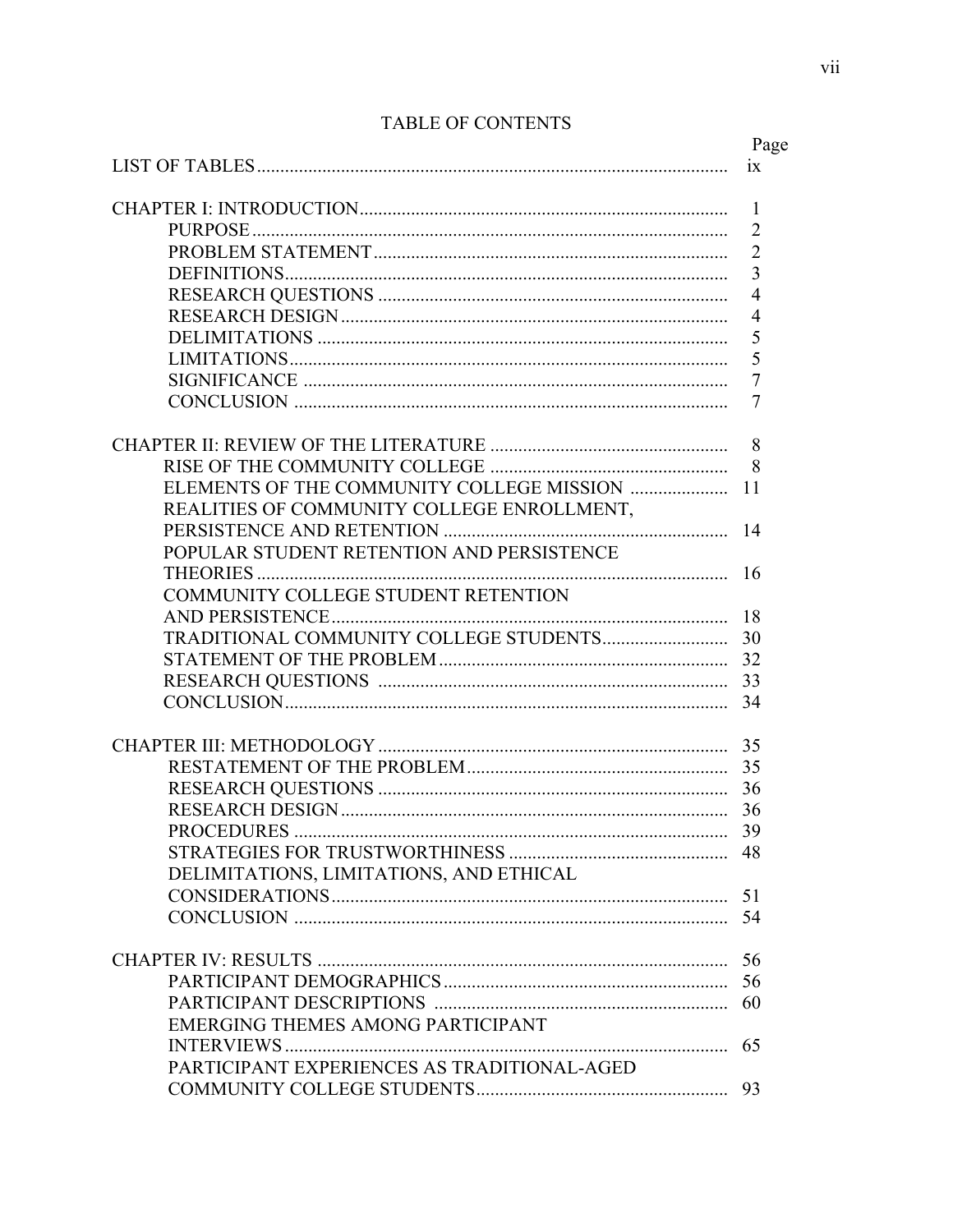|                                           | Page |
|-------------------------------------------|------|
| <b>INFRENCES DRAWN FROM PARTICIPANTS'</b> |      |
|                                           |      |
|                                           |      |
|                                           |      |
|                                           |      |
|                                           |      |
| MAJOR FINDINGS AND CONNECTIONS TO         |      |
|                                           |      |
| <b>IMPLICATIONS</b>                       |      |
|                                           |      |
|                                           |      |
|                                           |      |
|                                           |      |
|                                           |      |
| APPENDIX A: LETTER REQUESTING ACCESS      |      |
|                                           |      |
|                                           |      |
|                                           |      |
|                                           |      |
|                                           |      |
|                                           |      |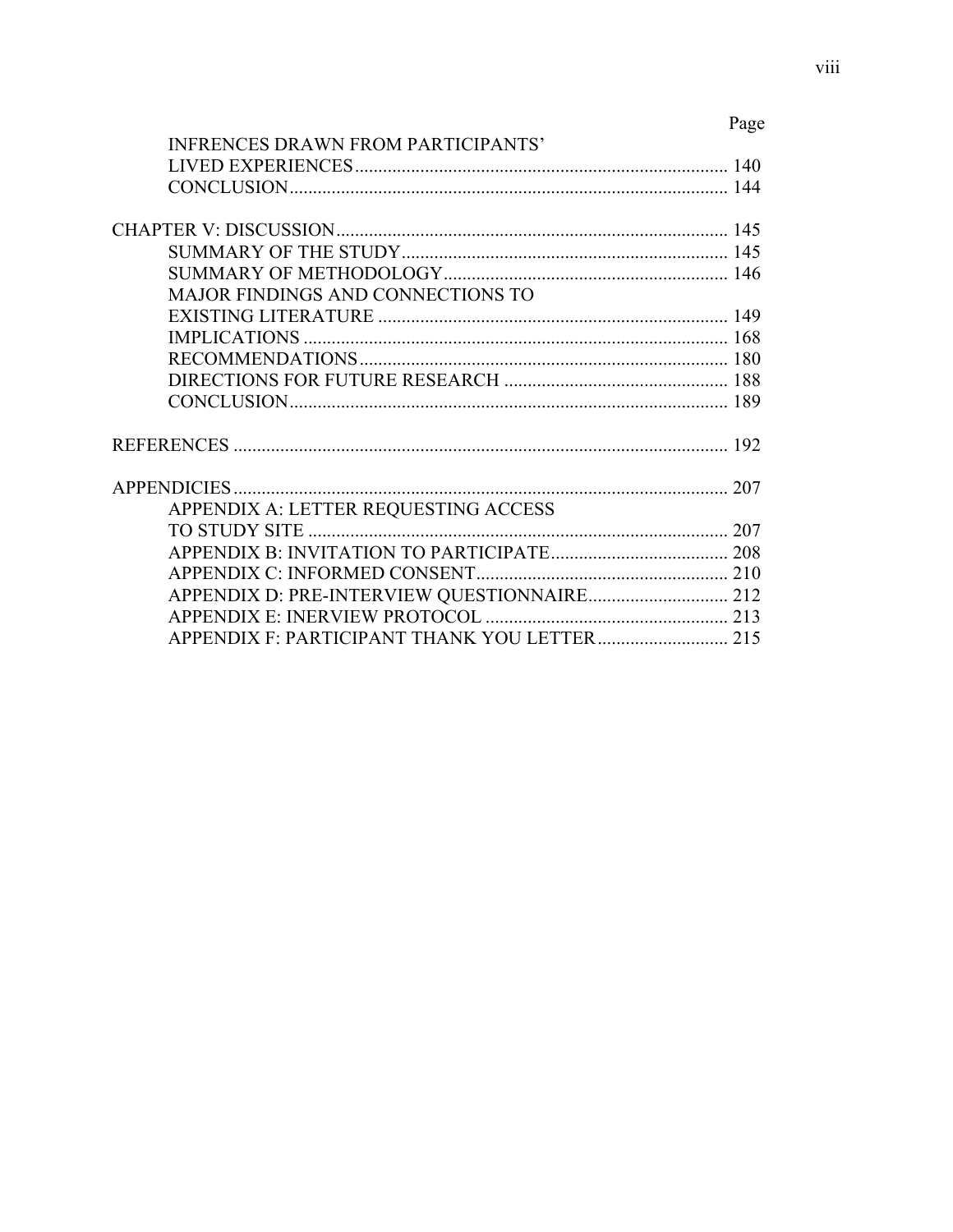# LIST OF TABLES

| Table | Page |
|-------|------|
|       |      |
|       |      |
|       |      |
|       |      |
|       |      |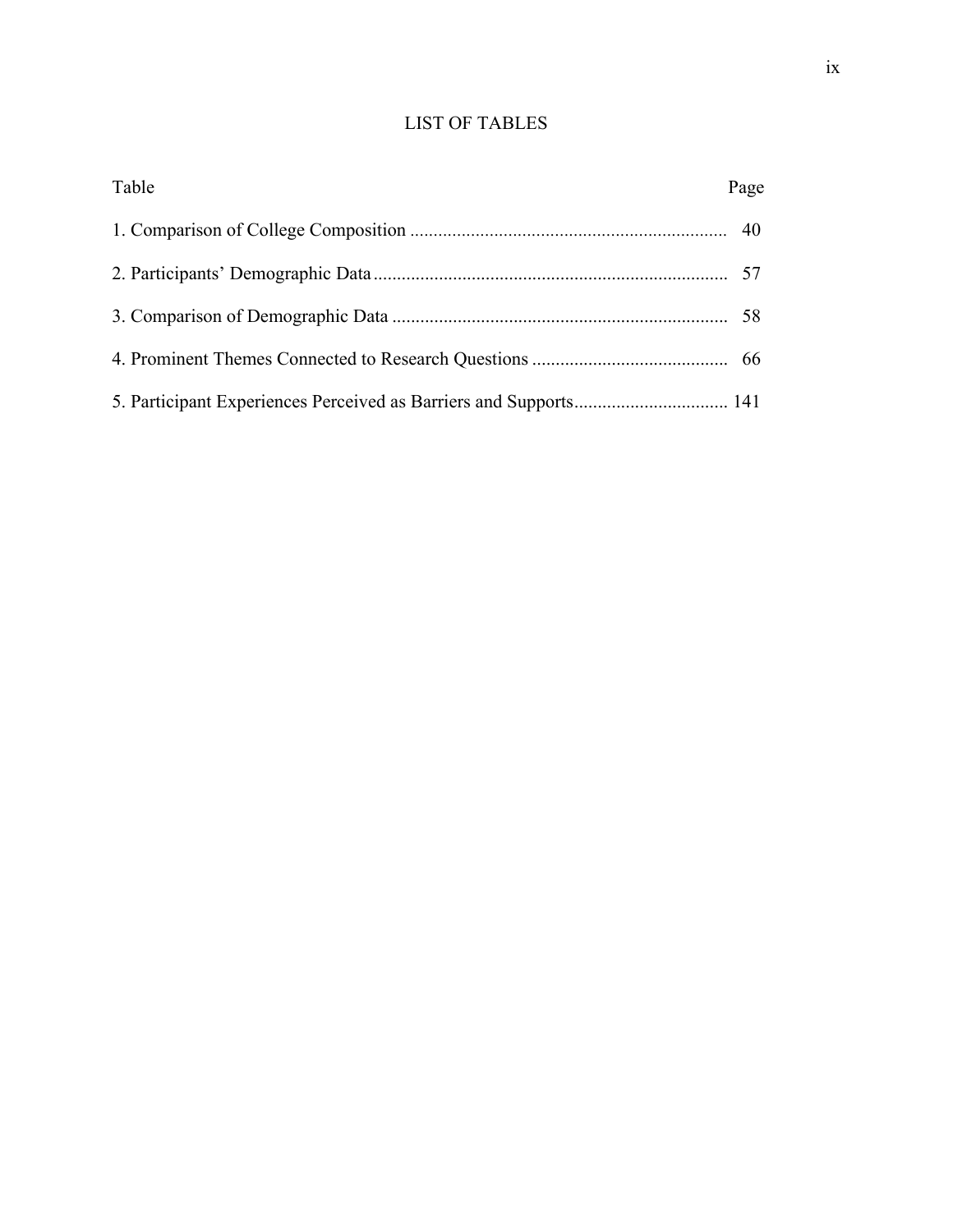### CHAPTER I

# **INTRODUCTION**

In a 2009 address in Warren, Michigan, President Obama identified community colleges as the America's largest component of the higher education system. In the same address, President Obama unveiled the American Graduation Initiative, challenging America "to once again lead the world in college degrees by 2020" (White House, 2009). This initiative calls for community colleges to provide an additional 5 million graduates by 2020.

Such a challenge to America's community colleges will require institutions to revisit their current policies and practices as they relate to student persistence, retention, and degree completion. Enrollment in a two-year college accounts for nearly half of undergraduates in the United States (American Association of Community Colleges, 2012). Although a key component of the community college mission is open access to a college education, most community college students do not graduate (Berkner, Horn & Clune, 2000; Horn, Nevill & Griffith, 2006; Horn & Premo, 1995; Tinto, 1987, 1993). Reasons why retention is low among this population of students is unclear (Pascarella, 1999; Pascarella & Terenzini, 2005).

Questioning why community college students fail to graduate yields a number of varied responses. Several studies suggest a variety of demographic factors influence student persistence, including age, ethnicity, family responsibility, and socioeconomic status (Brooks-Leonard, 1991; Cofer & Somers, 2001; Feldman, 1993; Hagedorn, Maxwell, & Hampton; 2002; Hawley & Harris, 2005; Hippensteel, St.John & Starkey, 1996; St.John & Starkey, 1994, Pascarella, Smart & Ethington, 1986). Similarly, several studies suggest financial factors such as employment status, tuition costs, and financial aid influence student persistence (Bers & Smith, 1991; Cabrera, Nora & Castaneda, 1992, Hey, Calderon & Seabert, 2003; Schmid & Abell, 2003;

1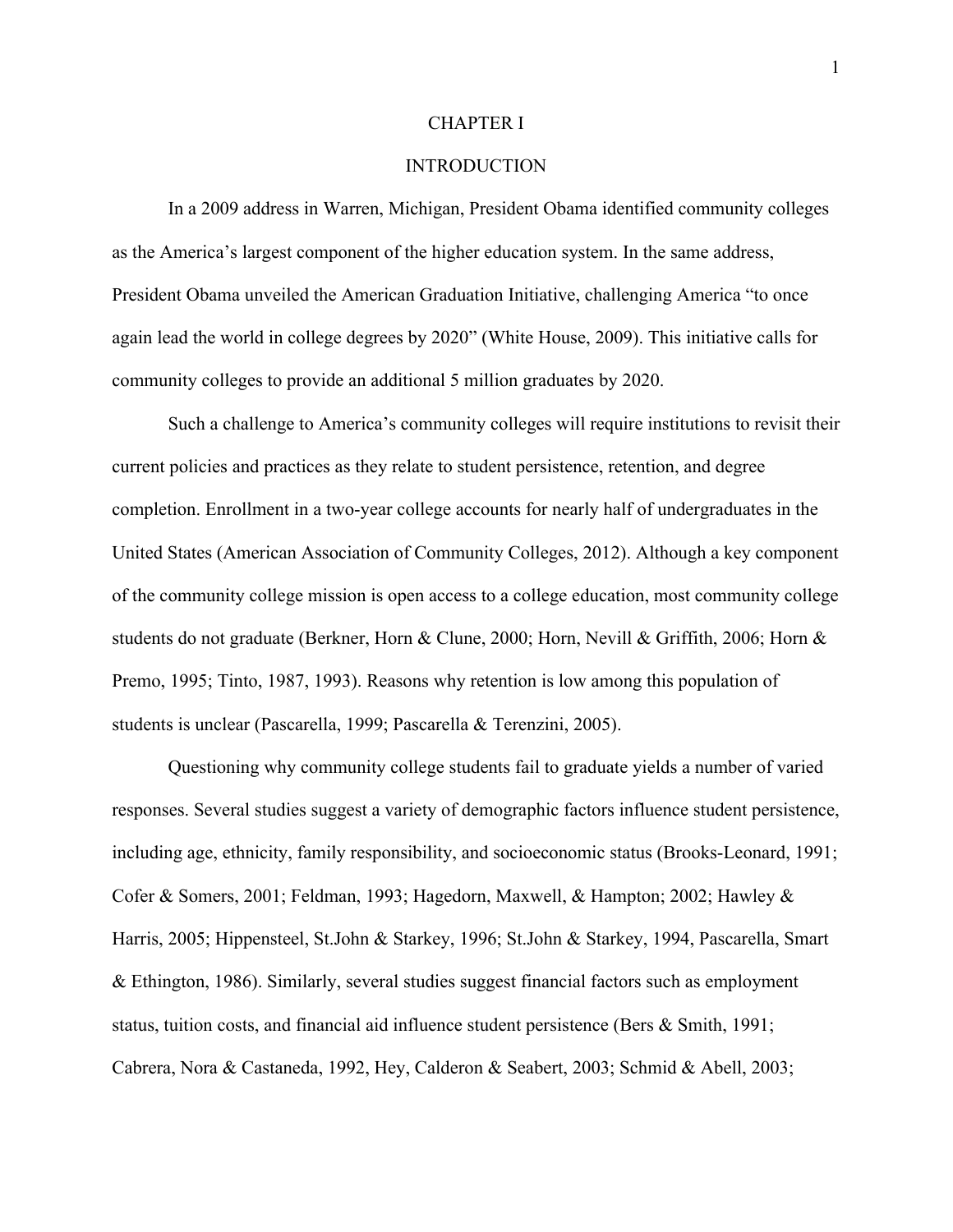Titus, 2006). Moreover, a number of studies explore the relationship of academic integration factors including student involvement, orientation, and student-faculty interaction to student persistence (Derby & Smith, 2004; Derby & Watson, 2006; Grosset, 1991; 1997; Halpin, 1990; Napoli & Wortman, 1998).

Fewer studies focus on the relationship of enrollment status to student persistence (Brooks-Leonard, 1991; Cofer & Somers, 2000; 2001; Feldman, 1993; Hippensteel, et al., 1996; Horn & Ethington, 2002; Jacobs & Berkowitz King, 2002; Schmid & Abell, 2003). Even fewer studies investigate persistence from the students' perspective, particularly their perceptions and experiences relating to their decisions to continue their education. This research aims to bridge the literature gap by exploring traditional-aged student experiences and perceptions associated with persistence and retention.

#### **Purpose**

The purpose of this research is to investigate factors that encourage or discourage persistence among traditional-aged community college students from the student's point of view. This research will highlight experiences and perceptions, barriers, and supports associated with traditional-aged students persistence and retention decisions.

## **Problem Statement**

A large portion of the prominent literature focuses on retention and persistence at the four-year institution (Astin, 1984, 1993; Bean, 1980, 1985; Pascarella & Terenzini, 1980; Tinto, 1975, 1987). A smaller portion of the literature focuses on retention and persistence at the community college (Tinto & Russo, 1994; Tinto & Love, 1995; Tinto, 1999). Even still, most of this research focuses on student characteristics (demographic information), academic characteristics, economic characteristics (socioeconomic status), and even institutional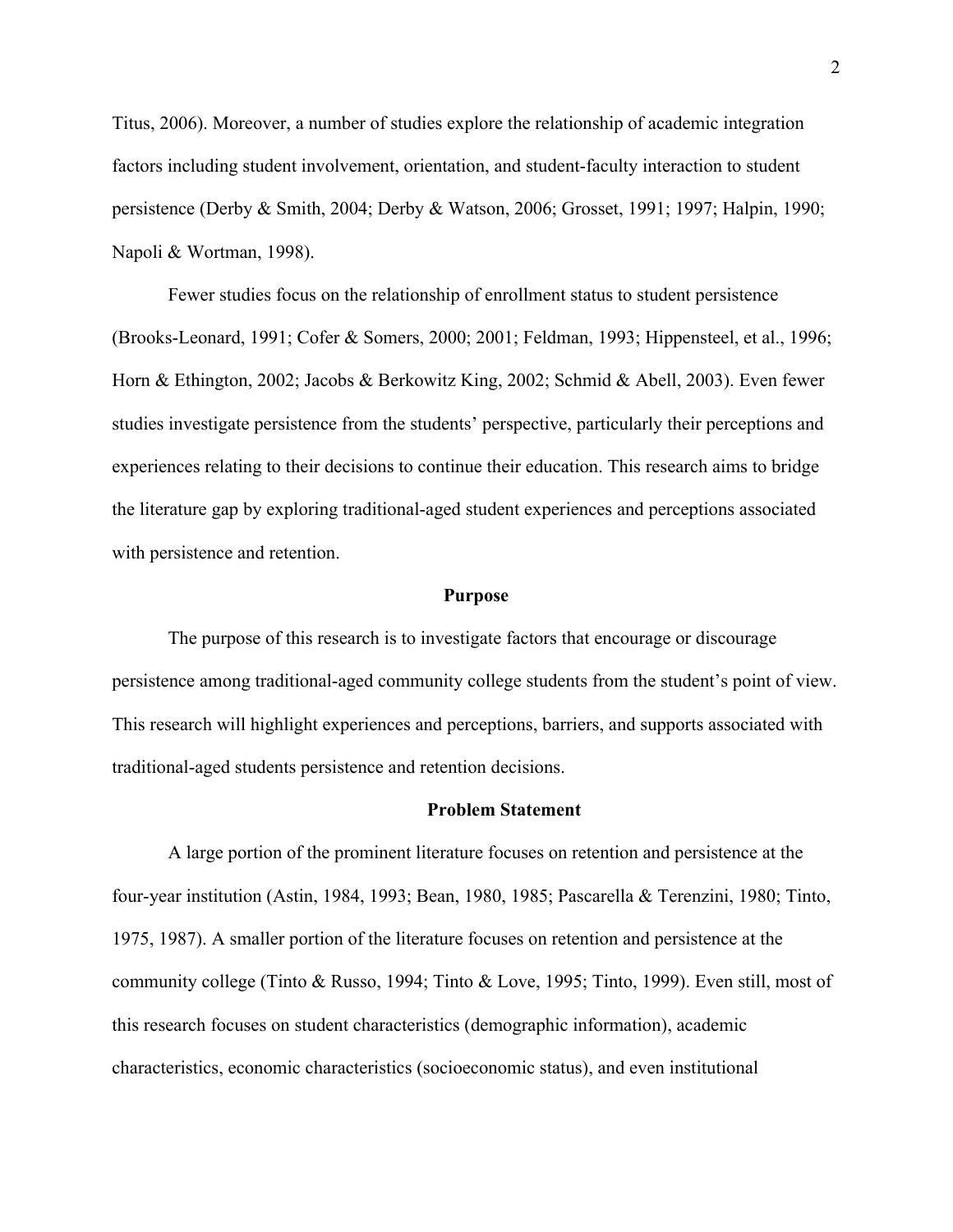characteristics. However, few studies investigate the personal situations students experience, like family support, mental health status, relationship issues, drug (both alcohol and illicit) use, and non-academic expenses that preclude traditional-aged students from being able to attend college full-time (Solis, 1995).

# **Definitions**

The following terms will be used as defined below throughout this study:

- Persistence: continued attendance at the same institution, enrolled in one or more credits from one semester to the next.
- Retention: continued attendance at the same institution enrolled in one or more credits from one academic year to the next.
- Community college: "A regionally accredited institution of higher education that offers the associate degree as its highest degree" (Vaughan, 2006).
- Virginia Community College System (VCCS): Virginia's state community college system consisting of 23 community colleges.
- First Time In College (FTIC): students enrolling in their first semester of college, does not include dual enrollment students or students who have enrolled at another higher education institution.
- Full-time student (FT): a student enrolled in at least twelve (12) credit hours per semester.
- Part-time student (PT): a student enrolled in one to eleven (1-11) credit hours per semester
- Traditional-aged student: a student between the ages of 18-24 (Choy, 2002).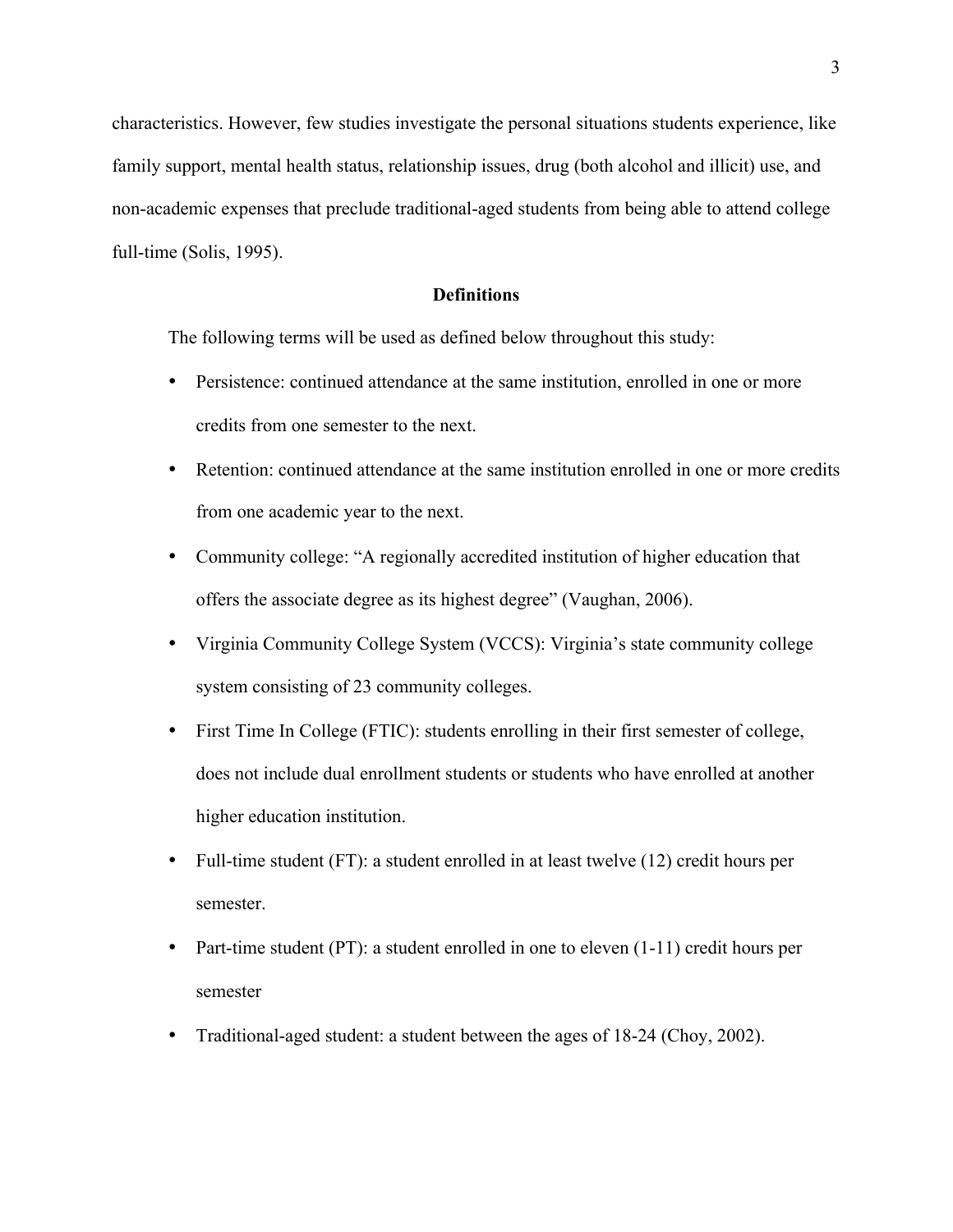• First generation college students: students who are the first in their families to enroll in higher education.

# **Research Questions**

Research questions explored in this study will include:

- 1) What is the lived experience of traditional-aged community college students that encourage or discourage persistence?
- 2) What is the lived experience of traditional-aged community college students that are perceived as barriers while enrolled?
- 3) What is the lived experience of traditional-aged community college students that are perceived as supports while enrolled?

#### **Research Design**

# **Participants**

The sample included a minimum of fifteen first-time-in-college (FTIC) students who attended the same community college in the fall 2014, and continued their enrollment at the same college in the spring 2015 semester. Participants were selected based on purposeful, criterionbased sampling by contacting members of various student services offices located at the researched institution.

#### **Measures and Analysis**

To best evaluate the research questions in this study, I used a qualitative research approach grounded in the phenomenology tradition to explore student experiences and perceptions that encourage or discourage them continue enrollment and retained. Interviews were scheduled, conducted, and recorded at the convenience and with the consent of the participants. Once the interviews were completed, I asked the participants to member-check the transcripts of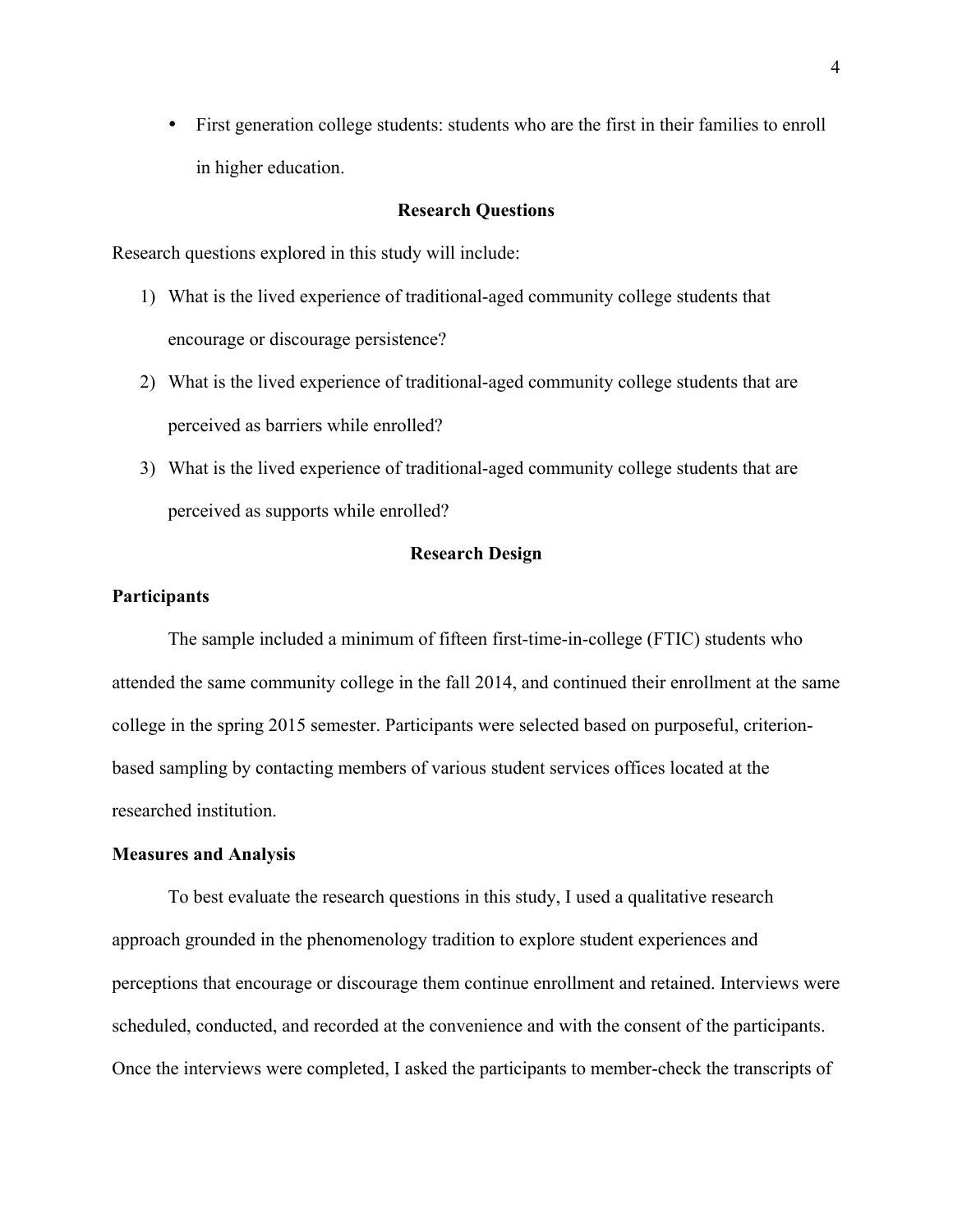their interviews to make sure the essence of their responses to the interview questions was accurately captured. I then reviewed and coded the interview transcripts to identify the nonrepetitive, meaningful information contained within. Then, I used rich and thick description to report the findings from the interviews. I collected and used demographic data describe the participants in this study.

### **Delimitations**

This study focused on the lived experience of traditional-aged community college students attending one community college located in the Southeastern region of the United States. The study included only FTIC students enrolled as a full-time student during the 2014- 2015 academic year. Students who transferred into the college or students completing dual enrollment coursework were excluded from the sample. Additionally, non-traditional aged students, defined as students above the age of 24 as of their first semester of attendance, were excluded from this research. Semi-structured interviews were used to examine the perceptions and experiences of traditional-aged community college students regarding their experiences with continued attendance and persistence. Another delimitation is that the study was not based on the actual student achievement data, including grades, degree progress and GPA.

## **Limitations**

This study examined the perceptions and lived experiences of FTIC, traditional-aged community college students. Particularly, persistence among traditional-aged community college students whose enrollment represents their first time in college, and excluded students who are non-traditional-aged and any students who have attended and transferred credits from another higher education institution. Due to the selection criteria for participants, generalizations of the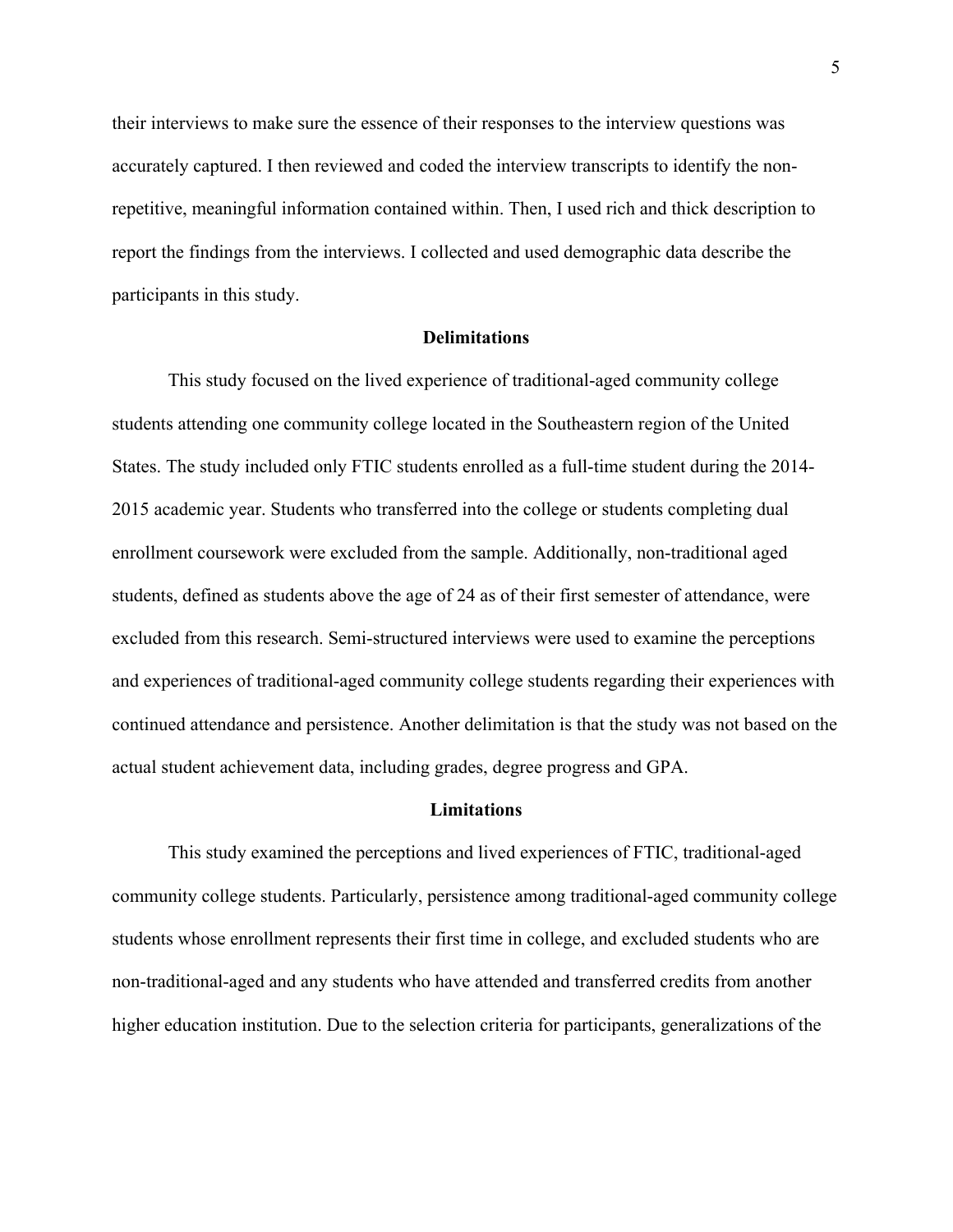results of this study may not be applicable to other settings including public or private 4-year colleges and universities.

Other limitations of this study included the research design and the researcher's current involvement with the institution. According to Creswell (2009), qualitative studies using purposeful criterion-based sampling have limited generalizability compared to quantitative studies with large sample size that utilize random sampling. One particular limitation with the research design involved the use of interview data, particularly the difficulty of conveying students' perceptions and experiences through interview transcripts. To address this limitation the researcher involved the participant in member checking, and used thick rich descriptions to generate understanding. The nature of the interview research allowed the participant to describe their experience and perceptions with respect to elements associated with student persistence such as type of course (in person versus online), grade point average (GPA), participation in institution sponsored extra-curricular activities (athletics, student clubs), and external influences as they affected their unique experience.

As a communications instructor with additional experience working in student services offices, the researcher has closely interacted with the studied population and may have developed assumptions and biases about traditional-aged community college students. To address this limitation, before interviews, transcript analysis and evaluation, the researcher bracketed any biases and assumptions to ensure personal experiences did not cloud the interpretation of the interview data. In addition the researcher ensured that participants have not previously enrolled, or are not currently enrolled in any course taught by the researcher.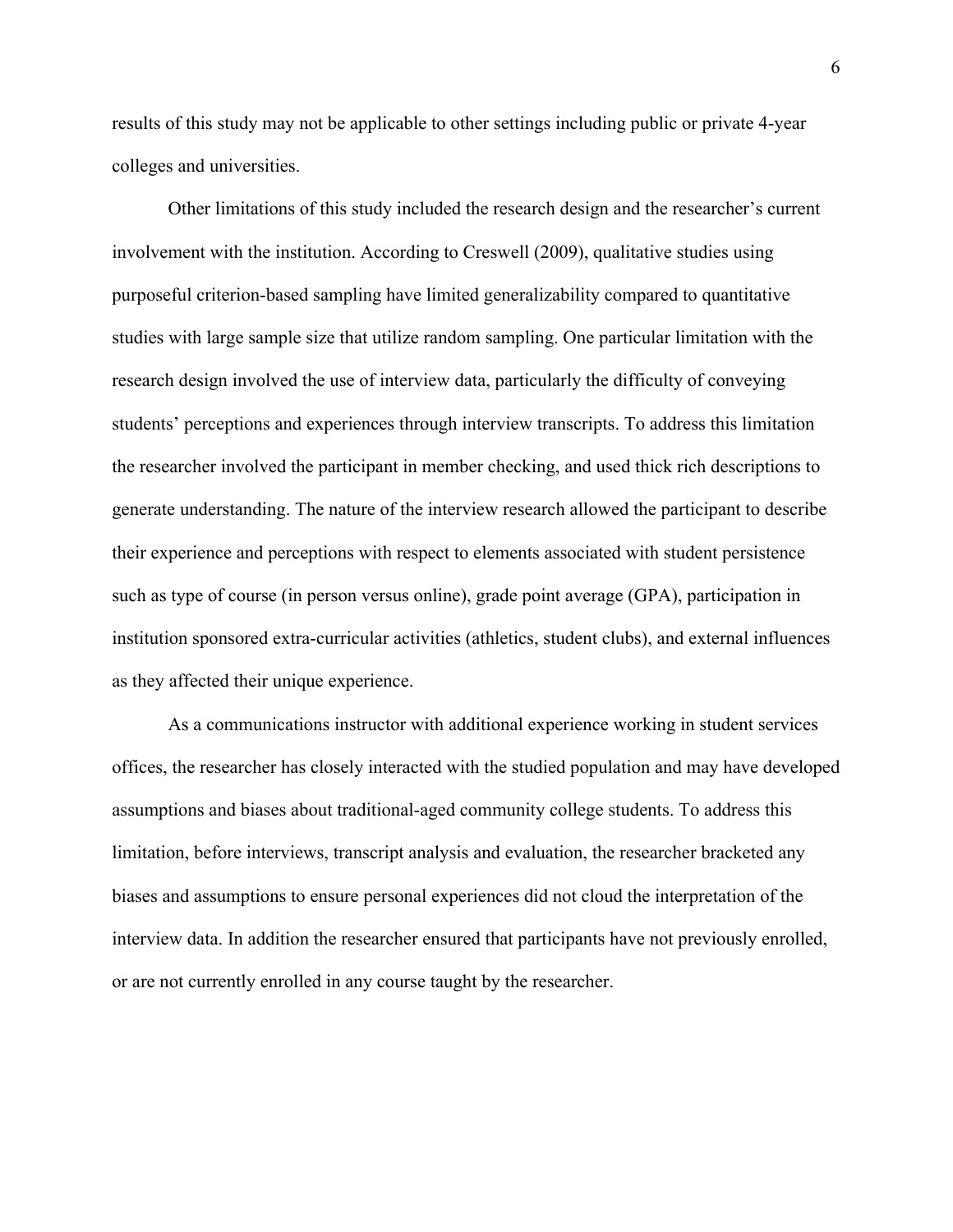# **Significance**

This study focused on a timely and critical issue important to colleges and universities throughout the country. It adds to research identifying factors that contribute to traditional-aged students' persistence and degree completion by examining their lived experiences, providing a voice and a story that corresponds to the statistical inferences abound in much of the existing research on student persistence and retention. Identifying themes central to students' experiences, will help clarify what factors encourage student success, so institutions can further study ways to bridge the gap and help move students toward degree completion. Knowledge of experiences and this study's analysis will be critical to college administrators and policy makers who develop programs and incentives to promote and encourage student persistence. For faculty teaching these students and staff interacting with these students, this study will increase their awareness of factors that contribute to a student's success.

## **Conclusion**

This chapter provided a broad introduction to the focus of this current study. The next chapter will provide a review of the literature with emphasis on the history of the American community college, and student retention and persistence research, and factors contributing to attrition, involvement and departure. The third chapter details the methodology used in conducting this research.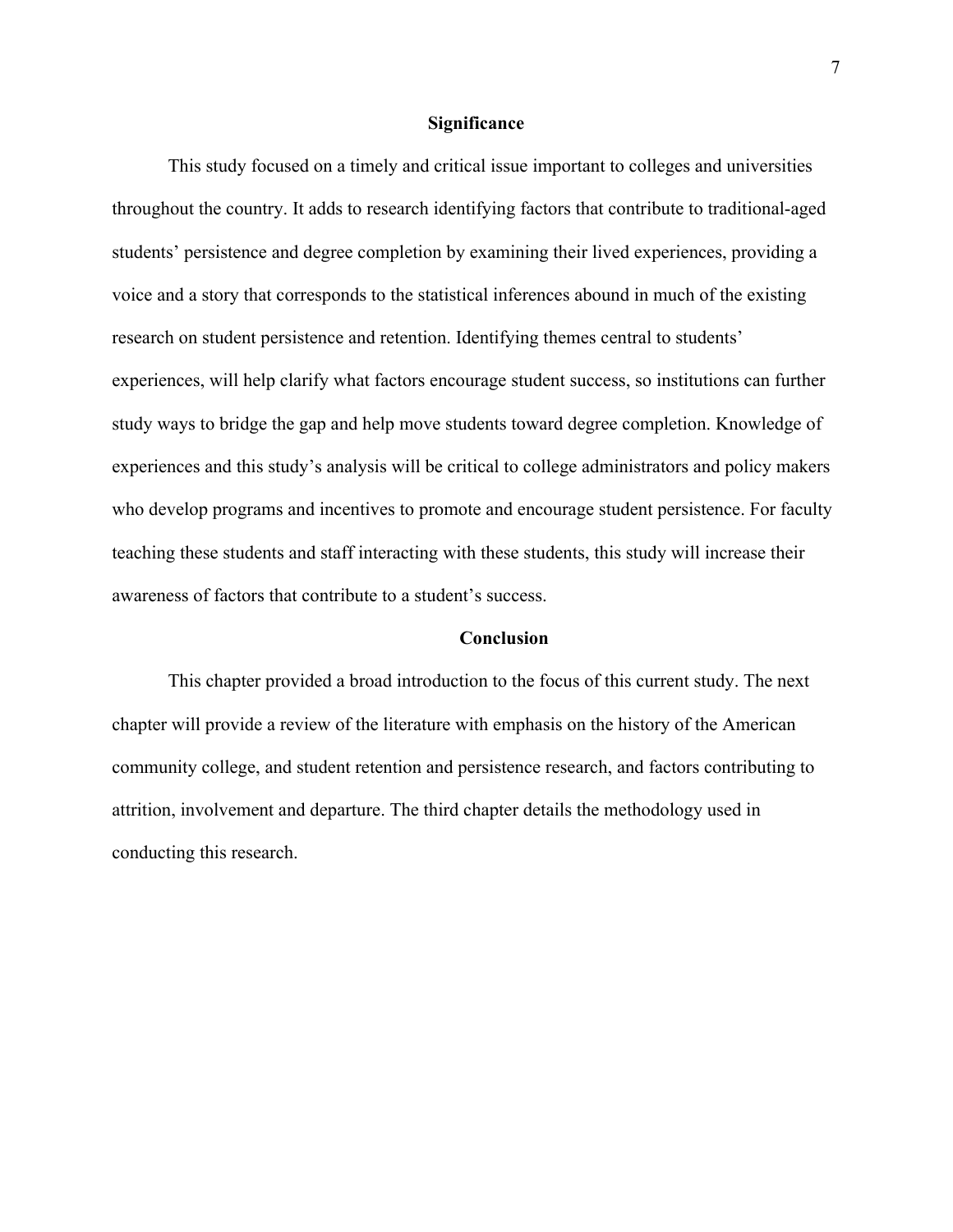### CHAPTER II

# REVIEW OF THE LITERATURE

This chapter will provide a brief history of the community college as an American higher education institution, intertwined with a brief history of federal aid programs. Next, this chapter will focus on research involving community colleges and retention including literature and community college students. The literature review will culminate with recent studies related to traditional community college students.

#### **Rise of the Community College**

According to *The Community College Story*, an American community college is defined as, "A regionally accredited institution of higher education that offers the associate degree as its highest degree" (Vaughan, 2006, p.1). The 1901 founding of Joliet Junior College in Joliet, Illinois, the first community college, marked the beginning of a new era in American higher education (Vaughan, 2006). At first, community colleges were considered extensions of high schools or branches of colleges and universities (Cohen & Brawer, 2006; Levinson, 2005; Vaughan, 2006). Several instances of federal involvement during the twentieth century spurred the development and growth of community colleges.

Passage of the Serviceman's Readjustment Act of 1944 (the G.I. Bill), which gave returning World War II veterans the opportunity for postsecondary education. As a direct result of the G.I. Bill, nearly 8 million World War II veterans received educational benefits; approximately 2.2 million enrolled in colleges and universities, and many more opted for vocational training below the college level (Mettler, 2005). The GI Bill represents the first federal government intervention aimed at reducing the cost of attending a higher education institution in the United States (Hatfield, 2003; Wilkinson, 2005).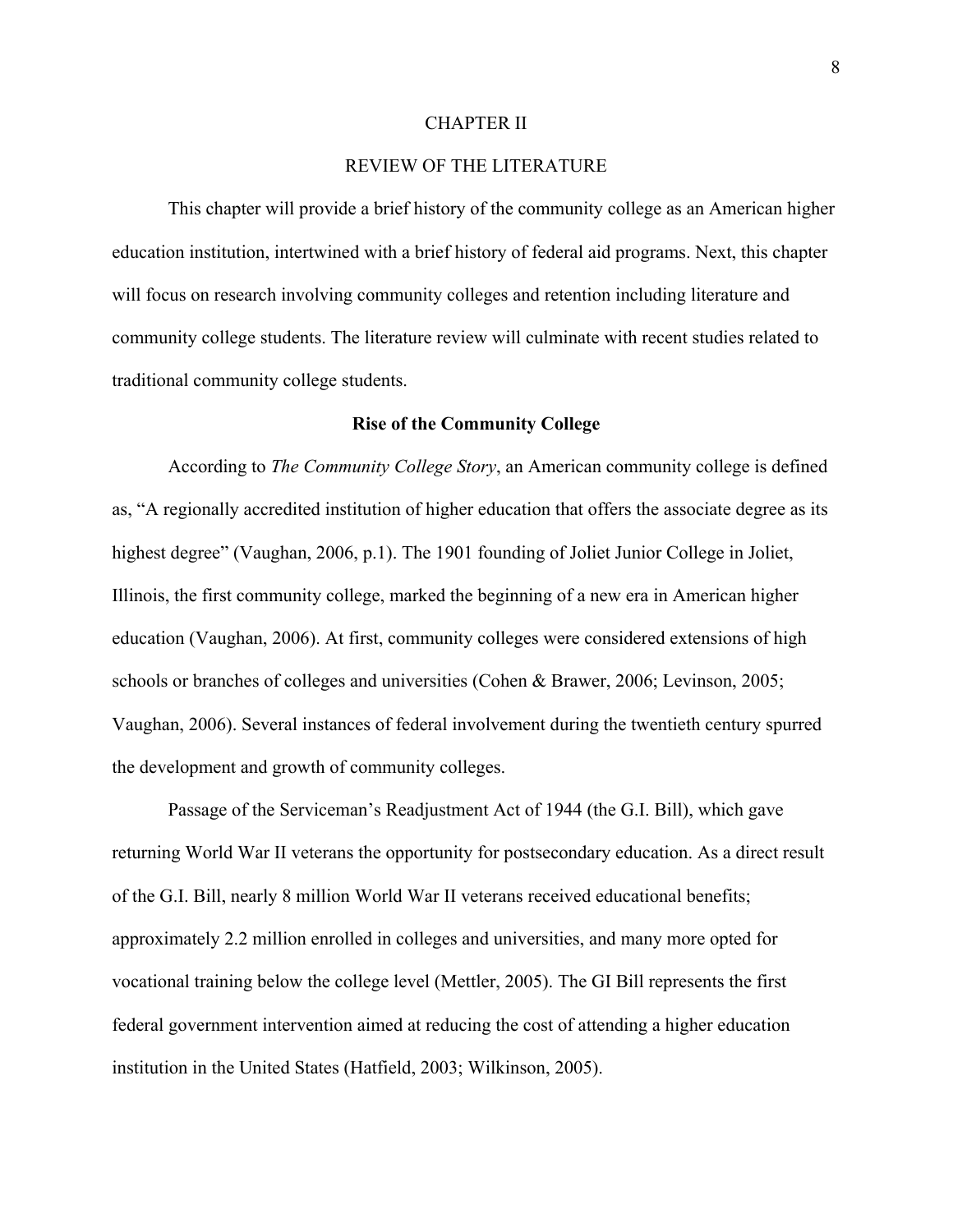In 1947, President Truman developed the President's Commission on Higher Education. Recommendations from the Commission, later referred to as the Truman Commission Report, encouraged what has become the most unique component of the community college mission, meeting the needs of the local community. The Truman Commission Report set the stage for massive growth in the number and impact of community colleges (Cohen & Brawer, 2006; Nevarez & Wood, 2010). The Truman Commission Report encouraged the expansion of the community college system, by endorsing increased accessibility for students from middle-class backgrounds and proposing substantial amounts of financial aid to academically qualified students. Nine years later, community colleges continued to receive presidential recognition as President Eisenhower's Committee on Education Beyond the High School heralded the significance of the community college and its role of providing access to higher education (Nevarez & Wood, 2010). Within twenty years, the number of community colleges in the United States doubled (Cohen & Brawer, 2006).

From 1965 to 1992 the development of equal opportunities of access to higher education occurred largely through the development and promotion of federal financial aid programs (Vaughan, 2006). The Higher Education Act of 1965 (HEA) established federal student aid programs aimed at providing educational opportunities for low-income students, and focused on removing barriers to higher education (Mumper, et al., 2011). Subsequent amendments to the HEA during the 1970s and 1980s continued to expand federal student aid eligibility, centralized the financial aid programs, and renamed the need-based grant program and the student loan program to the Pell Grant program and the Stafford Loan program, respectively (Altbach, 2001; Mumper, et al., 2011).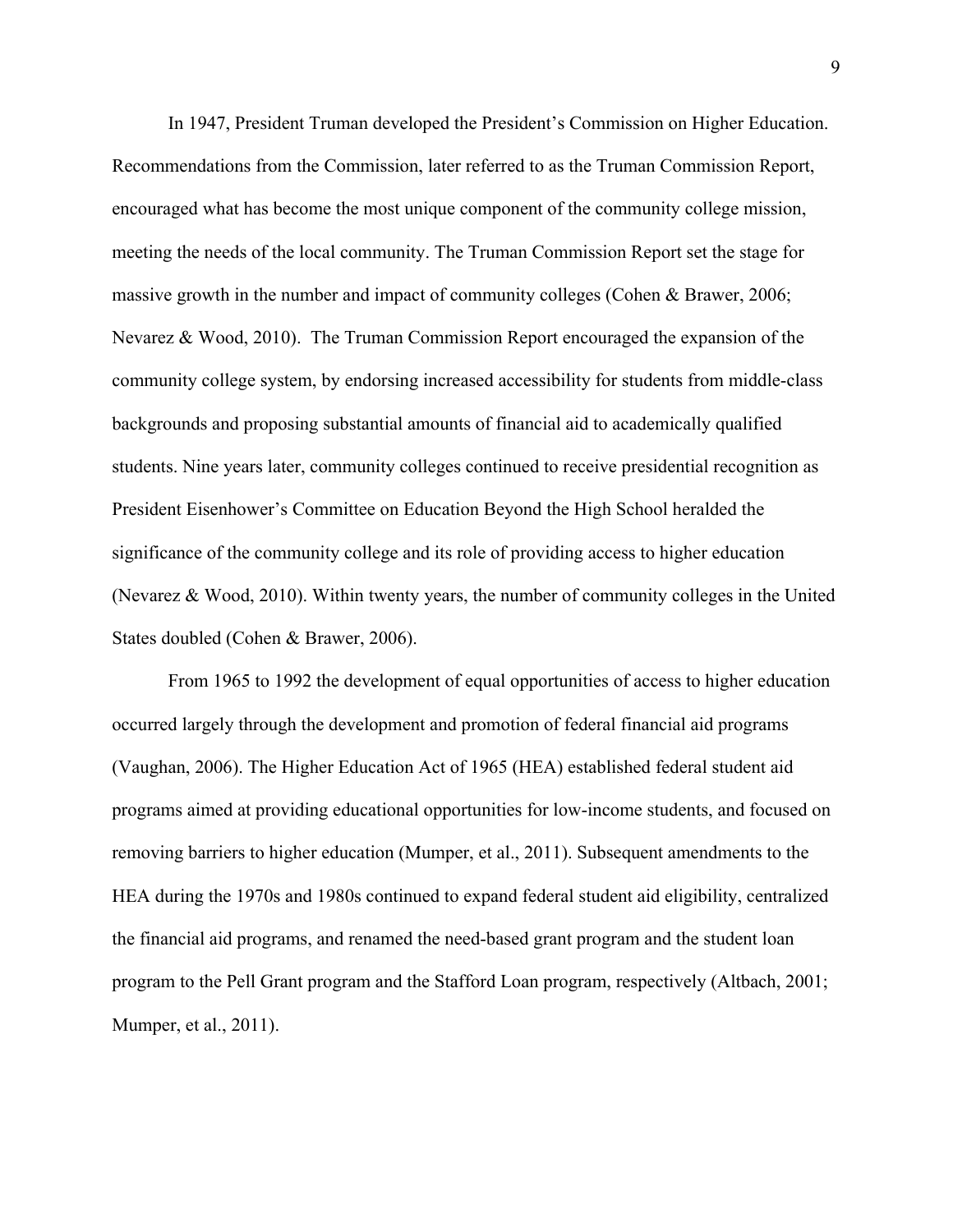With the cost of college attendance on the rise and the increasing number of students receiving Pell grants despite no significant increase in program funding, the political and economic climate of the 1980s compelled more students to borrow from the federal student loan program (Mumper, et al., 2011). As a result, the student loan program experienced rapid expansion at a greater rate than the Pell grant program. With the change in program dominance, the federal student aid programs provided less assistance to the neediest students and more assistance to the less needy. (Mumper, et al., 2011).

The 1990s brought about more changes to federal financial aid programs in the spirit of increasing student access. The Higher Education Amendments of 1992 established a free, centralized application for federal student aid programs known as the Free Application for Federal Student Aid, also called FAFSA (U.S. Department of Education, 2012). Often referred to as the Student Loan Reform Act of 1993, the Omnibus Budget Reconciliation Act (1993) established the William D. Ford Federal Direct Loan Program (referred to as Direct Loan), which lends money to students and their parents through a post-secondary education institution participating in the program (Federal Student Aid, 2012). In 1997, the FAFSA became available online, marking the shift to electronic applications (FinAid, n.d.).

The Higher Education Reconciliation Act of 2005 cut \$12.7 billion from federal student aid programs, set Stafford loans to fixed interest rates, and set the maximum annual Pell grant award amount to \$4,050 (FinAid, n.d.). The federal student aid programs faced numerous changes between 2005 and 2010 including changes to maximum award amounts, a reduction in interest rates for the Stafford Loan programs, efforts to streamline and encourage online completion of the FAFSA, and the provision of additional funding for the Federal Work-Study program (FinAid, n.d.).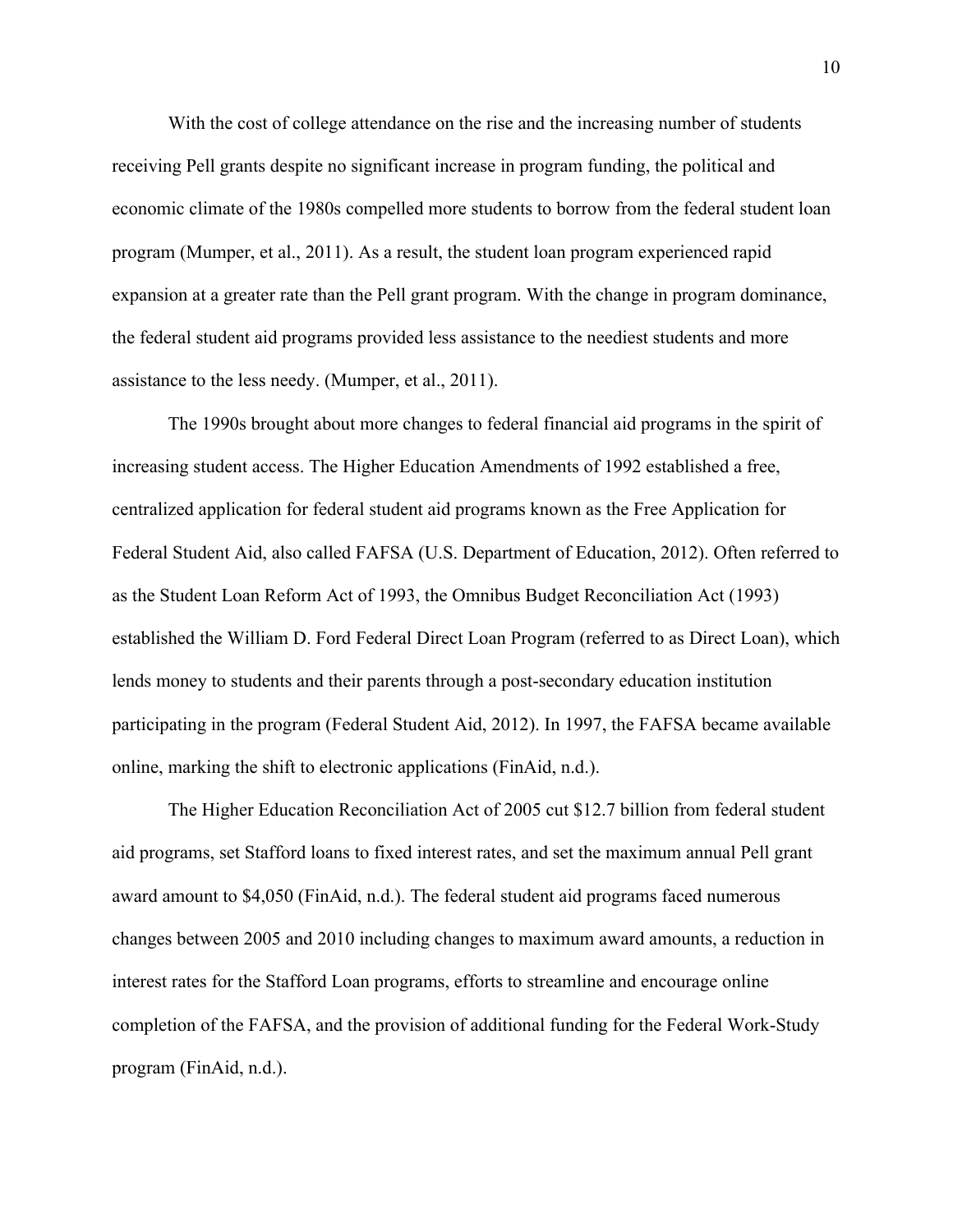## **Elements Of The Community College Mission**

The advent of the community college in 1901 and efforts throughout the twentieth century by the federal government to increase affordability has provided greater access to higher education for the American citizenry. Two major elements of community college missions include providing open access and a comprehensive curriculum to individuals in the communities they serve (Cohen & Brawer, 2006; Vaughan, 2006).

Community colleges enroll nearly half of students entering higher education through the open access or open admission element of their missions (Cohen & Brawer, 2006; AACC, 2014). Open access or open admission policies provide individuals including those from low-income, minority, and academically unprepared backgrounds pathways for higher education attainment (Choy, 2002; Cohen & Brawer, 2006). Cohen and Brawer (2006) contend that community colleges "have always tended to let everyone in but have then guided students to programs that fit their aspirations an din which they have some chance to succeed" (p. 256). As a result of open access missions community colleges serve a greater number of students from more diverse backgrounds than those populations attending four-year institutions (Choy, 2002).

A second element of the traditional community college mission includes a comprehensive curriculum: providing transfer programs, occupational and technical programs, developmental education programs, and workforce development programs (Cohen & Brawer, 2006; Vaughan, 2006). These components function to provide comprehensive access to higher education, serve community needs, and help students achieve their goals.

College transfer programs offer opportunities to students seeking to complete bachelor's degree programs (Vaughan, 2006). Following the theme of access to higher education, community college transfer programs often feature liberal arts and general education components

11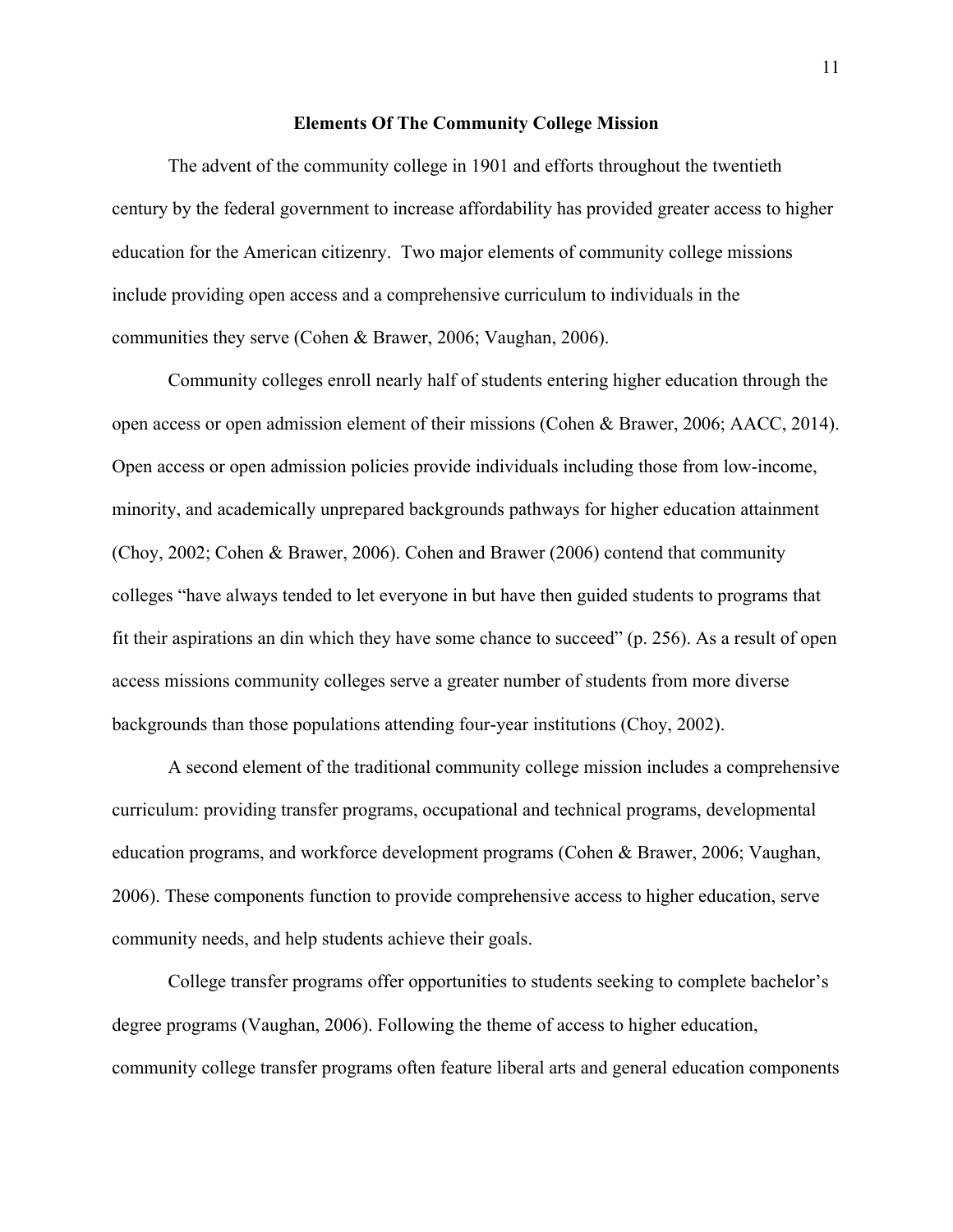when compared to occupational and technical programs (Cohen & Brawer, 2006). In examining the community college transfer mission, one key point Townsend and Wilson (2006) raise is that for some students, beginning postsecondary education at a four-year institution is not feasible due to increased tuition costs, and family or job responsibilities. An examination of transfer and enrollment rates between 1984 and 2002 at private and public higher education institutions reveals that students from the lowest levels of socioeconomic status represent less than 2% of students transferring to prestigious institutions (Dowd, 2011; Dowd, Cheslock & Meguzio, 2008). For economically disadvantaged students, the transfer mission of the community college prepares them for furthering their education and provides them access to baccalaureate degree attainment.

Occupational programs, also termed technical, vocational, or career programs, constitute a second component of the community college comprehensive curriculum. Preparing students for the American workforce a, part of the original community college mission, has a long history with the community college (Cohen & Brawer, 2006; Vaughan, 2006). The provision of training for nursing, fire science, information technology and similar workforce-focused programs at community colleges gives students the opportunity to secure gainful employment without the requirement of seeking and completing a bachelor's degree program.

In contrast to the transfer function of the comprehensive curriculum, the occupational/technical education component tends to serve more students from underrepresented, non-traditional, financially independent, currently employed, and low-income groups (Bragg, 2013). Discussing of the role of the community college in career and technical education, Bragg (2013) maintains that among students seeking certificates in occupational or technical programs, minority and low-income students are most prevalent. This review of data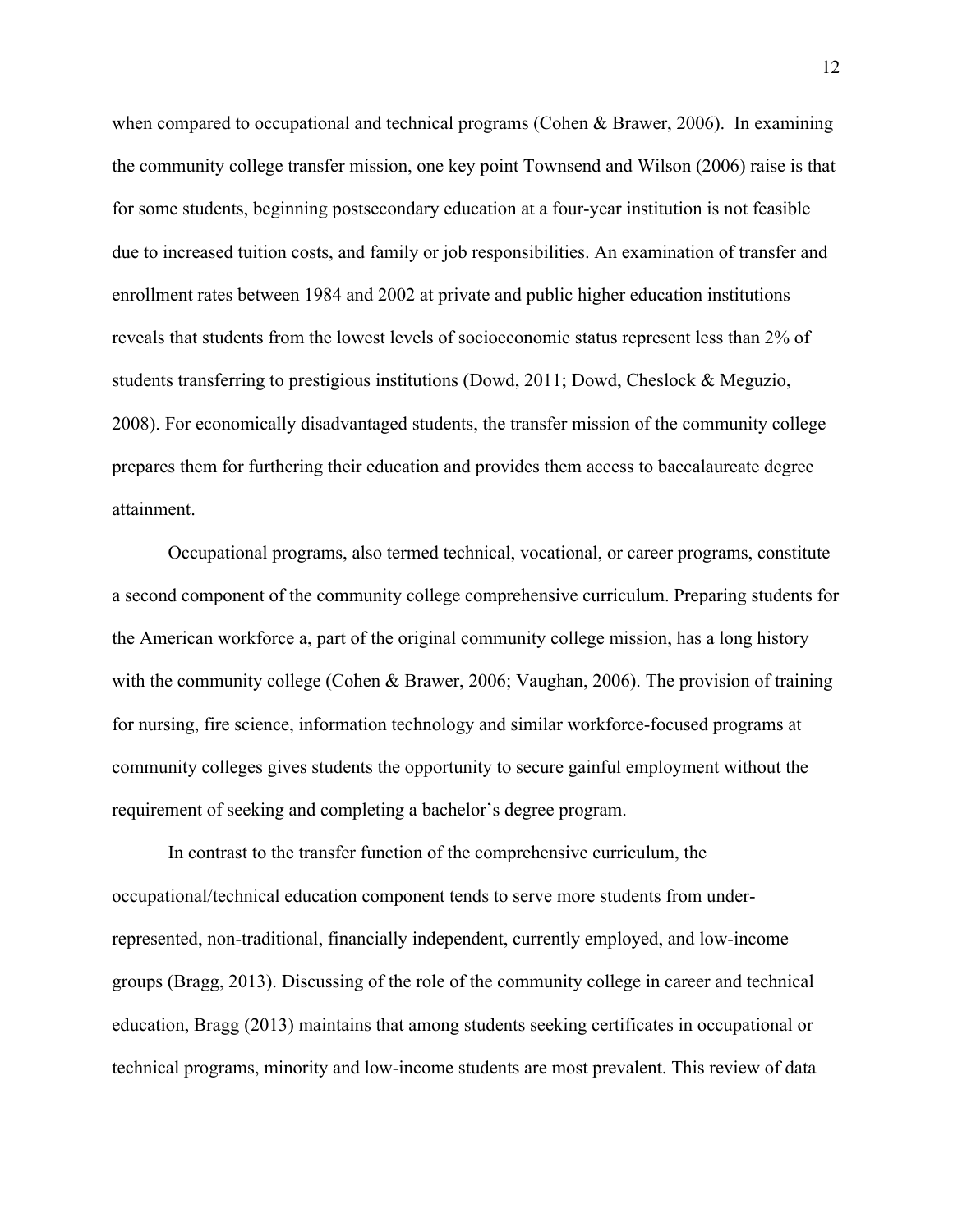highlights the importance of work to improve access for the traditionally under represented and under served populations of students in the American higher education landscape.

Another major component of the comprehensive curriculum includes developmental education. An immediate assumption about those in need of developmental education is that this need is due to poor preparation (Cohen & Brawer, 2006). However, developmental education also serves students seeking retraining for better-paying jobs, and those that have delayed their postsecondary education that may need refresher pre-college coursework prior to attempting college level courses (Vaughan, 2006). According to the AACC (2013), community college students make up 45% of undergraduate students in the United States.

Workforce development programs, another feature of the comprehensive curriculum offered by community colleges, help students, employers, businesses, and private industries compete globally. Similar yet different from the occupational and technical education function of the comprehensive curriculum, community college workforce development units have the flexibility to quickly respond to business and industry demands, are able to maintain relationships with private sector organizations, and create training and professional development programs for employees (Cohen & Brawer, 2006; Jacobs & Dougherty, 2006; Vaughan, 2006). Workforce development's role and impact in contributing to the comprehensive curriculum of community colleges is most apparent through the literacy, academic, and technical skills preparation, and proven experience working with adult learners (Friedel, 2008; Jacobs & Dougherty, 2006). For economically disadvantaged students and students from underrepresented populations, access to workforce development programs that quickly prepare students for licensures, certifications, and highly skilled employment opportunities are key benefits. Combined with presidential and legislative efforts the two major features of the community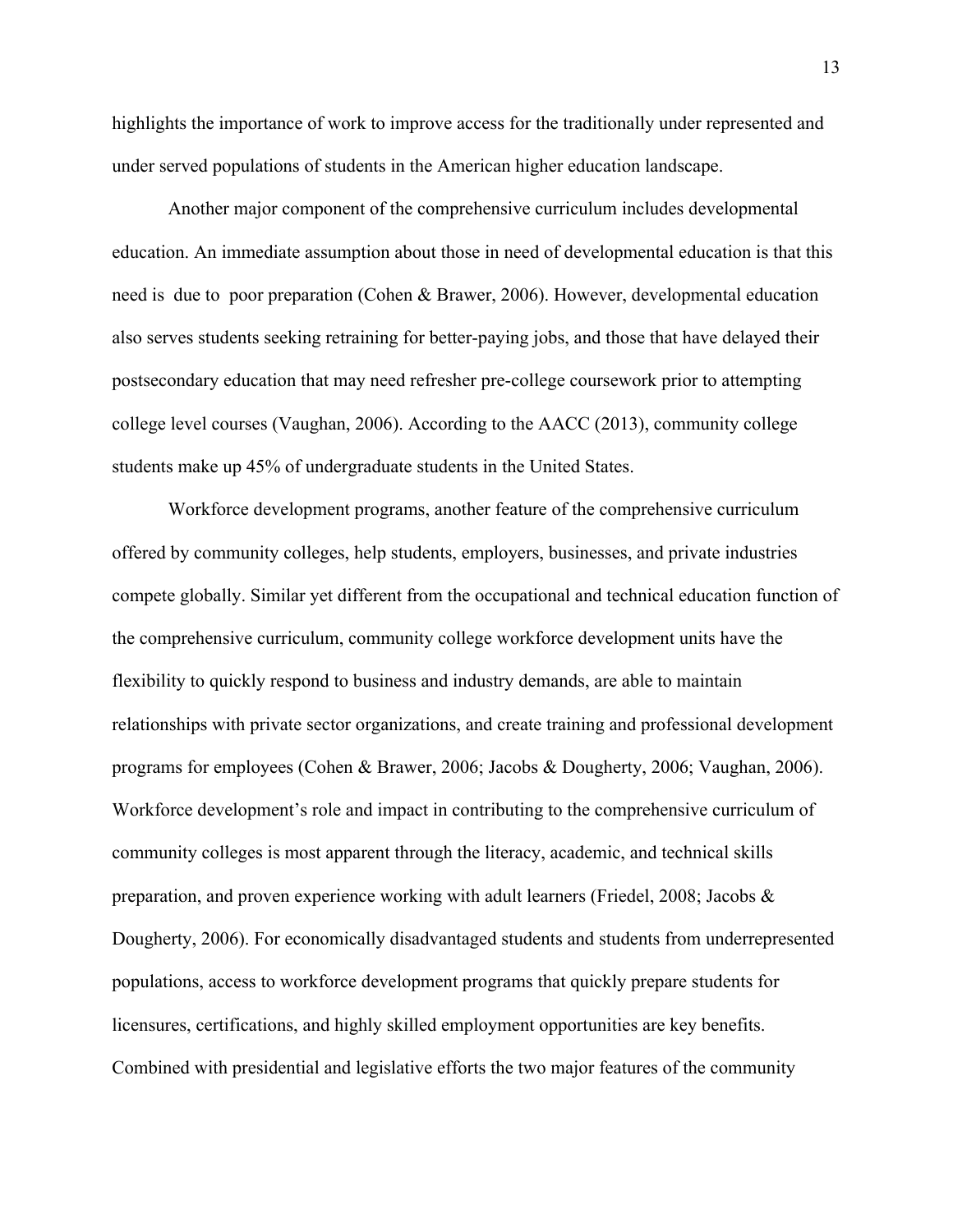college mission, providing open access and a comprehensive curriculum, have resulted in community colleges gaining a greater percentage of incoming students.

# **Realities of Community College Enrollment, Persistence and Retention**

Community college enrollment accounts for nearly half of all students entering higher education (Cohen & Brawer, 2006; AACC 2014). For the fall 2013 semester, more than 12 million students were enrolled at a community college, representing 46% of all U.S. undergraduate students. First-generation college students, or students who are the first in their families to go to college made up 36% of community college enrollments. The average age of a community college student is 28 (AACC, 2014). Students less than 21 years of age represent 37% of credit-seeking community college students; 49%, were between the ages of 22 and 39; and 14% were age 40 and over (AACC, 2014).

# **Defining Retention and Persistence**

The discussion of community college student retention and persistence is somewhat muddied, and yet remains important to studies of community college effectiveness and college funding mechanisms. Wild and Ebbers (2002) highlight the issues associated with defining retention and persistence for community colleges. They identify that definitions associated with retention used in academia today were developed in university settings. Wild and Ebbers (2002) also detail the varying definitions of retention applied to community colleges ranging from ontime graduation, program completion, and persistence rates paired with academic achievement. Wild and Ebbers (2002) encourage community colleges to develop their own definitions of student retention that fall within guidelines set by the state in which they operate.

In her 2005 research, Hagedorn identified four basic types of retention: (1) an institutional rate measured fall to fall, (2) a rate measured within a system, (3) a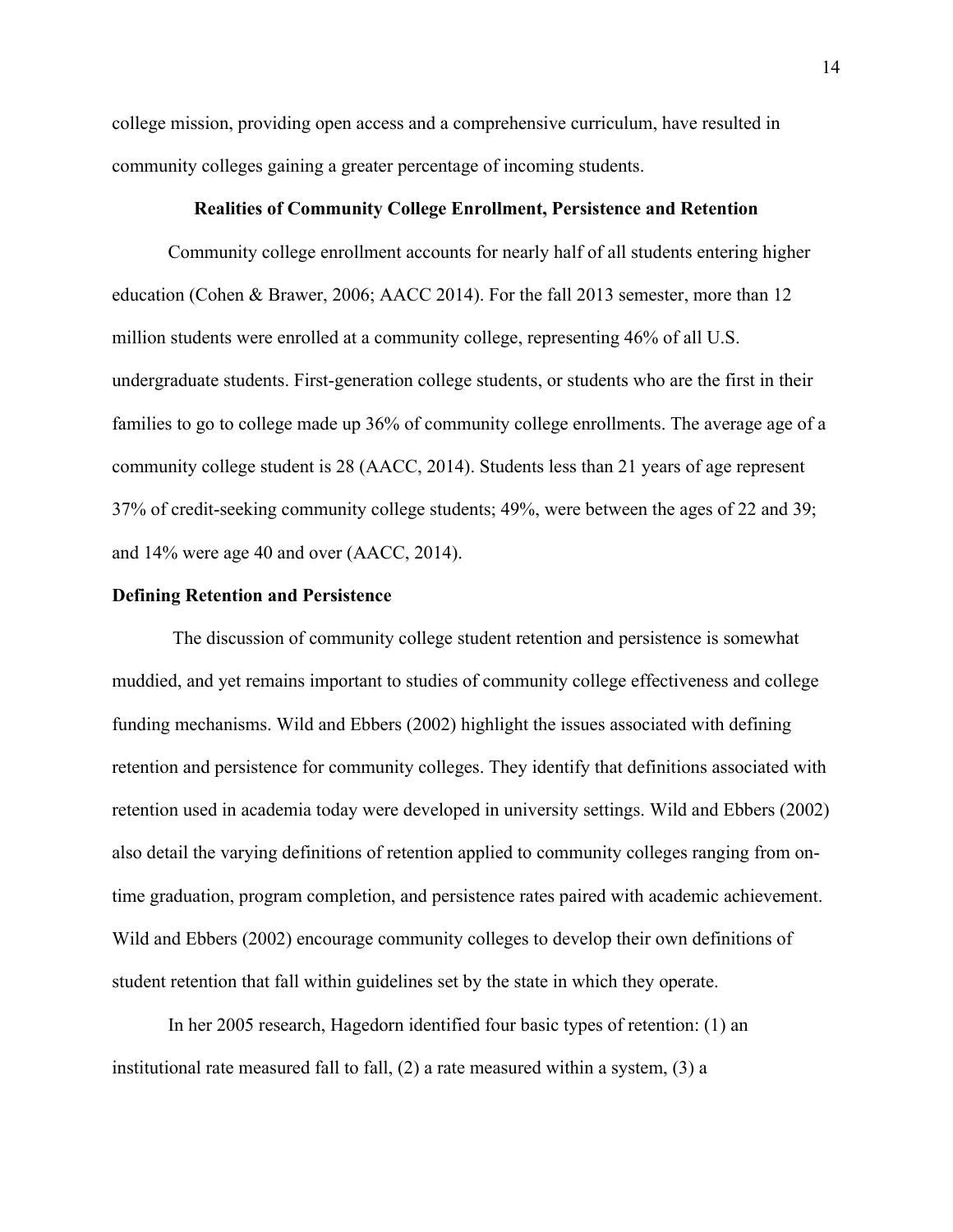discipline/program rate, and (4) a rate based on the particular course. Hagedorn (2005) argues that measuring an institution's retention rates is difficult because it is not always easy to obtain each type of data. While identified and used throughout educational research, Hagedorn's (2005) types of retention are different than those used to identify federal retention and persistence rates, and overall student success rates.

A review of any U.S. higher education institution's profile tracked through the U.S. Department of Education's National Center for Education Statistics *College Navigator* reveals several categories of data including tuition and fees, financial aid awards, enrollment, and retention and graduation rates. The publicly available information under retention and graduation rates for community colleges includes first-to-second year retention rates, overall graduation rates and transfer-out rates, and graduation rates by time to completion. For community colleges, the U.S. Department of Education documents "graduation rates refer to first-time, full-time students receiving associate's degrees or certificates from their initial institution of attendance only" (2015). Recognizing that not all students complete within the normal amount of time, the Department of Education also measures graduation rates for extended amounts of time including 150%, or 3 years for a 2-year program, and 200%, or 4 years for a 2-year program. Within this measure, retention rates for part-time students, students who transfer in, and students who transfer out are not included.

Although community college success rates are measured by persistence and completion benchmarks set by the U.S. Department of Education, they do not address the student's perspective. Proponents of community college education argue that measurements of student success should also incorporate a student's intent, or reasons why a student chooses to attend a community college. Voorhees and Zhou (2000) examined the links among student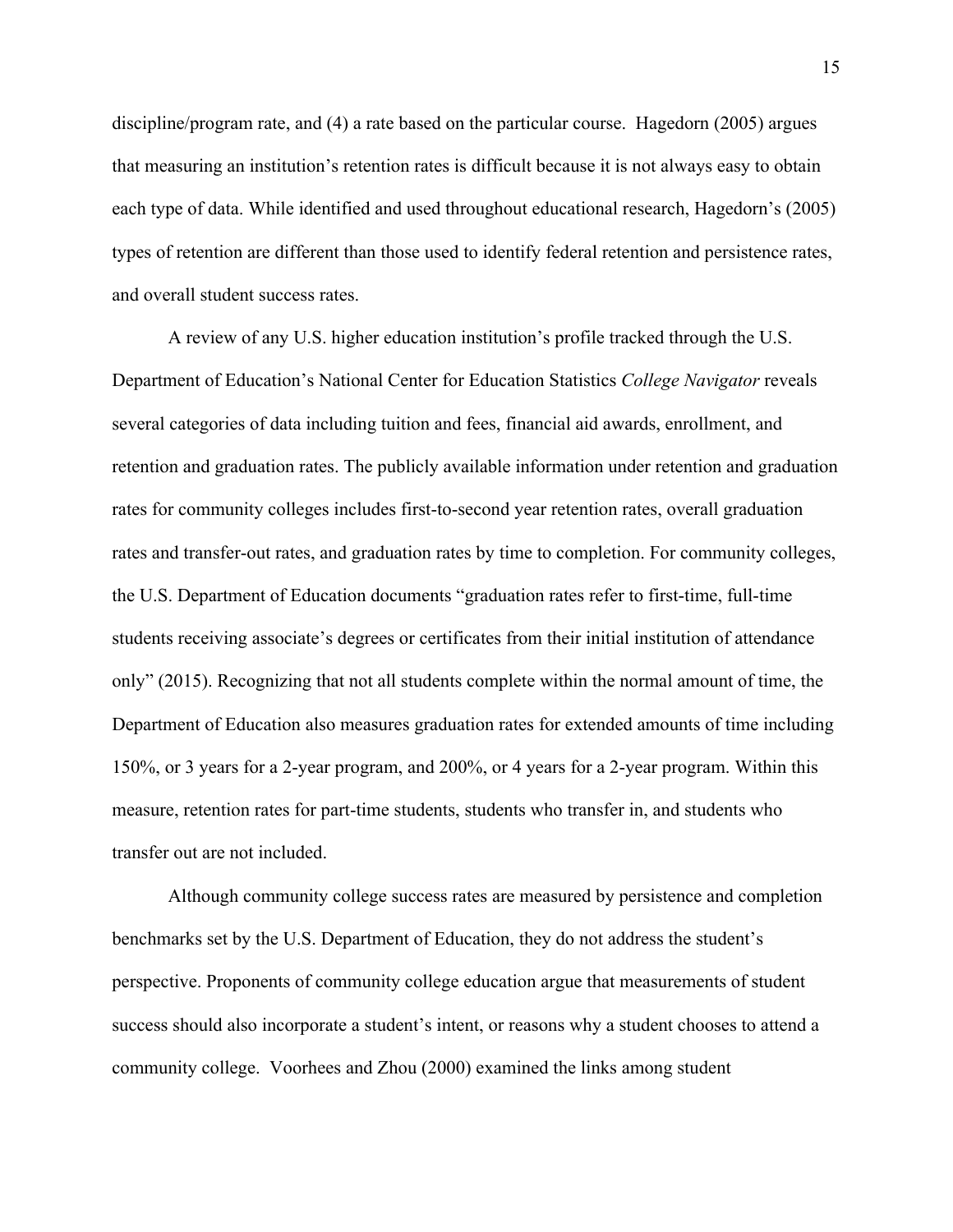characteristics including basic demographics, academic status, meaning completed credits and current enrollment status, institution type and perceptions of goal attainment identified through a statewide student intentions survey. Voorhees and Zhou (2000) had four key findings: 1) students earning more credits were more likely to indicate they were meeting their goals; 2) younger students indicated a higher level of goal attainment; 3) after initial enrollment, 73% of students in the study changed their goals at least once; 4) the longer students spent at the community college, the more likely they were to shift their goals.

# **Popular Student Retention and Persistence Theories**

There are several competing theories that attempt to explain student persistence. (Chickering, 1969; Astin 1975; Bean 1990; Pascarella & Terenzini, 1991; Tinto, 1975; Tinto, 1987; Tinto 1999; St. John, 2006). Some retention theories suggest retention is a result of enrollment management practices (Kneflecamp, Widick, Parker & Associates, 1978; Kuh, Kinzie, Schuh, & Whit, 2005; St. John, 2006) while others explain student persistence is a factor of individual characteristics (Bean, 1990; Pascarella & Tenrenzini, 1991; Tinto, 1993; Tinto, 1999). Three theoretical models have garnered much attention in studying persistence: Tinto's Student Departure Model (1975, 1987), Astin's Student Involvement Model (1984, 1993), and Bean's Student Attrition Model (1980, 1985).

#### **Student Departure Model**

Tinto's early research (1975) explored how interactions between a student and institution affects whether a student continues to attend (persists) or drops out of (departs) higher education. Tinto (1975) found two primary factors of integration, academic and social, that influence whether a student completes a degree program. When a student is more involved with the campus social environment and the classroom's academic environment, persistence is more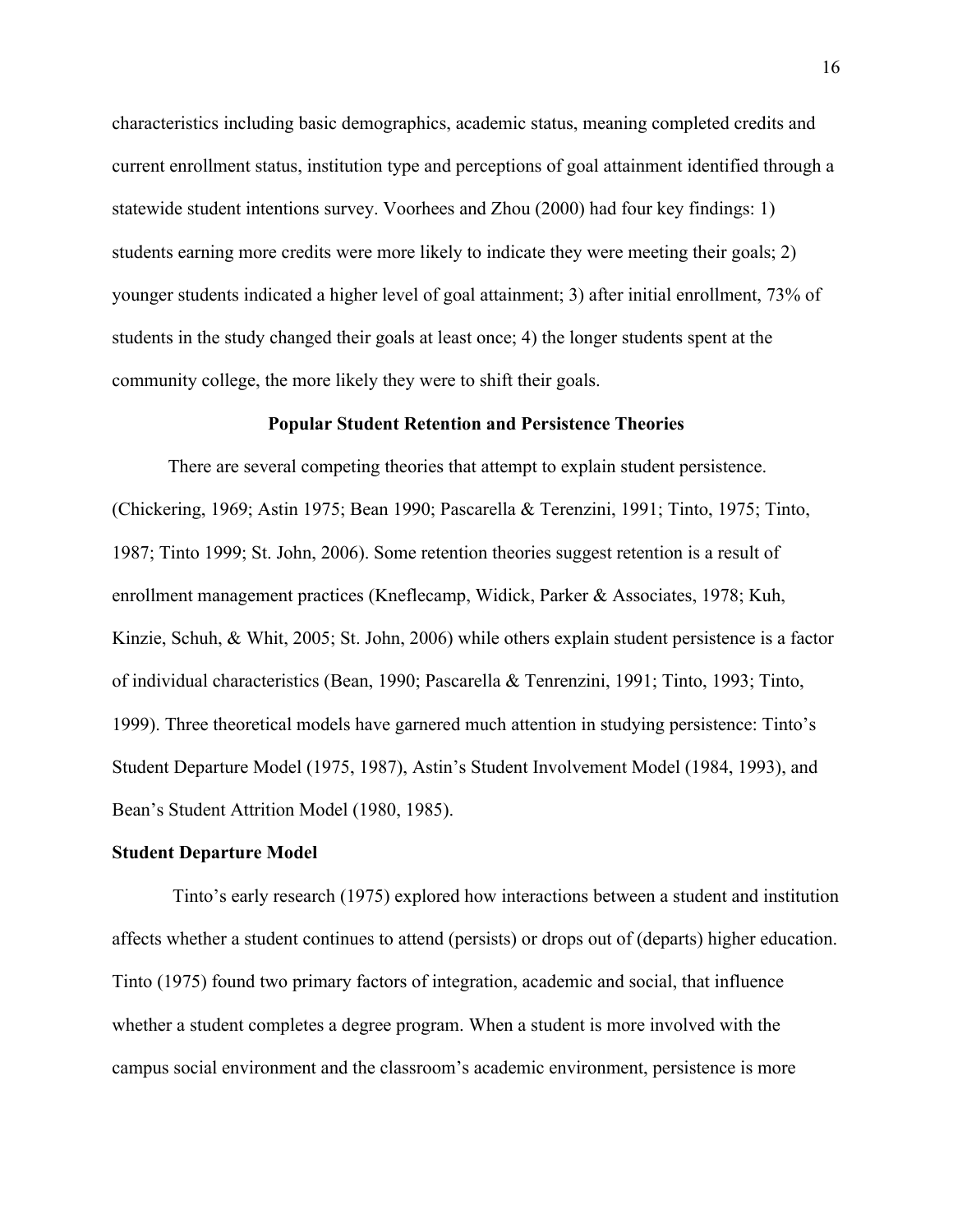likely with higher levels of commitment. In exploring the tenants of Tinto's (1975) research, Pascarella and Terenzini (1980) found that institutional factors including peer-group interactions, faculty interactions, faculty concern for student development and teaching, and institutional and goal commitments were correlated with student persistence, accounting for 44.45 % of variance in the persistence model. Later, Tinto's research included the development of a Longitudinal Model of Institutional Departure (1987) exploring students' academic (high school performance), non-academic (gender and race), and financial (family social status) factors. Tinto's research on student departure focuses on student characteristics and environmental factors. Ultimately, Tinto suggests that as students begin college, a number of factors including previous academic performance, personal expectations, and academic and social involvement on campus affect whether students persist.

Tinto's later research explores persistence at community colleges where student characteristics differ from students attending four-year institutions. Because community college students commute from home and work to class, Tinto discovered that social and academic engagement occurring in classrooms is imperative for student persistence (Tinto & Russo, 1994; Tinto & Love, 1995). Toward the end of the twentieth century, Tinto began to recognize two additional external factors, a student's financial situation, and the student's experience during the first year in college, that impact whether a student persists toward degree completion (Tinto, 1999).

# **Student Involvement Model**

Astin's Student Involvement Model centers on student development during their college experience and how that impacts retention. The basic tenants of Astin's research asserts that three main elements influence student persistence and retention: 1) student demographics and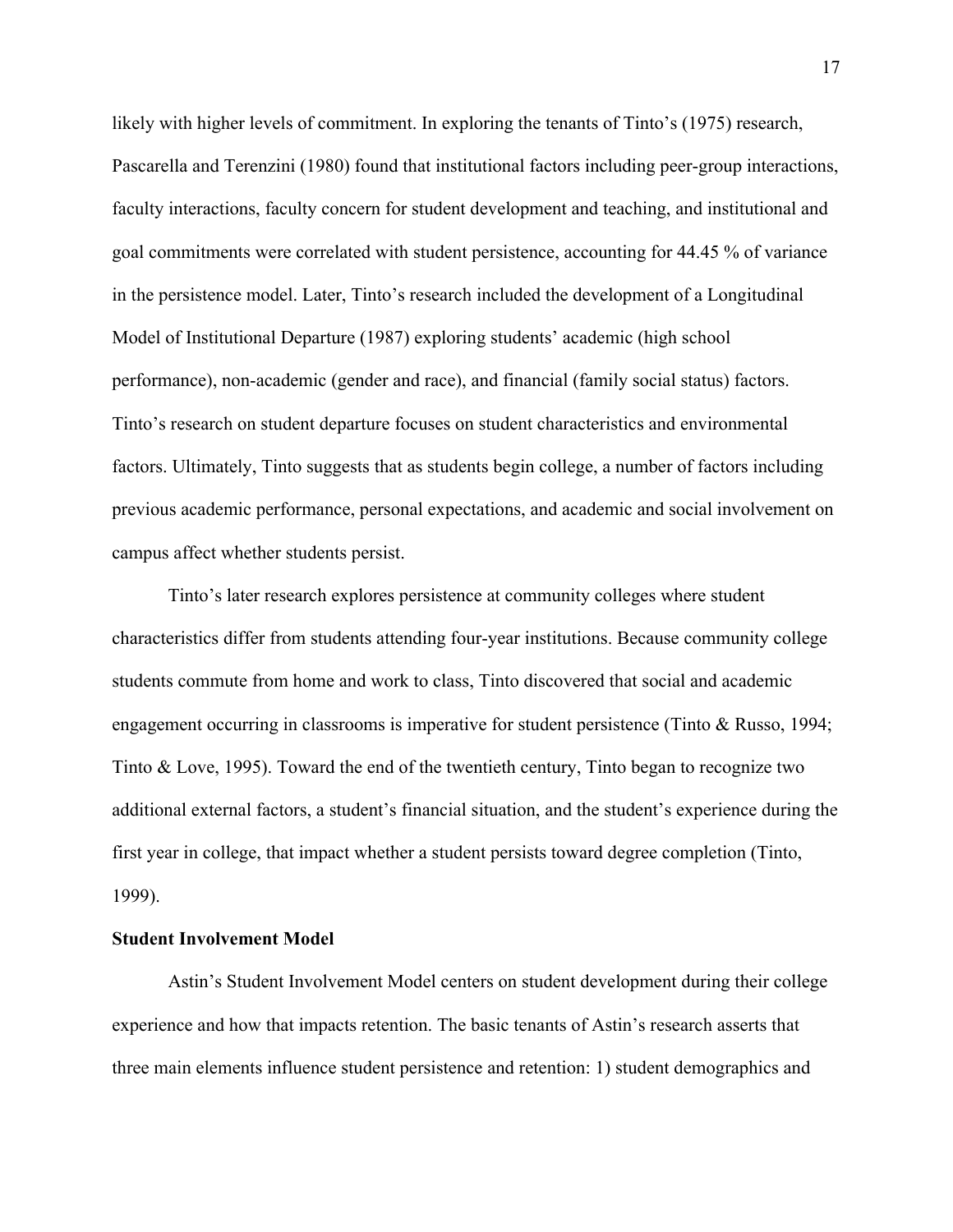prior experiences, 2) environment including student experiences during college, and 3) student characteristics including knowledge, attitudes and beliefs after college (Astin, 1984; Pascarella & Terenzini, 2005). Astin explains that students' environments influence a student, and therefore influences student outcomes (Astin, 1993; Berger & Milem, 2000). As Astin (1984) conceptualized this process, "student involvement refers to the amount of physical and psychological energy a student devotes to the academic experience" (p. 297). Therefore, the more time and energy a student invests in their academic experience, and the more involved a student is in their campus experience, the more the student will learn and achieve in their postsecondary education journey. Astin's work has been supported in more recent literature by Benjamin (2002), who found that when high numbers of adjunct faculty provided instruction, students were less integrated with the college.

## **Student Attrition Model**

In a way much different from the Tinto and Astin models, Bean's Student Attrition Model (1980, 1985), which focuses on student intent, was developed through the use of organizational theories of turnover, specifically employee attrition. Bean's (1980, 1985) model highlighted the importance of student background characteristics, including socioeconomic status, distance from home, and prior academic performance, and student satisfaction to determine or predict student departure. Similar to Tinto and Astin, Bean's theories were developed by examining traditional college students living on-campus attending a four-year institution. One shortfall, however, is that Bean's research is difficult to connect with community college students, as they tend to be older, attend part-time, live off-campus, and commute to class (Cohen & Brawer, 2006).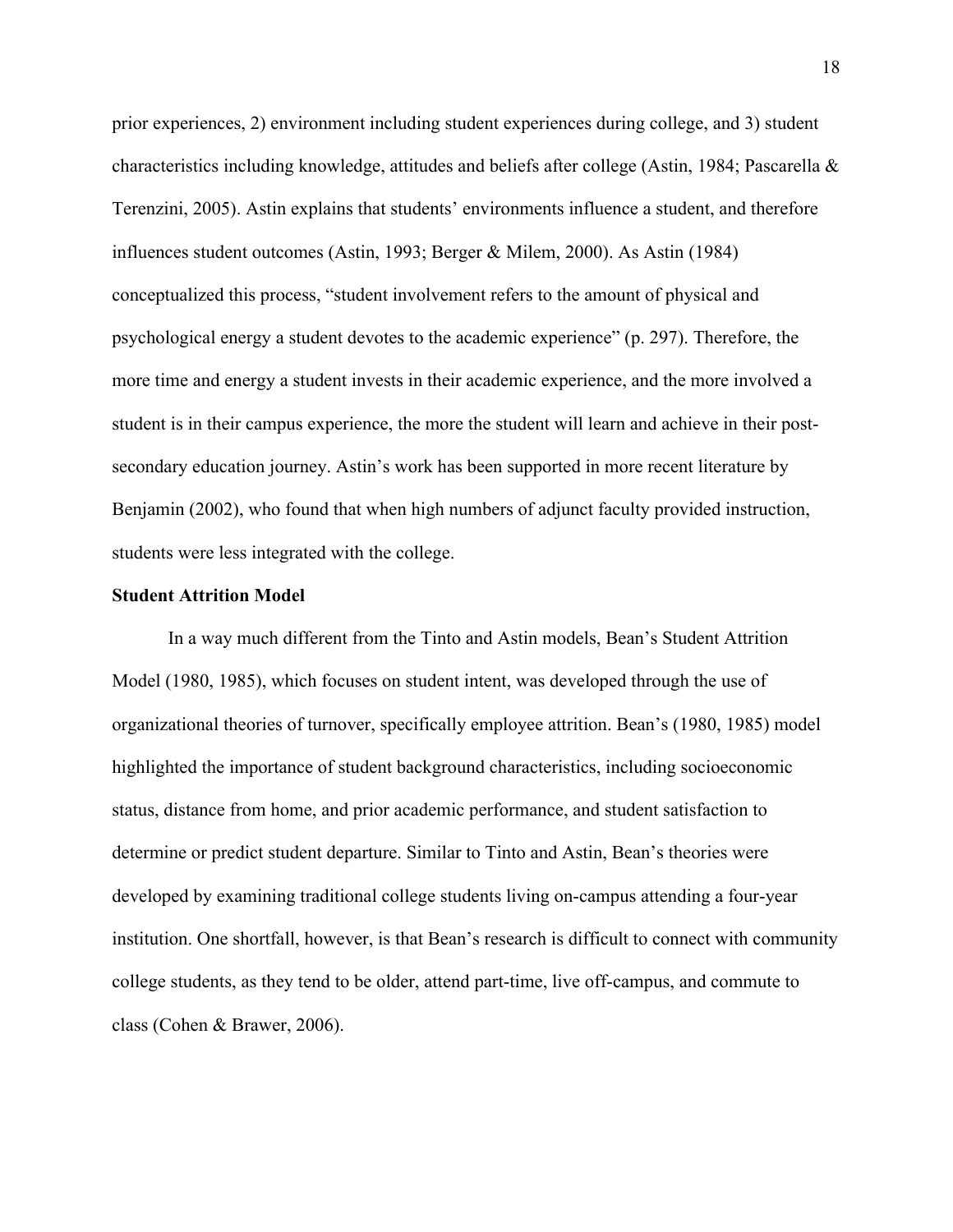## **Community College Student Retention and Persistence**

# **Factors Contributing to Community College Student Departure, Involvement and Attrition**

Community college retention and persistence research remains insufficient. Nearly 51% of students enrolled in higher education attend community colleges (AACC, 2014), yet researchers have difficulty explaining why the majority of community college students fail to complete credentials within five years (Rosenbaum, Diel-Amen, & Person, 2006). As previously discussed, several theories and models probe college student persistence and retention, but fail to look specifically at community college student retention.

Most retention and persistence literature attempts to apply one of Tinto, Astin or Bean's theories to a specific student population: traditional, residential students attending a four-year college or university. As a result the vast amount of quantitative research in the field suggests a number of factors are related to or influence student persistence; among them demographic, financial, and academic integration characteristics.

Because community college students are fundamentally different than traditional, residential students attending a four-year college or university, many unique factors may affect community college student persistence including students' personal aspirations (Bers & Smith, 1991; Feldman, 1993; Gates & Creamer, 1984; Mutter, 1992), and individual characteristics like age, ethnicity, and gender (Calcagno, Crosta, Bailey, & Jenkins, 2007; Feldman, 1993; Gates & Creamer, 1984; Mendoza, et al., 2009; Voohrees, 1987). External factors including socioeconomic status (Bers & Smith, 1991; Fike & Fike, 2008 ;Gates & Creamer, 1984), high school background (Berkner, Horn & Clune, 2000; Calcagno, et al., 2007; Feldman 1993; Gates & Creamer, 1984; Grimes & David, 1999), financial aid (Fike & Fike, 2008; Ishitani, 2006) parent's education (Fike & Fike, 2008; Ishitani, 2006), using support services provided by the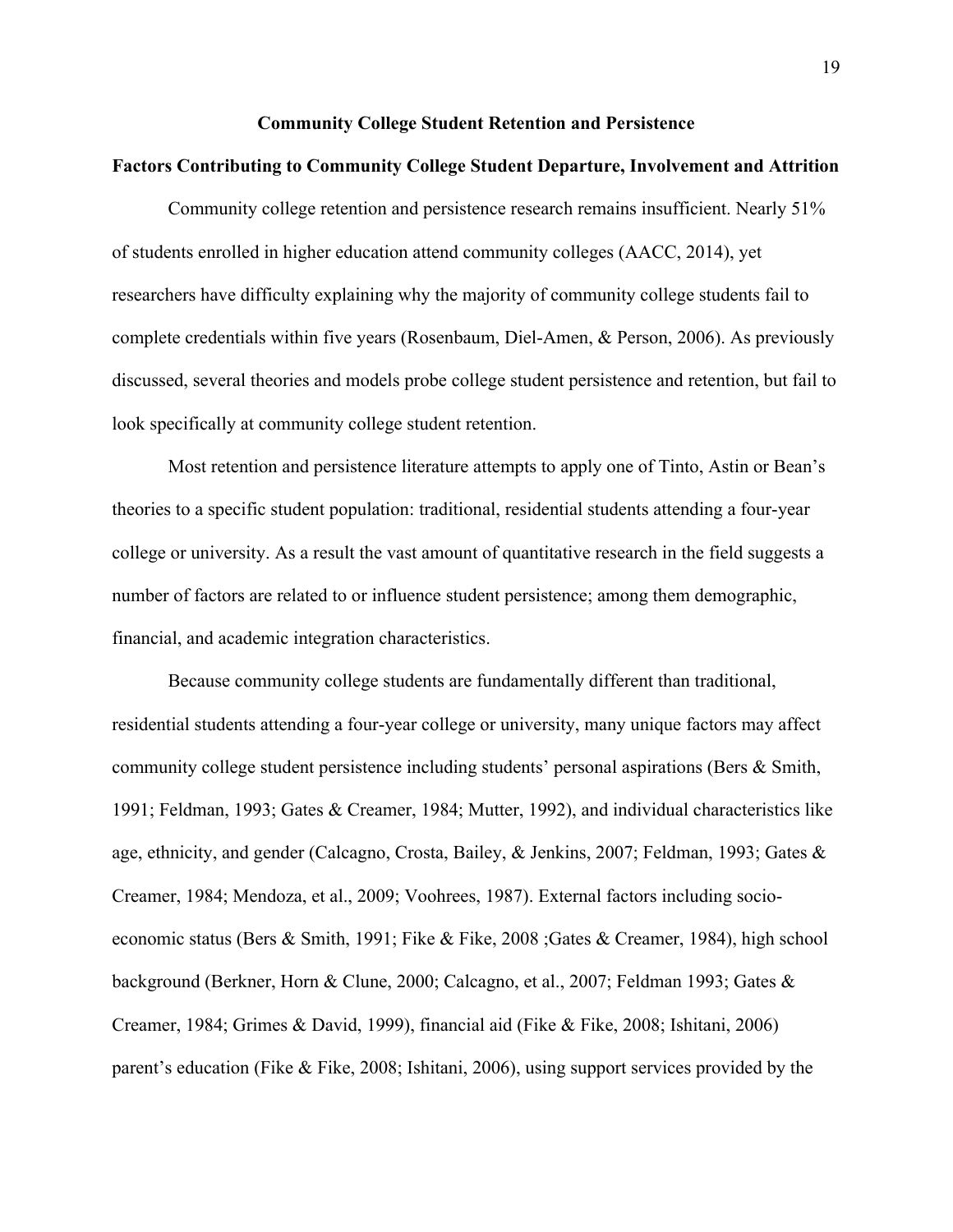institution (Fike  $\&$  Fike, 2008), enrollment status (Fike  $\&$  Fike, 2008), and participation in community college athletics (Mendoza, et al., 2009) also affect community college student persistence. Berkner, Horn & Clune (2000) include delaying enrollment beyond a year after high school, enrolling as a part-time student, having children, or being a single parent among a list of risk factors that can contribute to students' departure decisions.

**Student Characteristics.** Demographic factors, including age, ethnicity, family responsibility and socioeconomic status influence student persistence (Brooks-Leonard, 1991; Cofer & Somers, 2001; Feldman, 1993; Hagedorn, Maxwell, & Hampton; 2002; Hawley & Harris, 2005; Hippensteel, St. John & Starkey, 1996; St. John & Starkey, 1994, Pascarella, Smart & Ethington, 1986). Other researchers have discovered a link between financial factors such as employment status, tuition costs, and financial aid influence student persistence (Bers & Smith, 1991; Cabrera, Nora & Castaneda, 1992; Hey, Calderon & Seabert, 2003; Schmid & Abell, 2003; Titus, 2006; Wessel, Bell, McPherson, Costello & Jones, 2006).

**Financial Characteristics.** Although federal financial aid programs including the Pell grant, Stafford Loan, and Work-Study program have been around for nearly 60 years, the study of how these federal financial aid programs impact student persistence is relatively new and considerably sparse when compared to other areas of social science research. Only within the last 20 years have researchers studied how the ability to pay college costs affect student persistence (Cabrera, Nora, & Castaneda, 1992; Hippensteel, St. John & Starkey, 1996), how state aid programs affect community college student persistence (Mendoza, et al., 2009), and how various forms of federal financial aid affect student persistence (Avery & Turner, 2012; Braunstein, McGrath, & Pescatrice, 2001; Dowd & Coury, 2006; Dynarski, 2003; Mendoza, et al., 2009;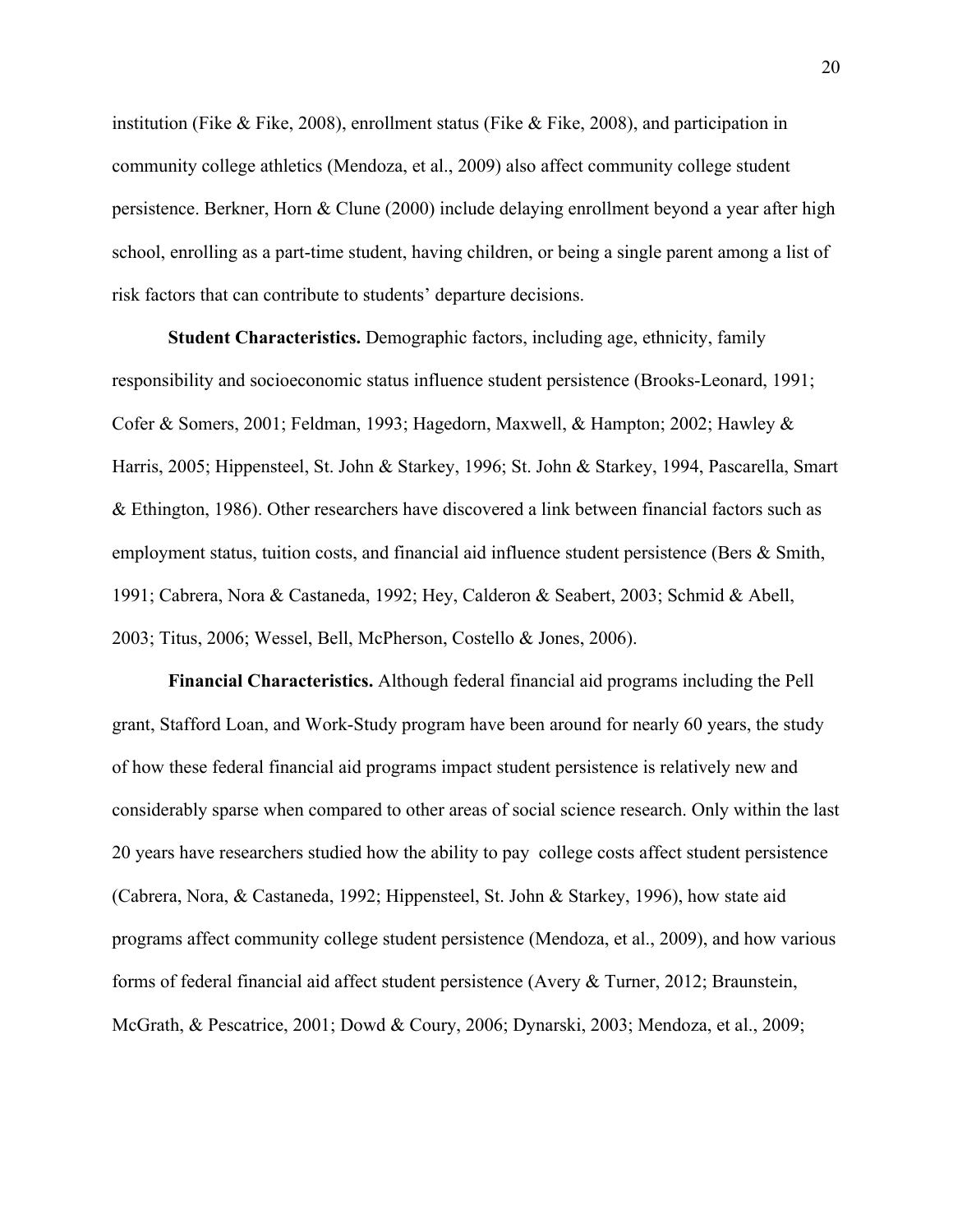Nora, 1990; Perna, 1998; Robb, Moody, & Abdel-Ghany, 2012; Rothstein & Rouse, 2007; Wessel, Bell, McPherson, Costello & Jones, 2006).

Cabrera, et al., (1992) examine the role of finances with respect to student persistence. Specifically they explore student satisfaction with financial support, and the receipt of financial aid. Their longitudinal study at a large public urban commuter institution found no direct effect on persistence. However, the receipt of financial aid, when coupled with other variables including academic integration, socialization, and student desire to persist, had a significant total affect on student persistence (Cabrera, et al., 1992).

Hippensteel, St. John, and Starkey (1996) analyzed data from the National Postsecondary Student Aid Study of 1987 (NPSAS) in order to learn more about adult students attending twoyear colleges. They found that tuition cost negatively affected within-year student persistence, and that all types of federal financial aid available to students did not mitigate the cost enough to affect student persistence.

Mendoza et al. (2012) examined the impact of state and federal financial aid and participation in athletic programs on students' retention longitudinally. A student dataset accounting for Oklahoma community college students who completed the Free Application for Federal Student Aid (FAFSA) with students' reporting their receipt of athletic scholarships was used by Mendoza et al. (2012) to create statistical models for regression analysis. The Mendoza et al. (2012) findings revealed that females were more likely than males to persist to sophomore standing in one year, athletes were more likely to persist than non-athletes, White males not receiving a financial aid package with a high grade point average and income greater than \$40,000 were also more likely to persist than their athlete and non-athlete peers. Mendoza, et al. (2012) research also indicated consistency with the literature and found that when considering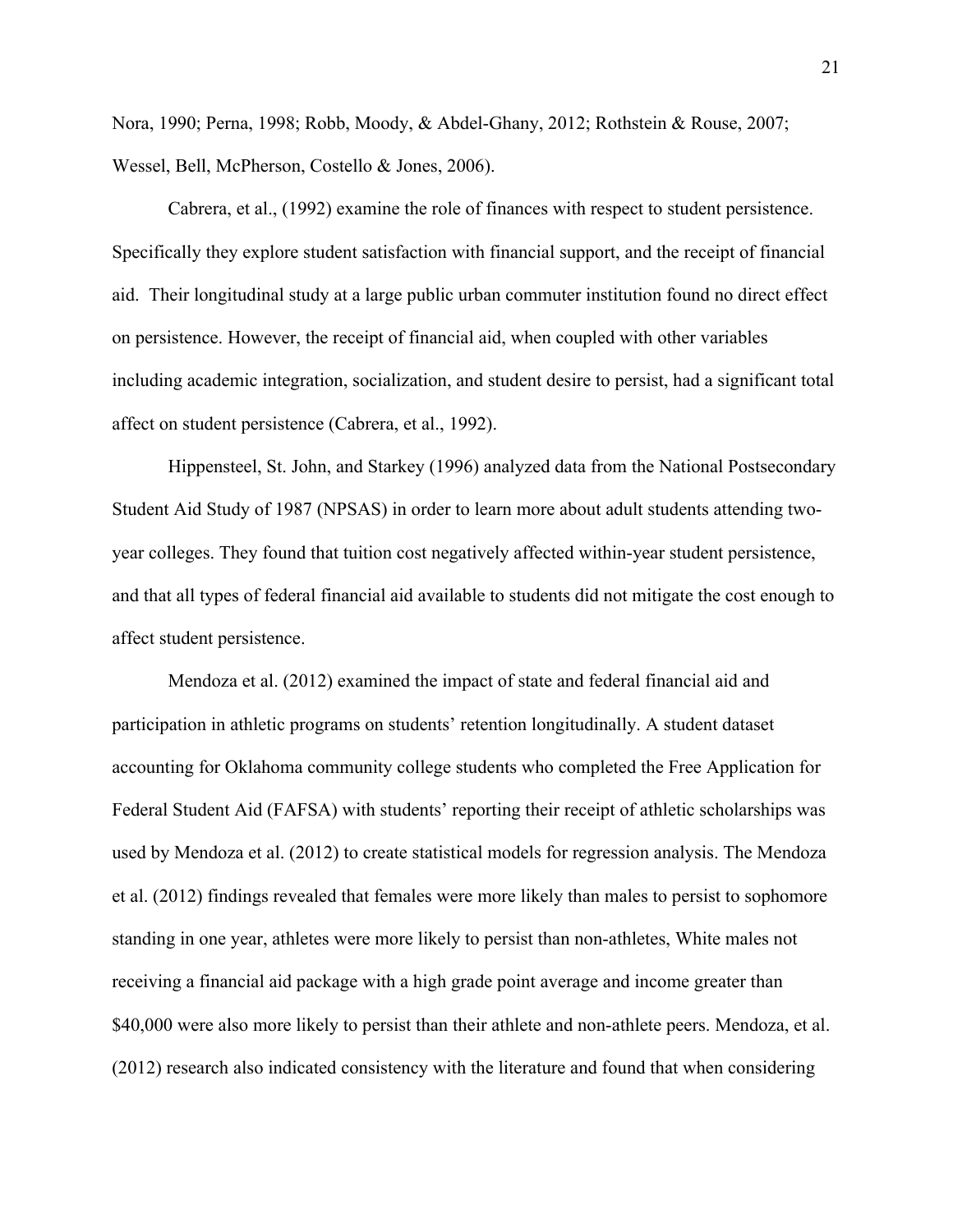the financial aid packages, income is a predictor of student retention, and those with less income were less likely to be retained.

In a study exploring the impact of income and financial aid offers on college enrollment decisions, Braunstein, McGrath & Pescatrice (1999) observed that financial aid had a positive impact on enrollment. Specifically, they learned that as the financial aid award amount increases by \$1,000, the probability of enrollment also increased by between 1.1% and 2.5%. In a later study exploring the impact of financial factors including financial aid awards on student persistence at the same four-year institution, Braunstein, et al. (2001) found that low-income students with a low first-year GPA do not persist. The Braunstein, et al. (2001) study also highlighted that financial aid did not significantly impact freshman persistence, a clear conflict of their initial findings relating to enrollment decisions. In their summary, Braunstein, et al (2001) suggest the conflicting results could be attributed to the stability associated with receiving a financial aid award as long as students maintain their academic performance. One of the shortcomings of the Braunstein, et al. (2001) study is that they suggest that students performing poorly tend to drop out, but do not identify or study what happens if a student's application for financial aid is denied after their first award and they continue enrollment.

Dynarski (2003) reviewed how the elimination of the Social Security benefits impacted college attendance and completion. She found that the elimination of the benefit reduced the probability of student attendance by more than one-third. Additionally, this research revealed that an offer of \$1000 in grant aid increases college attendance by 3.6 percent. Ultimately, Dynarski (2003) suggests that there is a strong and positive overall effect of grant aid on enrollment.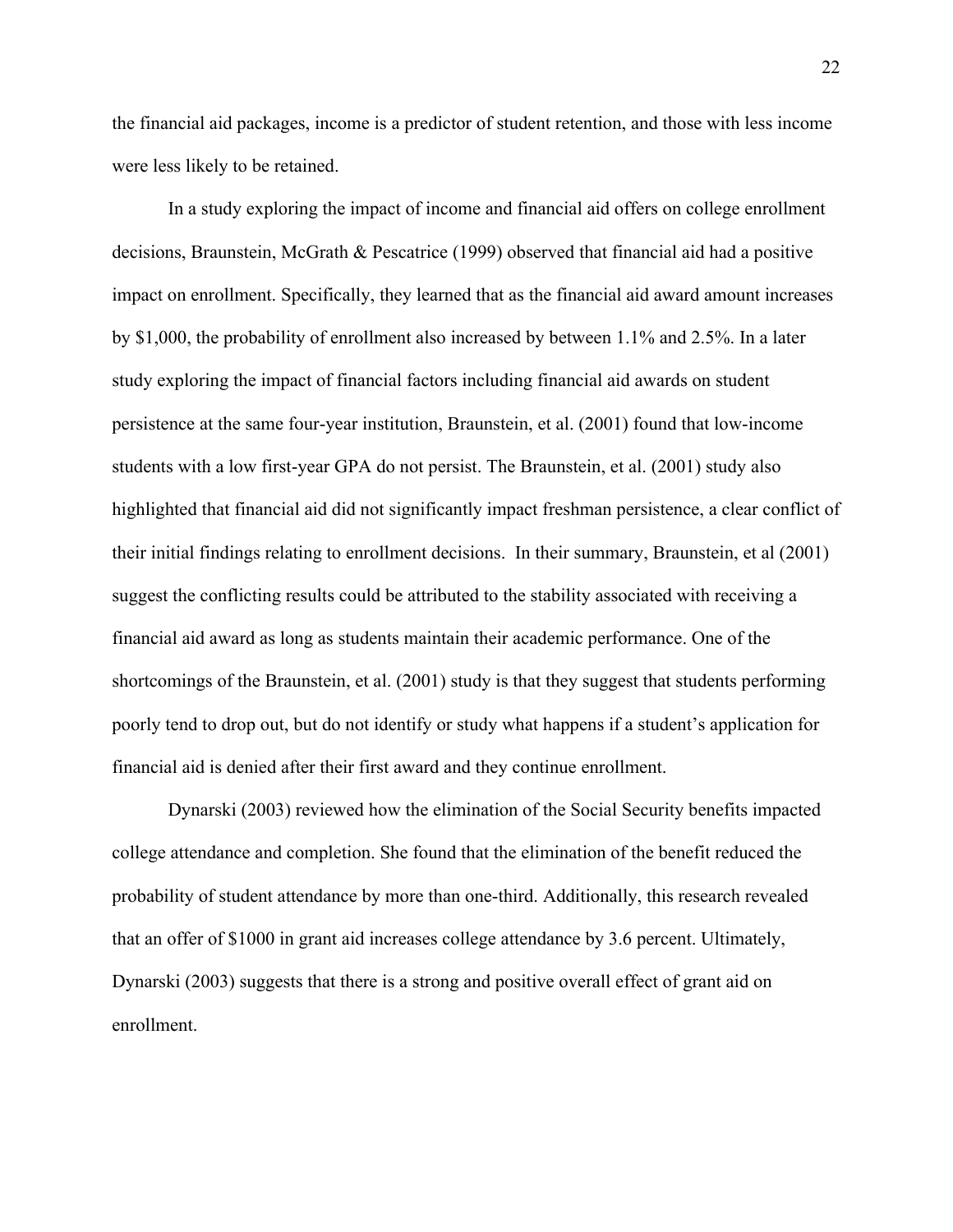Highlighting the suggested link between collegiate attainment and future wages, Avery  $\&$ Turner (2012) explored whether undergraduate college students are borrowing enough or too little based on analysis of college cost and the return on investment. Findings suggest that college attainment is worth the investment and that students are not over-borrowing (Avery & Turner, 2012). Although not directly related to student loans and persistence, England-Siegerdt (2011) investigated what types of financially needy students are more likely to borrow student loans. England-Siegerdt (2011) found that first-generation students, females, students dependent on their parents, and students that are of Asian/Pacific Islander, Hispanic, or American Indian descent are more likely to borrow student loans.

Dowd and Coury (2006) analyzed 1994 Beginning Postsecondary Student survey data to predict the impact of borrowing unsubsidized student loans on community college student persistence. Most concerning of the Dowd and Coury (2006) findings is that students who borrow a loan in their first year are less likely to be retained to the second year than those who do not borrow in their first year.

Stampen and Cabrera (1986, 1988) examined whether the type of financial aid a student received affected persistence. Stampen and Cabrera (1986, 1988) divided students into four groups: those receiving no financial aid; students receiving need-based financial aid (Pell Grants and Direct Student Loans), non-need aid (Guaranteed Student Loans); and non-need students that received merit-based aid. The 1986 research found no difference in the likelihood of attrition among the groups (Stampen and Cabrera). The 1988 research focused on the distribution of financial aid and student stability within the financial aid groups and findings included a low attrition rate for work-study students. Stampen and Cabrera (1988) findings also demonstrate that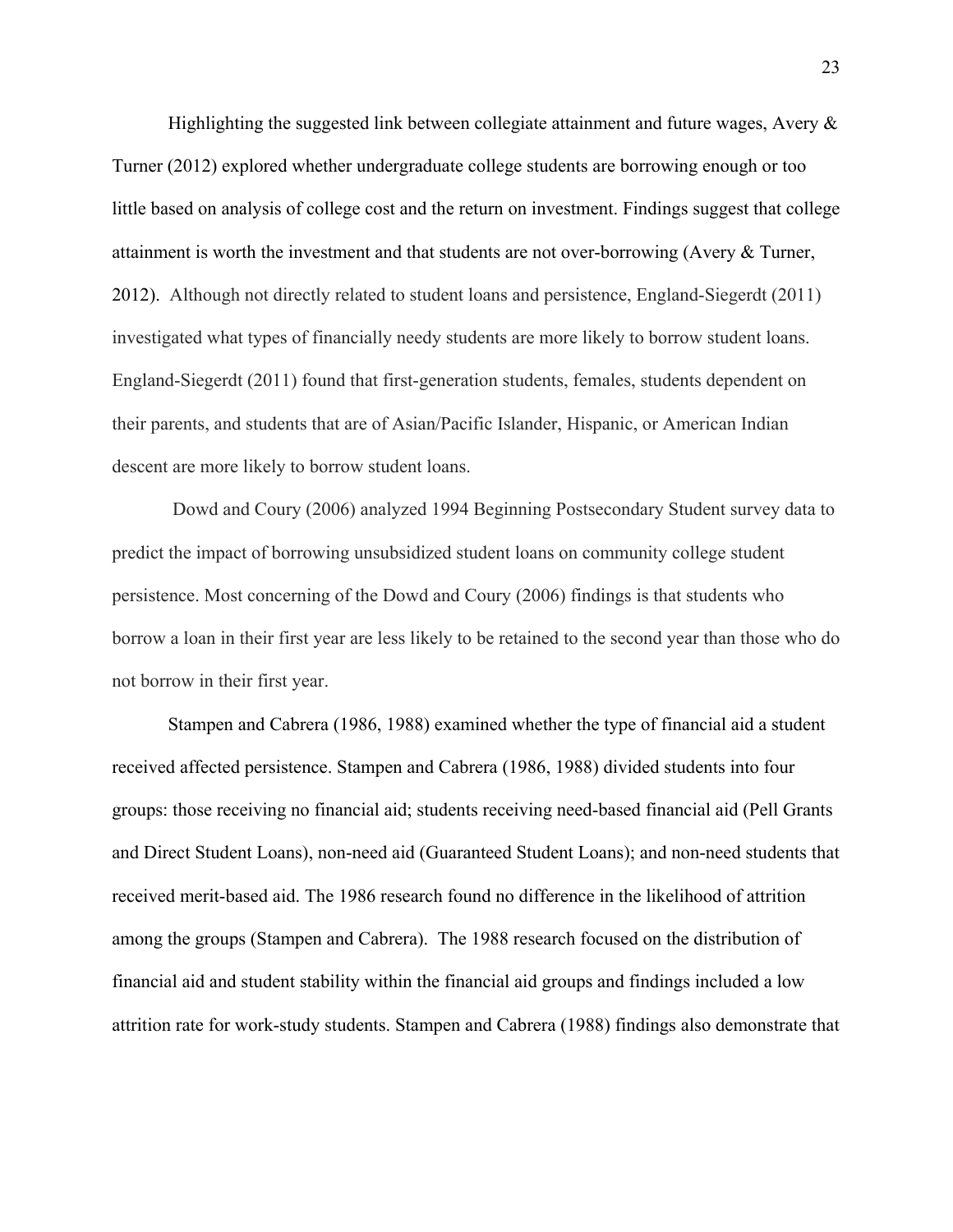as a student's financial need decreases, financial aid packages included increases in loans and work-study appointments.

Olivas (1985) explored financial aid award packaging and the relationship with student persistence among disadvantaged Hispanic students. Among the findings, the Olivas research highlights the small amount of financial aid awarded to Hispanic students, and that work-study, and loans were components of financial aid award packages for Hispanic students at all institution types, and all income levels. Additionally, Olivas (1985) posits that different types of financial aid influence student persistence. Work-study participation, Olivas concludes, "seems to improve the likelihood that students will remain in school, perhaps because the regular earnings require students to budget their money (whereas grants made in lump sum do not force such frugality), or because the contact with a supervisor makes students feel a part of the system, or because a meaningful skill is acquired" (1985, p. 471)

Another study of the influence of financial aid awards on student persistence concludes that students receiving financial aid awards tend to be enrolled longer and persist to graduation (Nora, 1990). Nora (1990) also found that the greater the number of credits a student was enrolled and the greater the amount of the financial aid award, were more likely to persist. Additionally Nora's (1990) research suggests that the receipt of any type of financial aid award positively impacts student persistence. While a great deal of research investigates the influence of financial aid programs on student persistence, there is little research exploring the topic specific to community colleges.

**Attendance Status.** Research conducted on the role of attendance status, whether the student is enrolled full-time or part-time and sometimes referred to as enrollment intensity, reveals that persistence is more likely among full-time students than part-time students (Cofer  $\&$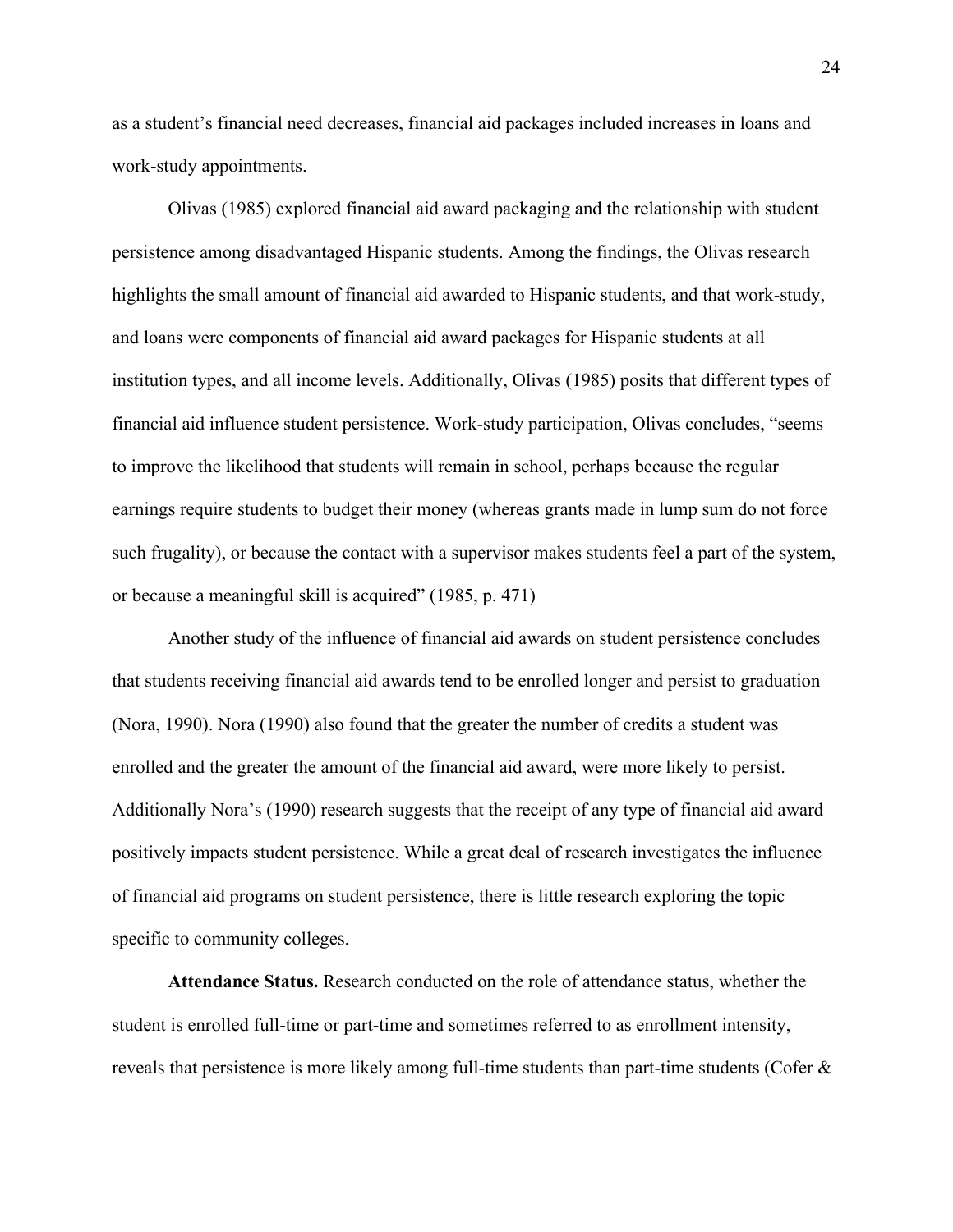Somers, 2000; Feldman, 1993; Horn & Ethington, 2000; Jacobs & Berkowitz King, 2002; Schmid & Abell, 2003).

Using the National Post-Secondary Aid Survey data from 1996 *(*NPSAS:96), Cofer & Somers (2000) investigated within-year persistence rates of community college students. Specifically Cofer and Somers (2000) wanted to compare the effect of financial aid on persistence. Cofer and Somers (2000) found that persistence was 28.48% more likely among full-time students than those attending part-time. Cofer and Somers (2000) also reported students over the age of 30 were 6.23% more likely to persist than students between the ages of 22 and 30, and that students considered dependent for financial aid purposes were 9.72% more likely to persist than independent students.

Horn and Ethington (2002) researched students' perceived progress in four areas: mathematics, science and technology, communication skills, personal and social development, and perspectives of the world. They used the Community College Student Experience Questionnaire (CCSEQ) for their study. The authors explored differences in perceived gains based on ethnic group, attendance status, and whether the ethnic group differences depended on attendance status. Results of the Horn and Ethington (2002) study indicated differences in perceived growth between ethnic groups and attendance status, but differences in perceived growth between ethnic groups were not dependent on their enrollment status. In both the literature review and the discussion section of their article, Horn and Ethington (2002) consider and then attribute the differences in perceived gains to the level of engagement, arguing that parttime students are often less engaged in academic and social support systems.

Jacobs and Berkowitz King, in their 2002 study, examine the age and effects of background attributes on bachelor's degree attainment among women aged 15-44 based on data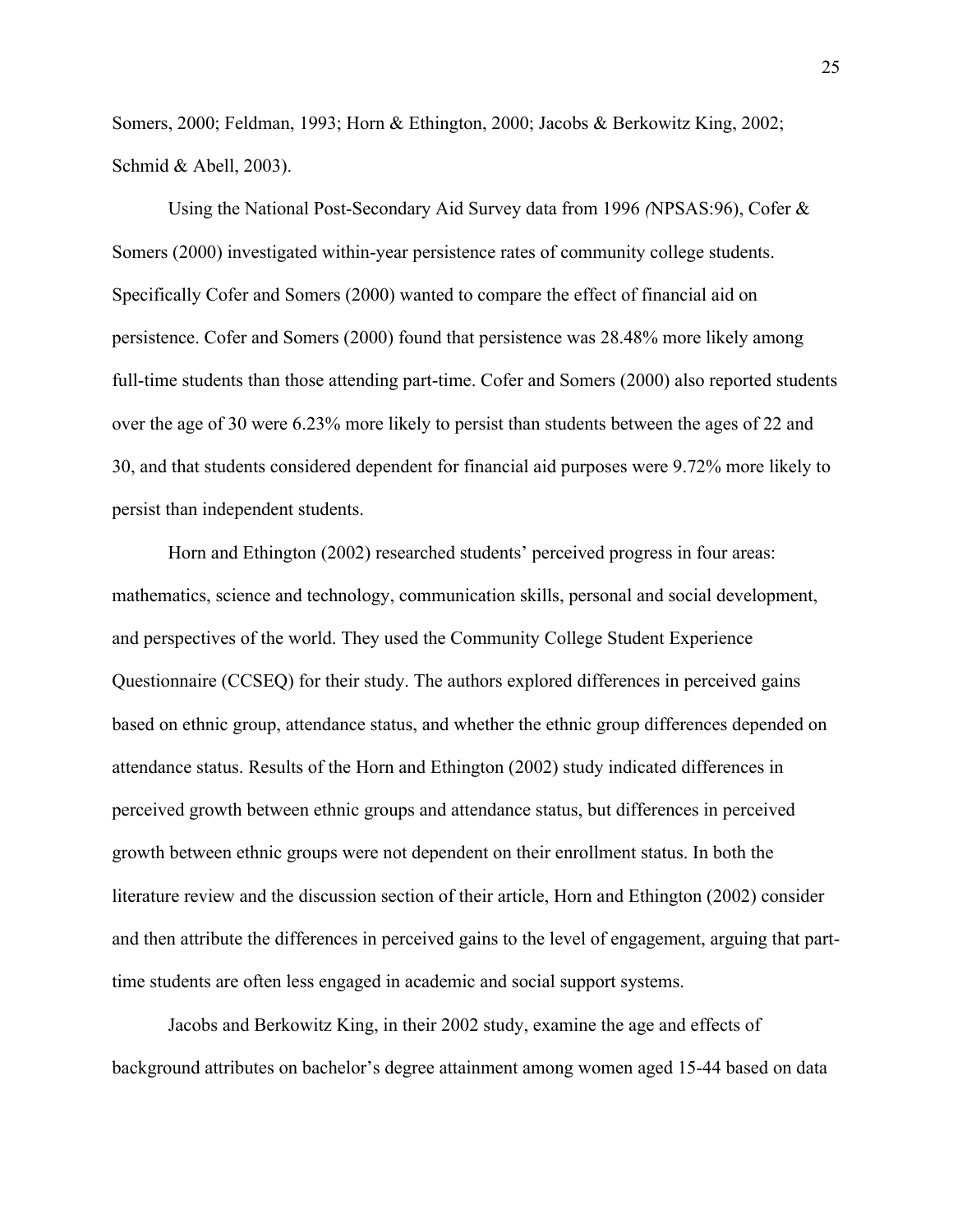collected in the National Survey of Family Growth. The data in the Jacobs and Berkowitz King (2002) study suggests a higher completion percentage for students who enroll full-time directly after high school completion. Apparently, enrolling part-time presents a barrier to completion. Jacobs and Berkowitz King (2002) asserted a delay between high school graduation and the start of college reduces the likelihood of degree completion, but that "part-time enrollment is the principal cause of lower completion rates at older ages" (p. 225).

Cofer and Somers (2000), Horn and Ethington (2002), and Jacobs and Berkowitz King (2002) analyze persistence and retention at a macro level, exploring the effects of some variable on degree attainment and student success, including academic status or enrollment intensity as a predictor variable. Their findings relating to attendance status are identified based on statistical analysis of a variety of national or statewide surveys, whereas Feldman (1993) and Schmid and Abell (2003) explore the effects of variables on persistence and student success at individual community colleges.

Analyzing persistence and retention at a rural community college using quantitative methods, Feldman (1993) found that attendance status was a predictor of retention: students enrolled part-time were 2.23 times more likely to drop out than students enrolled full-time. Feldman (1993) also reported that the strongest predictor of retention was high school GPA. When examined alone, most of the factors in the Feldman (1993) study were related to persistence, but when controlling for the other factors, the results indicated that attendance status, age, high school GPA and ethnicity were the strongest predictors of retention.

Exploring persistence and retention among three different cohorts, Schmid and Abell (2003) administered one survey to non-returning students, a second survey to continuing students, and a third survey to graduating students. Each survey had a specific focus, but each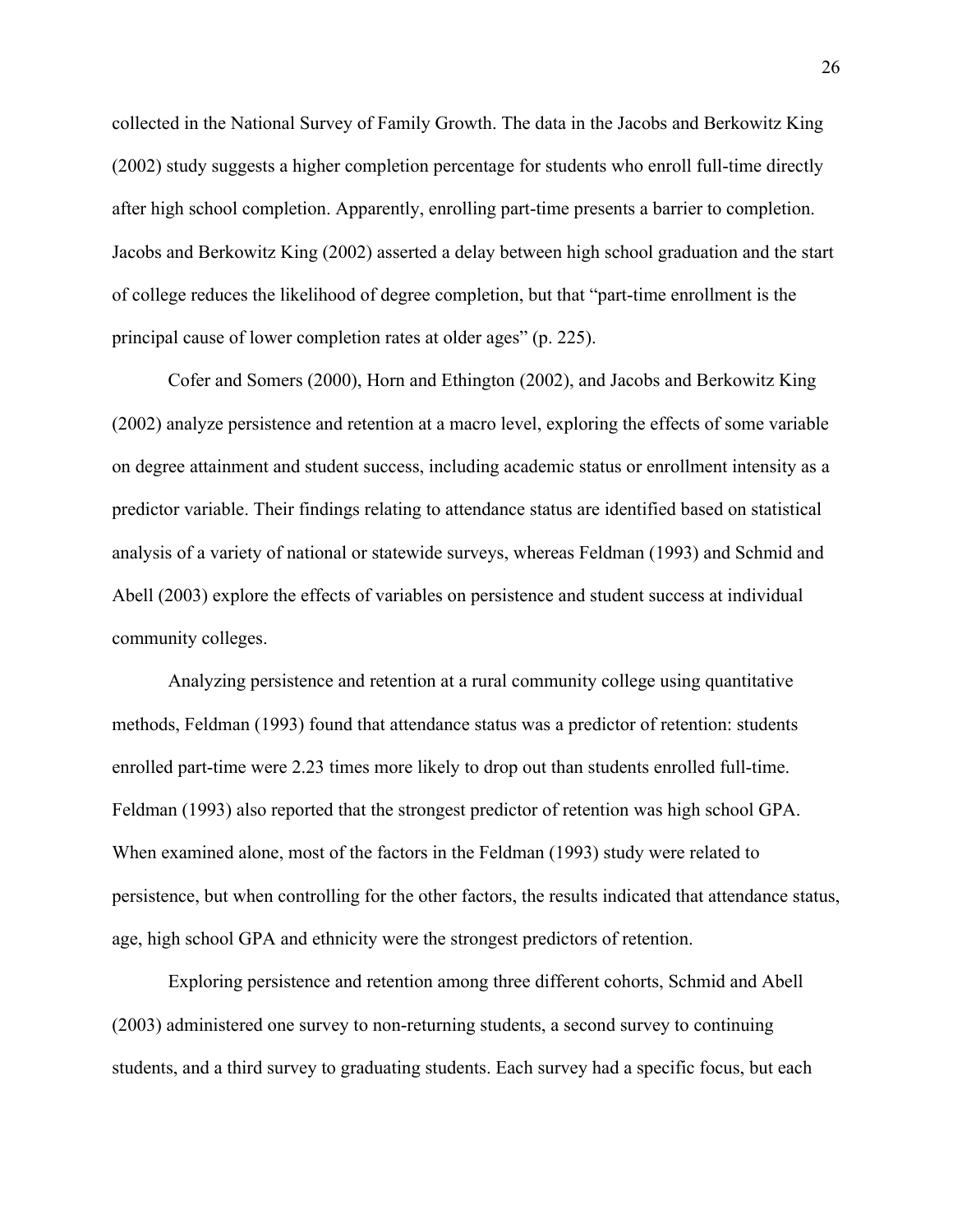also contained twelve questions to expose demographic risk factors, study patterns and campus involvement patterns among the cohort. Schmid and Abell (2003) reported that students enrolled part-time accounted for 78% of the non-returning students, 58% of the current students and 47% of the graduating students.

Despite differences in the studies that explore attendance status as a factor contributing to persistence and retention, a prominent finding is that full-time enrollment is strongly associated persistence, retention and completion. This suggests that regardless of whether the institution is a 2-year or 4-year college or university, attendance status is an important factor in predicting student persistence.

**Developmental Education and Persistence.** College preparedness and ultimately college completion, is not just an issue for graduating high school students, but general education development test (GED) completers, students that stop attending high school, and students that have been in the workforce for several years seeking retraining (Cohen & Brawer, 2006; Deil-Amen & DeLuca, 2010; Vaughan 2006). Deil-Amen and DeLuca (2010) estimate one third of high school students are underserved, lack college preparation, are from low socioeconomic status backgrounds, and are minorities, immigrants and first generation college students. Of these students that go to college, Deil-Amen and DeLuca (2010) assert they are more likely to attend community colleges and become enveloped in developmental coursework. Similarly, in comparing low-income students to middle- and upper-income students, Corrigan (2003) observes fewer than 20% of low-income students complete a "moderately rigorous" high school curriculum compared to 35% of middle- and upper-income students. Additionally, greater numbers of low-income students complete a GED program or alternative to a high school diploma, and even more delay the start of their postsecondary education (Corrigan, 2003).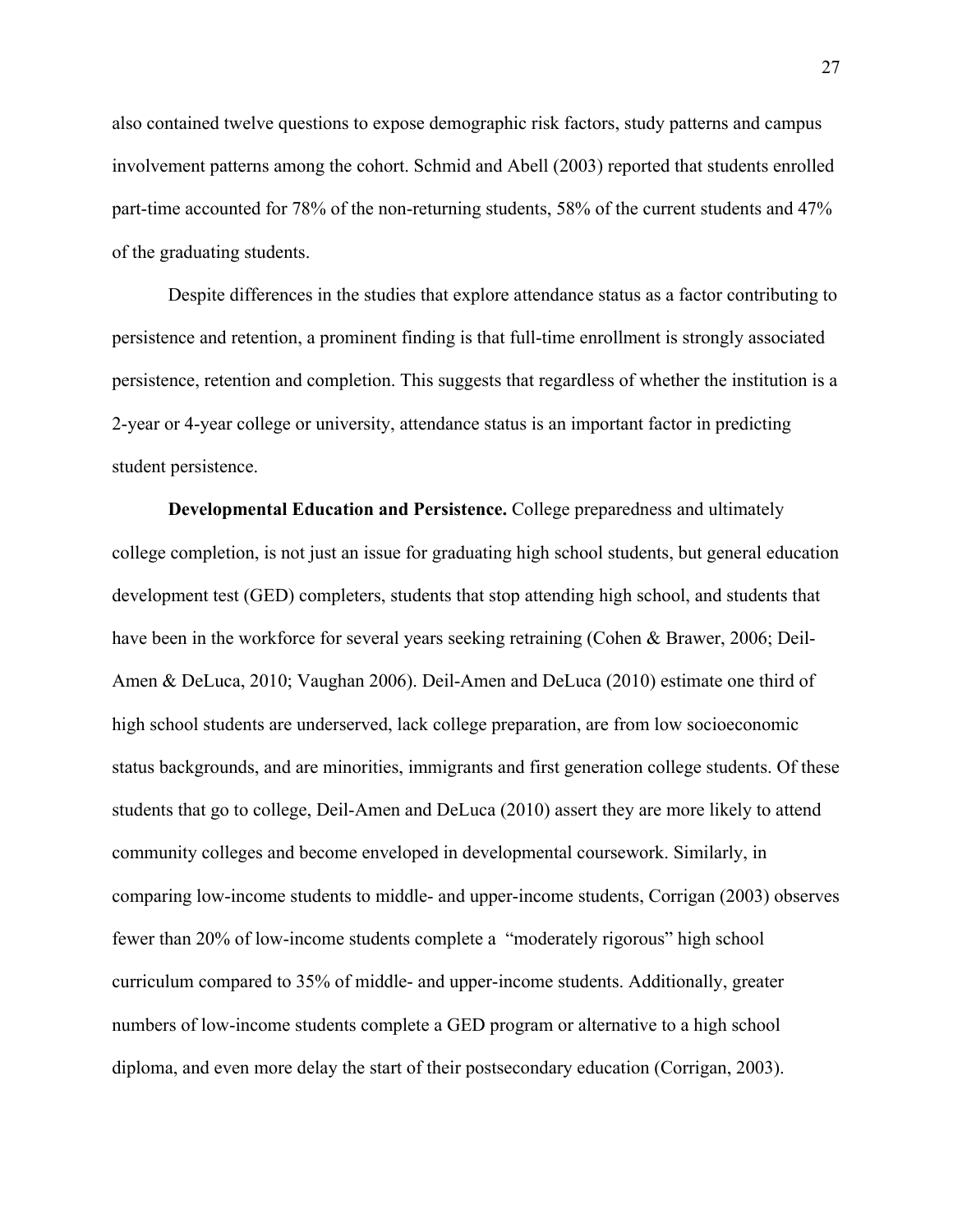"Of all postsecondary educational structures in America, the public community colleges bore the brunt of the poor preparation of students in the twentieth century" (Cohen and Brawer, 2006, p. 260). One of the major features of the community college—that of open access—helped community colleges welcome students needing remedial or developmental coursework. Clifford Adelman (2005), used data from four National Center for Education Statistics (NCES) data sets to provide a comprehensive description of traditional-aged community college students' academic history. In this report published by the U.S. Department of Education, Adelman (2005) notes that approximately 60% of entering traditional-aged college students are required to take some form of remedial or developmental coursework to address under preparedness. With such a large percentage of students needing developmental coursework, studies examining the relationships and role of developmental education in persistence, retention and degree completion have gained notoriety within the last 10 years.

Studies by Hawley and Harris (2005), Fike and Fike (2008), and Silverman and Seidman (2001) all found that enrollment in developmental coursework predict student non-persistence. Hawley and Harris (2005) report the results of their institution's participation in the Cooperative Institutional Research Program (CIRP) Freshman Survey. In exploring characteristics of firstyear students at a metropolitan community college, Hawley and Harris (2005) found that the more developmental coursework a student has to complete, the less likely is the student to persist.

Analyzing factors contributing to student retention at community colleges, Fike and Fike (2008) determined that successful completion of developmental mathematics and developmental English courses are predictors of student retention. Receipt of federal financial aid, number of credit hours in which a student is enrolled, and participation in a student support services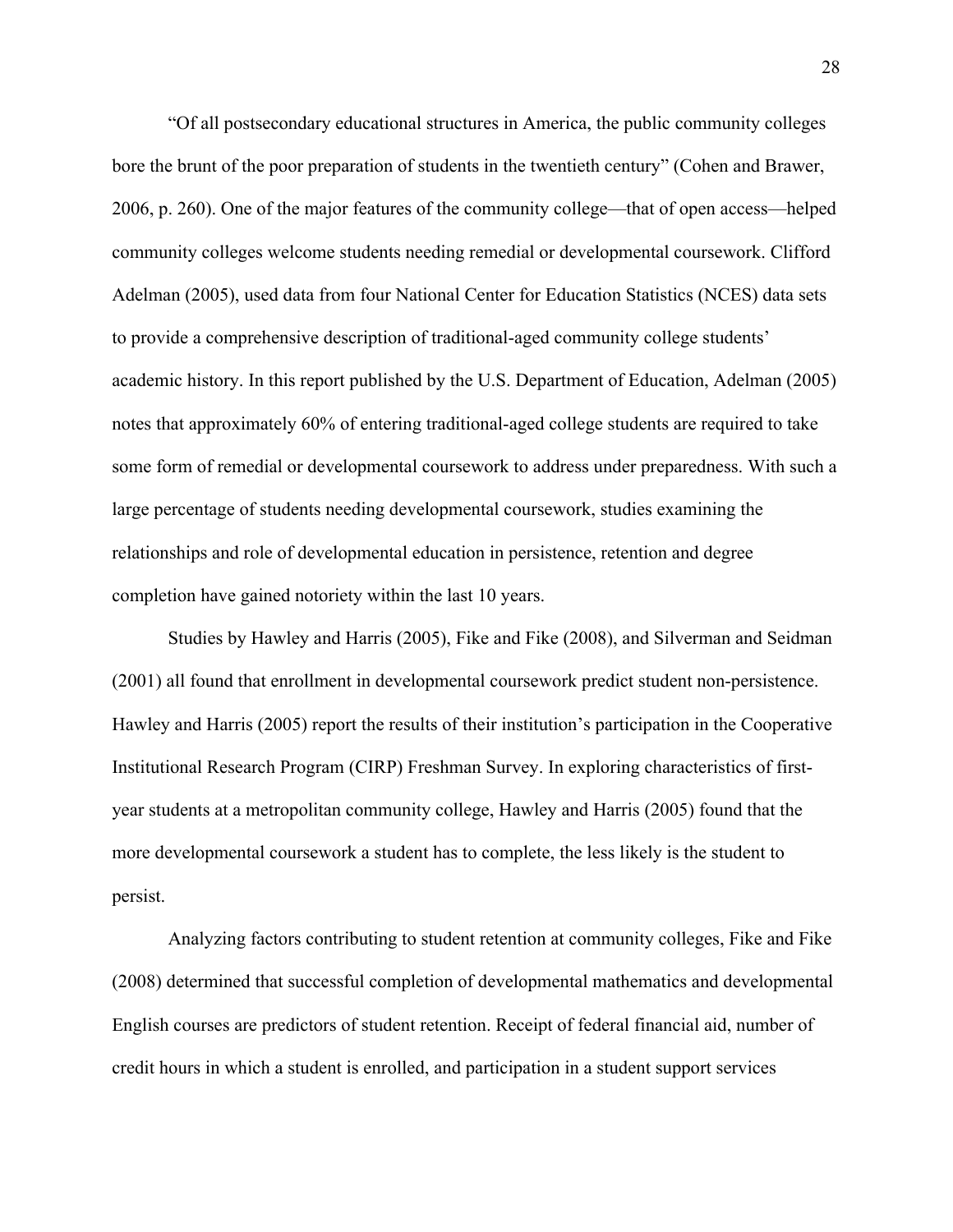program such as TRIO are also predictors of student retention and success in the Fike and Fike (2008) study.

Silverman and Seidman (2011) report their findings from a comparative study of student retention exploring whether the structure of a developmental mathematics course, upon successful completion, helps students persist to graduation. In their quasiexperimental study, Silverman and Seidman (2011) compared two different modes of instruction for a developmental mathematics course. In the control group, students were taught using traditional lecture techniques. In the treatment group, students were taught using self-paced, module-based instruction techniques. Silverman and Seidman (2011) discovered that with the module-based approach, students were more likely to progress to a college-level math course than students receiving the traditional lecture approach. They also found that the module-based instruction had positive effects on retention rates. However, there was not a significant difference in the cumulative college GPA between the control and treatment groups. The growing developmental education and persistence literature suggests that the completion of remedial coursework and changes to traditional pedagogical approaches increases persistence and retention rates of underprepared students.

**Faculty Interaction and Involvement.** Student interactions with faculty members represent the majority of contact students have with college personnel, highlighting the importance of student-faculty interaction in persistence and retention decisions. Astin (1984) and Tinto (1975) both identify faculty interaction and involvement as a form of student academic involvement, and both researchers highlight the importance of faculty interaction and involvement with respect to student success. Pascarella's and Terenzini's (1980) longitudinal study examined academic and social integration, including faculty interaction and involvement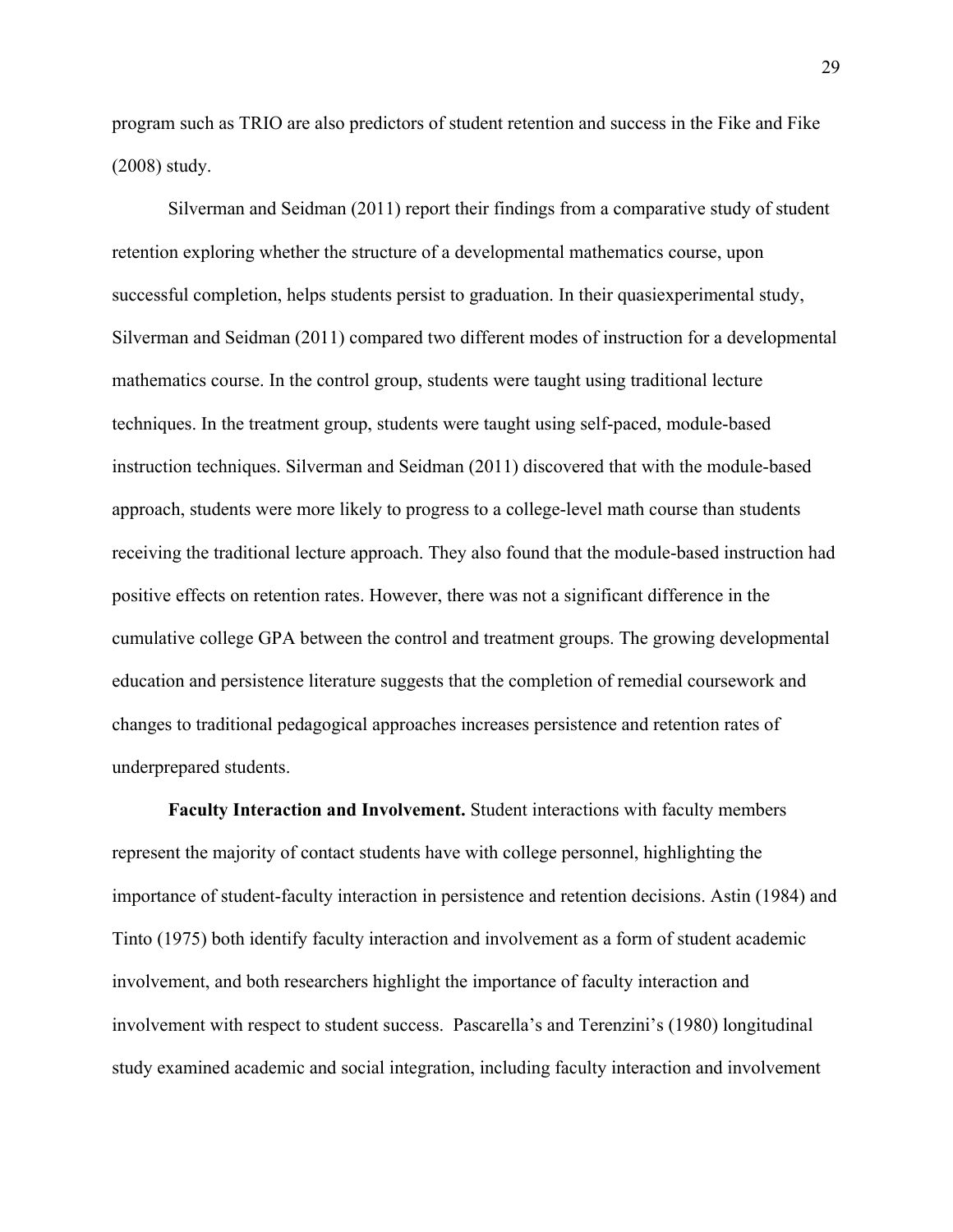as a test of Tinto's (1975) Student Departure Model. Specific to student-faculty interaction, they found that the more students were integrated and involved, the higher their likelihood of persistence. Later, Bers and Smith (1991) examined the concept of academic and social integration: part of their research incorporated 30 items developed by Pascarella and Terenzini (1980) relating to academic and intellectual development, peer-group interactions, interactions with faculty, faculty interest in students and teaching, and institutional and goal commitment. Bers and Smith (1991) found that academic and social integration are among the differences between students that persist and students that do not. Consistent with the Bers and Smith (1991) findings, Chang (2005) found that faculty engagement levels among community college students are low and faculty interactions are typically related to topics discussed in respective courses.

**Student Support Services.** Interaction and support from faculty is not the only social interaction and support students experience on campus. Tinto's (1975) research expresses the importance of social integration among factors contributing to student persistence. Included in Tinto's (1975) list of opportunities for social integration are "informal peer group associations, semi-formal extracurricular activities, and interaction with faculty and administrative personnel within the college" (p. 107). Tinto (1975) goes on to say that "Successful encounters in these areas result in various degrees of social communication, friendship support, faculty support, and college affiliation" (p. 107). Similarly, Pascarella and Terenzini (2005) describe that students who are academically the most successful have a strong relationship with a member of the campus faculty, staff, or administration that helps them navigate their college experience.

#### **Traditional Community College Students**

Community colleges, as a direct result of their mission, serve traditional-aged students in two ways: (1) preparing them for a career and (2) preparing them to transfer to a four-year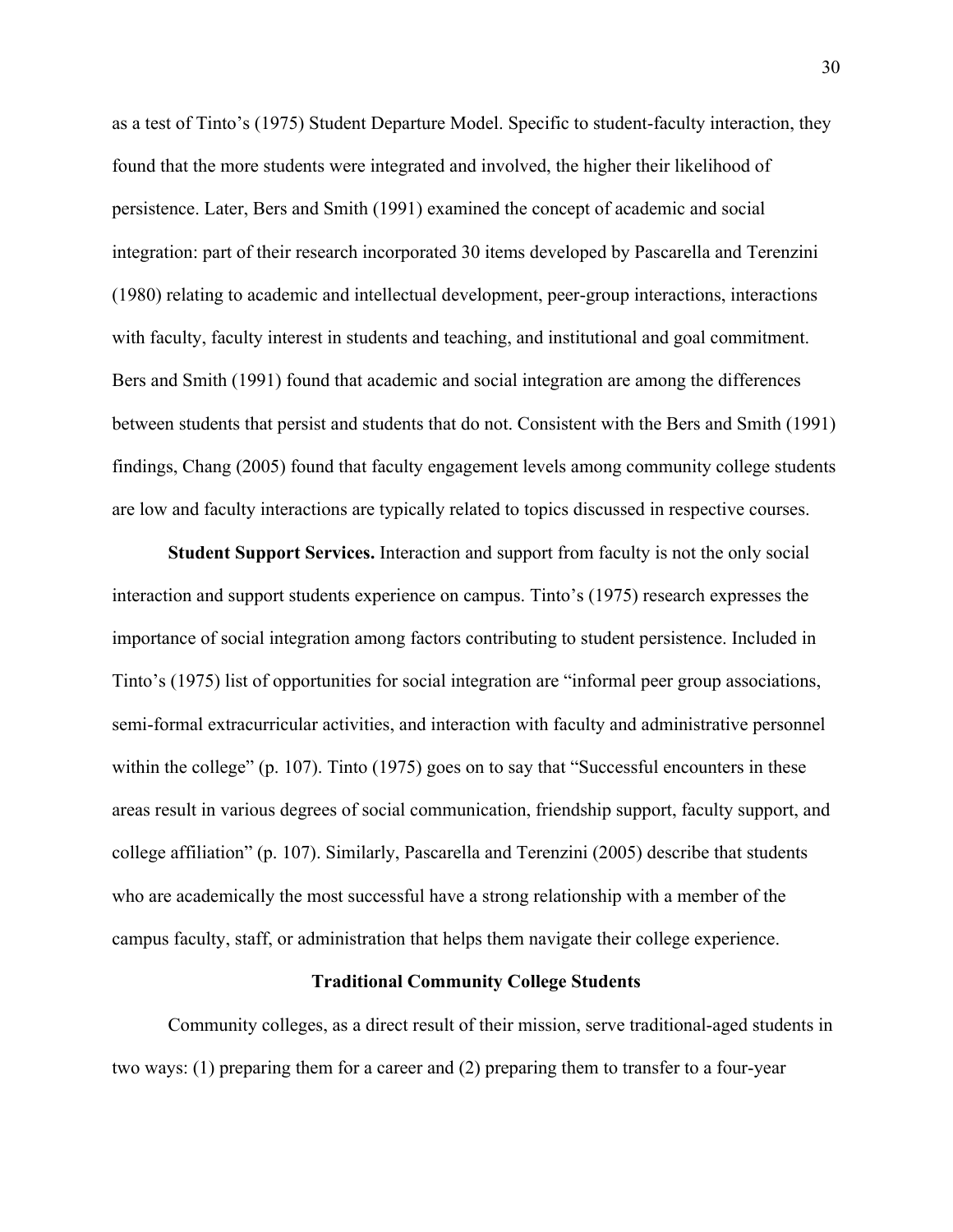institution (Karp, O'Gara & Hughes, 2008). Community colleges also attract students from lowincome, minority, and academically unprepared backgrounds that have been traditionally underserved in American higher education (Choy, 2002; Townsend, Donaldson & Wilson, 2005). Students attend community college for a number of reasons and at a variety of points-intime. This current study will examine persistence and retention among traditional-aged students.

# **Characteristics of Traditional Community College Students**

Adelman (2005) provides a thorough description, or *portraits* of community college students. For students starting their postsecondary careers in a community college, Adelman (2005) summarizes: the traditional-aged first-year community college student is young; usually at an age less than 20, makes up approximately 40 percent of postsecondary students starting at a community college. Traditional-aged students starting their postsecondary education at a community college also have less academic momentum than those starting at four-year institutions; 55% of traditional-aged students need two or more remedial courses, are enrolled full-time and lives near campus (Adelman, 2005). The traditional first-year community college student probably works part-time, if employed at all. The student is expecting an education from their experience at a community college, but may be unsure of degree aspirations. The traditional community college student is also likely to transfer after 2 years to complete the requirements of a baccalaureate degree. Giving perspective to the of the number of traditional college students, Choy (2002) reported that traditional college students made up slightly more than one-fourth of undergraduates in the 1999-2000 academic years.

**Traditional-Aged Students' Attendance and Completion Patterns.** Adelman (2005) estimates approximately 60 percent of traditional-age undergraduate students attend more than one institution before graduating from college. The typical pathway for students attending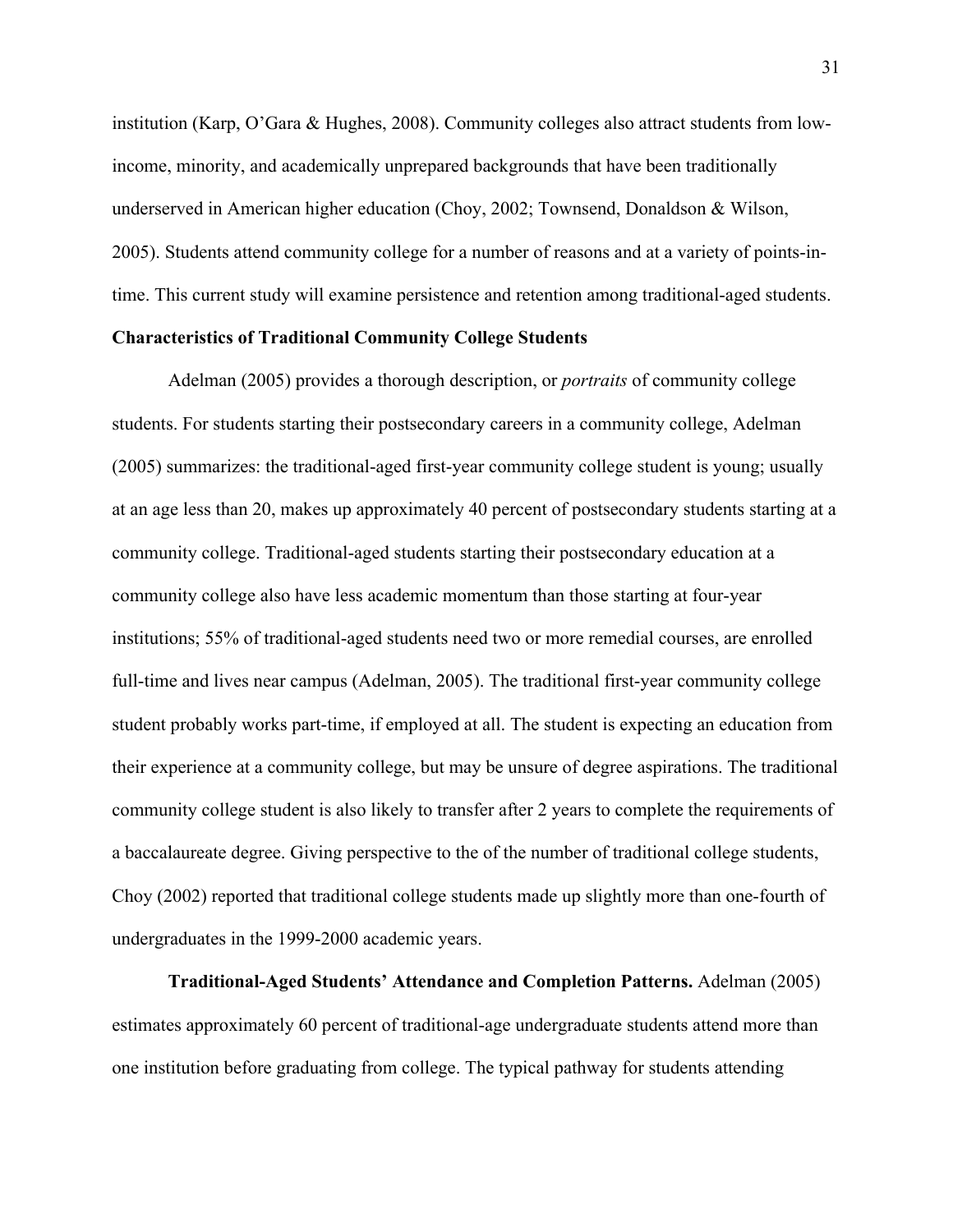multiple institutions, according to McCormick's study (2003) is a one-way transfer to a 4-year institution after a student completes 2 years of coursework at a community college. Further, Adelman (2005) finds that nearly one-fourth of students starting their postsecondary education somewhere other than a community college have a "swirling" enrollment pattern, alternating their attendance between a community college and a 4-year institution. As a result, this shapes the need for community colleges to better serve this population of students.

### **Statement of the Problem**

The existing community college student persistence and retention literature suggests that students do not always progress linearly toward degree completion. Consistent with this argument are findings from a recent National Student Clearinghouse publication. Developed in 1993, the National Student Clearinghouse is a nonprofit higher education data collection and processing organization that provides educational reporting, verification and research services to students, colleges and universities, administrators and other requestors (National Student Clearinghouse, 2015). The National Student Clearinghouse collects data from 3,600 participating public and private colleges and universities whose enrollment accounts for 98% of all students in higher education (National Student Clearinghouse, 2015). The National Student Clearinghouse Research Center Snapshot Report titled, *Contributions of Two-Year Institutions to Four-Year Completions* details several findings relating to the significance of community college enrollment in the U.S. higher education system:

> • 46% of students who completed a degree at a four-year institution during the 2013-2014 academic years were enrolled for at least one class at a two-year institution during the previous 10 years.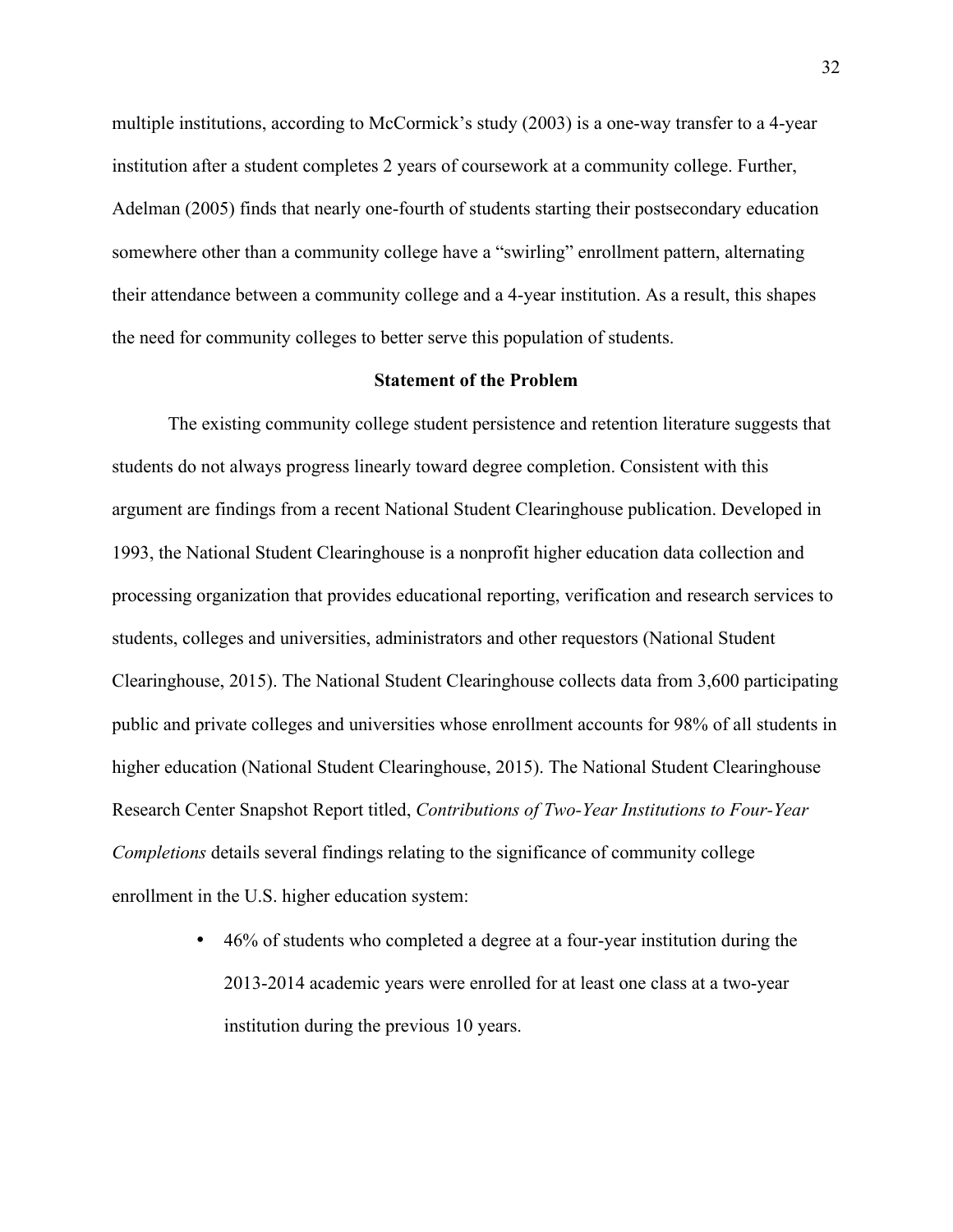- Of the 46% of students competing a degree with some community college experience, in 17% of these cases, two-year institution enrollment occurred in the last year of study before degree completion.
- Of the 46% of students competing a degree with some community college experience one-fifth of students were enrolled at a two-year institution for one term.
- Of the 46% of students completing a degree with some community college experience, nearly half were enrolled for five or more terms (2015).

The various National Student Clearinghouse Research Center publications available on their website report the rates of persistence, retention, and degree attainment and some of the basic descriptive statistics to describe trends in the data. The publications do not report any relationships between and among other variables.

While the majority of existing persistence and retention research focuses on factors that contribute to a student's decision to depart from their institution, or factors that put them at risk of departure through statistical analysis, the need to examine what encourages students to persist becomes more important. This alternative perspective of exploring what encourages students to stay represents two gaps in retention and persistence literature this study will address: a) the examination of persistence and retention from less of a deficit framework and more of an achievement framework; and b) the examination of the student's point of view.

#### **Research Questions**

1) What is the lived experience of traditional- aged community college students that encourage or discourage persistence?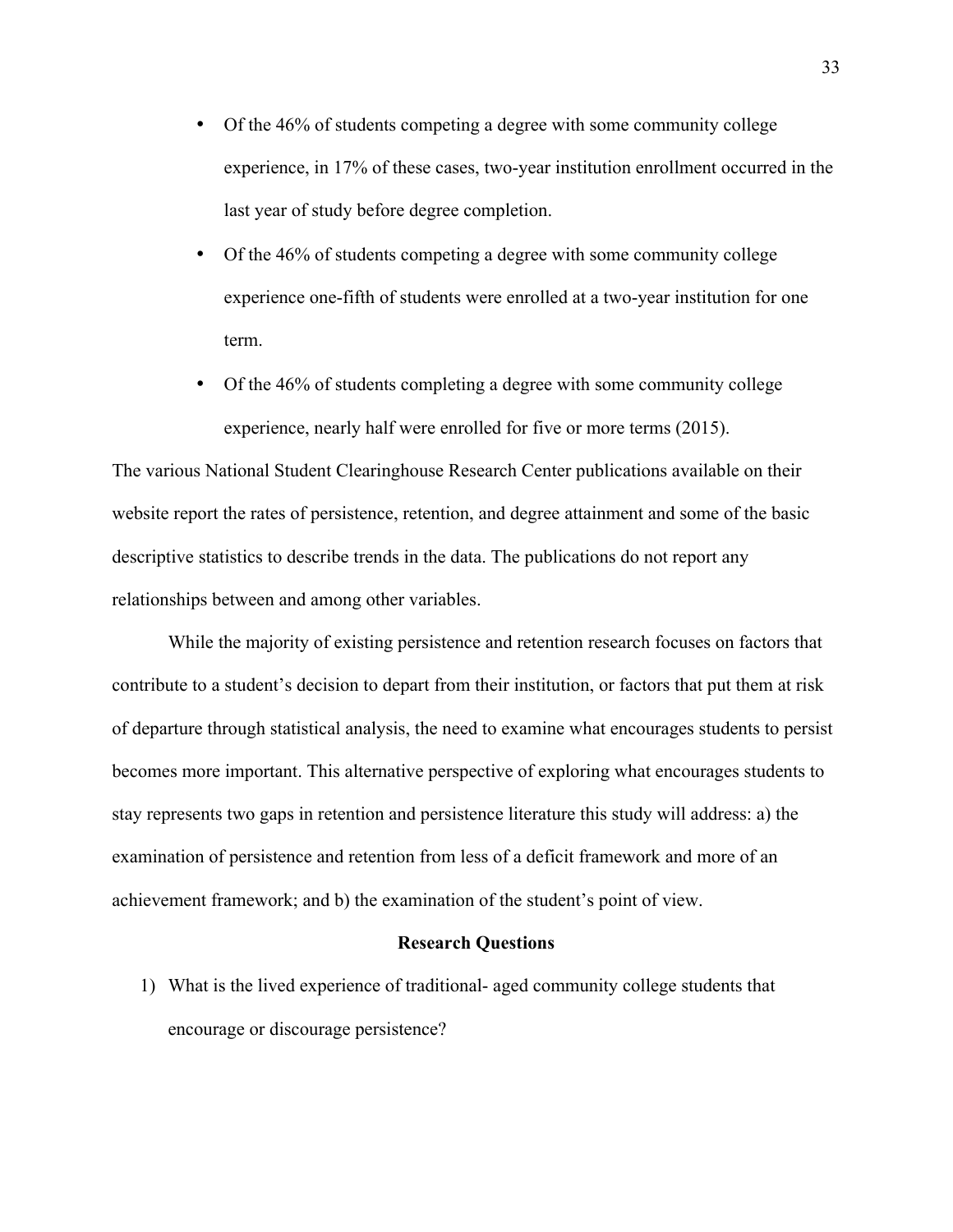- 2) What is the lived experience of traditional-aged community college students that are perceived as barriers while enrolled?
- 3) What is the lived experience of traditional-aged community college students perceived as supports while enrolled?

# **Conclusion**

This chapter first presented a brief history of community colleges. The chapter then highlighted the importance of the community college to the U.S. higher education system. Next, the chapter discussed the significance of the community college in reaching President Obama's college completion goals. Then the chapter provided an overview of persistence with particular attention to Tinto's student departure model, Astin's student involvement model and Bean's student attrition model. The final theme in this chapter included a discussion of factors that contribute to student departure: demographic characteristics, financial characteristics, academic support, student support, and off-campus support. The next chapter explores the methodology used in the current study to examine traditional-aged student experiences and perceptions that guide their decisions to enroll full-time and be retained.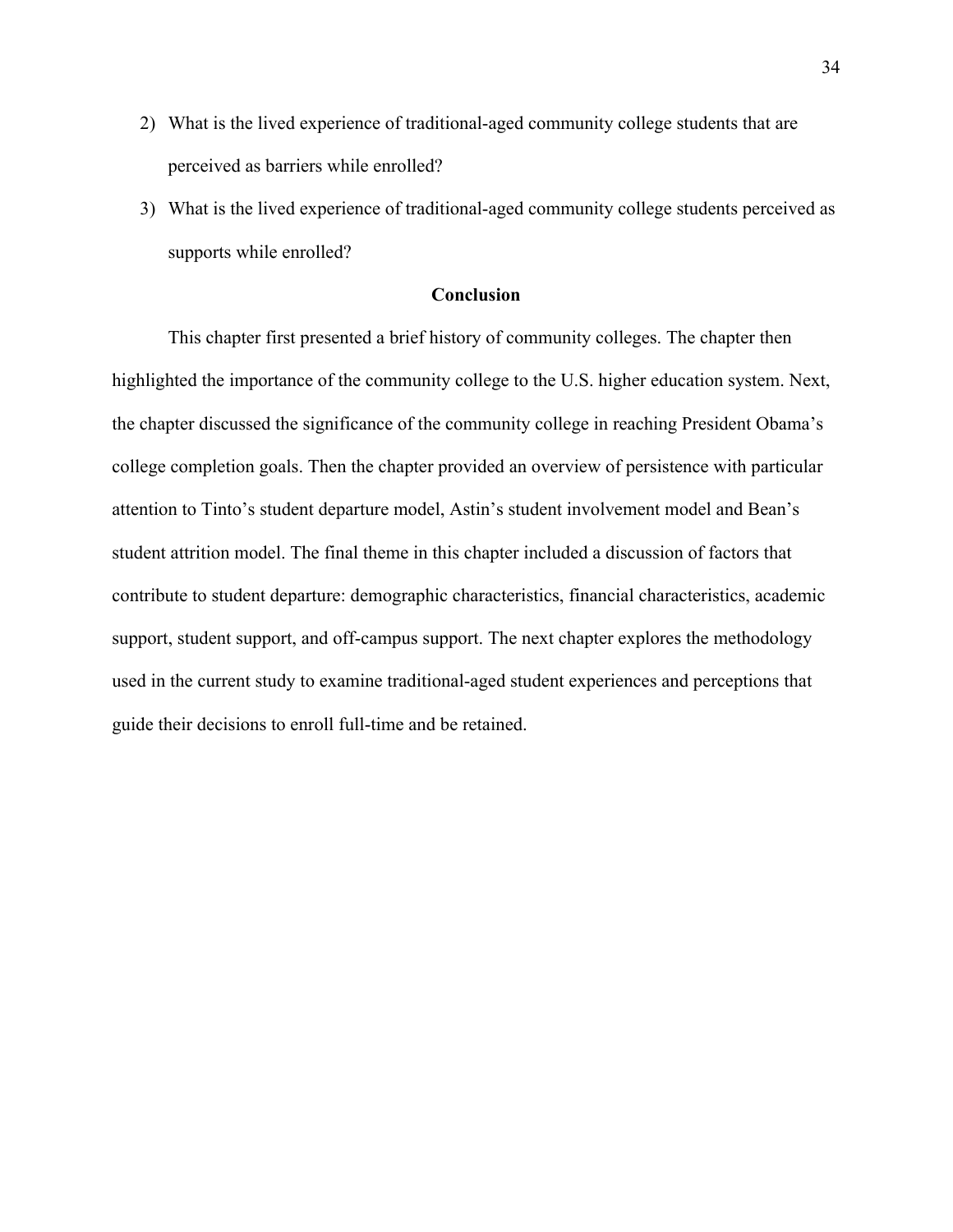### CHAPTER III

# METHODOLOGY

The purpose of this qualitative study was to understand, explain, and interpret the meanings of traditional community college student experiences associated with persistence. Through the description of the participants lived experiences this study aimed to help community college faculty, staff, and administrators understand student perceptions with regard to how academic and non-academic factors affect student decisions to persist and continue their community college education. This study used a phenomenological approach described by Moustakas (1994) to describe perceptions and lived experiences through interviews and narrative accounts of traditional-aged community college students experiences of persistence and retention.

Chapter 3 outlines the methodology and procedures used to reveal traditional-aged community college student experiences with persistence. This chapter also provides a rationale for choosing the phenomenological research design to explore issues, with the goal of understanding more about what encourages or discourages traditional-aged community college students to continue their attendance from one semester and one year to the next. This chapter includes a restatement of the problem, research questions, a detailed description of the research design appropriateness and data collection procedures, confidentiality, data analysis procedures, strategies for trustworthiness, and the delimitations, limitations, and concerns associated with this study.

#### **Restatement of the Problem**

Retention and persistence literature concentrating on four-year college and university populations is abundant. Tinto (1975), Bean (1980), and Astin (1984) used four-year colleges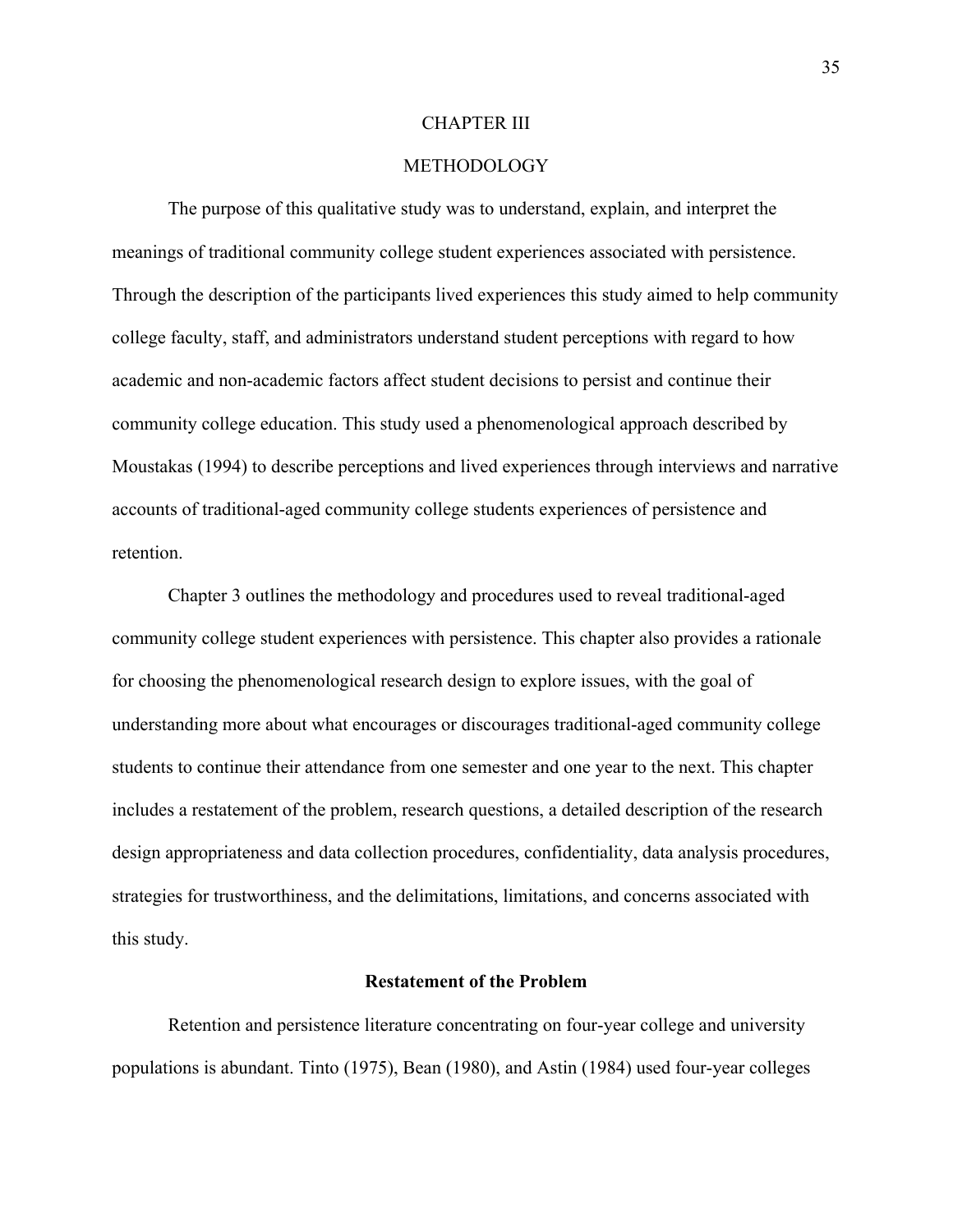and universities as they developed and tested their models of student persistence. Researchers testing Tinto, Bean, and Astin's models have also used four-year colleges and universities (Pascarella & Terenzini, 1991). The fewer studies focusing on community college student populations seek a statistical link between some variable and student persistence and retention behaviors (Bers & Smith, 1991; Calcagno, et al., 2007; Feldman, 1993; Fike & Fike, 2008; Gates & Creamer, 1984; Ishitani, 2006). While these studies provide a big-picture perspective of what student persistence and retention behaviors are likely to be, they fail to provide the student's perceptions and experiences that contribute to their enrollment and departure decisions.

### **Research Questions**

The following research questions guided this phenomenological study and helped develop an understanding of student experiences and perceptions that encourage or discourage persistence and retention:

- 1) What is the lived experience of traditional-aged community college students that encourage or discourage persistence?
- 2) What is the lived experience of traditional-aged community college students that are perceived as barriers to retention, persistence and graduation?
- 3) What is the lived experience of traditional-aged community college students perceived as supports while enrolled?

#### **Research Design**

Qualitative research is a method used as "a means for exploring and understanding the meaning individuals or groups ascribe to a social or human problem" (Creswell, 2009, p.4). According to Hays and Singh (2012),

Qualitative researchers approach the setting with an intention to become immersed and to rid themselves of an expert status. They are accepting and empathic toward individuals,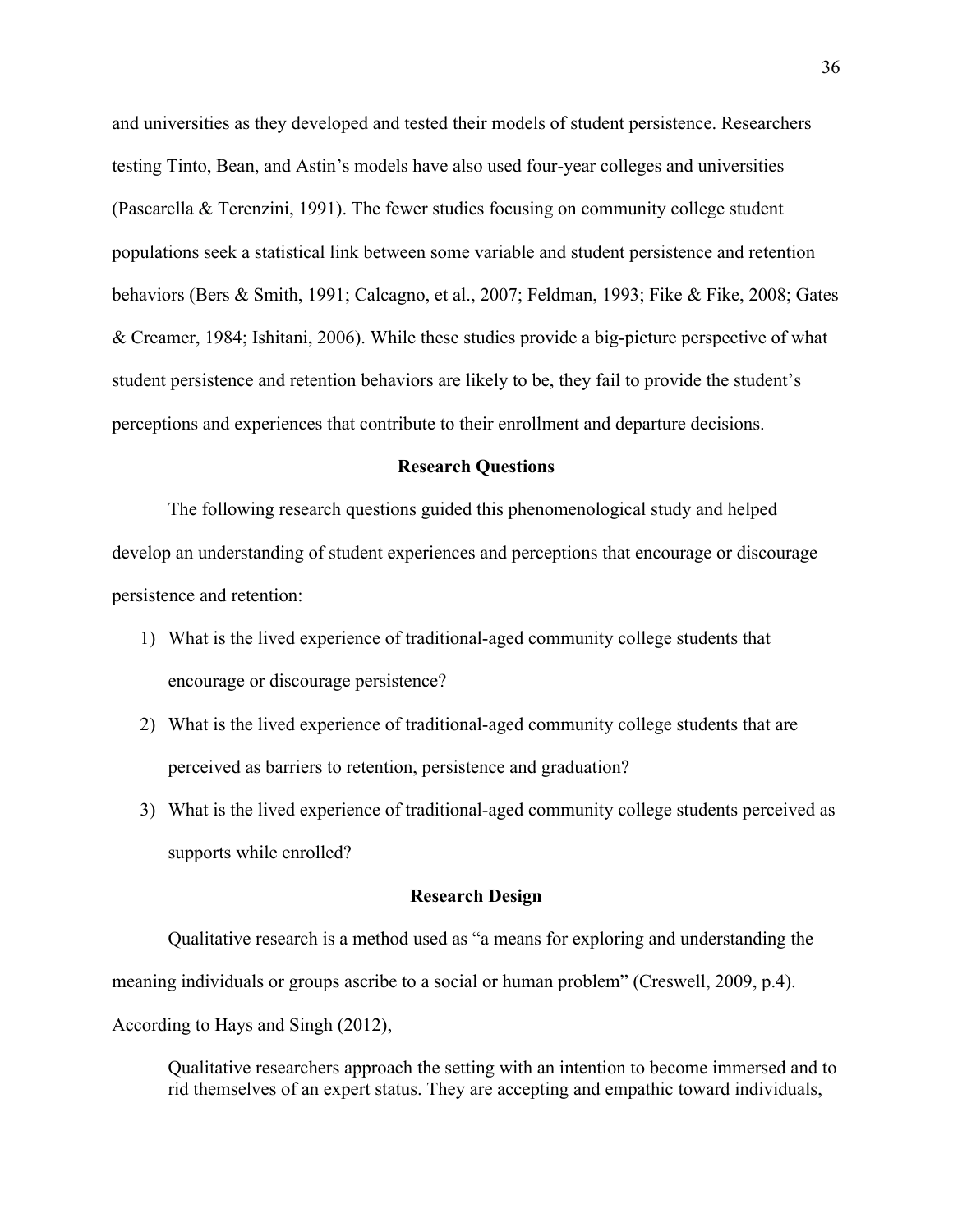groups, and communities within that context. The listen to individual accounts of a phenomenon, engaging actively, and integrating new perspectives into their own ways of understanding participants, the context, phenomenon, or all three (p. 4).

The use of qualitative research in this study allowed the researcher to better understand traditional-aged community college student enrollment experiences, to promote participants' perceptions and experiences and to offer insight into bridging the gaps between research and practice. The bulk of existing literature describes and predicts persistence and retention patterns through a quantitative lens. This study, however, adds the student's voice about their perceptions and experiences related to their continued community college attendance. Ultimately, the study gives institutional faculty, staff and administrators the opportunity to understand how certain factors have encouraged or discouraged persistence among traditional-aged community college students.

This study will be guided by the social constructivist paradigm – that social interactions with the participants will help the researcher understand how the participants' truths associated with educational endeavors are defined by their perceptions and experiences. Through social constructivism, a part of an interpretative paradigm, "researchers seek to construct knowledge through social interactions as well as to understand how individuals construct knowledge" (Hays and Singh, 2012, p. 41).

Hays and Singh (2012) note qualitative researchers have a number of research traditions to choose from including case study, grounded theory, phenomenology, heuristic inquiry, ethnography, narratology and semiotics. The tradition of case study is inappropriate since the purpose of the research is not to document participant's life stories and events bound to a time and place, unlike phenomenology, which provides rich description of the essential elements of the experience (Creswell, 2009; Hays and Singh, 2012). The tradition of grounded theory is also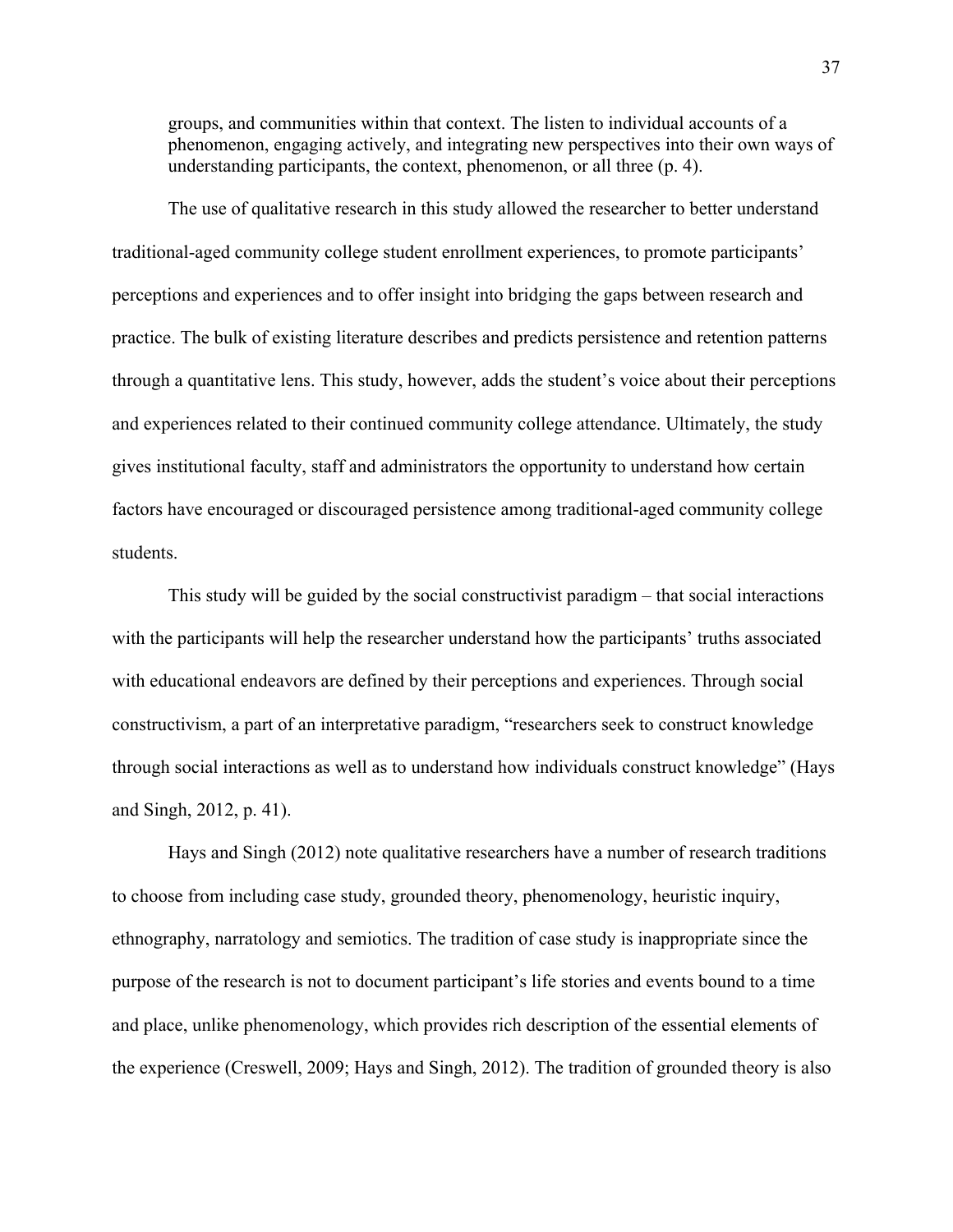inappropriate, as my intention with this research is not to generate a theory or approach regarding participants' perceptions and experiences (Creswell, 2009; Hays and Singh, 2012). The tradition of narratology is inappropriate because narratology focuses on what the stories and experiences reveal about the individual. (Creswell, 2009; Hays and Singh, 2012).

Of these options, the characteristics and goals of phenomenology align best with this study's research questions. Moustakas (1994) offers that phenomenological studies are used "to determine what an experience means for the persons who have had the experience and are able to provide a comprehensive description of it" (p. 13). Through analysis, the individual descriptions are examined for underlying themes. Then, commonalities among cases provide the general or universal meanings of the experience. Similarly, Hays and Sing (2012) identify phenomenology as a qualitative research approach used to investigate and reveal participants' lived experiences and perceptions with respect to some phenomenon.

Moustakas (1994) goes on to describe phenomenological research in general, specifically referencing the work of van Kaam (1959, 1966). Van Kaam (1966) operationalizes that qualitative researchers have the responsibility of ensuring that their participants experience "really feeling understood" (p. 12). In describing the phenomenon, Van Kaam (1966) states:

The experience of 'really feeling understood' is a perceptual-emotional Gestalt: A subject, perceiving that a person co-experiences what things mean to the subject and accepts him, feels, initially, relief from experiential loneliness, and gradually, safe experiential communion with that person and with that which the subject perceives this person to represent (pp. 325-326, as cited in Moustakas, 1994, p. 12).

The phenomenological research process involves acknowledging and bracketing researcher assumptions, understanding the participants' real-world experiences, and then identifying commonalities in participants' experiences (Creswell, 2009; Hays & Singh, 2012). Bracketing helps researchers set aside previous knowledge and refrain from judgment in order to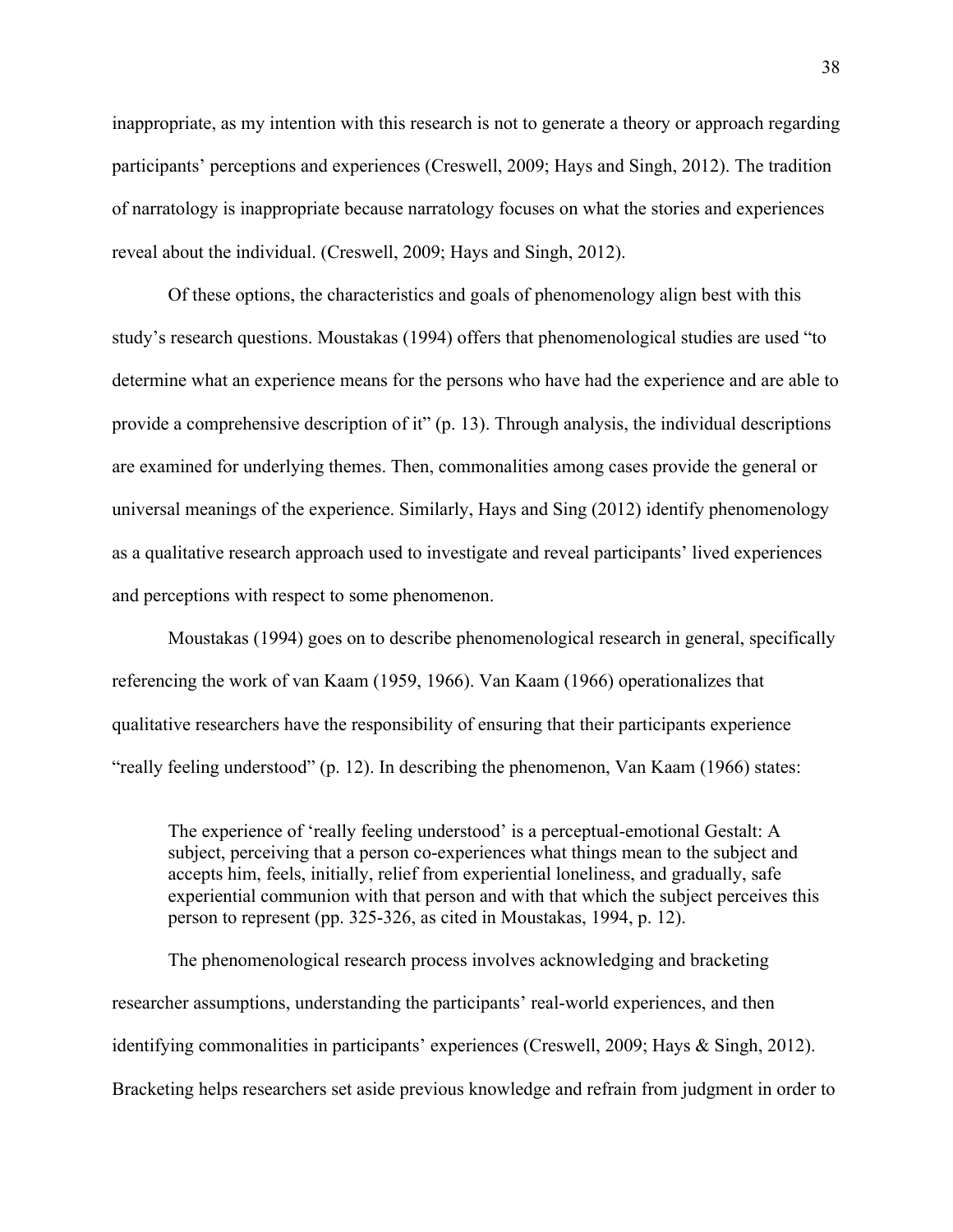examine the essence of participants'' experiences and perceptions more objectively (Creswell, 2009; Hays and Singh, 2012). The process of understanding participants' real-world experiences and then identifying commonalities in the shared experiences involves collecting and analyzing data. Conducting interviews with participants adds the human element to the data and the ability for participants to explain their enrollment and persistence decisions, rather than being represented by a data point. The utilization of phenomenology as a research design allowed the researcher to gain a better understanding of enrollment and persistence decisions from multiple participants' perspectives and experiences. Phenomenology is the most appropriate tradition for this study since the purpose is to unfold traditional-aged community college students' perspectives and lived experiences toward enrollment and persistence decisions. The outcome of this phenomenological study potentially contributes to, enhances, and strengthens current persistence and retention research relating to traditional-aged community college students.

#### **Procedures**

#### **Population and Sampling**

**Population.** The population for this study included traditional students currently enrolled in credit courses at a mid-size, public, multi-campus community college that serves seven counties and one city in the Southeastern United States. Traditional-aged college students are those between the ages of 18 and 24 and proceed to attend college directly after high school graduation (Cohen & Brawer, 2006). After working with the researched institution's Office of Planning and Institutional Effectiveness to identify a representative sample of potential participants, I invited students who are traditional-aged and are enrolled for the first time in college (FTIC) at the researched institution to participate in the study. The researched community college serves more than 9,500 credit students, and more than 12,150 students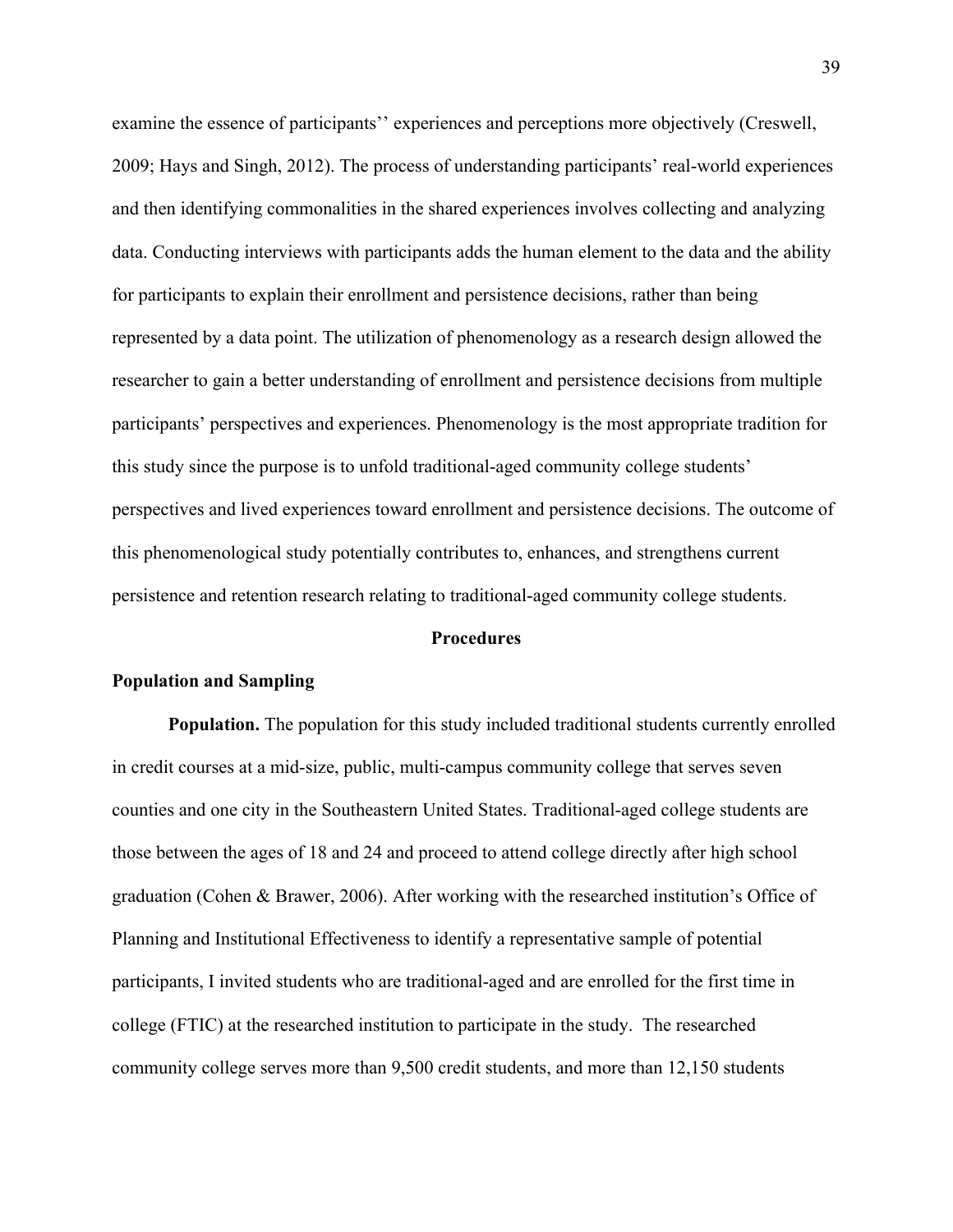enrolled in noncredit courses. Approximately 66% of the enrolled students are under the age of 25. Table 1 compares key characteristics of the traditional aged students enrolled at this college and a comparable national profile (AACC. 2014).

Table 1.

| Comparison of College Composition |                        |          |
|-----------------------------------|------------------------|----------|
| Population                        | Researched Institution | National |
| Full-time students                | 28%                    | 38%      |
| Part-time students                | 72%                    | 62%      |
| Average age                       | 23                     | 28       |
| Under age 21                      | 66%                    | 37%      |
| Between 22 - 39                   | 17%                    | 49%      |
| Over age 40                       | 8%                     | 14%      |
| Gender                            |                        |          |
| Male                              | 38%                    | 43%      |
| Female                            | 62%                    | 57%      |

*Source.* NCES, 2014; AACC 2016.

**Sampling.** After receiving permission from the Darden College of Education Human Subjects Review Committee, I requested permission from administrators at the researched institution through the institution's review board procedures to access and interview students. Participants were selected by means of purposeful, criterion-based sampling while also trying to ensure a representative demographic sample. Purposeful and criterion-based sampling, according to Hays and Singh (2012), involves sampling and selecting participants who have experienced a particular phenomenon to yield thick, rich descriptions. Four major criteria for selection in this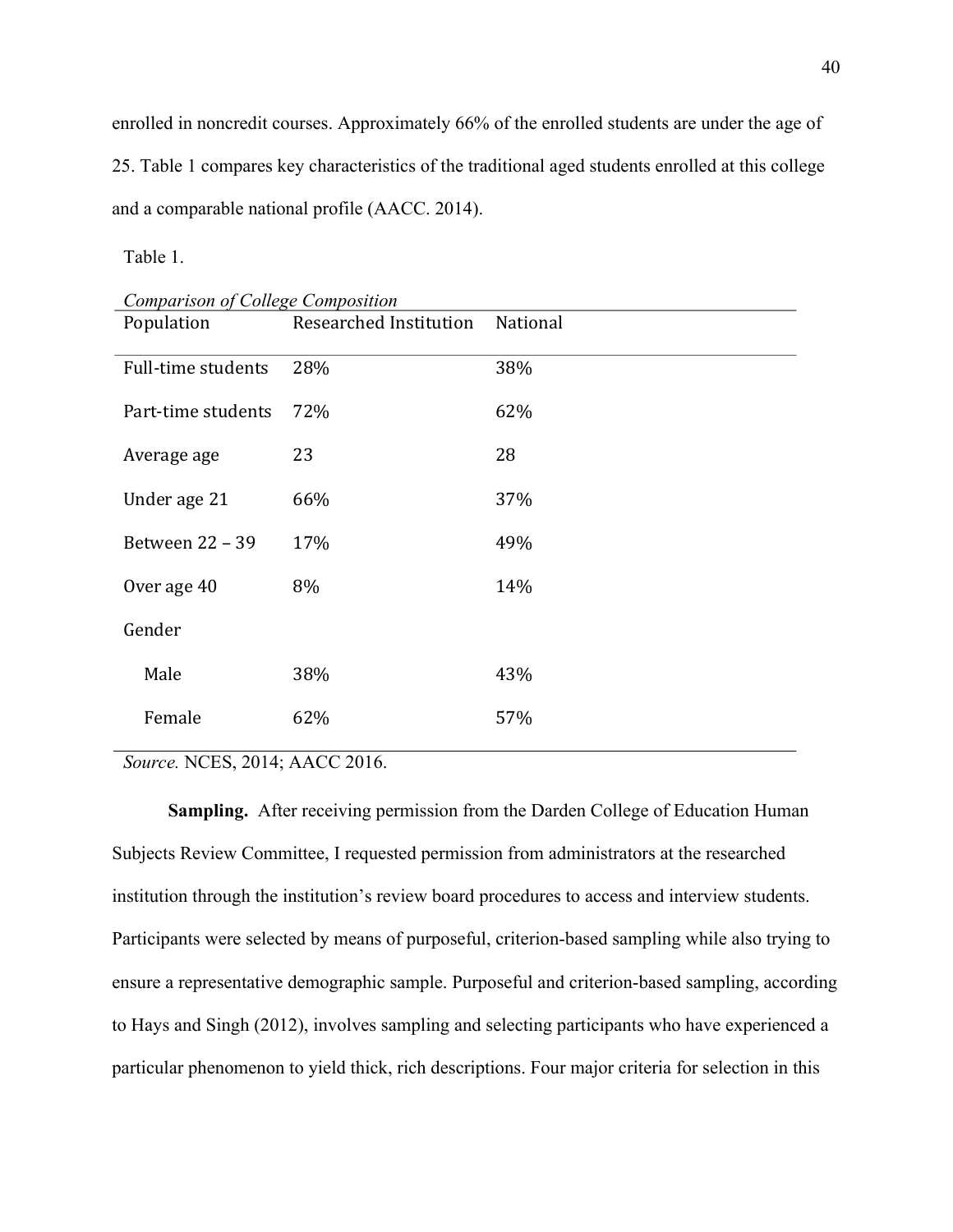study will include that the participants: 1) enrolled for the first time at the institution in the 2014- 2015 academic year; 2) have continued their attendance in at least one course the following academic year; 3) are between the ages of  $18 - 24$ ; and 4) will be first-time-in-college (FTIC) students who have not participated in dual-enrollment programs, or have not received transfer credits from other colleges or universities. I contacted the student services offices located at the researched institution for assistance in identifying and inviting prospective participants to participate in the study. Eligible participants were required to have been enrolled as a student at the institution for at least one semester out of the complete year, and to remain enrolled (full- or part-time) until the time of the interview (see Appendix B).

For this study, I conducted face-to-face, semi-structured interviews with student participants. Creswell (2009) suggests that for phenomenological research, the sample should be small, five to 25, in order to obtain an in-depth understanding of participant experiences. I planned to continue interviews until reaching saturation, or the point at which no new data emerges (Creswell, 2008; Hays and Singh, 2012). The goal was to have a minimum of 15 students to participate in the study, and to help reach saturation.

Once a group of 294 eligible participants were identified by student services personnel at the researched institution, I contacted the students directly by email informing them they are eligible to participate in the study and provide the prospective participants with a brief description of the study, information identifying how their confidentiality will be maintained, and their role and rights as participants (See Appendix B). I offered all participants college related memorabilia from the college's bookstore for participating. One large prize (a college sweatshirt) was offered through a random drawing.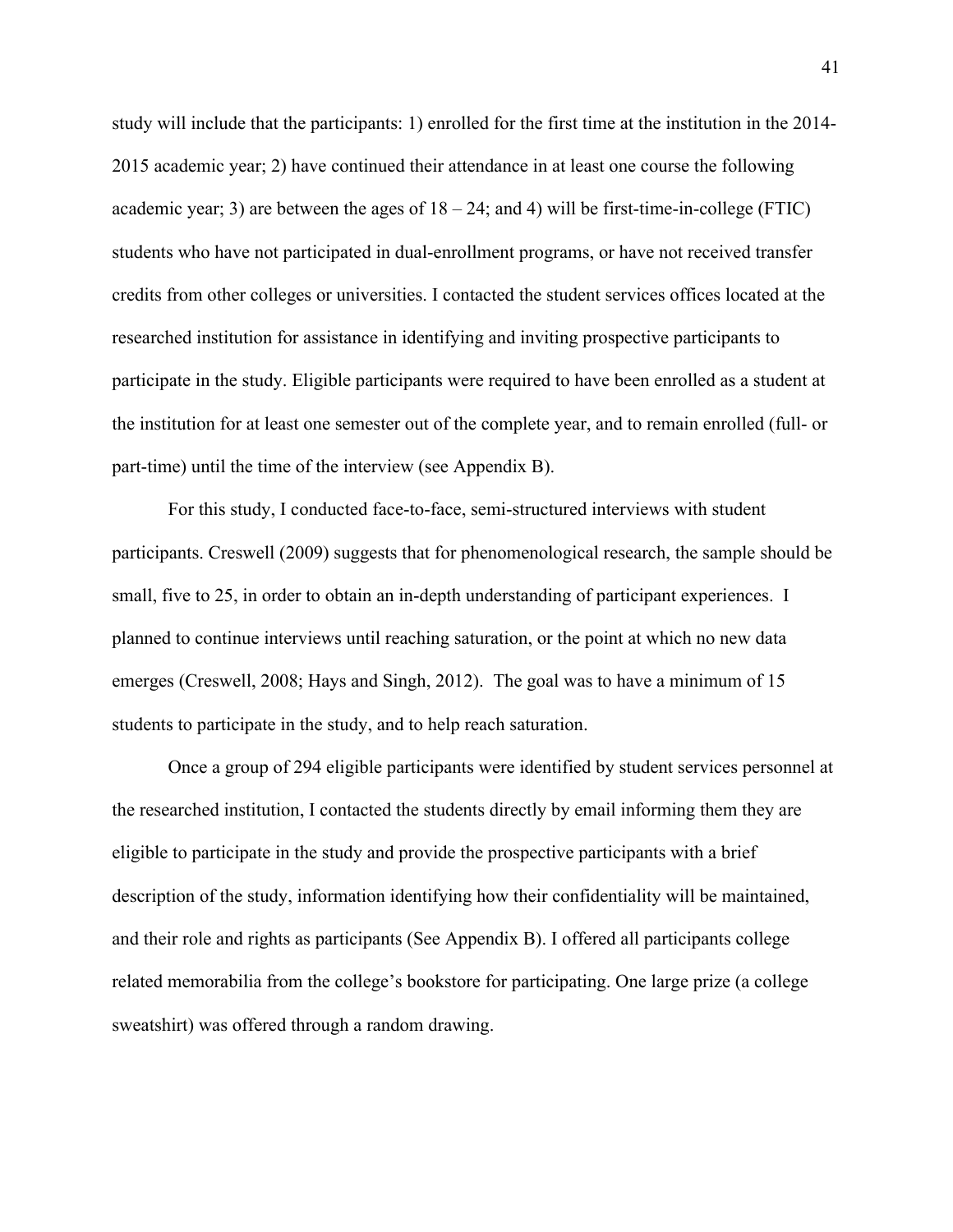Once the students agreed to participate, and as part of the interview process, I requested participants to complete a brief questionnaire that took no more than 15 minutes to complete. The questionnaire included basic demographic data, including age, gender, ethnicity, area of residence, and academic intent from each participant to describe the population sample and to ensure that participants meet the eligibility requirements for the study. I requested participants to read, sign, and submit consent forms verifying participants are 18 years or older, but younger than 24 at the time of enrollment, describing my intention to maintain the confidentiality and anonymity of their participation, and are aware of any potential risks associated with participating in the study. Steps to protect participant confidentiality included assigning pseudonyms, password-protecting interview transcripts and excluding any personally identifying information from manuscripts or published materials associated with the study.

### **Data Collection**

Prior to collecting and analyzing data, necessary permissions were obtained from the Human Subjects Committee of the Darden College of Education at Old Dominion University (ODU) and the researched institution.

Fifteen individuals were interviewed following an interview protocol to help achieve saturation (see Appendix D). Interviewing study participants is an appropriate method of collecting data in phenomenological research while also following the social constructivist paradigm (Creswell, 2009; Hays and Singh, 2012). Interviewing is chosen as the primary method of data collection in this study for a couple of reasons. First, interviews are widely used method of data collection in qualitative research (Creswell, 2009; Hays and Singh, 2012). Second, interviews are a form of "complex narratives that look at what happened and the interviewee's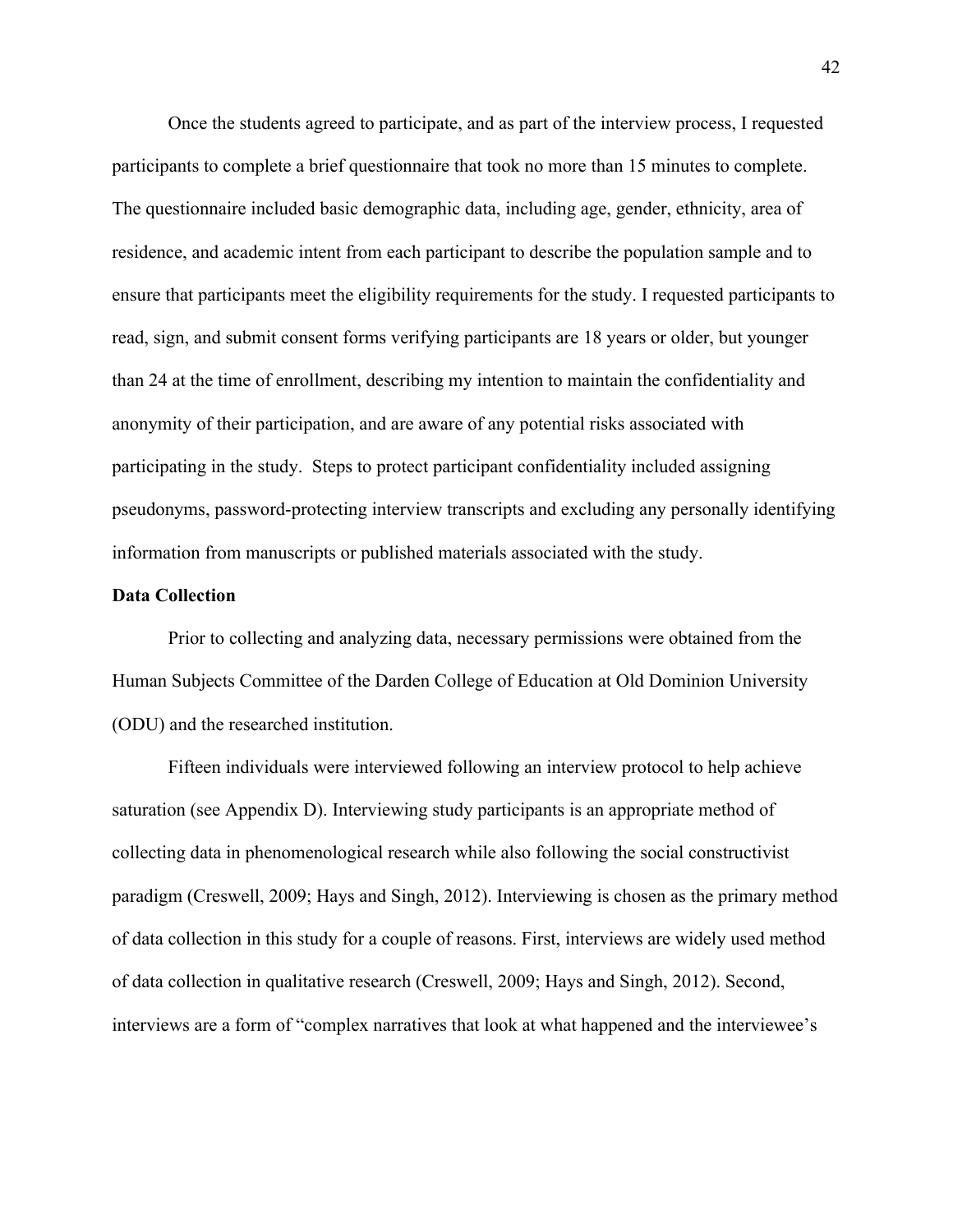reflection and interpretation of those experiences" (Hays and Singh, 2012, p. 238). As such, the interviews aided in providing an understanding of participants' perceptions and experiences.

Interviews were scheduled at a time and location convenient to the interviewee, free from distractions and interruptions. Once the interview was scheduled with a participant I provided an informed consent agreement that includes a summary of the study, the purpose and procedures of the research, the risks and benefits of the study, and the participant's right to stop the interview at any point in time, the steps taken to protect confidentiality, and the interviewer's contact information to review and sign. During the interview, I provided participants with a written list of the interview questions, and potential probing, follow-up questions so they may follow along and read through the questions.

Each interview began with a review of the informed consent form and permission to audio-record the interview. Participants were provided a written copy of the interview questions and potential probing, follow-up questions during the interview. Once acceptance of informed consent and permission to audio-record was obtained, the conversation started with opening questions designed to familiarize participants with types of questions to expect in the interview. I conducted interviews in a semi-structured manner using an interview protocol, or loosely designed script (Creswell, 2009; Hays and Singh, 2012). The interview protocol contained opening introductory information, a review of information in the consent and release form, and a listing of the interview questions. I asked each participant to reflect on thirteen questions:

IQ 1: Tell me about your decision to attend community college, what led you here?

IQ 2: What were some of the things you considered in your decision?

IQ 3: Tell me about your decision to continue attending. What is keeping you here?

IQ 4: What was your first semester/first year like?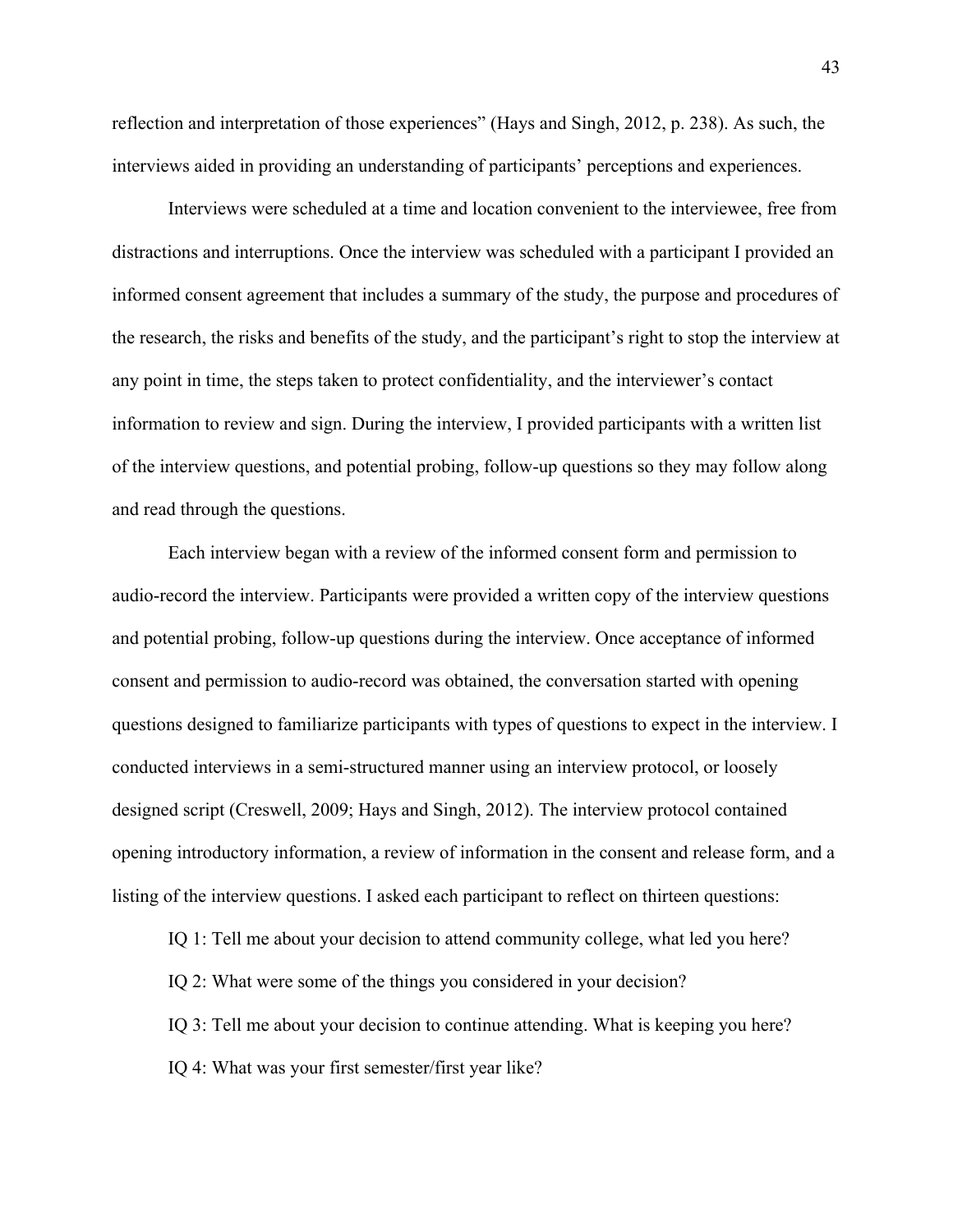- IQ 5: Tell me about your experience with continuing your attendance, what is keeping you here?
- IQ 6: What has been your most heartbreaking setback so far?
- IQ 7: What has been the scariest or most frustrating experience?
- IQ 8: Have you thought about stopping your attendance, or quitting your college journey?
- IQ 9: What is your support system like?
- IQ 10: What are your interactions like with professors, classmates, and other college employees?
- IQ 11: What is your most memorable college experience?
- IQ 12: What has been the most rewarding part of your journey?
- IQ 13: What helps you continue at the community college?

I also asked any necessary probing, follow-up questions. Hays and Singh (2012) suggest the use of probing questions in interviews to encourage participants to elaborate more in their responses. In order capture the perspective of the participants' experience and perceptions, follow-up questions I used include: Tell me a little more about that experience. What made it helpful/difficult? Is there anything that has not been covered that you would like to share? Each interview lasted 30-60 minutes (Hays and Singh, 2012).

During each interview I took field notes pertaining to that interview with the intent of capturing information about the interview environment and points of interest normally absent in an audio transcript. Field notes collected in this study helped describe and reflect on each interview experience. The field notes also served as a supplement to the audio-recorded interview transcript and include my observations about the interviewee, the physical setting, and myself as the interviewer (Hays and Singh, 2012).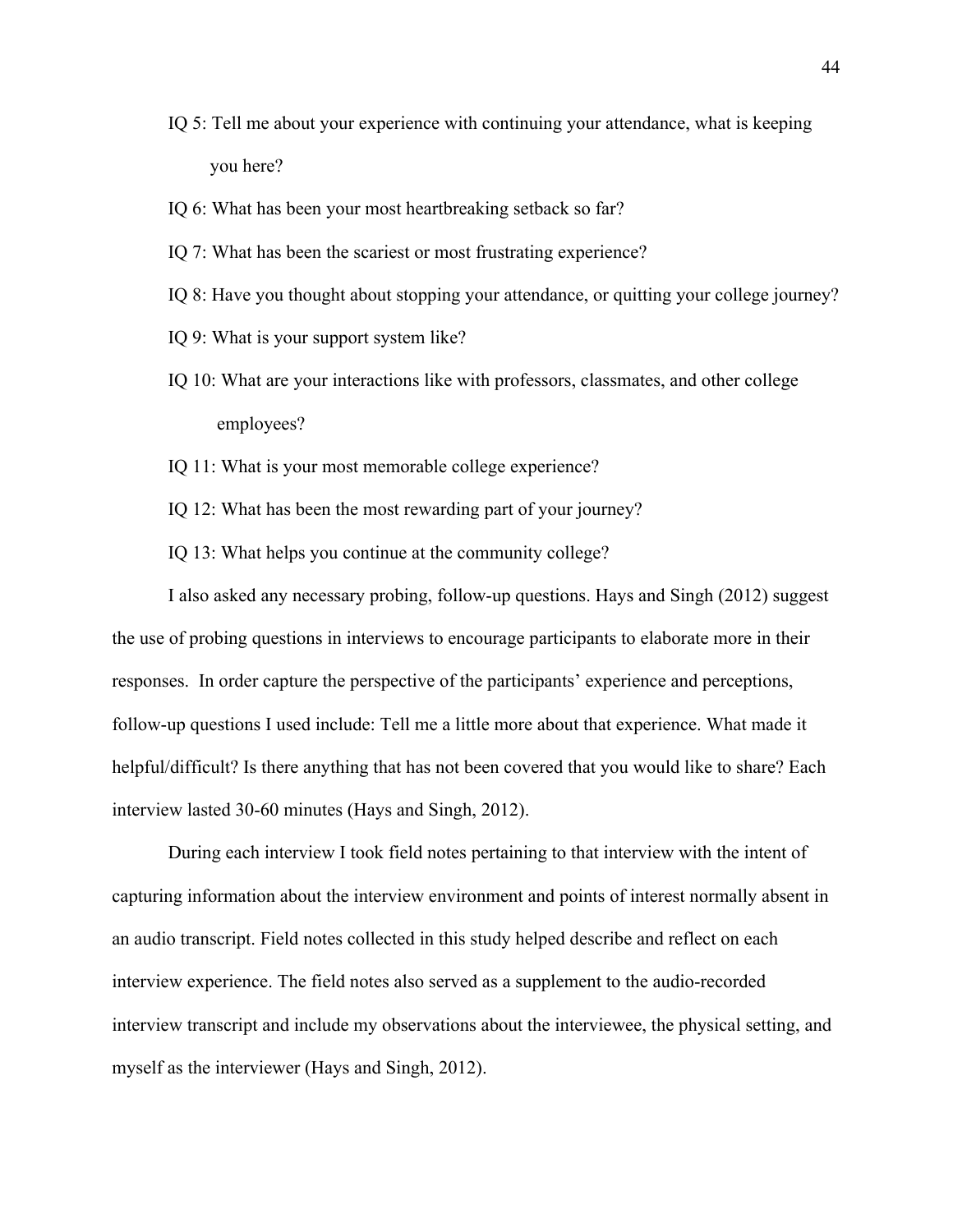Shortly after each data collection, I completed what Hays and Singh (2012) describe as an interview summary sheet to collect notes, summarize the experience, and identify issues and themes gleaned in the interview experience. My summary sheet included observational notes denoting what happened, my reflexive notes, my initial thoughts on themes and codes, and overall feelings about the interview. In addition to the audio recording and the interview summary sheet, directly after each interview, I transcribed the audio recording verbatim using word processing software.

Throughout the interview process, I used a reflexive journal to facilitate bracketing, or the process of examining and setting aside any personal beliefs, assumptions and values associated with community college student retention and persistence (Creswell, 2009; Hays and Singh, 2012; Moustakas, 1994). I used the reflexive journal to bracket my personal beliefs and biases associated with information learned through exploring the retention and persistence literature. I also record notes regularly through the process in a reflexive journal.

#### **Data Analysis**

To begin analysis of the interviews, first, I used bracketing to acknowledge personal biases and assumptions in a reflective journal. Next, I followed Moustakas's (1994) modification of the Van Kaam (1959, 1966) method of phenomenological data analysis. Moustakas's (1994) approach involves seven major steps including: (a) listing and preliminary grouping, termed horizonalizing and clustering, (b) reduction and elimination, (c) clustering and thematizing the invariant constituents, (d) final identification of the invariant constituents and themes, (e) construction of individual textural description, (f) construction of individual structural description from the individual textual description, and (g) construction of a textural-structural description for each participant (p. 120-121).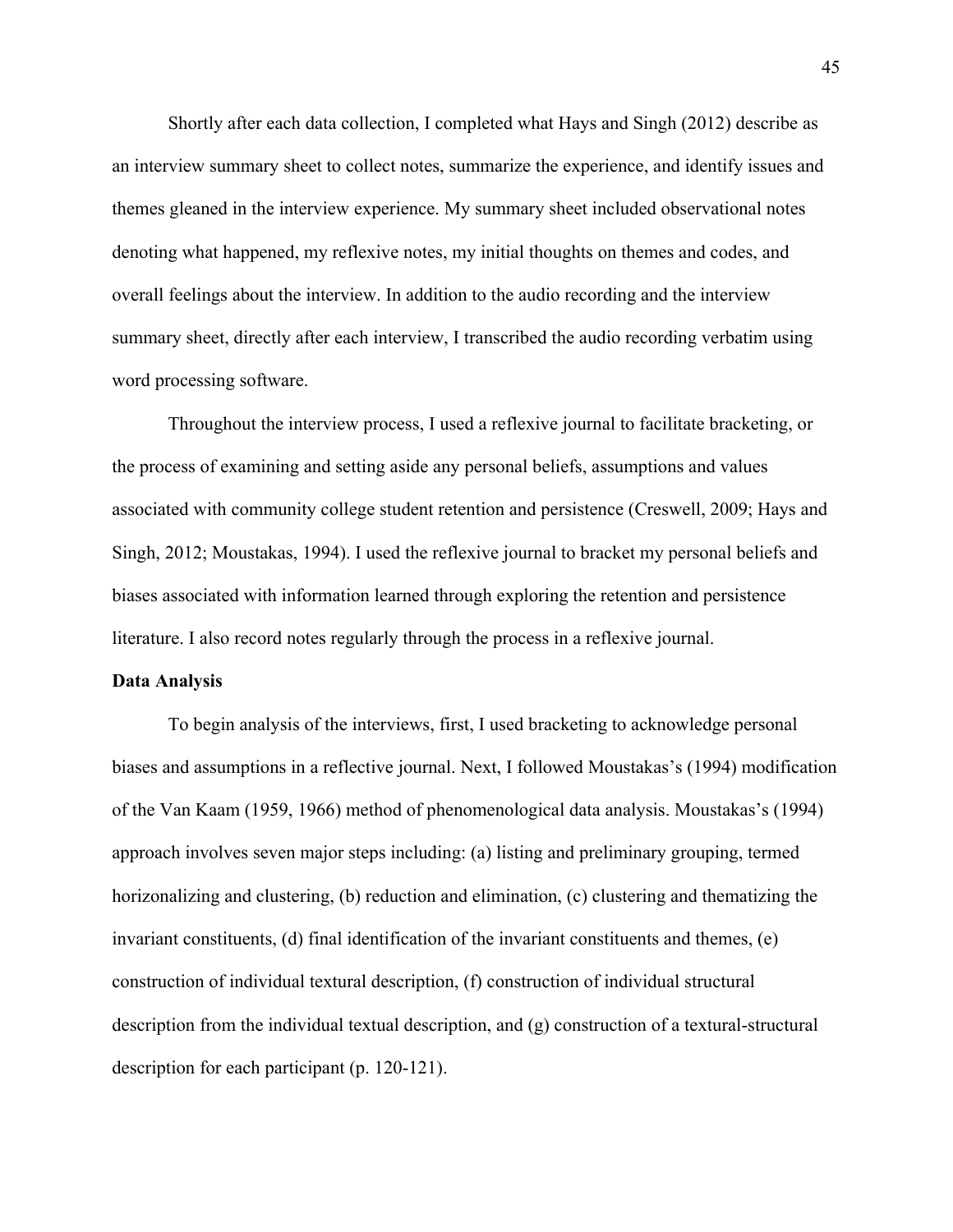The first step in Moustakas's (1994) approach was horizonalizing, and clustering resulting horizons into themes. Horizonalizing, according to Moustakas (1994) involves initially treating each statement equally, and then identifying the "nonrepetitive, nonoverlapping statements in the participants' transcripts" (Hays and Singh, 2012, p. 355).

The next step involved reduction and elimination. In this step, each statement was tested for two requirements. As described by Moustakas (1994) the first asks, does the statement "contain a moment of the experience that is necessary and sufficient constituent for understanding it" (p. 121). The second requirement asks "is it possible to abstract and label it? If so, it is a horizon of the experience. Expressions not meeting the above requirements were eliminated. Overlapping repetitive and vague expressions were also eliminated or presented in more exact descriptive terms. The horizons that remained were the invariant constituents of the experience (Moustakas, 1994, p. 121).

Clustering and thematizing the invariant constituents was the third step in the Moustakas (1994) phenomenological data analysis process. In this step of analysis, clusters were created and key themes were labeled. Related to this step, the fourth step in the analysis process involved checking "the invariant constituents and their accompanying themes against the complete record of the research participant" (Moustakas, 1994 p. 121). The fourth step also involved asking three at least three questions of the invariant constituents: "(a) Are they expressed explicitly in the complete transcription? (b) Are they compatible if not explicitly expressed?" and (c) if the invariant constituents and themes are not explicit or compatible, then "they are not relevant to the co-researcher's experience and should be deleted" (Moustakas, 1994, p. 121).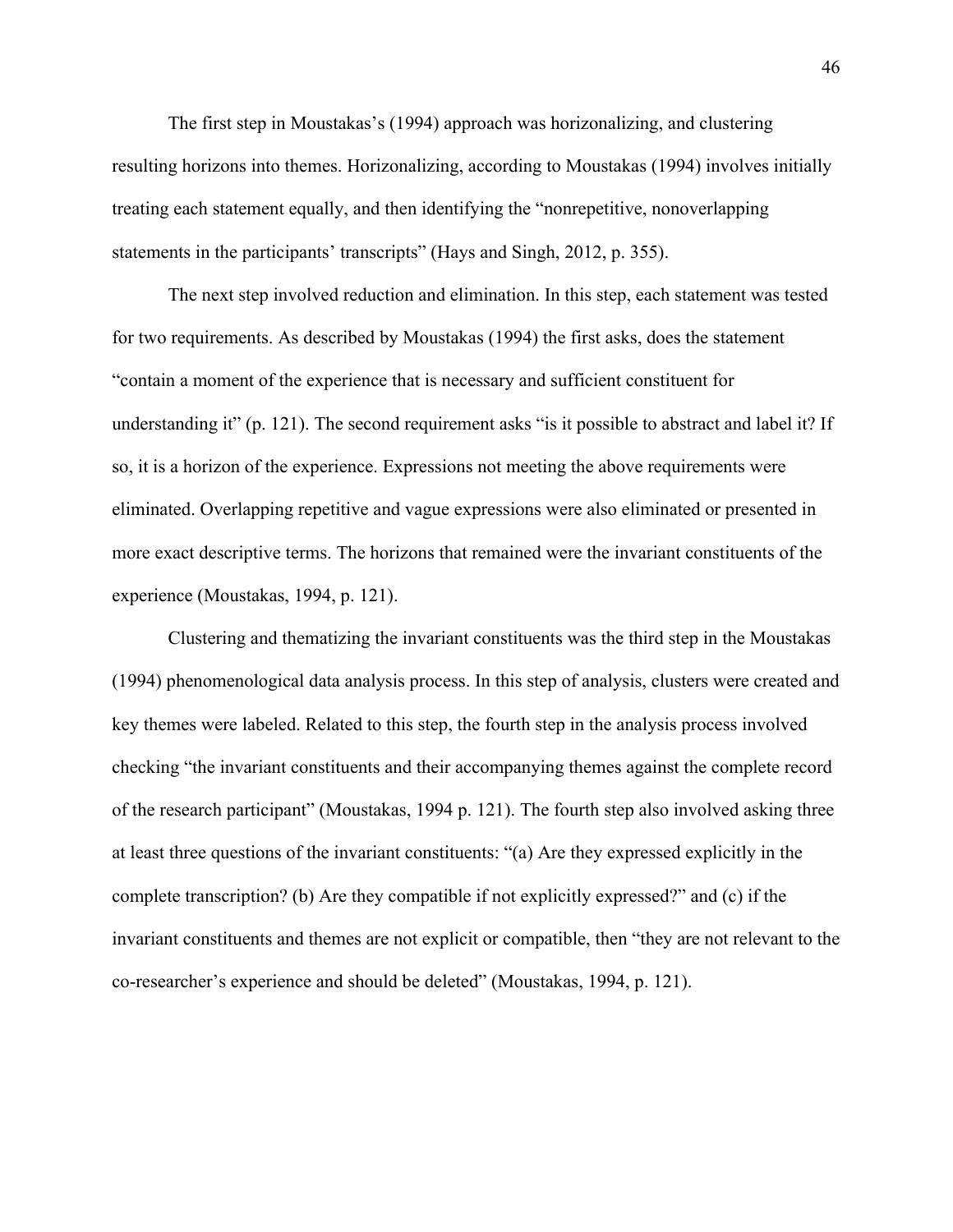The fifth step in the Moustakas (1994) data analysis process, which relies on the previous steps, involved the construction of a textural description of the experience based on "verbatim examples from the transcribed interview" (p. 121).

Step six in the Moustakas (1994) data analysis process involved constructing individual structural descriptions of individual participants' experiences based on the textural description. And then, building on step six, the seventh step was to construct individual textural-structural descriptions of individual participants' experiences, revealing the "meanings and essences of the experience" and "incorporating the invariant constituents and themes" (Moustakas, 1994, p. 121). The data analysis culminated in a composite, thick, rich description of each participant's perceptions and experiences enrolling and being retained as traditional-aged community college students. This description included verbatim examples of the participants' varied experiences and the barriers and supports they have faced as traditional-aged community college students.

#### **Strategies for Trustworthiness**

I employed several methods to maximize the trustworthiness of this study including: a reflexive journal, detailed field notes, member checking, thick descriptions, simultaneous data collection, an audit trail, and peer review and consensus coding. Each of these strategies were used to demonstrate the credibility, transferability, confirmability, dependability and the authenticity of the study.

# **Reflexive Journal and Field Notes**

A reflexive journal, according to Creswell (2009), Hays and Singh (2012), and Moustakas (1994) is an effective tool to use to reduce researcher bias. I wrote regular entries throughout the study. Additionally, I used the reflexive journal to bracket biases, assumptions,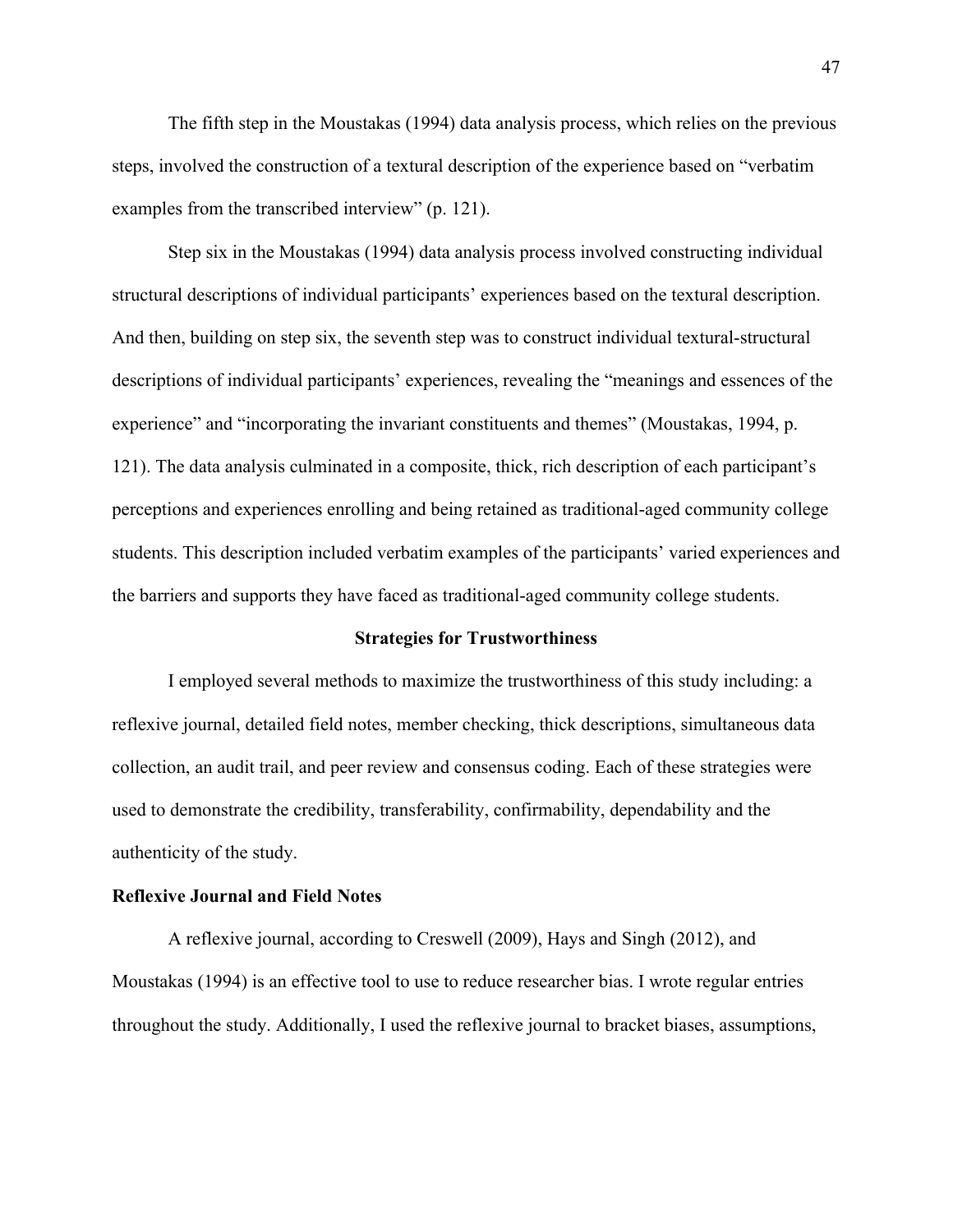and previous experiences as a means to limit researcher bias. As equally as important, I used the reflexive journal to document how the research process is affecting my point of view.

While interviews were captured through audio recordings and transcribed verbatim, the collection of field notes was helpful in understanding the students' perceived experiences. Field notes were kept and maintained for each participant's interview and included my observations about the interviewee, the physical setting, and myself as the interviewer. During each interview, my field notes captured information about the interview environment, relevant elements of the participants' non-verbal displays, and points of interest that were normally captured in an audio transcript. The field notes were used to help describe, reflect, and supplement each of the audiorecorded interviews. The use of field notes in qualitative research, according to Hays and Singh (2012) aid in demonstrating the confirmability and authenticity of a study.

## **Member Checking**

To address concerns with the accuracy and credibility of the interview transcripts, member checking was used to solicit feedback from participants. Member checking, according to Hays and Singh (2012), involves participants in the research process, and is an essential component in qualitative research. In this study, member checking involved three major steps: (a) participants were asked to review their corresponding interview transcripts for accuracy; (b) participants were asked to confirm that the interview transcript authentically represents their intended meanings; (c) participants were given the opportunity to review the final report for any additional input. In addition, member checking allowed me to thank the participants for their time and support of this study. Member checking supports the confirmability, credibility, and authenticity elements of trustworthiness in this study (Hays and Singh, 2012).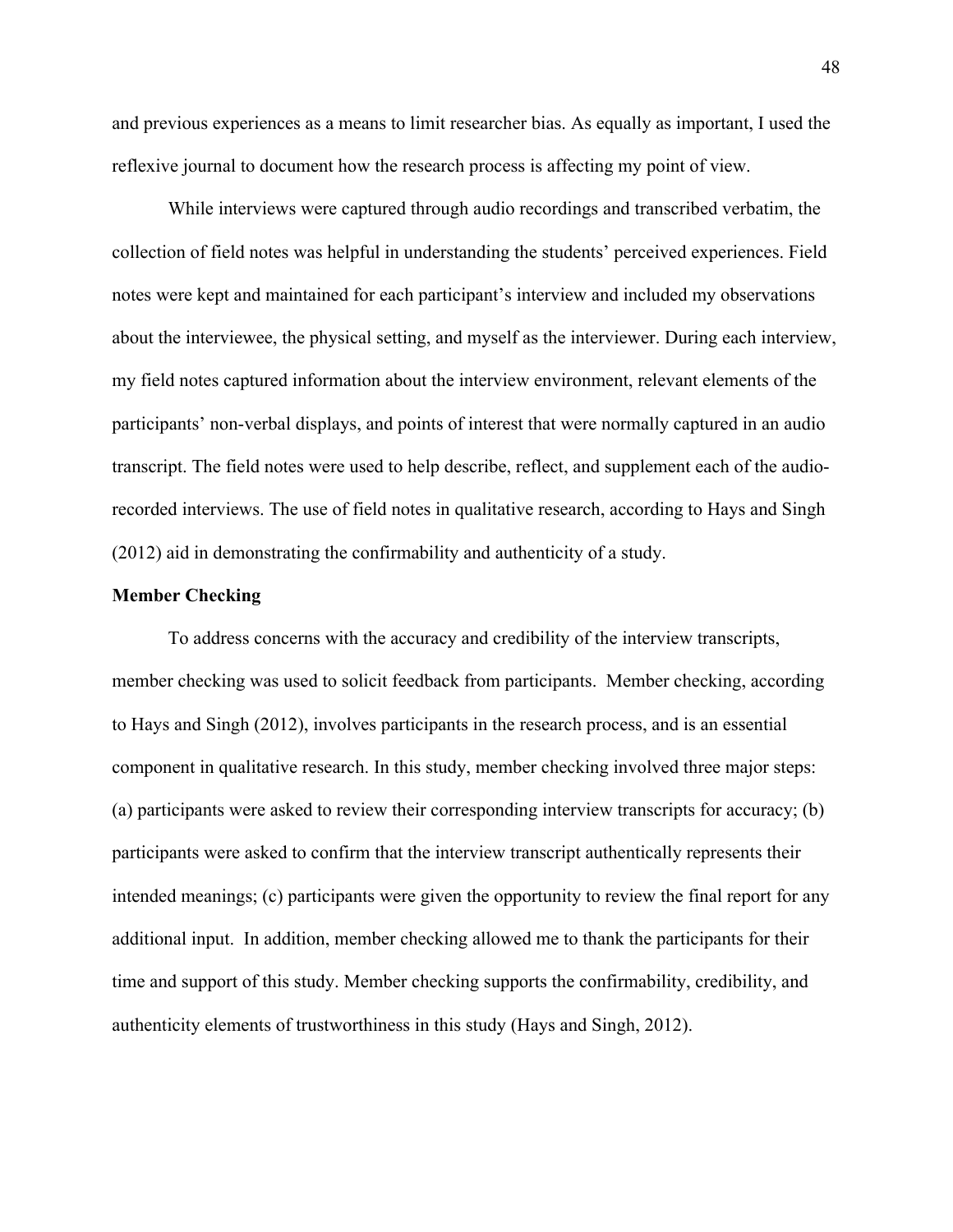# **Thick Descriptions**

I employed thick, rich description to ensure a sufficient level of detail about the participants' perceptions and experiences enrolling full-time are included so others may be able to draw the same or similar conclusions. Thick description in this study, involved the use of rich, descriptive language in data interpretation to help convey inferences beyond the basic details of the study. Thick description also supported the credibility, transferability, confirmability, and authenticity of the study. Hays and Singh (2012) identify that thick description can also be used as part of an audit trail and as "a way of thinking about data interpretation and reporting (p. 212).

# **Simultaneous Data Collection and Analysis**

Hays and Singh (2012) highlight the importance of simultaneously collecting and analyzing data as a strategy for ensuring trustworthiness in qualitative research. To facilitate simultaneous data collection and analysis, interviews were transcribed directly after each interview, allowing me the opportunity to begin coding and seek clarification through member checking. Simultaneous data collection and analysis supports the credibility, confirmability, and authenticity of the study.

# **Audit Trail**

An audit trail is an imperative component of qualitative studies. An audit trail "provides physical evidence of systematic data collection and analysis procedures" (Hays & Singh, 2012, p. 214). The audit trail in this study enhances the integrity of the research process. Specifically, the audit trail for this study included a timeline of the research activities, participant contact information, informed consent forms, demographic information, the interview protocol, field notes, reflexive journal entries, data summary sheets, interview transcriptions, interview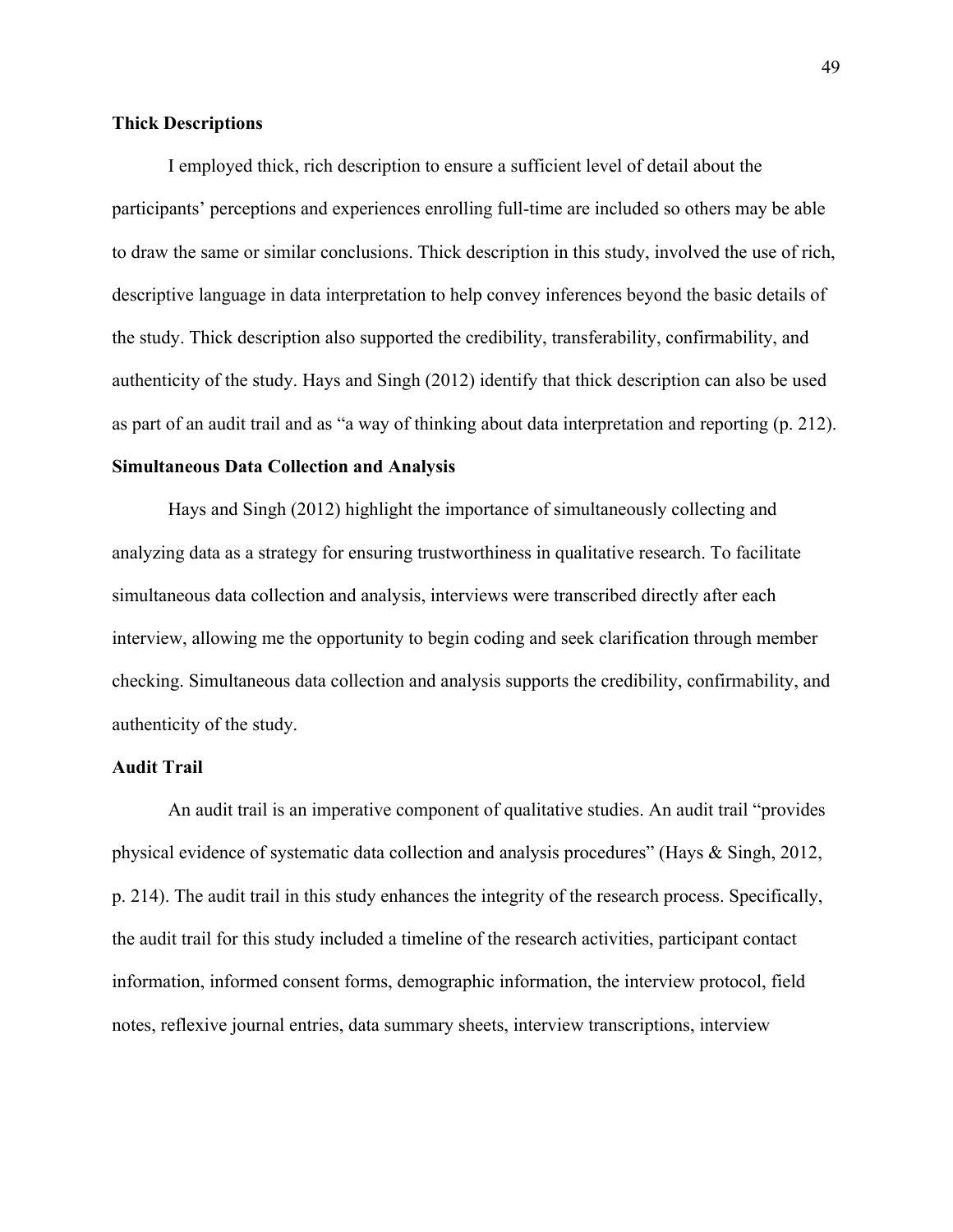recordings, and notes from peer review meetings. The audit trail supports the dependability and transferability elements of trustworthiness in this study.

## **Peer Review and Consensus Coding**

The consultation of peers in the research process will be used as a strategy to maximize confirmability in this study. ODU faculty members, specifically the chair of the dissertation committee and the methodologist will be asked to review and provide feedback of the study throughout the research process. In addition peers at the researched institution familiar with the literature and the phenomenological research approach were consulted to provide feedback throughout the process. Hays and Singh (2012) suggest the use of peer debriefing to provide both support and challenge to the researcher's efforts.

A peer at the researched institution, who had also completed a graduate level research methods course, agreed to serve as a second coder for this study. I met with the colleague serving as the second coder for about an hour after the interviews were completed and transcribed to discuss the research project. The transcription and coding process was discussed in detail. In this meeting with the research peer, I did not share or discuss any ideas I had identified during the transcription process. During the meeting, the second coder was trained by the researcher to code interview transcripts following Moustakas's (1994) modification of van Kaam's phenomenological data analysis. The research per was provided with a full set of interview transcripts, the original interview questions, and Moustakas's modification as it appeared in his 1994 text. The goal of the meeting was to prepare the colleague to be a second coder so they could examine the data on their own time, and confidently identify emergent themes. After the peer reviewer completed the coding process, we met to discuss the emergent themes in the study. The second coder and I came to consensus on each of the primary and sub-themes. Once the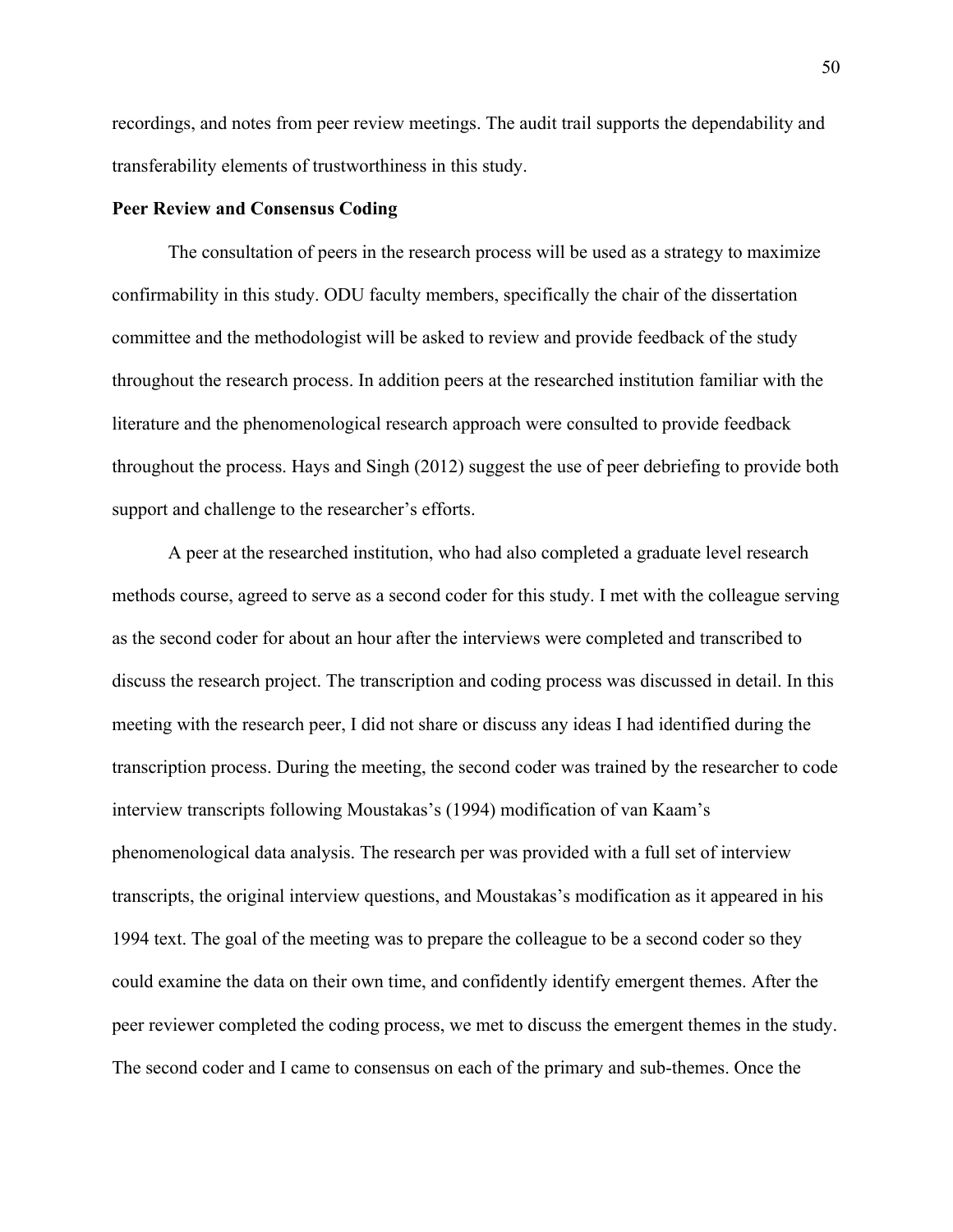primary and sub-themes were finalized, evidence for each category from every interview transcript was identified.

# **Delimitations, Limitations and Ethical Considerations**

# **Delimitations**

There were some delimitations associated with this study. First, perspectives and perceptions of community college faculty, staff, and administrators were not included in this study. This study was aimed at identifying the students' experiences that attract them to or discourage them from attending a community college. Second, this study did not involve the use of quantitative research methods beyond the collection of basic demographic data of participants to describe the sample. Such an approach for this study's research design was unnecessary, as the researcher was not looking for the affect, causes or relationships as a part of the study.

Further, this study did not utilize other qualitative traditions, as they were inappropriate for seeking students' perceptions and experiences related to full-time attendance. Some of the tradeoffs in choosing the phenomenological research design over grounded theory and narratology included not focusing on generating a theory for any phenomena revealed as a result of the study, and the inability to develop a consensus or draw concrete conclusions as to applicability to any phenomena discovered (Hays and Singh, 2012).

# **Limitations**

Potential limitations to the methodology included the nature of the participants, the use of interviews as a main source of data, the amount of time involved conducting the study, and the researcher's previous experience in working with individuals in the community college setting. The nature of the participants is a potential limitation because their personal characteristics, background and experiences, may vary greatly despite falling within the same age group. Every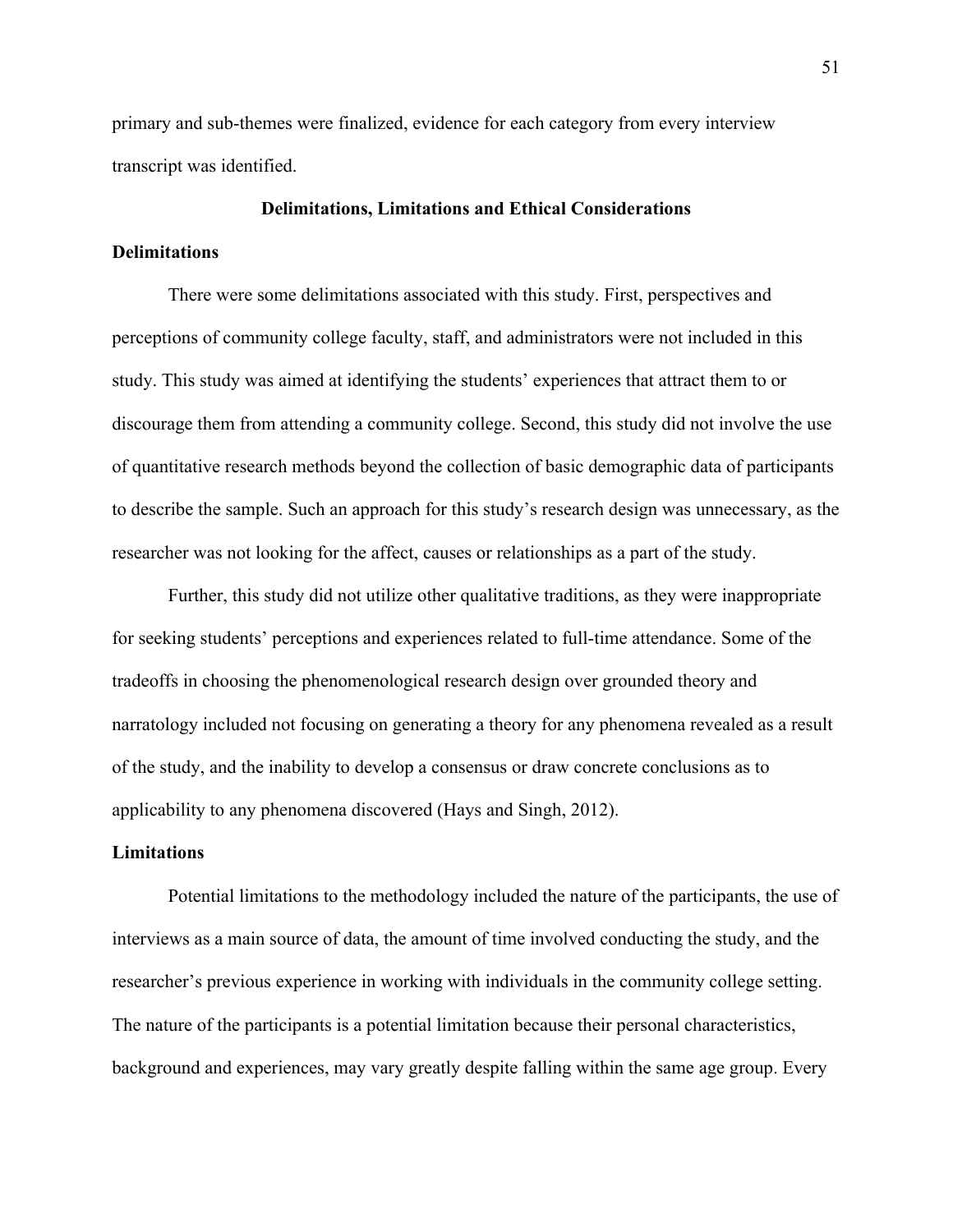effort will be made to ensure a variety of participants were included to ensure the essence of perceptions and experiences with their choice to attend full-time are reflective of others that have similar characteristics, backgrounds, and experiences.

A limitation associated with using interviews is associated with the difficulty of conveying the actual interview experience through an interview transcript. While the language and verbalized reactions were captured and represented in the interview transcripts, the nonverbal reactions and body language cannot be conveyed in an interview transcript. To address this issue, participants were asked to member check and were provided the opportunity to expand on what they meant when using certain phrases and statements that appeared unclear in the transcript. In addition to member checking, field notes and reflective journals during the data collection process helped me in describing the essence of the interview.

According to Moustakas (1994), "In a phenomenological investigation the researcher has a personal interest in whatever she or he seeks to know; the researcher is intimately connected with the phenomenon" (p. 59). I do have a personal interest in this study. It is important to mention my own previous experience as a full-time, traditional-aged community college student and my community college employment experience. I currently serve as an Associate Instructor of Communication Studies and Theatre at a community college, and have previously served the same institution as a student services employee in the Admissions and Records and Financial Aid offices. In effort to be factual and objective and to address this limitation, I was sure to sequester any personal biases such as personal experiences as a full-time, traditional-aged community college student, personal experiences from previous and current positions held as a community college employee in my reflexive journal. In addition, students selected for participation in the study did not include anyone who had previously or was currently enrolled in one of my courses.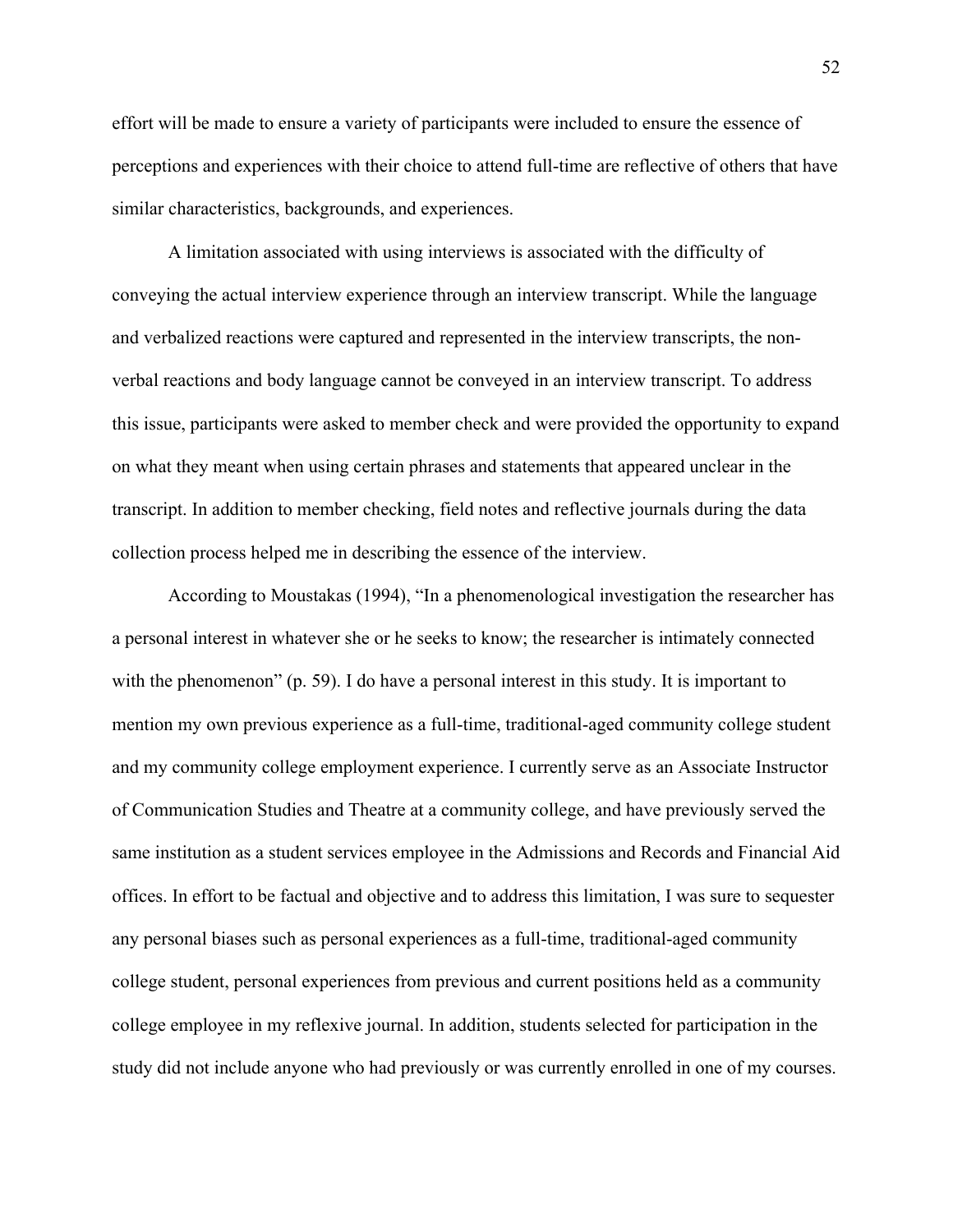Documenting my personal beliefs and assumptions and setting them aside through bracketing will help to avoid influence on the study, minimize researcher bias, and help me fully understand the participants' points of view.

Another limitation relates to participation in this study and is associated with design issues. This study was designed to investigate only traditional-aged, first-time-in-college, students perceptions and experiences associated with enrolling and being retained at a community college. This meant that other populations of students, specifically: traditional-aged and non-traditional aged students with dual-enrollment or other college experience were excluded from the study. Further, the researched institution is part of a statewide community college system. Involving only one of the state's community colleges in the study limited participation and the perspectives and experiences of students to only those attending that institution.

Although there are delimitations and limitations, they did not compromise the effectiveness of the study because of the steps taken to maximize trustworthiness and the attempt at rigorous qualitative research.

## **Ethical Considerations**

An ethical concern associated with developing and conducting phenomenological research involves accounting for the researcher's bias (Hays & Singh, 2012). To account for researcher bias, I bracketed before data collection and analyzed any expectations, assumptions or biases to help keep them separate from the data in a reflexive journal. Another concern spans both ethical and legal considerations in this study: the participants. Ethical and legal concerns associated with participants in the study included protecting participants and causing the least amount of harm possible, protecting their identity, maintaining their confidentiality, and the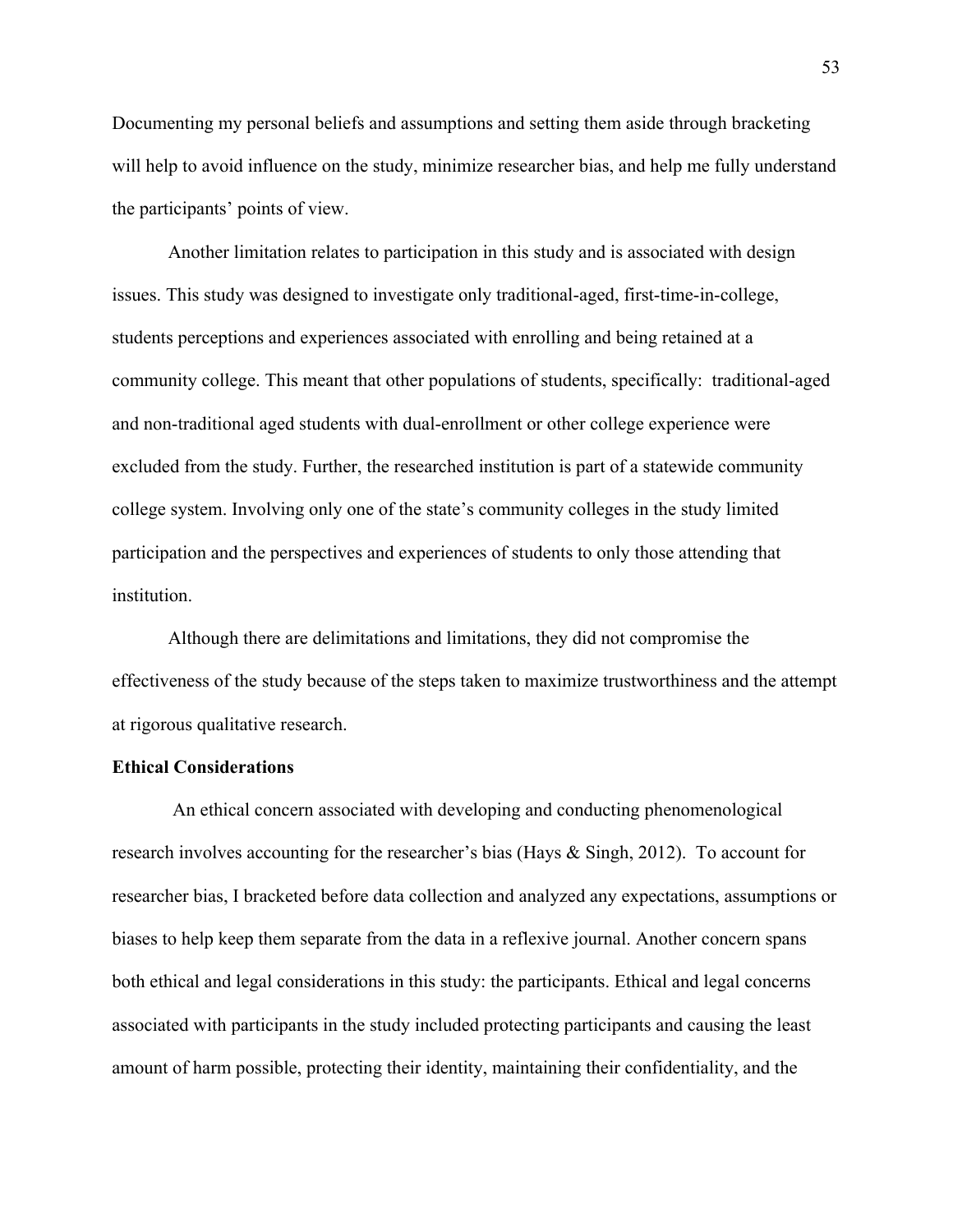potential of harmful information being discussed in the interviews (Creswell, 2010). The participants involved in the study were members of the researched institution's student body and it was imperative to maintain positive working relationships with each of them. Therefore, it was important to protect participants' confidentiality and identity throughout the research process and make the effort to maintain a positive image. In order to protect and maintain confidentiality in this study, I will assigned pseudonyms to refer to the participants' responses, kept any collected data in a password-protected, encrypted computer file, and kept the computer in locked storage when not in use. I will also destroy all data associated with this study within six years of concluding research.

A third concern involves the multiple hats I wear in this research process in terms of my position in higher education and as a researcher. I have been upfront about my experience in higher education. My role as an instructor involves teaching the subject matter, facilitating the learning process for my students, and contributing to student engagement activities. My employment background has allowed me to relate to students and helped me to develop and incorporate strategies to engage students inside and outside the classroom environment. Personal biases will be inevitable, however I will make a conscious effort to bracket the biases and document how the research is affecting me in a reflexive journal maintained throughout the study.

#### **Conclusion**

Chapter 3 discusses the research design and methodology. Specifically, the study uses phenomenological data collection and analysis to explore traditional-aged students' perceptions and experiences of attending a community college is conducted primarily at the interest of the researcher. Potential stakeholders in the outcomes of this research include community college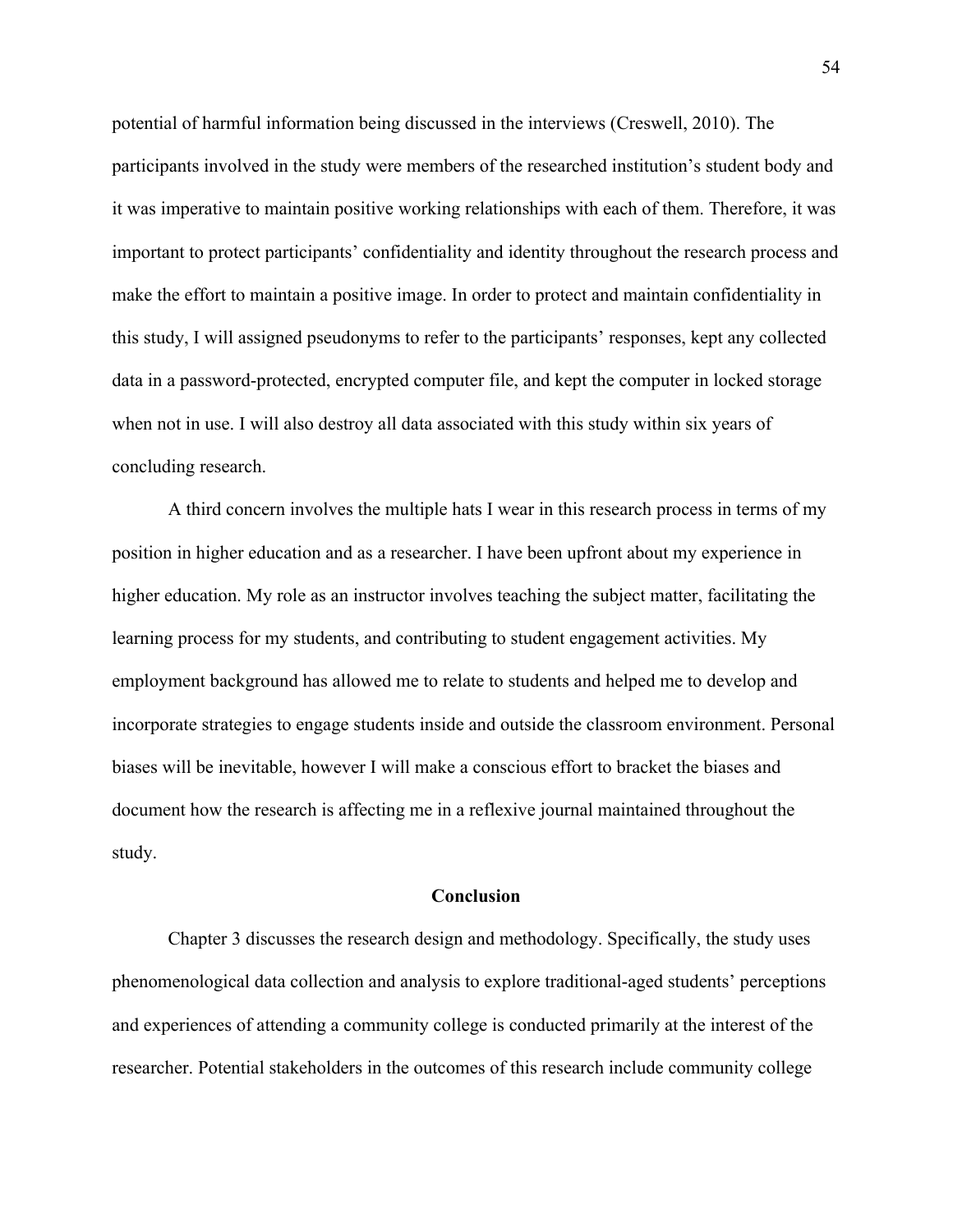administrators involved in enrollment management and retention. By listening directly and reflexively to the participants, this study will provide new data and information valuable to college administrators, enrollment management, and student services professionals highlighting factors that contribute to students' decisions to enroll and be retained at a community college. Chapter 4 will include a report of the results, and Chapter 5 will provide a discussion of the findings, implications, conclusions from the study, and directions for future research.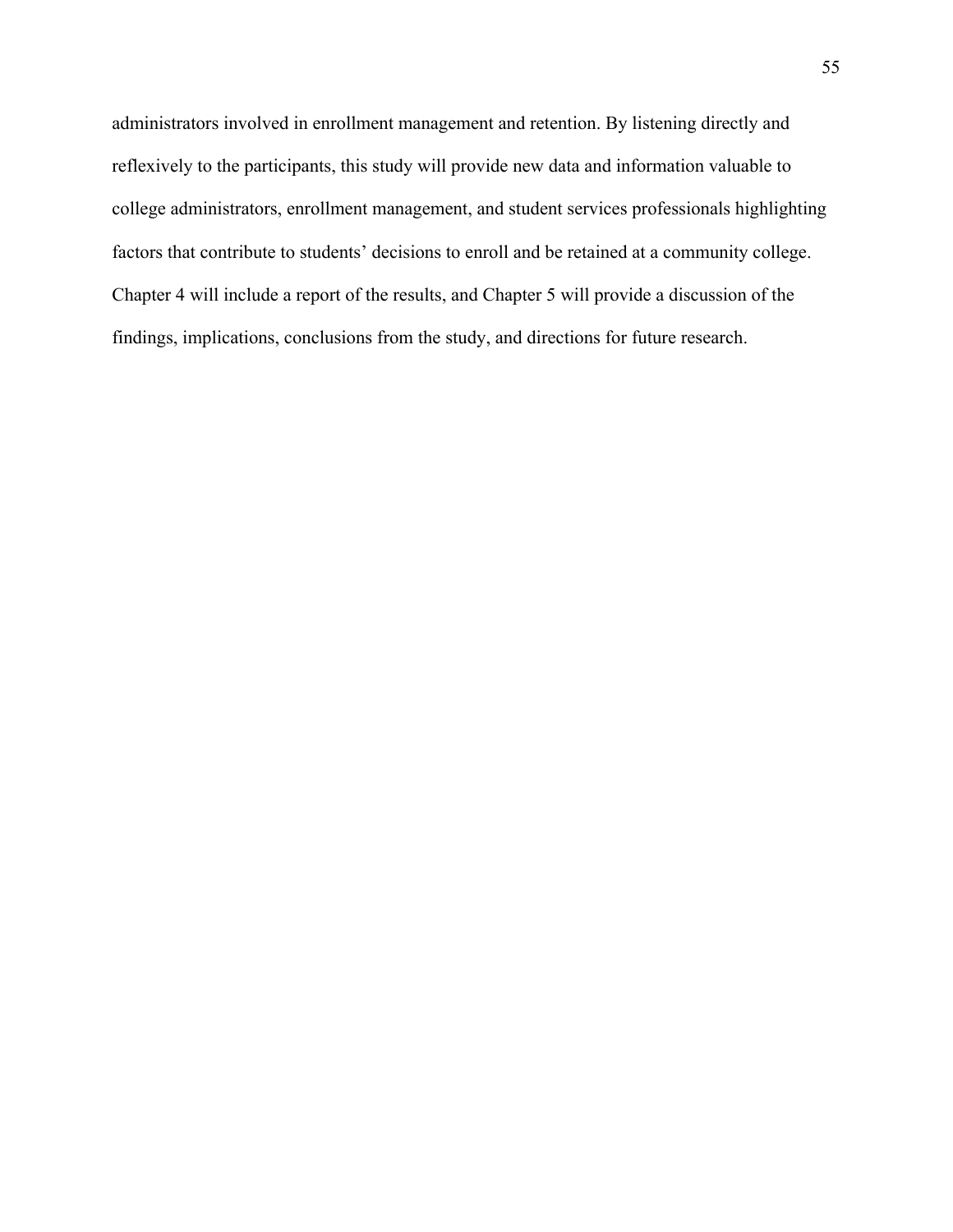## CHAPTER IV

### RESULTS

The study reported here examined in detail the perceptions and experiences of traditionalaged community college students and the contributions of those perceptions and experiences to persistence. This chapter is organized by themes, and then reports the lived experience of traditional-aged community college students; finally I provide conclusions drawn from the lived student experiences. In the process, I examine the experiences that are perceived as barriers and the experiences perceived as supports.

## **Participant Demographics**

Fifteen participants were involved in this qualitative research study. Table 2 visually represents participants' basic demographic data at the time of the interview. Included in the table are the participants' starting semester, the number of credits they were enrolled in at the time of the interview, whether they were receiving financial aid, and the type of award (none, grants only, grants and loans, loans only, or other forms of financial aid). As indicated in Table 2, four participants were males and ten were females, two participants began their attendance during the summer 2014 semester, and the remaining thirteen participants began their attendance in the fall 2014 semester. At the time of the interview, eleven participants were enrolled at a full-time student level (at least 12 credit hours), one participant was enrolled at a three-quarter-time level (9 credits), and three participants were enrolled as half-time (6 credits) students. All participants were between the ages of 18-24 at the time of initial enrollment. In addition, eight participants were not receiving financial aid, five participants were receiving grants only as part of their financial aid award, one student was receiving a combination of grants and loans, and one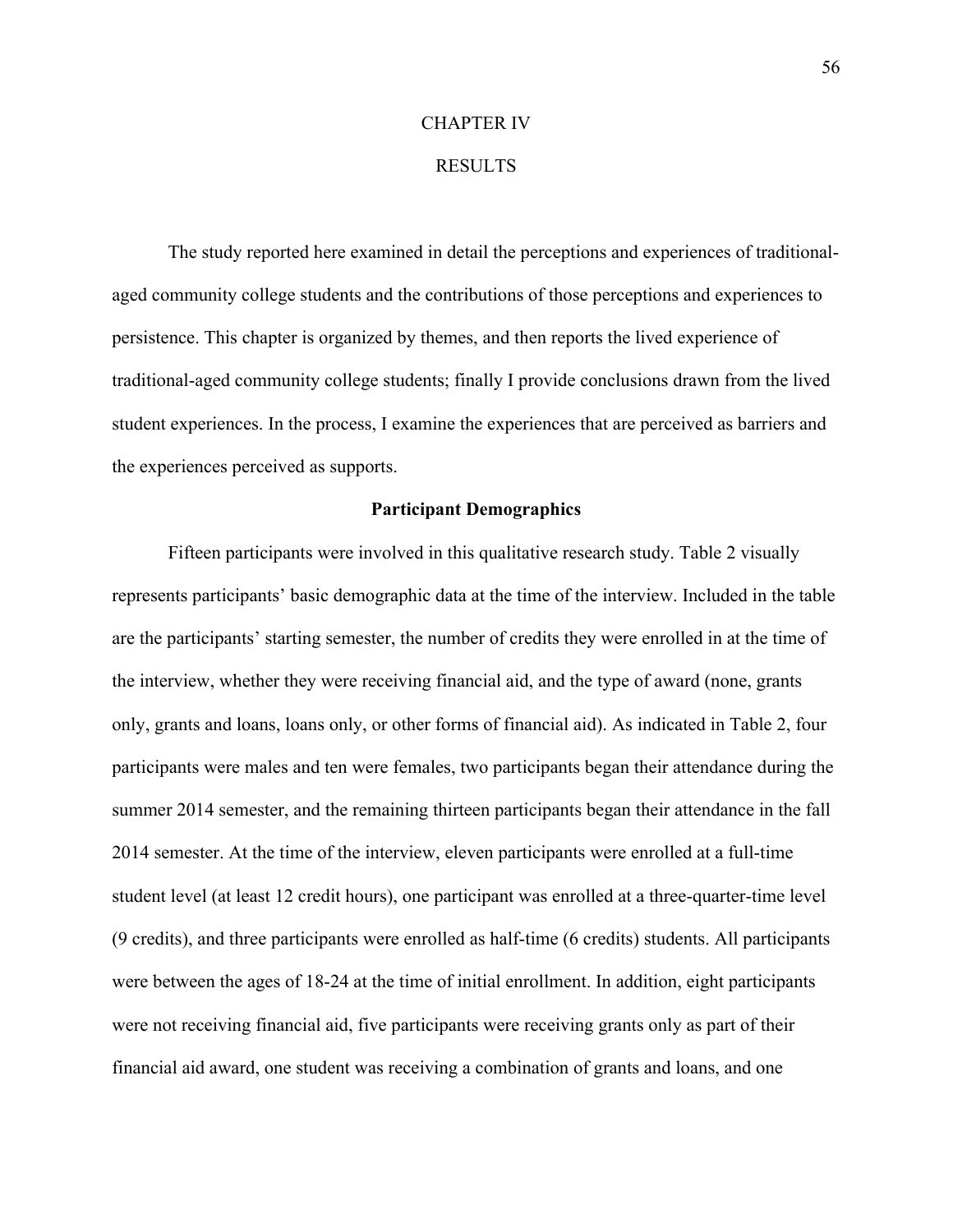student was receiving a combination of loans and scholarships. With the exception of enrollment level (full-time or part-time), the participants' demographic information aligns closely with the

Table 2.

*Participants' Demographic Data* Participant Age Gender Code Age Gender Ethnicity First Semester Enrollment Financial Aid Level (credits) P01 19 Female White Fall 2014 6 No P02 19 Female White Fall 2014 13 No P03 19 Female White Fall 2014 12 No P04 21 Male White Fall 2014 9 Grants only P05 20 Male White Fall 2014 15 No P06 19 Female White Fall 2014 15 Loans only P07 19 Female White Fall 2014 18 No P08 19 Female White Fall 2014 14 Loans and scholarships P09 19 Female White Fall 2014 13 Grants only P10 24 Male Black Fall 2014 6 No P11 19 Male Hispanic Fall 2014 12 Grants only P12 23 Female White Summer 2014 6 No P13 25 Female White Spring 2014 12 Grants only P14 19 Female White Fall 2014 16 No P15 20 Male Black Fall 2014 15 Grants only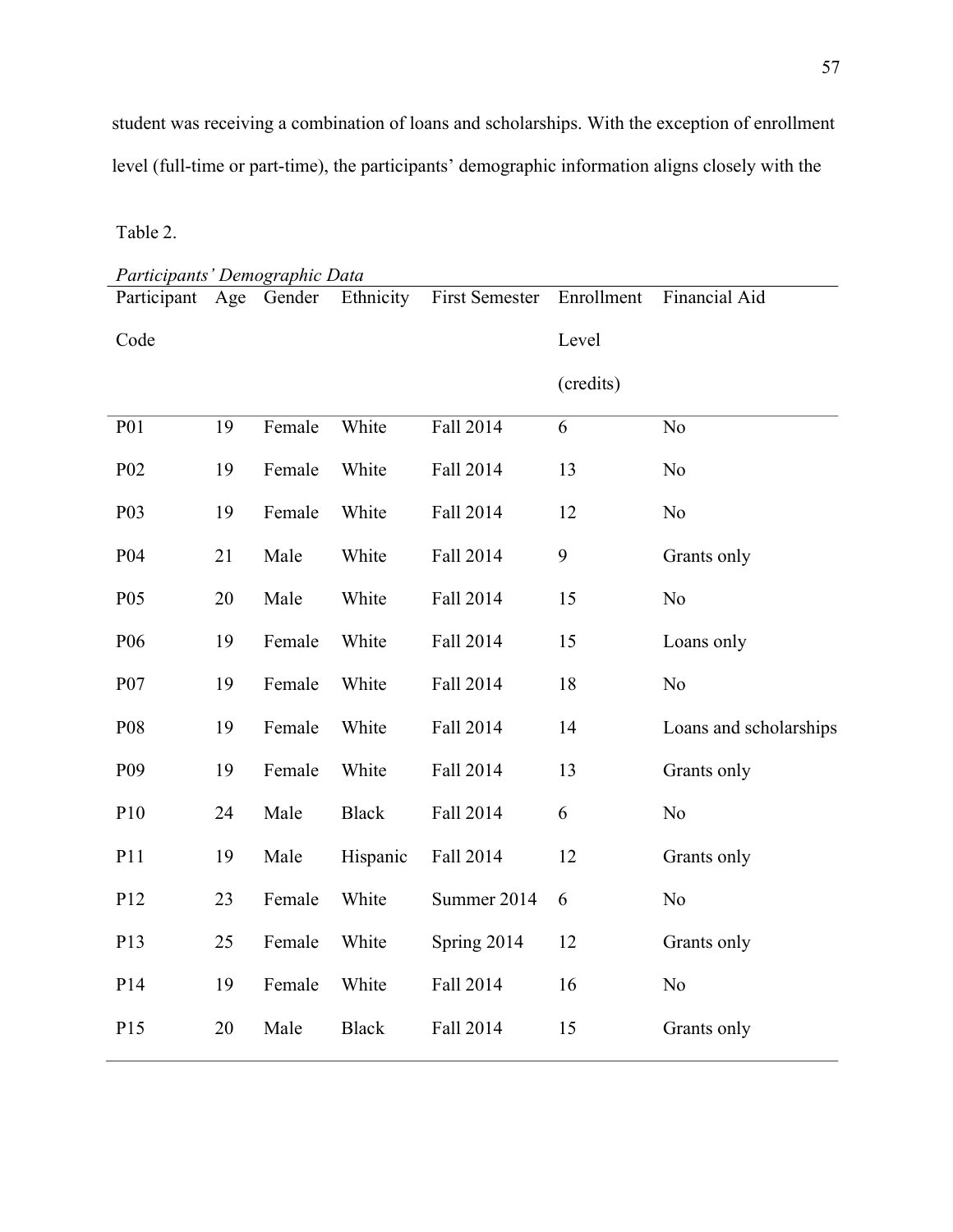researched institution's population. Table 3 visually represents the comparison of participants' demographic informaiton with the researched institution's demographic information.

Table 3.

*Comparison of Demographic Information* Population **Participants** Researched Institution Average Age 20 23 Enrollment Level Full-time 73% 28% Part-time 26% 72% Gender Male 33% 39% Female 66% 61% Ethnicity African American 13% 4% Hispanic 6% 8% White 86% 73%

*Source.* NCES, 2016.

# **Participant Interviews**

Face-to-face interviews were completed over the course of four months. The interviews took place in a neutral location, a private meeting area adjacent to a faculty office suite at a time convenient to the participants. Each interview began with a script (Appendix D). Each interview was recorded and lasted no longer than one hour. Collection of data depended on participant availability. Interviews were completed by March 2016.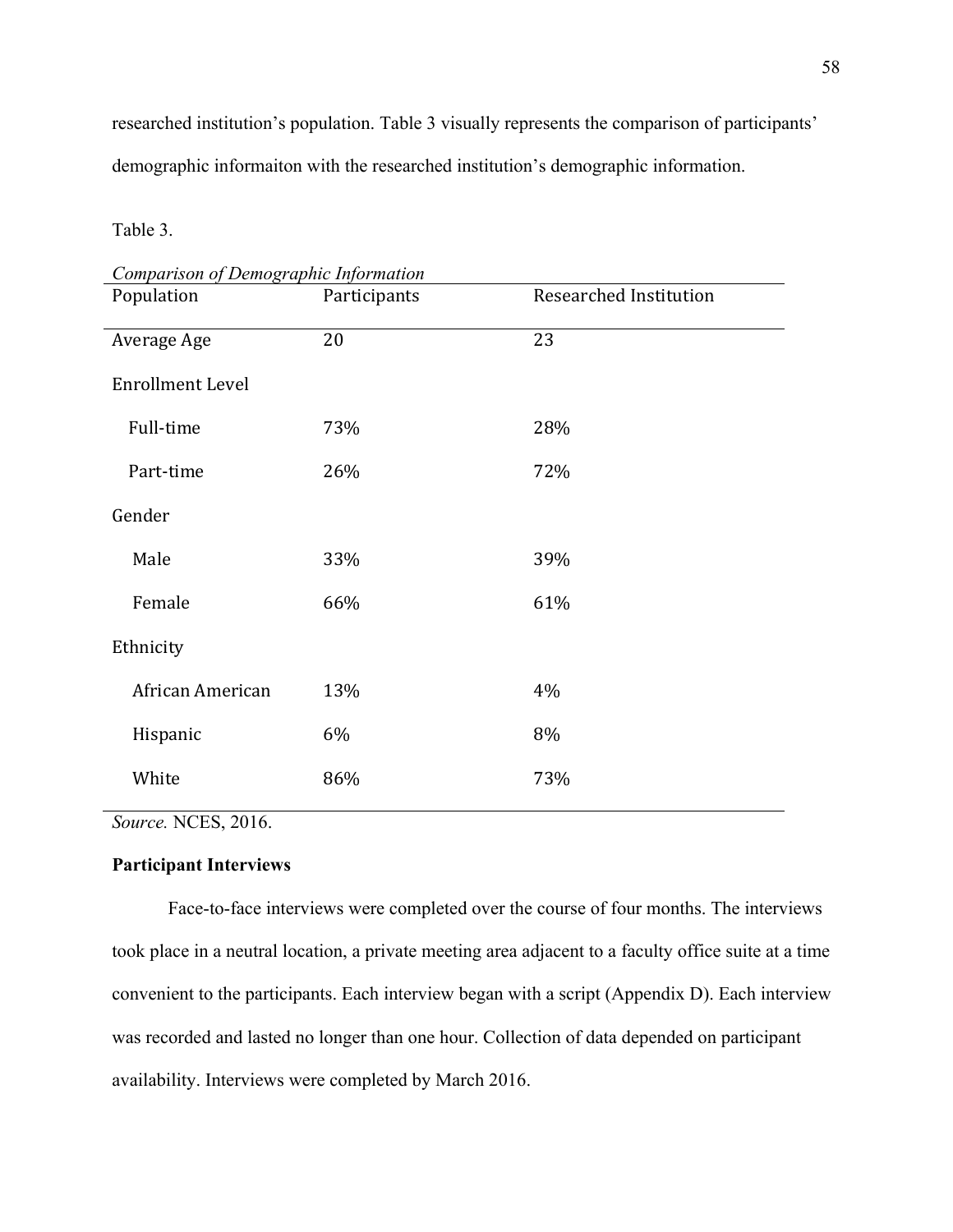By November 2015, potential participants meeting the criteria for the study: traditional aged (ages 18-24), first time in college (with no dual enrollment or transfer credits), began attending in 2014 and continued attending until time of the interview, were identified with the assistance of the study site's Office of Planning and Institutional Effectiveness personnel. There were 294 students attending the study site that were identified as potential participants. With the assistance of the Dean of Students, each of the potential participants were emailed an invitation to participate in this dissertation project (Appendix B).

The initial email garnered 8 responses from potential participants. A second email to the same list of potential participants sent a month later garnered an additional 7 responses. Interviews with respondents were scheduled at a time convenient for the participant. While meeting each participant for the first time, entrée was achieved by giving participants a brief introduction and time to ask questions before the scripted interview and recording began (Appendix D). For eleven of the fifteen participants this period of introduction lasted between 3 and 5 minutes. For one participant, P10, this introduction time lasted approximately 10 minutes. During the neutral time for participant 10, the participant and his conversation partner explained his disability and that they would be using a letter board to communicate as the participant is autistic with limited verbal communication.

The phenomenological research approach used in this study allows for the interview process, according to Hays and Singh (2012), to "discover and describe the meaning or essence of the participants lived experience or knowledge as it appears to the consciousness" (p. 50). To handle the large amounts of data collected during the interviews, an organized and systematic approach to data collection and analysis was essential.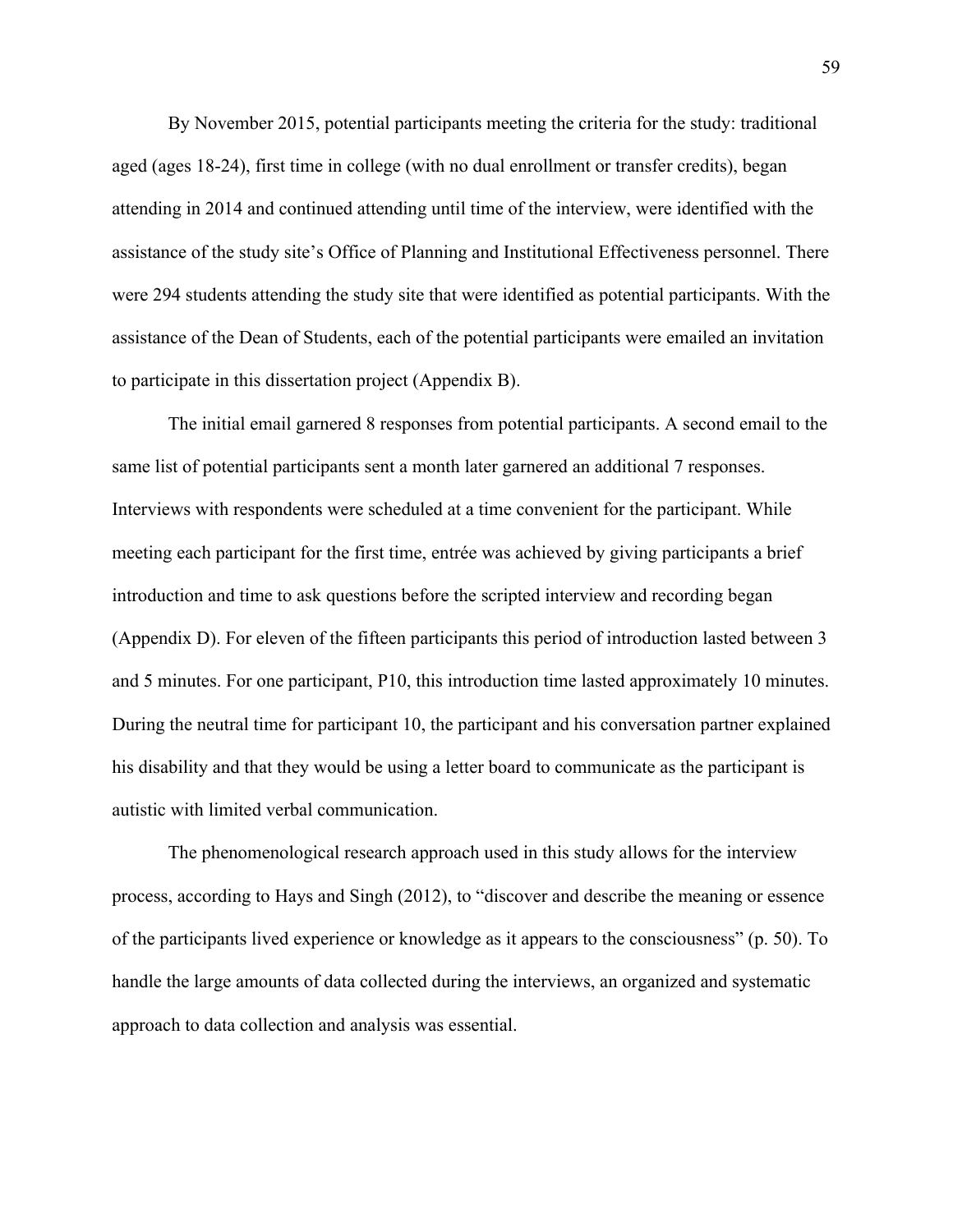### **Participant Descriptions**

In this section, participant descriptions are provided based on interactions throughout the interviews and information gained in the opening minutes before the interview recordings began.

**Participant 1.** Participant 1 identifies as a White/Caucasian, 19 year-old female. The participant is a part-time student who does not receive any financial aid. This participant is still very dependent on her parents and grandparents, and all but specifically states that she is not ready to live on her own. She has strong family support and wants to stay close to home. The participant has a lot of responsibilities at home, displays lower confidence levels, like lower amounts of eye contact, and timidity. The participant is moving slowly through her community college experience, taking 1 or 2 classes each semester. Overall, her interview responses indicate she is generally satisfied with her community college experience. She chose the community college because of the class sizes, closeness to home, and that she's not sure what she wants to do.

**Participant 2.** Participant 2 identifies as a White/Caucasian, 19-year-old female. The participant is a full-time student, and does not receive any financial aid. The participant began her attendance at the researched institution during the fall 2014 semester. The participant is a dependent student, living at home with her mother and two siblings while her father is deployed overseas. This participant is moving aggressively toward degree completion, with plans to transfer to a four-year institution. Overall, the participant has had a positive experience with faculty and staff at the community college, and believes "everyone should go to community college."

**Participant 3.** Participant 3 identifies as a White/Caucasian, 19 year-old female. She has two older brothers who have attended the same community college, and also have experience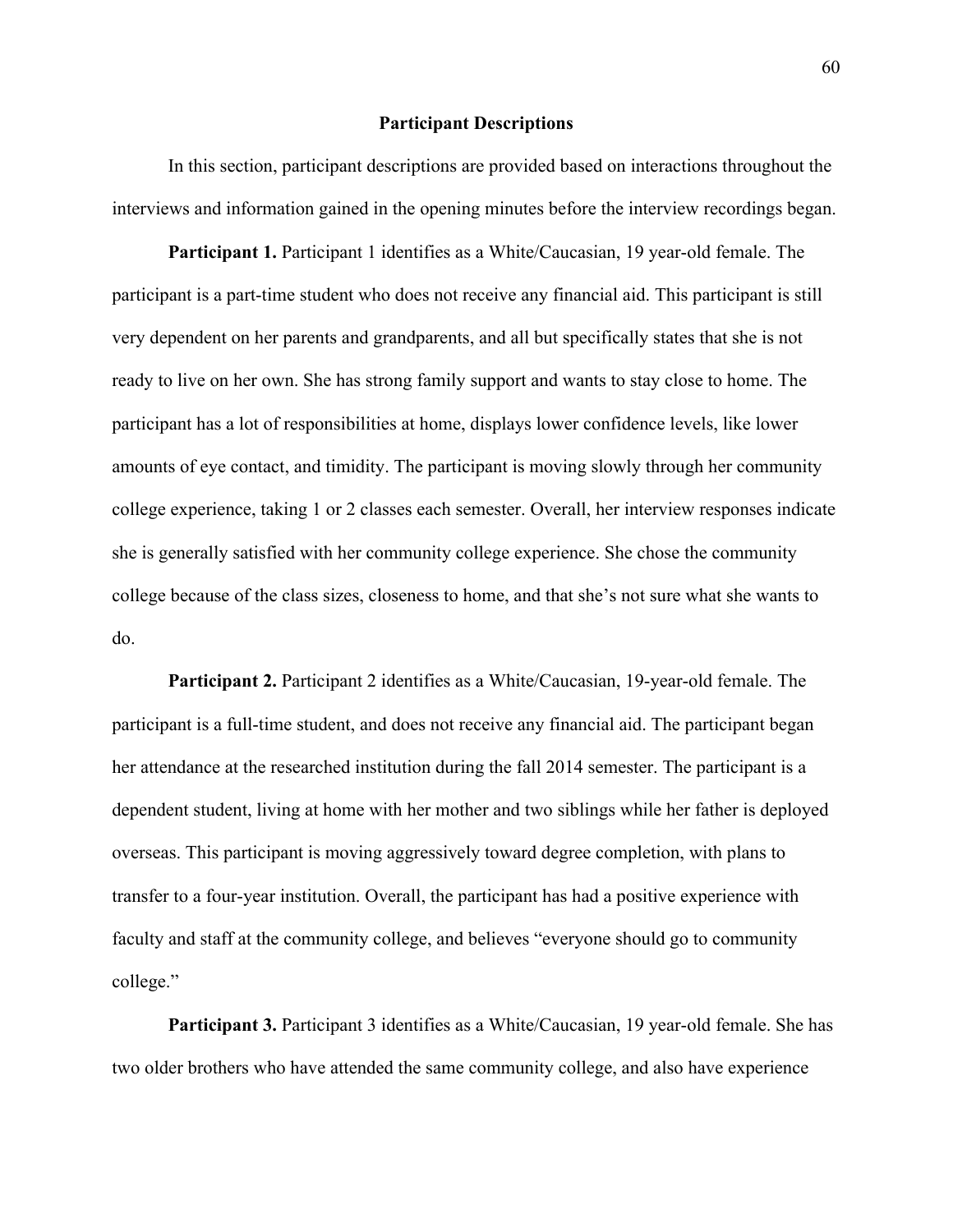attending a four-year institution. The participant is a full-time student who does not receive any federal financial aid, and began attendance in the fall 2014 semester. The participant is planning to transfer to a four-year institution once she completes her program at the community college. She has a strong, outgoing personality that is evident during the opening minutes of the interview.

**Participant 4.** Participant 4 identifies as a White/Caucasian, 21 year-old male. He began his community college attendance in the fall 2014 semester, and is enrolled as a three-quartertime student (9 credit hours), and receives only grants as part of his federal financial aid award. In the interview, the participant identifies that he is a first-generation college student and has been involved with student activities on campus.

**Participant 5.** Participant 5 identifies as a White/Caucasian, 20 year-old male. He began his attendance in the fall 2014 semester and is enrolled as a full-time student. He does not receive any federal financial aid. Interactions during this interview led me to believe this participant has more of an introverted personality and prefers to keep to himself rather than having a large social network. However, the participant was friendly and open during the interview. The participant plans to transfer to an in state, large public research university located in a metropolitan area after completing his studies at the researched institution.

**Participant 6.** Participant 6 identifies as a White/Caucasian 19 year-old female. She began her attendance in the fall 2014 semester and is enrolled as a full-time student. She receives only loans as part of her federal financial aid award. She was candid and well spoken during her interview and highlighted her experience as an online student.

**Participant 7.** Participant 7 identifies as a White/Caucasian, 19 year-old female. She began her attendance in the fall 2014 semester and is enrolled as a full-time student. She does not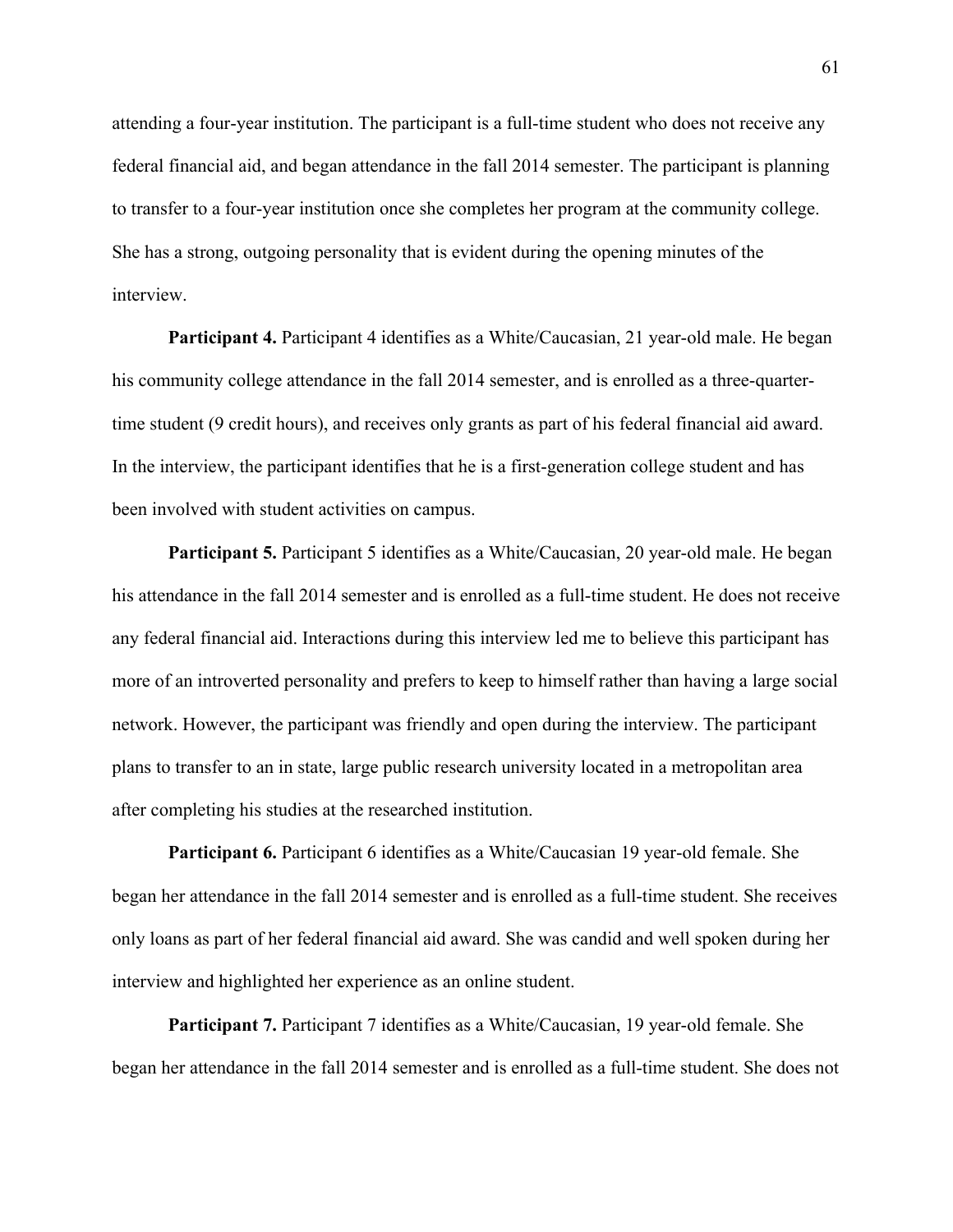receive any federal financial aid. The participant lives in a predominantly rural part of the researched institution's service area. During the preliminary elements of the interview it was obvious that this participant is shy, reserved and may not be as open about her experiences. She was straightforward with her responses and offered very few details without further questioning.

**Participant 8.** Participant 8 identifies as a White/Caucasian, 19 year-old female. She began her attendance in the fall 2014 semester and is enrolled as a full-time student. Her financial aid award consists of loans and scholarships. This participant lives in a rural part of the community college's service region. In addition, the participant was a homeschool student throughout high school and lives at home with her parents and siblings. The participant is active in clubs and activities on-campus and volunteers within her community. Participant 8 was open, straightforward, and friendly during the interview.

**Participant 9.** Participant 9 identifies as a White/Caucasian, 19 year-old female. She began her community college attendance in the fall 2014 semester and is enrolled as a full-time student. Her financial aid award consists only of grants. The participant attends the community college primarily in the evening because she works full-time during the day. This participant was polite, friendly, and straightforward in the interview. She speaks openly about her experiences at the community college and her decisions to continue attending.

Participant 10. Participant 10 identifies as a Black/African American, 24 year-old male. He began his community college attendance in the fall 2014 semester and is enrolled half-time (6 credits). He does not receive a federal financial aid award. In setting up the interview, the participant advised he works with an advocate, or conversation partner to communicate, explaining he has difficulty with verbal responses and uses a letterboard to 'talk'. He also requested a copy of the interview questions the evening before the interview was to take place so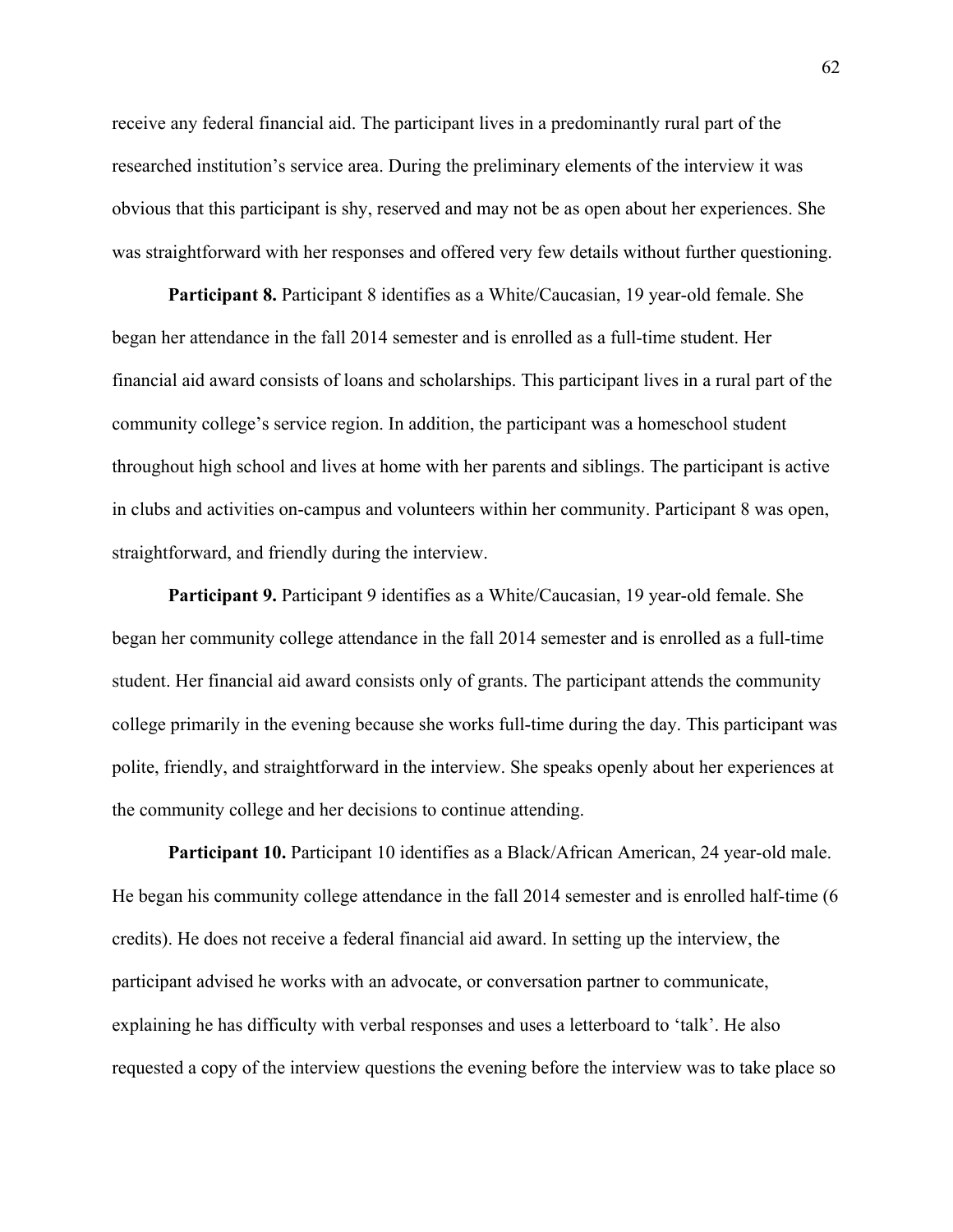he could write out responses to the questions, and with the help of the conversation partner and the letterboard continue the conversation during the interview.

The day of the interview, I met with both the participant and his conversation partner. During the first 10 minutes of the interview, the conversation partner explained the participant is autistic with limited verbal communication abilities. The conversation partner then explained that the participant primarily communicates with a letterboard. The letterboard was about the size of a standard clipboard, but contained stencils of each letter of the alphabet and a period. For each question Participant 10 had typed out a start to his response, and then with the use of the communication partner and the letterboard finished his response. During the interview, the communication partner held the letterboard and the participant pointed to each letter to form words and sentences to communicate. The communication partner then 'translated' the letter combinations into words and sentences. If there was an error, the participant would stop his communication partner and start over. Despite the limited verbal communication, the participant was candid with his experiences as a community college student and friendly during the interview. The communication partner worked diligently during the interview and translated only what the participant was saying, or had typed.

**Participant 11.** Participant 11 identifies as a Hispanic, 19 year-old male. He began his community college attendance in 2014 and is enrolled full-time. His federal financial aid award consists of grants only. He lives at home with his family. This participant was friendly and candid during the interview.

**Participant 12.** Participant 12 identifies as a White/Caucasian, 23 year-old female. She began her community college attendance in the summer 2014 semester. She is enrolled half-time (6 credits) and she does not receive a federal financial aid award. This participant was

63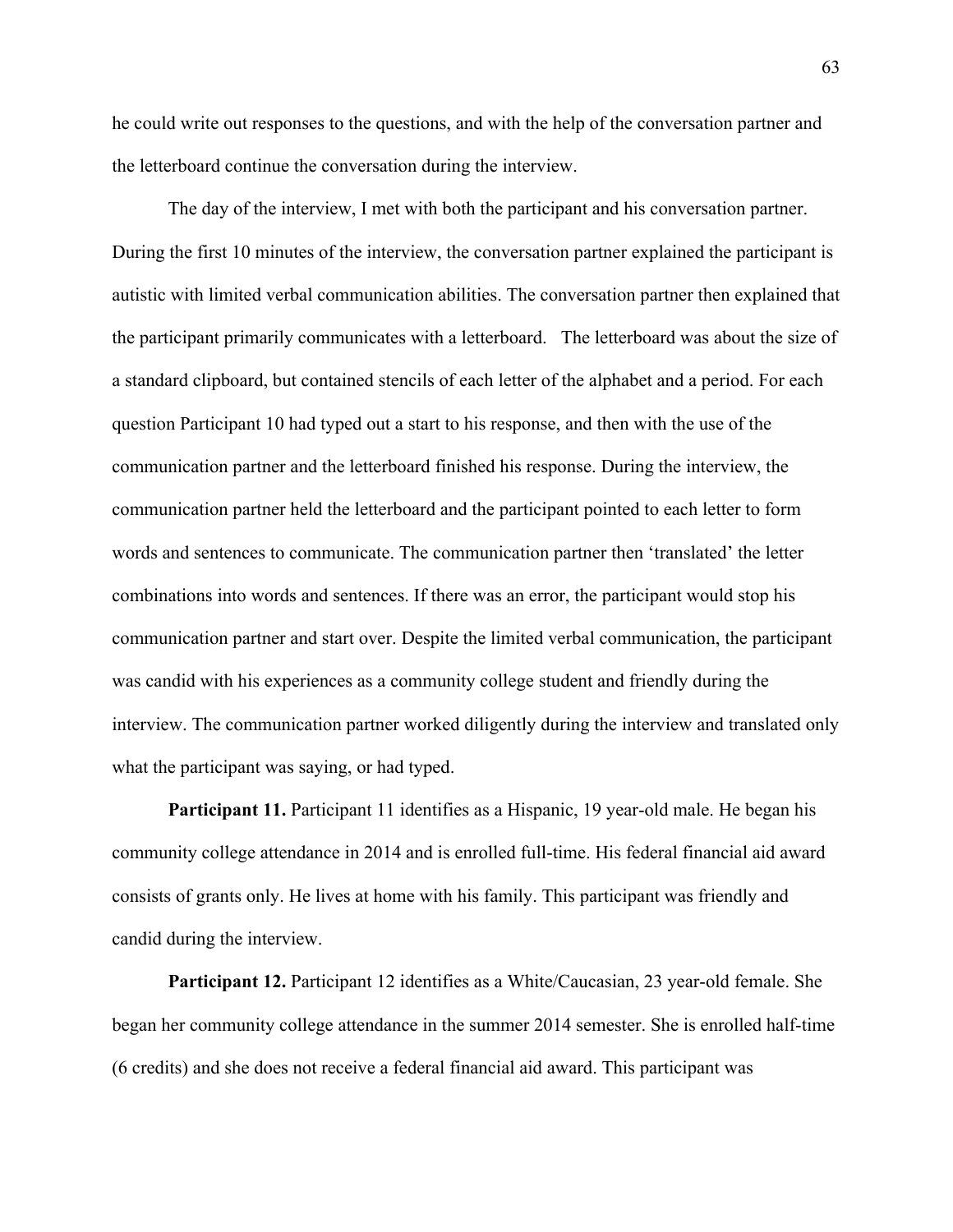homeschooled and graduated high school at the age of 16. During the interview, the participant was candid, yet straightforward with her responses. Her overall demeanor was approachable and friendly.

**Participant 13.** Participant 13 identifies as a White/Caucasian, 25 year-old female (turning 25 just a few days before the interview). She began her community college attendance in the spring 2014 semester. She attends full-time and receives only grants as part of her federal financial aid award. This participant was very open and candid during the interview. In the opening minutes of our time together, the participant explained that she started to attend an online-only college, but never completed any classes and ended up withdrawing from the institution prior to the end of her first group of classes. She also shared that her experience at the online-only school helped her figure out what she was looking for and the type of support she would need to be successful. She was friendly and has a bubbly personality throughout the interview.

**Participant 14.** Participant 14 identifies as a White/Caucasian, 19 year-old female. She began her community college attendance in the fall 2014 semester. She attends full-time and does not receive a federal financial aid award. The participant was quiet and reserved, but friendly during the interview.

**Participant 15.** Participant 15 identifies as a Black/African American, 20 year-old male. He began his community college attendance in the fall 2014 semester. He attends full-time and receives only grants as part of his federal financial aid award. This participant has a very dynamic personality. In the first few minutes of meeting him, the participant shared his hobbies included dancing. During the interview he was open and forthright with his responses. He also displayed a high level of respect and was friendly.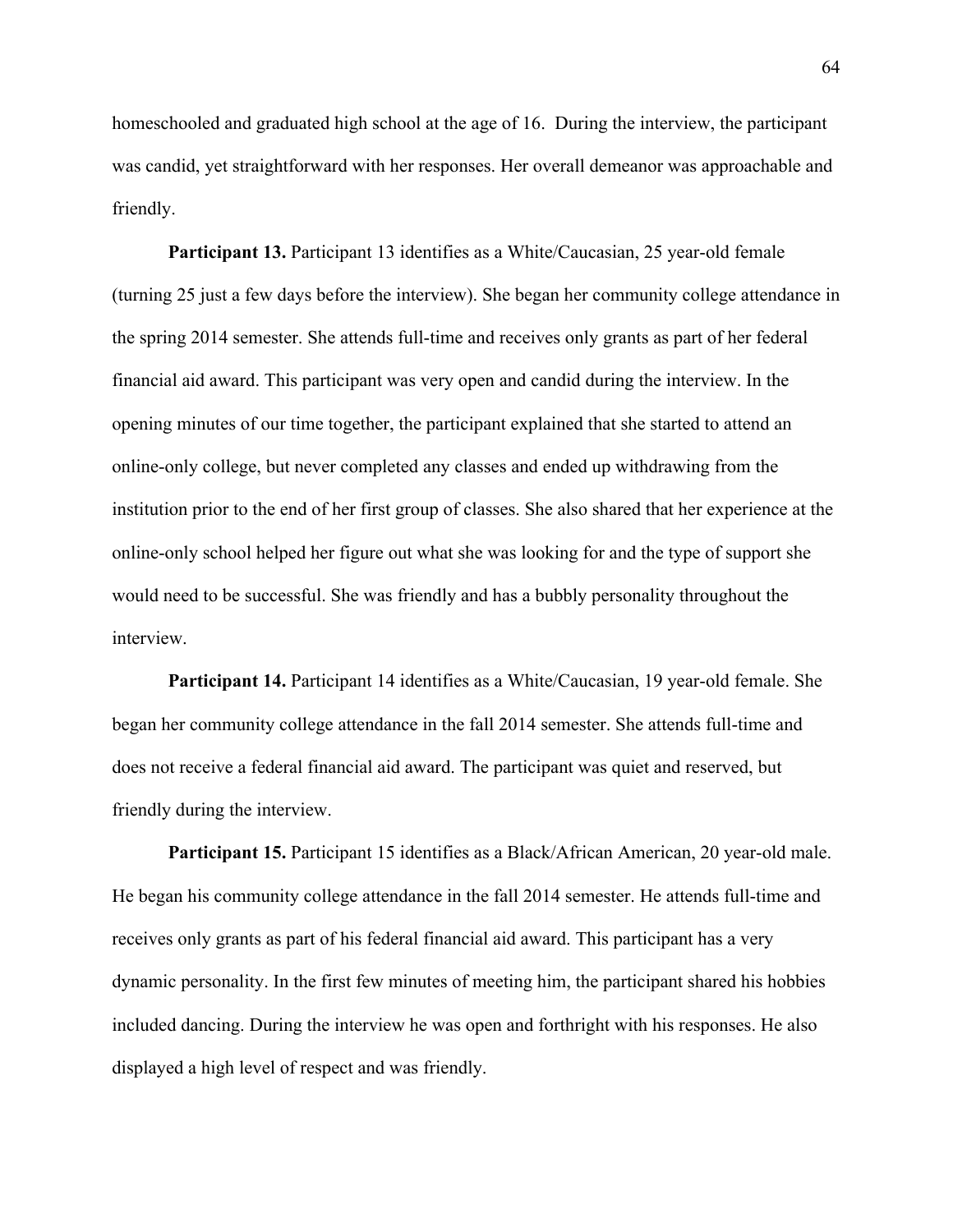### **Emerging Themes Among Participant Interviews**

Participant interview responses were coded following Moustakas's (1994) six-step approach, and then organized with respect to the research questions. Out of this, narratives for each emergent theme were developed. This section highlights the emergent themes and interconnectedness among the fifteen participant's interviews. Table 4 visually represents the seven prominent themes from the interviews and connects each of them to the research questions. The seven emergent themes from the interviews were at least mentioned in nearly all the interviews, although some participants went into greater detail.

The seven themes, identified in Table 4, included: 1) financial characteristics, (with three sub-themes of concern about cost, financial aid, and working while enrolled); 2) early anxious thoughts; 3) being undecided; 4) family support; 5) determination and self-motivation; 6) oncampus engagement and interaction (with four sub-themes of course experiences, professor interactions, counseling and advising experiences, and college staff interactions); 7) plans to transfer. Each prominent theme was associated with RQ1, experiences that encourage or discourage persistence. Some themes were associated with a second research question, while other themes were associated with all three research questions. Each theme is explained below, and then evidence from the interviews is used to support the theme, and finally within each theme, there are conclusions about how the interview data is related to the theme.

### **Theme 1: Financial Characteristics**

The theme of financial characteristics encompasses issues associated with student finances. There were three main sub-themes prevalent in the interview data that fall under the heading of financial characteristics: concern about cost, financial aid, and working while enrolled. Concern about cost is the student's consciousness of the cost of higher education.

65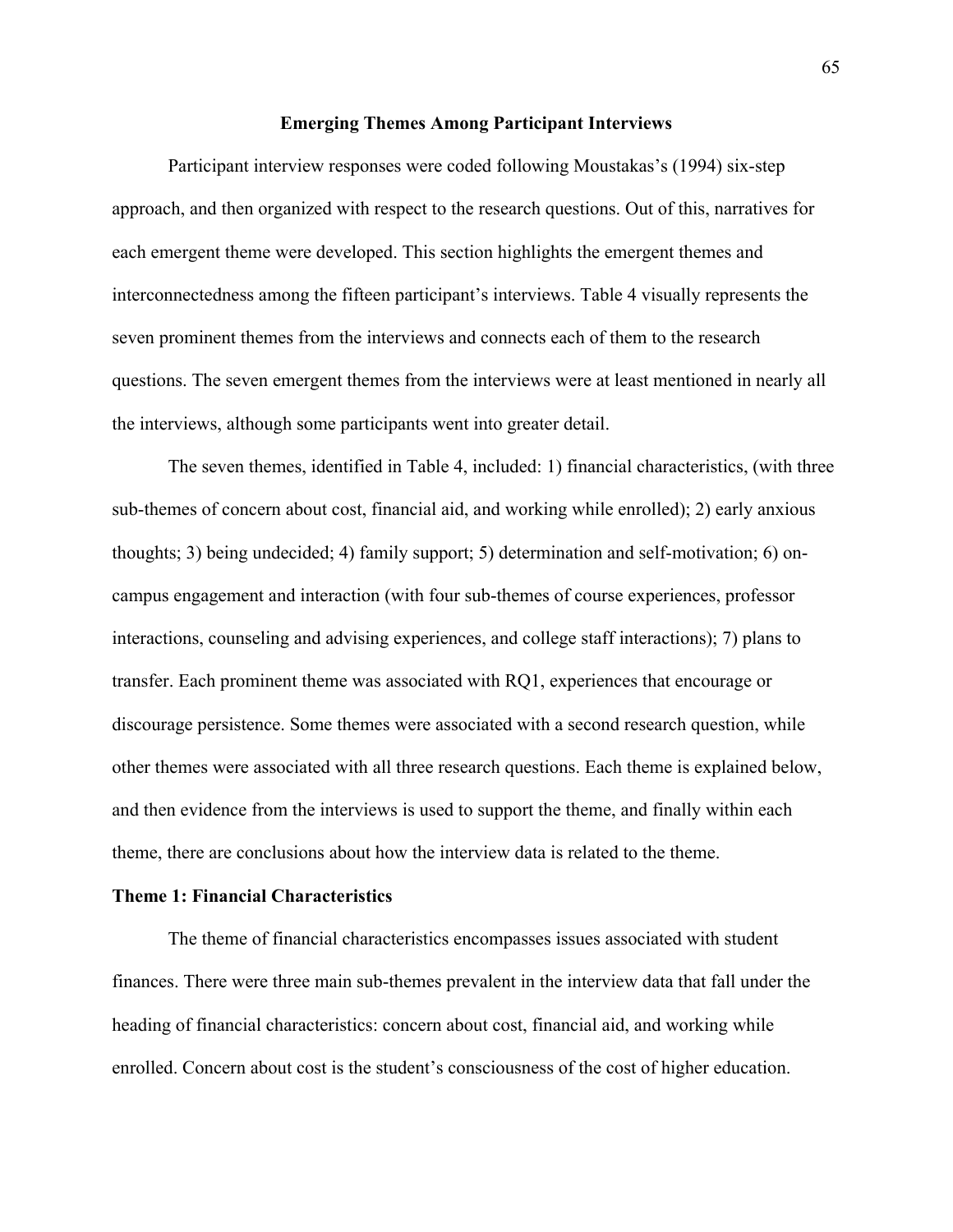# Table 4.

| Theme                             | Encourage or<br>discourage<br>persistence | Perceived as<br>barriers | Perceived as<br>supports |
|-----------------------------------|-------------------------------------------|--------------------------|--------------------------|
| <b>Financial Characteristics</b>  |                                           |                          |                          |
| Concern about cost                | X                                         | X                        |                          |
| Financial aid                     | X                                         |                          | X                        |
| Working while enrolled            | X                                         | X                        |                          |
| Early anxious thoughts            | X                                         | X                        |                          |
| Undecided                         | X                                         | X                        |                          |
| Family support                    | X                                         |                          | X                        |
| Determination and self-motivation | $\mathbf{X}$                              |                          | X                        |
| On-campus engagement and          |                                           |                          |                          |
| interactions                      |                                           |                          |                          |
| Course experiences                | X                                         | X                        | X                        |
| Professor interactions            | X                                         | X                        | X                        |
| Counseling and advising           | X                                         | X                        | X                        |
| experiences                       |                                           |                          |                          |
| College staff interactions        | X                                         | X                        | X                        |
| Plans to transfer                 | X                                         |                          | X                        |

*Prominent Themes Connected to Research Questions*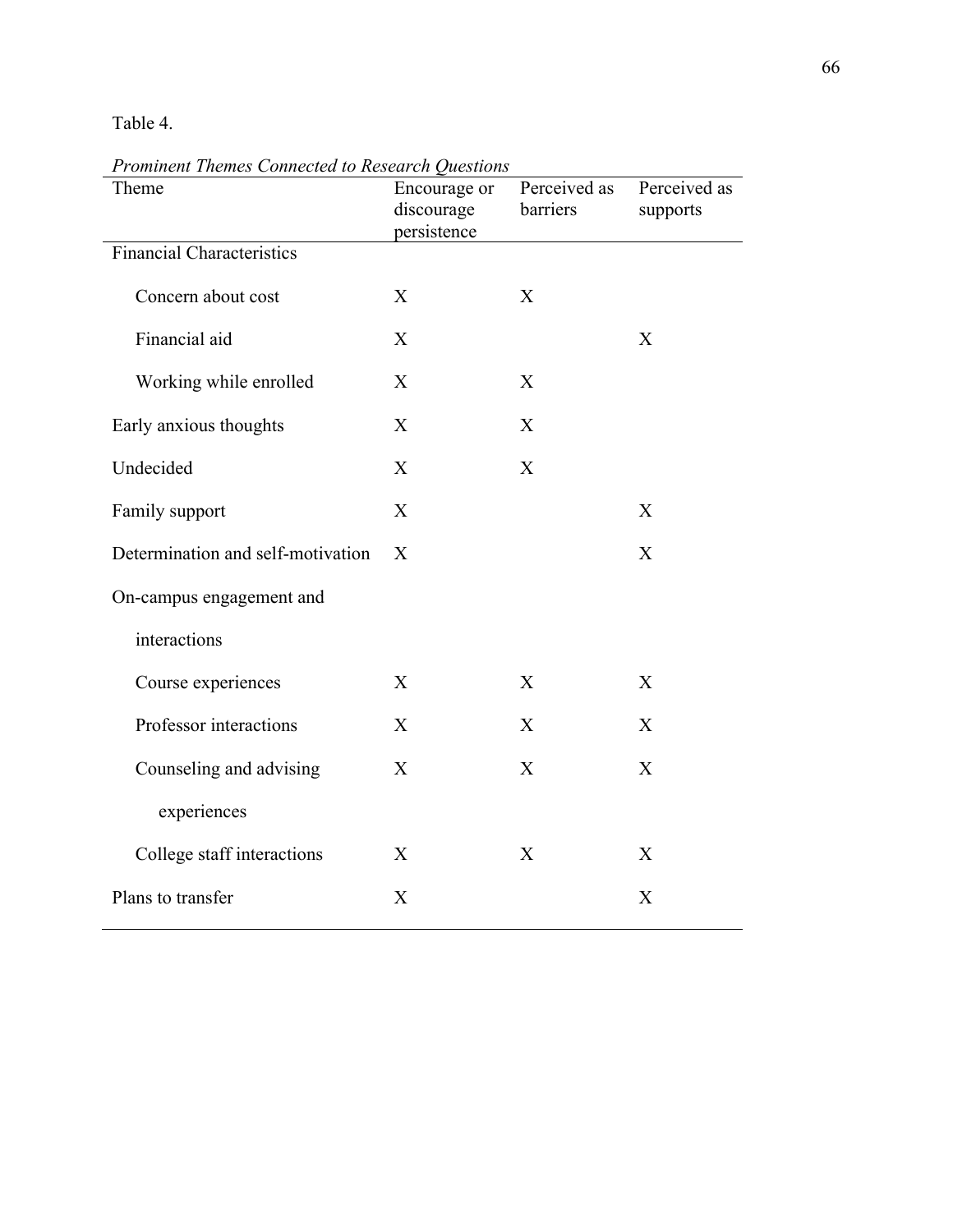The sub-theme of financial aid represents the shared student experiences receiving or not receiving financial aid. As a third sub-theme, working while enrolled encompasses what students report as their responsibilities to help manage their personal experiences while enrolled.

**Concern about Cost**. The concern about cost was a sub-theme reflected throughout the interviews, and falls under a broader theme of financial characteristics. Participant 1 shares, "it was less expensive than attending a four-year institution several hours away." Participant 2 explains, "I want to be able to still work and go to classes and make money." She goes on to say, "So when I do live on my own, you know, at a normal college, I'll be able to, you know, not have to come home and work my butt off and be poor and broke." For Participant 4 working "just helps with all the bills that I have for everything else." He goes on to say, "I work two fulltime jobs at a restaurant and in construction." Participant 6 decided to attend the community college for "mostly financial reasons." Later she explains that despite thinking about transferring to a couple different universities, "every time I've come back to the fact that it is so inexpensive for the quality of education you are getting here that it's definitely worth it just to stay here." For Participant 7, she says, "I was at first going to go to a private college, and I couldn't afford it, and so I decided I wanted to stay local too, to reduce the cost." Participant 8 decided to attend the community college rather than going to a university and avoid having " to spend like thousands and thousands of dollars doing my first year" and "a waste of money so community college give me time to decide, and also saves finances." She goes on to say she thought about "how much it was going to cost my parents, and how much it would cost me later in life" and "if community college was going to be worth the gas money " to travel from home to campus.

Participant 9 says, "there's always that financial benefit of going to a community college for two years as opposed to jump starting into a 4-year institution" She continues explaining that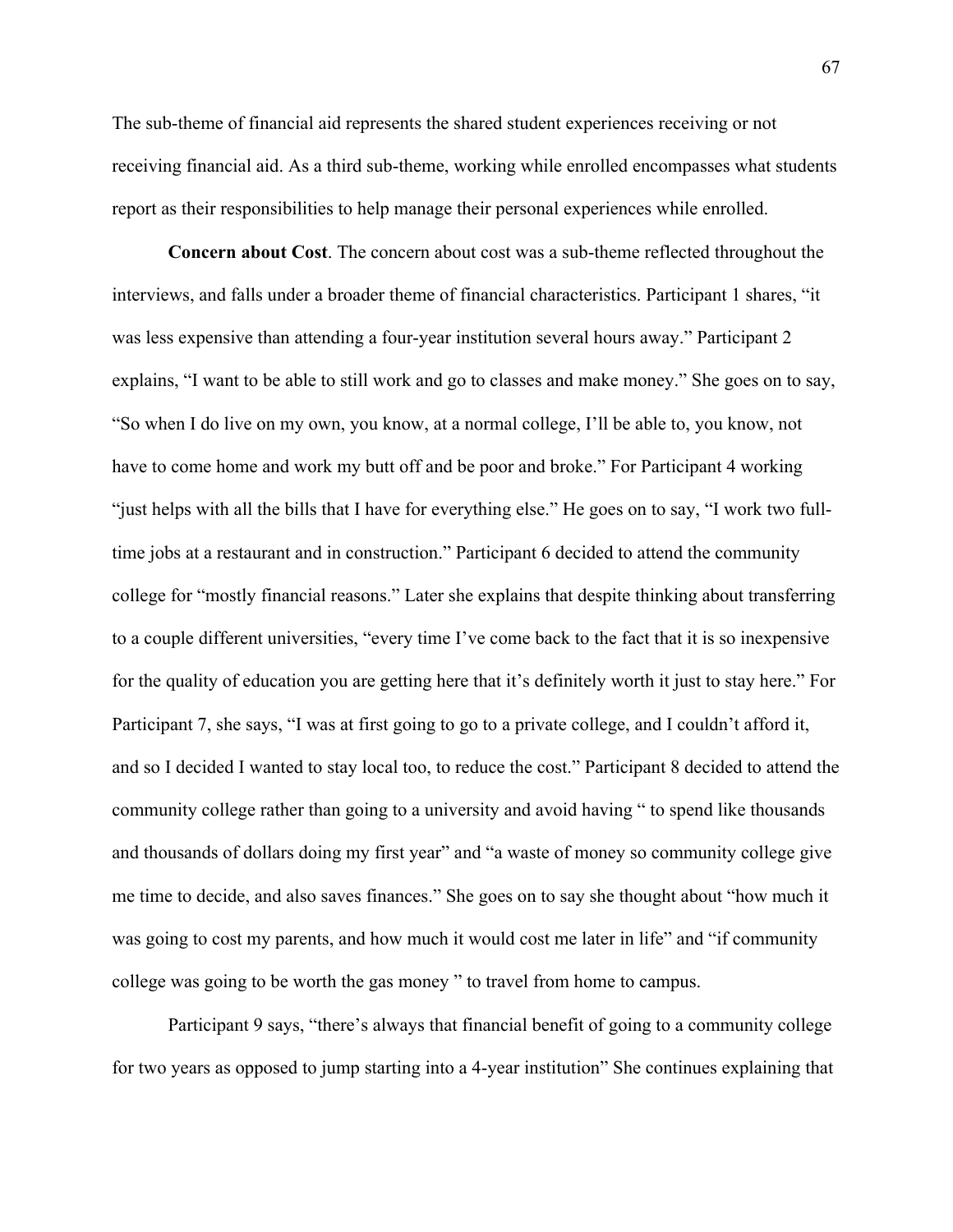attending the community college would help her save money on "tuition and books, and fees and things like that." She goes on to share about her financial difficulty the second year after her onetime scholarship funds were exhausted. Among Participant 9's concerns are "the amount I've had to pay in my second year, as opposed to my first year," and "being nervous of not being able to come up with the funds for textbooks and how that will affect me in a class situation."

Participant 11 says, "One of the things that has been holding me back has been financial status. Being able to come up with money." Participant 13 shares, "I considered where I wanted to go and what was going to be the most cost effective way to get there." Later she adds, "My husband took on more work so I could back to school." Participant 14 expresses that attending a community college is "a lot cheaper and more affordable." Participant 15 explains that money was one of the first things he considered in his decision to attend the community college, and decided "It was the best financial choice."

The concern about cost is an emergent sub-theme highlighting traditional-aged students' consciousness about the cost of postsecondary education. For some participants, the concern about cost is reflected in their decisions to attend the community college, with the goal of saving money. The concern about cost is also attributed to reasons why participants intend to continue at the community college instead of transferring early to a four-year institution.

**Financial Aid.** The common theme of financial aid is reflected in the interviews and falls under the primary theme of financial characteristics. Responses to the questionnaire distributed at the beginning of each interview indicate seven participants receive some form of financial aid. Five indicated they receive only grants, one reported receiving only student loans, and one reported receiving student loans and scholarships. The remaining eight participants reported in the questionnaire they do not receive financial aid. However, in the interviews, one participant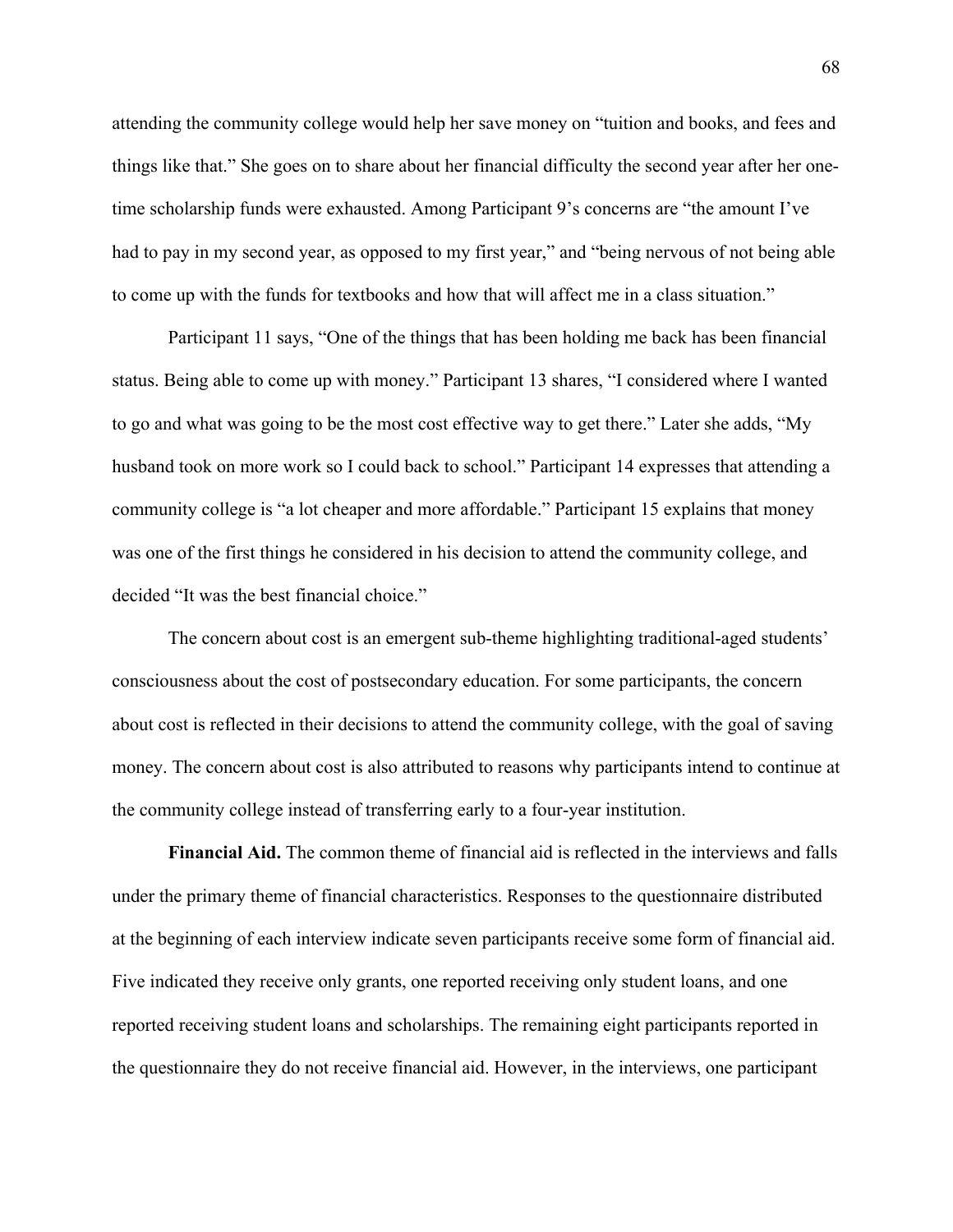shared they do not receive federal financial aid, but has received other forms of financial support. The sub-theme of financial aid includes participant descriptions of their experiences receiving or needing financial assistance.

Participant 3 maintains a full-time class schedule to continue receiving "grants through [my dad's] work." Participant 9 received scholarships her first year of college and then her federal financial aid award the second year was reduced. She shares, "My first year here was completely all paid. I actually ended up getting money back, about \$2,400 after tuition was paid and books and everything because of the amount of scholarships I was given my first year." She goes on, "But when I got into my second year, I didn't have some of those scholarships – they were one time scholarships from high school and my financial aid had dropped down because I was working so much." She continues to share her frustration, "And I guess that it's not really taken into account when they give you, or when the government gives you your financial aid packet" that money from working helps to support herself, rather than paying tuition. The decrease in financial aid made her "nervous of not being able to come up with the funds for textbooks and how that will affect me in a class situation."

Participant 6 explains the challenge she faces with financial aid, "My dad makes enough money for me to be able to pay for college" so "I do get loans but I don't get grants very much at all." Her father, she says, "Is not paying for college" which makes it "difficult to pay for college by myself or having to take out these huge loans." Participant 12 shares that "financial aid was difficult" because she doesn't "meet the requirements for federal financial aid," but she's working on applying for scholarships to help with some of the expenses.

Participant 4 attributes receiving financial aid to helping him continue, "What's really helped me with staying in a community college is being able to do to the (pauses) financial aid"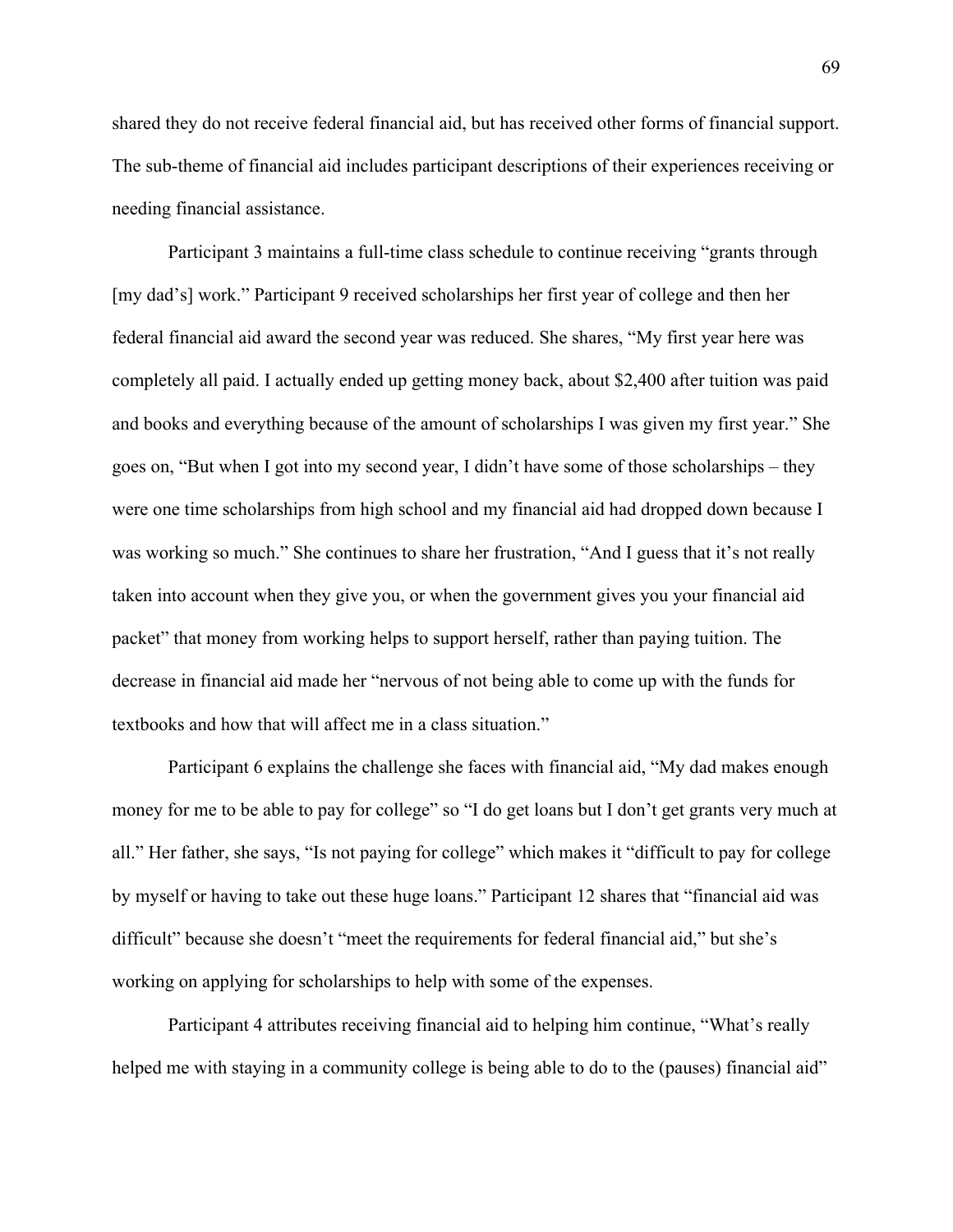because of all the "bills I have for everything else." Participant 11 is financially responsible for school costs, he shares" I'm basically on my own. I get help from financial aid but if I need to make any payments I have to come up with the money." Participant 13 acknowledges, "Definitely the financial aid helps" her continue at the community college.

The receipt or necessity of financial aid is a second sub-theme associated with financial characteristics. For a couple of participants the receipt of financial aid has been beneficial in managing their overall finances. For one participant having her financial aid award reduced during her second year of attendance added stress to managing her college expenses. The general sentiment about financial aid throughout the interviews is that the receipt of financial aid is beneficial and supportive to continued attendance. Not receiving any financial aid for a couple of students is another obstacle they have to overcome as they persist.

**Working While Enrolled.** Working while enrolled was another notable theme from the interviews falling under the category of financial characteristics. Twelve participants at least mentioned while they were enrolled. Four participants, 4, 7, 9, and 13 shared they work full-time while enrolled at the community college, and eight participants, 2, 3, 5, 6, 11, 12, 14, and 15 shared they work at least part-time. Participant 2 shares, "I want to be able to still work and go to classes and a make money" so when she lives on her own, she "will not have to come home and work my butt off and be poor and broke." She goes on to say, "I'm a waitress so I work 3 days a week plus picking up shifts on the side." Participant 3 works two jobs while she is attending the community college, "at a daycare and also at a therapy business." She admits, "Sometimes it's difficult to really balance out school work with having to help take care of my niece, and having the two jobs." Participant 4 works two full-time jobs, one at a restaurant and the other in construction, which help to pay his bills. Participant 7 explains her difficulty in working while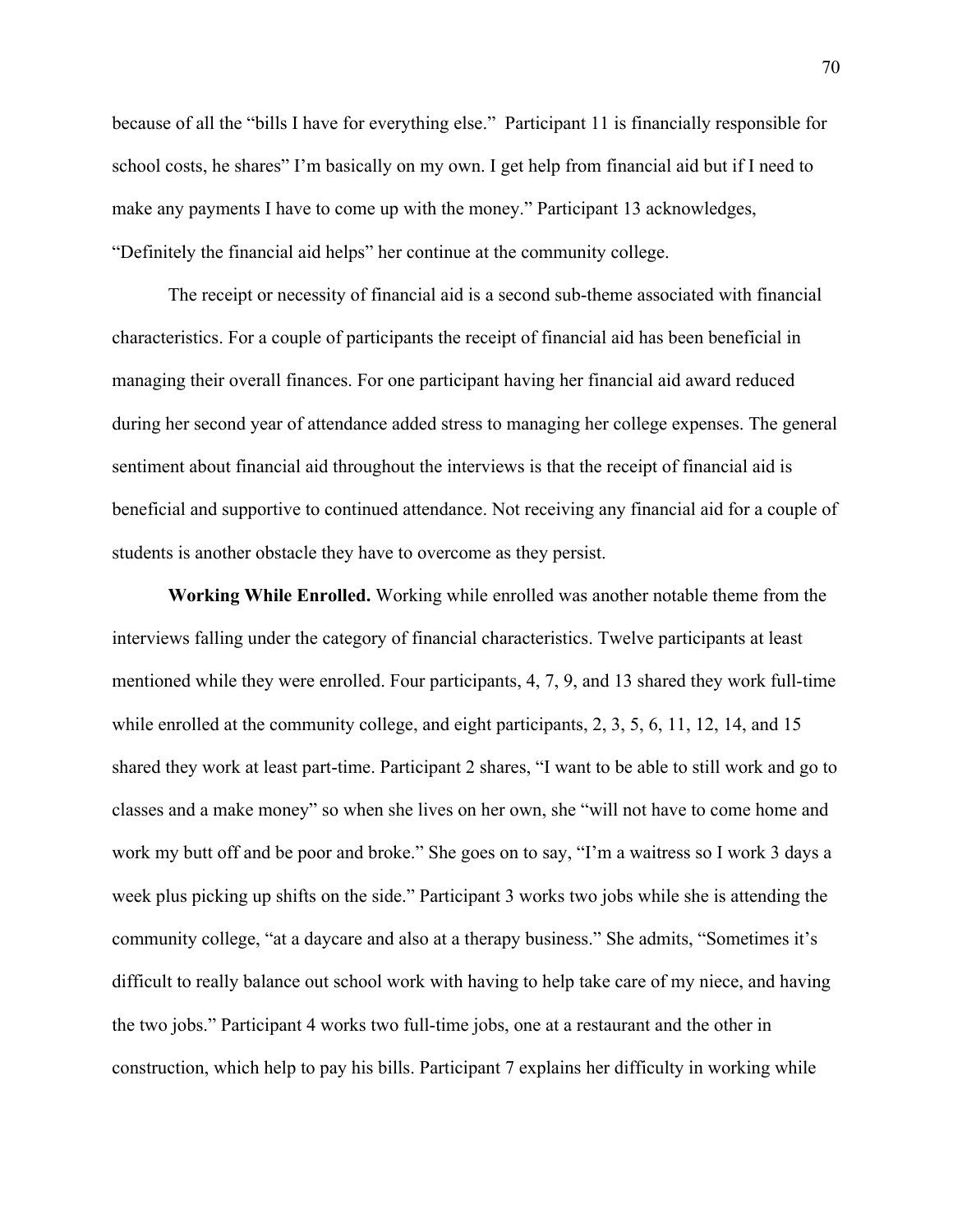enrolled, she says, "I was working two jobs, but trying to go to school full-time and working two jobs didn't work. So I stopped that, but I still work one full-time job." Participant 9 works fulltime and is getting a lot of overtime too, which helps her to pay tuition and pay for her books. However, she shares a frustration with working, "my financial aid had dropped down because I was working so much" to support herself. Because of the reduced financial aid award, she adds, "the amount I've had to pay in my second year, as opposed to my first year was kind-of overwhelming." Participant 12's decision to attend the community college began with being laid off from her full-time job. She currently has two jobs and shares, "I'm an English tutor and I work at the library." For Participant 13, being able to work is important to her and her family. She is a full-time student and was working a part-time job and recently started a full-time job. She also adds that her husband took on more work so she could go back to school.

Working full-time or part-time is a third sub-theme of financial characteristics. Each student that works, twelve out of the fifteen participants, included that managing their responsibilities between working, their coursework, and home adds unique challenges to their experiences as they persist. For the four students that are working full-time while also attending the community college, their time and task management becomes much more important as they try to balance their responsibilities at work and at home with their schoolwork.

The theme of financial characteristics includes the three sub-themes of concern about cost, financial aid, and working while enrolled. Although participants' concern about cost may have led them to attend at the community college, meeting the cost of attendance is still an issue they face as they persist. The receipt of financial aid is perceived as a supporting element to persistence, especially for the participants' receiving some form of financial assistance. However, difficulties and complexities with the financial aid application process and eligibility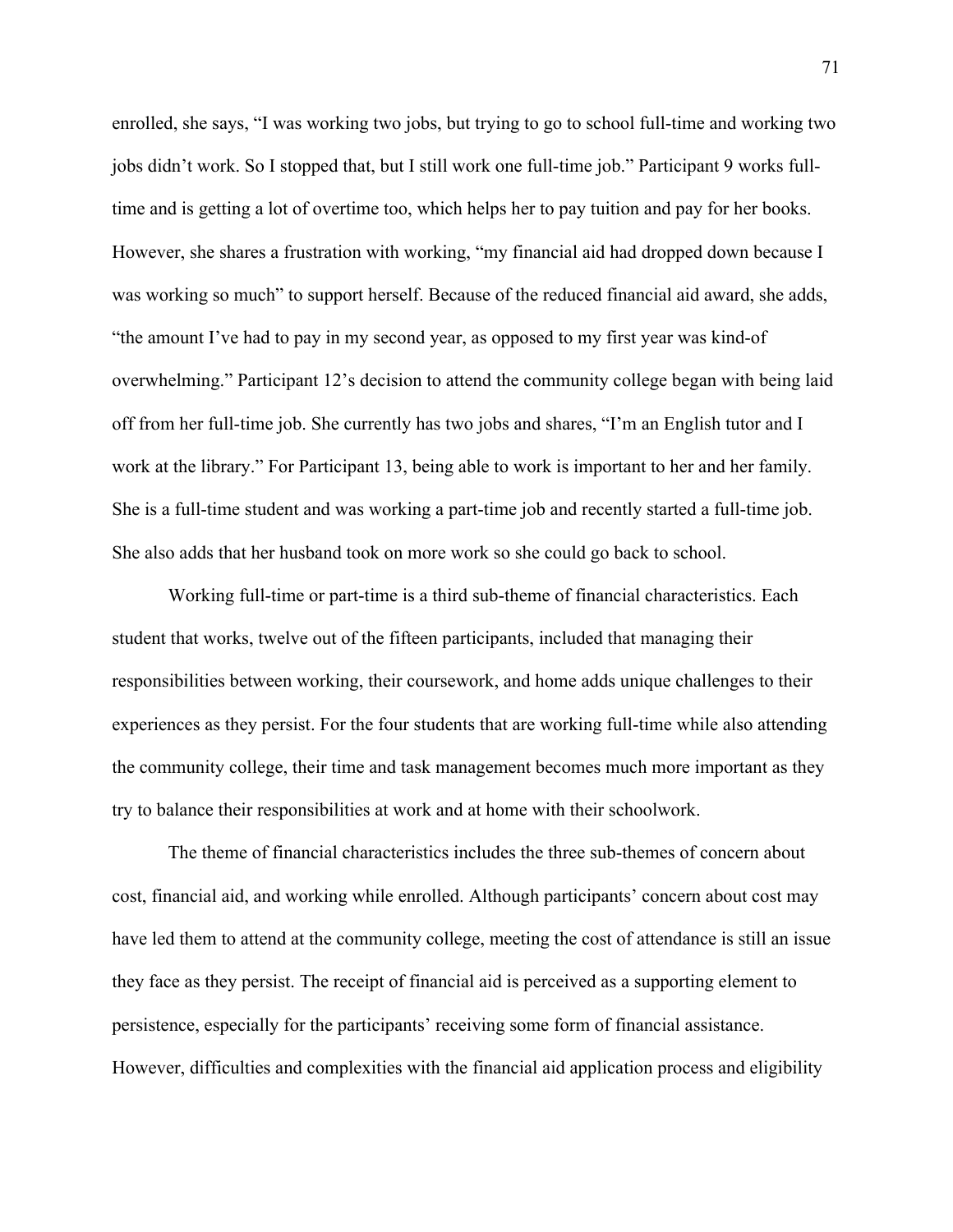requirements present challenges to cover the cost of attendance for participants and their families that do not receive financial aid.

## **Theme 2: Early Anxious Thoughts**

The start of postsecondary education, new experiences and changes in responsibilities for the learning process are all elements that generate varying degrees of anxiety for participants in this study. Early anxious thoughts about starting at the community college emerged as a prominent theme in the interviews.

Participant 3 reflects, "My first semester, I came in very scared and very nervous" she also adds she missed her "public speaking class on the very first day. I was freaking out." Participant 4 admits, "I was a little scared at first" explaining, "it was new. It was a little scary" but once he started getting active on campus it "helped me a lot." For Participant 5, his stepdad attended a community college and had issues with credits not transferring to a four-year university. Because of his stepfather's difficulty in transferring, Participant 5 says, "I was kind-of skeptical at first." Participant 6 shares, "I thought it was going to be a lot more difficult to meet with advisors and financial aid." She continues, "I thought the work was going to be more difficult." She goes on to say, "Probably the most frustrating experience was trying to figure out Blackboard at first" was challenging early experience she was concerned about.

For Participant 7, she says, "It was a little stressful at first (pauses) just because it was brand new and everything was kind-of all at me at once." Participant 9 describes her first year as "easy and hectic at the same time." She adds, "you don't really know if the rumors are true, but you're always told, you know, that the community college is much easier than trying to start at a university" saying "it's always a great kind-of thing to hear." She goes on to say, "I didn't really know how to take the transition of having structured classes to having unstructured classes."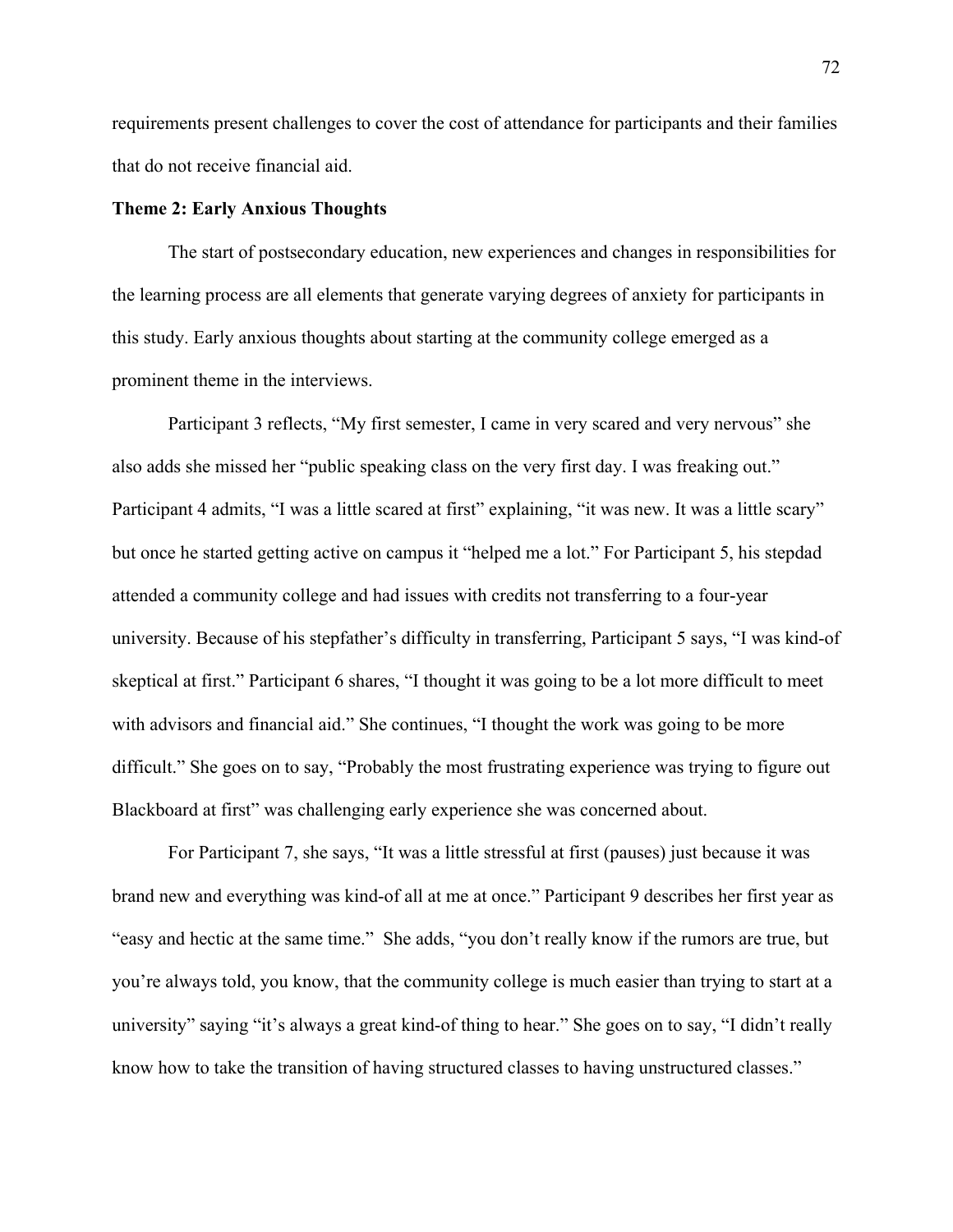Another element of nervousness for Participant 9 came about when she ran out of scholarship funds at the beginning of her second year. She explains she was "nervous of not being able to come up with the funds for textbooks and how will that affect me in a class situation."

For participant 10, the anxious thoughts were there because he felt there was so much to learn. Participant 11 shares, "It was interesting. It was definitely (pauses) it was kind-of scary because I didn't know what to expect because it was different than high school." Participant 12 admitted she had "spent a lot of time preparing for the placement test." She recalls her experience from the first semester, "I walked on campus on my very first day and I was like, 'I'm so going to embarrass myself. I'm going to fall flat on my face and nobody's going to like me.' It was scary." She continues, "I was homeschooled and graduated when I was sixteen so I hadn't done any school for years. So walking into a new environment completely and having to prove myself on the first day was nerve-wracking."

Participant 13 describes her first semester saying, "It was filled with a lot of fear, and I guess, the feeling of being overwhelmed." She continues, "The first class was kind-of awkward sitting there at first." She adds, "My first semester went way better than expected. I kind-of had the fear that I was going to fall flat on my face my first semester and then jump back in, you know, and be headstrong." She goes on to say a lot of it was difficult because it was different in high school where you do a lot of work in class and go home with smaller assignments. Comparing it to college level work, she says, "You get the basics of what you need to learn and you kind-of go home and apply that yourself" adding you "have to do all the work and bring it in, but that was kind-of a struggle."

Early anxious thoughts as participants began their postsecondary education at the community college was an emergent theme in the interviews. The general sentiment was being

73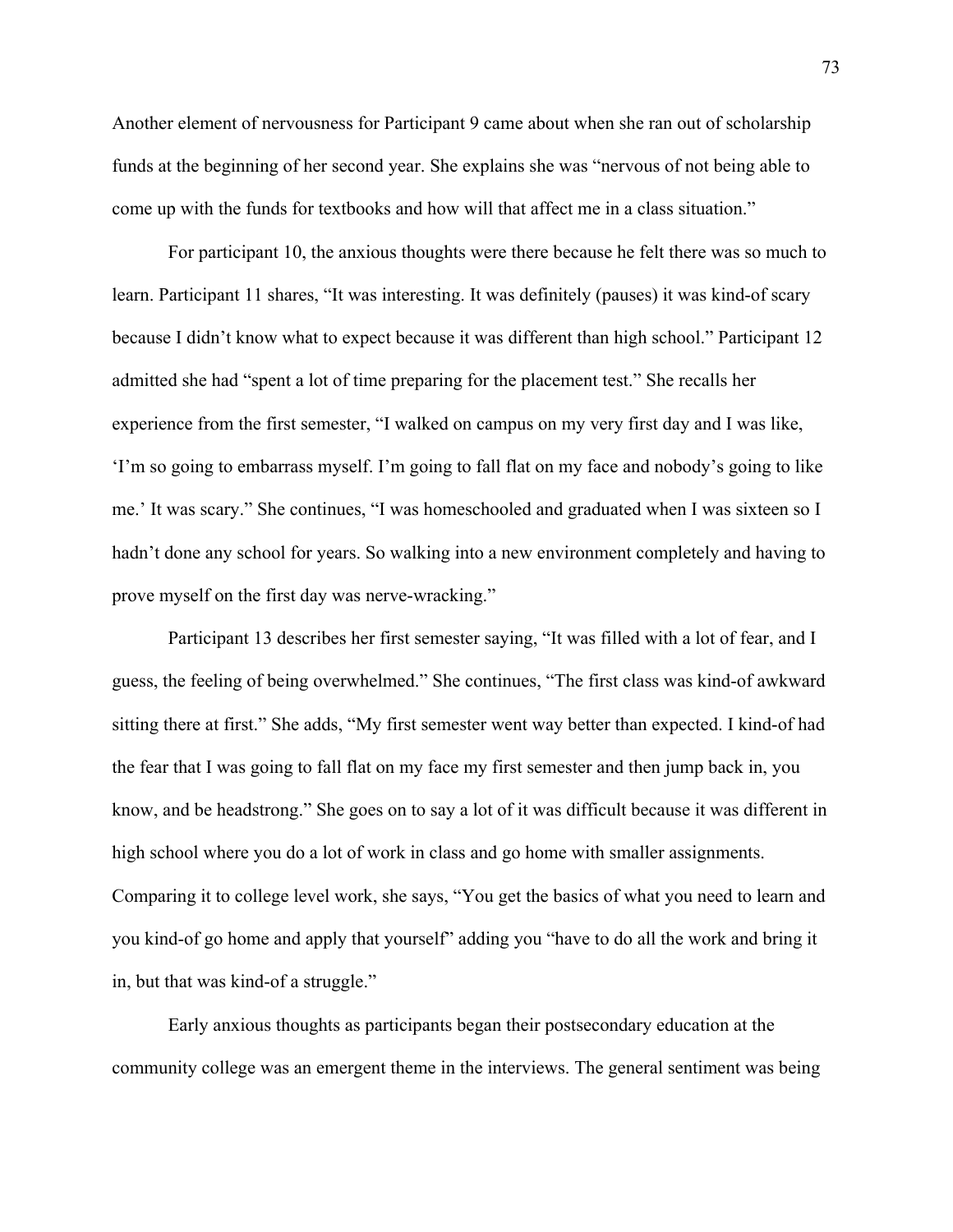unsure of whether they could 'handle' being in college. For each of the participants that described having anxious thoughts as they began their community college experience, their anxiety dissipated as they finished their first semester and could see that they would likely be successful college students.

### **Theme 3: Undecided**

Indecision with respect to college and career plans was a third theme reflected in the interviews. For some students, the indecision about career and educational plans during their senior year of high school led them to the community college. For others, attending the community college gave participants time to take a few classes and identify their career interests and goals.

Participant 1's goals include finishing up her degree, but has not yet settled on whether she will transfer to another institution. In her words, she "wants to stay close to home" and "keep working on the farm." Participant 4 shares about his early indecision, "I wasn't intending on going to a community college. I took a year off from high school and decided I was either going into the workforce, the military, or maybe go to a community college" but his parents pushed him to go to the community college. For Participant 8, her decision to attend a community college was "for a couple of different reasons. The first," she shares, "was probably that I didn't really know what I wanted to do." Participant 9 admits her indecision at the beginning of the interview "in my senior year of high school, I didn't really know whether I wanted to stay in the state of Virginia or venture out." Participant 11 confesses, "I didn't know what I wanted to do after I graduated high school, and I kind-of didn't want to just stay at home forever, so I guessed I would attend a community college for a couple of years and then transfer." Participant 14 says, attending a community college "gives you the chance to take classes and find out what you were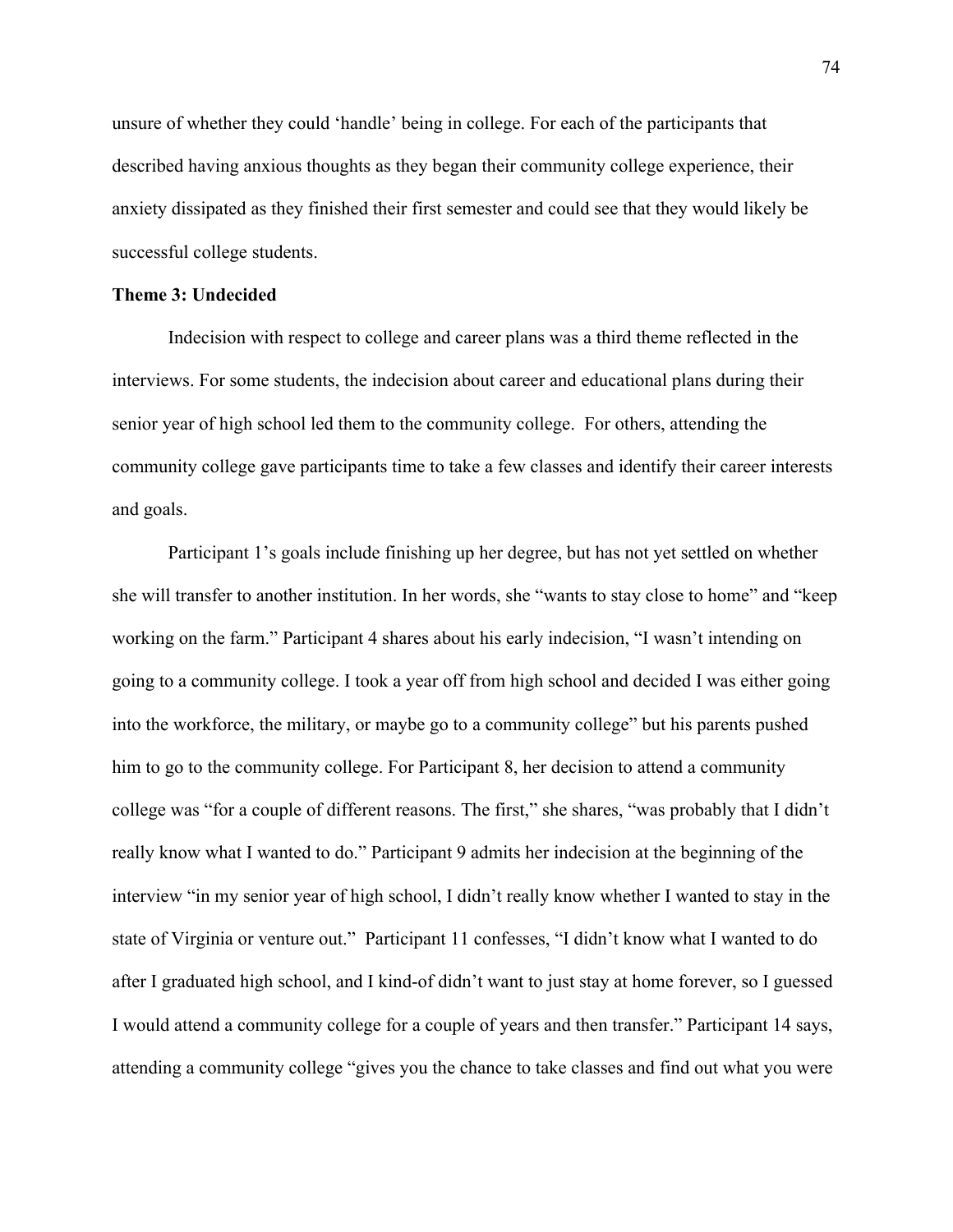interested in" and openly admits, "I didn't know what profession I wanted to be in." Participant 15 attributes part of his decision to attend the community college "was to figure out what I wanted to do and where I wanted to transfer."

The theme of being undecided is represented in the interviews as participants share their lack of educational goals or career plans at varying times in their community college experience. The general sentiment in the interviews as they relate to being undecided is that their experiences at the community college have helped them to develop a plan to achieve their educational, transfer, or career goals.

# **Theme 4: Family Support**

Receiving support from members of their family, close friends, and significant others is a prevalent theme from the interviews. A support system, even if it does not include financial support from parents, that encourages and motivates participants to begin and continue attending at the community college is represented in this theme.

Participant 1 shares her support system is "pretty good." She goes on to say, "my parents and grandfather usually ask me how school is going everyday" and adds, "if I have a problem or I need to come [to campus] for an unexpected reason, like for an assignment or something, my parents usually let me come." Participant 2 explains that as being part of a military family with her dad deployed overseas, she chose to attend the researched institution because, "I went to three high schools, two middle schools, and all that, so I'm used to jumping around. Even though I've been jumping around and moving 10 times, I am very, very connected to my family." In her support system she has "my mom, and my siblings, and my dad" and she has "best friends all over the world." Her strongest support, she shares, is "My dad, he's the one who has helped me so much with everything I've decided to do."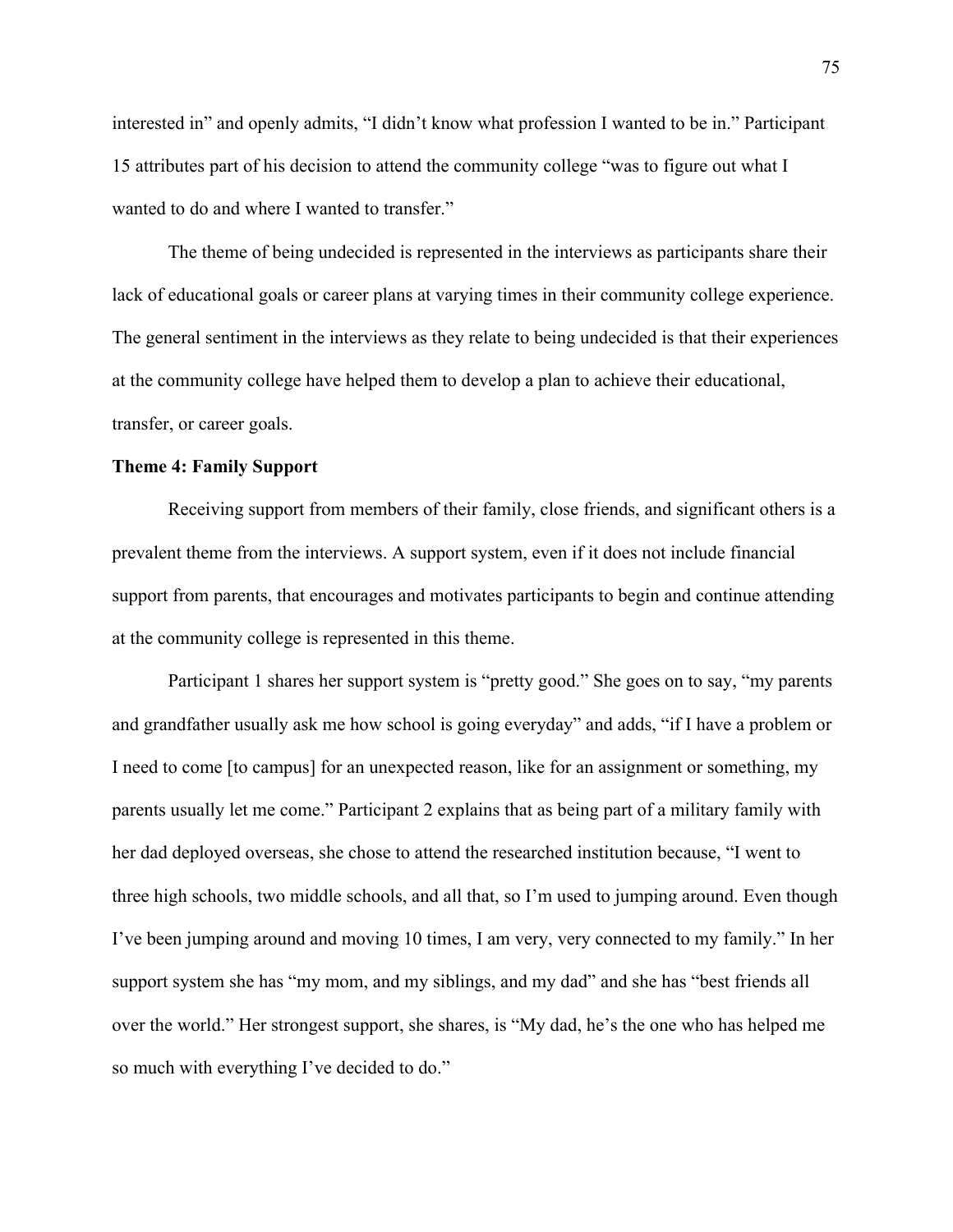Participant 3 goes into detail about the support from her family "My mom and dad are both very good. My dad, like I said, I get some grants through his work and that helps me. And like I said, my mom is very supportive throughout school. She will help me study. She will help me edit papers before they have to get turned in." About her brothers, she shares, "they both help me out too, with the transitions, and classes, and stuff." She adds, "My brothers help me when I am confused in a topic or need help with understanding. They also help to assist with signing up for classes which is great because it is always nice to get a review on a professor before taking them!" She attributes the helpfulness of her support system to the "ongoing encouragement and the help that each family member gives me." She concludes, "My family and my niece are what keep me going!" Participant 4 says, "I get a lot of support from my parents" and attributes help to continue attending the community college to his parents.

Participant 6 shares she lives at home with "my dad, and my sister" but does not receive any financial help from her father to pay for college. Participant 7 explains she usually seeks out her grandparents for support "because they seem to understand me more" but her parents still encourage her to continue. Participant 8 says her support system is "amazing" adding "My parents pay for my textbooks, they pay for my tuition for now at [the community college]. My brother understands that I have a lot of homework to do and I can't hang out with him all the time." She goes on to say, "My parents don't force me to have a job, they pay for my car." About her support system, she adds her family "keep[s] me encouraged, keep[s] me going."

Included in Participant 7's support system are her grandparents, "because they seem to understand me more" and her parents, "they're like 'You've got to do it, you have no option.'" Describing how her support system helps her, she says it is "sort of support, sort of pushing me and making sure I stay in and won't let me quit."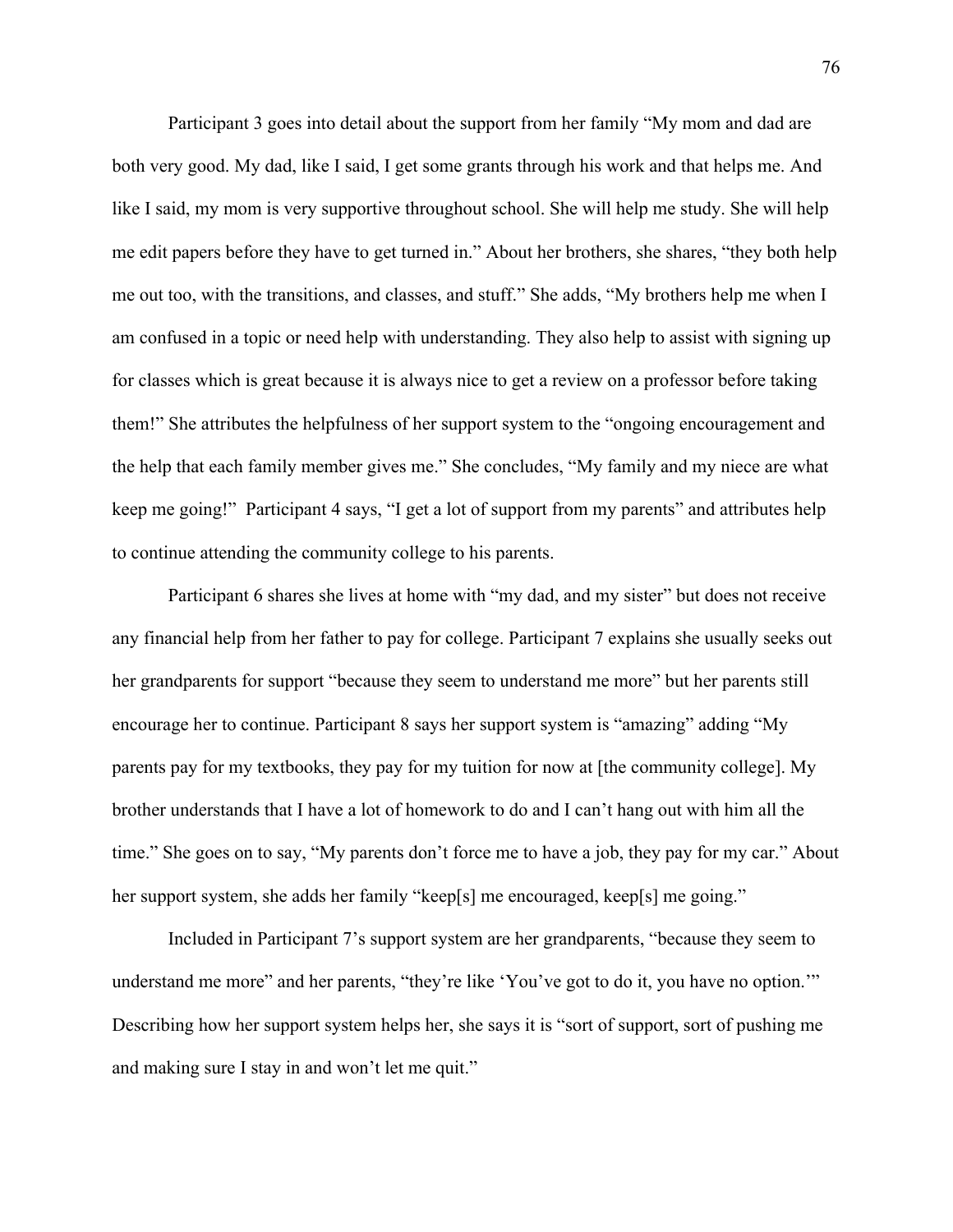Participant 9 "live[s] with her sister and her two kids while [her sister] is going through a divorce" and says, "I have a lot of support to continue my education." She adds her father is "a single father" that "did not progress past high school" so "there's not that financial support that a lot of kids have." She says although he didn't go to college, he is constantly pushing her to continue. Participant 11 lives with his family but gets more support from his brother. He shares his brother has been "really helpful in supporting me" adding "He gives me guidance. He was actually in the same boat I was doing. But he's been here a lot longer than I have."

Participant 13 is married with three children and says her support system is "pretty strong." She adds, "my children don't really understand, but my husband, he actually took on some more work so I could go back to school." Participant 14 says, "I have a very good support system. I have my mom, my dad, sister, and brother-in-law." She explains she's "really close with them" because "my whole family, they all recognize that college is a really important part of life now, and that you really won't get too far without it." Participant 15's family pushes him and encourages him to keep going. He shares his family, his "mom, dad, and then my little brother" is probably who he falls back on for support.

Two participants attribute most of their support comes from their friends, rather than their families. Participant 5, shares he gets a lot of support from his friends. About his family, he adds, "my family really doesn't bother much as long as I'm getting good grades, they don't' really care." He goes on to say, "They really don't want me to do film and acting and all that" because his stepfather "doesn't think I'm going to get anywhere with that kind of degree." For Participant 12, a lot of her support also comes from a friend. She explains, "One friend in particular that I've relied on through all of this has been very encouraging and helpful." But about her family she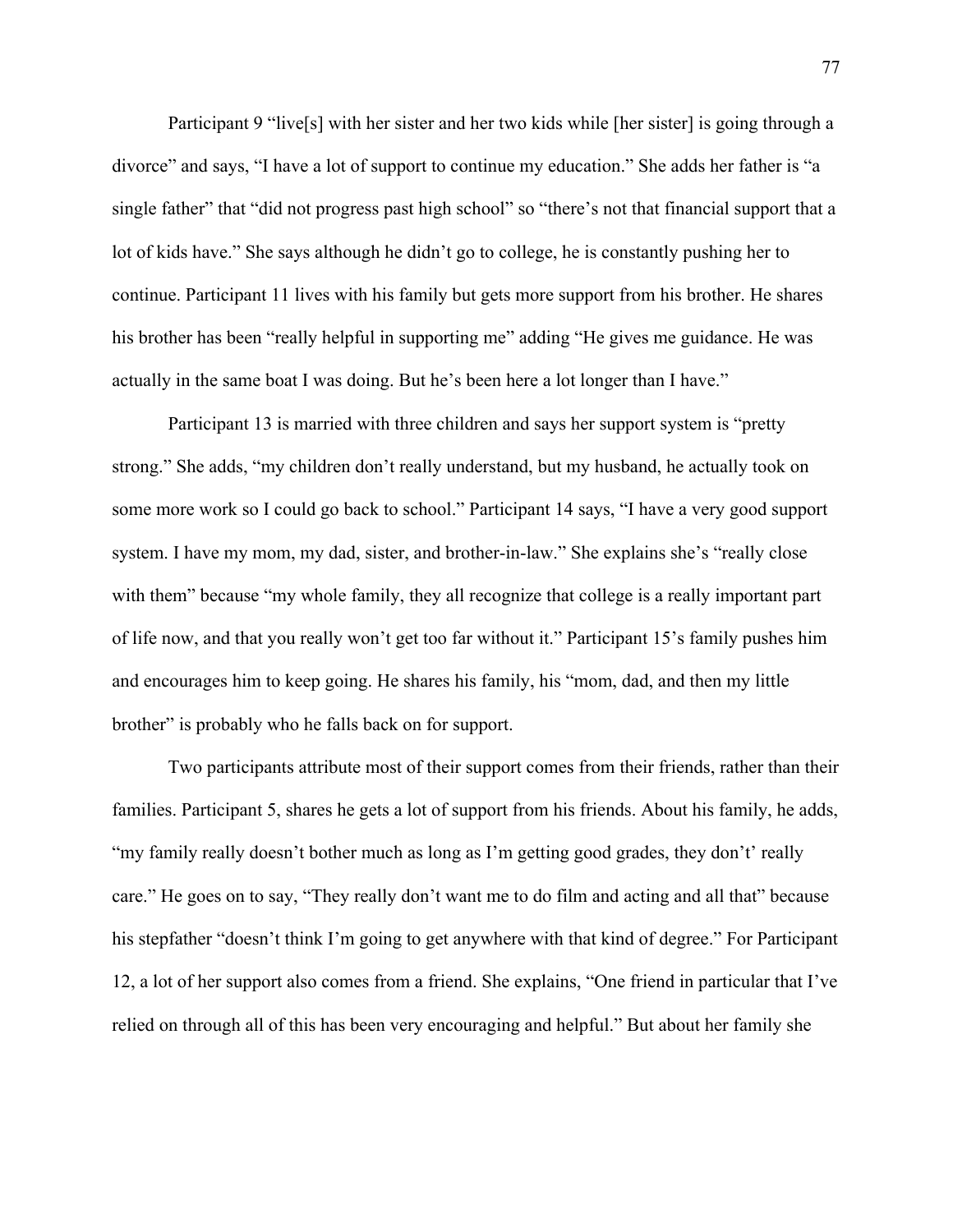says, "I have a mother and siblings who tend to need more support than they give, but they are there when I need them."

From informal discussions of how their day went, or talking about things they learned in class, the notion of family support is an emergent theme in the interviews. For some participants, the family support includes financial support, recommendations for courses or professors, and even advice about a potential career or transfer plans. For other participants, their primary supports are from grandparents, siblings, or friends that they trust to share their feelings about their experiences. Regardless of who the participant confides in, a strong support system is perceived as a positive influence to persist at the community college.

# **Theme 5: Determination and Self-Motivation**

The desire to finish something started or a degree program, making progress toward educational and career goals, and finding ways to remain motivated help define the fifth emergent theme in the interviews, determination and self-motivation.

Three participants state their motivation to continue comes from their desire to finish what they start. Participant 1 says, she continues attending because "since I have started my degree I want to stay to finish it." Participant 4 shares, "my philosophy is that since I have started, I want to finish college." Participant 9's determination comes from being nearly finished with her degree. She elaborates, "I only have one semester left, and I think that's the think keeping me here, is that I have only one semester left and I'm done with my associate's degree and can venture off."

Four participants share they are self-motivated. Participant 2 explains her determination comes from, "the fact that I feel like I'm going somewhere." She goes on to say she has seen "enough positive results to keep going and to see a future in what I'm doing." Explaining in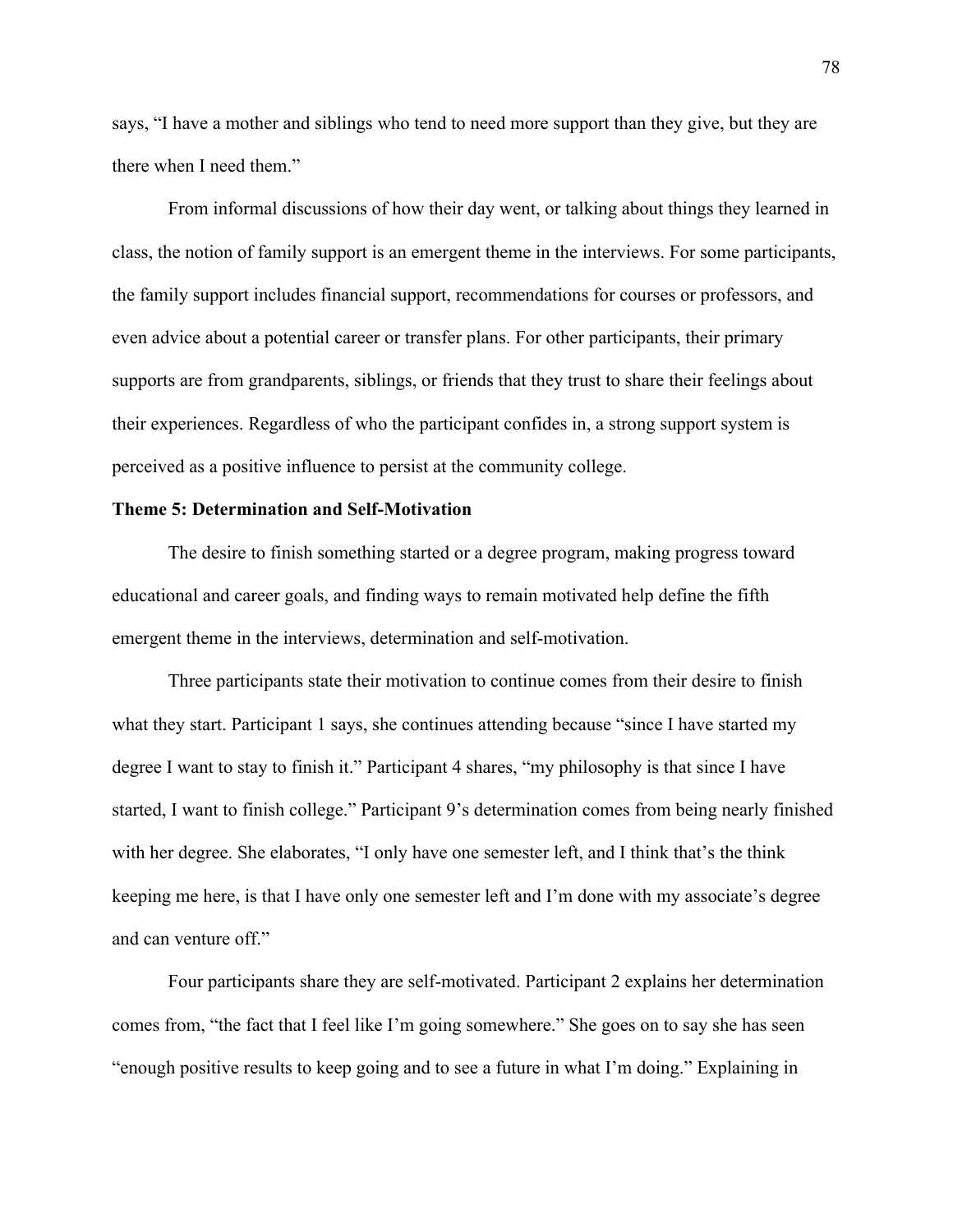more detail, she adds that she "believe[s] that seeing enough positive results from my classes pushes me to want to try harder and succeed. I believe that being able to see positive results is the most important part of what is keeping me here." About his determination and motivation to continue, Participant 4 adds, "I drive myself to continue because I want to be able to succeed in what I know I can do." Participant 12 shares that support from her friends and "my own determination" help her continue at the community college. Participant 15 has not thought about stopping his attendance, saying, "I'm very self motivated" to continue.

Eight participants attribute their desire to finish their degree helps them continue attending. When asked what helps her to continue at the community college, the Participant 1 responds, "Since I have started my degree, I want to stay to finish it." Adding that finishing her degree helps her continue attending, Participant 2 says, "I want to be able to make a difference in the world and I can only do so with a degree." Participant 3 shares, "I really want to be a therapist and have a private business. So, I'm just striving really hard to complete that." Participant 4's desire to finish his degree is clear when he says, "I drive myself to continue college because I want to be able to succeed in what I know I can do."

For Participant 5, the need to continue is apparent in his desire to reach his goals. He shares that taking classes like acting, public speaking, film appreciation and literature are helping him learn about what he will need later on. He goes on to say he's trying to "better myself" and get into the rhythm of "completing things that I need to complete and working hard at something that I actually need" so "keeping me here is me trying to be better instead of slacking off." Participant 7 wants to complete her "degree and move out of Virginia and get a really good job with a big company." Participant 8's decision to continue is helped along because of the type of degree she wants. She shares, "I want to get my associate's degree, and then transfer to get my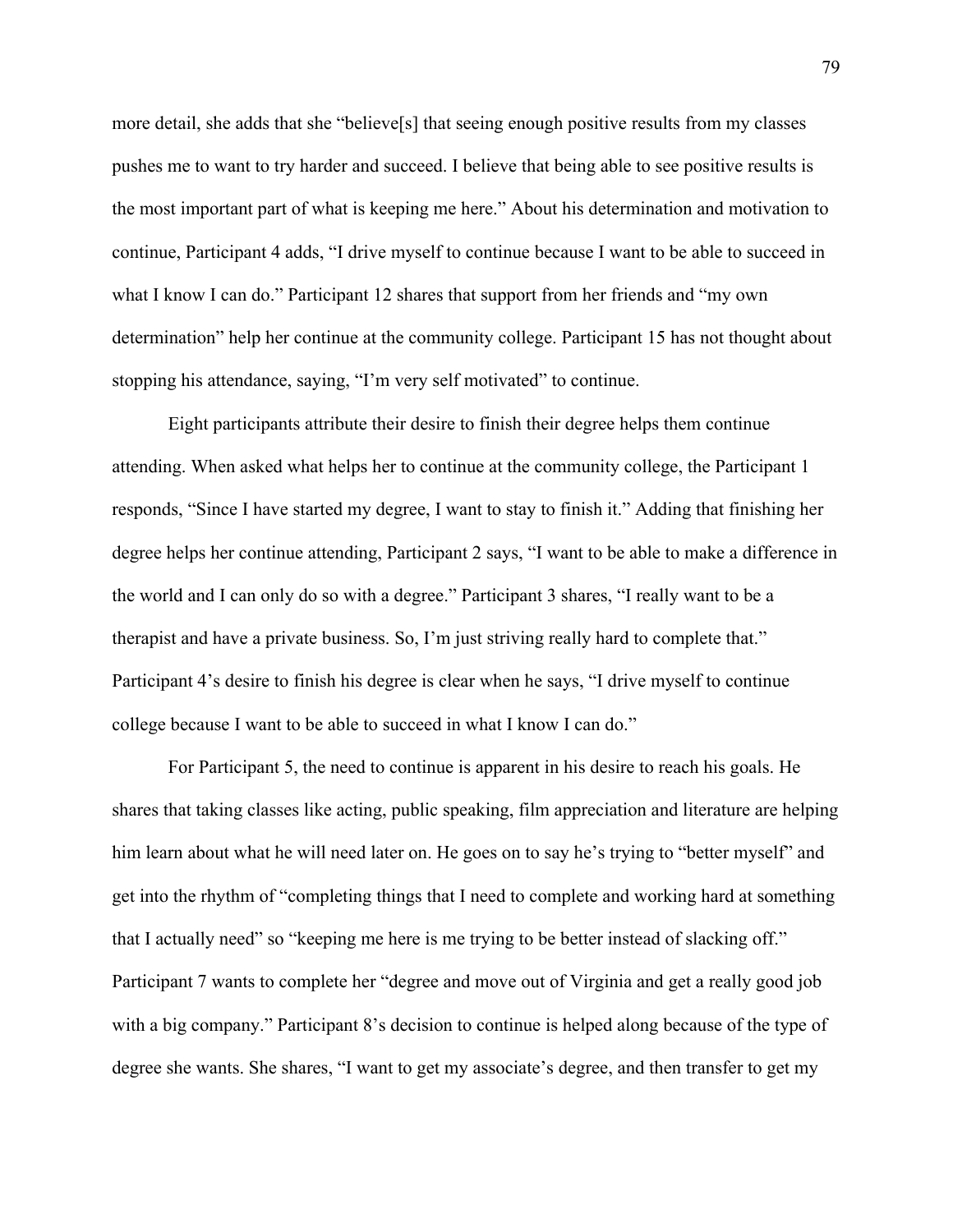Bachelor's, because the program I want to do, which is nursing, looks better if you do the associate's rather than transferring mid-degree." She goes on to say, "One day I want to get a doctorate, so I'm in it for the long haul" and adds, " the community college is like the first step. Get the associate's and then move on. I guess my main desire to eventually get that end goal is the main reason," she continues at the community college.

For Participant 9, her decision to continue attending the community college is helped by her "drive to want to do better." About her community college attendance, she says, "An associate's degree is pretty much the first step in any post-secondary educational journey, so I think knowing, okay 'I need to get this done to move on to a Bachelor's and this for a Master's and so on." Participant 11 explains, "I keep continuing because I want to get that associate's degree, which I'm really close to. He goes on to say, "I think that once I get [my degree], my life will be better.

The participants share a variety of goals and aspirations associated with their community college attendance. Wanting a good paying job, completing their associate degree program, earning a bachelor's degree and owning a private therapy business are a sampling of the goals the participants in this study shared. The overall theme of determination and self-motivation highlights that participants are committed to reaching their goals and encourages them to persist at the community college.

#### **Theme 6: On-Campus Engagement and Interactions**

There were four sub-themes associated with a broader theme of on-campus engagement and interactions, including: course experiences, professor interactions, counseling and advising experiences, and staff interactions. Course experiences include observations, incidents, feelings, and encounters participants share about classes they have taken at the community college.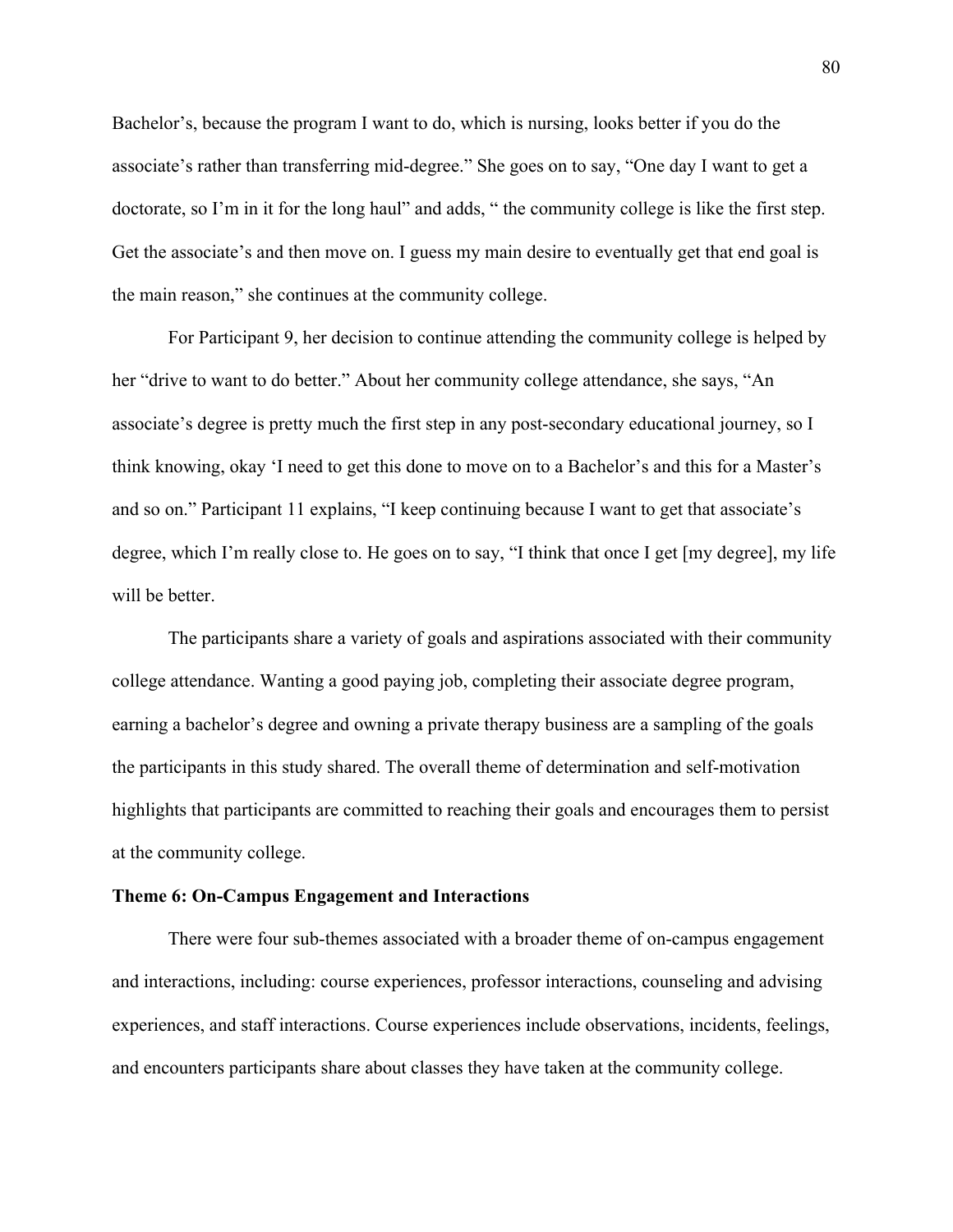Experiences with faculty members within the context of a specific class, as an advisor, or as a source of support are included in the definition of professor interactions. Counseling and advising experiences include the interactions and experiences participants share in the interviews specific to meeting with a member of the counseling and advising staff at the community college. Staff interactions include the experiences and perceptions participants express about student services staff members, excluding the counseling and advising staff.

**Course Experiences.** Course experiences, both positive and negative, are emergent themes from the interviews. Reflections about experiences and what happens in the classroom are elements that define course experiences. Participant 1 explains that she took only two classes when she began attending the community college. She shares she "had trouble with my English class because of my ADHD," specifically saying, "it's difficult for me to concentrate my thoughts on the paper and also transferring those thoughts onto the paper." Participant 1 reflects, "when I first started taking classes, an impression I got was the class sizes, which were between 10 and 25 students" and because she's mostly quiet, she doesn't interact with her classmates that much. In addition, the participant has thought seriously about stopping her attendance because she "was getting kind-of bored with the classes" and she felt like she was "missing out on stuff that [she] could be learning on the farm. Instead [she] was in class learning stuff that [she] didn't think would have a lot to do with what was going on at home."

For Participant 2, taking a teaching class helped her to see that she did not want to be a teacher and helped her to decide to change her major. She recalls another experience finishing a math class, she says, "I ended up getting a 'B' on my math final" exam, which pulled her grade up to a 'B' for the class.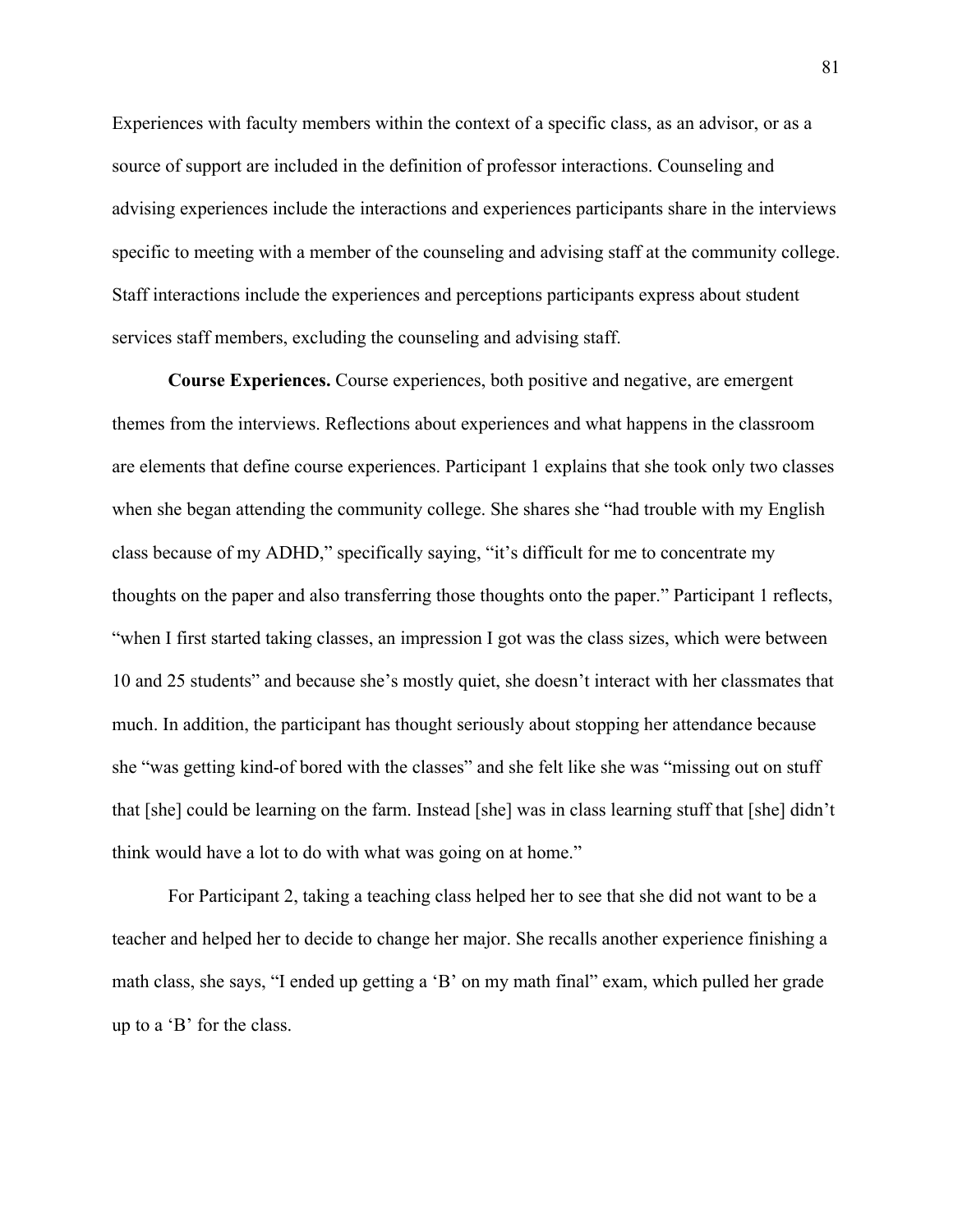Participant 3's course experiences also helped her figure her major and career plan. She shares, "My history professor absolutely intimidated me, but honestly, that was the best class I had that semester, so it did park my interest in some other things that I would never have liked before." She goes on to say, "Psychology with [my professor] is actually why I decided to major in psychology, and so that really sparked my interest." Participant 3 also recalls a frustrating English course experience. She explains a major research paper was something they were working up toward throughout the semester. She decided to submit the paper early for optional feedback and says, "I had received an 80 percent," and then worked to address and correct the issues the professor identified and then resubmitted and ended up receiving a failing grade on the assignment.

Participant 6 goes into detail about her experiences with coursework as an online student and a specific experience in an elementary education practicum class. As an online student, the participant says, "I kind-of missed the experience of being part of a campus, which I guess would be different if I came to class. But I don't drive, so I don't have an opportunity to come to campus. I have to be all online." About her elementary education practicum experience, the participant recalls, "I failed horribly. I don't know that I would get this at a big school." She thinks the practicum has been her most memorable college experience because "I think that prepared me most for (pauses) what I'm going to be doing in the future." She goes on describe her research about the practicum requirements and comparing the syllabus with the same course at a four-year institution. At the four-year institution the "class was 30 hours of practicum experience" and at the community college, "it was 40, which was a plus because it gave me more experience." Then she describes the difference in the syllabus for the course at the four-year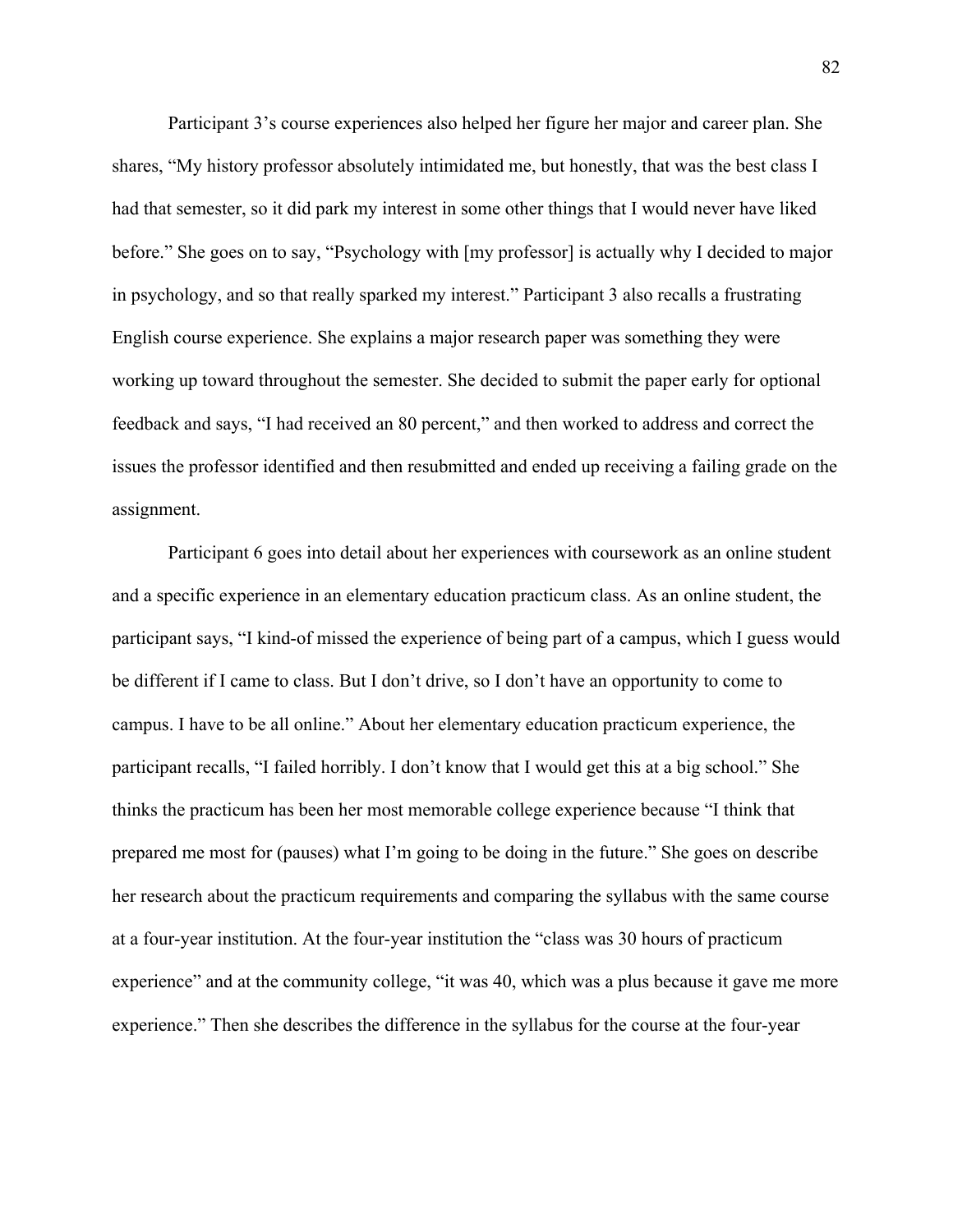institution, saying it " just wasn't as detailed as the one I had." She goes on to add that at the community college, "we had to do lesson planning, we had to break down SOLs."

Participant 9 works full-time and attends primarily in the evenings. Elaborating about her course experiences, she shares her perceptions of the differences in the students attending in the evening. She describes, "you see a whole different crowd than you see coming during the day" the students "are elderly and coming back to school and they're super friendly." She adds, "you also have a large portion of adults who have families to get home to after class, or just work all day and they're exhausted by the time they get in class, and you kind-of see the willingness to want to be here, but not to put in the effort when it comes to group work and things like that, of their participation." She also describes her experience in a developmental psychology course in which they completed an activity called a privilege walk. For the activity, she explains the professor would ask a series of questions, "like did you have both parents growing up, or did you ever have to miss a meal, and depending on your answers you would take a step forward or backward." She goes on to say the experience was memorable because it helped the class "open up and talk about things" and "it gives you the idea of where you stand in society and the privileges you have that you don't realize."

For Participant 10, his most memorable and rewarding experiences at the community college are associated with his experience in a sociology course. His disability makes it difficult for him to communicate and interact. But for one of the presentation requirements in the sociology course, he and his communication partner "worked tirelessly to help me develop my thinking." He recalls, "an audience that valued my words" is the most rewarding part of his life "because the way I communicate is so tedious that other people sometimes lose interest before I finish speaking."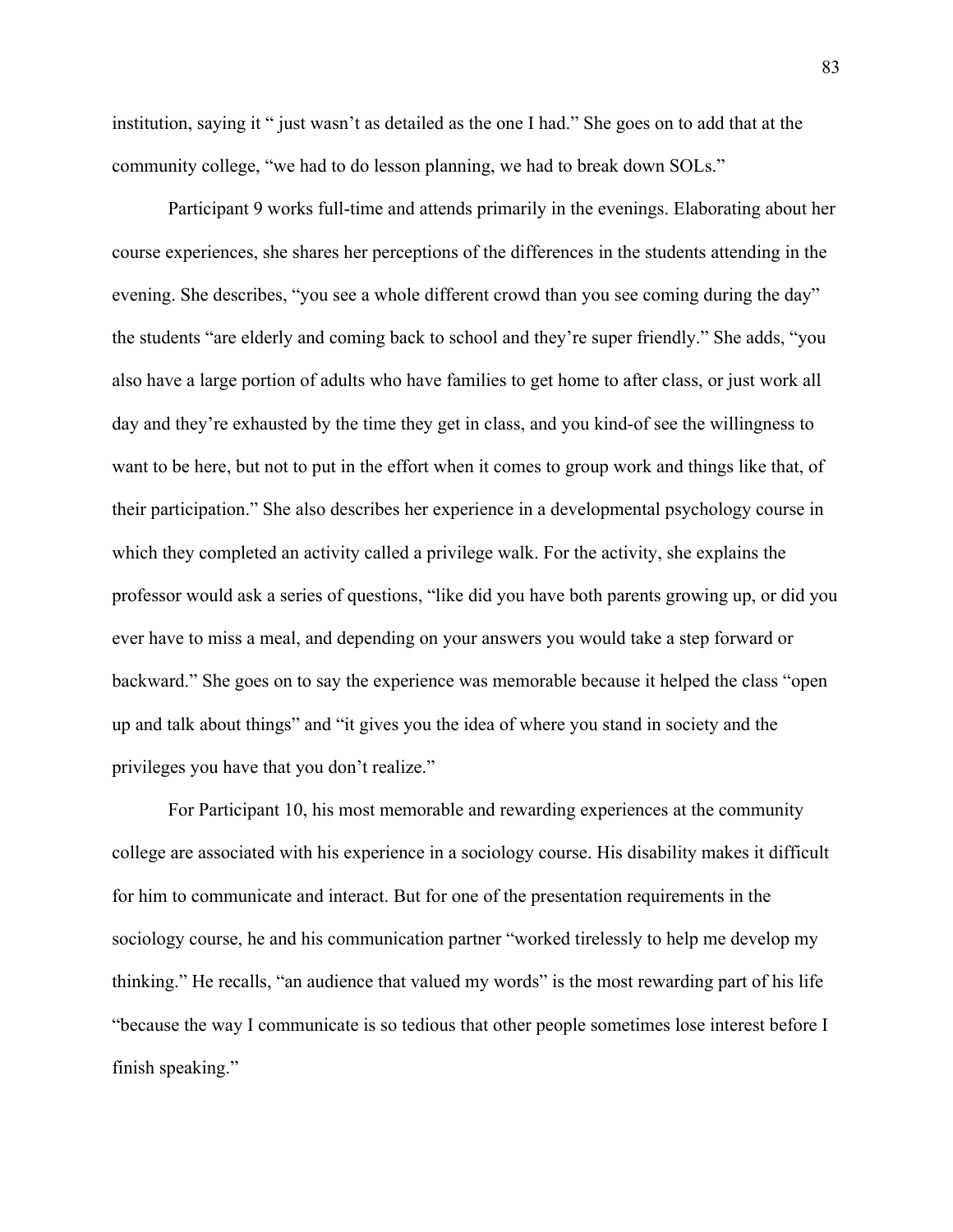Participant 13 recalls an experience in her anatomy and physiology class. She explains that "at the end, we all just kind-of came together and studied for the final together." She adds, "that was nice because as a class you don't see everybody that wants to come in a couple hours early just to study." Participant 14 also shared about her experience in an anatomy and physiology classes. About them she says, "I really enjoy those. I feel like the teachers try to make it interesting and make it fun, so it's not just like a lecture" because "they actually involve you and link things together."

A variety of course experiences are reflected in the interview data. Some experiences are positive and indicate a positive learning environment, while other experiences highlight difficulties participants have faced in classes at the community college. The general feeling from the interviews is that positive course experiences are associated with engagement activities within the course.

**Professor Interactions.** Experiences with professors represent another emergent theme in the interviews. There are two specific components participants share about their interactions with professors, the level of interaction, meaning the role of the professor (as the instructor, as a source of support, as an advisor, etc.) and the interaction outcomes, or how satisfied the participant was with the experience.

Participant 1 shares, "interactions with my professors are helpful and informative if I have something I need help with, like an assignment." She also recalls a frustrating experience with an English professor that "wasn't giving me feedback on papers as soon as I would have liked." Participant 2 describes interactions with professors as "very pleasant." Going into more detail, she adds, "I really like the teachers here. They go out of their way to help you. They go way (emphasis) beyond what normal teachers I feel like in a big university would ever do." She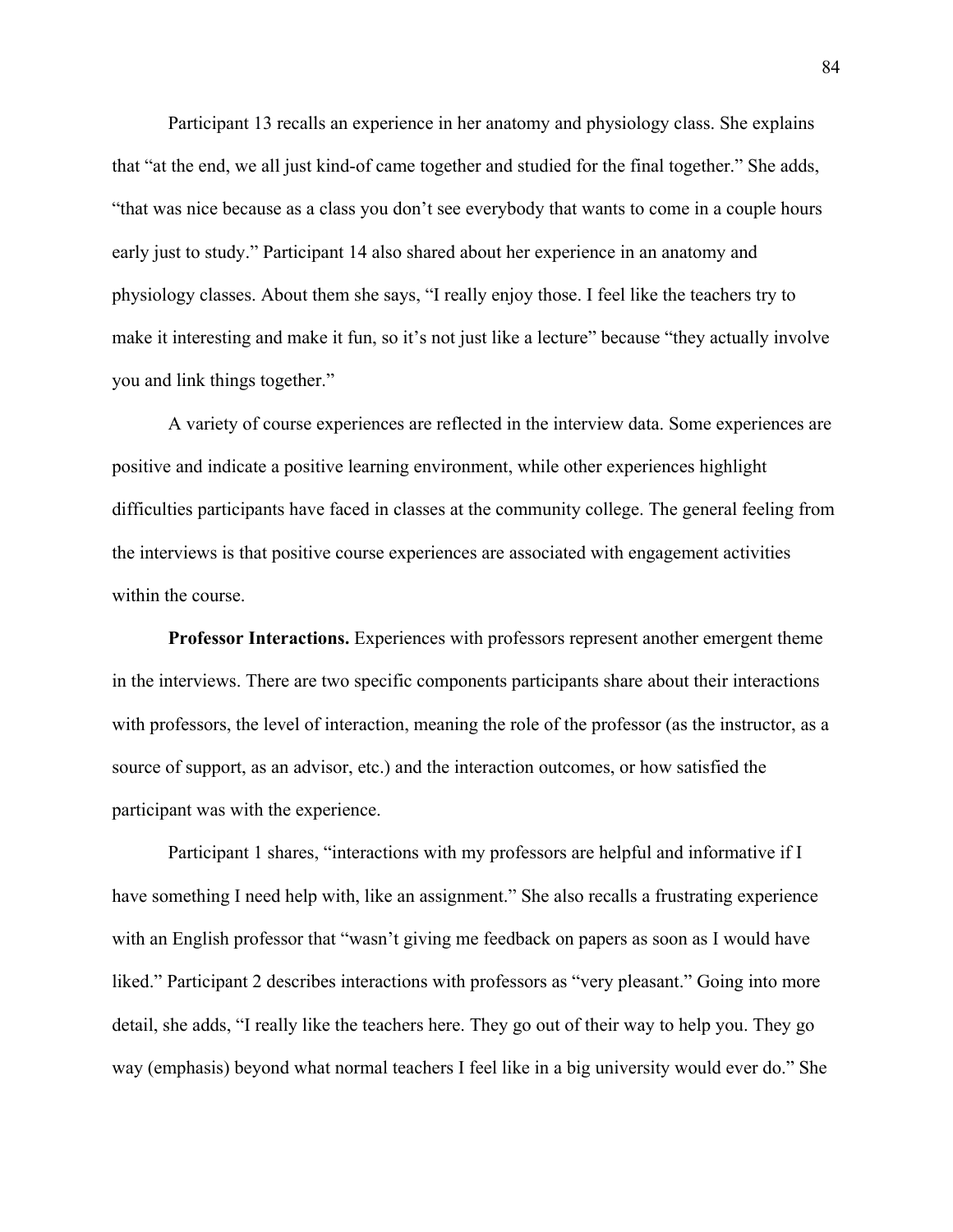continues, "They'll meet with you whenever. They'll help you if you are taking classes in their classrooms with test anxiety."

Participant 3 describes her interactions with professors as "usually always good." She enjoys the smaller classes because it helps to develop a relationship with the professor, which, she says, "can go a long way when needing recommendation letters." Participant 4 shares that his public speaking professor is "very inspirational in my life and this helped me with all the goings about college." He also adds he feels like he has developed a "relationship, like a friendship" with his professors, that "I've found a bond between them" and they "help me do what I need to do" and "I feel like I can do the same for them in return." About his interactions with professors, he concludes, "I feel like that bond that we have is probably going to last a long time. It has been really insightful and helpful in my life so far."

For Participant 5, his interactions with professors have helped him get experience in his field of study. He explains his weight lifting professor put him in touch with "[the acting professor] about acting and all that stuff" which helped him decide to take the acting class to prepare for his film degree. Participant 6 describes that as an online student, her interactions are somewhat limited because she does not have the campus experience. However, she recalls a specific experience with her elementary education practicum course where "my professor was really understanding" when "I failed horribly" and her professor "worked with me so I got an incomplete" so she does not end up failing the class.

Participant 10 expresses his thoughts about working with professors. He says, "Everyone expects me to look to professors for help. That is not their job." He continues saying, "We take for granted that everyone is able to make their needs known in college. That is not the case in students with disabilities. Even in students without disabilities." His experience as an autistic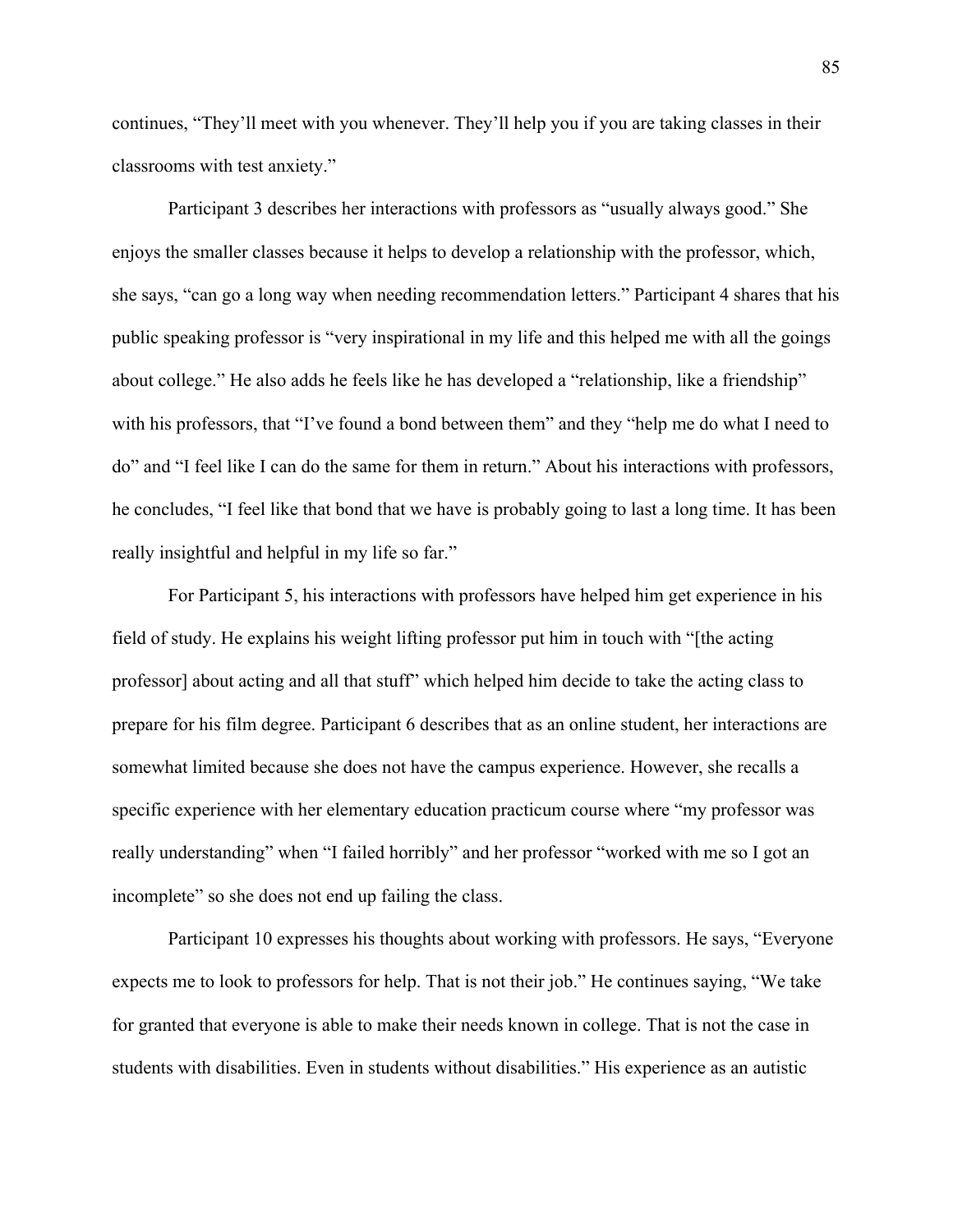student with limited verbal communication is clear in his statement; "Interactions are all like having words in your head that take worlds of time and energy to speak." About his interactions with professors, he shares, "Professors mainly talk to me through my mom, very little interaction there. Because I initially didn't have the ability to do this (referring to the letterboard), so they were not really able to hear my voice." He goes on, "and now that I'm able to communicate with the letterboard, they are starting to interact more."

Participant 11's interactions with professors have an element of humor. He says, "I really like them. I get along with them." He adds, "I like to joke around a lot." Because of that, he feels like "professors pick on me" but that it signifies "a good relationship between the teacher and the students." Participant 12 shares that her student development class professor "was amazing." She then elaborates about professors at the community college in general, "The professors all love what they do and they love what they teach and they love their students." She also describes a particular experience with a professor, "who decided to give us our final as a take home test and let us have a little party on the final day" sharing that the experience was "fantastic."

Participant 7's interactions with professors have not been as positive as other participants' experiences. For the most part, she says the interactions are usually good, fun interactions." However, she explains that one of her scary and frustrating experiences has been "trying to work with some professors that have no willingness to help you at all." She continues by giving an example of "trying to get more explanation as to what they want in a project, or what kind of explanation they want in an answer and they don't want to tell you what they want at all." The frustrating part, she says, is that the professors are "just expecting you to sort it out." Likewise, Participant 9 shares that her experiences with professors have been great with the exception of a select few. The few, she explains, "just didn't make their expectations clear, or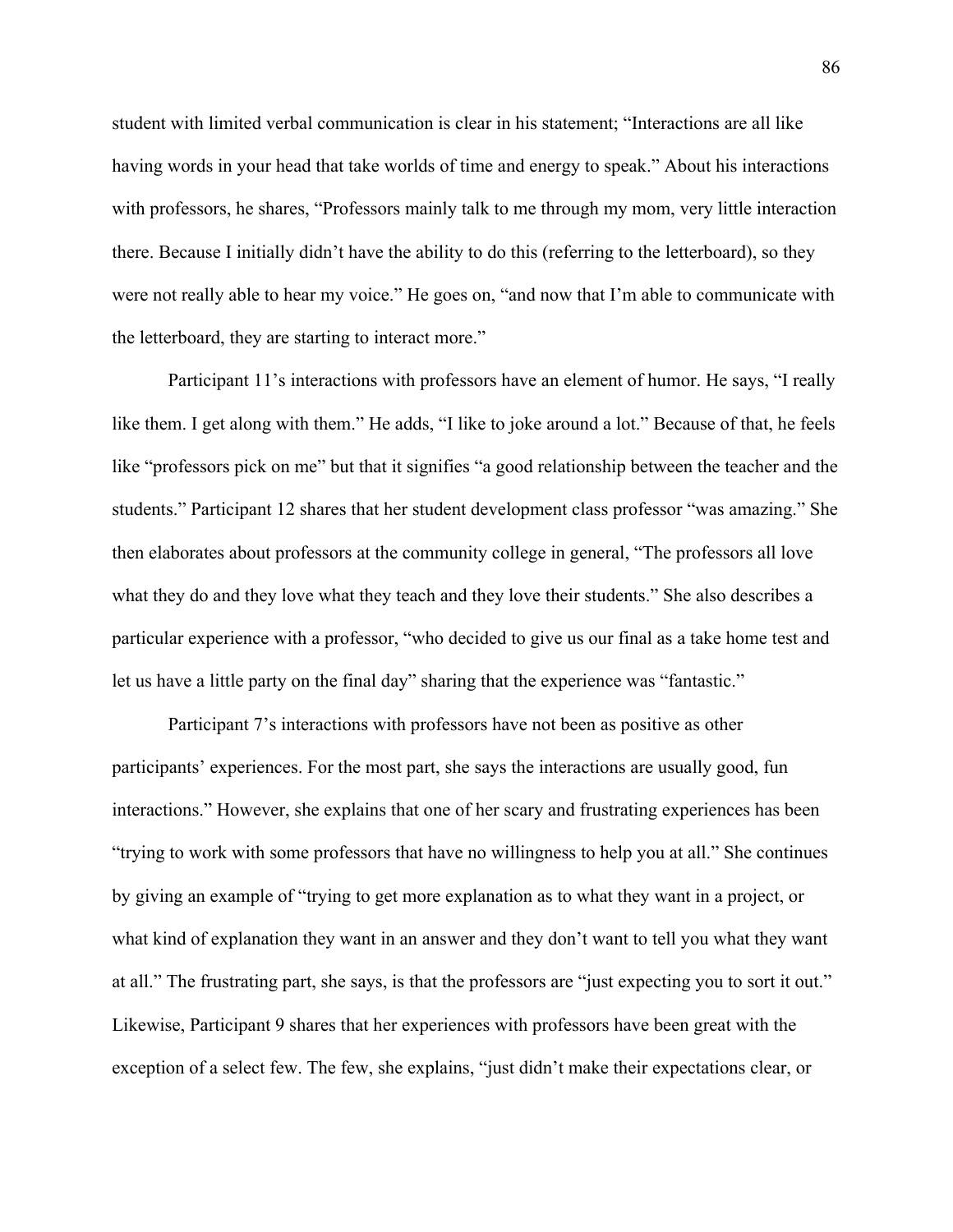weren't willing to work with you" But the majority, she says, "Have been helpful and lenient." Participant 13's experiences with professors have been similar to participants 7 and 9. After having surgery on her wrist, Participant 13 had a professor that was "not willing to work with me". She shares it was one of her most frustrating experiences and "ended up getting a 'C' in the class" and she knew she could do better. But other than that experience, she describes her experiences with professors as "awesome" because of "the willingness to work with us and teach us and answer any questions that we have." She continues to express that interactions with professors are "usually always positive" and adds that even in online classes, "the communication line is always open." Going on, she shares, "You might not like the answer they give you, but they're being fair."

Participants in this study have shared a variety details relating to their experiences with faculty members at the community college. The general sentiment in the interviews was that interaction experiences were mainly associated with the professor serving as the course instructor or knowledge-area expert. There were three experiences shared where the instructor was working with the participant in the capacity as an advisor or source of support and guidance. Overall, six participants identified their interactions with professors were helpful, supportive, or informative; and four participants identified their interactions were unhelpful or unsupportive.

**Counseling and Advising Experiences.** Participant experiences with the counseling and advising office at the community college is a prominent theme from the interviews. Reflections about experiences typically include whether the participant identifies the experience as positive or negative, and a description of the type of interaction the participant has with a member of the counseling and advising office staff.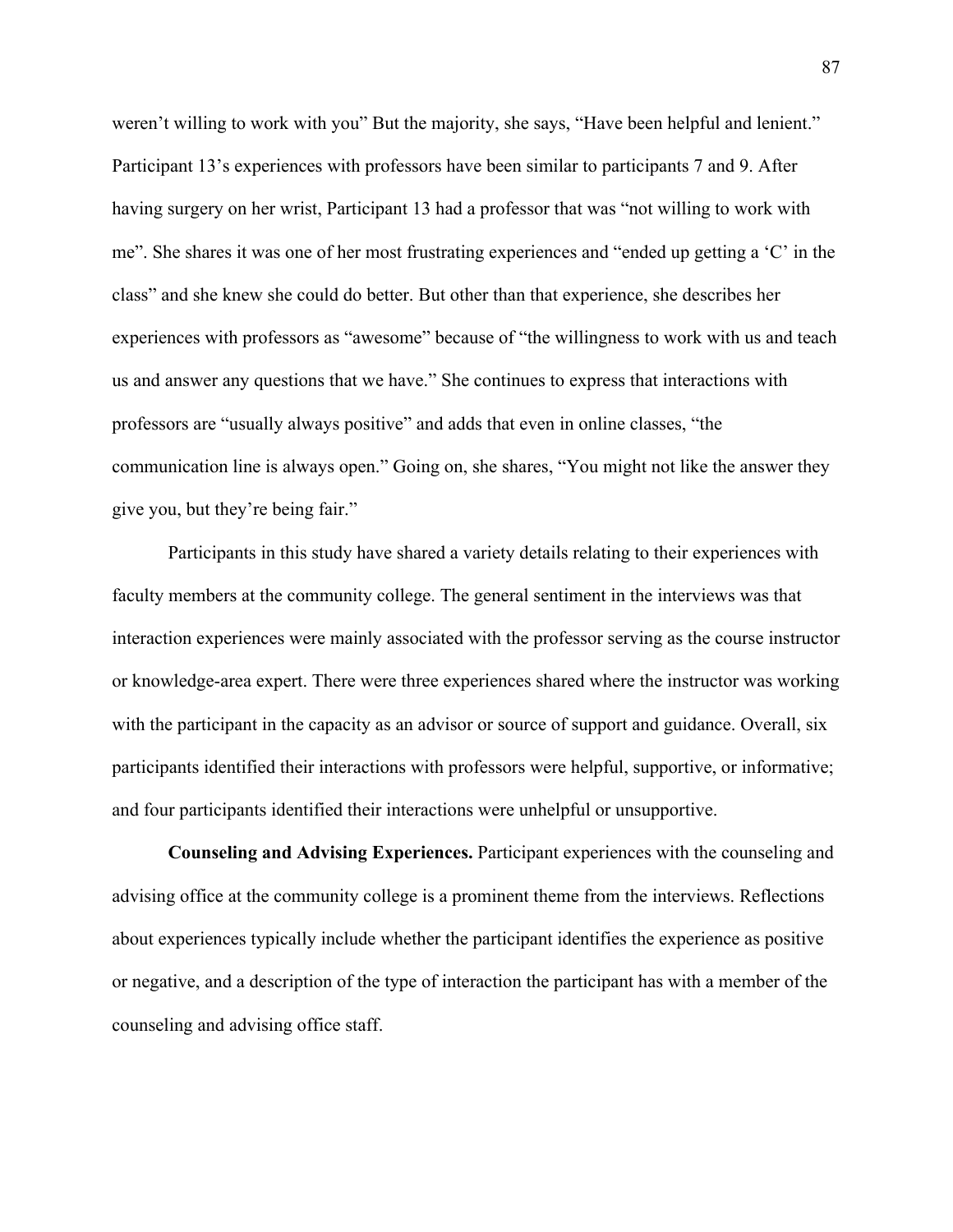Two participants specifically mention a negative experience working with the Counseling and Advising Office. One of Participant 8's most frustrating experiences is associated with incorrect advising. She shares, "When I first started, I went for an advising appointment and later on I found out I wasn't really advised correctly." As a result of the incorrect advising, she says she, "rearranged her schedule and had to figure out what classes I needed right away, and which ones to make up in the summer." Participant 14 shares she had a similar frustrating experience. She says, "I was misadvised my first semester and so the advisors told me to take some classes that now don't transfer" for a guaranteed admission agreement, "so now I'm trying to play catch up." She adds that being misadvised was frustrating and "puts more stress on me" because, "they knew what college I was going to."

Three participants specifically mention a positive experience working with the Counseling and Advising Office. Participant 1 shares that she has met with her advisor to "plan for the next semester" or if "she has a problem with a professor." Before she started attending the community college, Participant 3 shares she met with someone from the Counseling and Advising Office "and we talked through some things." She describes her experience with the Counseling and Advising Office as "really good and extremely helpful" and was "especially helpful to me with laying out my two years at the college and telling me exactly what to take and not take." She adds the experience was "helpful in not getting left behind" and "graduating on time." As an online student, Participant 6 shares that initially she "thought it was going to be more difficult to meet with advisors." She adds, "being online, I really don't' get a lot of interaction here" but, she says, "every advisor I've talked to has been really helpful, even over email, over the phone."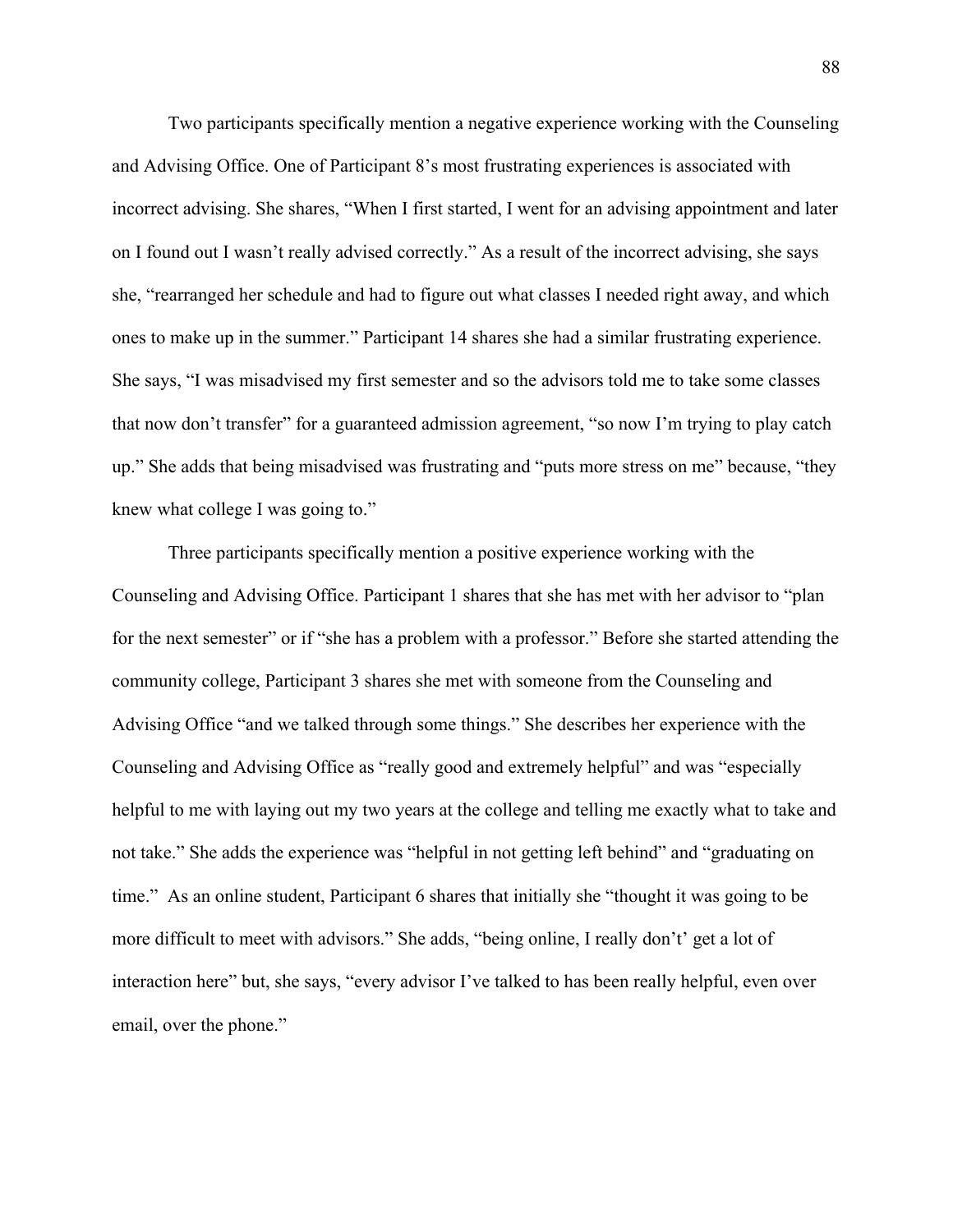One student specifically mentions both positive and negative experiences working with the Counseling and Advising Office. For Participant 4, working with the Counseling and Advising Office was difficult at first because of all the steps involved, but he met with one person that was really helpful. He shares it was difficult talking to the "counselors here about stuff" at the institution where he plans to transfer. He adds, "I had to get a sheet and make sure I'm taking classes here that are for the film degree there." He then describes meeting with "a lady and she really understood what I was trying to get across" and says, "That was really helpful." He adds, "I talked to her before this year, and she kind-of put everything in line for me"

Participants in this study expressed a variety of experiences with members of the counseling and advising office staff. Seven of the fifteen participants specifically mention interactions with the counseling and advising office as they recall their experiences as a traditional-aged community college student. Overall, students associate adequate advising as a supportive element to persistence and improper advising as a discouraging element to persistence.

**College Staff Interactions.** Another emergent theme from the interviews involves participants' experiences and interactions with college staff. While this theme excludes experiences with members of the counseling and advising office, it includes interactions with the reception area, student life, and financial aid office employees.

Interactions with college staff were identified as being mostly positive or helpful for participants 2, 6, 8, 12, and 13. Participant 2 gushes, saying she feels members of the college staff are, "Super, super, super sweet. Everybody is wanting to help you. They're here to help you and I think that people don't realize that." From an online student's perspective, Participant 6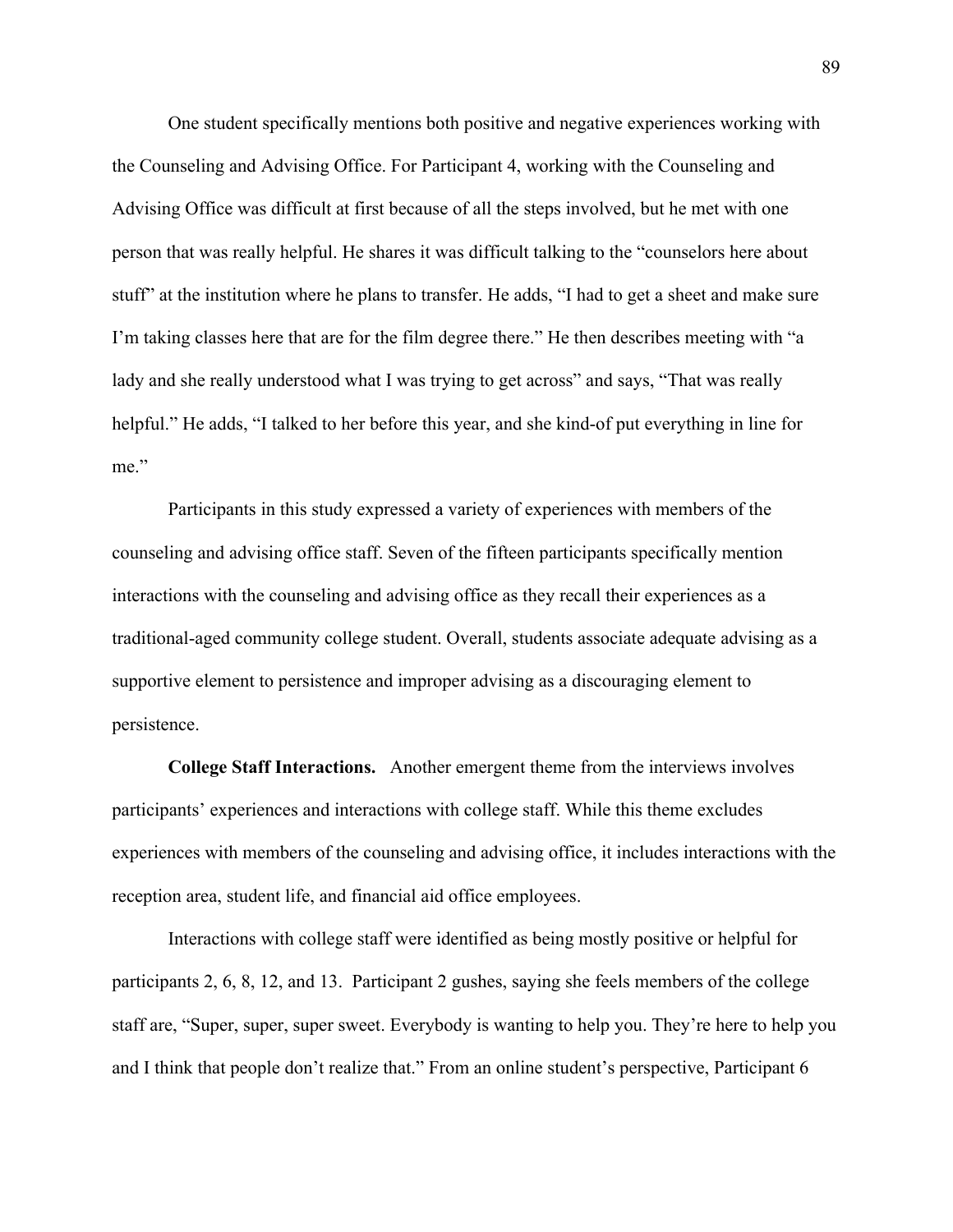shares, "I haven't really had any negative experiences here at all. Everyone has been really friendly and really helpful." She adds, "And even if they can't really help me they're always ready to direct me to someone else who can help me."

Participant 8 describes her experiences with college staff, "all the employees are really, really nice." She goes on to add that the "general atmosphere of the school" is "welcoming and caring" and that "people end up caring about you and you end up caring about them" saying that the experience is helpful. However, she does share an experience of catching an employee on a bad day, but said it was nothing major. Going into more detail, she says that those negative interactions are "typically with the Financial Aid Office." She explains, "I am the first one ever in my family to go to college" so occasionally when she doesn't "understand something they'll be like, 'It's not that hard to understand.'" About the experience, she understands "they could be a little frustrated that they deal with that all the time" but does not "think it is ever directly at me." About her experiences with the college staff, Participant 12 says it is obvious "That they love what they do, and they're happy to be at work." She does recall a particular difficulty financial aid as well. She explains, "I know financial aid was difficult for me because I don't meet the requirements for federal financial aid." She continues to share that when she went in to the Financial Aid Office, "the answer I got the first time I walked in was like, 'Oh, then go away.' But since then I've found scholarship applications and stuff like that I'm trying to work on."

The experiences participants 9 and 10 share are different yet important. Participant 9 does not interact with college employees much because she attends primarily in the evening, and most employees have left campus for the day by the time she arrives for class. Participant 10 recalls with college staff is unique when compared to other participants' experiences. With limited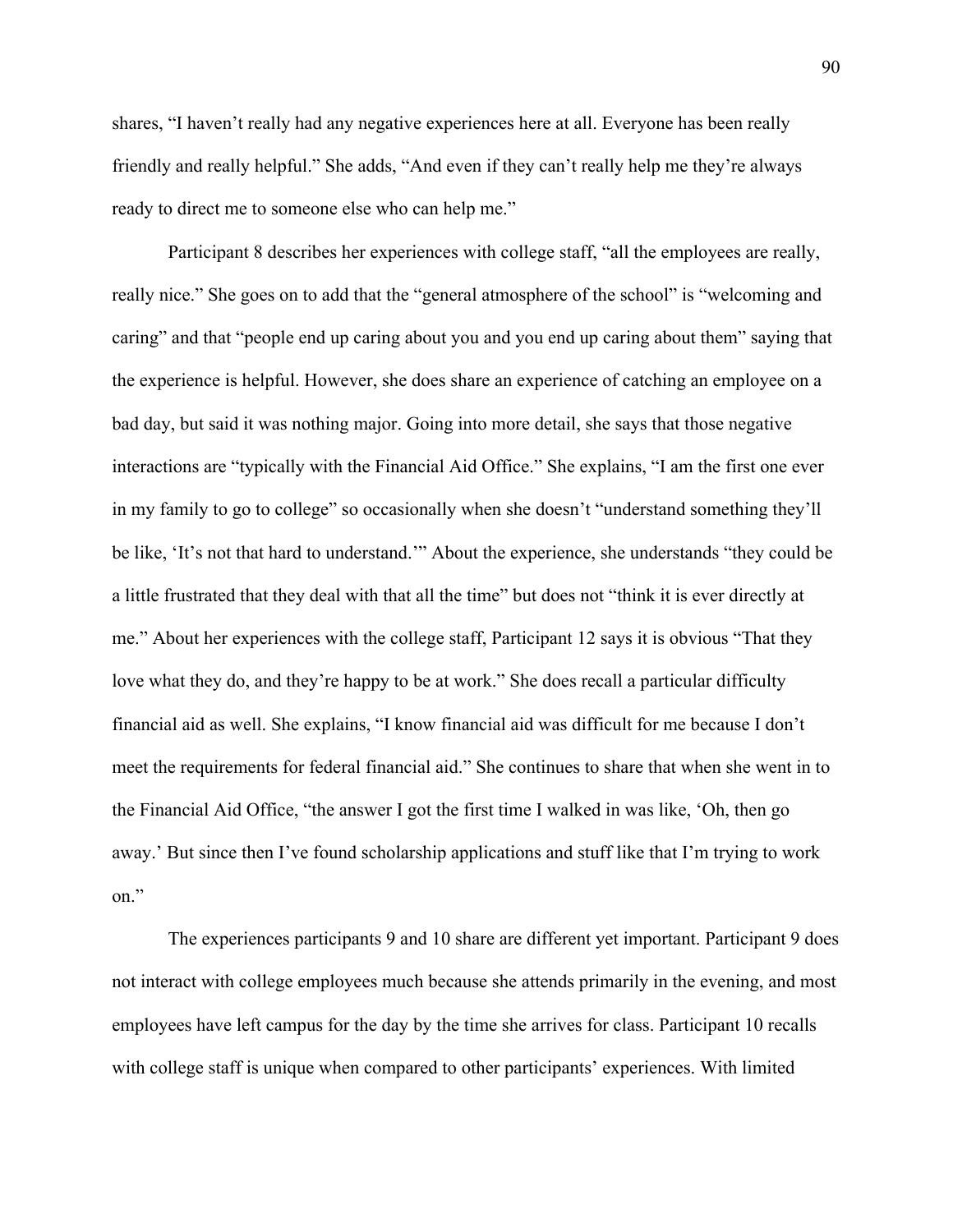communication abilities, Participant 10 shares that some members of the college staff are mainly interested in "talking to my mom, then others were not interested in talking to either of us." He adds, "The majority of them do not understand autism, so they cannot understand how to help."

College staff interactions represent a fourth sub-theme of the broader on-campus engagement and interactions theme within participant interviews. Despite a couple of frustrating experiences or catching someone on a bad day, interactions with student support services employees are generally identified as positive and supportive to persistence.

#### **Theme 7: Plans to Transfer**

Attending the community college with the intent to transfer to a four-year institution is the seventh emergent theme from the interviews. Some participants' plans to transfer include specific degree and career goals; for others, their plan to transfer is not quite as specific. The plan to transfer is also associated with participants' commitments to reaching their goals.

A plan to transfer to a four-year college or university is a theme at least mentioned in 12 participants' interviews. Participant 2 shares she has figured out the classes she needs to transfer, and is currently looking into internships. Participant 3 started at the community college with the intention of transferring to a four-year institution. She even met with the counseling and advising office and an advisor at the institution to which she plans to transfer before she even started taking classes. Participant 4 attributes part of his decision to attend the community college is associated with "being able to transfer into a 4-year school."

For Participant 5, the concern about transferring has been something he worried about from the beginning. He shares that "my stepdad went [to the community college] but he kind-of had trouble because he didn't have most of the credits he took transfer" to a four-year institution. Because of that, Participant 5 admits, "I was kind-of skeptical at first" about whether he would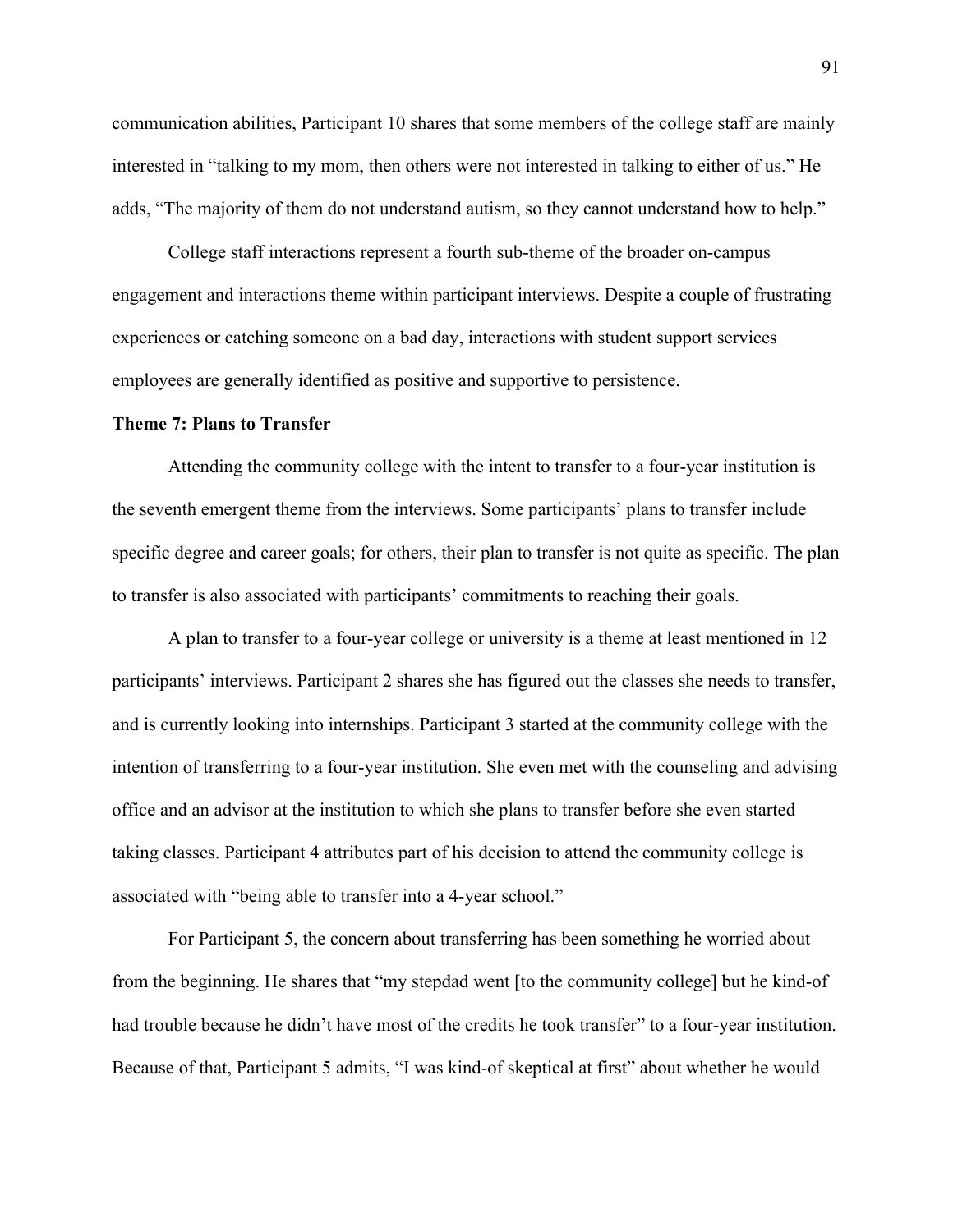have a similar experience. Throughout Participant 5's interview, his plan to transfer is clear. Despite an early setback with plans to transfer, and misunderstanding the 4-year institution's requirements, he is back on track to transfer after speaking with someone in the Counseling and Advising Office.

Participant 6 explains her decision to attend the community college is "worth it to know that with the transfer agreements that everything I'm doing is going to matter." She adds, "I'm not taking credits that are just going to fly away when I transfer." Participant 8 eventually plans to earn her doctoral degree. She shares, "I want to get my associate's degree and then transfer to get my Bachelor's because the program I want to do, which is nursing, looks better if you do the associates rather than transferring like mid-degree." Participant 11 continues to attend the community college because of his desire transfer. He explains, "I really don't want to stay in [my hometown] all my life" he adds, "I'm hoping to get into a four-year so I'm really working hard to get my associate's so I can transfer." Participant 14 also plans to transfer but had to deal with a setback from being misadvised. She still plans to transfer, but is playing "catch-up" to get back on track.

For Participant 15, his decision to attend the community college was, in part, guided by needing to "figure out what I wanted to do and where I wanted to transfer." Instead of attending a four-year institution or going into the military directly after high school, he shares, "my mom didn't want me to go away" so the community college "was the in-between choice. I would give her two years here and then after that I'd be able to go wherever I wanted to." He goes on to share that "something happened where I didn't get all the classes I need" so he will be attending the community college another year "to take more classes."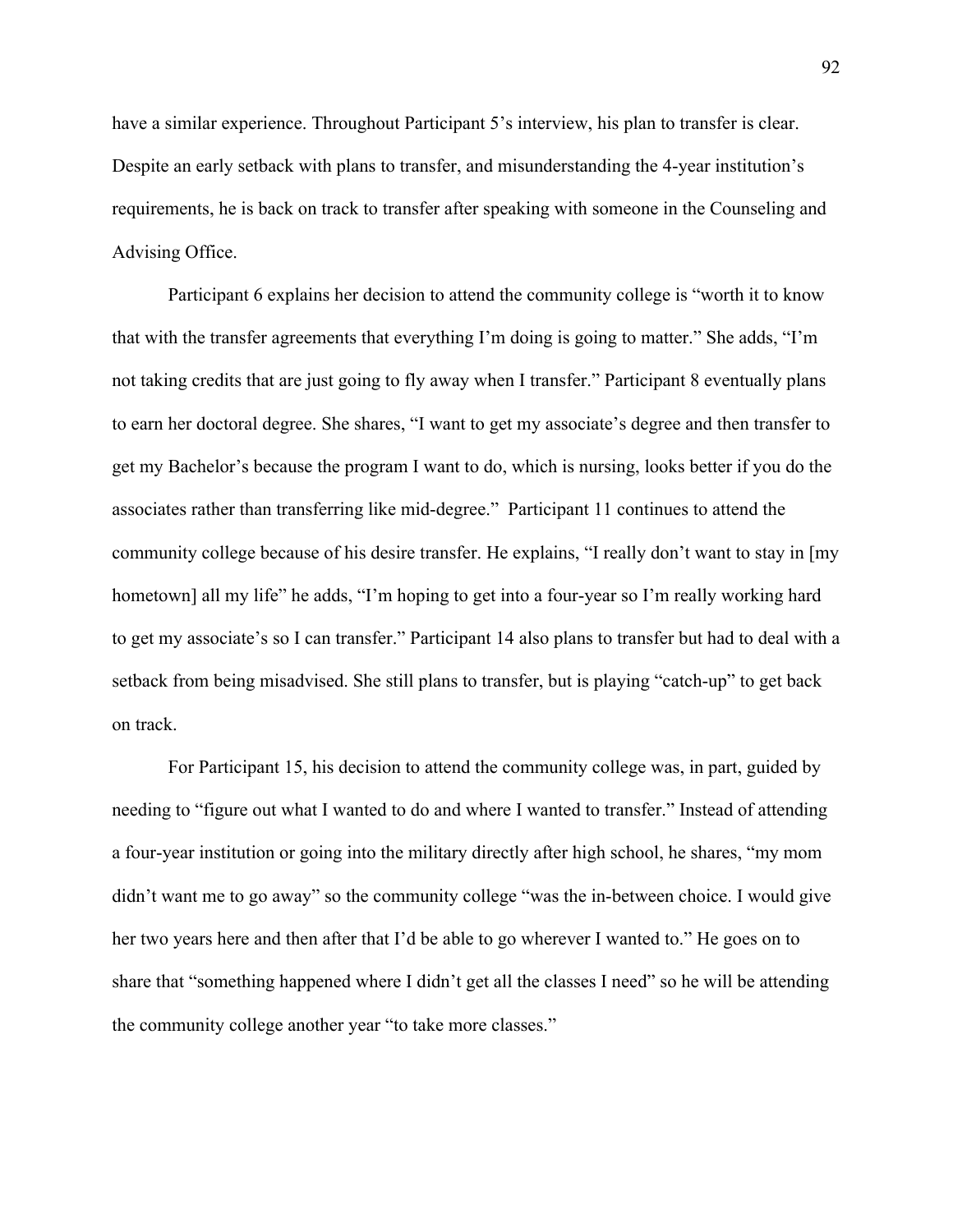Twelve participants in this study at least mention a plan to transfer to a four-year institution. For some participants, plans to transfer are central to their experience at the community college, while others briefly mention the goal of transferring. A few participants began their experience at the community college because they were not accepted at their choice four-year institution, while others recognized they did not have a clear plan or idea about what they wanted to study. Participants' general sentiment in the interviews is that completing an associate's degree is a primary step to transferring to a four-year institution.

## **Participant Experiences as Traditional-Aged Community College Students**

This section provides a narrative of each participant's experience as a traditional-aged community college student. Each participant narrative incorporates details about experiences that encourage or discourage persistence.

# **Participant 1**

Participant 1 chose to attend the community college because "it was close to home" and "less expensive than attending a four-year institution several hours away." The participant describes her first semester as "a little bit different from high school. I only took two classes to start off with, and I did pretty good in them." She indicated she "had trouble with her English 111 class because of my ADHD," revealing "it is difficult for me to concentrate on my thoughts on the paper and then transfer those thoughts into my work." This participant eased into her experience at the community college, enrolling only part-time each semester. Outside of responsibilities associated with her schoolwork, this participant "helps her grandfather feed baby calves, cleans out their pens, and then gets cleaned up to come to campus for class." This participant's goals include finishing up her degree. She has not decided whether she will transfer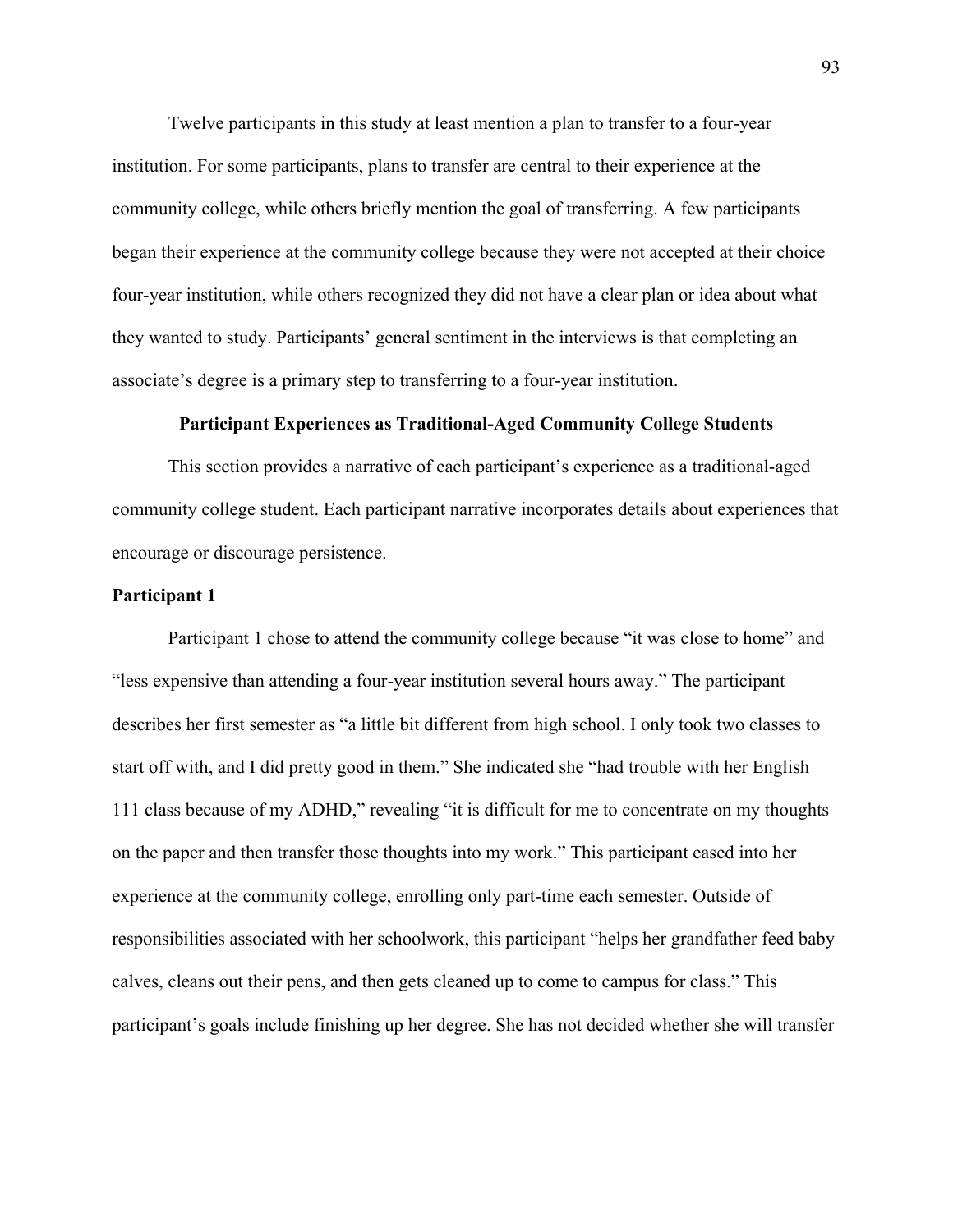to another institution. In her words, she "wants to stay close to home" and "keep working on the farm."

Participant 1 associates some of her challenging and frustrating experiences with receiving slow feedback from her professors and her ADHD. "My English 112 teacher wasn't giving me feedback on my papers as soon as I would have liked." In addition, the participant has thought seriously about stopping her attendance because she "was getting kind-of bored with the classes" and she felt like she was "missing out on stuff that [she] could be learning on the farm. Instead [she] was in class learning stuff that [she] didn't think would have a lot to do with what was going on at home."

Participant 1 connects some of her positive and rewarding experiences to interactions oncampus and her support system. Participant 1 describes her interactions with her professors as "pretty good" and "helpful and informative if I have something I need help with, like an assignment." She reaches out to her advisor "to plan the next semester of classes, or if I have a problem with a professor." With regard to interactions with her classmates, she responds, "I'm mostly quiet so I don't really interact with them that much." When asked about her support system, Participant 1 describes, "It is pretty good. If I have a problem or if I need to come here [to campus] for some unexpected reason, like for an assignment or something, my parents usually let me come." She further states of her support system, "I would say that it is helpful, but it is kind of a habit. My parents and grandfather usually ask me how school is going every day." When asked what helps her to continue at the community college, the participant responds, "Since I have started my degree, I want to stay to finish it."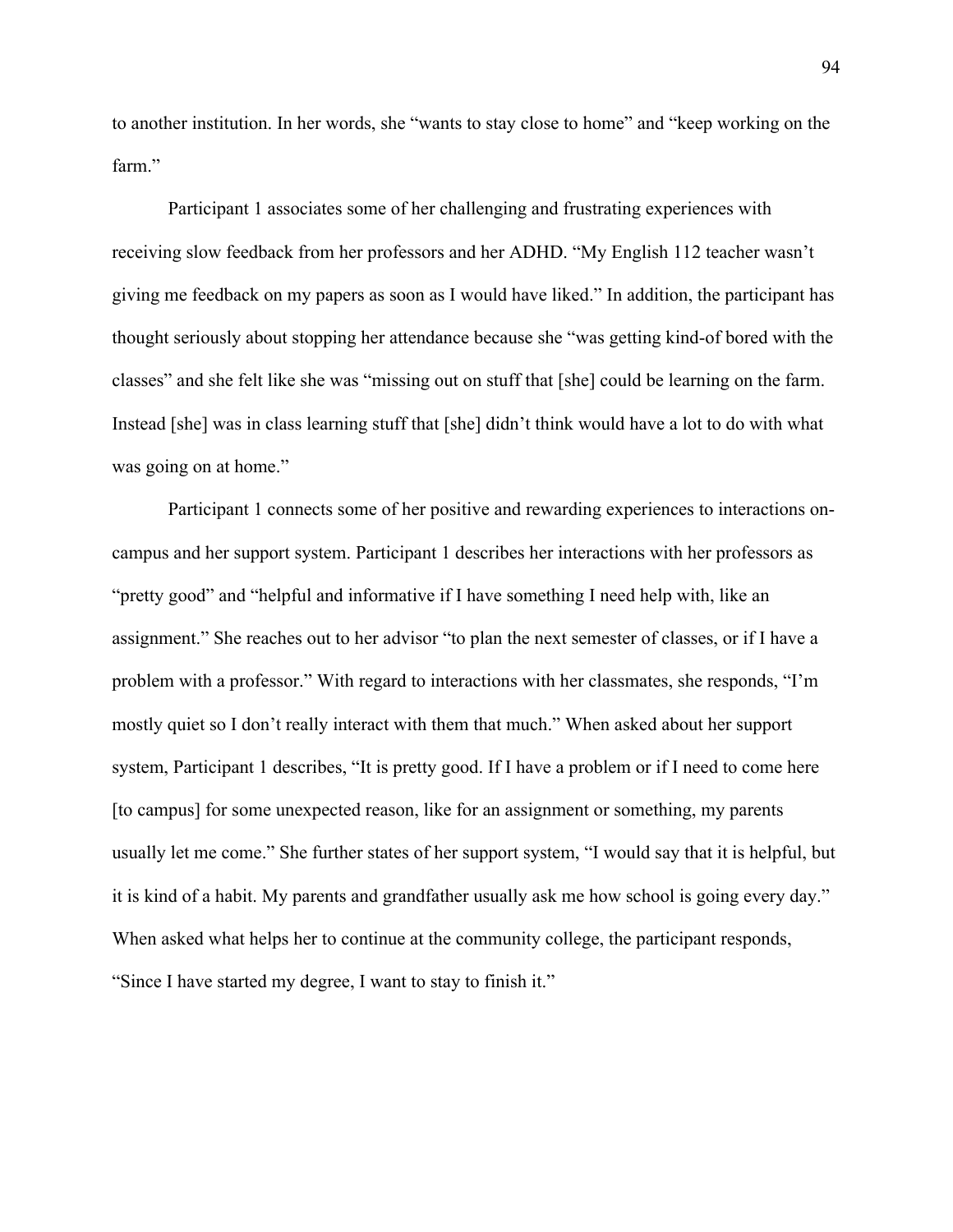# **Participant 2**

The participant's personal experiences associated with self-motivation, comparing her first semester attending a community college to her high school attendance, and family support were all elements that encouraged her continued community college attendance. With her father's military background, this participant chose to attend the researched institution because, "I went to three high schools, two middle schools, and all that, so I'm used to jumping around. Even though I've been jumping around and moving 10 times, I am very, very connected to my family. And to be able to mature and get a hang of college while still living at home was very, very, good." She explains further, "I want to be able to still work and go to classes and make money so when I do live on my own and attend a normal college, I'll be able to (pauses) not have to come home and work my butt off and be poor or broke." Her father, from whom she receives a lot of support and encouragement, "recommended it" with the logic that "I would still be able to live at home, still sleep in my own bed, without the pressure of attending a big university and I'd be able to get my head on my shoulders and figure out what I want to do." In describing her early experiences with the community college, the participant elaborated excitedly, "First semester, I was getting the hang of things. I was learning how to take a test that was not high school." She continues, emphatically, "I absolutely LOVED it so much more than high school. She was open and direct, "I realized that I was in college, so I don't have a teacher on my back about doing assignments, which was great, because I couldn't stand it in high school with teachers constantly being on you about certain assignments." The participant shares how she pushed herself, "With the community college, it was all me. I honestly could do it myself and motivate myself and that would cause me to just be proactive. I ended the first semester with all Bs and one A."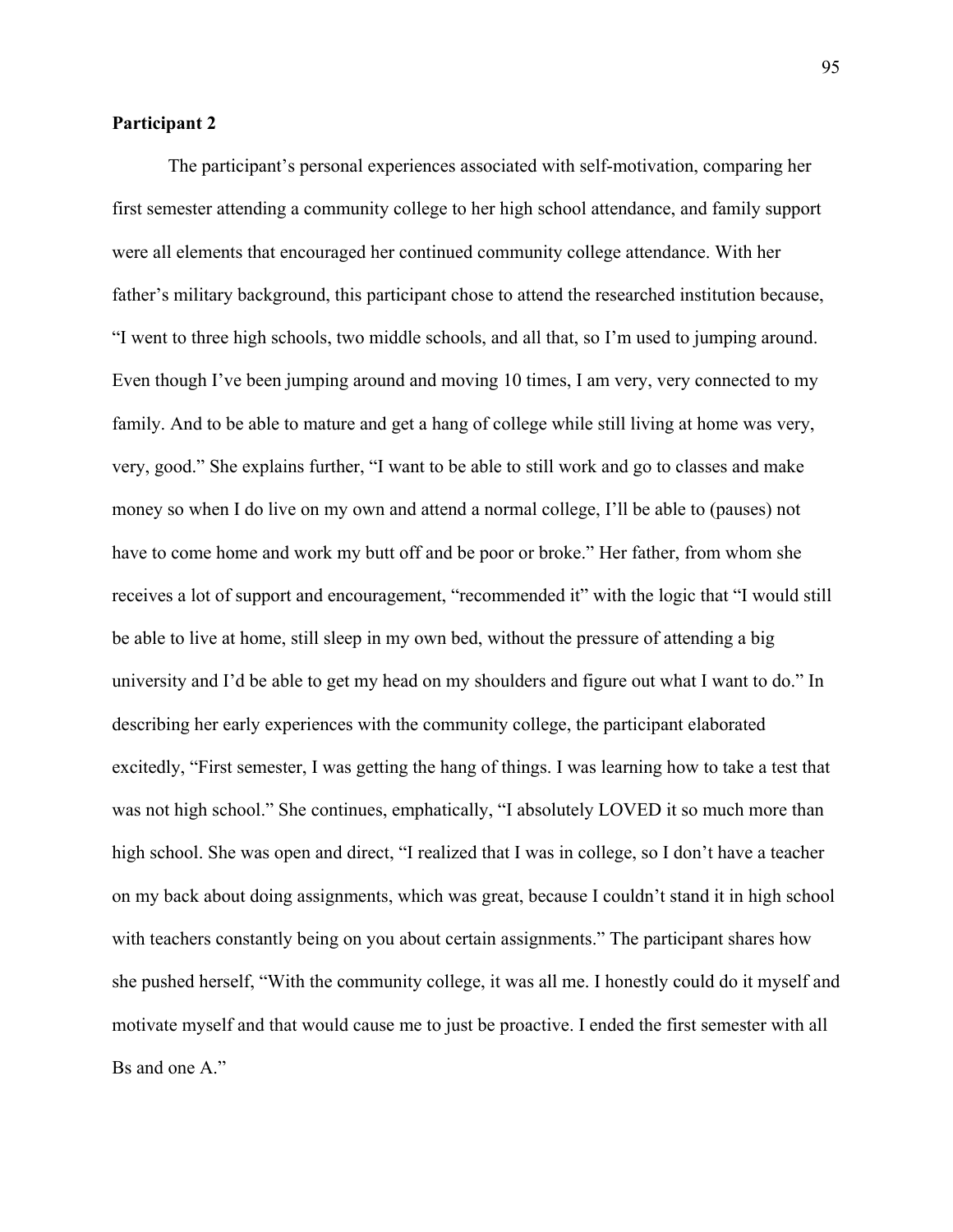Participant 2 identified elements of time and task management, managing friendships, balancing work, home, and school responsibilities as challenges in her community college experiences. She describes positively, "I don't really consider too many things as setbacks because you can always take into consideration the lessons you can learn from it." Some of the things that were more challenging at first, she says, included "trying to figure everything out, like how to get into the swing of classes, learning how to properly study for and take a test." She continues, "I'm a waitress, so I work 3 days a week plus picking up shifts on the side." The participant elaborates further on her academic responsibilities, "I'm taking 13 credits, so studying, maintaining grades, doing assignments, getting everything turned in on time, getting help from teachers, asking classmates for help, and figuring things out." The participant recalls a particularly frustrating experience with managing coursework: "I had a 12 page paper to write, and a 7 page paper to write the next day, and a 5 page paper the next day. It was just more overwhelming, and then finals and what not." She then shares a scary experience dealing with a friend, "The night before I had to take my math final, my friend calls me on the phone, and he's got severe depression, and he was like, 'I can't do this anymore.' He's been like that before but this time he was really scaring me. I only slept 5 hours that night, and then I had to take my math final at 9 o'clock that next morning. And math isn't exactly my strong suit." She recounts this experience again later in the interview, "I'm not that great of a math student, but I ended up getting a 'B' on my math final." Discussing responsibilities at home, she adds, "As far as family goes, I'm the oldest of two other siblings and my dad currently lives in Germany. So I help my mom out with my siblings; I drive my brother to practice sometimes. I also help my mom around the house." Summarizing setbacks, she concluded, "I did not get accepted to a big university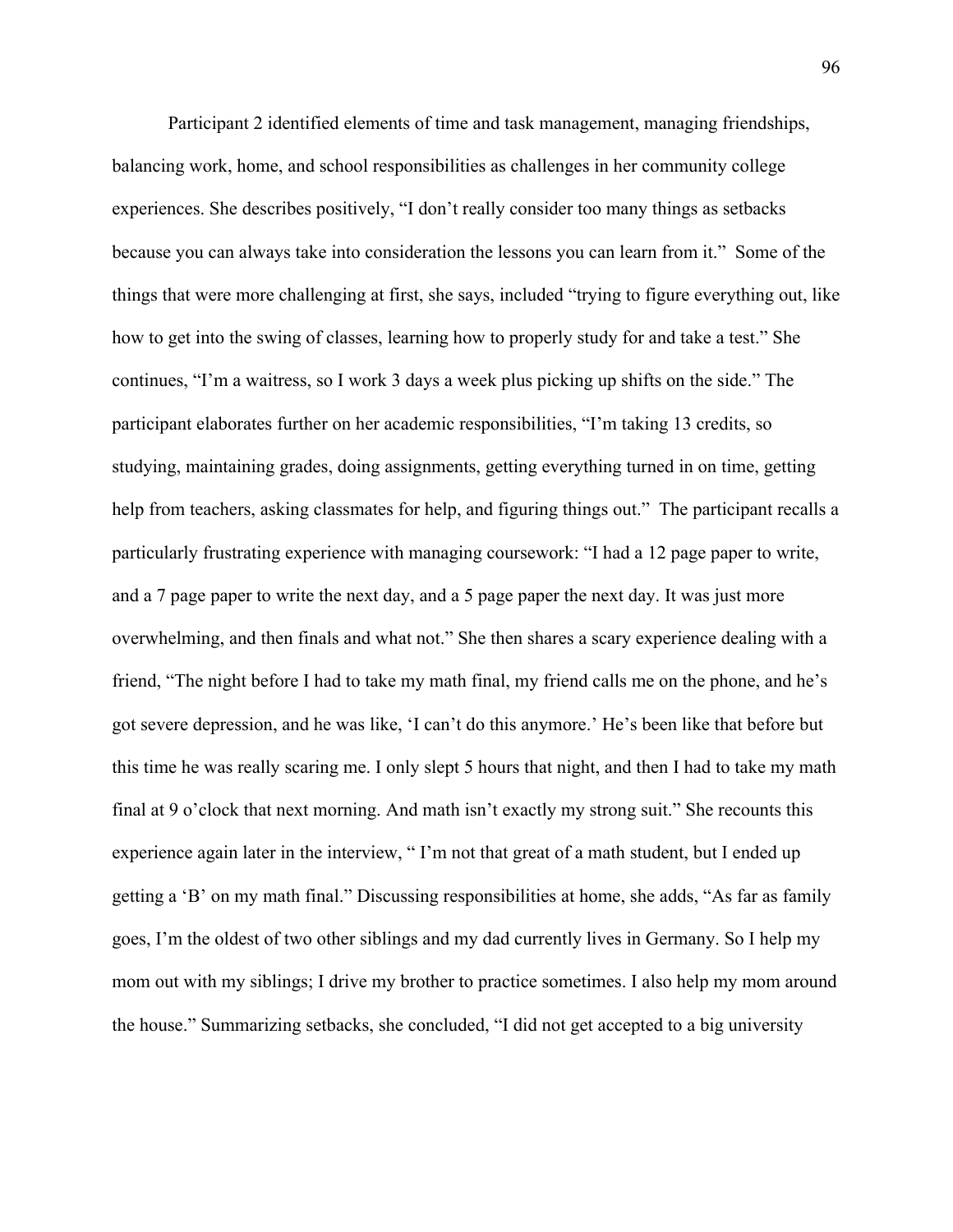when I applied in high school so that let me go to [the community college]. I did not and have not had any setbacks during my college experience that has made me want to stop."

There are several supportive elements from Participant 2's experiences described during the interview including: her support system, experiences with faculty and staff on campus, small class sizes, and increased maturity. Elaborating on her support system, she offered, "I have my mom, and my siblings, and my dad, and I have best friends all over the world. My best friend, she's in Norway going to school, I have a best friend who's at West Point, and then I have a good friend here, and I work with her." She continues, "I have acquaintances and everything, but I don't have a big group of people I mainly [interact with]." She explains further, "I'm a waitress, so I'm able to be social, but not social enough to want to hang out with people all the time" confessing, I'm kind-of independent." She emotionally describes her relationship with her dad, "He's the one who has helped me so much with everything I've decided to do. Pretty much, two years ago, and everything he's told me to do I haven't regretted, and everything I haven't done that he's told me to do I regret." She clarifies, "[That] is a lot for me because I don't like to regret things." Continuing, she volunteers, "Pretty much, he's gotten me in contact and helped me figure out what I want to do." She praises her experiences with her professors, "I really like the teachers here. They go out of their way to help you. They go way beyond what normal teachers I feel like in a big university would ever do. They'll meet with you whenever. They'll help you with test anxiety, stuff like that." She went on to describe interactions with other employees on campus, "[they're} super, super sweet. Everybody's wanting to help you. They're here to help you. And I think that people don't realize that, and need to realize that." In reflection of her rewarding experiences with her community college attendance, she admits, " I have matured so much and gotten a head on my shoulders. And honestly in the past year, I wouldn't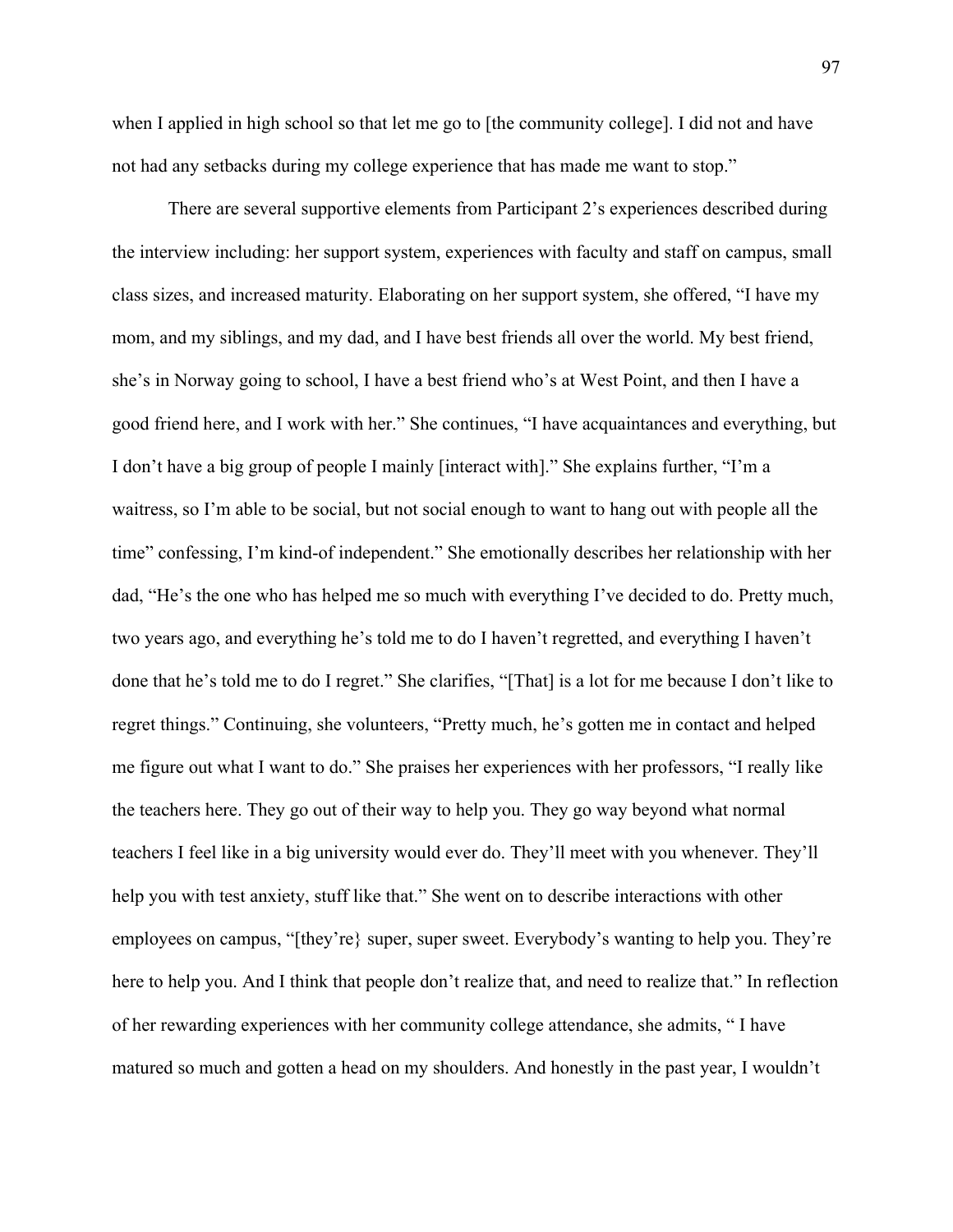recognize myself a year and a half ago, or two years ago." She confesses, "A year and a half ago, two years ago, I would've been, if it were up to me, I would have totally been in Colorado being a whitewater rafting instructor, just for fun." She continues describing rewarding experiences, "I'm not that great of a math student. I'd say when I ended up getting a B on my math final allowing me to end up getting a B in the class. That made me so happy because I was so stressed about it." Overall, her experience has kept her motivated to continue. She expresses, "I feel like I'm going somewhere. I've seen results, enough positive results to keep going and to see a future in what I'm doing, and I'd maybe say that I'm more competent with life." She goes on, "I want to be able to make a difference in the world and I can only do so with a degree. I also believe that seeing positive results from my classes pushes me to want to try harder and succeed." She adds, " I believe that seeing positive results is the most important part of what's keeping me here. All this is opening up many doors for my future."

# **Participant 3**

In recalling her decision to attend community college, the participant expresses, "My oldest brother is now 25. He started at a four-year on the actual campus, and ended up coming back to the community college, and then transferred to a different four-year school. And my other brother did as well. So, I just started out at the community college instead of venturing off and switching up and making the overall college experience last longer." Some of her early experiences at the community college include interacting with the institution's Counseling and Advising Office. She describes her first on-campus experience, "I came in, I want to say it was probably the winter before I was going to start in the fall, and we talked through some things." She continues, "I also went down to the four-year school where I plan to transfer and talked to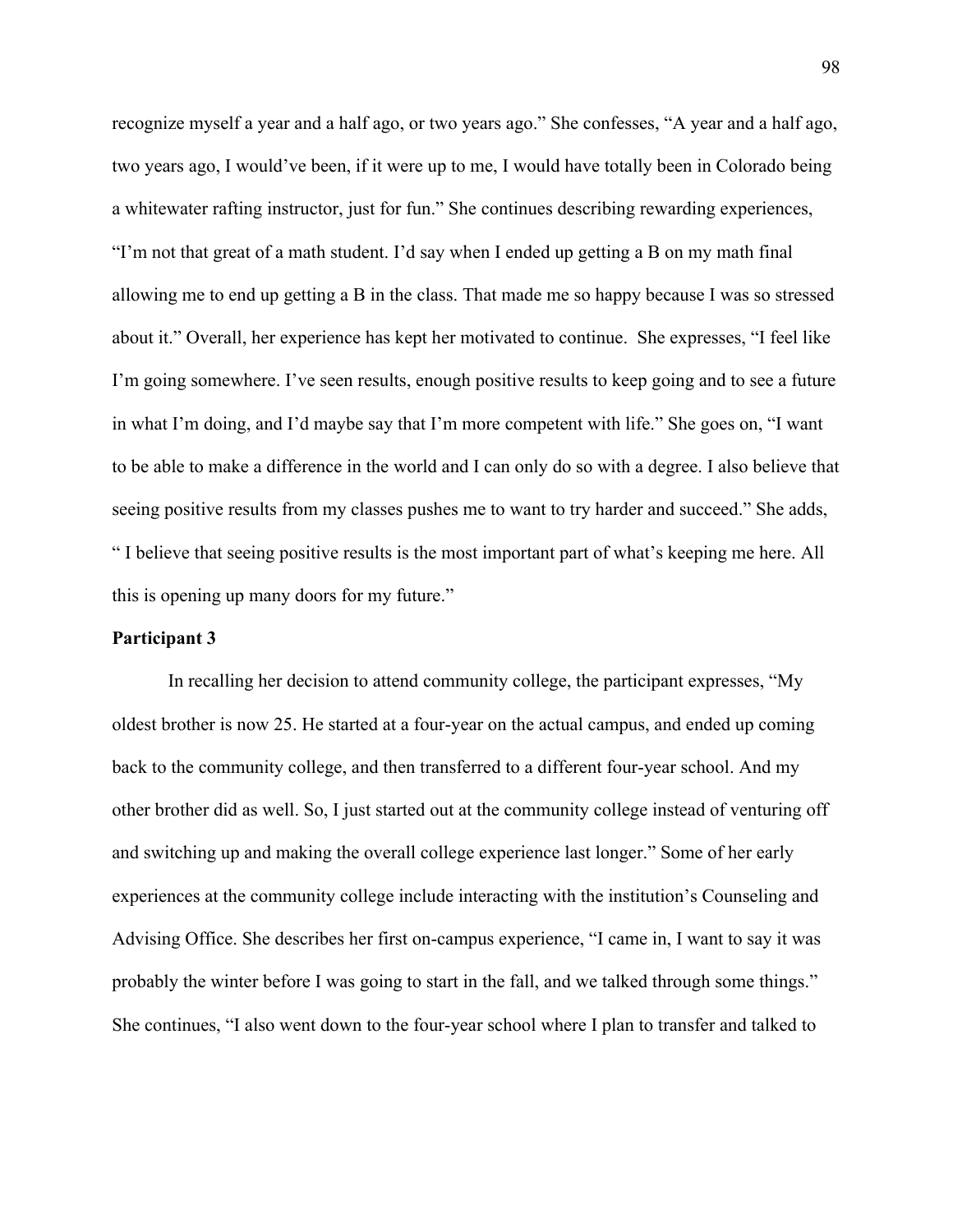them about it. And so [the Counseling and Advising Office] really pieced together my schedule of exactly what I needed so that made it helpful."

She continued to explain her decision, "The price is a lot better, and I'm not one for huge classes, so having the smaller class and still being able to have one-on-one with the professor was really helpful." She elaborates, "The flexibility here, with online and hybrid courses, [I am] able to work at the same time." Referring to the flexibility, she adds, "I've taken 4 online classes. And with all 4 they've given you a schedule and tell you what needs to be done within a week, so you can balance yourself out and get that done, which is very helpful."

Reflecting on her first semester of attendance, the participant admits, "I came in very scared and very nervous and I actually walked out with a 3.7 GPA which is higher than I ever had in high school and I've maintained that GPA the whole way." She went on, "My history professor absolutely intimidated me, but honestly, that was the best class I had that semester, so it sparked my interest in other things that I would never have liked before." She lists her public speaking and psychology classes as areas of interest, "I was never one to get up in front of people. But I actually did very good in that class and that helped me with being able to present in other classes." She adds, "The class with [my psychology professor] is actually why I decided to major in psychology, so that really sparked my interest."

The participant goes on to explain why she continues attending, "In high school I did what I had to do to keep good grades, but I never really pushed myself to strive for what I really could be, and so when I started coming here and was interested in new things, and then after the first semester seeing my GPA it really made me feel good." She continues, "And then I got a letter to be accepted on the Dean's List and also part of Phi Theta Kappa for the honors society, so that has really pushed me and motivated me to keep doing better, and so that's why I come."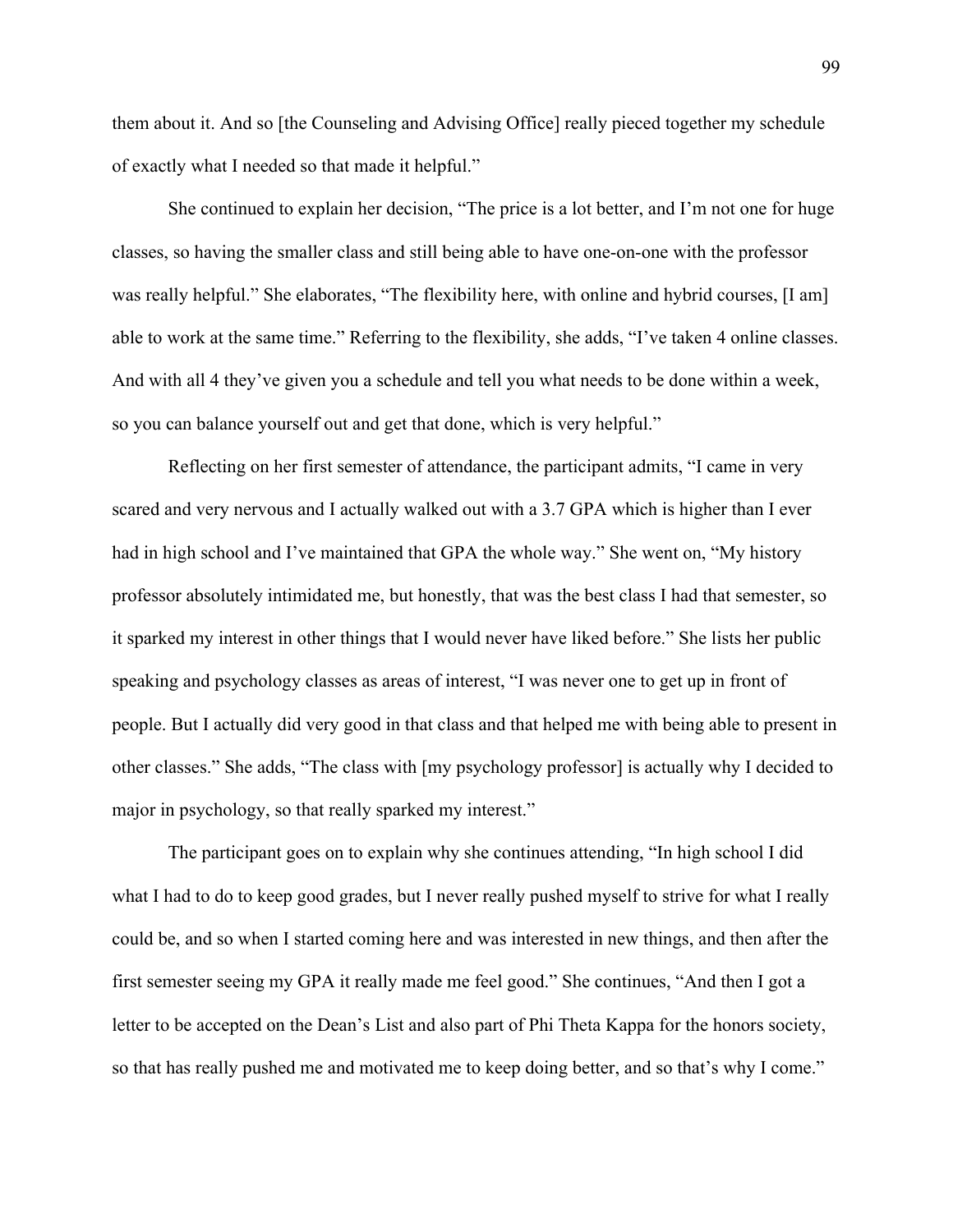Participant 3 described frustrating experiences with a professor, and balancing responsibilities as challenges she has faced as a community college student. She explains a frustrating experience, "Missing my public speaking class on my very first day. I was freaking out." Another challenging experience, she elaborates, was with an English professor, "I did really good throughout the whole class. Pretty much the whole semester we were working up towards this big research paper." She continues, "Well, I took the choice to submit it for the optional draft and when I submitted it for the optional draft, I had received an 80 percent, or somewhere along that line." She goes on to clarify why it was frustrating, "Then, I fixed [what] she had put on there to correct and turn it back in. She actually gave me a failing grade for the [assignment]. I was still able to keep my 'A' with that grade, but it was still upsetting to receive an 'F' on something and [the professor] refused to fix it." The participant also describes some of her responsibilities, "In school I do full credit because that's how I can maintain my grants and stuff through my dad's work. And then, outside of school, I work at a daycare and also at a therapy business." She continues, "So, 2 jobs outside of school and I help take care of my niece for my brother." Identifying a particular challenge with her outside responsibilities, she says, "Sometimes it's difficult to balance out school work with having to help take care of my niece, and having the two jobs." She concludes though, "I did not have, and have not had any setbacks during my college experience that has made me want to stop [attending] I plan to continue until next fall. Then upon graduation, I plan to go straight to [the four-year institution] for the spring semester."

A strong support system, financial assistance from her father's employer, positive experiences with faculty and staff, success in the classroom, and determination, are all elements Participant 3 contributes to her continued attendance. She shares, "My support system is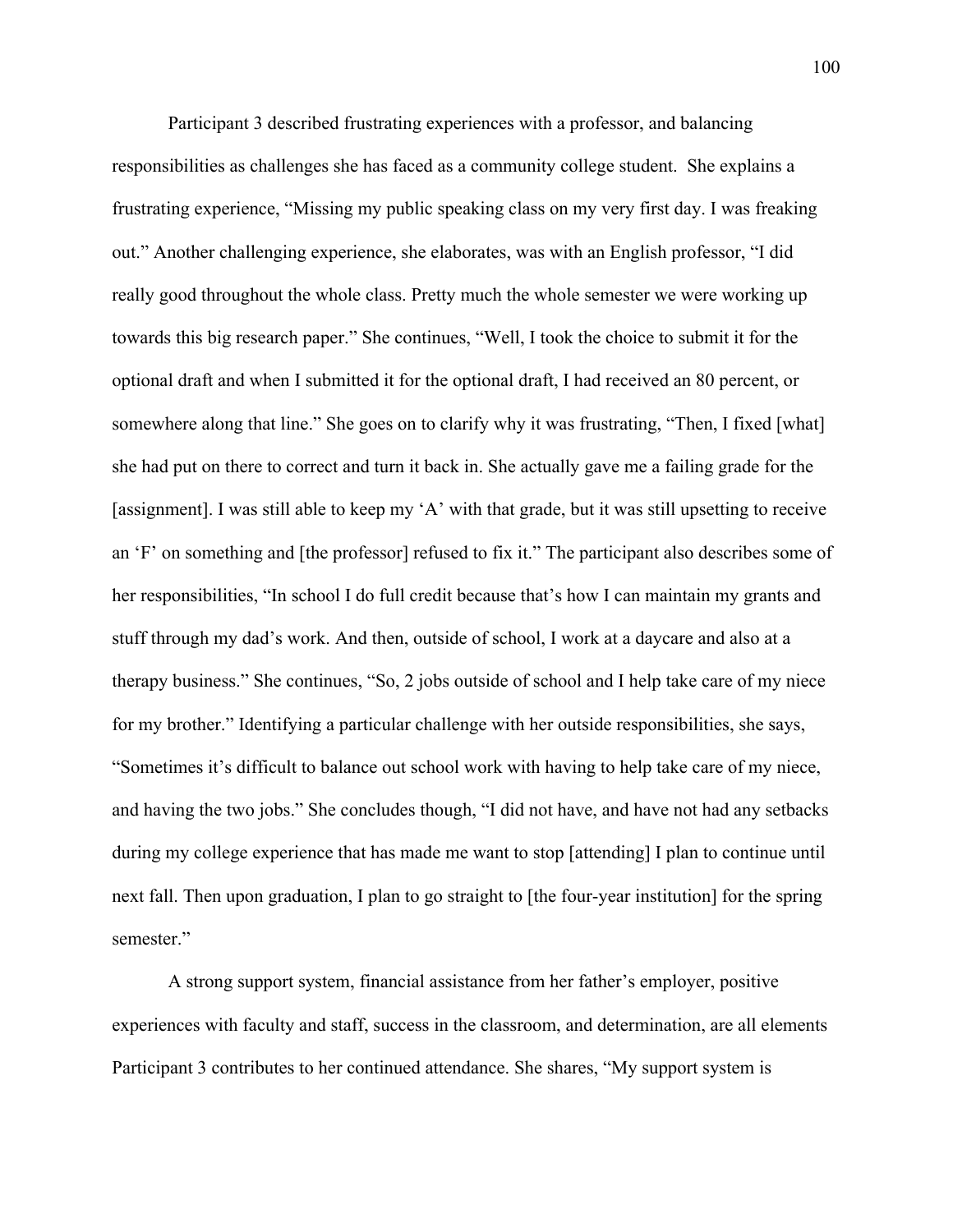incredible. My mother helps with everything I need, and I mean everything. My dad tries to help with whatever he can, but mostly his help is through my grants and helping to keep me going through all the stress." She explains, "Like I said, I get some grants through his work, and that helps me." She continues describing her support system, "My brothers help me when I am confused in a topic, or need help with understanding. They also help to assist with signing up for classes which is great because it is always nice to get a review on a professor before taking them!" About the support system, she analyzes, "What makes my support system helpful is ongoing encouragement and the help that each family member gives me. It is also made helpful through financial support and the helping hand they extend when I feel too stressed out to even think about school." She concludes, "My family and my niece are what keeps me going!"

Participant 3 reflects on her interactions with professors, classmates, and other college employees, "Like I said, the Counseling Office was really good and extremely helpful." She elaborates, "The Counseling Office was especially helpful to me with laying out my 2 years at the college and telling me exactly what to take and what not to take." She says, "This was helpful in not getting left behind and graduating on time." Going back to the overall classroom experience, she adds, "with having the smaller campus and with having the one-on-one has really helped because I'm not one to sit there and understand everything." She continues, "My public speaking class, for example, having to work with other people helped me feel comfortable in the classroom." Describing interactions with professors, she says, "[are] usually always good. I enjoy the smaller classes because of the reason of it helping to give a relationship with the professor – which can go a long way when needing recommendation letters!" Examining interactions with classmates, she explains, "I have a few close friends, but that is all. However,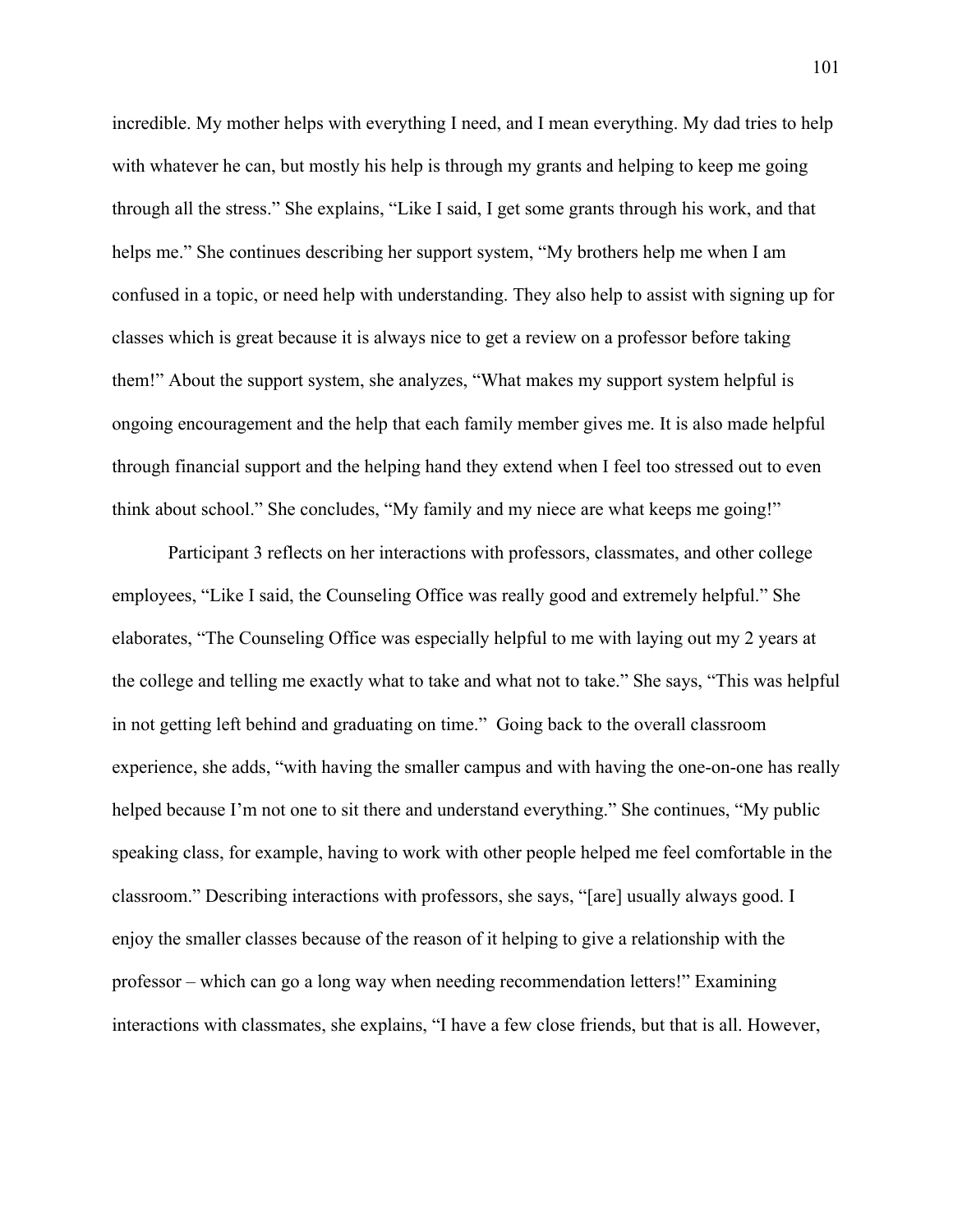when it comes down to working in groups I am one to take over and just get it done, so I work alone."

Participant 3 expresses what helps her to continue at the community college, "With helping with my niece, I strive to do a really good job because I'm one of her role models, of course. And then both my brothers did really good through high school and college, and so I just want to be able to measure up to them." She continues as she explains her goals, "I really want to be a therapist and have a private business. So I'm just striving really hard to complete that."

#### **Participant 4**

Parental support to attend, welcoming experiences at the community college, being active and involved on campus, relationships with faculty and staff, and determination to finish are all elements the participant describes in a positive manner about his community college experience. Stressors the participant identified include, managing finances and responsibilities. Sharing about his decision to attend the community college, Participant 4 explains, "I wasn't intending on going to a community college. I took a year off from high school and decided I was either going to go straight into the workforce, the military, or maybe go to a community college." He continues, "My parents were definitely a big push for me to go to a community college. They pushed me to the point and they told me 'You have to go to a community college.'" He reveals, "I was a little scared at first but as soon as I started and got into a lot of things it has helped me a lot." Continuing to describe his decision he includes, "being able to transfer into a four-year school, and go into the curriculum I want to go into, and knowing how flexible and how easy it was to come here." He elaborates, "I felt like I was accepted the first day I came in, so it was really nice to have that."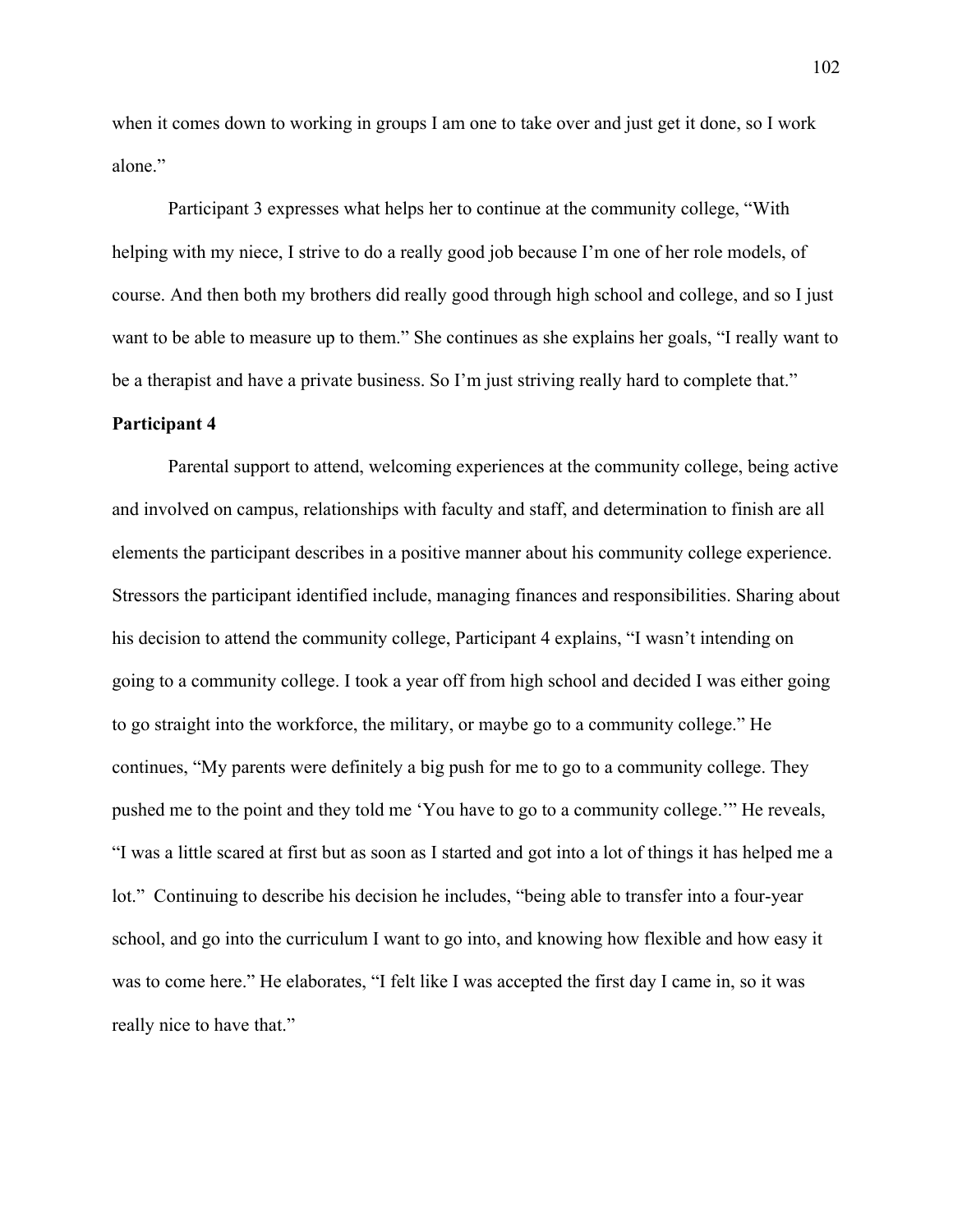Reflecting on his first semester, Participant 4 says, "At first, it was new. It was scary, but I was able to get into the dinner show theatre the first semester, and after that, my first year in the spring I was able to do the spring show, and it kind-of opened a lot of doors for me" He continues, "I was able to, in the spring, be on the forensics team. And that's really helped me out because I love acting and speaking." Summarizing he recalled, "It was just very welcoming to me. That's pretty much the one word, welcoming."

Describing his responsibilities, the participant begins with on-campus activities. He says, "I was actually just asked to be an ambassador for the school." He goes on, "Also, I'm on the forensics team, and being in the dinner show theater and the spring show, people come to me for such things like that." Continuing to share about his responsibilities, he adds, "I work two fulltime job. I work at [a restaurant] and also I work in construction. At home, I also do most of the chores at the house and making sure everything is taken care of."

Identifying setbacks and frustrating experiences, the participant includes "all the bills that I have for everything else" and "the stress of my life at the moment." Recounting stressful experiences, he shares, "being able to pick my own classes and pick my way through because when I was in high school, they told you what to do, but now that I'm in college, it is my responsibility to pick what I want and to be able to attend class." He admits, "I have the choice to go or not go, and sometimes it's kind-of scary because I could just as easily not go." He continues with identifying some of his frustrations, "papers and exams and everyone gets so stressed at the end of the semester because exams are coming up."

Explaining his support system, the participant says, "I get a lot of support from my parents, and especially from my church, it helps me a lot. And definitely, [my Communication professor] she is very inspirational in my life and this helped me with all the goings on about the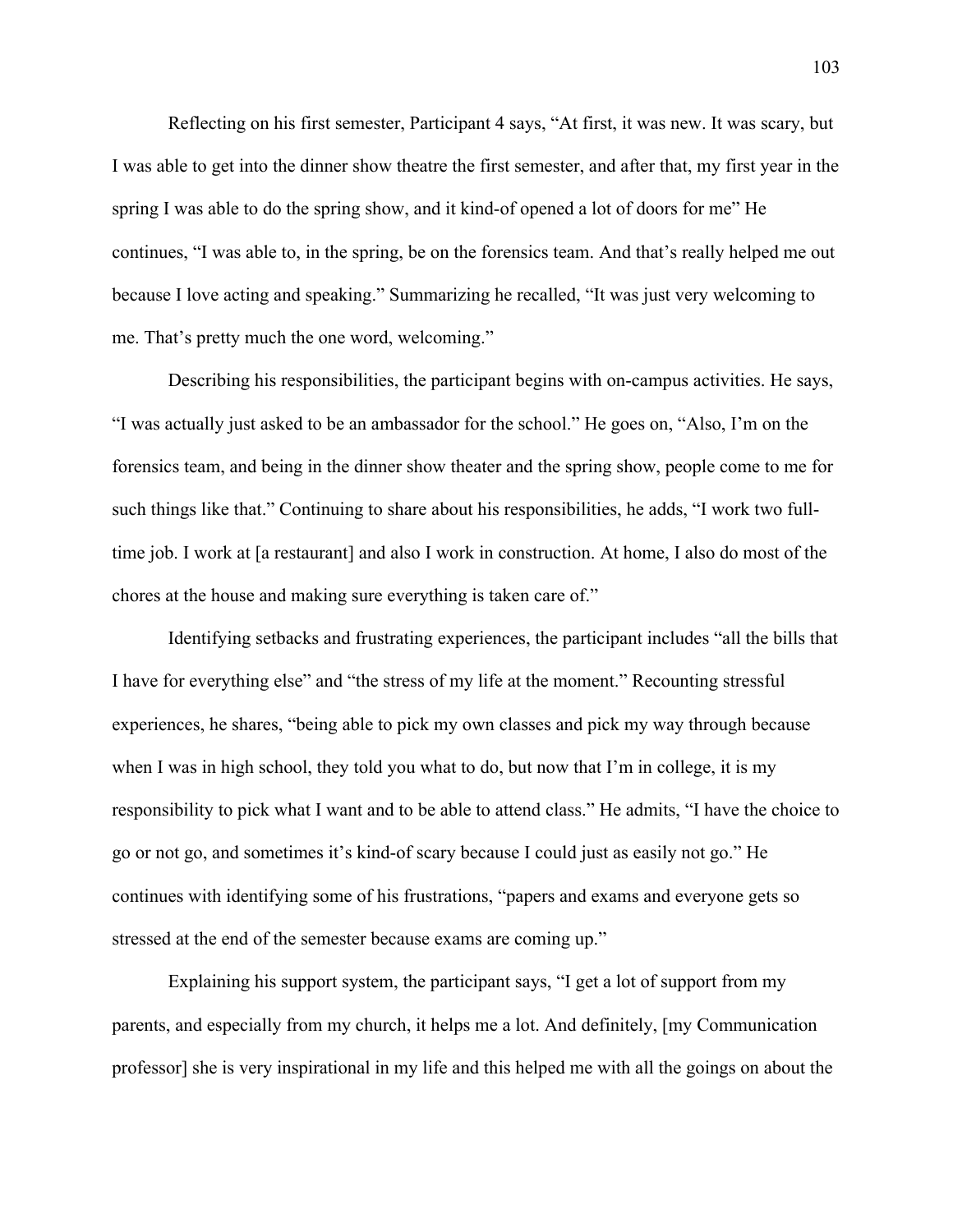college. He continues, "and then other people at the college have helped me and supported me to be where I am at today." He describes his experiences with professors, classmates and college employees, "I feel like it's kind of like a relationship, almost. Like a friendship." He explains, "It's like they're not just my professors or classmates. I've found a bond between them and they help me do what I need to do. I feel like I can do the same for them in return." He goes on, "I feel like that bond that we have is probably going to last a long time. It has been really insightful and helpful in my life so far."

Recounting his most memorable college experience, he describes "being asked to accept the Michael Boaz Award for Theater and Arts." He confesses, "I felt like I didn't deserve it, but at the same time I took it with gratitude because I don't feel like I should be given an award for something that I love to do." He continues, "They insisted on me having it, and I felt very privileged, and you know, to even be compared to someone like his caliber is very forthcoming." Among the experiences he considers rewarding, the participant includes "doing well in my classes like I did in high school. To be able to have that drive again to go somewhere in life."

He elaborates on the support he's received, "All of college has been really rewarding to me because I didn't really have a way to go." He goes on, "when I came to college everyone was so helpful and they kind-of gave my drive a boost…to figure out what I want to do for the rest of my life and this has been a very helpful part." Discussing what helps him continue attendance at the community college, the participant acknowledges, "Probably everyone I interact with helps me continue." He says, "My parents help me continue." He elaborates further, "The people here are very welcoming so it makes me want to come back and do another year here at the community college." He goes on to explain "What's really helped me with staying in a community college is being able to do the financial aid." Later in the interview, he says, "I feel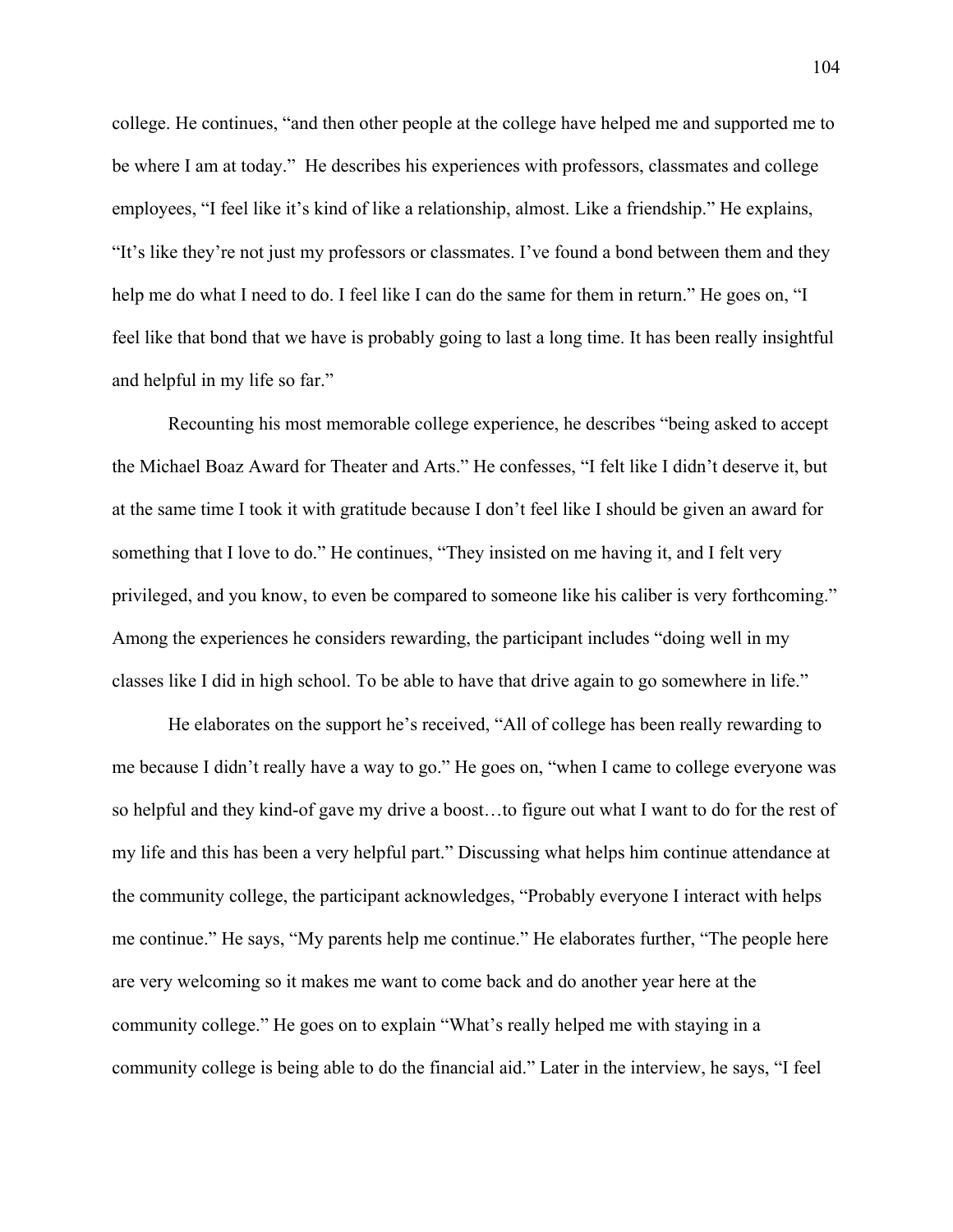like everything around me in this college setting has helped me to be able to continue with what I strive to do."

Speaking about his own determination, he shares, "My philosophy is that since I have already started, I want to finish college." He explains, "Because my parents weren't able to go and finish college because they had real world responsibilities of having kids and such, I thought, 'That if I can go, I can at least go and finish college, and go and do whatever I want to do being they've helped me a lot to be able to come here.'" He goes on, "Between [my parents] and myself, I don't see quitting college until I'm completely finished." He concludes, "I drive myself to continue college because I want to be able to succeed in what I know I can do."

# **Participant 5**

Attending a community college was not the participant's first choice. Recalling the decision he explains, "I applied to [a young, in-state, large public research university located in a metropolitan area] and [an in-state public, comprehensive liberal arts university located in a coastal area] and ended up getting waitlisted, and then not getting in, so then I applied [at the researched institution] shortly after. Providing more detail he shares, "I knew that my stepdad went here. But he kind-of had trouble because he didn't have most of the credits he took transfer." He admits, "I was kind-of skeptical at first. So I figured it out for myself before I applied and I got everything worked out and hopefully it does work out."

Describing his first year, he says, "It was easy. I thought it was easier than high school." He continues, "I actually enjoyed my classes. I look back and I really liked the classes I took and what I learned and thought it was just easier than anything I had done before." Elaborating on his experience, "I feel like since I am at home, I have the freedom to not show up sometimes, so that's not really a good thing, I guess. But I still try to make it in. I haven't really skipped too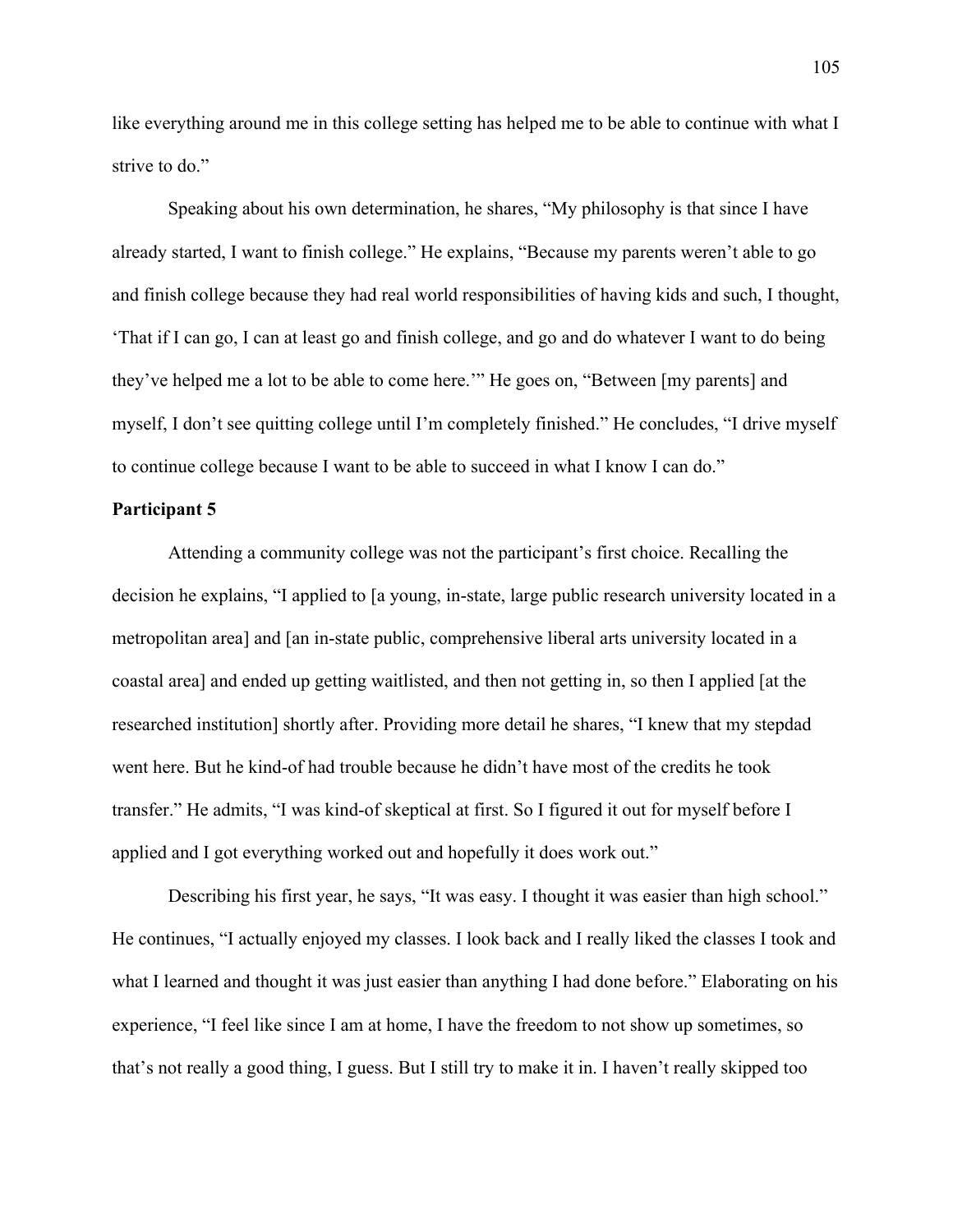much." He goes on, "I think the fact that I've lived here so long and I know the mall is over there, and the Alamo Drafthouse Cinema is over there, so I think about other stuff I could be doing. But for the most part, I come to all of my classes." Sharing about his determination in working toward his goals he describes his interactions on campus with faculty, staff, and classmates, "I knew that in high school because of my relationship with everyone, that I slacked off. So that first semester I didn't want to talk with anyone so I wouldn't be familiar, and I would get my work done."

The participant's responsibilities include working and maintaining his grades. He elaborates, "I have to keep up my GPA and right now I'm just worried about keeping As and Bs and making sure that I'm taking classes that will transfer." He continues, "I have work and pretty much when I'm not [at the college] I'm working."

Describing setbacks and frustrating experiences, he goes into detail about issues with his college transfer process. With disappointment in his voice he explains what is keeping him at the community college, " I need the credits to transfer." Exasperated, he says, "I was actually going to transfer this year because when I was waitlisted they said that once I got 30 credits, I could transfer." He continues, "But then, I dropped a class, and I thought that losing those credits would've hurt me. But then I talked to them and based on my GPA I probably would've gotten in." He goes on, "But then I didn't have a math class, so now they won't accept me at all." Elaborating further he says, "Before 30 credits if I didn't have a math it was fine. But now that I'm 30 credits in, I have to have a math class or they won't accept me." He continues to explain why he perceives it as a setback, "I just kind-of screwed it up for myself because I didn't bother asking. But when I did ask, it was too late." He admits he has sometimes thought of stopping his journey "just because of the stuff I want to do. Everything now just kind-of seems irrelevant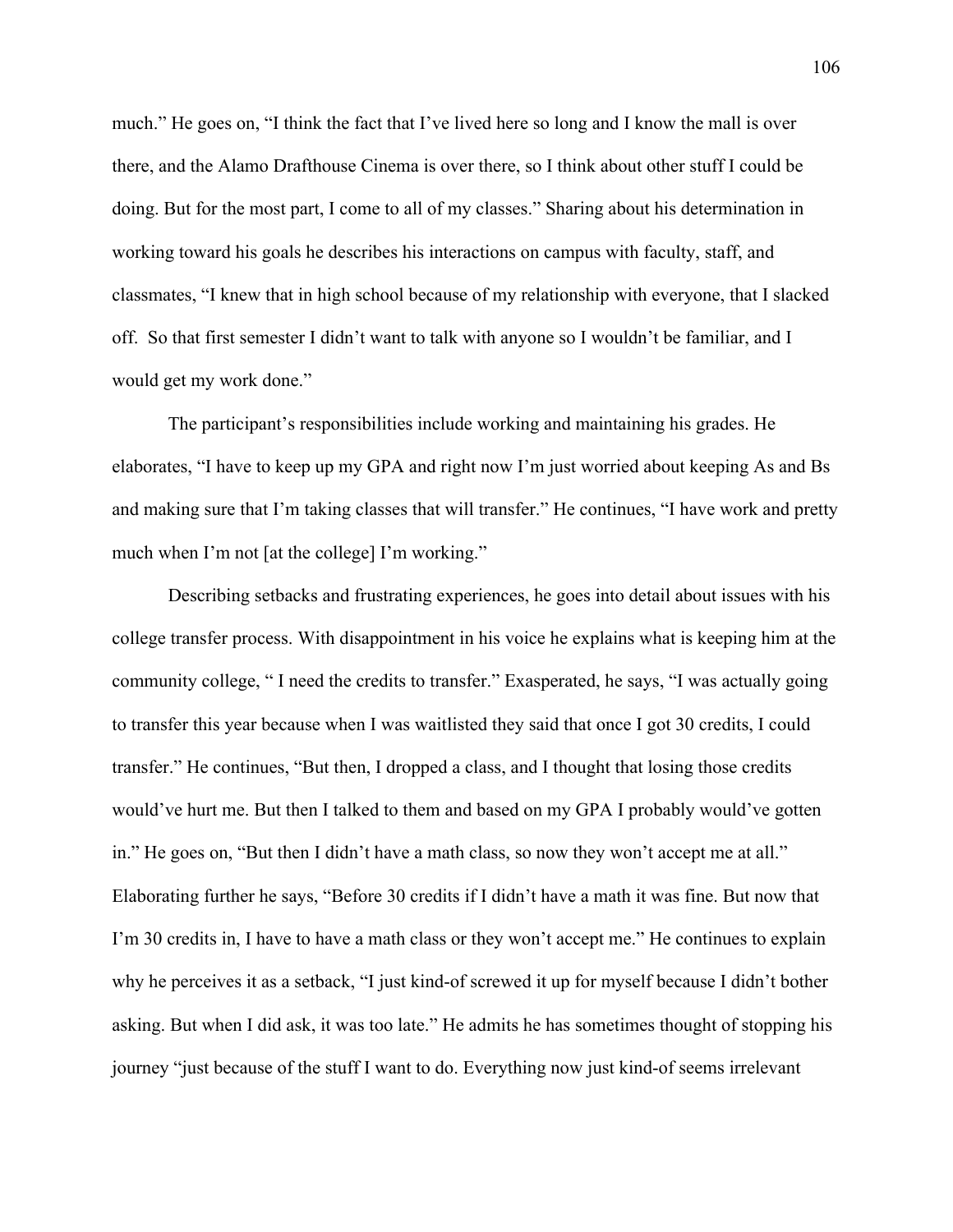toward it. But I know I really need the college experience and diploma and all that, and so that's what I'm really working for."

Describing another difficult experience, he details working with the Counseling and Advising Office at the college about his transfer process. He begins, "What was difficult was talking to guidance counselors [at the researched institution] about stuff at [a young, in-state, large public research university located in a metropolitan area] and then I had to get a sheet and make sure I'm taking classes here that are for the film degree there. He goes on, "I'm trying to match classes and right now, I'm kind-of running out of options. I'm getting closer to the actual film classes, and they don't offer those here, so I'm running out of things that will transfer to that degree." In terms of frustrating classroom experiences, he shares, "Public speaking was pretty scary at first. But I got over that, so that's probably it."

Participant 5's support system, working toward his career goals, and getting things done, are among the elements that help him continue at the community college. Uncomfortable at first in describing his support system he admits, "I really go to my friends. My family doesn't bother much as long as I'm getting good grades they don't really care." He confides, "[my family] doesn't really want me to do film and acting and all that because my stepdad doesn't think I'm going to get anywhere with that kind of degree." He brightens, "But, my friend is at [a young, instate, large public research university located in a metropolitan area] now for film and we're kind-of the ones that are always like, 'Yeah, I got your back.' and 'You've got mine.' so that's who I go to." Reflecting on his interactions with faculty, staff and classmates, he shares about his perspective from his first semester and how he's changing, " I'm balancing that. I'm making friends and getting things done."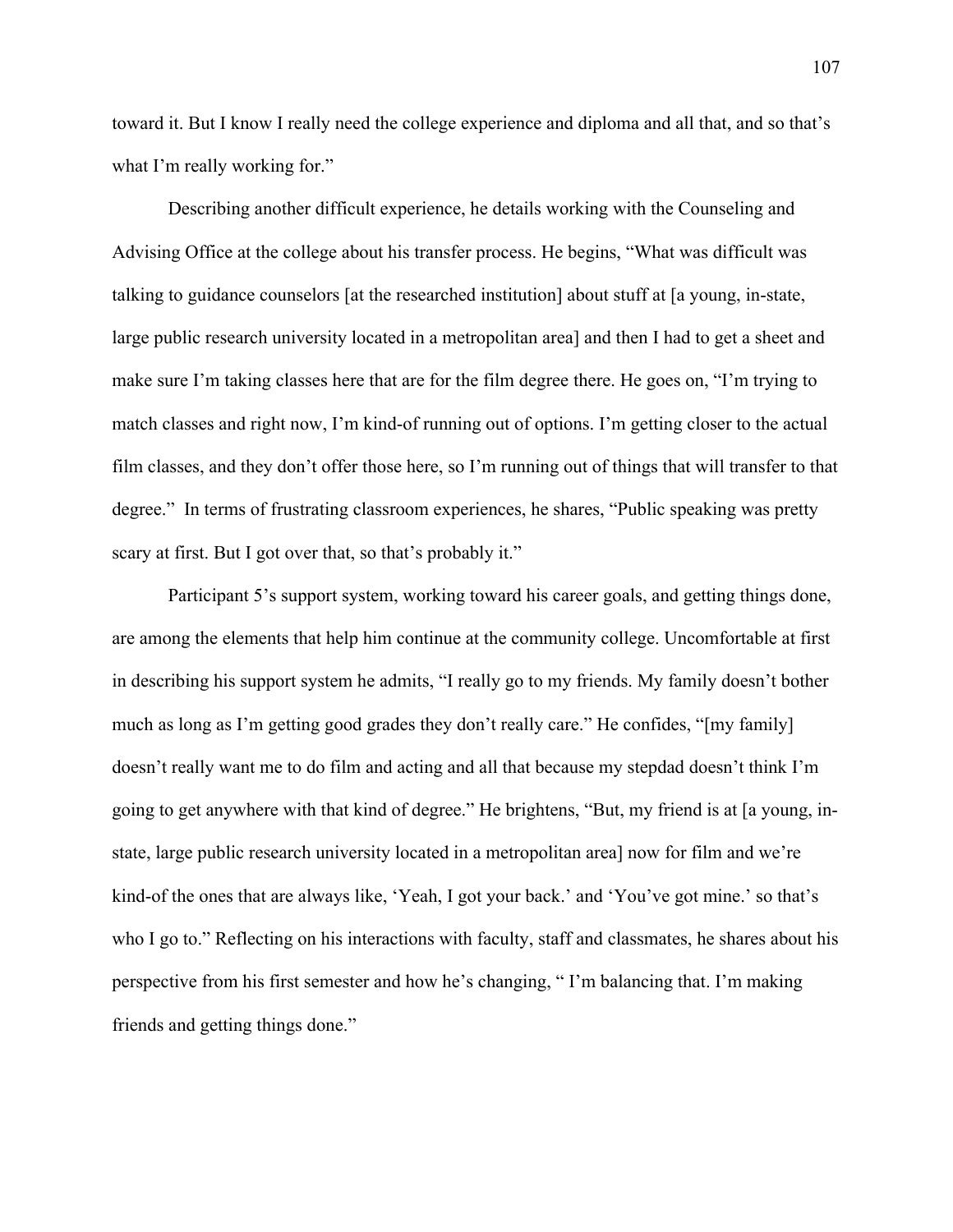Among his memorable college experiences, Participant 5 includes taking his first acting class and spending time on campus. Recalling the first acting class, he shares, "I really enjoyed that." He goes on to describe his experiences on-campus, "Sometimes I go to the Student Union and I just feel like I'm away from home, even though I'm here." He continues, "I feel like I'm independent. I just like the feeling of going here, and like, like feeling away from home though I'm still living at home."

Describing rewarding experiences, Participant 5 elaborates, "Hopefully, it's that I learn what I need to, to be successful later on, and I think I'm on that track right now. He continues, "So I think it's taking the classes I need, like the acting class, and public speaking, and film appreciation, and the literature class. I think all of that is really helping me learn more about what I'll need to use later on."

Explaining what helps him continue at the community college, Participant 5 goes into detail, "Mostly the process of getting into a 4-year college. But (pauses) I think mainly I'm just trying to better myself compared to what I did in high school, which was not a lot." He continues, "I'm trying to get into the rhythm of actually (pauses) completing things that I need to complete and working hard at something that I actually need. So, (pauses) keeping me here is me trying to be better instead of slacking off."

Expounding about helpful experiences at the community college, he mentions a specific experience with the Counseling and Advising Office and then elaborates about other experiences with faculty and staff at the community college. He shares, "I talked to one lady and she really understood what I was trying to get across and (pauses) was really helpful. I talked to her before this year, and she kind-of put everything in line for me." He goes on, "Also, I've had teachers that have really helped me." He explains, "I took a [weight] lifting class last semester, [the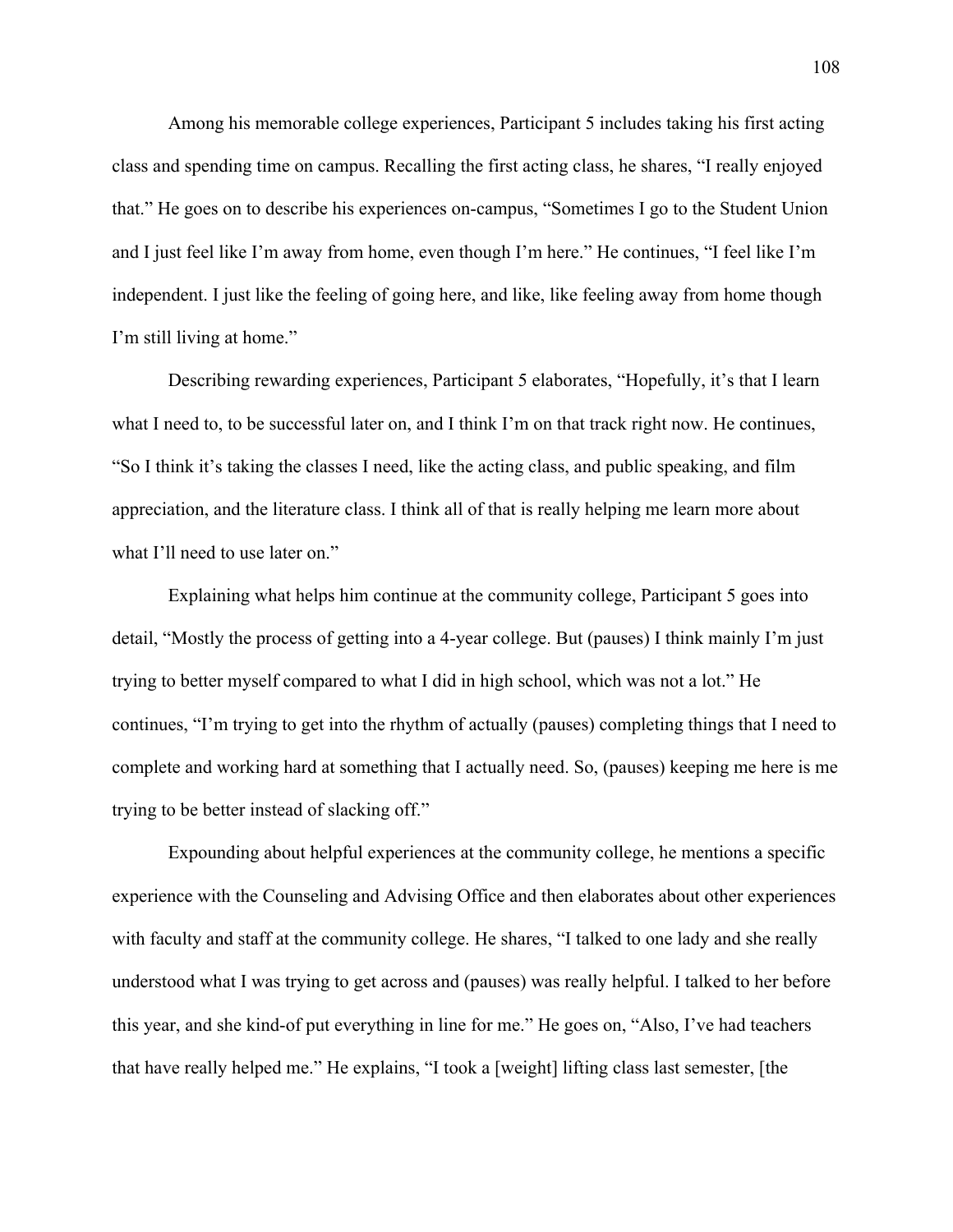professor]'s the one that put me in touch with [the Theater professor] about acting and all that stuff. [The weightlifting professor] told me that we have a good department and stuff, and then that's how I got in touch with [the Theater professor] and I've taken the class." He reiterates, "and so the teachers have been really helpful."

## **Participant 6**

Participant 6 begins the interview sharing that "mostly financial reasons" led her to attend community college. She says, "I just couldn't afford going to [a private, applied liberal arts university within close proximity to the researched institution] and I wanted to stay at home with my family. I didn't want to go away to a 4-year school." She identifies some of the things she considered in her decision to start at a community college, "I did a lot of research to make sure that I was going to be able to find a program that I could transfer seamlessly from [the community college] to [an in-state, public research university, located in the coastal area], which is where I'm going next semester." She continues, "So it was really important to find somewhere that had everything I needed instead of having to jump around between [the researched institution and a larger community college]."

Describing her first semester, Participant 6, shares, "It was really easy. I thought it was going to be a lot more difficult to meet with advisors and financial aid." She elaborates with enthusiasm, "I thought the work was going to be more difficult. I mean, I take classes all online and I love it! I think it's great!" Reflecting on her experiences with faculty, classmates, and other college employees, she says, " Well, because I do everything online, I really haven't had any negative experiences here at all." She continues, "Everyone has been really friendly and really helpful. And even if they can't really help me they're always ready to direct me to someone who can help me." Later in the interview she explains, "Being online, I really (pauses) I don't get a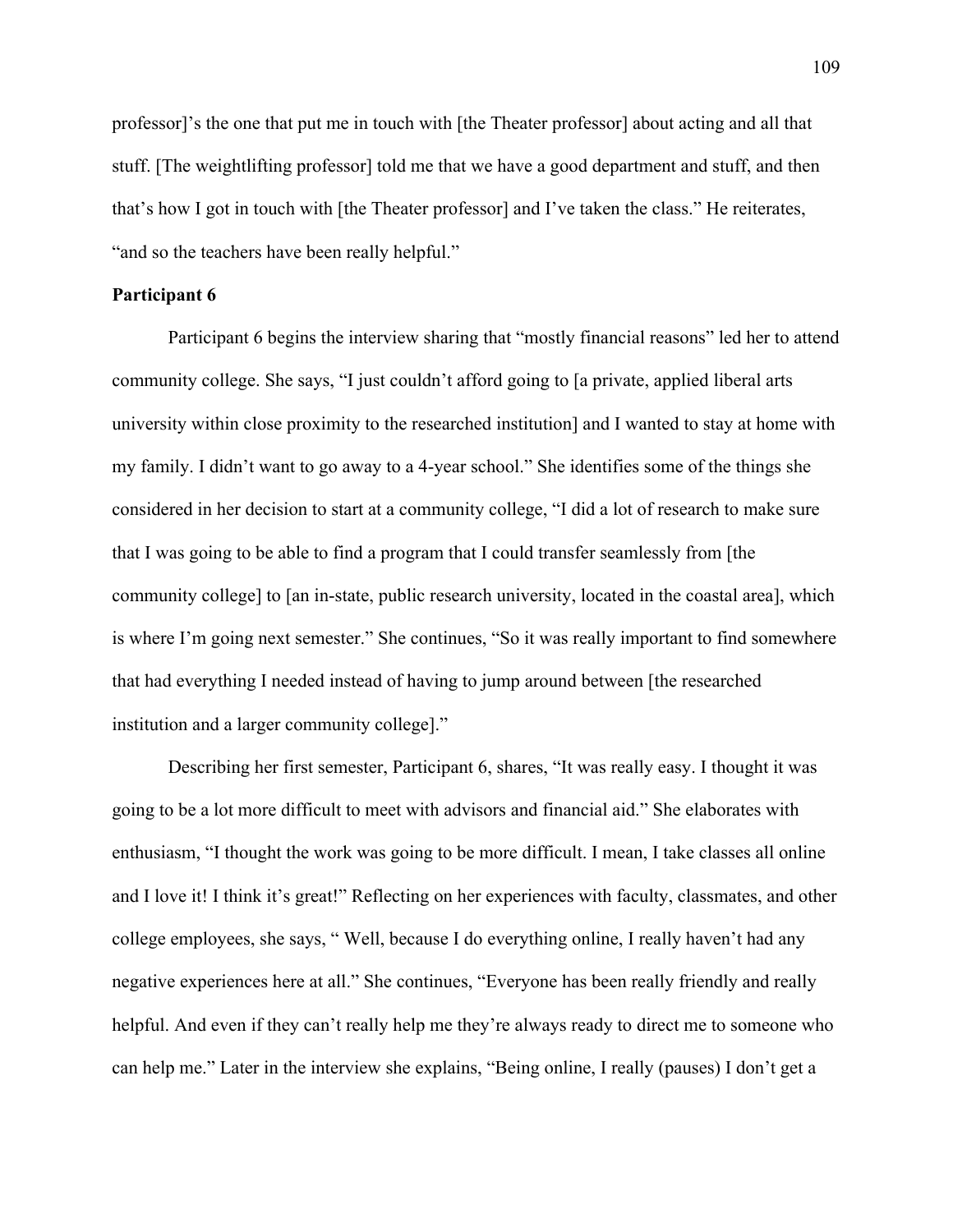lot of interaction here. It's mostly online." She concludes, "Even though I'm doing everything online, every advisor I've talked to has been really helpful, even over email, over the phone."

Challenges to Participant 6's community college attendance include managing her responsibilities at home, with work, and schoolwork, financial stress and affordability, and setbacks and frustrating experiences with her coursework and as an online learner.

Discussing her responsibilities, Participant 6 shares, "As an online student particularly, it's really important that I'm constantly on top of what I have to do because professors don't remind you when things are due like they would in a real classroom." She confesses, " So I've become kind-of obsessive-compulsive about keeping an agenda and keeping everything (pauses) all my dates." She goes into more detail about other responsibilities, "I have a job. I'm a community center supervisor and I take care of my little siblings."

Her decision to continue at the community college, she shares is, "mostly financial." She elaborates, "Because I've gone through several times and changed my mind about whether I wanted to go to [an in-state, public research university located in the coastal area], or [a private, applied liberal arts university within close proximity to the researched institution], or somewhere completely different online." She goes on, "And every time, I've come back to the fact that it's so inexpensive for the quality of education you are getting [at the community college] that it's definitely worth it to stay here." She admits, "I haven't thought about quitting college at all, but I have thought about transferring a few times, but I decided against that." She explains, "I thought about transferring a few times just because (pauses) I kind-of, (pauses) especially as an online student I kind-of missed the experience of being part of a campus." She elaborates, "Which, I guess, would be different if I came to class [on campus]." She confesses, "But, uhm, (pauses) I don't drive so I don't have an opportunity to come to campus. I have to be all online." She goes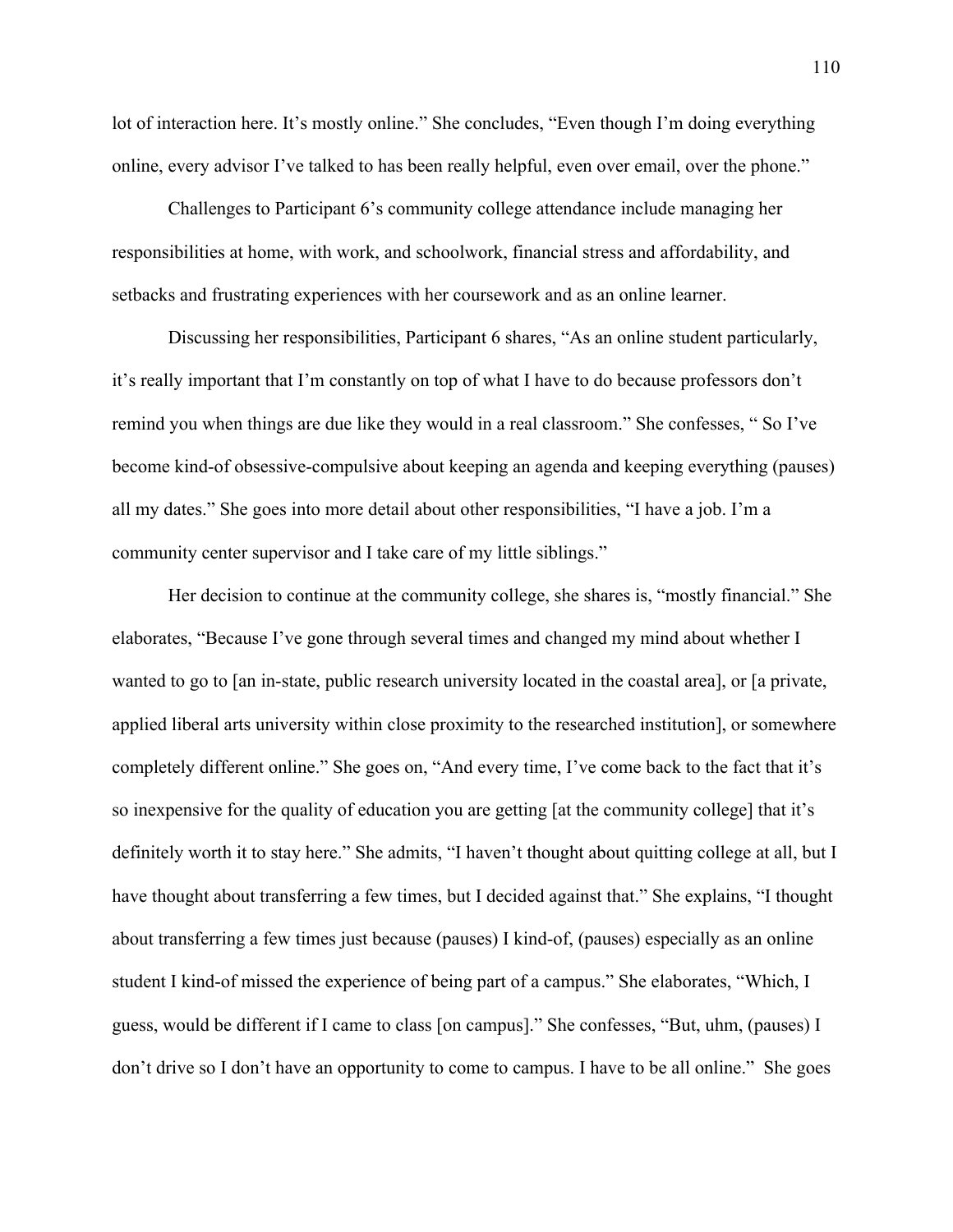on, " So, it was kind-of upsetting, I don't know, to not be part of a campus." She justifies her decision, "But it's really more important for me to focus on work and get it all done. I'm going to graduate early, so that's more worth it."

Among setbacks and frustrating experiences, Participant 6 includes her recent practicum experience, figuring out how to be an online learner, and a lack of financial support. Describing the practicum experience, she confesses, "I'm in the education program, the elementary education program, and I just did my first practicum experience and I failed horribly." She continues, "I don't know that I would actually get this at a big school, so it is definitely nice to be at a community college." She brightens, "But my professor was really understanding, and she worked with me so I got an incomplete so I don't have to fail." Her most frustrating experience, she shares, was figuring out Blackboard at first. She admits, "Just because I never used Blackboard in high school. I never took any APEX classes or anything like that so, trying to figure out Blackboard and doing all of my work completely online was a little bit frustrating." She goes on, "But it really wasn't that hard after the first few weeks."

Sharing about her support system, she says, "I live at home with my dad and my sister. And I have a boyfriend." She confides, "It's definitely hard because (pauses) my dad makes enough money to be able to pay for my college." She volunteers that she qualifies for student loans, but not very much in grants, if at all. She expresses it's hard because, "He's not paying for college. So it's kind-of difficult to pay for college by myself or having to take out these huge loans."

Participant 6's positive experiences at the community college include interactions with faculty and staff, going through the practicum experience, and the quality of the education for the price.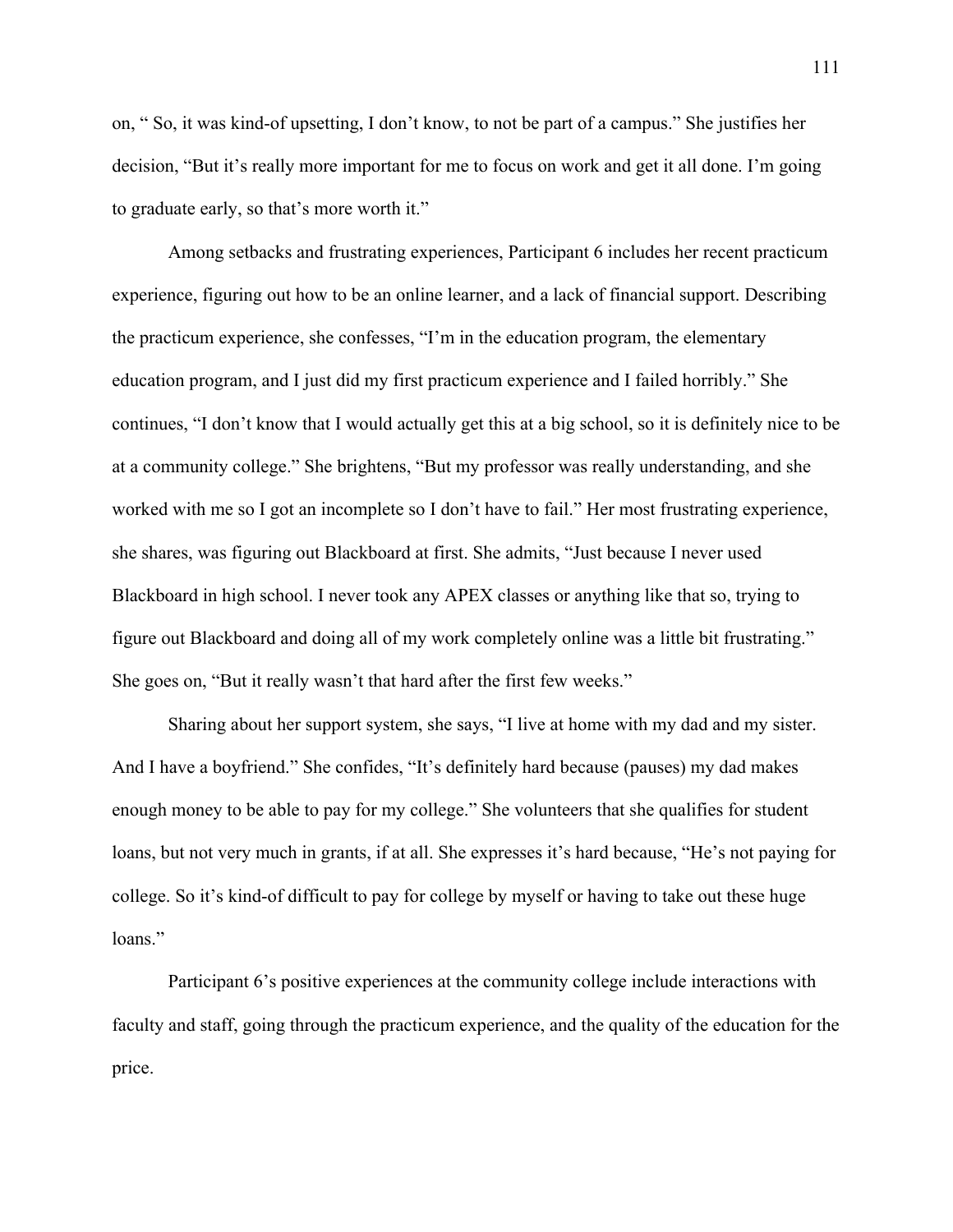Recounting her most memorable college experience, she smiles, "I think, probably this practicum I went through." Referring back to the practicum experience in which she "failed horribly" she says, "I think that prepared me most for (pauses) what I'm going to be doing in the future, and that's really the thing that's stuck out the most so far, and I'm almost done." Going into more detail, she explains the differences between the two practicum courses, " the [in-state, public research university located in the coastal area] class was 30 hours of practicum experience. And [at the researched institution] it was 40, which was a plus because it gave me more experience." She continues, "And then I was looking at the syllabus for that class [at the research university], and it just wasn't as detailed as the one I had here." She recalls, "We had to do lesson planning, we had to break down SOLs [Standards of Learning]." She assesses, "It was an intro class, but it was really in-depth and really intensive, but really helpful."

Participant 6 also considers the practicum experience the most rewarding part of her college journey. She reasons, "Having (pauses) not having, but getting to be in the classroom and having such a supportive professor was really helpful." She elaborates, "It was really helpful to get guidance along the way for everything." She goes on, "There was a huge practicum manual where [the professor] laid out the expectations very clearly and she reminded us along the way of what we were supposed to be doing and that was really helpful."

The participant summarizes, "getting a good quality education for the price I'm paying" and knowing that "with the transfer agreements that everything I'm doing is going to matter" helps her to continue at the community college. She concludes, "I'm not taking credits that are just going to fly away when I transfer."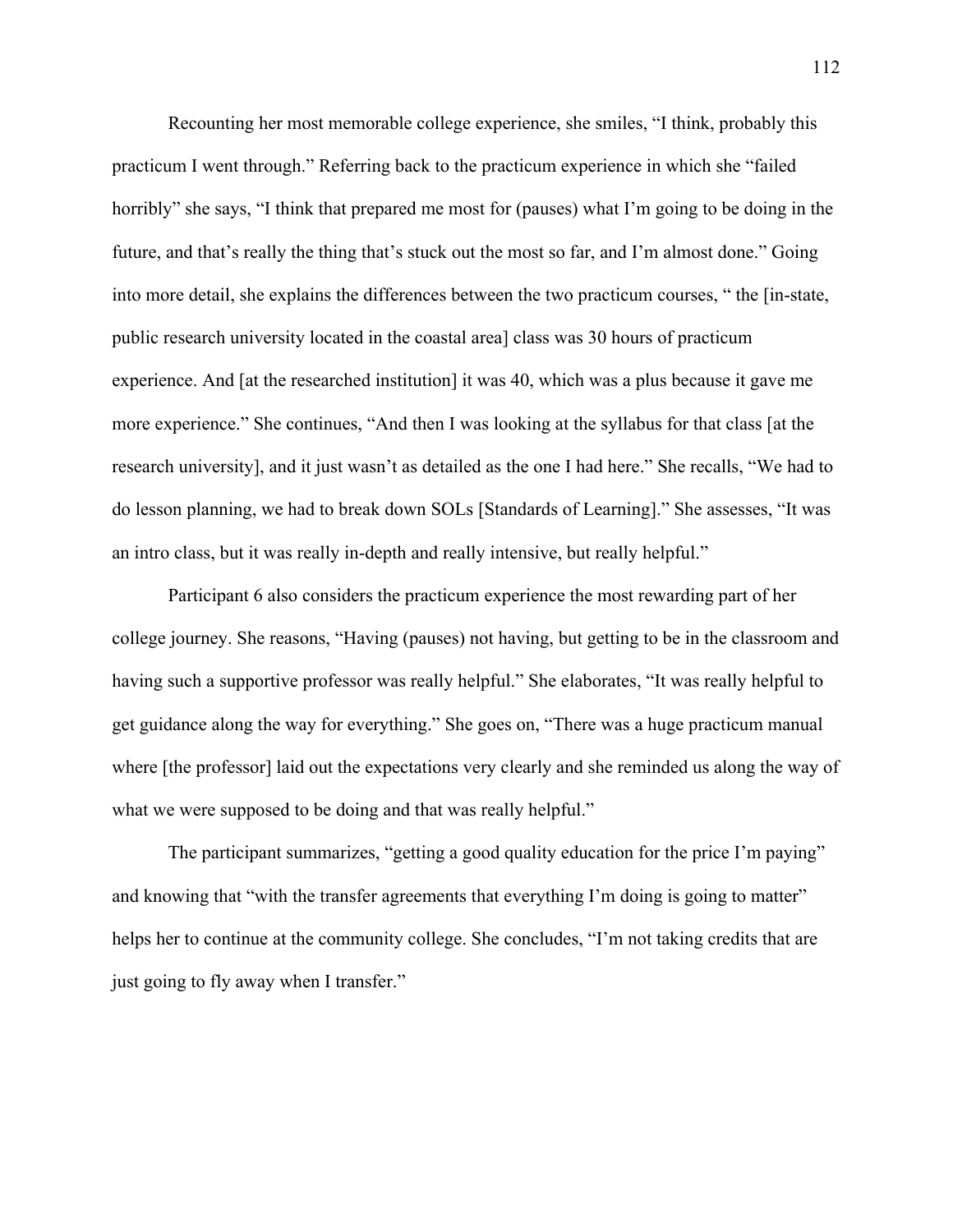### **Participant 7**

Participant 7 initially planned to attend a private college. However she decided to attend the researched institution because "I couldn't afford [the private college]" and "I wanted to stay local" in order to "reduce the cost." Some of the things she considered were, "Deciding on which campus to travel to and how often I would have to travel." She shares, "It takes a long time to get to places from where I live" indicating she lived in a rural area of the institution's service region.

Describing her first semester, the participant recalls, "It was a little stressful at first (pauses) just because it was brand new and everything was kind-of 'all at me at me at once.' But, it was good overall and everything worked out for the best."

Explaining her responsibilities, Participant 7 says, " Work, definitely." She goes into more detail sharing that she was working two jobs, but balancing that with going to school fulltime didn't work out. She continues, "So I stopped that. But I still work one full-time job, and then I'm taking care of some family that is in bad health and everything."

The participant reveals her most heartbreaking setback, "Finding out I have a heart problem and having to control all the emotions with classes and stress." Linked to the setback, are the frustrating experiences she's had at the researched institution. She shares, "Trying to work with some of the professors that have no willingness to help you at all." She goes into more detail, " Trying to get more explanation as to what they want in a project, or what kind of explanation they want in an answer. They don't want to tell you what they want at all and they're just expecting you to sort it out." She admits that the stress has contributed to her thoughts of stopping her community college attendance or quitting her college journey.

The participant's support system, the desire to achieve her goals, and meeting new people are all positive aspects of her community college experience. Included in Participant 7's support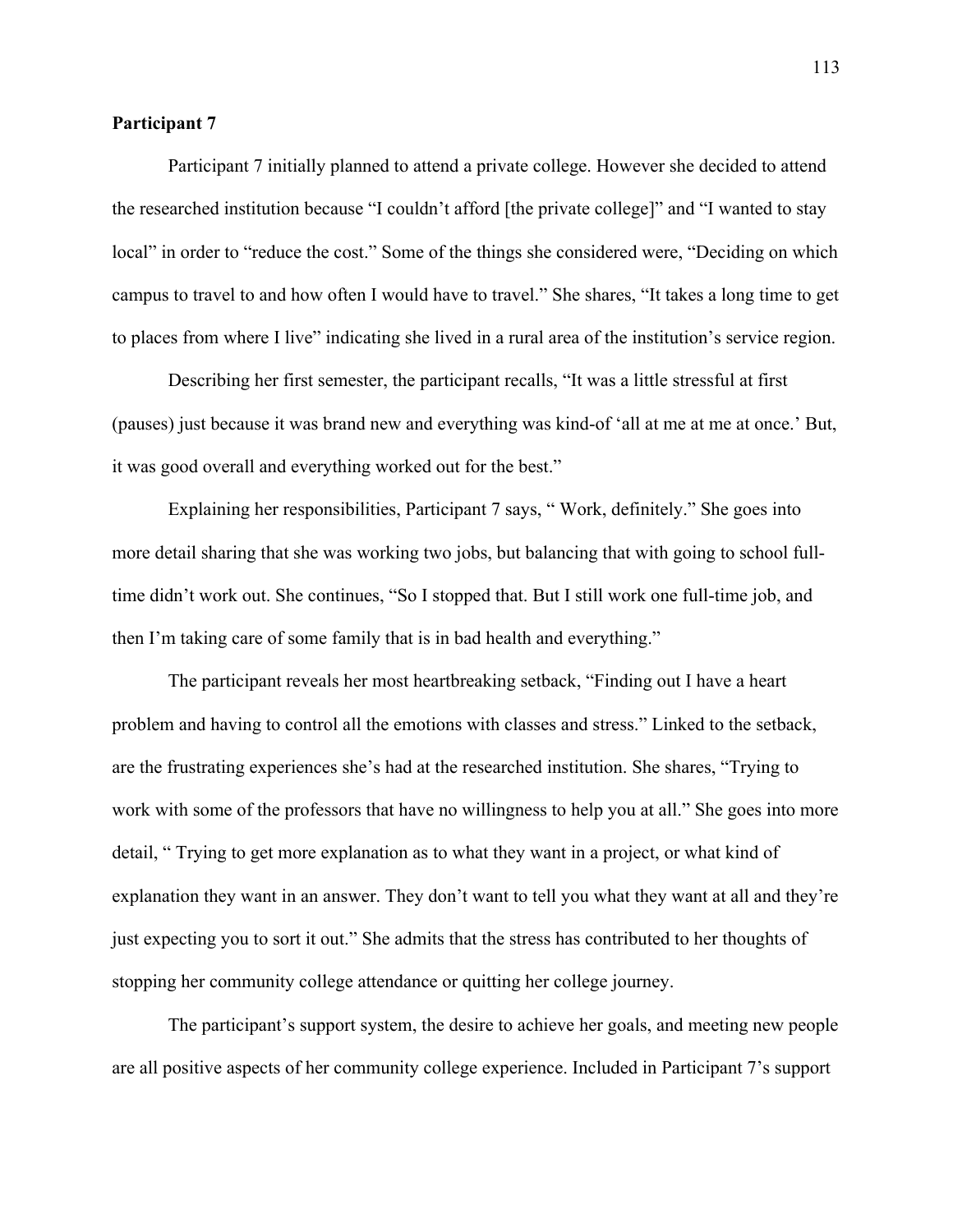system are her grandparents, "because they seem to understand me more" and her parents, "they're like 'You've got to do it, you have no option.'" Describing how her support system helps her, she says it is "sort of support, sort of pushing me and making sure I stay in and won't let me quit." Among the participant's goals is the desire to "get a degree and move out of [state] and get a really good job with a big company." Working toward achieving that goal and "Knowing that I can go further in life (pauses) and work for more" is what helps the student continue attending. The participant's memorable college experiences include a field trip with her art class to an art museum, where they "were doing work but, we were also just kind-of learning on our own, looking at all the different worldly aspects."

#### **Participant 8**

Sharing about her decision to attend the community college, Participant 8 begins, "Rather than going to a university and spend[ing] like thousands and thousands of dollars doing my first year and then eventually deciding on a program and that college might not have it, it's like a waste of money." She justifies, "community college gives me time to decide and also saves on finances." She continues, "I was homeschooled throughout high school, so I figured community college would be a good transition from being at home 24-7 to being away a little bit, and then I could transfer to a university and be away full-time." She confesses, "It would be a little easier on me and my family." Describing some of the elements in her decision making process, she shares, "probably finances was one of them, how much it was going to cost my parents, and how much it would cost me later in life." She goes on, "Also, I considered travel time because I live in [a rural area of the college's service region], so it's quite a distance." She and her family had to decide, "If community college was going to be worth the gas money. And ultimately we decided it was."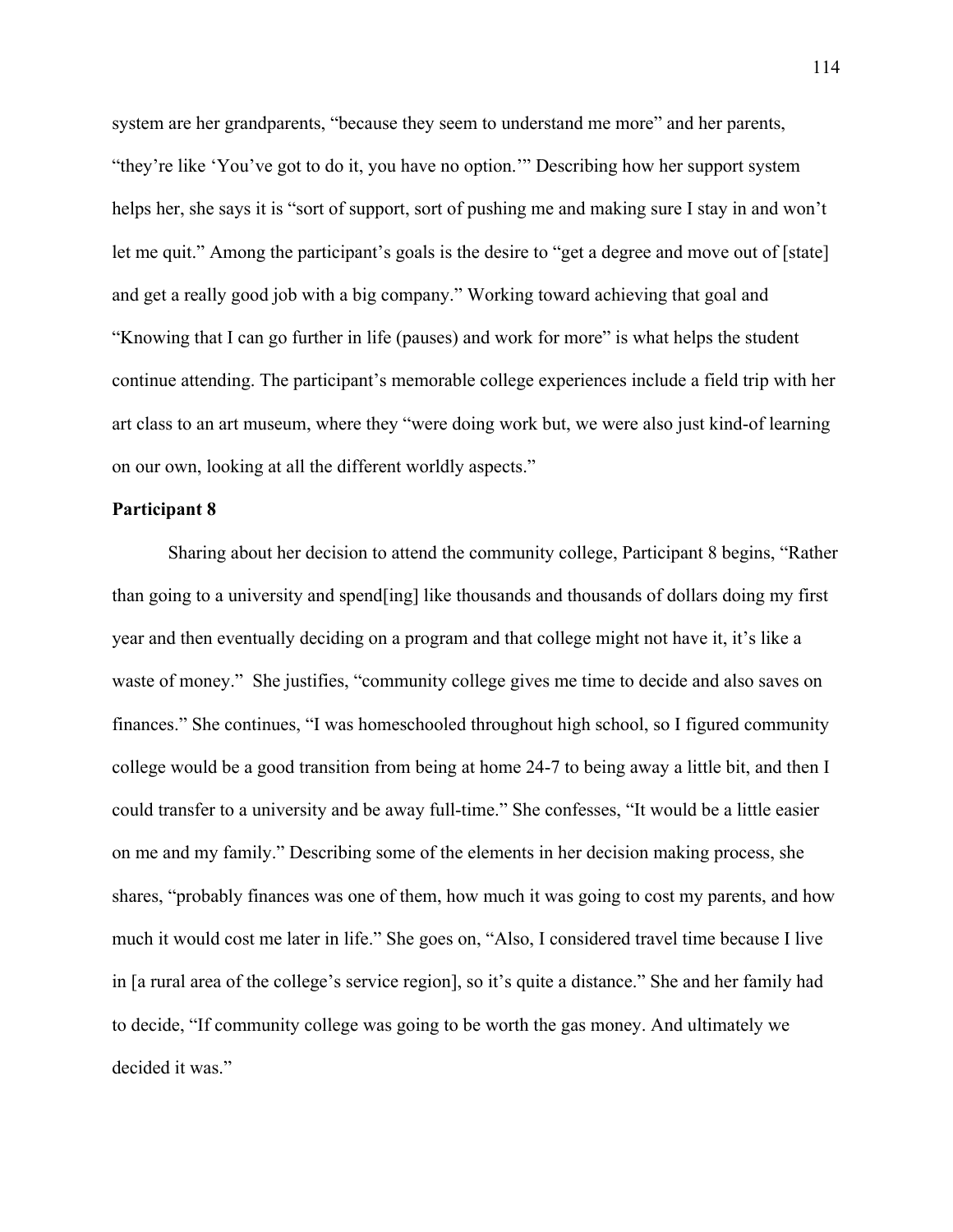Recalling her experiences from her first year, she says, "It was a really good semester, I would say, to be a first-time college student." She continues, "I think I only took 15-16 credits. It wasn't overwhelming, but the classes were challenging enough so that I was getting an education learning things, but I wasn't totally swamped."

Participant 8 shares that balancing schoolwork and home life, being miss-advised, and navigating financial aid are all challenges she's faced in her community college experience. Discussing her responsibilities, she elaborates, "I don't have a job currently. So I have my school responsibilities." She goes on, "I do tutor my brother in math and he's about 16 and he's homeschooled also. I tutor him twice a week in algebra and geometry." She continues, "I am a student ambassador for the school, so I help out with things like the [fundraising events], the local parade." She also shares about her community and volunteer efforts, "At my church I interpret the worship music for the deaf attenders that we have, so I do the music with that. And then I just do things in the community like the pregnancy center and Relay for Life and volunteer with certain things like that."

She recalls setbacks and frustrating experiences, "Overall, I haven't had a lot of setbacks. I'd probably say like maybe a bad test that dropped the overall grade a little bit, but nothing catastrophic has really happened." She continues, "Probably the most frustrating thing I've had was (pauses) when I first started and went for an advising appointment and later on I found out I wasn't really advised correctly." She goes on, "Which kind-of rearranged my schedule and [I] had to figure out what classes I had to take right away, and which ones to make up in the summer." She summarizes, "that was probably the most frustrating, but I was able to take those classes and I'm back on track now." In addition to the frustrating experience with incorrect advising, the participant also describes interactions with college staff. She shares, "There's only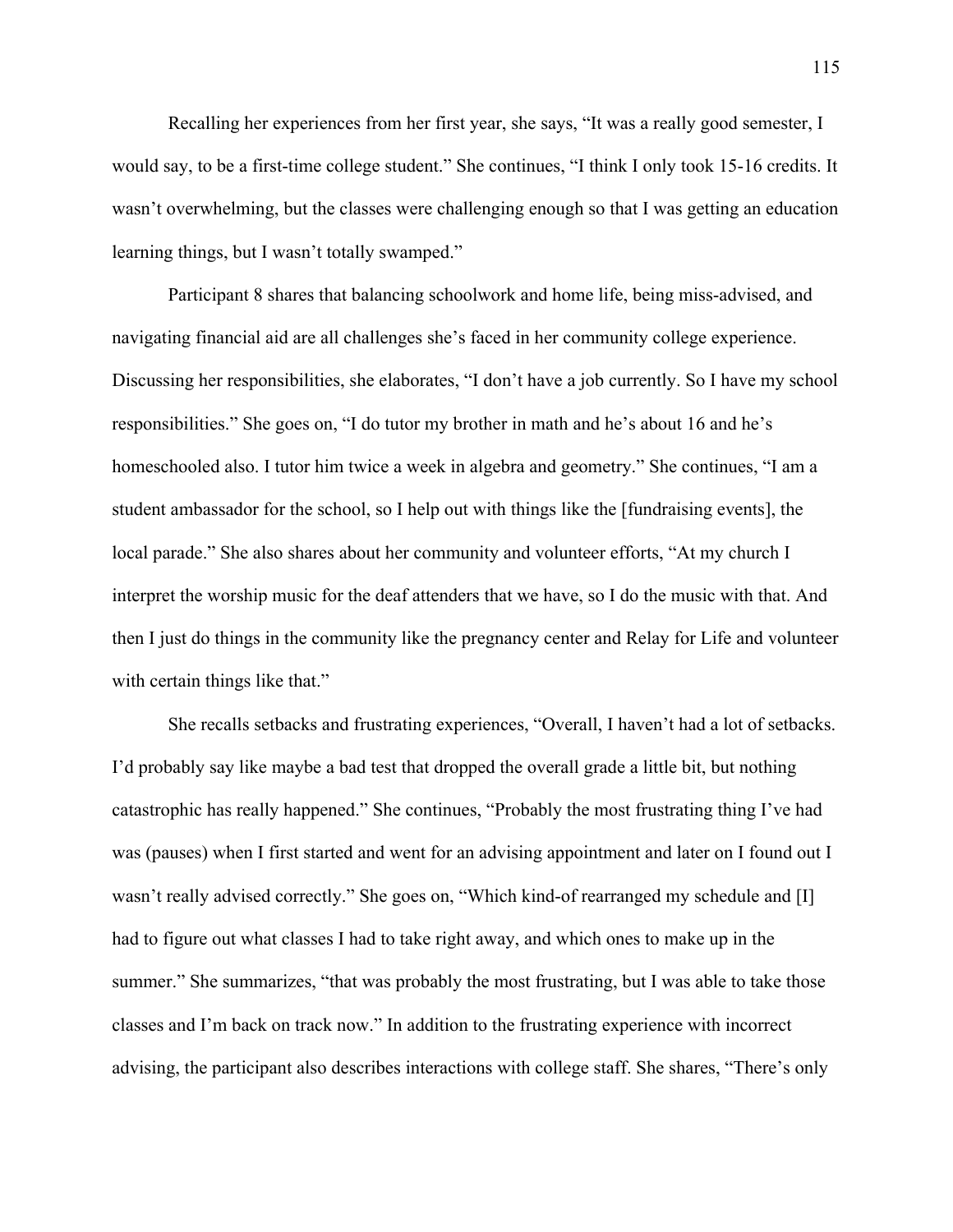been one or two times where I've maybe caught someone on a bad day and they were a little rough, but no biggie, everybody has those [days] sometimes." Going into more detail she says, "When they happen, it's typically with the Financial Aid Office. Occasionally when I don't understand something they'll be like (pauses) 'It's not that hard to understand.' But I'm the first one ever in my family to go to college, so it's like, 'Slow down, I don't know what you're talking about.'" She assesses, "But sometimes I think they could be a little frustrated that they deal with it all the time, but I don't think that it is ever directly at me."

Participant 8's drive to meet her academic and career goals, being involved on campus, and her support system are some of the things that help her continue at the community college. Sharing about memorable college experiences, the participant says, " I think probably overall, is just being able to see how much I've matured and how much I've changed dealing with like (pauses) just my parents (pauses) like being homeschooled, but then being able to like (pauses) interact with professors and classmates and go to their offices." She continues, "There are certain days in class, where it's been an amazing day. Something I've learned or something I've had to do that kind-of changed me for the better."

The participant also shares that she is an ambassador for the school. When asked to explain what the ambassadors do, she elaborates, "I give college tours to students that are contemplating coming here, and I've done that a couple times. The VACRAO [Virginia Association of College Registrar and Admissions Officials] events that the state holds, where like the middle schools or high school comes here or we go to them, I've done a couple of those." She continues, "We just give [the students] information about the college." She also shares about participating in college fundraising events for the college's Educational Foundation, participating in the local parade, and leadership summits held specifically for the ambassadors.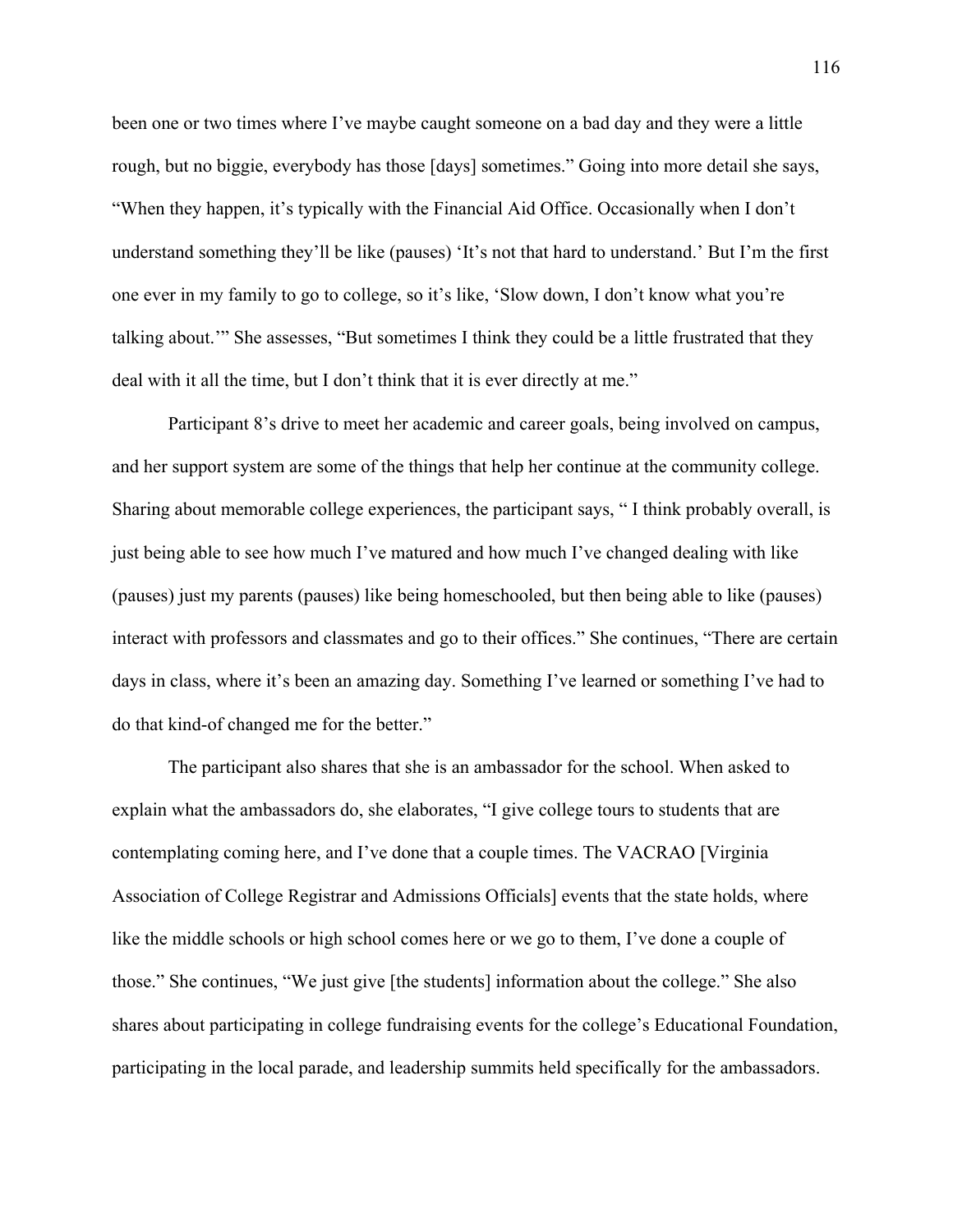Assessing her experience, she shares excitedly, "Overall, it's meeting those people and I play a part in their lives and they play a part in mine, and being able to be like a part of the school's history is just so awesome!"

Thinking about Participant 8's most rewarding part of her college journey, the participant gushes, "Okay, so when I went from high school I was always, like, straight As, you know (pauses), I could handle this. But when I went into college, I didn't know quite what to expect because I didn't have that public school experience. So I was really scared my first semester." She explains she was worried about maintaining 'As' and ending up with a good GPA. She shares her feelings at the end of the first semester, "When they posted my grades in December and I found out I had all As the first semester, that was really rewarding because it was like I can do this." She goes on, "I went from high school, and I maintained that in college." She continues with a smile, "So, I can handle college, I can handle life. And it was just kind-of like a reassurance that I'm okay, and that I'm going to handle this and that I can do it, so it was really rewarding."

Elaborating further on what helps her continue at the community college, the participant goes back to her support system. She says, "My family, you know, keeping me encouraged, keeping me going." She also shares, "I also have that desire to get a doctorate one day, so the community college is like the first step. Get the associate's and then move on." She concludes her desire to reach her goal is the main reason she continues.

The participant reflects on other helpful experiences, identifying the "general atmosphere of the school" as "welcoming and caring" She explains, "I was just talking to [the person at] the front desk for 20 minutes, just hanging out because I love [her], and the people in the Student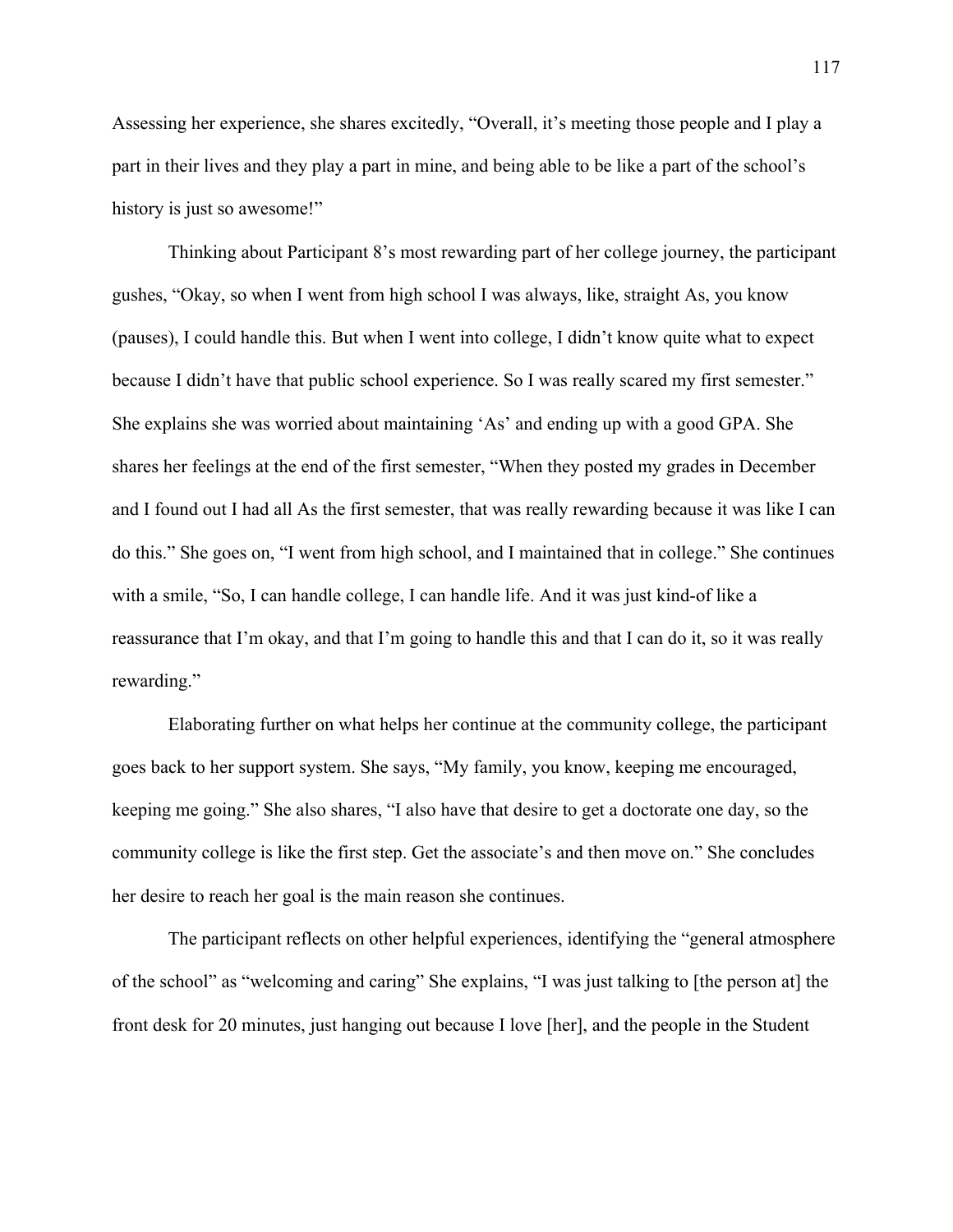Life Office." She goes on, "They're always there for you to talk to. They are friendly. People end up caring about you, and you end up caring about them, so that's been helpful."

### **Participant 9**

Participant 9 admits at the beginning of the interview, "In my senior year of high school, I didn't really know whether I wanted to stay in the state of Virginia or venture out. So I figured this would be a decent way to transition into the collegiate world." She goes on, "There's always that financial (pauses) benefit, of going to a community college for 2 years as opposed to jump starting into a 4-year institution." Elaborating more on what she considered in her decision to start at the community college, she shares, "The finances (pauses) not only the money I would be saving in tuition and books, and fees, and things like that, but the availability of flexing my class schedule here to manage equal time workload as well." She continues, "I would be making more as opposed to going to a 4-year school and starting out in an entry level position making minimum wage the whole time." Another element she considered in her decision was the level of difficulty. She expresses, "You don't really know if the rumors are true, but you're always told, you know, that the community college is much easier than trying to start at a university." She explains her choice with respect to the level of difficulty, "It's not that I had bad grades in high school at all. I was part of the National Honor Society and maintained a 3.9 [GPA] but it's always a great kind-of thing to hear, to help you (pauses) pick." She also details there was a representative of the community college at her high school, "that made the transition a little more comfortable because you had a face to put with the school as opposed to the other 4-year schools because you don't know any of the staff and how they're going to be."

The participant describes her first semester and first year as "easy and hectic at the same time." Her first semester of attendance was the fall semester after completing high school. About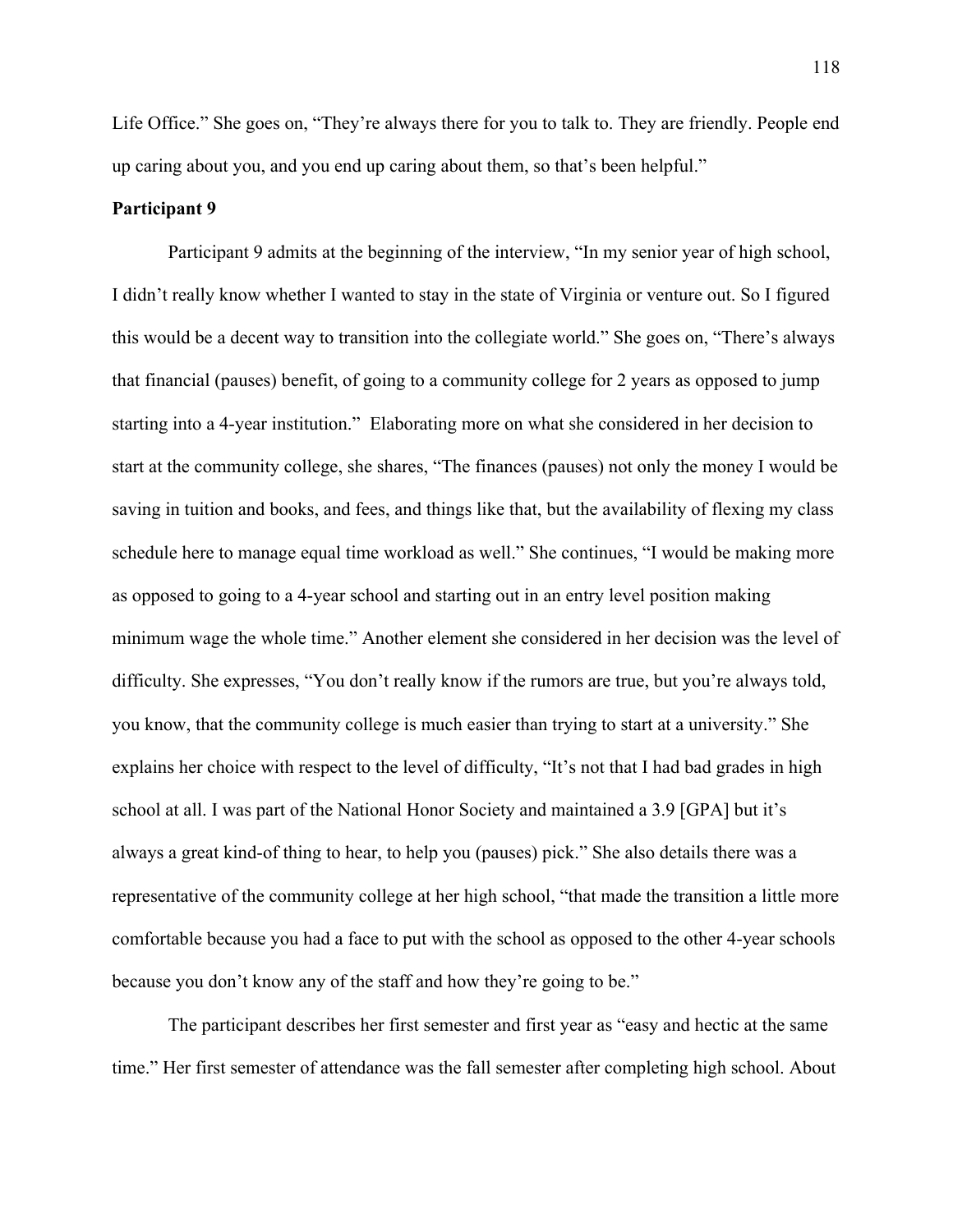the transition between high school and community college, she shares, "I didn't really know how to take the transition of having structured classes to having unstructured classes." She goes into more detail, "So that was the kind-of easy part because they were a lot easier than I anticipated. So my senior year of high school I was taking all A[dvanced] P[lacement] or honors level courses, and I felt like I had more work in those courses than I did my first semester here, so it was kind-of nice to be a little bit more relaxed." She continues, "At the same time, it was also hectic because I was working 2 part-time jobs, which was equating to about 65 hours per week, so managing that, while going to school was kind-of overwhelming."

Participant 9's challenging experiences include managing responsibilities and scheduling between home, work, and school, navigating financial aid issues, and varying degrees of engagement with individuals on campus. Some of her responsibilities as a student, she explains, includes "look[ing] over the syllabuses (pauses) syllabi, and mak[ing] sure you are keeping up with the due dates of projects or tests, as well as maintaining the classwork and the teacher expectations for all courses." She asserts it is challenging, especially taking between four and six courses each semester.

Balancing life at home and work, she shares, involves living with her sister and two children while her sister is going through a divorce and working full-time. She elaborates, "I help maintain the home life with [the children]. So like homework and baths, and getting them ready for school in the morning." About her current employment, she says, "the company I work for, they are kind-of doing a lot of transitions so there is a lot (with emphasis) of overtime right now that is mandatory as well as voluntary." She goes on, "And while, you know, I am trying to pay tuition and books and stuff, I always take as much of it as I can get, so there's definitely an over full-time work schedule." One of the participant's most difficult experiences relates to "just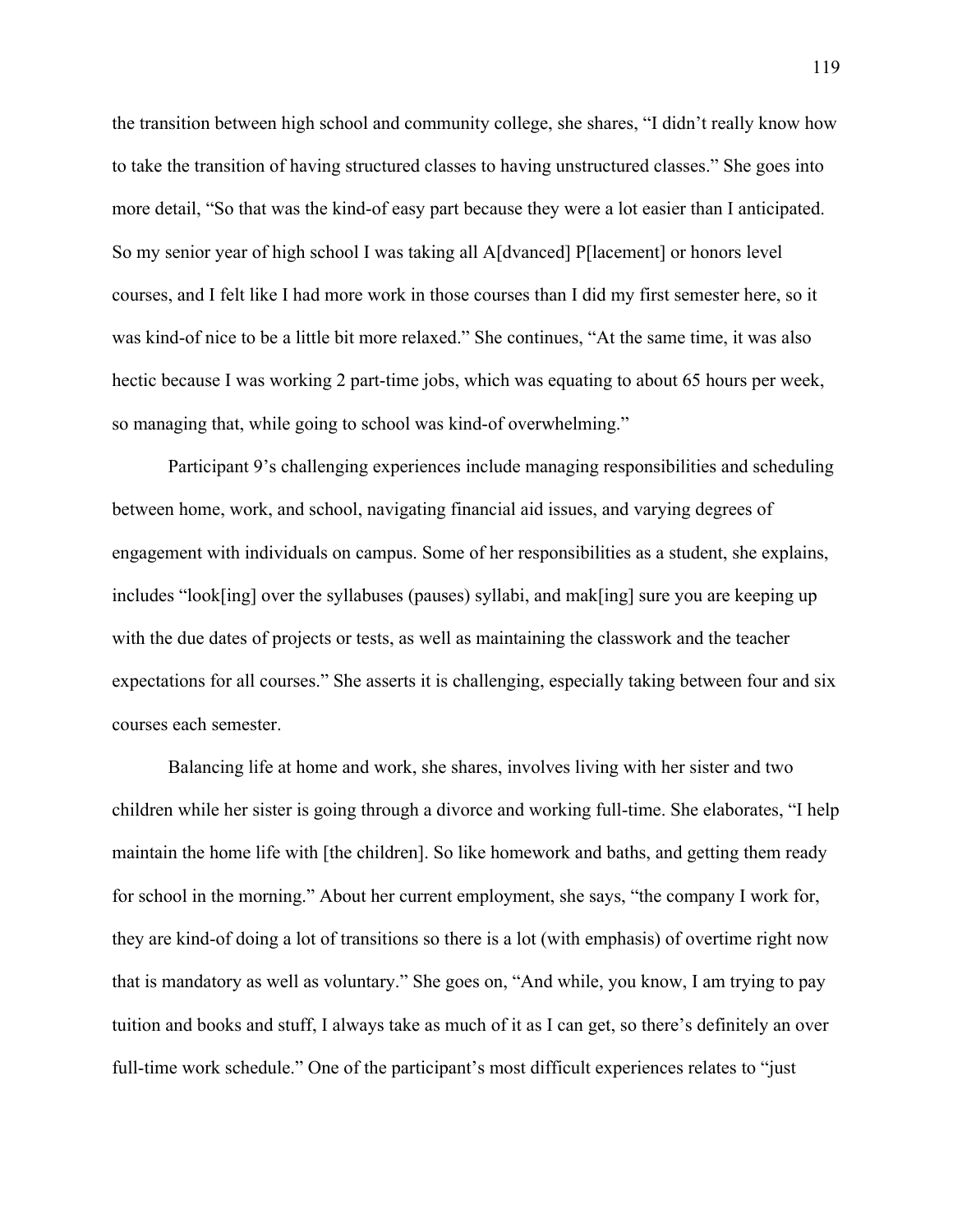figuring out time." She explains that time management challenges her to figure out and balance her priorities. She elaborates about her decision- making process, "I need to work this much time so I can go to school, but with working this much I also don't have this time to do this paper." She admits realizing, "I could have probably gotten an A on [the paper] instead of a B if I had the time has been the most difficult."

Participant 9's most heartbreaking setback is associated with sorting through financial aid issues. She explains, "So, my first year [at the community college] was completely, all paid. I actually ended up getting money back, about \$2,400 after tuition was paid and books and everything because of the amount of scholarships and funds I was given my first year." She continues, "I used that responsibly, like I put it toward a down payment for a more reliable vehicle to go back and forth from [home] to [college]. But when I got into my second year, I didn't have some of those scholarships. They were one-time scholarships from high school and my financial aid had dropped down because I was working so much." Expressing her frustration, she shares, "And I guess that it's not really taken into account when they give you, or when the government gives you your financial aid packet, 'like hey (pauses), your (pauses) wages are probably going to these things and not all to the school because some of us support ourselves' and so the amount I've had to pay in my second year as opposed to my first year was kind-of overwhelming. The participant's experiences with financial aid and figuring out how to come up with money for college have affected her. She shares that her father is "a single father, [and] there's not that financial support that a lot of kids have." She continues to share that her most frustrating experience was "probably being nervous of not being able to come up with the funds for textbooks and how that will affect me in a class situation." Another frustrating experience dealt with course scheduling, about which she shares, "with some of the classes that are required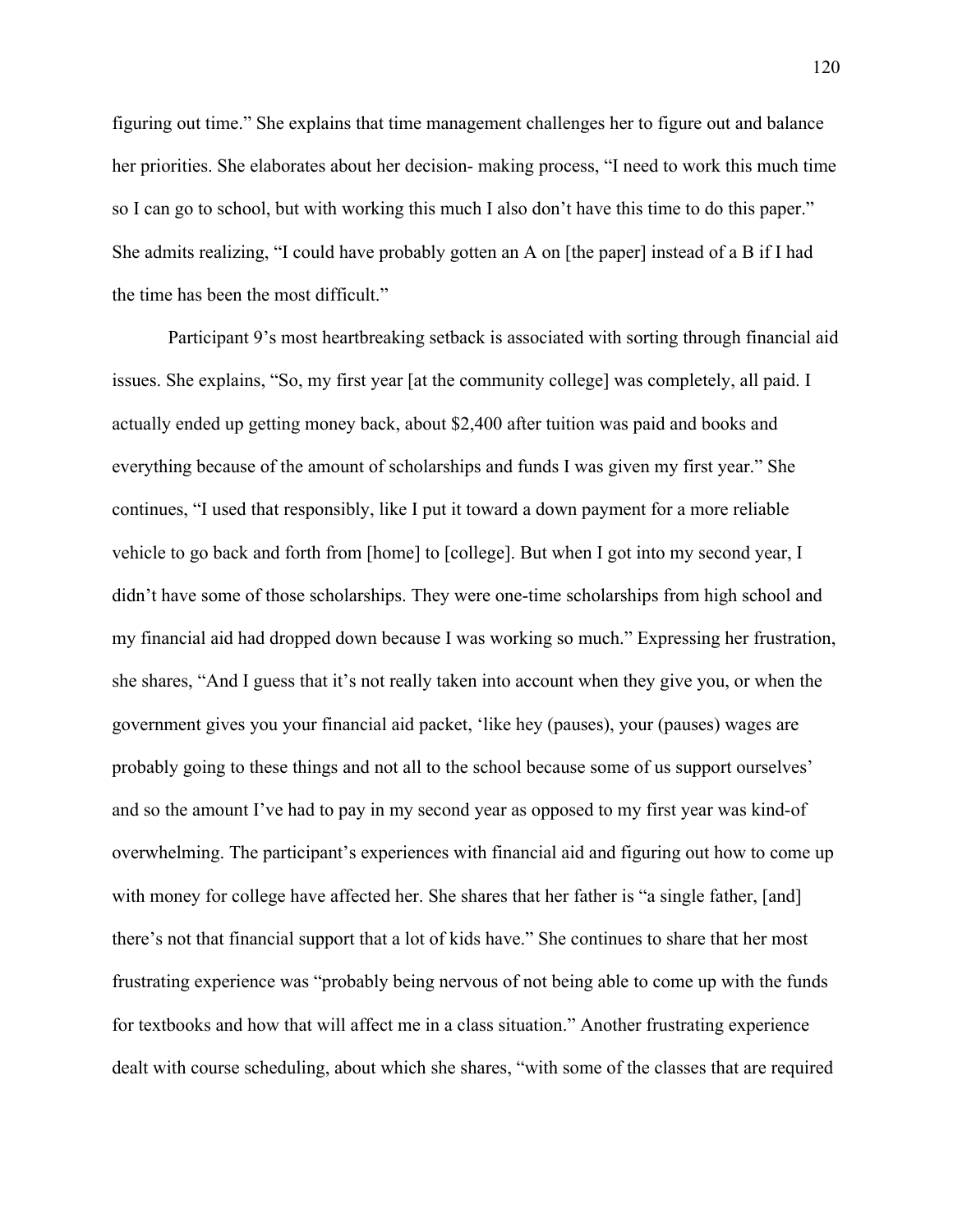for my degree, they're offered at crazy times so you can't really flex, like I said, with a full-time work load." Giving a specific example, she adds, "a lab I have to take this coming semester is only available on Mondays at 1 p.m. and when you have a lecture and lab block that's 4 to 5 hours, and I can't get off [work] those times, so I have to take it online." She continues, "I'm really nervous about taking a lecture and a lab online because it's something I've never done before and I don't really know what to expect."

The participant openly describes her interactions with professors, classmates, and other college employees. Beginning with college employees, she says, " I don't really run into any of that much because I'm here during the evening time, so that's kind-of limited." Moving next to elaborate on her interactions with classmates in her evening classes, she shares, "you see a whole different crowd than you see coming during the day." She explains further, "So, these are people who, you know, are elderly and coming back to school and they're super friendly, and they're, you know, trying to get study groups together and that's great." She goes on, "And you also have a large portion of adults who have families to get home to after class, or just work all day and they're exhausted by the time they get into class." About the overall engagement, she assesses, "you kind-of see the willingness to want to be [in class], but not to put in the effort because they're exhausted. And so, you kind of see the lack, you know, when it comes to group work and things like that, of their participation." Concluding her discussion of interactions with individuals on-campus, she says, " My experiences with professors so far have been great, except with a select few. The select few," she sighs, "just didn't make their expectations clear, or weren't willing to work with you." She provides an example of frustrating experience with professors, explaining that there are a few, who when she seeks their help for further understanding, their responses lack empathy. She says, "they're like, 'I don't know what you don't understand, it's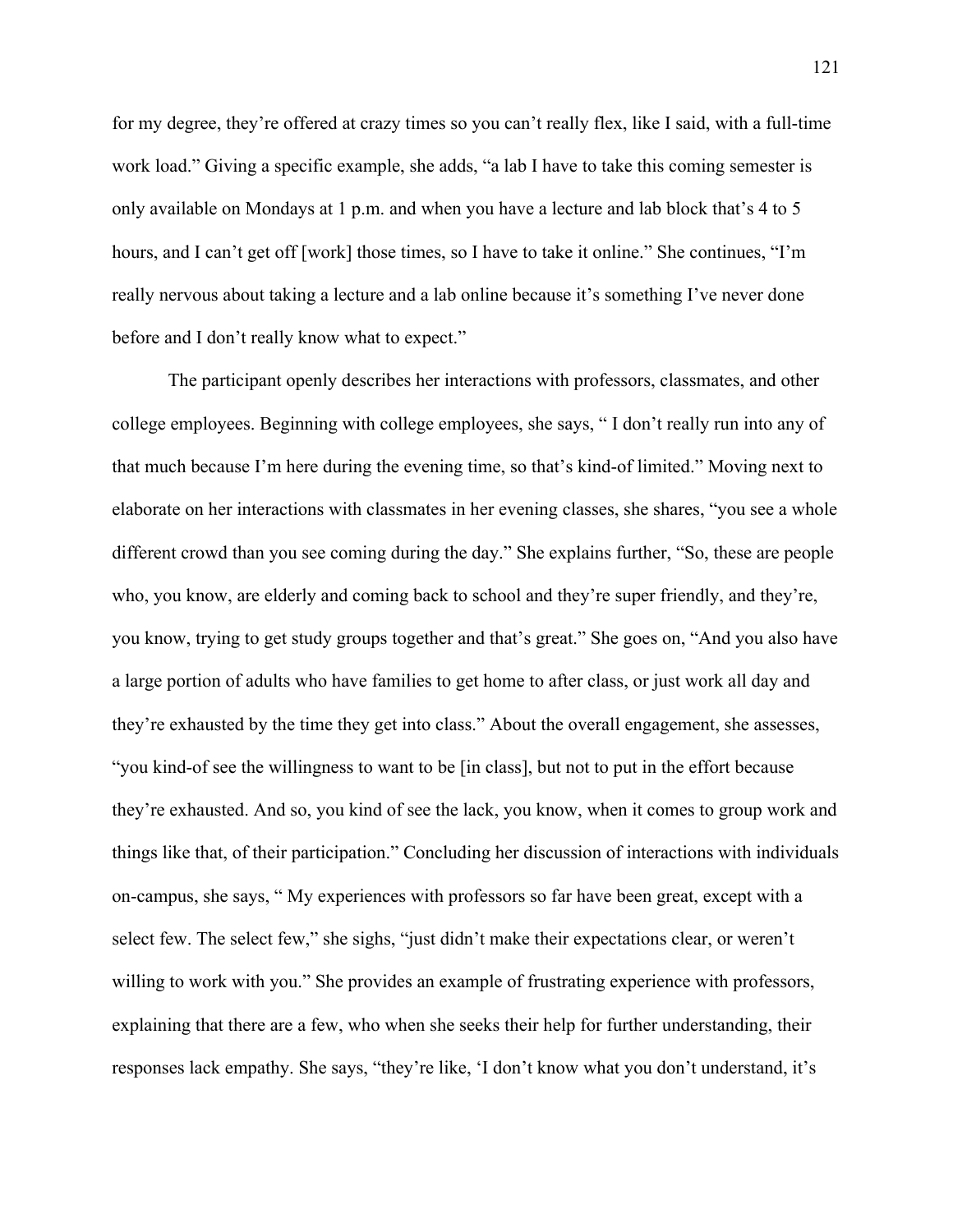right there.'" She continues, "but for the majority [of her professors], they've been helpful and lenient in case I need to make up a test, or I can't make it to class or something."

Participant 9 shares there is a lot of support and emphasis on the importance of continuing her education. She explains, "My father is a single father and I have one other sibling and [her father] did not progress past high school." She elaborates, "He is a contractor and so he does all manual work. And since seeing him and how [his work] is affecting his body, and you know, worrying about how I am ever going to retire, or what if something happens, (pauses) what if I break my leg and I can't work, and kind-of having that backup is good reinforcement." She goes on, "And although he didn't go to college, he's constantly (emphasis) enforcing, kindof like, 'You need to go so you're not like me,' so that's great."

The participant also shares that the convenience and "hav[ing] one semester left and  $\Gamma$ m done with my associate's degree and can venture off" are what is keeping her at the community college. Elaborating more on what helps her to continue at the community college, she explains is "the drive to want to do better." She goes on, "A community college, an associate's degree is pretty much the first step in any post-secondary educational journey, so I think knowing, okay, I need to get this done to move on to a Bachelor's and this for a Master's, and so on." She continues, "and saying, 'Hey, you know you've done 14 years in the education world so far, 6 more isn't going to kill you.'"

The participant then recalls her most memorable college experience, explaining an activity completed in her developmental psychology course. She then goes on to describe the activity, "We did something called a privilege walk. And so we would stand up, and [the professor] would ask questions like, 'Did you have both parents growing up?' or 'Did you have to miss a meal?' and depending on your answers, you would take a step forward or a step back."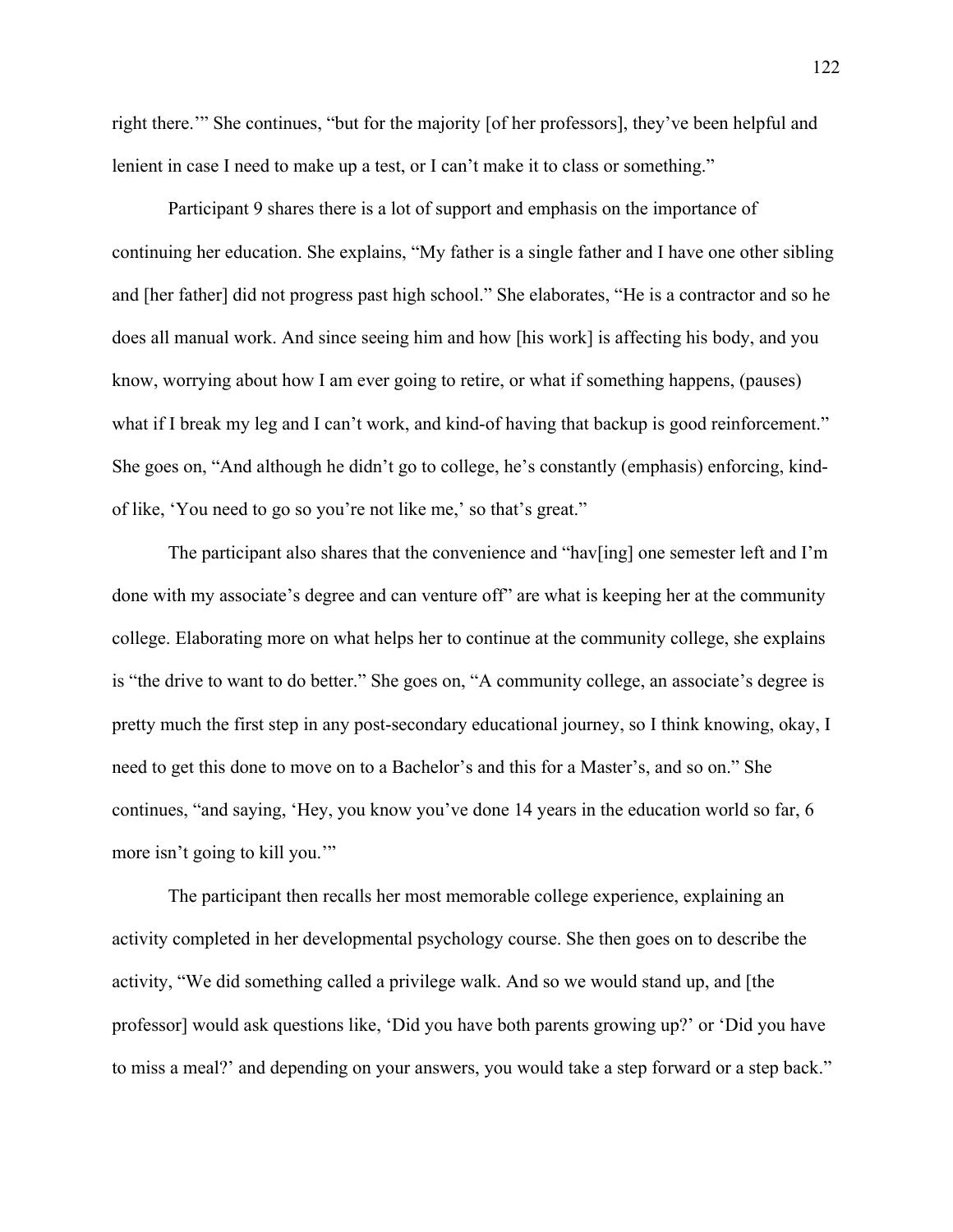Sharing how the exercise impacted her, she goes on, "it kind-of gives you the idea of where you stand in society and the privileges you have that you don't realize." She recalls the class discussion following the activity in which "they all shared how everyone felt and whether they were surprised with where they were standing, and things like that." She attributes the privilege walk activity as a memorable experience because, "it was the most I've seen a group of students open up and talk about things like that. I saw a lot of that in high school and middle school, but I haven't seen it here. There was not a lot of that engagement."

#### **Participant 10**

Participant 10 began his attendance at the community college because, "I wanted to go to [a young, in-state large public research university located in a metropolitan area]. The participant cites not receiving a standard diploma from high school as his main reason for choosing to begin his college journey at the community college. One theme consistent throughout the interview from this participant is his concern developing and having a connection with his classmates. About his decision to start at the community college he shares, "I thought about what I would have to do to understand all the students. Like when they were trying to be friends and when they were not." Describing his experience during his first semester, particularly with his classmates, he says, "It was scary, there seems to be so much to learn. All the students seemed to (pauses) all the students seemed very uninterested in me." He expresses solemnly, "So it made life really hard." The participant goes on to share that getting involved on campus was difficult and took courage on his part. He explains, "Sometimes there was someone who asked me to something they were going to do (pauses). So that took a lot of courage on my part."

One of the largest challenges for Participant 10 in his community college experience deals with his communication abilities. In the opening minutes of meeting the participant, he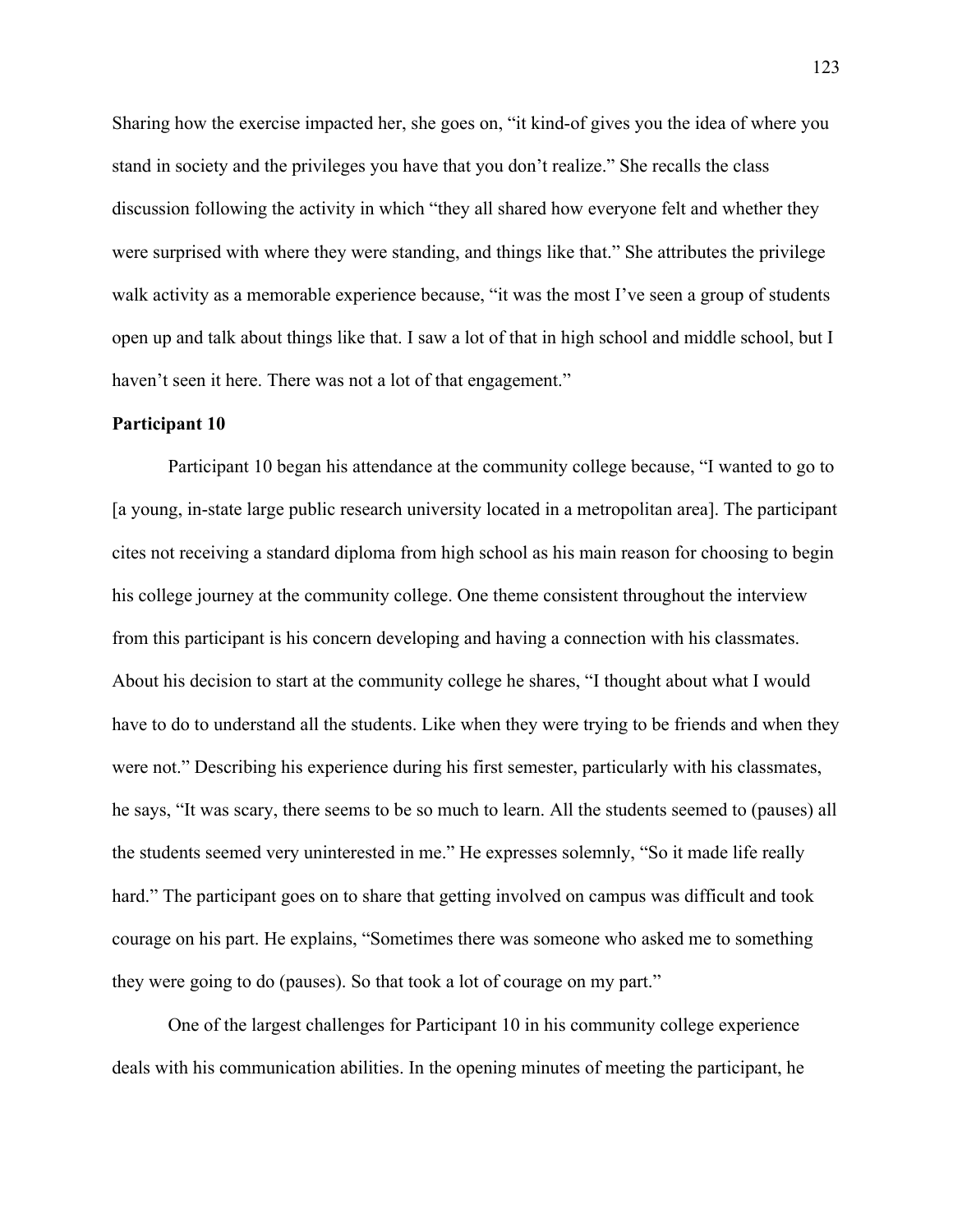expressed he was autistic with limited verbal communication. Despite the autism diagnosis, the participant is attentive and very much aware of his thoughts. He explained he just has trouble expressing them in ways others can understand. When describing his interactions with faculty, classmates, and other college employees, he shares, "Interactions are all like having words in your head that take worlds of time and energy to speak."

Sharing first about his experiences with classmates, he elaborates, "Interactions with the students, particularly the very nice students, were not very significantly different from the average students. And partly, that was facilitated by instructors who assigned group projects." He goes on, "So, when I was included as a typical student and included in group projects, I had more of a chance to communicate with those students, and they got to know me and I would be included in some of the things they go to do. Particularly [with] students who very wisely chose me to lead the class in really tough situations." Describing his interactions with his professors, he shares, "Professors mainly talk to me through my mom, very little interaction there. And that's changing. Because, initially I did not have the ability to do this (pointing to the letterboard) so they were not really able to hear my voice. And now that I am able to communicate with the letterboard, they are starting to interact more." Opening up about his interactions with other college employees, he says, "Some of them were mainly interested in talking to my mom. Then others were not interested in talking to either of us." Giving his overall feeling about his interactive experiences with individuals on-campus, he expresses, "The majority of them do not understand autism, so they cannot understand how to help."

In addition to the participant's difficulty in communicating, the participant manages his responsibilities at home and with schoolwork. The participant's responsibilities at home include, "taking care of the trash, grocery shopping, walking the dogs, my own laundry, and cleaning. His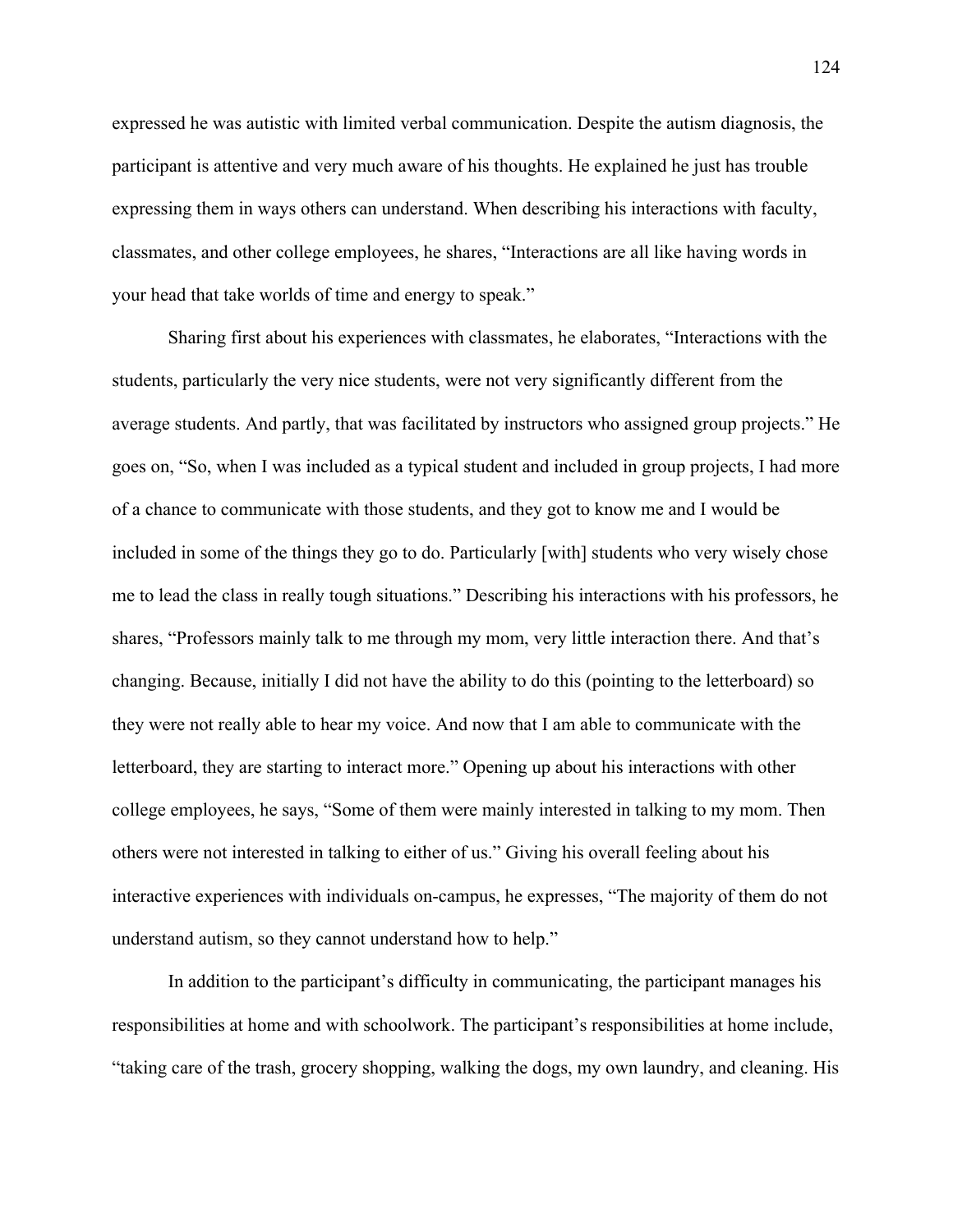responsibilities with schoolwork include, "staying on top of my assignments, reading the coursework, trying to stay abreast of the schedule".

Describing some of his challenging experiences, he shares, "We take for granted that everyone is able to make their needs known in college. That is not the case in students with disabilities. Even in students without disabilities." Elaborating on specific frustrations, he says, "Everything I do is not like others. I speak with a letterboard. That is not like the average student. So I'm not allowed to be in some classes." He continues, "Some things are too early for me to get to, so I have to skip them. The transportation issue is the main thing that keeps me from attending as much as I would like to." He admits that he has thought about quitting his college journey, "At times, it seems that going to college is not the worst thing to do, but now is not the best time to do it." He continues, "We take for granted the ability to communicate. All students need to be able to communicate. We should be teaching them to communicate their thoughts so that everyone can live again."

Positive experiences in the classroom, a desire to attend a specific four-year university, and his support system are all elements that have supported Participant 10's continued attendance at the community college. Participant 10, despite the communication challenges, has had some positive experiences in the classroom. His most memorable college experience, he shares, was in a sociology class. He explained that he "presented his PowerPoint to people who wanted to learn this method [of communicating with a letterboard]." About the experience, he elaborates, "[It was] very much the result of hard work on the part of my communication partner. She worked tirelessly with me to develop my thinking into what resulted in one small step for mankind, one giant leap for disabled students." He goes on, "The other students understanding me when I wrote my ideas on special education. The way I communicate is so tedious that other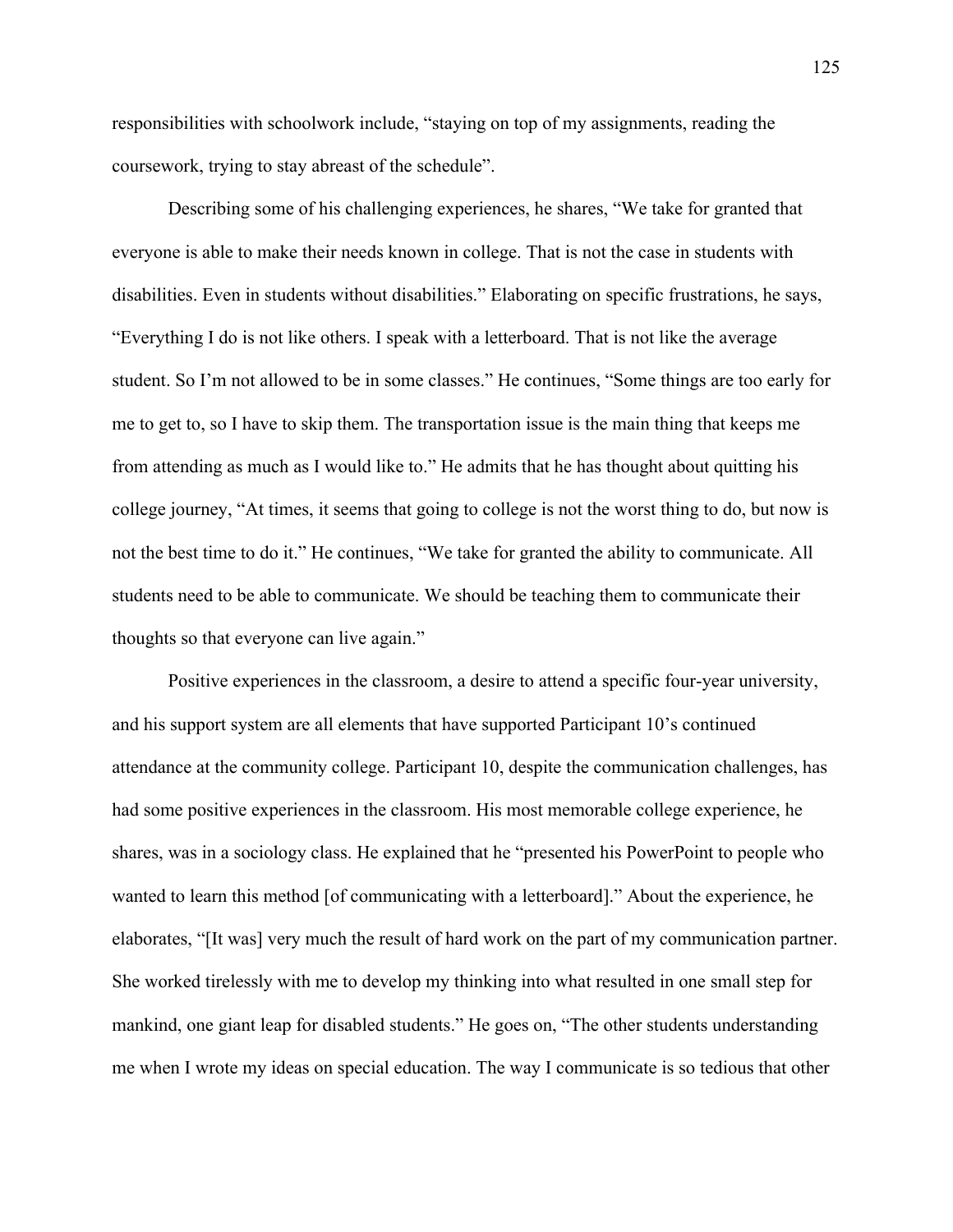people sometimes lose interest before I finish speaking." He expresses why the experience was memorable, "[Having] an audience that valued my words, that was the most rewarding moment of my life."

The participant continues his attendance at the community college because, "I want so very much to win the respect of [a young, in-state large public research university located in a metropolitan area] to allow me to go there." He specifies, "It's very important to me to win the respect of other students who attend four-year schools." He goes on to say that, "understanding that the only way to get to the true college I want is through my experience at the community college" is what helps him to continue. He offers, "I think that the college should start some kind of program to help people who do not speak to participate more fully."

Participant 10 attributes much of his support to help him through his experiences to, "God." The participant says, "That is where all good things come from." He continues, "We trust in God to really teach us. We trust in God to really show us the way to all things." He also identifies his mother and his communication partner as two other individuals that support him in his educational endeavors.

### **Participant 11**

Participant 11's decided to attend the community college because, "I didn't know what I wanted to do after I graduated high school, and I kind-of didn't want to just stay at home forever, so I guessed I would attend a community college for a couple of years and then transfer." He says, "I think my brother has been the biggest help in that." He shares he had a few questions or things he considered in his decision, "How could I afford it? What would I do? And if I had time to do it."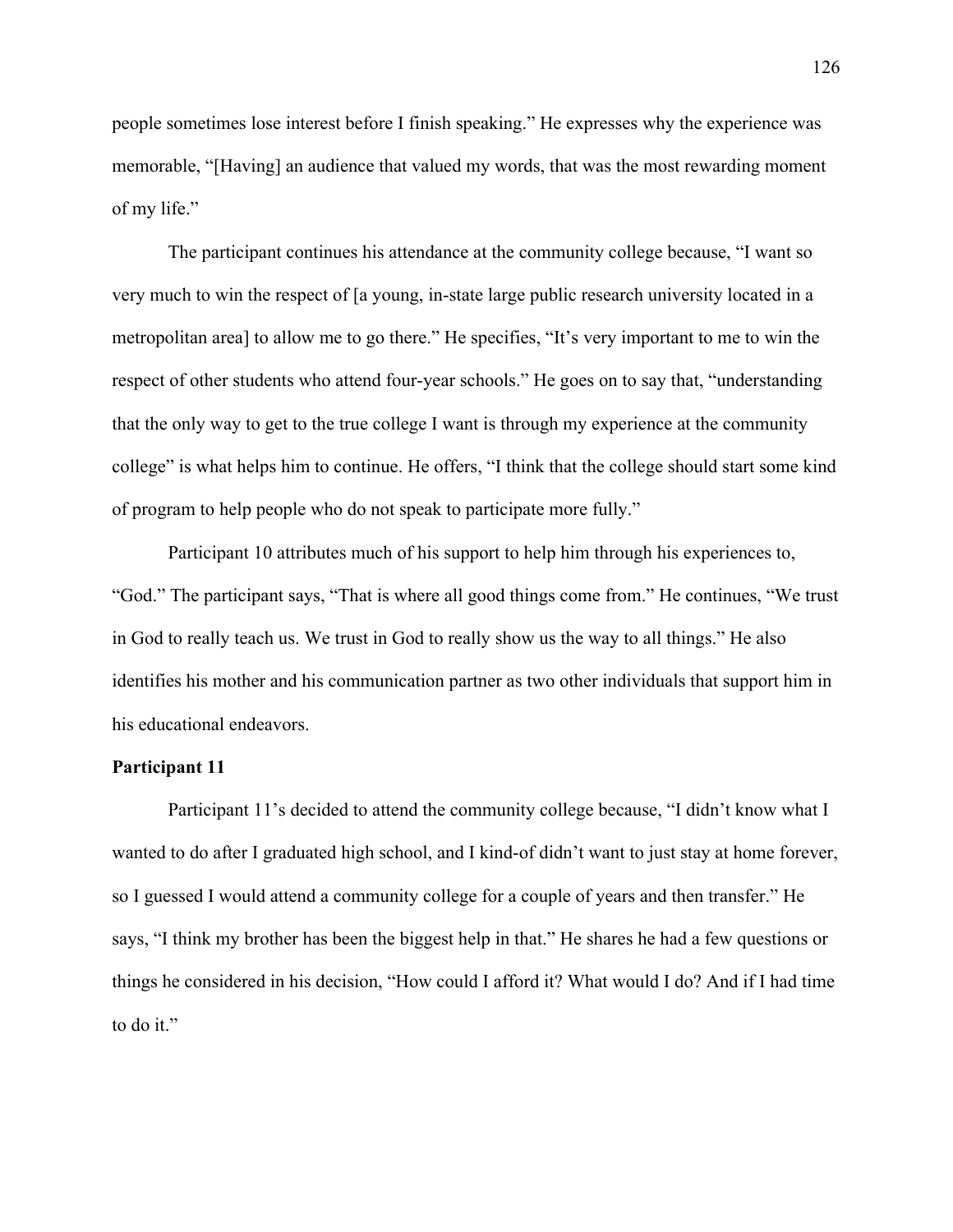He describes his first year at the community college, "It was interesting. It was definitely (pauses) it was kind-of scary because I didn't know what to expect because it was different than high school." Overall, he says, "I think it went very well. I think it is a lot more, in a sense, relaxed and I can kind-of do what I want and I'm not on somebody else's time." He goes on, "I got a feel for the classes and being my own man, basically." His most memorable experience, he says, "I think [was] the talent show. I went there to watch my friend and everyone was just amazing. I liked that everyone was so happy and cheering on. That was pretty cool. I really liked that." About his entire experience at the community college, he shares, " Nothing has been too difficult. I think there has been a lot more helpful."

Managing time, balancing work with school, and navigating finances are challenging experiences for Participant 11. Describing his responsibilities, the participant shares, "I work and I go to school" He works between 20 and 30 hours each week, and says "I guess time management is a big deal for me. I just have to manage my time wisely." Later in the interview, he revisits time management and expresses, "I think time is crazy. I feel like I'm always doing something now either with work or school and then homework. And trying to fit in hobbies, like side activities." He goes on identify a second challenge of his experience at the community college, "One of the things that has been holding me back has been financial status. Being able to come up with money." He elaborates, "Basically, I'm on my own. I get help from financial aid, but if I need to make any payments I have to come up with the money." He then identifies a scary experience, "Failing a class." He elaborates, "I haven't failed one, but coming close to failing one is the scariest thing because I know it's my money and I don't want to lose it, or have to do another semester. To me, that's scary because I don't want to stay longer than I have to." He also admits he has thought about stopping his attendance. He shares, "I have once. Because I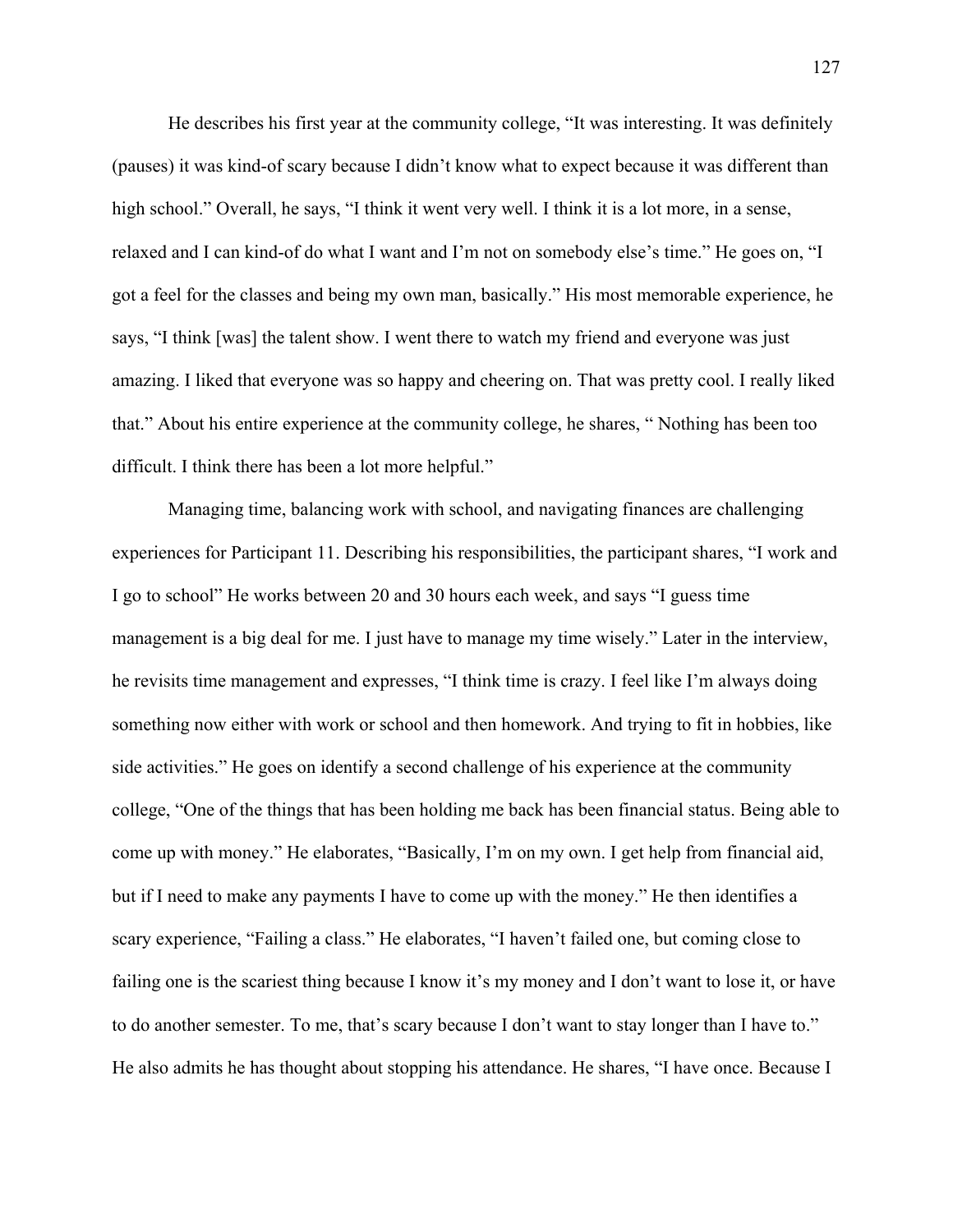was getting a little frustrated because I had a lot of work and I had a lot of homework. I wasn't thinking about quitting all the way, maybe taking a semester off, but I have thought about it."

Participant 11's goal to transfer a four-year institution is what helps him continue at the community college. He says, "I really don't want to stay in [my hometown] all my life. I'm hoping to get into a four-year so I'm really working hard to get my associate's so I can transfer." He goes on, "I keep continuing because I want to get that associate's degree, which I'm really close to. I think that once I get that, my life will be better." The person he relies on most for support, he identifies as "my brother". He shares, "He gives me guidance. He was actually in the same boat I was doing. But he's been [at the community college] a lot longer than I have. He's been really helpful in supporting me." Discussing interactions with individuals on campus, he smiles, "I really like them. I get along with them. Really." He reveals his sense of humor, "I like to joke around a lot. People, I guess, like that. 'Cause they like to make friends with me." He continues, "Professors pick on me, but I feel like that's a good relationship to have between the teacher and the students." He goes on to share he was able to connect well with the college's director of financial aid, saying, "I really like the main guy. He's really cool." About overall connections with people on campus, the participant adds, "People seem to help me along the way. I and I get a lot more helpful information from people, like fellow students that are doing the same degree I am." Participant 11 elaborates on the most rewarding part of his college journey, "I feel like I've done a lot for coming this far. I feel like that is most rewarding because my family is really proud of me, and I'm like one of 3 that has still continued their education and I'm really proud of that." He concludes, " And I feel that if I can actually, like succeed, I can help support my family."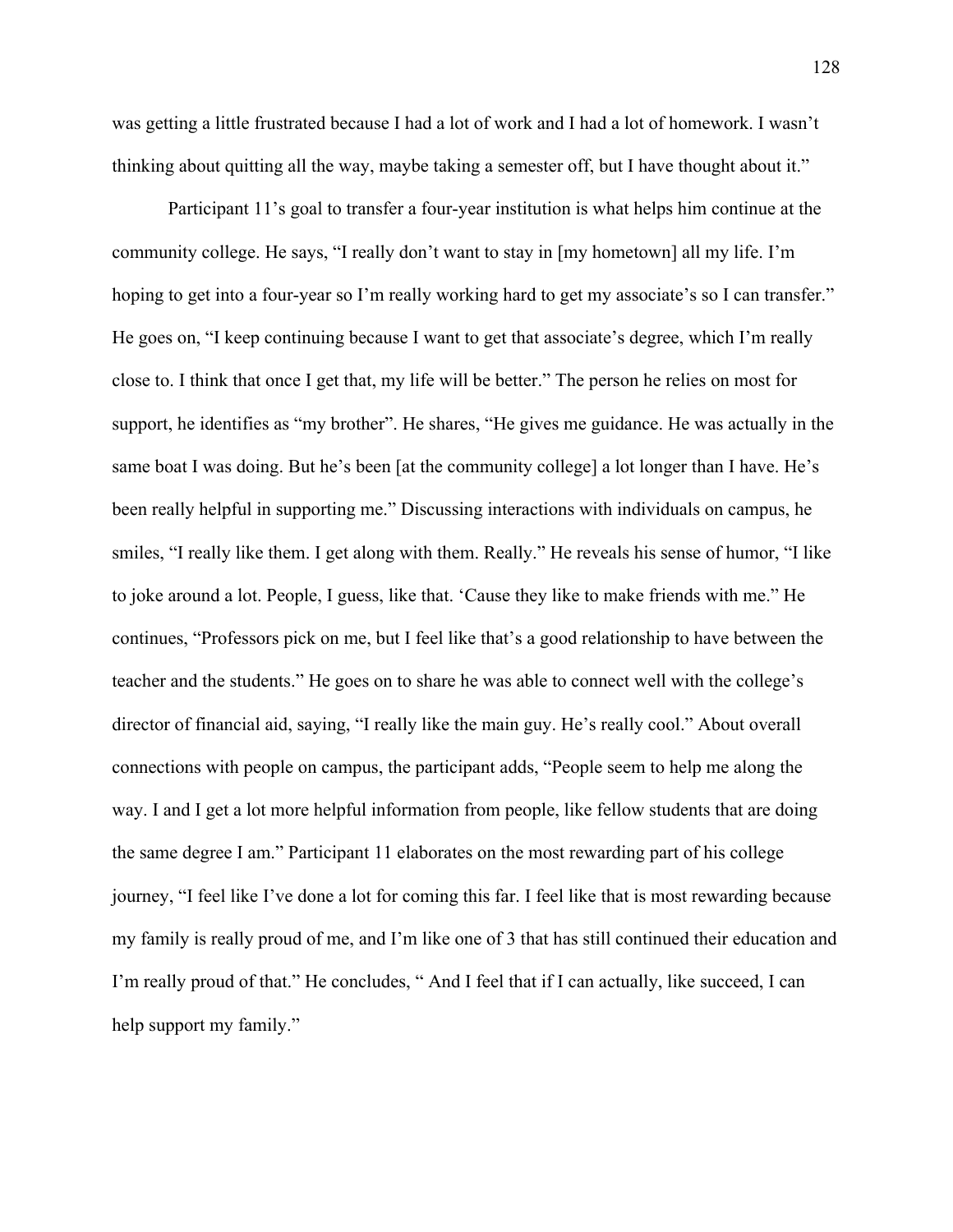### **Participant 12**

The key points, according to Participant 12, for her to attend the community college were, "it's local and it is affordable." She goes on, 'I had a full-time job for a couple of years and then I was laid off. "During that time," she shares, "I spent a lot of time preparing for the placement test because I wanted to do something. I didn't want to be stuck in retail for the rest of my life." She continues, "it was finances and it was really just planning for the future." She elaborates, "I wanted something more with my life and we have a fantastic community college here that could help me get there (pauses) at least halfway."

One of her scariest or frustrating experiences, the participant reveals was "the initial, like, coming in and taking the placement test." She elaborates, "I was homeschooled and I graduated high school when I was 16 years old, so I hadn't done any school for years." She goes on, "So walking into a new environment completely and having to prove myself the first day was nervewracking."

Describing her first semester, the participant explains, "all I took was SDV [the student development course]." Recalling her early experience, she shares, "I walked on campus on my very first day and I was like, 'I'm so going to embarrass myself. I'm going to fall flat on my face and nobody's going to like me.' It was scary." She goes on to say her SDV professor "was amazing. And then I fell in love with the school." She continued her attendance the following fall semester, "I took English and math. It was incredible. The professors were so supportive and it gave me a lot of confidence to keep going."

Participant 12 identifies time management, managing her responsibilities, finances, and setbacks as challenging experiences she's faced as a community college student. The most difficult part about her responsibilities, Participant 12 shares, is time management, "just trying to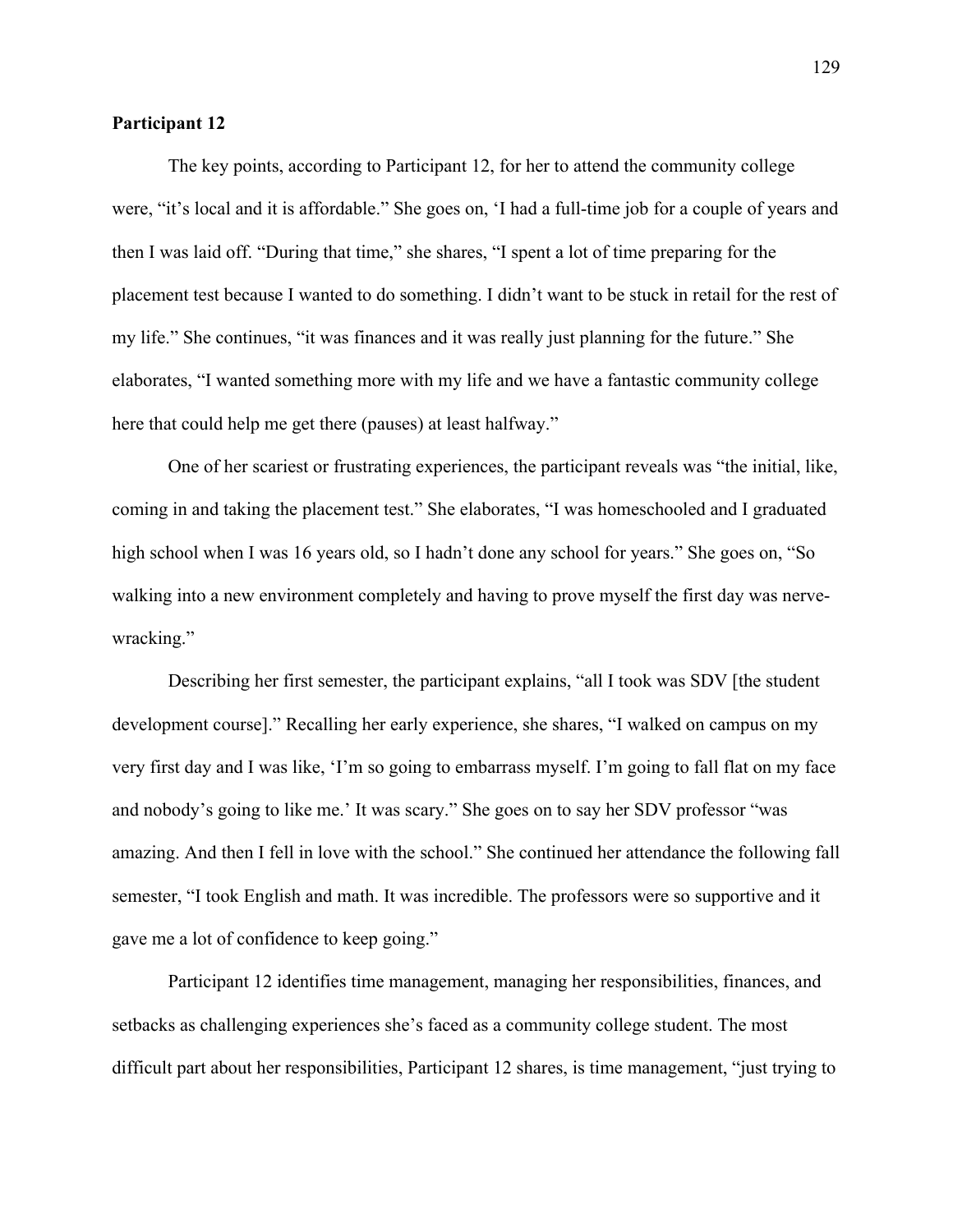get all of it done." She explains, "I have two jobs. I'm an English tutor and I work at the library, and that one's not that much pressure. I really, really like that job. But I also have a family." She continues, "I live on my own. I have a roommate and a dog, and I'm taking care of a household, and a fur ball, and my siblings." She assesses, "There's a lot of responsibility, but I think that it is a part of life." The participant goes on to describe one of her setbacks, "I got a B in my math class, and other than that, I'm a straight-A student. And I'm actually kind-of surprised that I got a B in that class because I didn't get any-thing (emphasis on each syllable) that was going on." She continues, "I was so angry at myself and the professor. I worked so (with emphasis) hard in that class and wanted an A." Another specific challenge she identified was financial aid. She shares, "I know financial aid was difficult for me because I don't meet the requirements for federal financial aid and the answer I got the first time I walked in was like, 'Oh, then, go away.' But since then, I've found scholarship applications and stuff like that, that I'm trying to work on and see if I can get assistance in that regard." In reflecting on her experiences, she admits with a huff, "I've had bad days where I've convinced myself that it's just not worth it [to continue with college], but I always talk myself back out of it within a couple of hours."

Support Participant 12 has received, and interactions with individuals on campus, and inclass experiences are all positive experiences conveyed during the interview. About her support system, Participant 12 shares, "I have a very, very supportive (pauses). One friend that I've relied on through all of this has been very encouraging and helpful." She continues hesitantly, "I have a mother and siblings who tend to need more support than they give, but they are there when I need them." She goes on to describe her experiences on campus. She says, "I was actually very surprised that everyone on campus is so positive. The professors all love what they do and they love what they teach and they love their students." She continues, "And I've gotten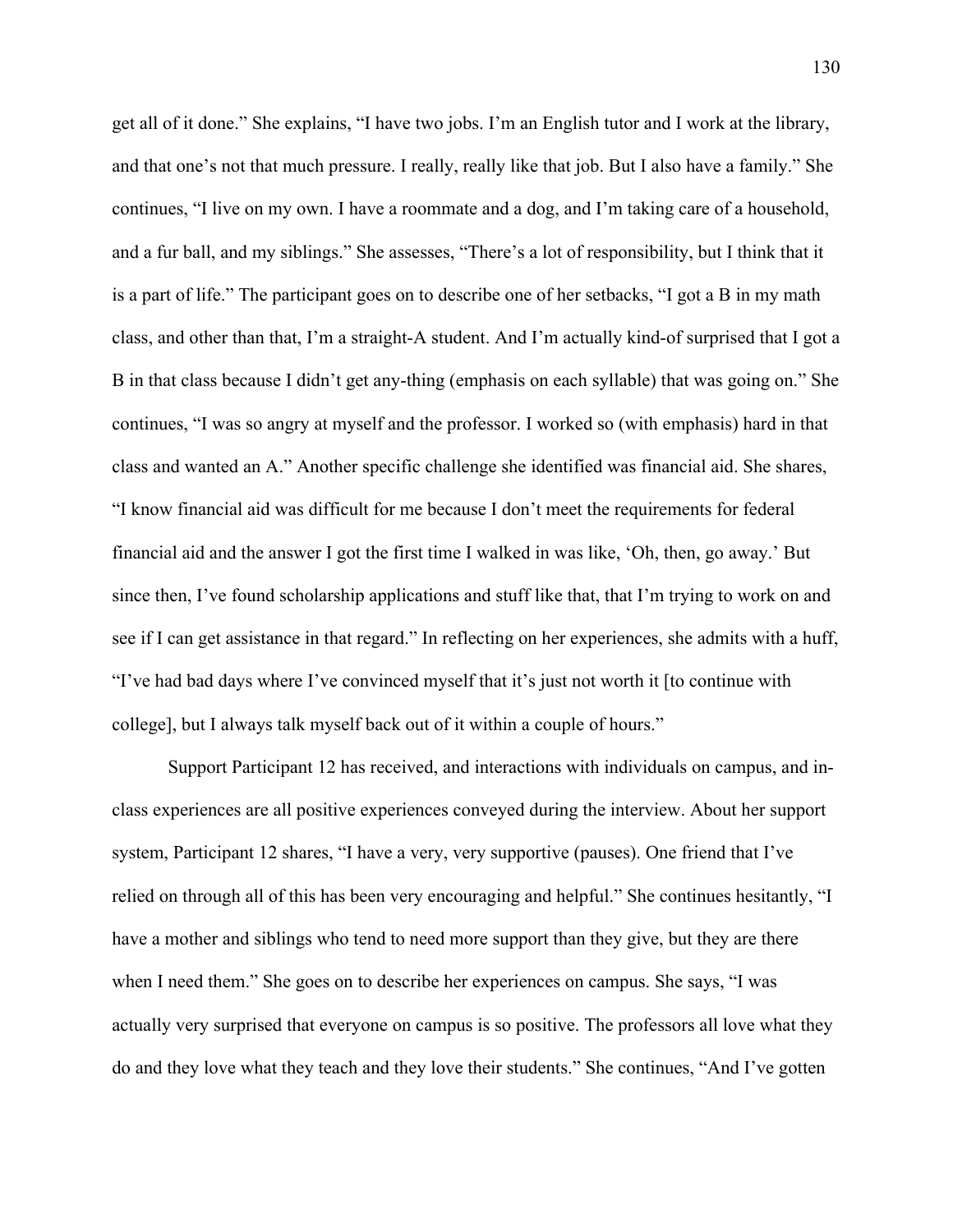the same thing from most of the administrative staff. That they love what they do, and they're happy to be at work." Moving on to share her perceptions about other students, "I don't spend a lot of time hanging out with students socially. (Pauses.) But they've all been very (pauses) they're at least committed to getting somewhere (emphasis). They may not be committed to the class, but they are committed to getting somewhere." Going into detail about a specific experience with a professor, Participant 12 continues excitedly, "I had one professor who decided to give us our final as a take home test and let us have a little party on the final day and we all brought in food and we hung out. It was fantastic (emphasis)!" She considers her experiences with professors among the most rewarding elements of her college journey so far. Elaborating she says, "The opportunity to get feedback from professors and their input has been incredible." Speaking specifically to what helps her continue, she explains, "just the support and my own determination." She goes into more detail, "I want to have a four-year degree and I want to have the career that is associated with that. So even when I'm convinced that everything sucks, that I'm doing terribly, and I don't want to do it anymore, that vision is motivating."

## **Participant 13**

Cost, reference from a family member, and poor experience at another institution were among the things that led her to the decision to attend a community college. She begins brightly, "My sister had an awesome experience at the community college and I decided that I wanted to give it a go." She continues, "I decided to try some strictly online learning and I decided that it wasn't for me, and I didn't' get the supports I needed." Going into more detail, she says she was looking for, "social interaction with professors and peers." Expressing frustration about the experience, she says, "There was no advising or contact information for departments in regards to financial or general enrollment questions. I found it difficult to contact any professor and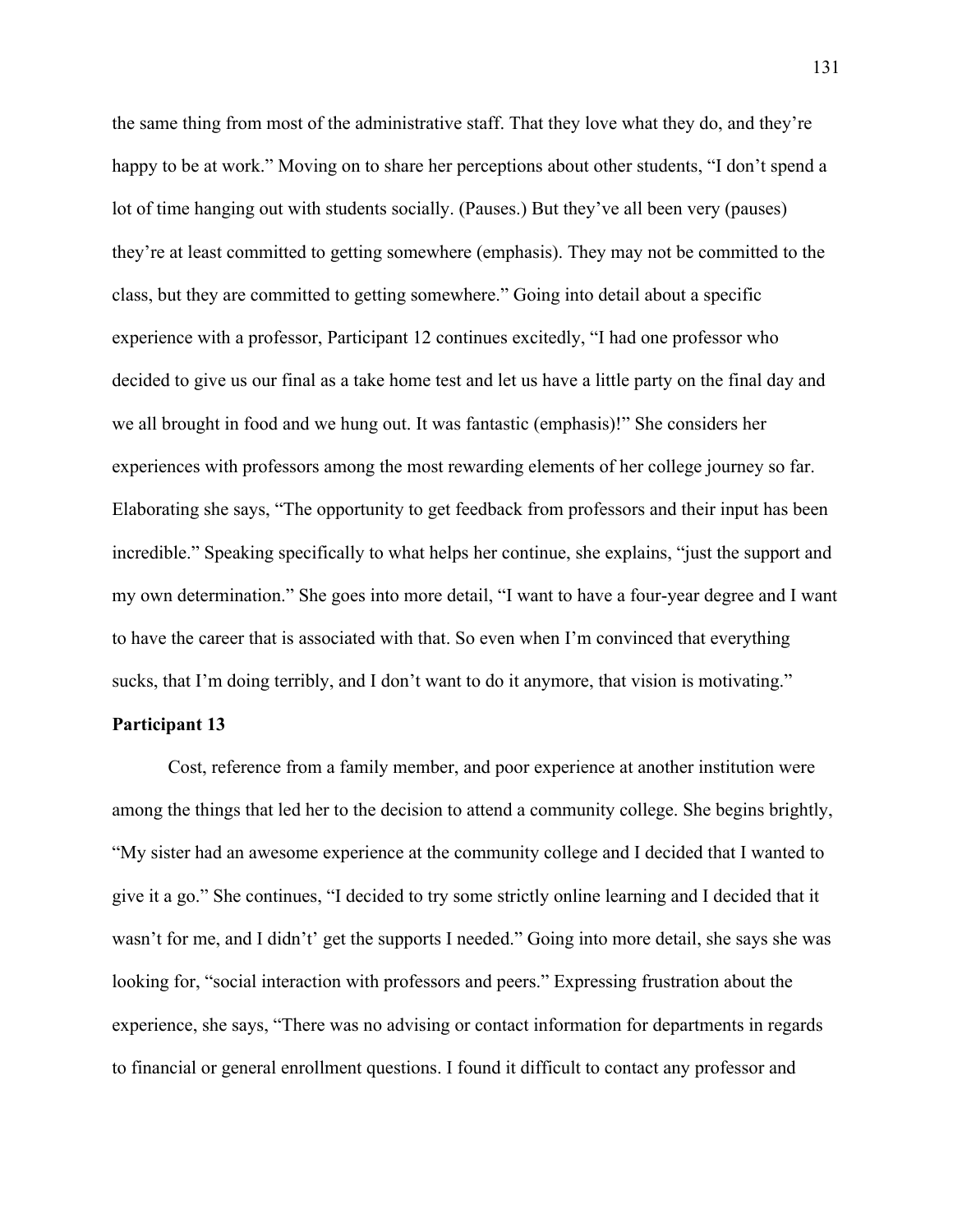receive a timely response." Going back to her decision to begin attending a community college, she continues, "It was way better priced, and I believe that you get more for your money with the community college. I think the way they disperse their money and what they, help children, or students, I guess, to achieve, as far as funding certain programs here, definitely played a part in my attendance as well." Elaborating more about the things she considered in her decision, she says, "I considered where I wanted to go and what was going to be the most cost effective way to get there." Evaluating the prerequisites she would need and the ease of the application process were also elements she considered in beginning her journey.

Describing her first year, the bubbly personality starts to come through. Giggling, she admits, "it was filled with a lot of fear, and I guess, the feeling of being overwhelmed." She recalls, "that first class was kind-of awkward sitting there at first. But after that first class, everything was just a lot easier." Reflecting on the first year she adds, "My first semester went way better than expected. I kind of had the fear that I was going to fall flat on my face my first semester and then jump back in, you know, and be headstrong." Continuing, she shares, "My first semester kind-of gave me the drive to continue on and be successful." She explains her struggle with the first year in terms of comparing her experience to high school, "You're so used to high school and doing a lot of the work in class, and going home with small assignments" She goes on, "And now it's college level. You get the basics of what you need to learn and you kindof go home and apply that yourself, and you know, have to do all the work and bring it in." Assessing the experience, she shares, "that was kind-of a struggle. But I think it has taught me to be more accountable."

Continuing to share her perspectives about why she continues, the participant elaborates, "I think a lot of it has to do with the integrity." She explains, "I haven't met a student that has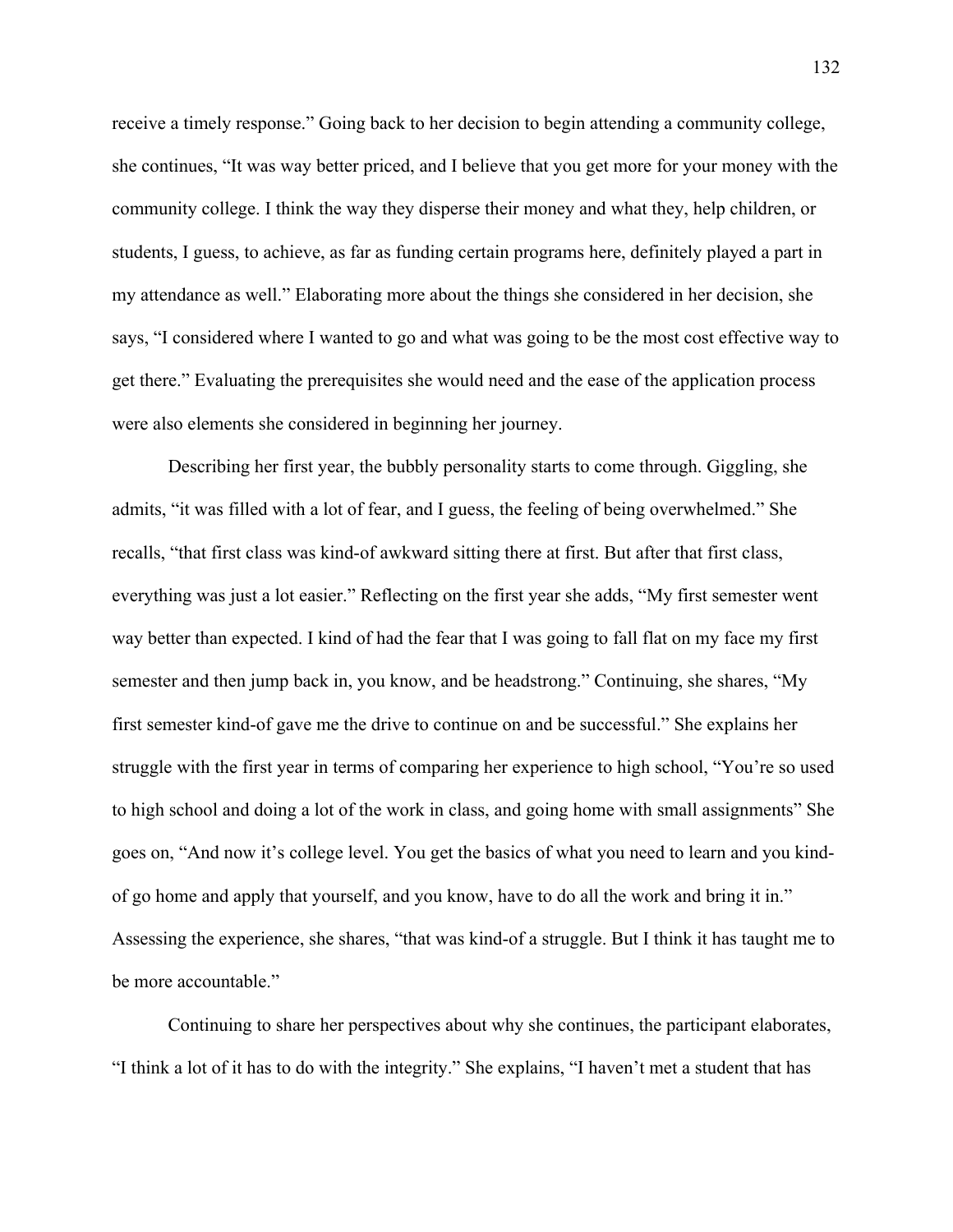been just clearly upset with the school itself." Going on, she says, "They might be disgruntled with a certain aspect, or a certain class, or a certain professor. But, it seems like everybody works together to resolve that." With a smile she adds, "If you are upset, they want to know why you are upset and what they can do to help." She continues, "They might not give you exactly what you're looking for as far as the answer, but they're going to give you what they feel is appropriate and they're going to get you to where you need to go." Detailing more about her choice to continue, she says, "I've had an awesome experience with the professors, just the willingness to work with us and teach us and answer any questions that we have."

Among her challenging experiences while enrolled at the community college, Participant 13 includes starting at the community college after having a horrible experience with her first higher-education institution, recovering from surgery on her wrist while still taking classes, difficulties in working with a particular professor during that time. She explains, "I had surgery on my wrist last year, and it was hard because I got some lower grades that I did not expect, because a lot of it was online work, so that was a major heartbreak." Reflecting the challenges after wrist surgery, she adds, "The most frustrating [part] would have been with a professor right after having the surgery not willing to work with me. I ended up getting a C in the class, which I knew I could do better." The whole experience, she says, "was kind-of shocking." She brightens as she continues; "I am retaking those classes so I can get better grades now that my wrist has healed."

In addition to those challenging experiences, she says, "I am a full-time student. I just started a full-time job. I was working a part-time job." She adds, "I am married with three children. (Pauses). So taking care of them, and helping my sister out with my nephews" are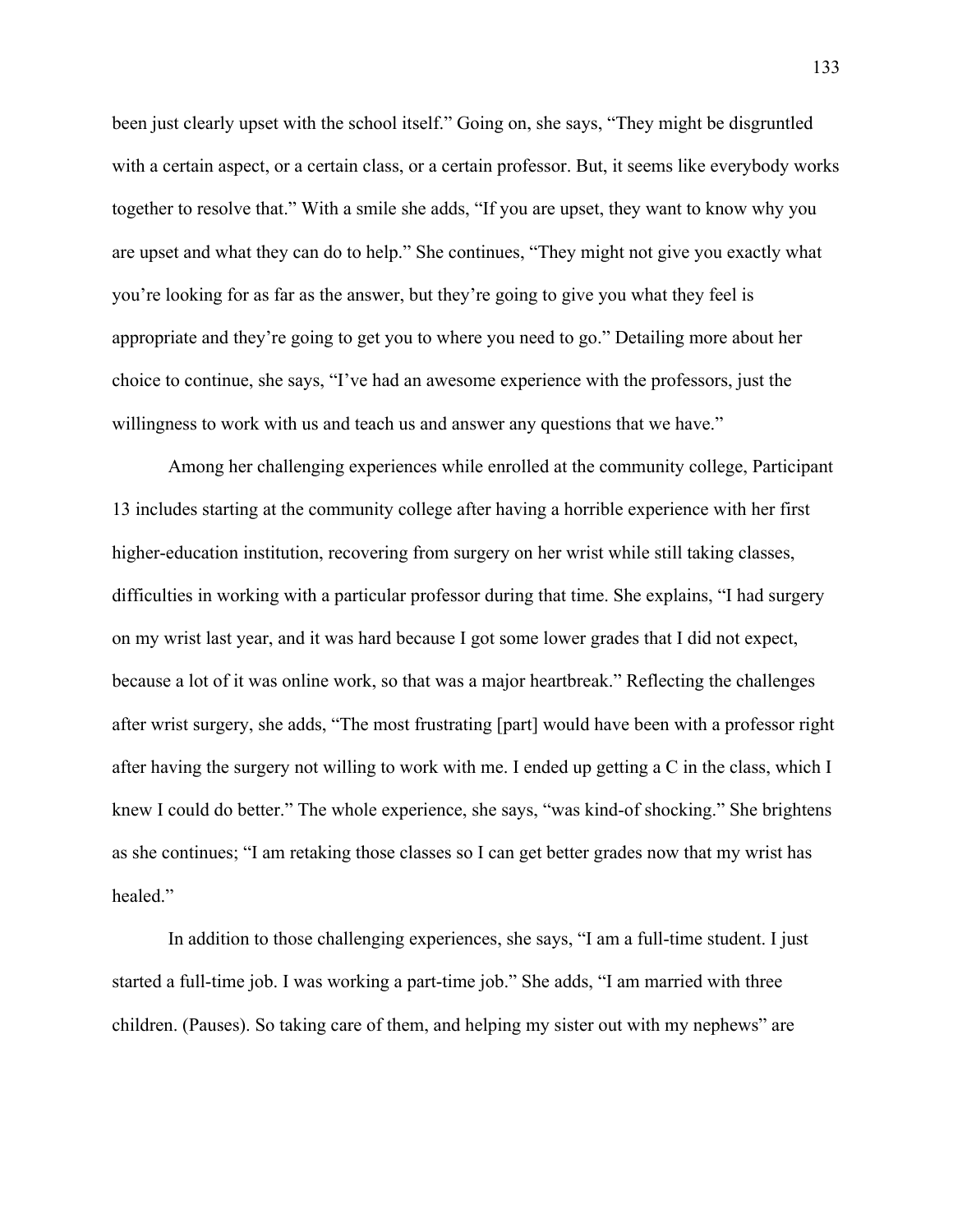among some of her responsibilities. With a smile and a giggle, she adds, "I think that's it. I think it's enough."

Despite the challenges Participant 13 has faced, she has not thought about stopping her attendance or quitting her college journey. She says, "The community college has made it easy for me to continue on and lead me on the path that I want to go down. They offer a variety of classes. It's just easier to do the two years, and then transfer and finish the four-year." She goes on, "It's just easier this way, so I haven't thought about stopping."

Positive experiences during Participant 13's community college journey includes her support system, interactions with faculty, staff, and classmates, and her determination and feelings of accomplishment contribute to her decision to continue attending.

Sharing about her support system, the participant says, "I have some pretty good friends." She includes her family, her husband and children as part of her support system. She offers, "My children don't really understand, but my husband, he actually took on some more work so I could go back to school." Assessing her support system, she grins proudly, "It's pretty strong." She goes on, "The supports I have [at the community college] and the supports I have at home (pauses) it just makes it easier." She adds, "Definitely the financial aid helps." She concludes with a smile, "Just knowing that if I fall there are a lot of people here that will help me back up."

Detailing her on-campus experiences, she provides an assessment and then a specific example. She begins by describing her interactions with individuals on campus, "It's usually always positive." She continues speaking specifically of her experiences with professors at the community college, "Even if it is an online class, the communication line is always open and there is positive interaction." She adds, "You might not like the answer they give you, but they're being fair." Transitioning to talk about experiences with her classmates, she shares, "The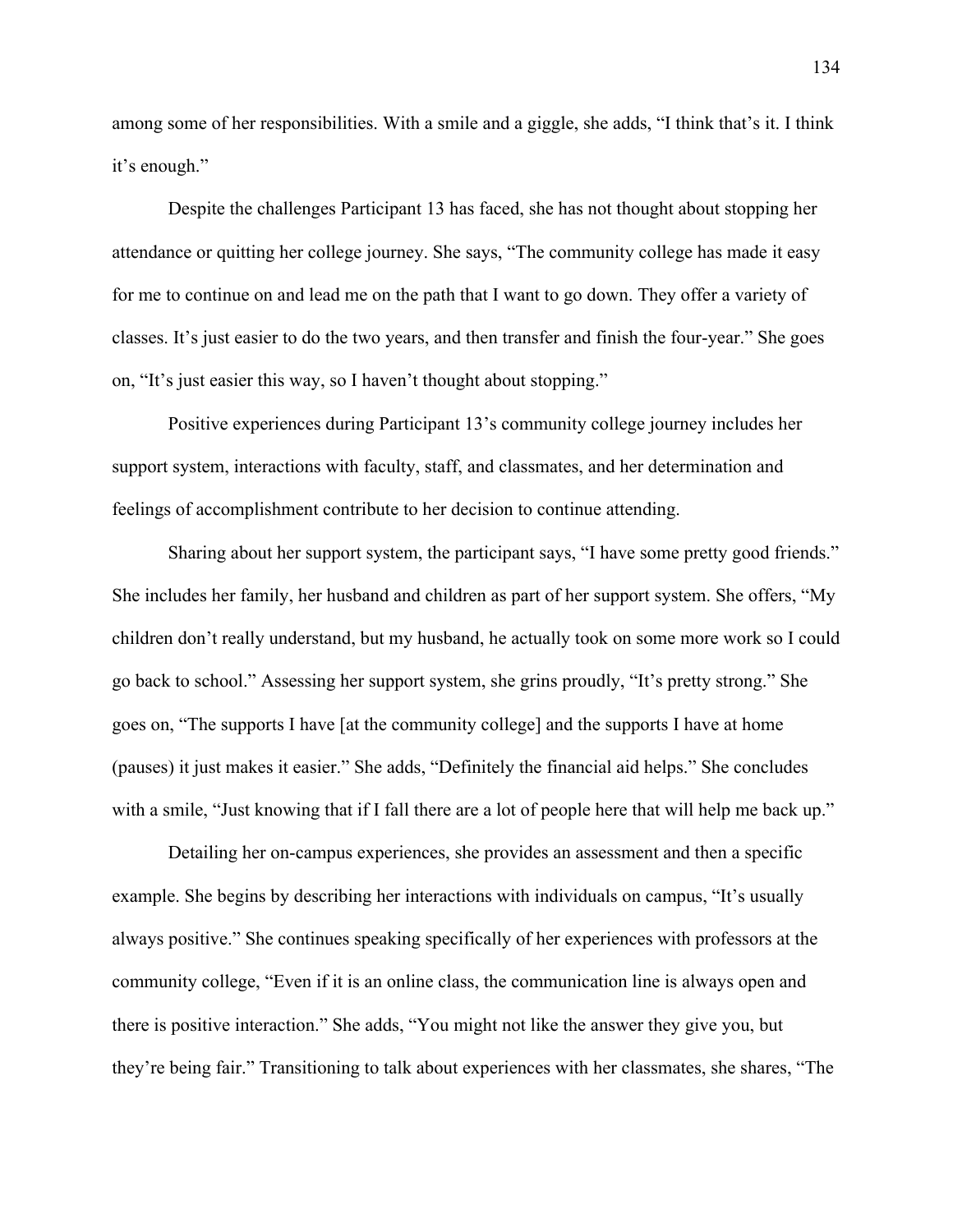whole class (pauses) the classmates (pauses) I mean I've met a lot of new friends just being in the classes." She adds she's been in a lot of helpful study groups and reflects "they've all been positive interactions." Giving a specific example of interactions, she recalls her experience in an anatomy and physiology course. She explains, "At the end we all just kind-of came together and studied for our final together." She adds, "that was nice, because as a class you don't see everybody that wants to come in a couple hours early just to study, and [the professor] was surprised himself. [The professor] said that was the first time it happened, and it just made the class a lot easier." About her experiences with professors in general, she adds, "I just think that the willingness of the professors to work with and accommodate so many things, not with just myself but with other students, kind-of gives me the feeling, you know, helping me finish up and kind-of gives me the pride of the sense of being [at the community college].

Reflecting on the most rewarding part of her college journey, the participant shares, "Probably the feeling that I have finally accomplished something." She goes on to explain, "I was out of school for multiple years, so jumping back in and taking pride in myself, of what I have accomplished and what I know I will accomplish here at the community college." In an overall assessment, she concludes, "It has been an awesome experience."

#### **Participant 14**

About her decision to attend the community college, Participant 14 admits, "I wasn't ready to leave home. I didn't know what profession I wanted to be in. I kind-of got a good idea of what I want to do now." She repeats, "I just wasn't ready to leave home. I was too young." Some of the things she also considered in her decision to attend were that, "It's a lot cheaper and more affordable. It gives you a chance to figure out who you are as you get a little bit older, and it gives you the chance to take classes and find out what you are interested in." Another reason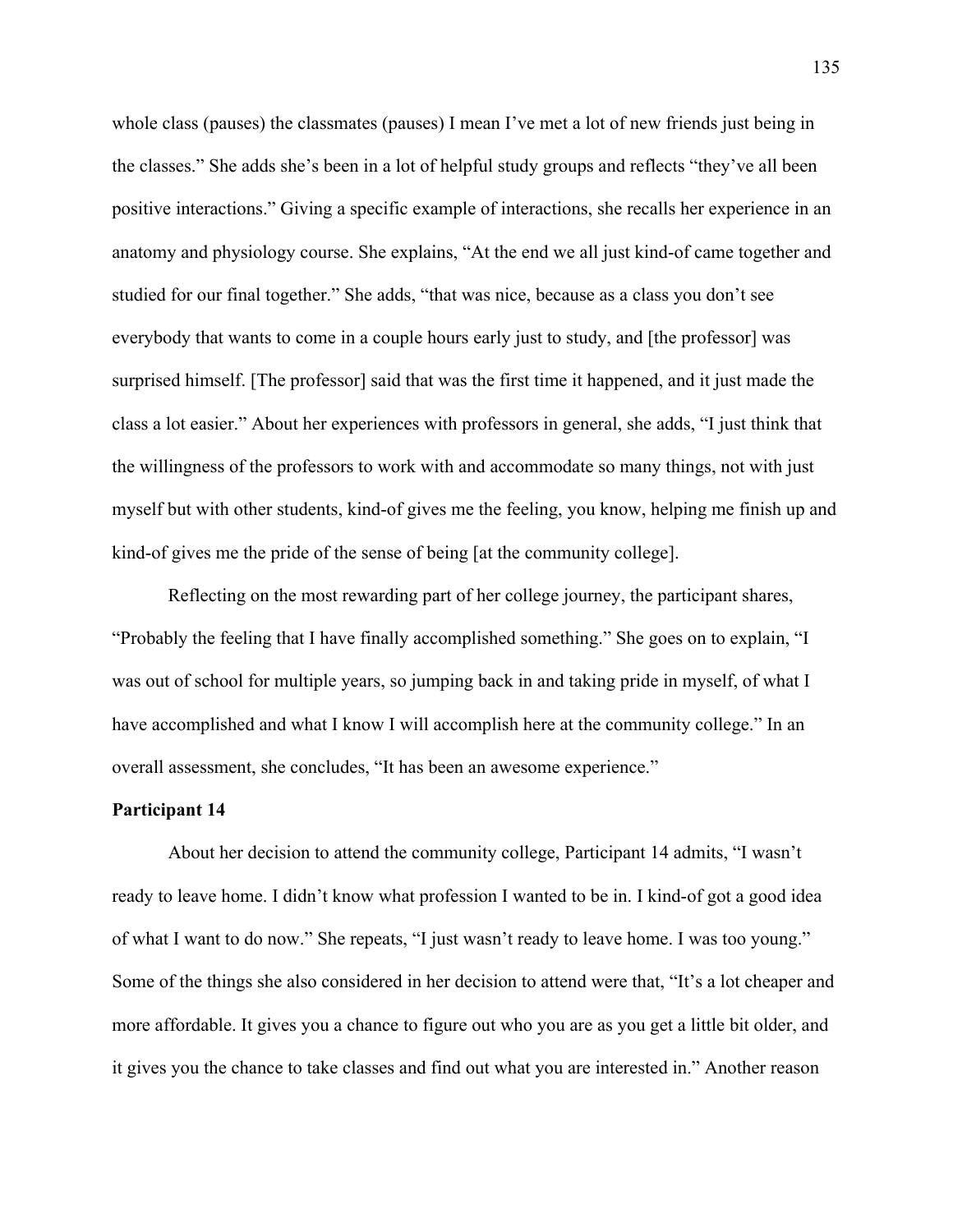she lists for attending the community college is, "To get classes out of the way before I go away." She goes on, "I've always heard that they are easier at this level, and that it's easier to get them out of the way than to take them at the university level." Describing her first year at the community college, she assesses, "It was alright." She continues, "I was misadvised my first semester." Explaining in a slightly frustrated tone she says, "The advisors told me to take some classes that now don't transfer. So now I'm trying to play catch up and that was frustrating." About her decision to continue attending, she shares, "I think that this was a great choice for me individually because I had no clue what I was going to do."

Participant 14 has faced several challenges in her experience attending a community college. The challenges consist of managing her time, balancing her responsibilities, and being alone and dealing with incorrect information from the Counseling and Advising Office. She elaborates saying, "I watch kids everyday. I work at a tanning salon." She includes her schoolwork, "try[ing] to keep up with a social life, and tak[ing] care of the people around me" among her responsibilities." She goes on to explain the difficulty; "It's really hard to take on a lot of processes at once. Because your attention has to be focused on every subject and it's hard to do that, especially with taking on two jobs. It's really hard to balance." One particular setback she identifies is that "all my friends went to universities and I came here and I'm pretty much alone." Her voice trails off quietly as she says, "It was a personal decision." A particularly frustrating experience, she shares was being advised improperly, "and how now it's my responsibility to play catch-up." She continues to express her frustration, "The [advisor] knew what college I was going to, so that's been really frustrating, and it puts more stress on me." Despite the challenges, she firmly states she hasn't thought about stopping or quitting her college journey.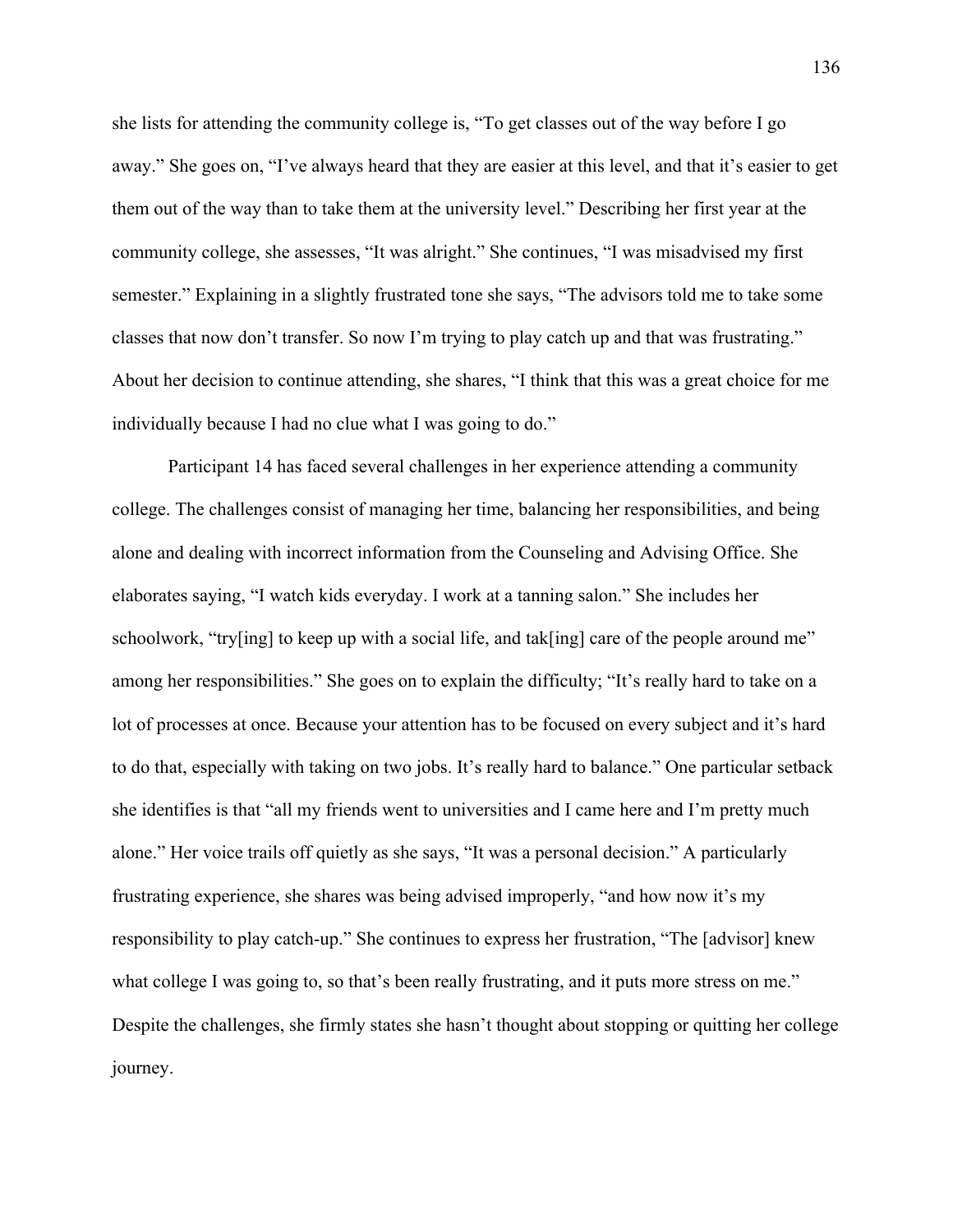Participant 14 identifies several things, including her support system, memorable experiences in her classes, figuring out what she wants to do as experiences that have helped in her decision to continue attending the community college. Her support system, she shares, is "very good." Going into more detail she says, "I have my mom, my dad, my sister and brotherin-law. My whole family (pauses) they all realize that college is a really important part of life now, and that you really won't get too far without it." She adds, "So, I'm really close with them." Elaborating on experiences on-campus, the participant shares, "Taking classes here and learning that I was interested in anatomy and physiology, and that would lead me to something in healthcare," has been a rewarding experience. She continues, "I just have to play around with that and figure out which path I'll be happy doing everyday." With a since of pride, she goes on to share her most rewarding experience, "I work hard for my grades. I've made the dean's list ever since I've been [at the community college] and knowing I'm going into something that I'm going to enjoy. Among the memorable experiences at the community college, the participant includes her anatomy classes." She says, "I really enjoy those. I feel like the teachers try to make it interesting and make it fun, so it's not just like a lecture." She elaborates, "They actually involve you and link things together." Although she "get[s] along with everybody" she admits, "I don't really go out of my way to make an effort to surround myself with more people." The reasoning she shares is "just because I'm so busy." She summarizes that "catching up on classes," spending more time at home, and having "more time to figure stuff out about life, and how far I want to go in this journey" are all things that help her continue at the community college.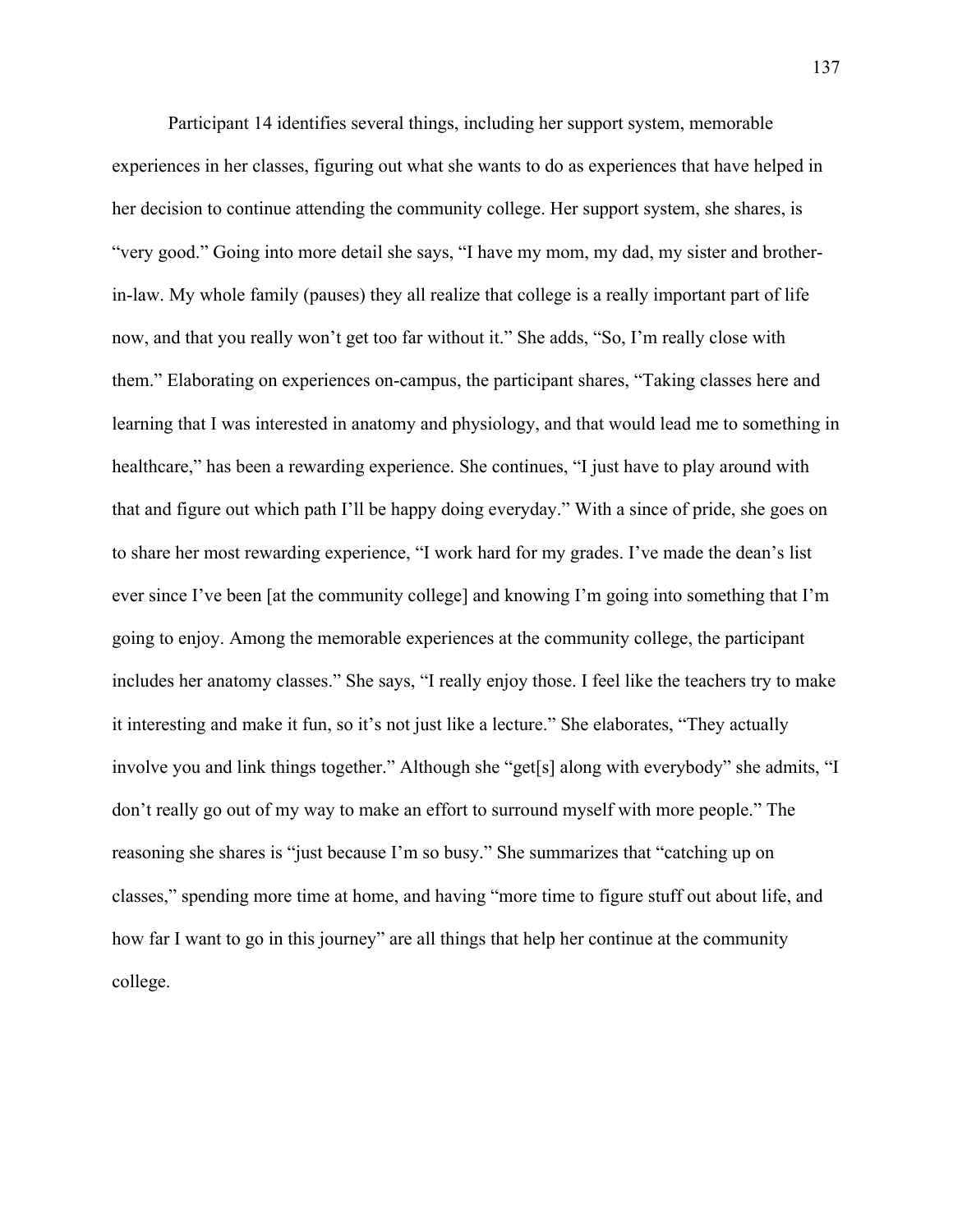### **Participant 15**

Elaborating on his decision to attend a community college, Participant 15 begins, "I always knew I was going to go to college, but I didn't know where. So part of the reason I came here was to figure out what I wanted to do and where I wanted to transfer." He adds, "It was the best financial choice." He says, "This was the place where I was supposed to begin." Identifying contributing factors, he says were first, "money" and second, "family". He confesses, "My mom didn't want me to go away, so this was the in-between choice." He decided, "I would give her two years here and then after that I'd be able to go wherever I wanted to." He states, "This was just the best choice out of my choices."

Describing his first semester, the participant shares, "It was great. It was a lot better than high school." He goes on, "There was a lot more freedom and a lot more responsibility, but I could always keep the balance." He smiles brightly, adding, "It was cool." Concluding the interview he shares his perspective of the community college, "A lot of people look at community college like 'it is a ranking system. Community college is the lowest place you want to go.' I think community college is a good place" and it is "like any other college."

In his community college journey, Participant 15 has faced setbacks and frustrating experiences, while also managing his responsibilities and schoolwork. His responsibilities include homework, meeting deadlines, driving to and from classes, working, and balancing it all. About his responsibilities he adds, "I think the new responsibility that I have now is probably more like (pauses) I have to wake up, I have to get [to class]. Lie it's all on me now. It's up to me, there's nobody else, it's just me." The participant works part-time, "about 27 hours per week."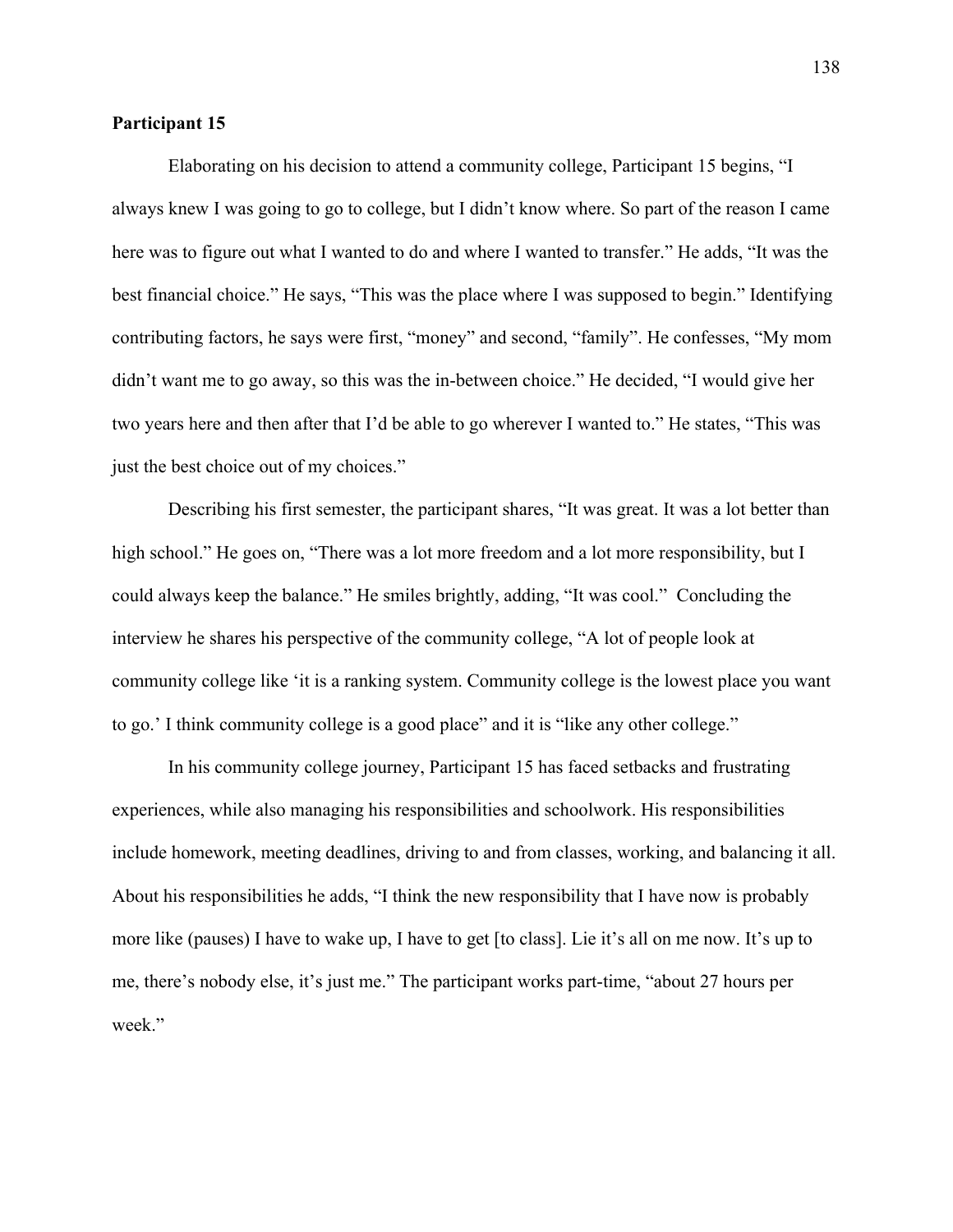The setbacks have been related to his overall college experience and the outcome of a particular class. Seemingly frustrated and puzzled, he shares, "I was scheduled to leave here after two years, and something happened where I didn't get all the classes I need, so I have to stay [at the community college] an extra year to take more classes." He goes into detail about an experience with a particular class. He elaborates, "I never (pauses) I failed a class." He confesses, "Yeah, I'm supposed to be really good at math. But this time I wasn't so good with math class, I mean I failed this class." He adds, "I'm supposed to be a computer guy, so I'm supposed to be really good at math. But for some reason, I failed it, and it kind-of woke me up to where I need to work harder." Continuing to reflect on scary or frustrating experiences, the participant admits "speaking in front of people" has been challenging. With a smile, he adds, "Even when I was dancing I would be scared. (Pauses.) But I'm more comfortable with it now" after he has taken a public speaking class. Despite all the challenges he's faced, the participant has not thought about stopping his attendance. Instead he says, "I'm very self-motivated" and concludes, "I really want to achieve my goals."

Participant 15's self-motivation, his plan to achieve his goals, his support system, and positive experiences at the community college are all things that have helped him continue his attendance at the community college. He shares, "I feel like if I don't do this, there's really nothing else to do except go into the Army or something like that." He goes on, "this is kind-of my path, to get where I want to be." His support system is very important to him and includes "Mom and dad, and then my little brother." He says, "They push me. They keep me going. It's probably who I fall back on." He attributes the most rewarding part of his college journey and his motivation to continue to his desire to 'pay it forward' to parents. He explains in detail, "I've always had this thing to where I've had to pay back my parents. And I would tell them that 'I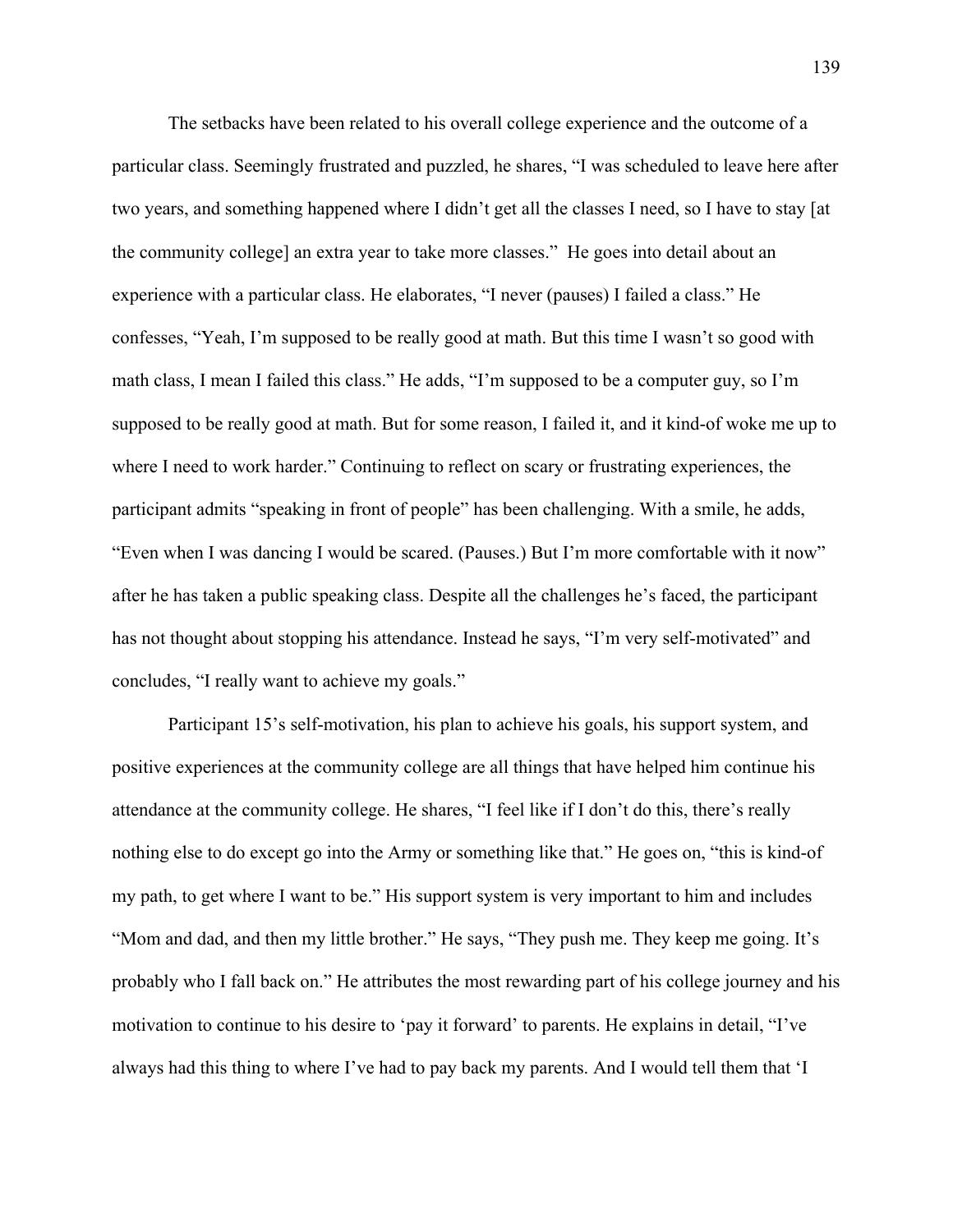have to pay you guys back' for like doing everything that they have done for me. And they say, 'No you don't.' But I'm trying to do the things they didn't get to do. I'm trying to give them like a sense to where it wasn't all for nothing."

He goes into more detail about experiences with people at the community college, and says, "I don't' have any problems with anybody. I try to be very respectful of everybody, whoever I meet." He adds, "I think everyone I've met here has been really cool. Everyone I've met has a story. I really like that." He continues, "I've met some really cool people here. People I can talk to."

Recalling a memorable college experience he shares modestly about winning the college's talent show. He elaborates, "Yeah, I danced. I kind-of wanted to see how I ranked amongst talent wise, I guess." Continuing he adds, "So I was like, 'let me try this out and see if I have enough talent." Despite being nervous, he says, "I tried out" and that experience "gave me more confidence."

## **Inferences Drawn from Participants' Lived Experiences**

Visually represented in Table 5, this section offers conclusions drawn from participants' lived experiences as traditional-aged community college students.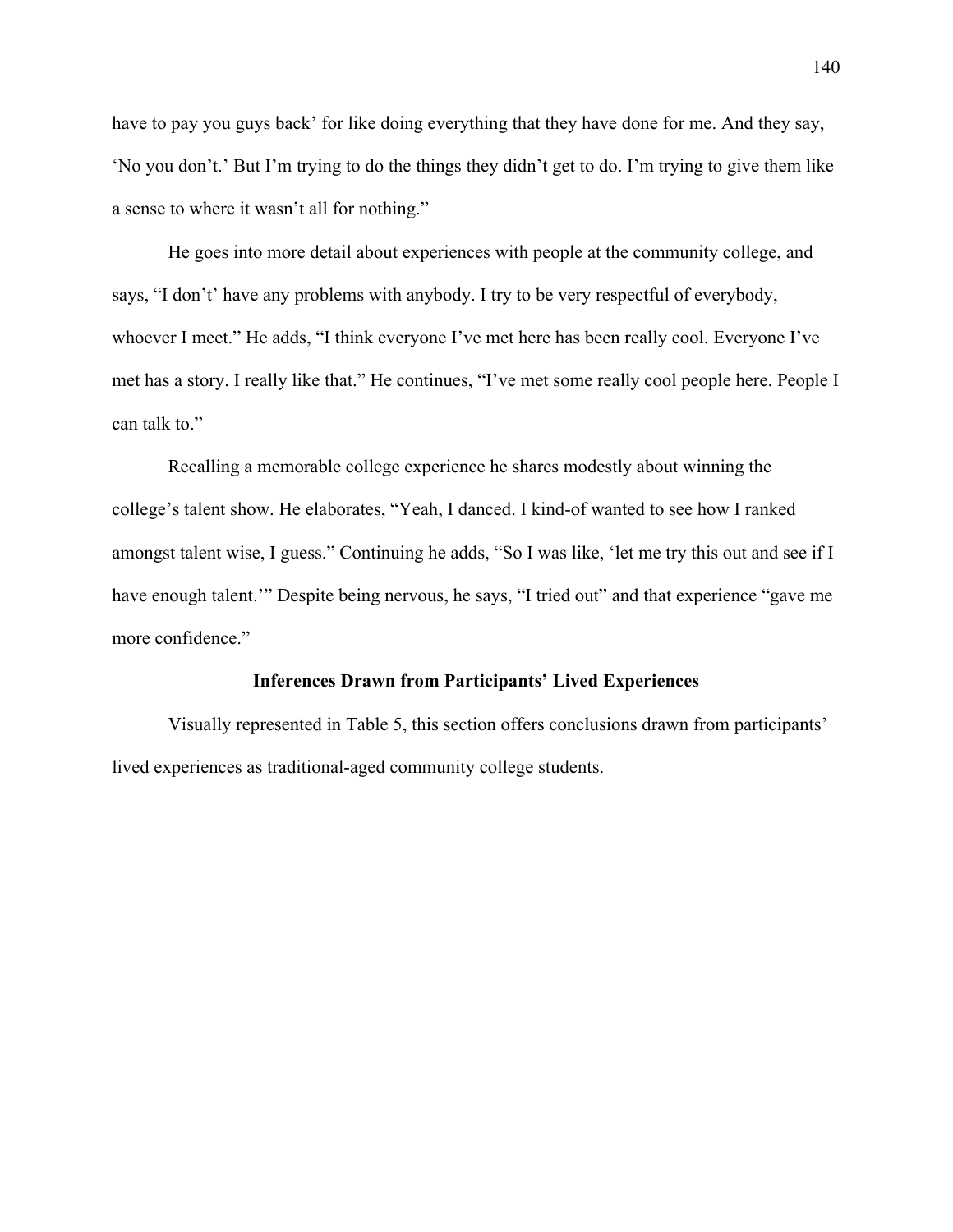Table 5.

| Participant    | <b>Barriers</b>               | Supports                             |
|----------------|-------------------------------|--------------------------------------|
| $\overline{1}$ | Slow feedback from professors | Interactions on campus               |
|                | Managing ADHD                 | Family support                       |
| $\overline{2}$ | Time and task management      | Support system                       |
|                | Managing friendships          | Faculty interactions                 |
|                | Balancing responsibilities    | <b>Staff</b> interactions            |
|                |                               | Small class sizes                    |
|                |                               | Increased maturity                   |
| 3              | Frustrating experience with a | Family support                       |
|                | professor                     | Financial assistance from father's   |
|                | Balancing responsibilities    | employer                             |
|                |                               | Positive experiences with faculty    |
|                |                               | and staff                            |
|                |                               | Success in the classroom             |
|                |                               | Determination                        |
| 4              | Managing finances             | Parental support                     |
|                | Balancing responsibilities    | Welcoming experiences                |
|                |                               | Active and involved on campus        |
|                |                               | Relationships with faculty and staff |
|                |                               | Determination to finish              |

*Participant Experiences Perceived as Barriers and Supports*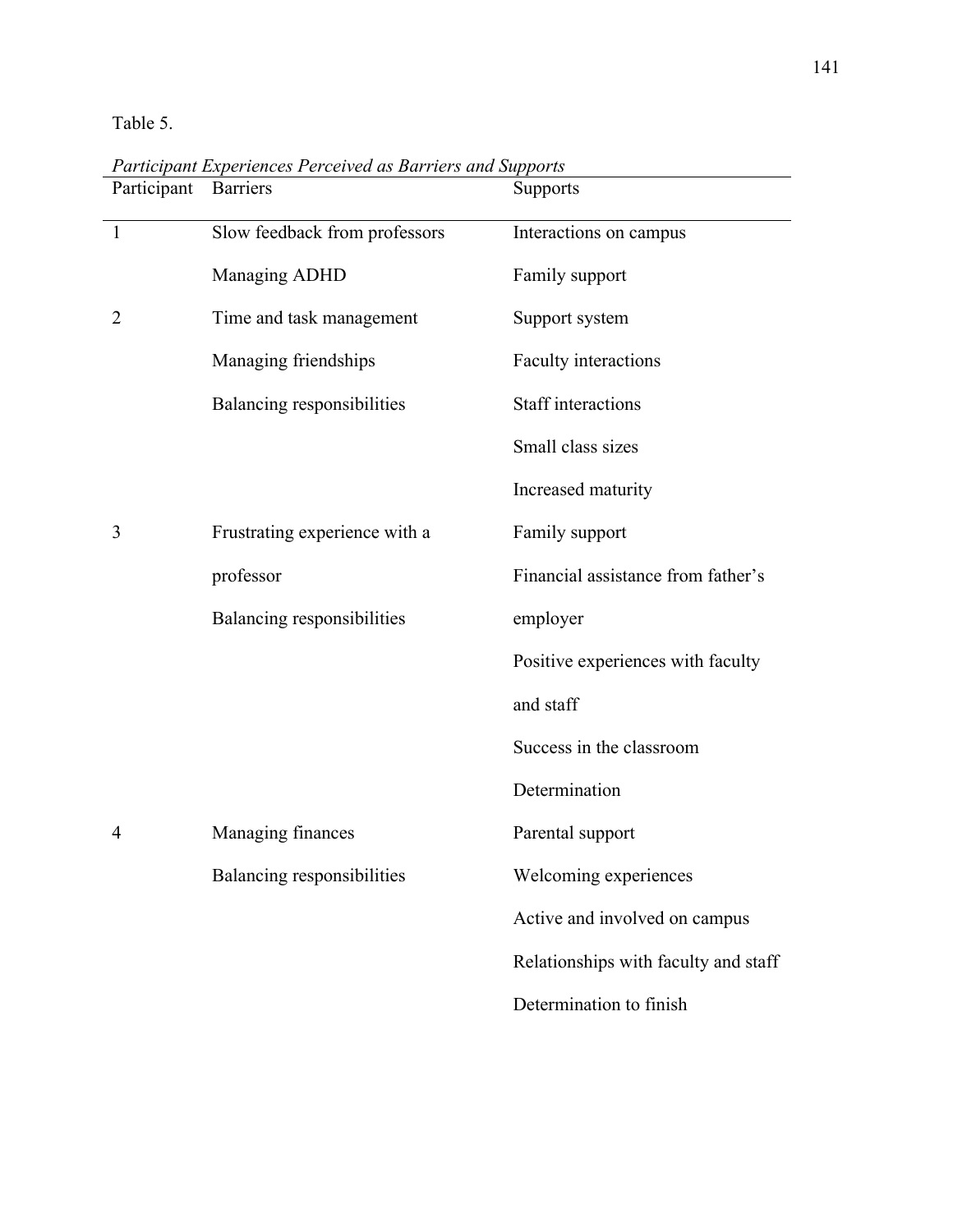| 5 | College transfer process             | Support system                     |
|---|--------------------------------------|------------------------------------|
|   | Negative counseling and advising     | Working toward career goals        |
|   | office experience                    | Getting things done                |
|   |                                      | Positive counseling and advising   |
|   |                                      | office experience                  |
| 6 | Managing responsibilities            | Interactions with faculty          |
|   | Financial stress                     | Interactions with staff            |
|   | Affordability                        | Course experiences                 |
|   | Setbacks and frustrating experiences | Quality of education for the price |
|   | in courses                           |                                    |
|   | Online learning                      |                                    |
| 7 | Medical issues                       | Support system                     |
|   | Difficulties working with professors | Desire to achieve goals            |
|   |                                      | Meeting new people                 |
| 8 | Balancing schoolwork and home life   | Drive to meet academic and career  |
|   | Incorrect advising                   | goals                              |
|   | Navigating financial aid             | On-campus involvement              |
|   | Occasional staff interactions        | Support system                     |
| 9 | Managing responsibilities and        | Support to continue education      |
|   | scheduling                           | Convenience                        |
|   | Navigating financial aid issues      | Almost finished with degree        |
|   | Varying degrees of engagement with   | Course experiences                 |
|   | individuals on campus                |                                    |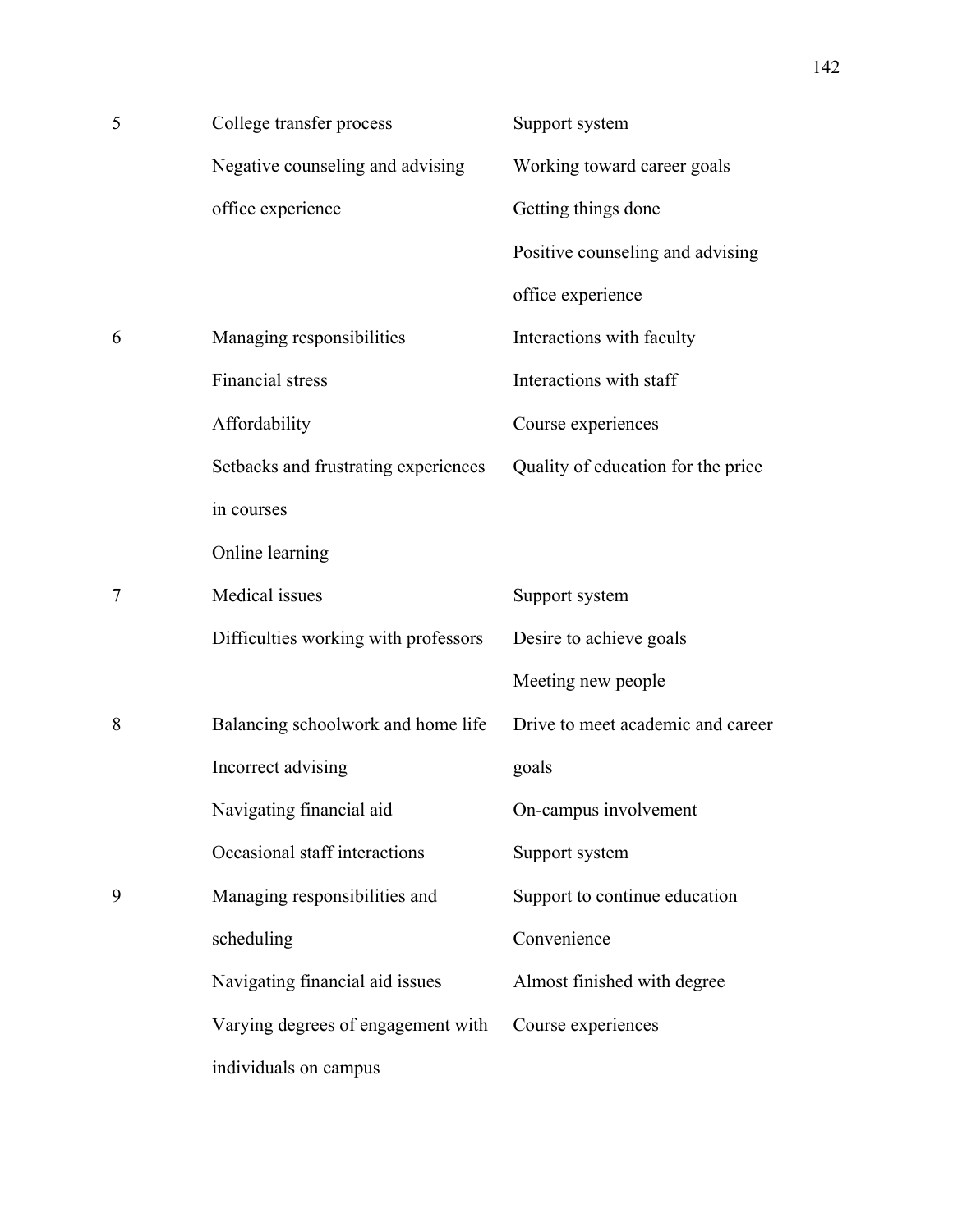| 10 | Communication abilities        | Feeling understood with course   |
|----|--------------------------------|----------------------------------|
|    | <b>Classmate</b> interactions  | project                          |
|    | Faculty interactions           | Desire to transfer               |
|    | College staff interactions     | Support system                   |
| 11 | Managing time                  | Goal to transfer                 |
|    | Balancing responsibilities     | Family support                   |
|    | Navigating finances            | Finishing the degree             |
|    |                                | Positive interactions on-campus  |
|    |                                | Positive faculty interactions    |
|    |                                | Positive staff interactions      |
| 12 | Managing responsibilities      | Support system                   |
|    | Managing finances              | Interactions with individuals on |
|    | Time management                | campus                           |
|    |                                | In-class experiences             |
| 13 | Medical issues                 | Support system                   |
|    | Difficulties in working with a | Faculty interactions             |
|    | particular professor           | Staff interactions               |
|    | Starting at a new institution  | <b>Classmate</b> interactions    |
|    | Family responsibilities        | Determination                    |
|    |                                | Feelings of accomplishment       |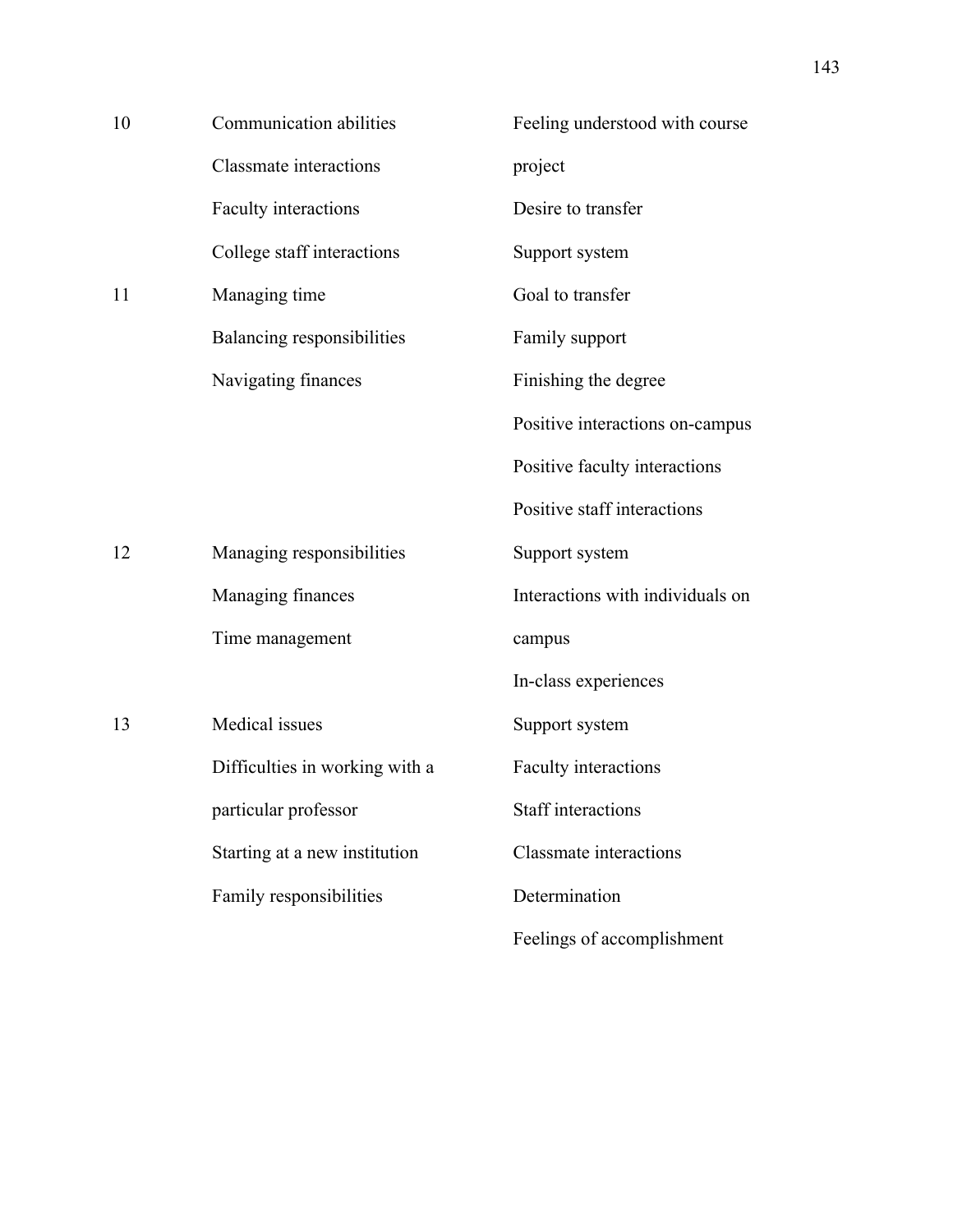| 14 | Managing time                    | Support system                |
|----|----------------------------------|-------------------------------|
|    | Balancing responsibilities       | Memorable course experiences  |
|    | Friends are away at college      | Career decisions as result of |
|    | Incorrect advising               | coursework                    |
| 15 | Managing responsibilities        | Self-motivation               |
|    | Course outcomes                  | Plan to achieve goals         |
|    | Missing courses to finish degree | Support system                |
|    |                                  | Positive community college    |
|    |                                  | experiences                   |

# **Conclusion**

This chapter has shared the findings from this study and includes participant demographic information and descriptions, and then the identification of the seven emergent themes from the interview data. The seven emergent themes include: 1) financial characteristics (including 3 subthemes, concern about cost, financial aid, and working while enrolled); 2) early anxious thoughts; 3) being undecided; 4) family support; 5) determination and self-motivation; 6) oncampus engagement and interactions; and 7) plans to transfer. Chapter 5, the following chapter, relates the major findings to the literature, identifies any surprises from the study, shares implications for action and provides recommendations for future research.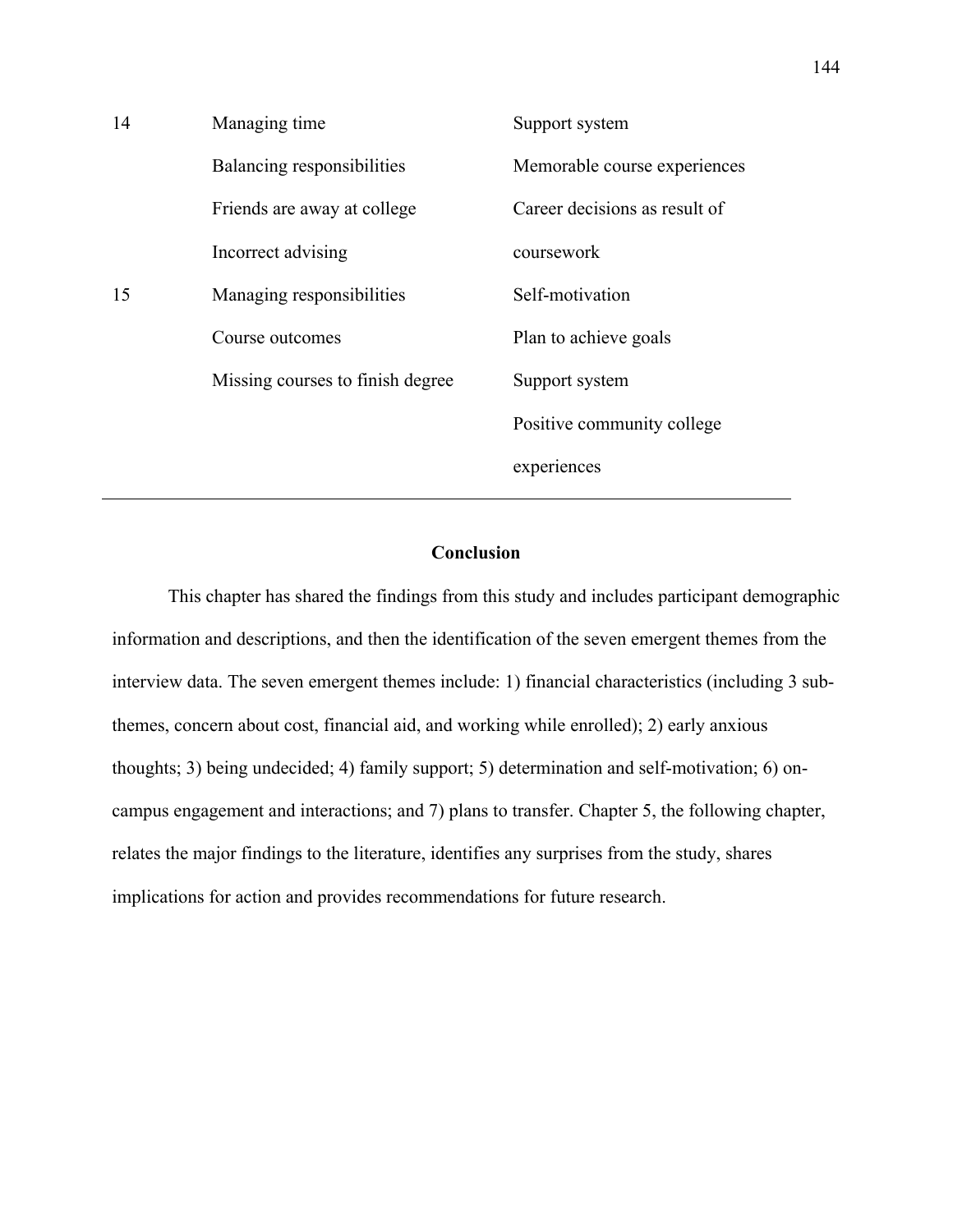#### CHAPTER V

### **DISCUSSION**

Chapter five is organized into four major sections. Part one presents a summary of the study, including an overview of the problem, purpose statement and research questions, and a summary of methodology used in this study. Part two summarizes the major findings and returns to the literature review to compare this study with current literature on the topic. Part three offers implications for action, practice, and future research. Part four concludes the dissertation with final reflections.

### **Summary of the Study**

## **Overview of the Problem**

Community colleges have consistently struggled to satisfy student success based on retention and graduation rate measures set by the U.S. Department of Education. Nearly half of the undergraduate students in the United States are enrolled at a two-year college (AACC, 2012). According to data available from the National Center for Higher Education Management Systems (NCHEMS), only 3 out of 10 students who start at the community college complete an associate's degree within 3 years (2011). Because community college enrollment accounts for such a large portion of undergraduate students, focusing on retention and persistence is becoming a more important part of reaching President Obama's degree completion goals.

Various models or theories, including those of student departure (Tinto 1975, 1987, 1999), student involvement (Astin 1984, 1993), and student attrition (Bean 1980, 1985) attempt to explain or predict statistically what happens to students in their post-secondary studies. These models were largely developed through research at four-year colleges and universities, and until the mid-to-late 1990s did not include community college student populations (Tinto & Russo,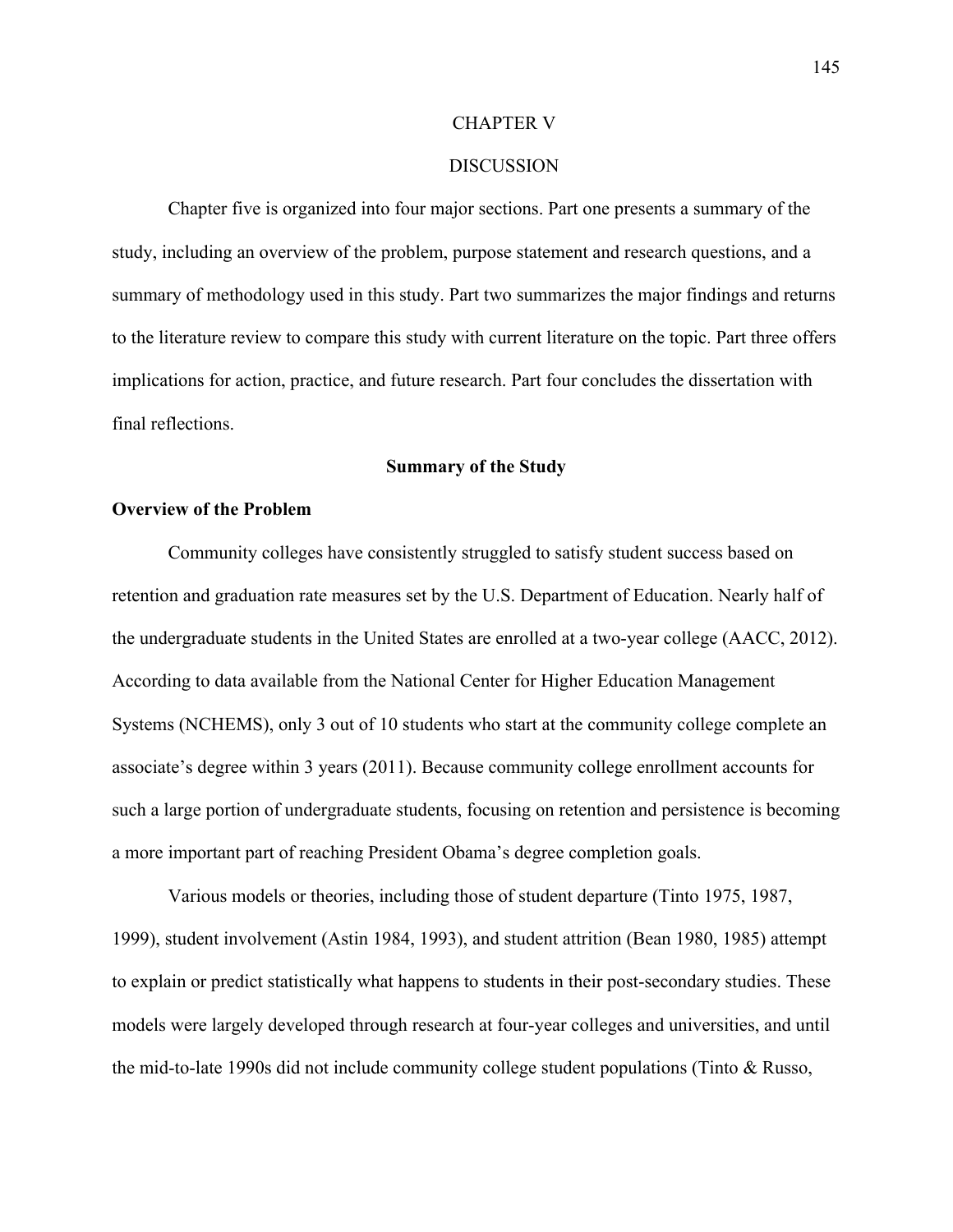1994; Tinto & Love, 1995; Tinto, 1999). Much of the community college retention research focuses on student, academic, economic, and institutional characteristics. Few studies investigate and explore student perceptions and experiences with community college persistence, and retention.

## **Purpose Statement and Research Questions**

The purpose of this qualitative study was to examine the perceptions and experiences of traditional-aged community college students and the contributions of those perceptions and experiences to persistence. This study was conducted at a mid-sized Virginia community college. The participants of this phenomenological study were community college students and were selected based on four criteria: 1) students enrolled for the first time at the institution in the 2014-2015 academic year, 2) students continued attendance in at least one course the following academic year, 3) students are between the ages of 18 and 24, and 4) students whose enrollment represented their first time in college (no dual enrollment or transfer credits). The following research questions guided this study:

- 1. What is the lived experience of traditional-aged community college students that encourage or discourage persistence?
- 2. What is the lived experience of traditional-aged community college students that are perceived as barriers while enrolled?
- 3. What is the lived experience of traditional-aged community college students perceived as supports while enrolled?

#### **Summary of Methodology**

To address these questions, I used a qualitative research approach grounded in phenomenology. This study investigated the lived experiences of traditional-aged community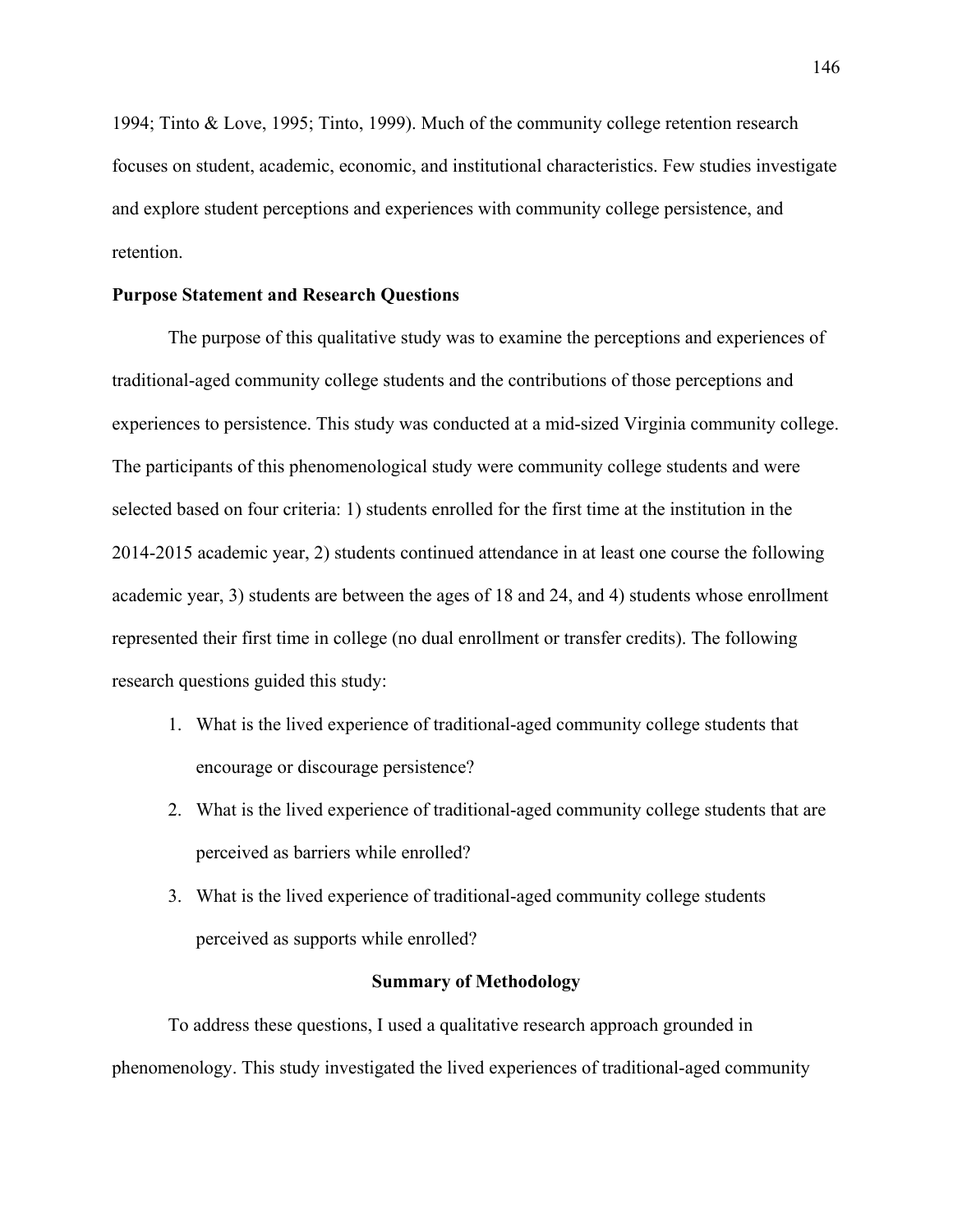college students that encourage or discourage persistence, including those that are perceived as barriers or as supports while enrolled.

### **Data Collection**

The data collection phase of this study began in the fall of 2015 and continued through early spring 2016 at a mid-sized community college in the southeastern United States. The data in this study was collected through a brief questionnaire capturing basic demographic information and semi-structured, face-to-face interviews with 15 community college students enrolled at the time of the interview. Field notes, a reflexive journal, member checking, peer reviewers, thick descriptions, simultaneous data collection and analysis and an audit trail were used as strategies for trustworthiness in this study (Hays & Singh, 2012). Data analysis included transcribing and coding interviews, and then following Moustkas's (1994) modification of van Kaam method of phenomenological analysis.

#### **Participants**

A pool of 294 eligible individuals, meeting four eligibility criteria were invited to participate in this study by email (See Appendix B). Fifteen individuals agreed to participate and interviews were scheduled. During the opening minutes of each interview, participants were provided with a copy of the informed consent form (Appendix C) and were informed that their involvement in the study was voluntary and that they would be able to withdraw from the study at anytime. Participants were assured confidentiality and that any information linking their responses to their identity would not be shared. Table 2, in chapter 4 of this study provides a visual representation of participants' demographic data. Ten female and five male participants shared their lived experiences with continuing attendance at the community college. Of the 15 participants, one was Hispanic, two were African American, and twelve were White. Of the 15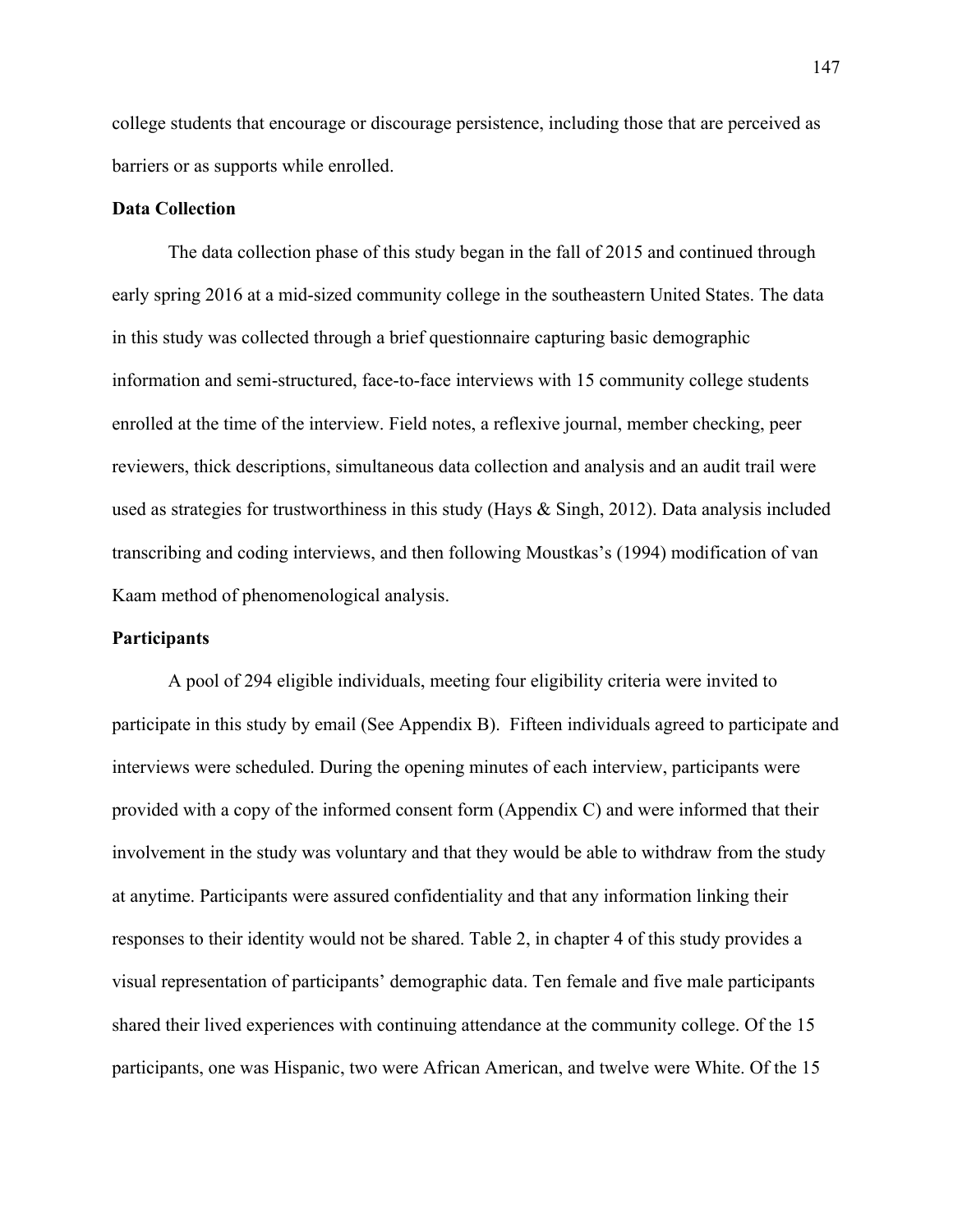participants, eleven were enrolled as full-time students, and four were enrolled as part-time students. Additionally, eight participants did not receive any financial aid, five participants received grants only in their financial aid award, one participant received loans and scholarships, and one participant received loans only in their financial aid award.

Participant responses to the 13 interview questions yielded seven emergent themes: 1) financial characteristics, with sub-themes of concern about cost, financial aid, and working while enrolled, 2) early anxious thoughts, 3) undecided, 4) family support, 5) determination and selfmotivation, 6) on-campus engagement and interactions including course experiences, professor interactions, counseling and advising experiences, and college staff interactions as sub-themes, and 7) plans to transfer. The emergent themes were used to answer the research questions, compared with some of the existing literature, and yielded some surprising outcomes.

### **Data Analysis**

Moustakas's (1994) modification of the van Kaam method of phenomenological data analysis was followed as described on pages 120-121 of his text. Moustakas's modification involved seven steps: 1) listing and preliminary grouping, 2) reduction and elimination, 3) clustering and thematizing the invariant constituents, 4) final identification of the invariant constituents and themes, 5) construction of individual textural description, 6) construction of individual structural description from the individual textual description, and 7) construction of textural-structural description for each participant (1994, p. 120-121). An eighth step, then, included developing a composite description of the experiences and perceptions revealed for the entire group of participants.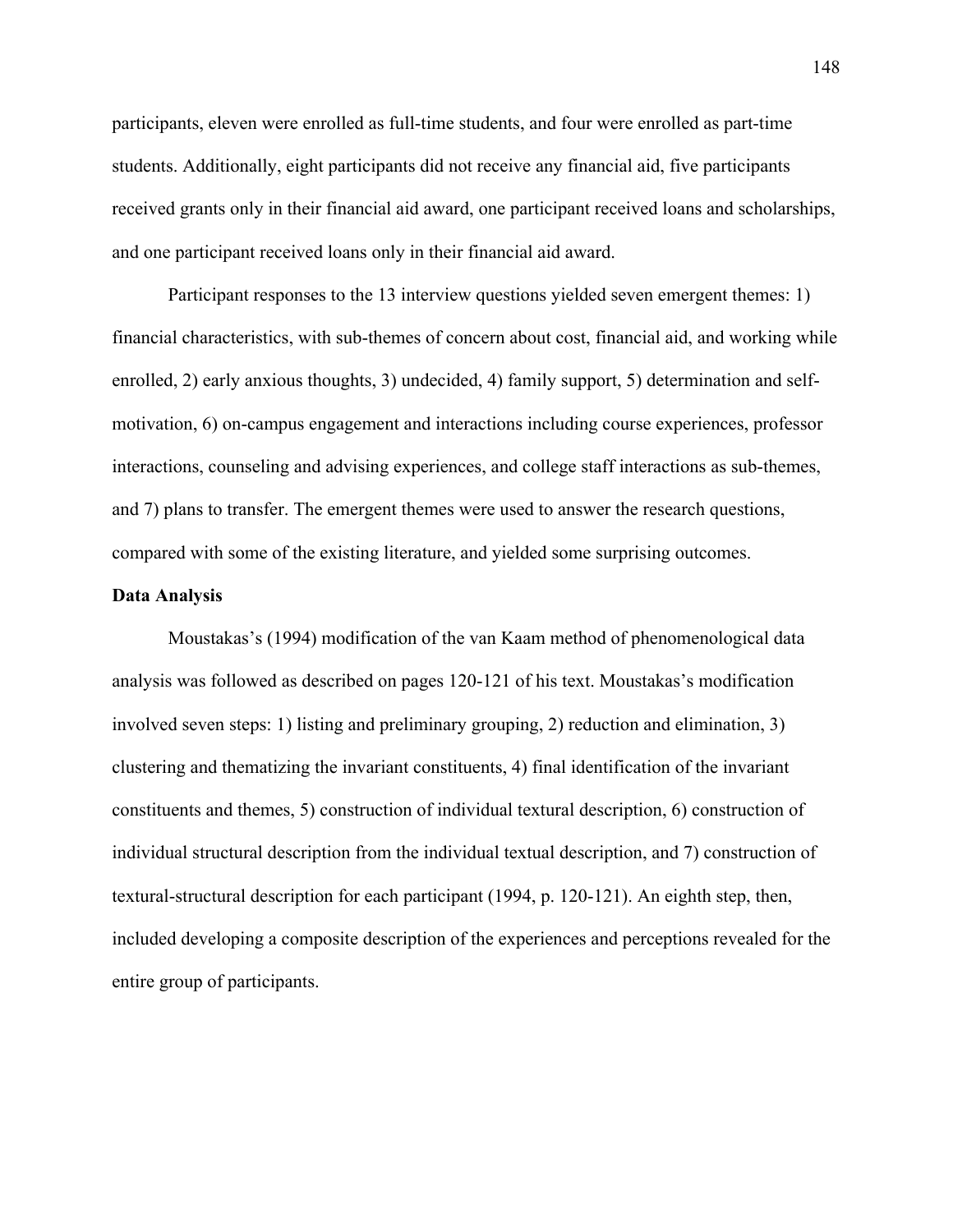#### **Major Findings and Connections to Existing Literature**

Results of this study unveiled lived experiences and perceptions of traditional-aged community college students that encourage or discourage persistence, and experiences that are perceived as barriers or supports while enrolled. Interpreting participants' experiences that encourage or discourage persistence involved attempting to identify some of the underlying perceptions that support their understanding of those experiences. The current study was guided by the social constructivist paradigm – that the researcher's social interactions with participants will help in understanding how participants' truths associated with educational endeavors are defined by their perceptions and experiences (Hays and Singh, 2012).

As a result of data analysis, seven key themes emerged from the study: 1) financial characteristics, including concern about cost, financial aid, and working while enrolled as subthemes 2) early anxious thoughts, 3) undecided, 4) family support, 5) determination and selfmotivation, 6) on-campus engagement and interactions, including four sub-themes: course experiences, professor interactions, counseling and advising experiences, and college staff interactions, and 7) plans to transfer. How these factors interact within the students' experiences and perceptions revealed that traditional-aged community college students face a number of factors in their decisions to continue attendance. In this section, the interpreted meanings of the seven themes are connected to existing literature.

### **Theme 1: Financial Characteristics**

Existing empirical studies have found that financial characteristics such as employment status, tuition costs, and financial aid, influence student persistence (Bers & Smith, 1991; Cabrera, et al., 1992; Hey, et al., 2003; Schmid & Abell, 2003; Titus, 2006; Wessel, et al., 2006) In addition, prior research includes an examination of how the ability to pay for college costs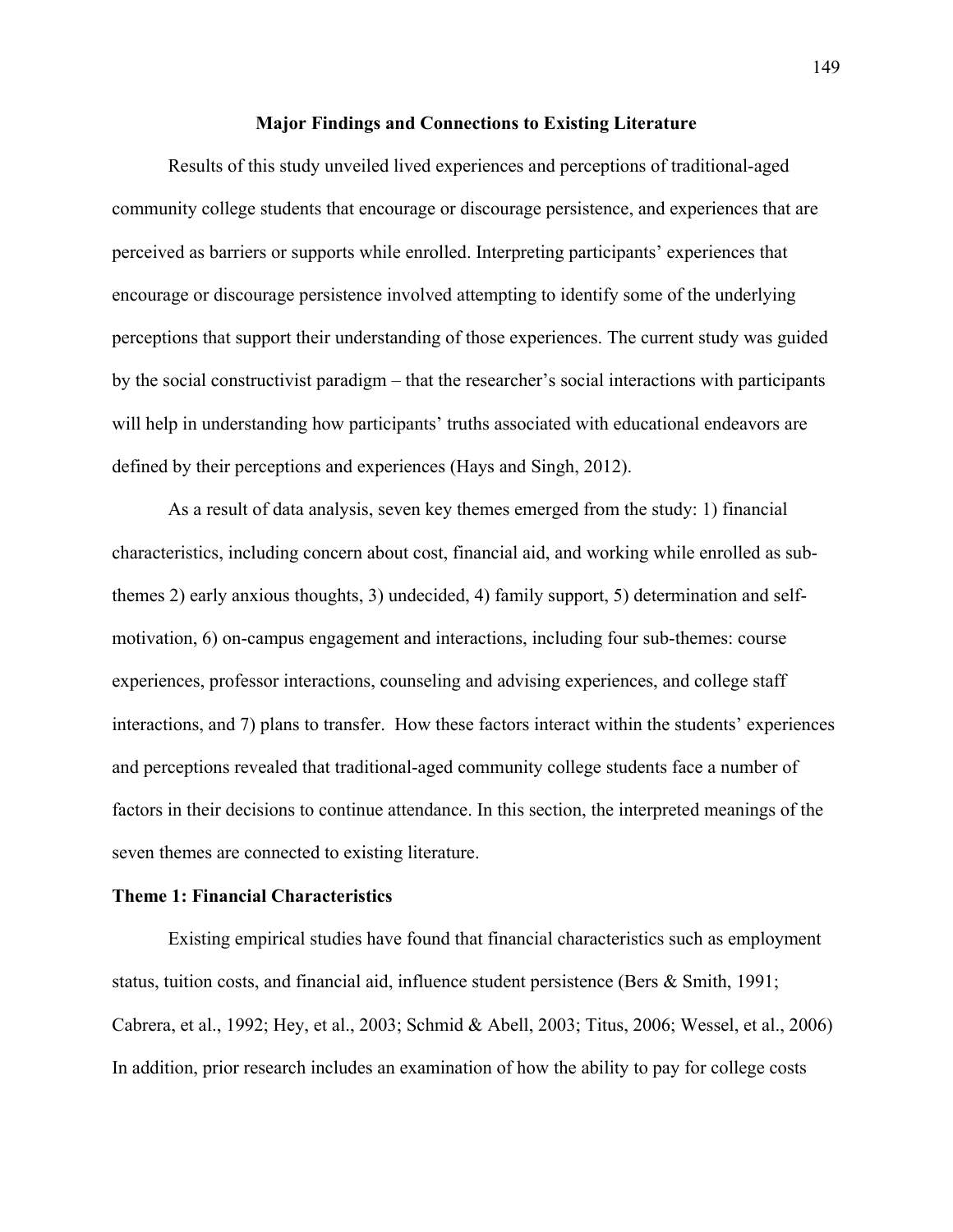affects student persistence (Cabrera, et al., 1992; Hippensteel, et al., 1996). Cabrera, et al. (1992) found no direct effect of the ability to pay on persistence; but when the receipt of financial aid and other variables including academic integration, socialization, and the student's desire to persist are considered, there was a significant total affect on student persistence. Conversely, Hippensteel, et al. (1996) found that tuition cost negatively affected within-year student persistence, and that federal financial aid did not mitigate the cost enough to affect student persistence.

This study revealed three sub-themes that coincide with a student's financial characteristics: 1) concern about cost, 2) financial aid, 3) working while enrolled. The three subthemes are described below and connected to the literature.

**Concern about Cost.** For many students, going to college is considered an investment of time, energy, and money. In their decision to begin attending college, participants in this study reflected their concern about the cost of higher education, essentially asking themselves, 'Is college worth the return on my investment?' This is not a new question, especially in the discussions found within popular media. The country's economic status and employment opportunities, along with individual expense and income comparisons challenge students to think about the potential benefits of completing a degree.

Students and their parents, even while in high school, are supplied with the message that a college degree greatly impacts earning potential. This message is also supported by the Institute of Higher Education Policy (IHEP), which contends that, "Postsecondary education is undoubtedly a long-term investment that benefits both individual students and society as a whole" (Baum & Schwartz, 2012, p. 9). Consistent with the current study's participants' concern about cost, Baum and Schwartz (2012) go on to share that the perception of college cost is worse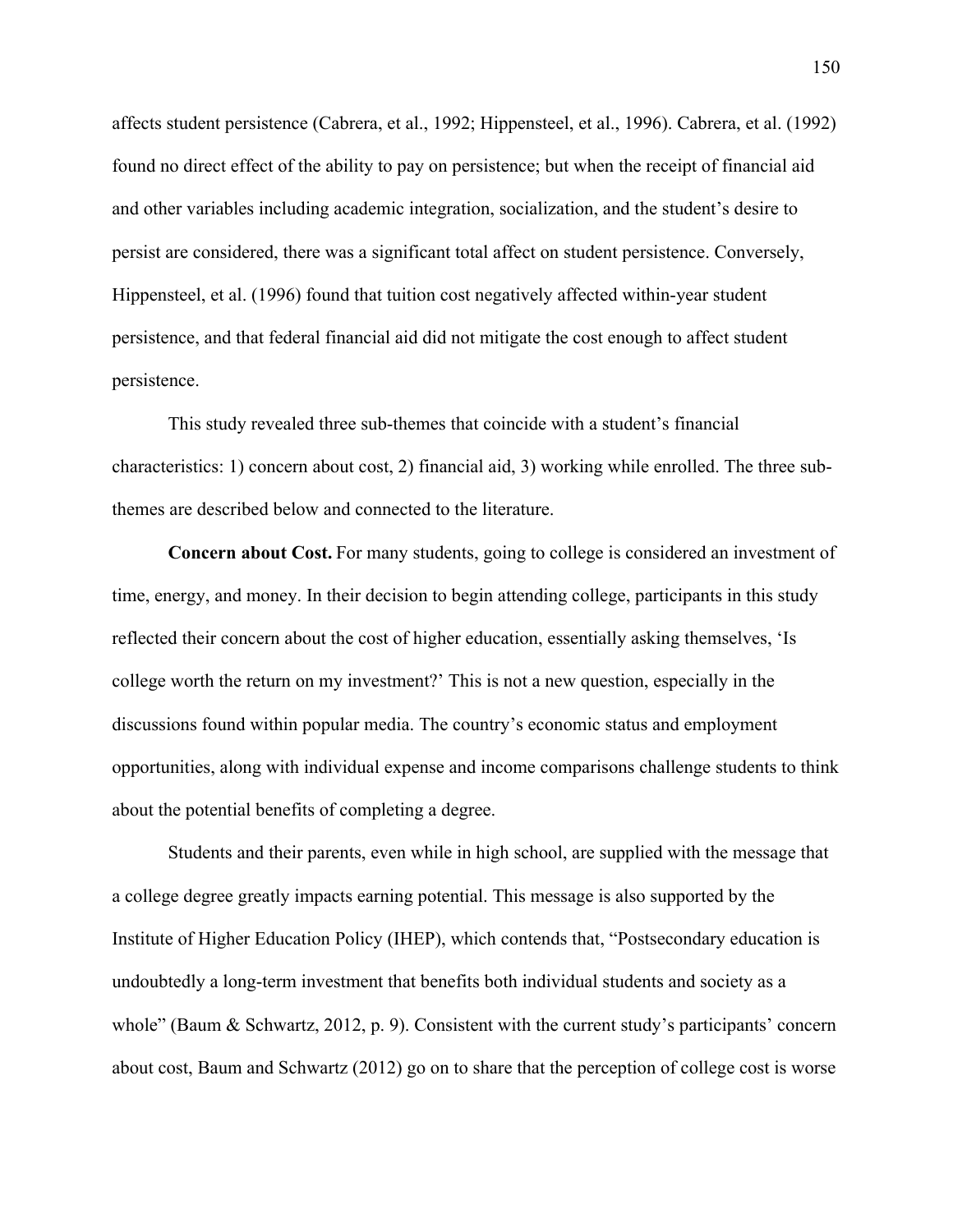than the reality, "People believe that published prices are higher than they actually are and many students and families are unaware of the magnitude of the grant aid and tax credits available to them" (p. 11). In their report, Baum and Schwartz (2012) also share that uncertainty associated with the return on investment in postsecondary education increases with a weak economy.

Despite their concern about cost, the participants express their desire to have a good job after completing their educational goals, and acknowledge that in order to have a good job, they need a degree. A recent study from Georgetown University's Center on Education and the Workforce reports that since 2010, employment opportunities have grown to 6.6 million and 2.9 million of them are considered 'good jobs' (Carnevale, Jayasundera, and Guilish, 2015). Most good jobs, according to Carnevale, et al. (2015), are full-time, include health insurance, and retirement benefits. The report also revealed that 2.8 million of those 'good jobs' went to college graduates.

As reflected in the existing literature, students' concern about cost is not new, and neither is the potential role of financial aid on students' academic and social integration or persistence. The Cabrera, et al., (1992) research explored the role of finances in a persistence model that takes into account prominent retention and persistence research. Specifically, Cabrera, et al., (1992) were looking for the effects of finances on persistence while also considering other nonfinancial elements, including significant others' influence, pre-college academic achievements, academic and social integration, goal and institutional commitments, and the intent to persist. Cabrera, et al., (1992) found that when added with other variables, financial aid has a significant total effect on persistence. In particular, Cabrera, et al., (1992) suggest the receipt of some financial aid helps facilitate social interactions and a student's determination to persist, which is also consistent with this qualitative research.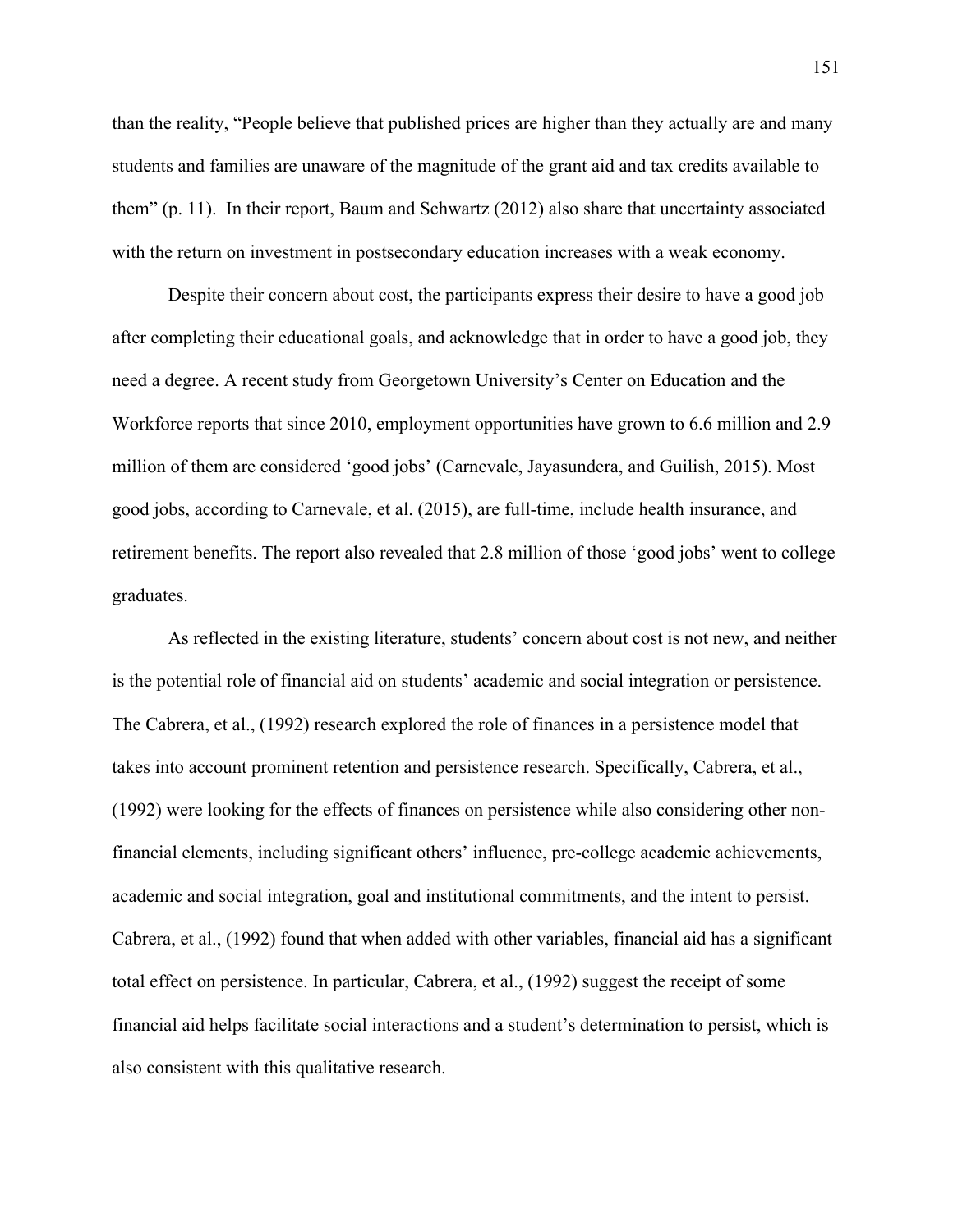The current study adds that at the researched institution, even traditional-aged students are concerned about the cost of higher education, which is perceived as a barrier while enrolled. Among the things they contemplate about beginning and continuing their education at the community college is the level of affordability. Students are also considering the potential return on their investment. For the participants in this study, their decision is that the community college experience is worth the return on their investment, and that the community college is an affordable option.

The general sentiment across all the interviews is that participants want to be able to save money, and see their community college attendance as a way to do so while pursuing their postsecondary educational goals. In their interviews, twelve participants indicated they were working, either full or part-time jobs to help offset their expenses while enrolled. Participants also expressed their knowledge that attending a community college will "reduce the cost" of postsecondary education, and that attending a community college "is so inexpensive for the quality of education, that it's definitely worth it just to stay here". Four participants expressed in their interviews they were paying for college on their own, without the help of their parents or family members. Considering their individual responses and as a group, students seemed to believe, like Participant 15, that attending community college is "the best financial choice."

**Financial Aid.** The receipt and need of financial aid was another sub-theme associated with students' financial characteristics. Students' perceptions and experiences associate the receipt of financial aid as a support while enrolled, and the lack of financial aid as a barrier. This finding is consistent with existing literature discussing the role of financial aid in student persistence and retention.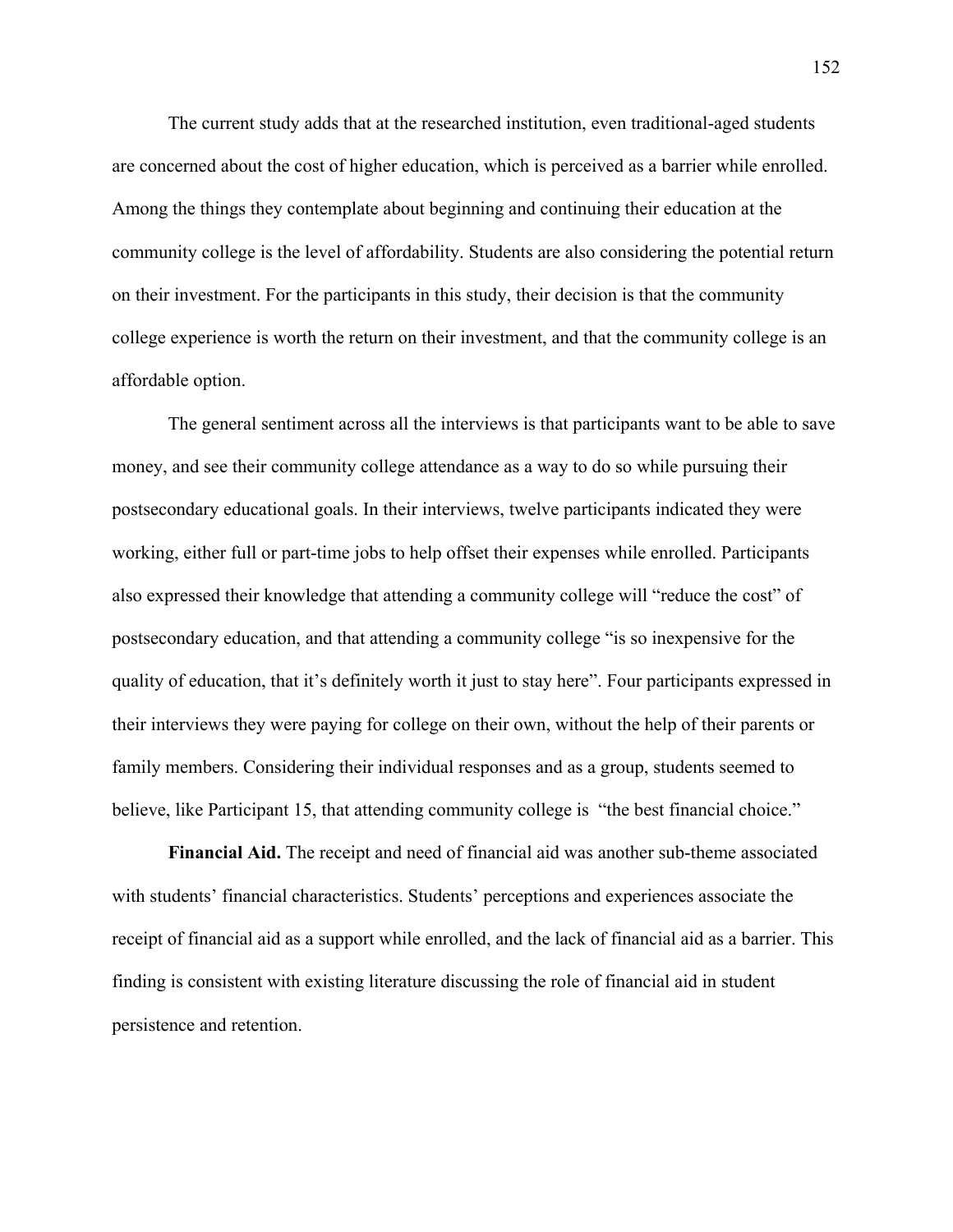Several studies have explored the relation of federal financial aid to persistence (Avery  $\&$ Turner, 2012; Braunstein, et al., 1999; Braunstein, et al., 2001; Dowd & Coury, 2006; Dynarski, 2003; Mendoza, et al., 2009; Nora, 1990; Perna, 1998; Robb, et al., 2012; Rothstein & Rouse, 2007; Wessel, et al., 2006). Although the conclusions about the impact of financial aid on student persistence vary within the existing literature, the overall feeling is that at least in a small way, the receipt of any financial assistance is associated with a greater likelihood of persistence, and that as other variables are included, like academic performance, social integration, and intentions to continue, persistence also increases.

In the current study, financial aid is beneficial to participants. Data from the opening questionnaire (see Table 2 in Chapter 4) reveals seven participants receive some form of financial aid. A few participants indicated managing their finances was difficult, they also indicated they did not receive any financial aid assistance. Seven participants in this study specifically mentioned that receiving financial aid was helpful. The participants' experiences align with the Cabrera, et al. (1992) findings. Participant 9 received scholarships during her first year, and worked full-time. Her financial aid award was reduced the second year because of her income. She describes her frustration with the reduced financial aid award her second year saying she was, "nervous of not being able to come up with the funds for textbooks" and "how that would affect me in a class situation." For Participant 12, "financial aid was difficult" because she did not "meet the requirements for federal financial aid."

**Working while Enrolled.** In their interviews, nine participants expressed that they were working part-time while they were enrolled, and four participants indicated they were working full-time while they were enrolled. Overall, their experiences and perceptions about working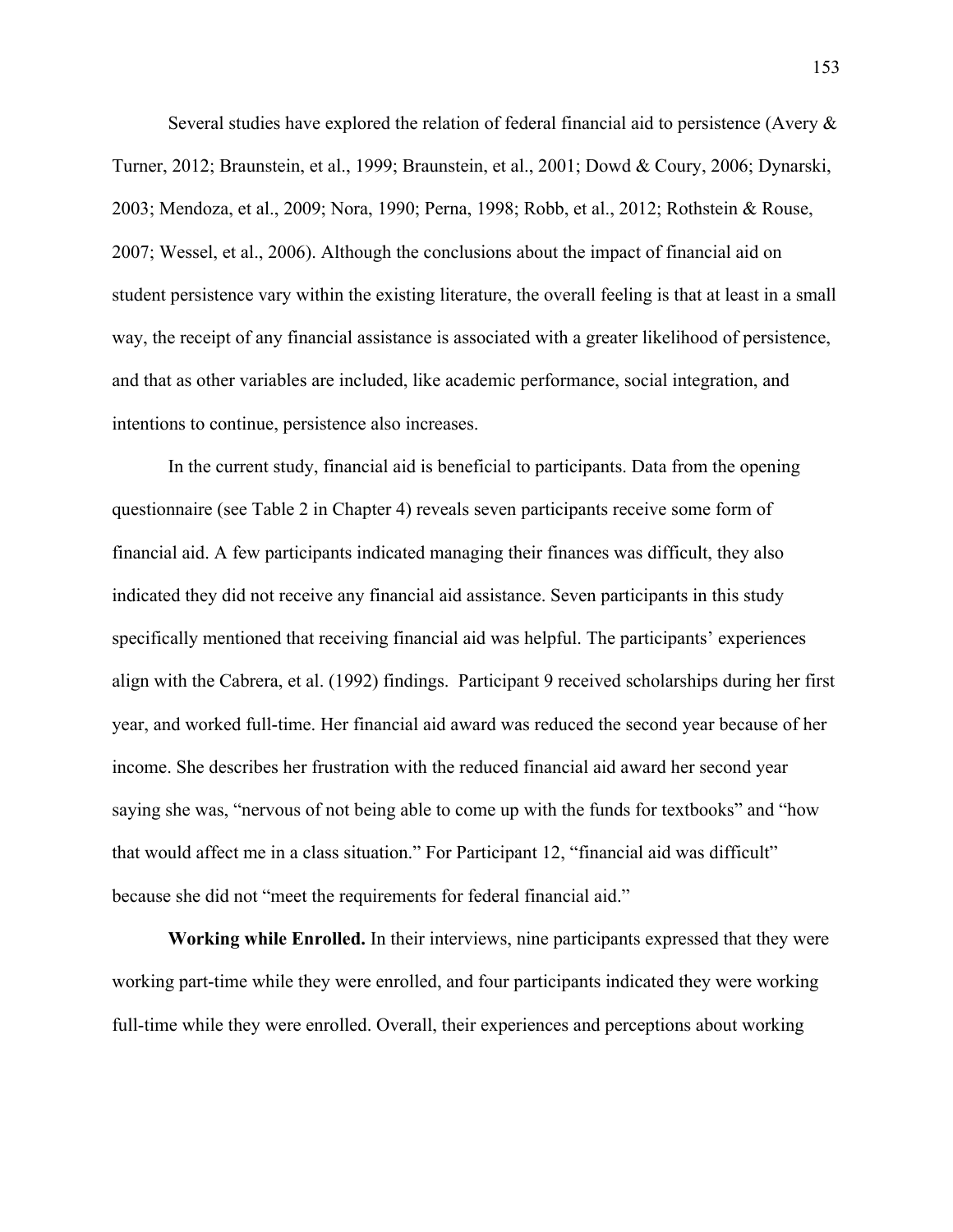while enrolled range from a necessity to manage expenses, to working for extra spending money, to not having to work at all.

Some participants indicate working while enrolled is a necessity to help manage their expenses. For Participant 4, working two full-time jobs, one in construction and a second at a restaurant while enrolled helps him manage "all the bills that [he has] for everything else" despite receiving a financial aid award. He says the bills and finances are elements to "the stress of [his] life at the moment." Participant 4 lives at home with his parents and siblings and is still responsible for completing household chores.

Another participant describes a similar yet different experience of working while enrolled. Participant 9 began her community college experience while working two part-time jobs, "which was equating to about 65 hours per week" at work. Currently she works a full-time job during the day and attends the community college primarily in the evening. About her experience, she says, managing her work schedule and responsibilities while going to school full-time "was kind-of overwhelming." Participant 9 lives with her sister and two children. Her father is a single father and despite him being a contractor, she does not have "that financial support that a lot of kids have."

For other participants in this study, working while enrolled is not a necessity. Participant 1 also lives at home with her parents. Her responsibilities include helping out around her grandfather's farm, "feed[ing] baby calves, and clean[ing] out their pens". The participant wants to finish her degree, remain close to home, and continue working on the farm. Participant 8 is another student that lives at home with her family. Finances was one element she considered in her decision to attend and continue attending at the community college. The participant does not have a job, but volunteers with her church and local community. Participant 10 is another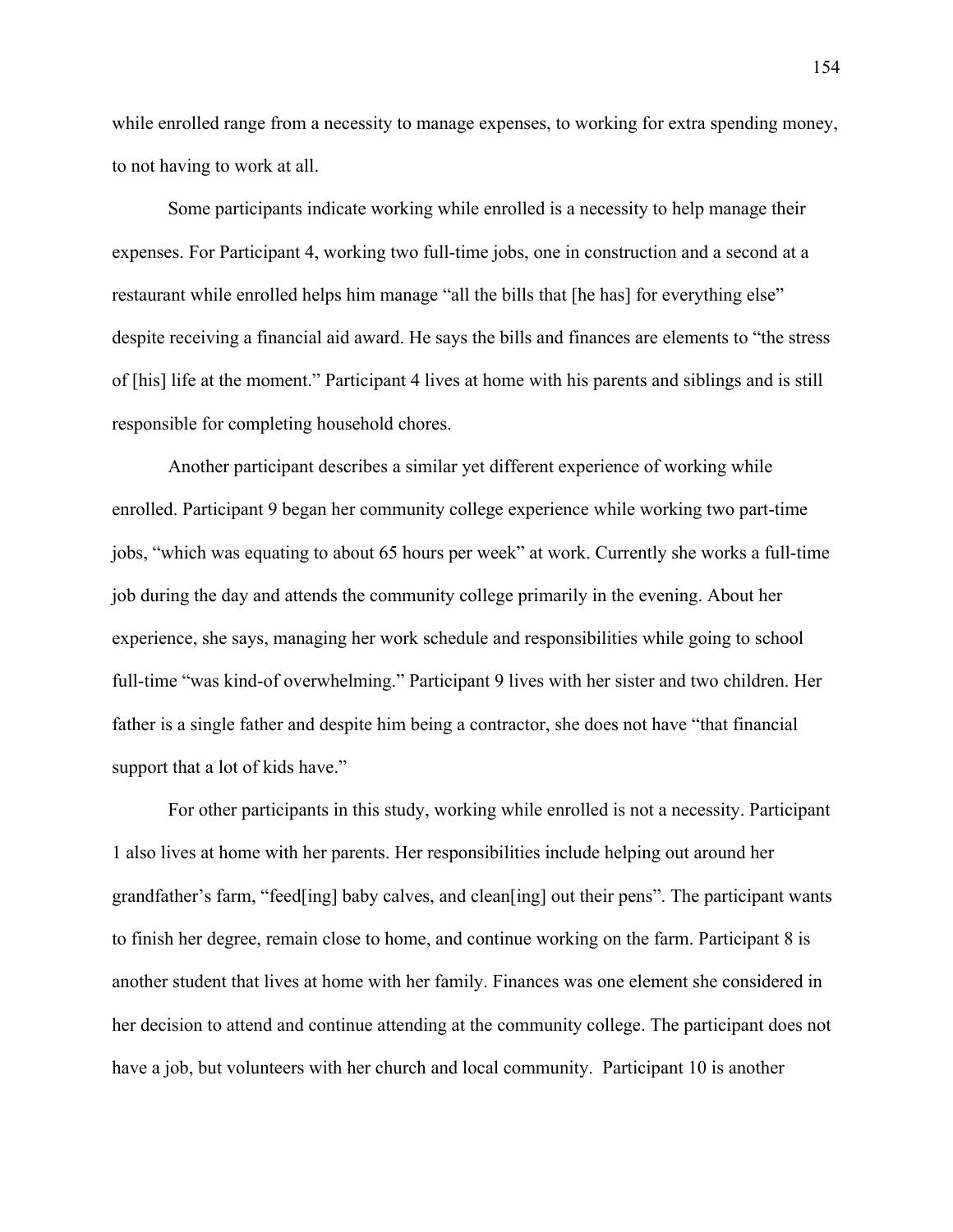participant that lives at home with his family but does not work. Among his responsibilities, though, are household chores.

Despite the varying reasons for working, the majority of participants in this study indicated they work either full or part-time jobs, and have continued their attendance at the same community college. This finding does not quite align with the existing literature. Adelman's (2005) description of the traditional-aged community college students indicates they probably work part-time, if employed at all. Bers and Smith (1991) ascertain that as the amount of time spent at work increased, students were less likely to persist. Bers and Smith (1991) also found that unemployed students were less likely to persist than students working part-time. Similarly, Titus (2006) found that students working 11-20 hours per week, and more than 20 hours per week decreased the likelihood of degree completion.

### **Theme 2: Early Anxious Thoughts**

Nearly each participant expressed their early anxious thoughts about attending college, and meeting course expectations. For one participant who was homeschooled and completed high school graduation requirements at the age of 16, returning to college was intimidating because she had not been in school for a couple of years. Getting into, and even back into the routine of managing coursework with other responsibilities was a common theme associated with the early anxious thoughts.

This theme was interpreted as elements of social integration that are discussed thoroughly in the student retention and persistence models and theories. Tinto's (1975) model of student departure suggests that the level of success a student experiences in their pursuit of higher education influences their levels of commitment to the institution, to academic goals, and to career goals. Astin's (1984) model of student involvement includes the student environment and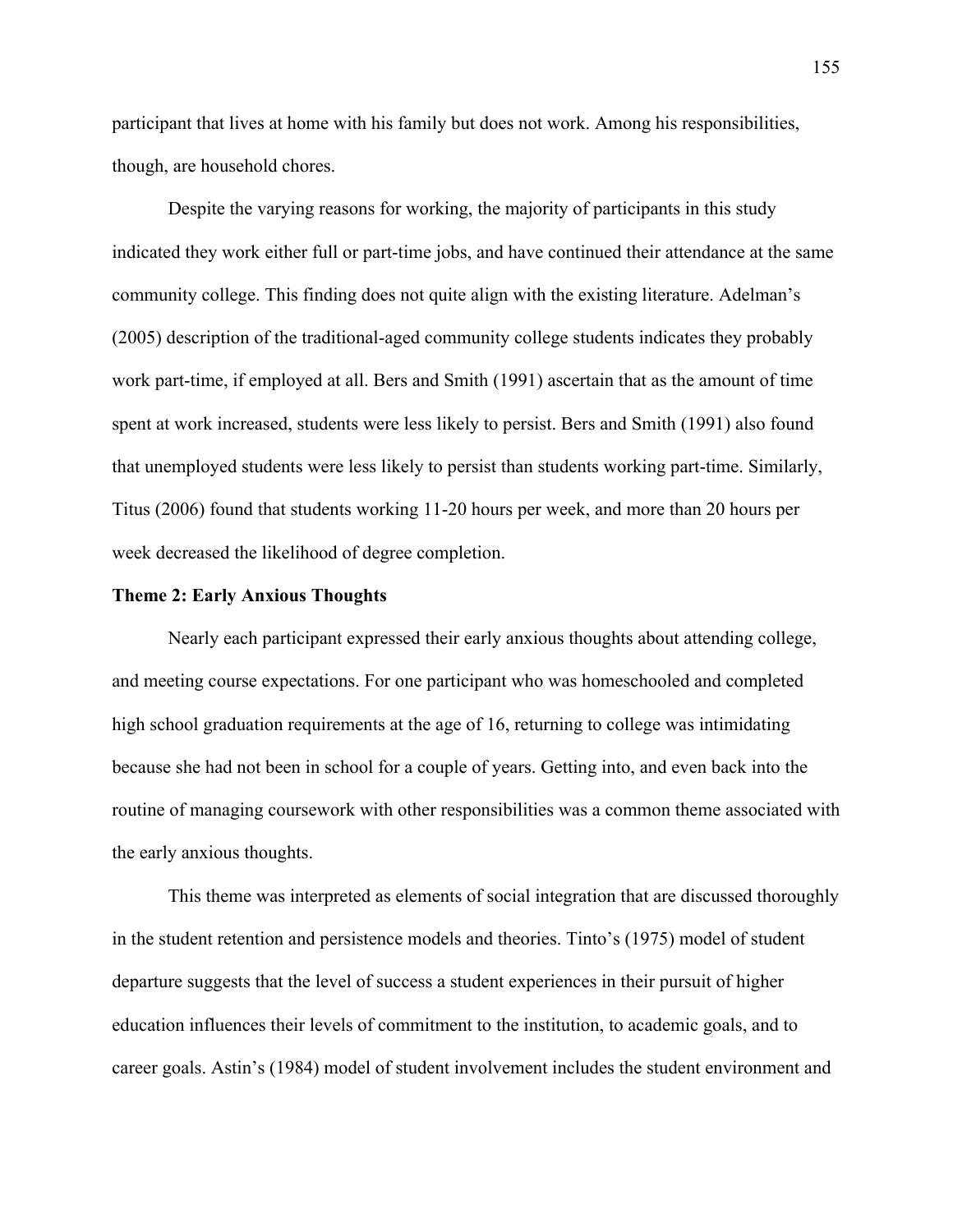experiences during college as an element that influences student persistence and retention. Bean's (1980, 1985) Student Attrition Model includes background characteristics and student satisfaction to determine or predict student departure.

A building block of social integration can be found within theories of interpersonal communication. Some of the participants' anxious thoughts were self-attributed to uncertainty about the experience, which is consistent with Berger's and Calabrese's (1975) Uncertainty Reduction Theory. The basis of Uncertainty Reduction Theory is that people will feel uncertain about others and things they do not know and are motivated to communicate to reduce the uncertainty (Berger & Calabrese, 1975). The theory is primarily associated with aspects of interpersonal communication and relationship development. We experience uncertainty and anxiousness when it is difficult to explain or predict someone's communication behavior. According to Berger's and Calabrese's (1975) Uncertainty Reduction Theory, we will try to reduce the uncertainty about people we interact with and gather enough information to predict behaviors and communication interactions.

This research adds that at the researched institution, traditional-aged students experience early anxious thoughts about starting and continuing their attendance at the community college. This emergent theme is also perceived as a barrier to students while enrolled. Two participants expressed they were worried about making a good impression and the need to "prove" themselves early in their experience. The general feeling across all the interviews was anxiousness associated with the uncertainty of higher education. Eight participants specifically compared their first semester or their first year to their experiences in high school. Three participants expressed their experience was easier than high school. All the participants seemed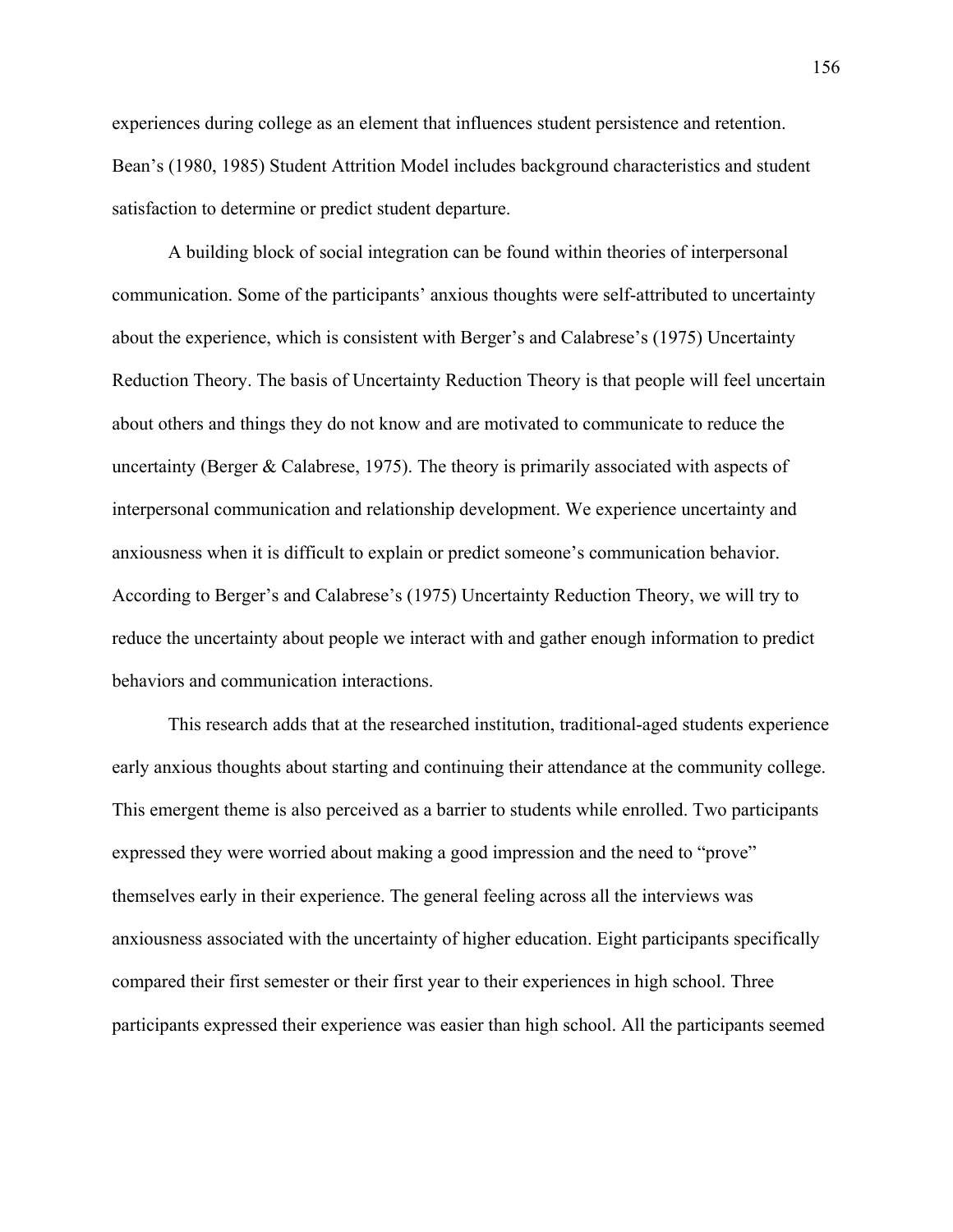to express their early anxiety similarly to Participant 13, who described her first semester saying, "it was filled with a lot of fear" and "the feeling of being overwhelmed."

## **Theme 3: Undecided**

Indecision about educational goals and career plans is another common theme revealed in this study. Corresponding with Adelman's (2005) profile of traditional-aged community college students this study reveals that participants at the researched institution expect an education, but in their first year participants were unsure of degree and career aspirations. Participant 1 wanted to finish her associate's degree, but had not decided whether she would continue afterward. Participant 2 was pursuing a degree in education, but after her first education class, and thinking about what such a career meant for her travel goals, she changed her major. Participant 3 did not decide on her career and educational goals until she had taken a psychology course. Participant 4 took a year off between completing high school and college and was undecided as to whether he would pursue employment, a career in the military, or college. Participant 6 was undecided about her plans to transfer to a four-year institution. But after completing additional research, she has made up her mind. Participant 7 was vague in her aspirations as well. She indicated she wanted to "get a degree and move out of Virginia and get really good job with a big company." Participant 8 indicated one of the first reasons for choosing the community college was that she "didn't really know what [she] wanted to do" going on to share that "community college gives me time to decide." Participant 9 admits indecision during her senior year of high school led her to the community college. Throughout the interview, Participant 9 did not indicate she had decided on a major or a plan to transfer to a particular four-year institution. Participant 10 only indicated a plan to transfer to a four-year institution, but no degree or career plan. This experience is similar for Participant 11, who also shared "I didn't know what I wanted to do after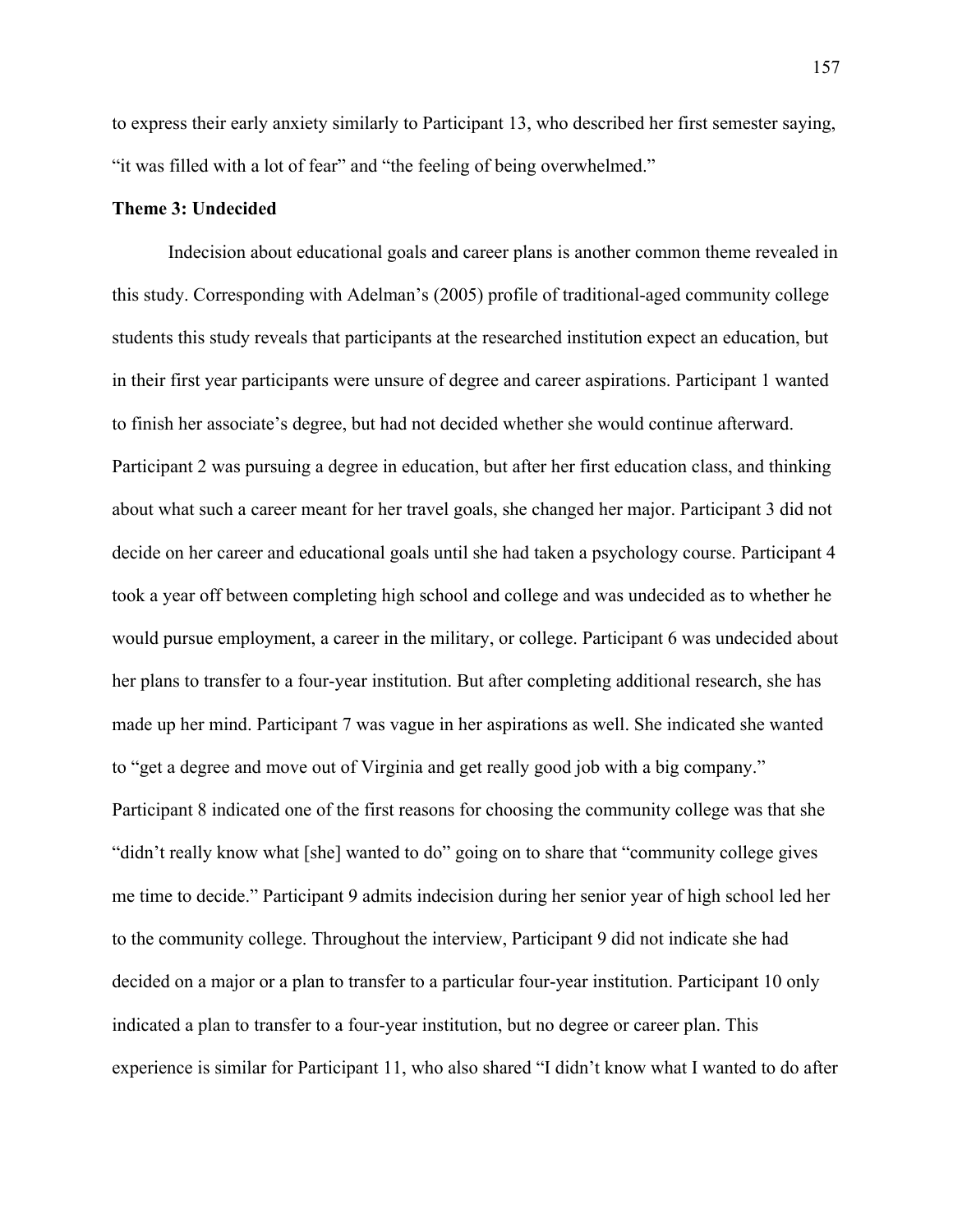I graduated high school." Participant 14 explains her decision to attend the community college, "I wasn't ready to lave home. I didn't know what profession I wanted to be in." Participant 15 shares, "I always knew I was going to college, but I didn't know where. So part of the reason I came here was to figure out what I wanted to do and where I wanted to transfer."

A number of factors can be attributed to a student's decision to attend a community college. Claggett (1989) identified the goals of community college students and categorized them into five categories: personal enrichers, job seekers, transfer preparers, job upgraders, and employers. These categories are still supported by the community colleges and their mission statements (Cohen & Brawer, 2006; Vaughan, 2006). In addition, Bers and Smith (1991) found that students attending in pursuit of a degree or transfer are more likely to persist than students attending for other reasons. Indecision about a major or career plan is not uncommon among community college students. Similarly, the Voorhees and Zhou (2000) findings indicate that after initial enrollment, 73 percent of students in their study changed their goals at least once, and the longer students spent at the community college, the more likely they were to shift their goals.

## **Theme 4: Family Support**

Participants in this study expressed family and peer support helps them to continue attending at the community college. The general feeling about family support was positive in the majority of the interviews. Participants described a range of experiences with supportive behaviors and actions with family and friends including informal daily chats, to strong connections to their parents, to financial and emotional support. Participant 1 informally chats with her parents and grandfather daily about how school is going. Participant 3 gets financial assistance through her father's employer, which helps her continue attending. Additionally,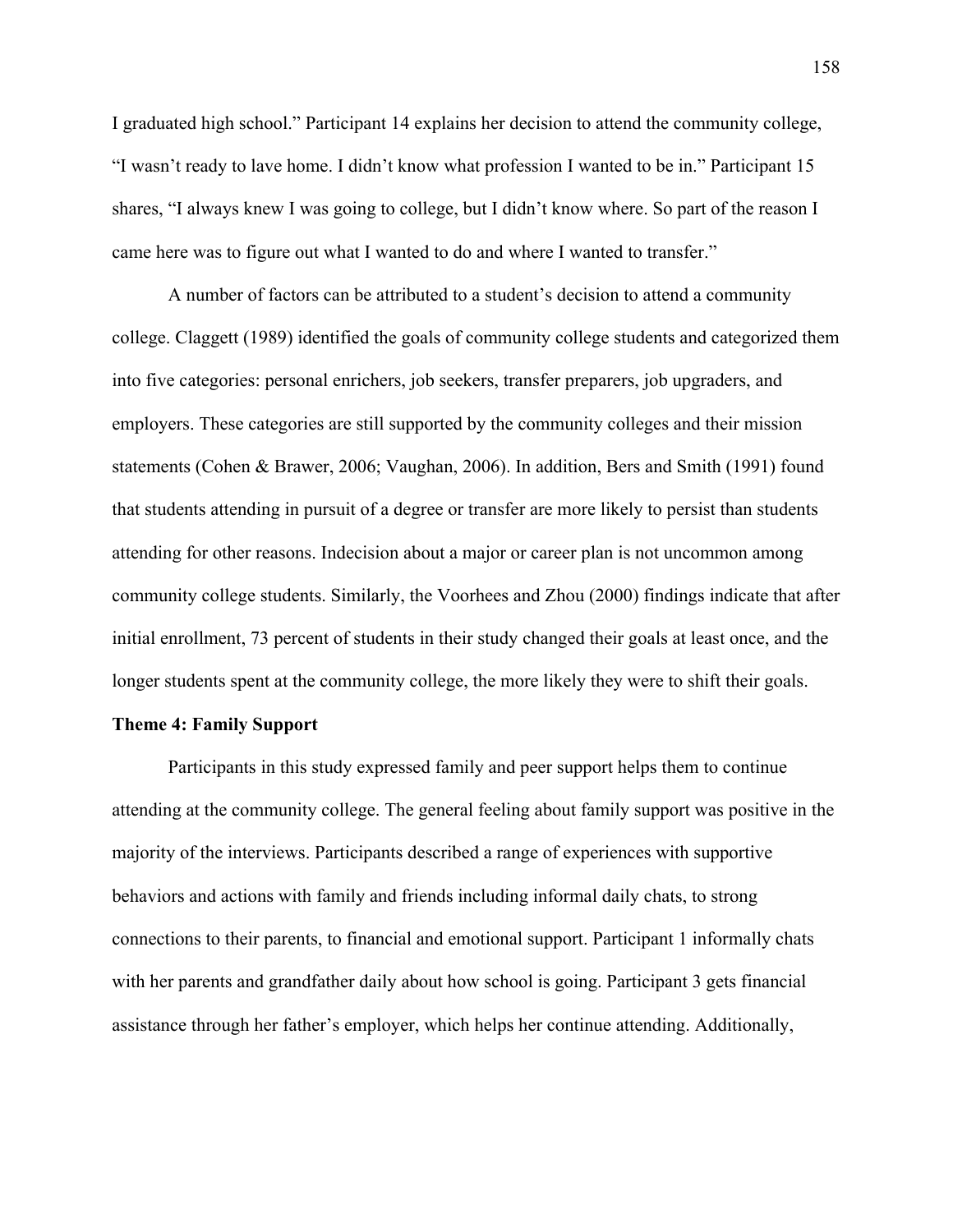Participant 3 shared that her relationships with all her family members, mother, father and two brothers "are what keep me going!"

Not all participants, though, receive financial support from their parents. Participant 6 lives with her dad and sister, at home, but her father does not help her pay her college experiences. Participant 9 receives a lot of support from her sister and her father, but because her father is "a single father" and he "did not progress past high school" a unique challenge for her is coming up with the funds for books and other expenses. Participant 11 lives at home with his parents who do not provide financial support. His brother however provides a lot of emotional support; Participant 11 shares, "He gives me guidance. He was actually in the same boat I was doing. But he's been here a lot longer than I have."

Two participants in the current study revealed they receive more support from their friends than from their families. For Participant 5, his stepfather is unsupportive of his desire for a degree in film and acting because his stepfather "doesn't think I'm going to get anywhere with that kind of degree." So, Participant 5 relies on support from a friend in the program at the institution in which he plans to transfer. Similarly, Participant 12's support comes from a friend that through all her experiences "has been very encouraging and helpful." The reliance on her friend, she says, is because her mother and siblings "tend to need more support than they give". However, Participant 12 feels her mother and siblings will be there for her when she needs them.

Quantitative studies have found a number of family factors, including parent's education level (Fike & Fike, 2008; Ishitani, 2006), socio-economic status (Bers & Smith, 1991; Fike & Fike, 2008; Gates & Creamer, 1984) influence a student's decision to attend or continue attending a community college. The element of family support is included in Bean's (1985) persistence model, and the Cabrera, et al., (1992) structural model of the role of finances in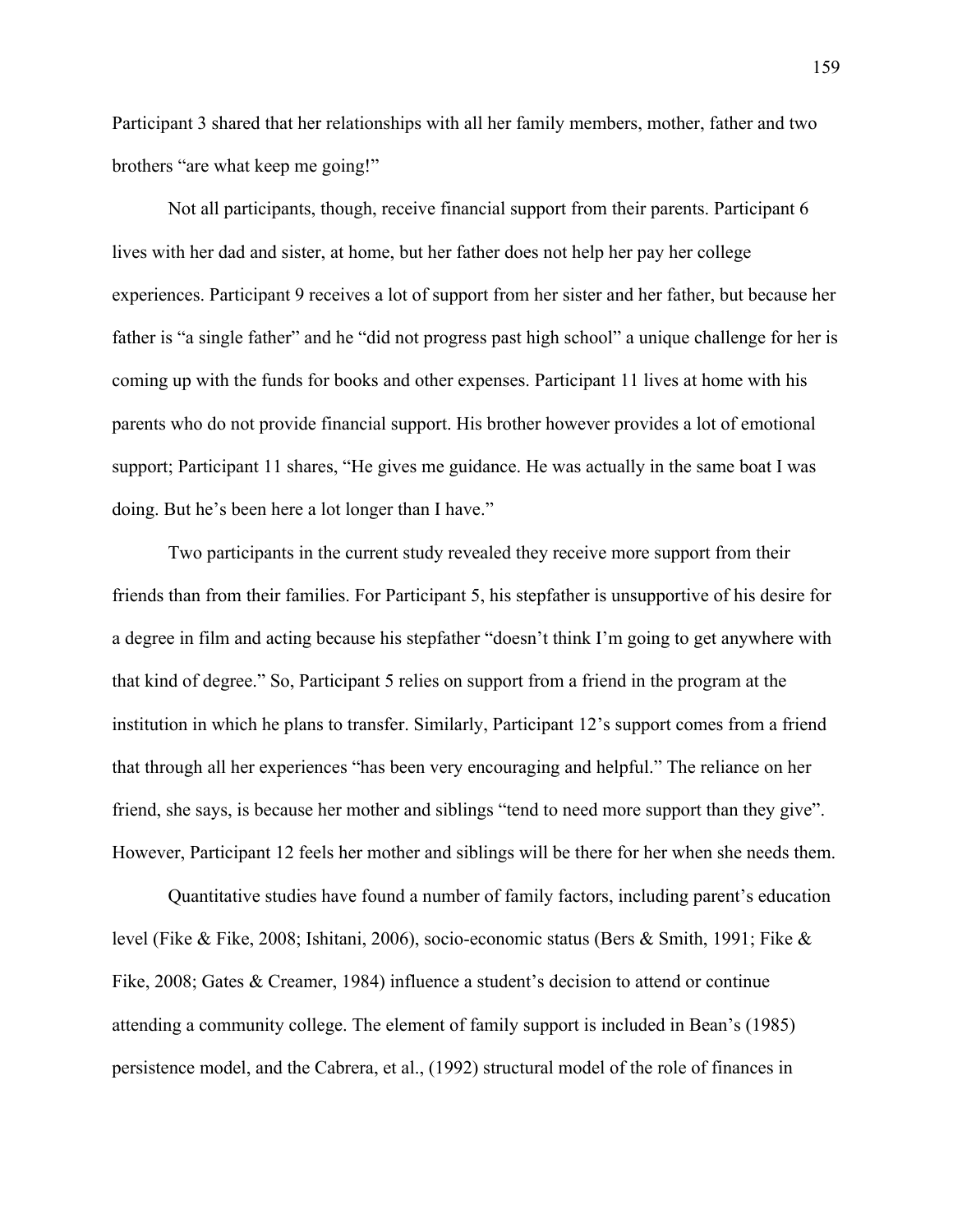persistence. Bean's (1985) exploratory model of student dropout highlights the role of a student's peers in the socialization element of the persistence model. The Cabrera, et al., (1992) structural model includes the role of significant others (family and friends) in the socialization process, and the encouragement they provide students to pursue their college education.

### **Theme 5: Determination and Self-Motivation**

The desire to finish what they start, self-motivation, and the desire to complete their degree program are all goals and aspirations participants expressed that highlight the role of determination and self-motivation in their decisions to continue their community college attendance. Wanting to finish the degree they've started accounted for one of the reasons Participants 1, 4, and 9 continue. Participants 2, 12, and 15 indicated their determination to continue comes from their self-motivation. Similarly eight participants attribute the desire to finish their degrees as a driving factor for them to continue attending.

The notions of goal commitments and personal aspirations are not new to persistence and retention research. The notion of goal commitment is included in persistence and retention models and literature as an element of individual characteristics (Bean, 1980; Cabrera, et al., 1992; Pascarella & Terrenzini, 2005). Bers & Smith (1991) found that students pursuing a degree or transfer were more likely to persist than those taking courses for other reasons, indicating that the level of goal commitment impacts persistence. Voorhees and Zhou's (2000) exploration of community college student goals and intentions recognized that students attend community colleges for a variety of reasons. They found that students who indicated their goals had been met were more likely to either develop new goals, or to not return to the institution.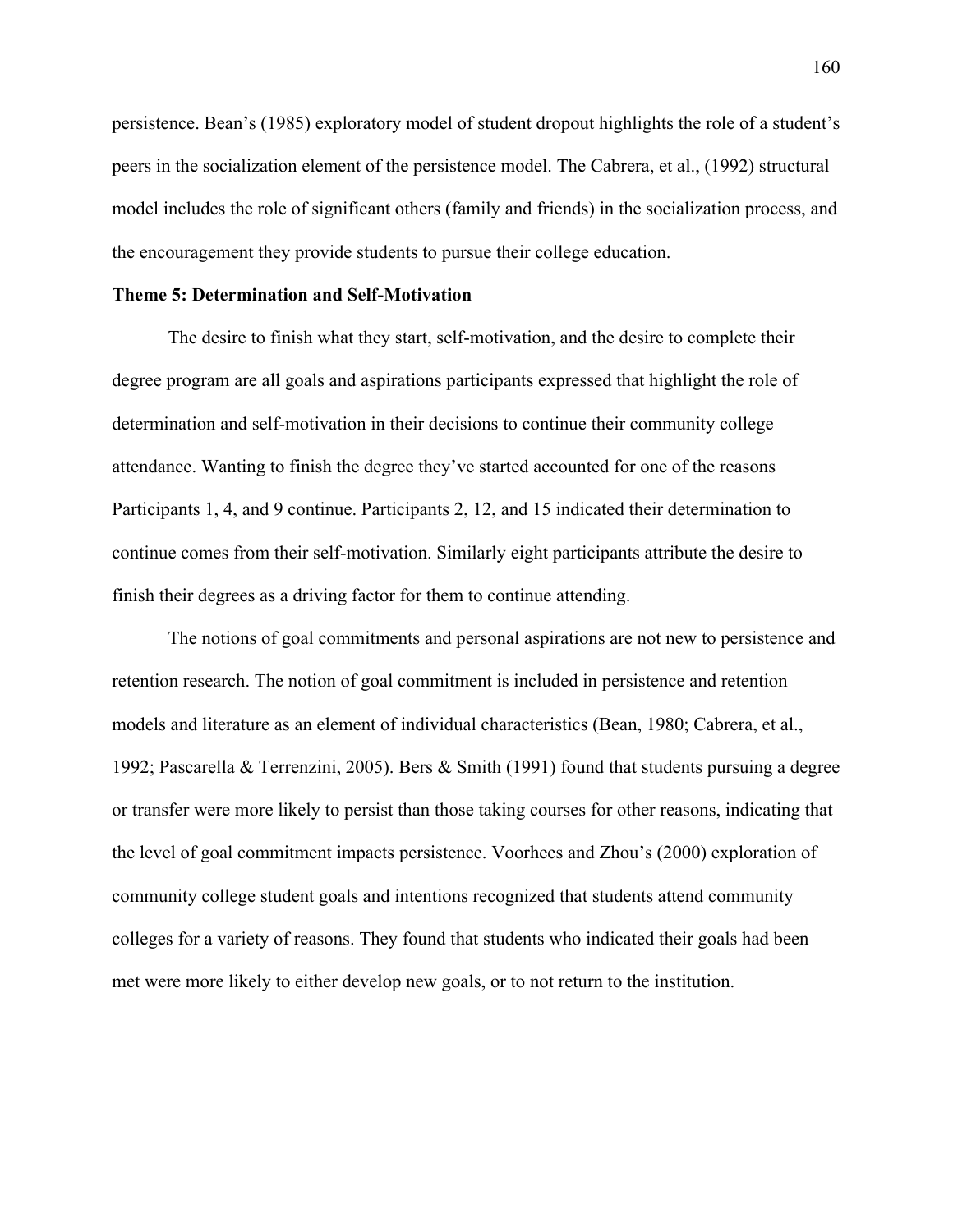### **Theme 6: On-Campus Engagement and Interactions**

The interviews in this study revealed four elements associated with on-campus engagement and interactions: course experiences, professor interactions, counseling and advising experiences, and college staff interactions. The appearance of these four sub-themes were not surprising, considering the existing literature and models relating to student persistence highlight the role of academic and social integration (Astin, 1985; Bean 1980, 1985; Bers & Smith, 1991; Choy, 2002; Pascarella & Terrenzini, 2005; Tinto, 1975, 1987, 1999).

Prominent persistence models include the role of academic and social integration. Tinto's (1975, 1987, 1999) model of student departure is based on the central idea that the level of academic and social integration predicts whether a student persists or drops out of college. Academic integration involves elements of course performance (grades), personal development, and academic self-esteem, while social integration involves the degree to which a student interacts with friends or classmates, college faculty, and staff. Astin's (1985) theory of student involvement is based on the concept that student involvement on campus impacts retention and academic success. The major components to Astin's (1985) theory includes a student's background, demographics, and previous experiences, the experiences students have during college, and the student outcomes. Bean's (1980, 1983) model of student attrition focuses on ways student background characteristics and interactions on campus influence students' satisfaction, degree completion commitments, and persistence. In studies replicating or building on the prominent persistence models, the findings are similar. The more students are integrated and involved on campus, the higher the likelihood of persistence (Bers & Smith, 1991; Chang, 2005; Pascarella & Terenzini, 1980).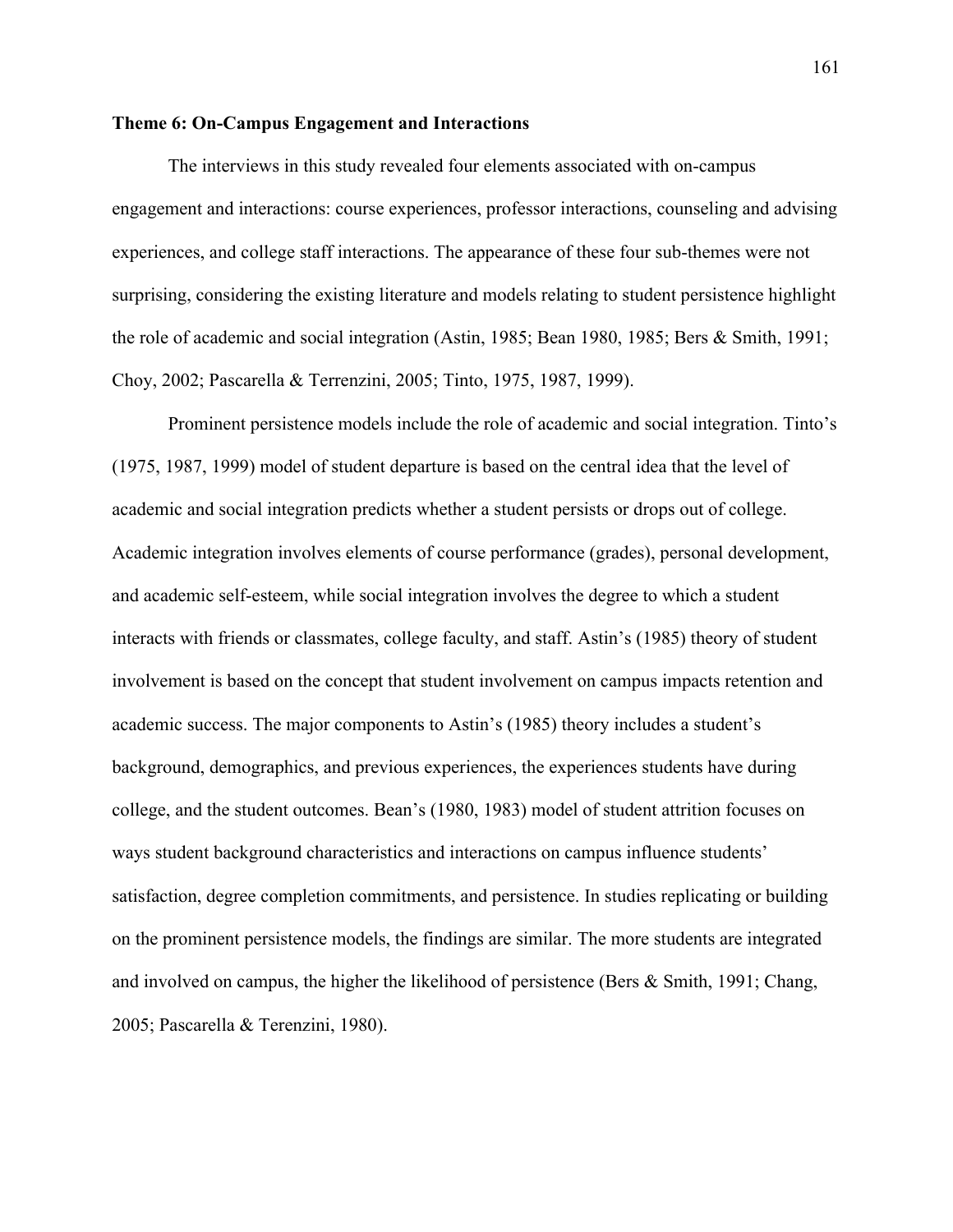**Course Experiences.** A sub-theme of on-campus engagement and interactions are the participants' experiences within the courses they have taken at the community college. Overall, the course experiences, both positive and negative, have contributed to their overall community college attendance experience. For some participants, their experiences have been eye opening with respect to helping them to decide on an educational or career goal. Participant 2 shared that taking an education course helped her decide she did not want to be a teacher. Participant 3's experiences in her psychology course helped her to decide to major in psychology and set a goal to become a therapist. Participant 6's course experiences, particularly with a practicum course, helped her to re-focus and be more prepared for her future career. For Participant 14, her experiences in an anatomy and physiology course have helped her realize she wants a career in the healthcare industry.

The general sentiment from the interviews is that positive course experiences are associated with engagement activities within the course. Participant 6 recalls the experience in her education practicum, having to "break down SOLs" and creating "lesson plan[s]." Participant 9 reflects on a privilege walk exercise in her developmental psychology course. She explains the professor would ask a series of questions and then, "depending on your answers you would take a step forward or backward." Participant 10 describes a meaningful experience in his sociology course where he felt understood. For Participant 14, her most memorable experiences are associated with her anatomy and physiology classes because the professors do not strictly lecture, "they try to make it interesting and make it fun" and "they actually involve you and link things together."

**Professor Interactions.** A second sub-theme of on-campus engagement and interactions, and related to course experiences are interactions with professors. The prominent retention and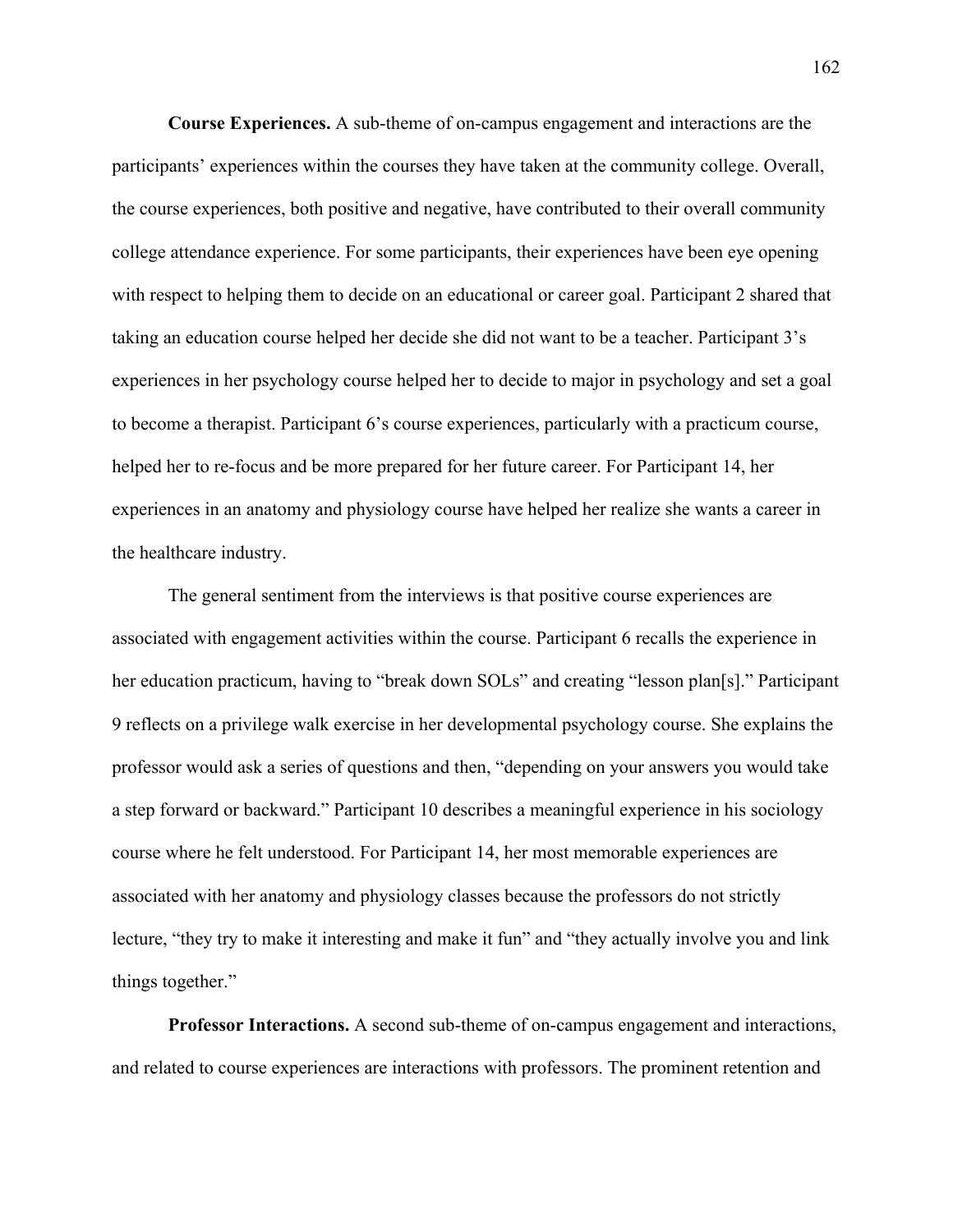persistence models and theories place a lot of emphasis on faculty or professor interactions (Astin, 1984, 1993; Bean, 1980, 1985; Tinto 1975, 1987, 1999). Tests and variations to the prominent persistence models highlight the importance of student-faculty interaction (Bers  $\&$ Smith, 1991; Chang, 2005; Pascarella & Terenzini, 1980). Pascarella and Terenzini's (1980) test of Tinto's (1975) Student Departure Model found that the more students were integrated and involved with faculty, the higher their likelihood of persistence. Bers's and Smith's (1991) test of Pascarella and Terenzini's (1980) research with a community college population found that although levels of academic and social integration differ between students who persist and students who do not, student characteristics like educational objective, intent to reenroll and employment status play differ more substantially between students who persist and students who do not. Chang (2005) suggests that faculty play such an important role in influencing students because of the multiple roles they serve: instructors, role models, employers, advisors, and sources of support and guidance (p. 770). Further, Chang's (2005) research highlights that community college students are more likely to interact with faculty in their role as instructor, and are less likely to meet with instructors outside of class.

The general sentiment in the interviews with respect to professor interactions is consistent with Chang's (2005) research. Nearly all the faculty interaction experiences described by the participants involve the faculty member in their role as an instructor. Most are positive and associate their experiences as supportive. Three exceptions to participants' experiences with faculty members worth noting involve the professors in their role as an advisor or source of support and guidance shared by Participants 4,5, and 6. Participant 4 is involved in a lot of activities on campus, including the dinner show theatre, the college's spring show, and the forensics team. Because he has worked with the communications and drama professor so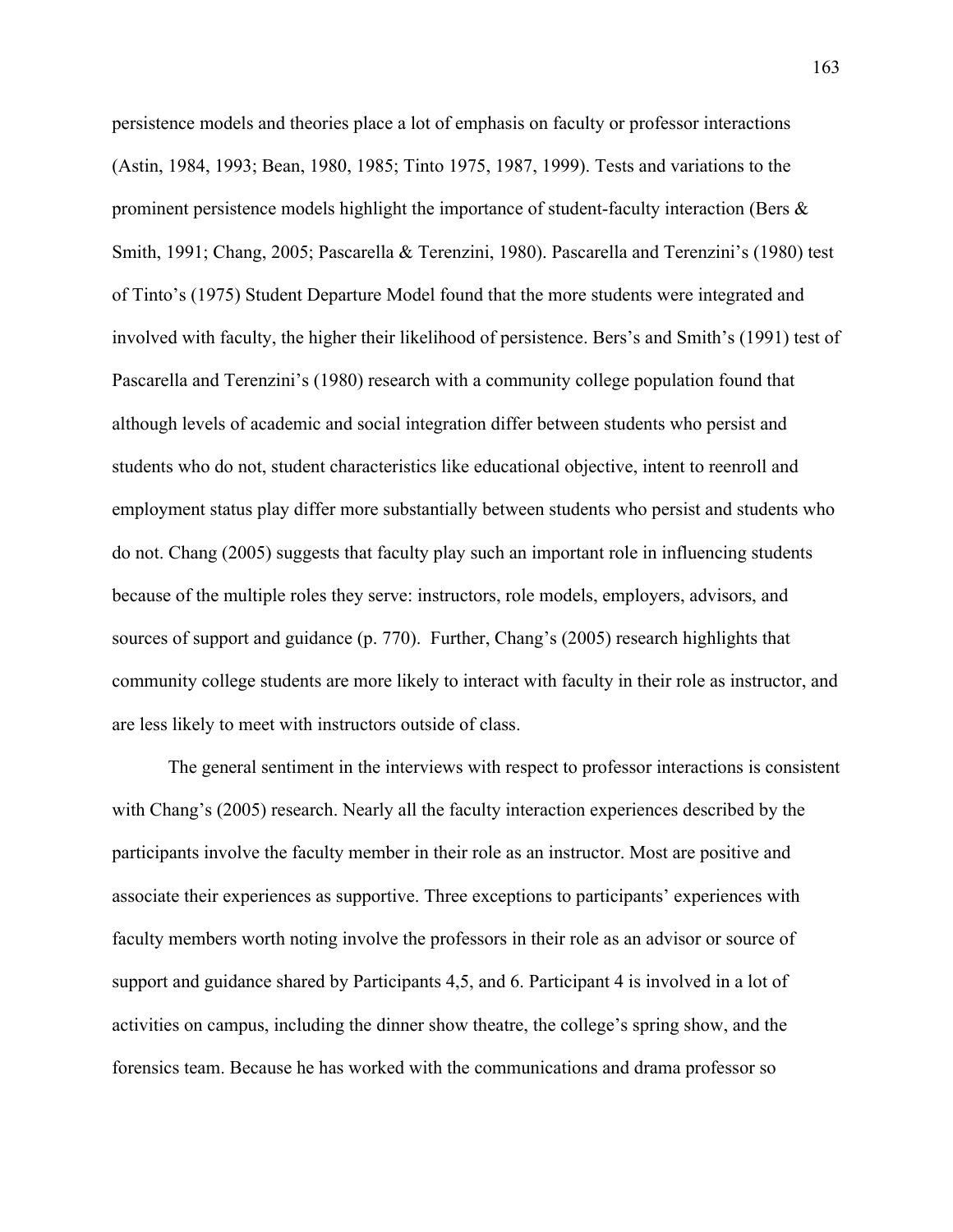extensively in capacities outside the classroom, he feels the support he has received from the professor "is very inspirational in [his] life" and has "helped me with all the goings about college." He continues by saying his professor and other people at the college have "helped me and supported me to be where I am at today." Participant 5's experience is somewhat similar to Participant 4. In his case, one of his weight lifting professors fulfilled more of the advisor role by recommending he get in touch with the communications and drama professor about acting, which is part of his educational and career goals. For Participant 6, the experience is a little different than Participants 4 and 5. Participant 6 is an online student that has little in-person engagement with faculty members. She recalls an experience in an education practicum course where she "failed horribly" her first practicum experience. Participant 6 describes the faculty member teaching the class as "understanding" and supportive as she and the professor worked out a situation where she would receive an incomplete in the course, rather than failing it.

**Counseling and Advising Experiences.** Continuing with sub-themes of on-campus engagement and interactions, a third type of participant experiences is associated with participants' counseling and advising experiences. Participants' shared a variety of experiences with counseling and advising. Worth noting in these findings is that out of the fifteen participants, seven participants specifically mention experiences with the researched institution's counseling and advising office. Overall adequate advising is perceived as a support while enrolled and improper advising is perceived as a barrier while enrolled.

Three participants classify their experiences with the counseling and advising office as positive or helpful. Participant 1 shares her experiences with the counseling and advising office are mostly to plan for the next semester of classes. Participant 3 specifically identified working with the counseling office as helpful early in her interview. She recalls speaking with someone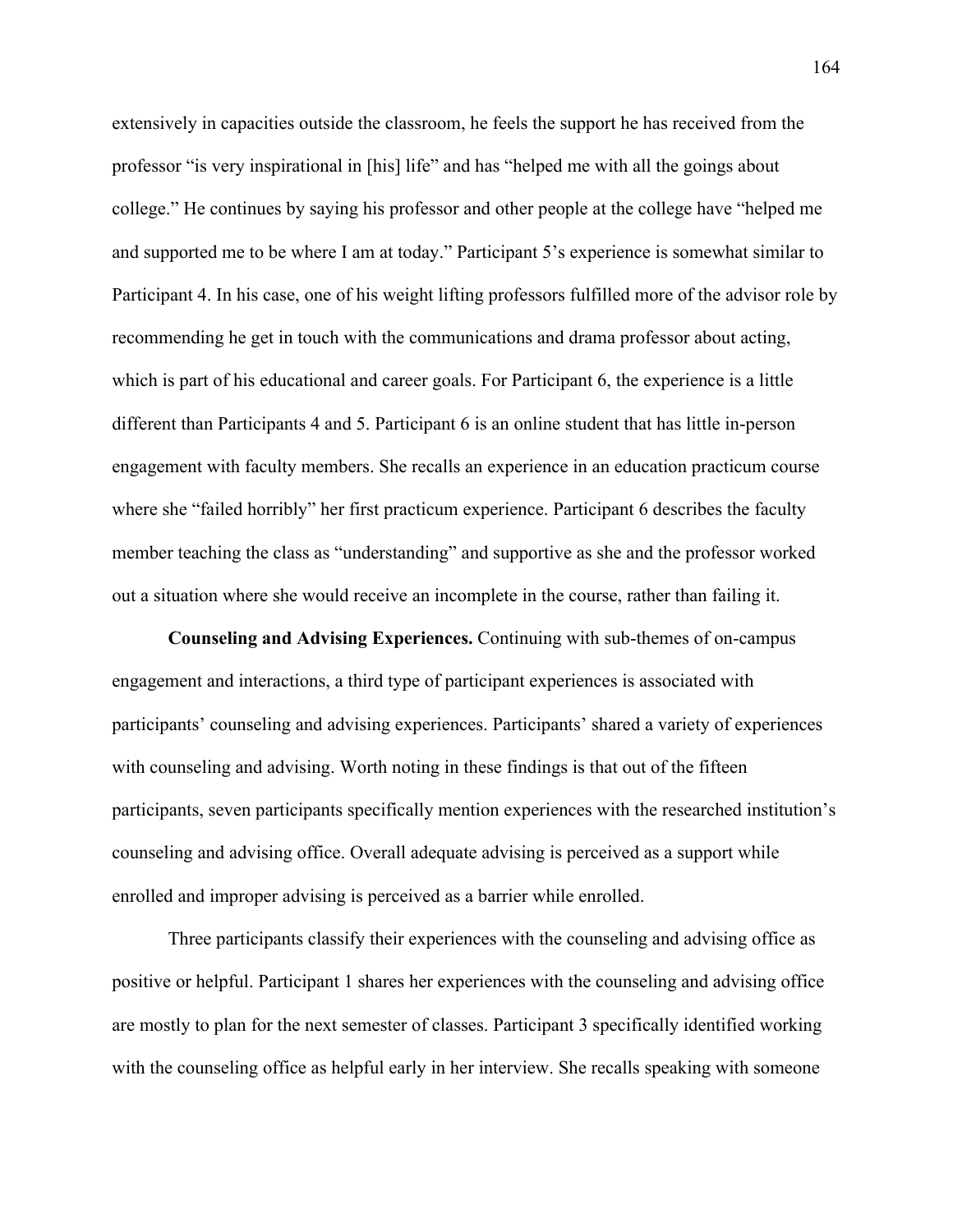prior to starting classes at the community college, and working out a plan to transfer to her desired four-year institution. Participant 6 shares that as an online student her experiences are a little different than students attending on campus. About her interactions with the counseling and advising office, she shares, "Even though I'm doing everything online, every advisor I've talked to has been really helpful, even over email [and] over the phone."

Three other participants share issues with being improperly advised and classify those experiences as negative. One of Participant 8's most frustrating experiences while attending the community college was finding out she had been advised incorrectly during an advising appointment with the counseling and advising office. As a result of the advising error, she had to rearrange her schedule and figure out a plan to take the classes she still needed to get back on track in her program and career goals. A second student recalls a similar experience and the corresponding frustration with being misadvised. Participant 14 shares, "the advisors told me to take some classes that now don't transfer, so now I'm trying to play catch up." Participant 15 also describes an incorrect advising experience. He says, "I was scheduled to leave here after two years, and something happened where I didn't get all the classes I need, so I have to stay here an extra year and take more classes."

One participant shares both positive and negative experiences with the counseling and advising office. Participant 5's early experience at the community college was spent preparing to transfer to a four-year institution. He dropped a course and had been under the impression losing the credits would have hurt his chances for transferring to the institution, and later found out he would have probably been accepted sooner, rather than having to take additional classes at the community college. Participant 5 goes on to express that his later experiences with the counseling and advising office were helpful in coming up with a plan for his transfer process. He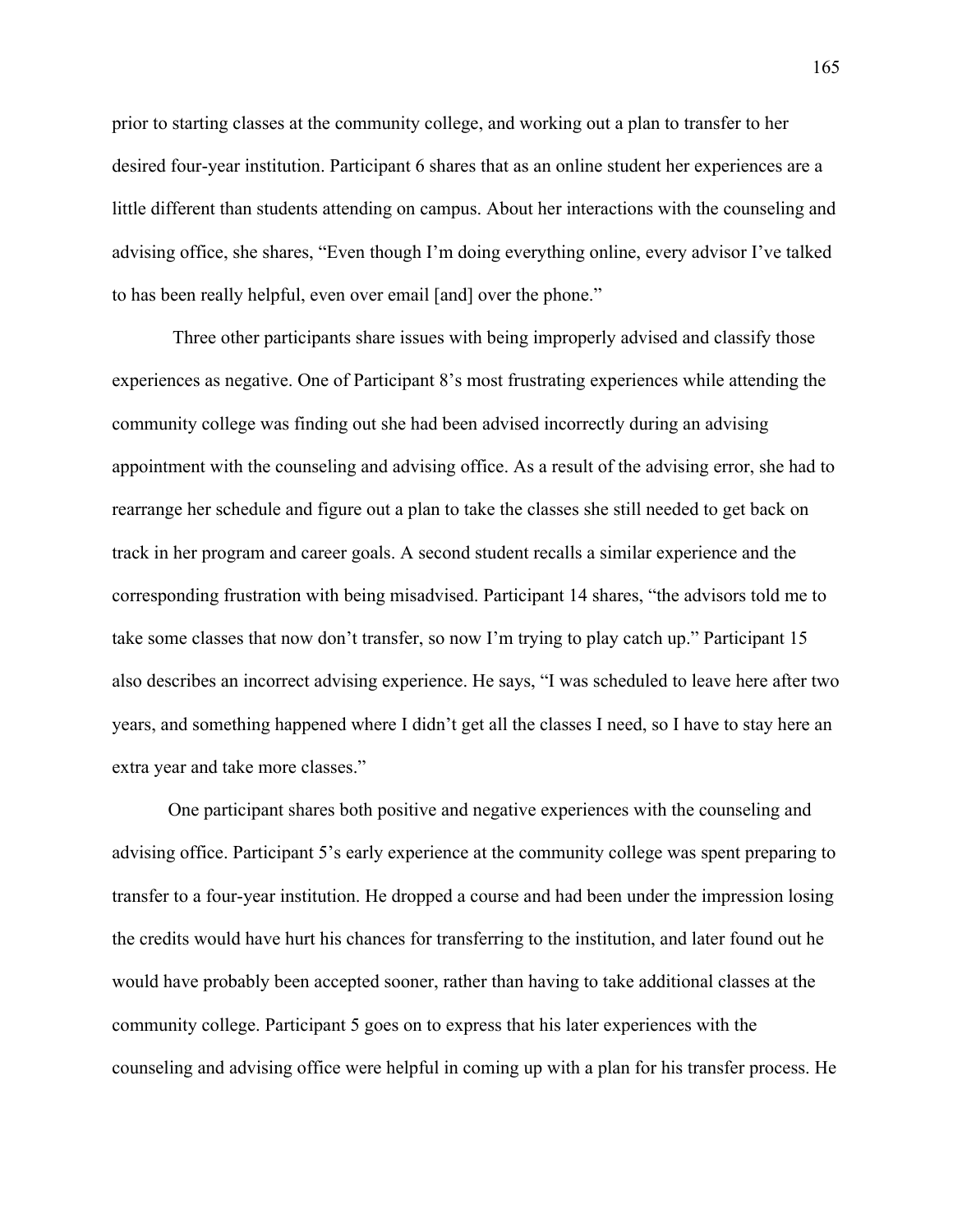says he "talked to one lady and she really understood what I was trying to get across and was (pauses) really helpful."

What is surprising is that about half of the students shared their experiences with student support services, focusing specifically on experiences with the counseling and advising office. The existing literature associates working with individuals on campus, such as members of the counseling and advising office staff, as elements or evidence of academic and integration (Astin, 1984, 1993; Bean, 1980, 1985; Pascarella & Terenzini, 2005; Tinto 1975, 1987, 1999). Specific to community college populations, Fike and Fike's (2008) study shows that the use of student support services provided by the institution, like the counseling and advising office, are associated with an increased likelihood of persistence.

**College Staff Interactions.** The fourth sub-theme emergent in the interviews are interactions with members of the college staff. This theme incorporates participant experiences with members of the college's student support staff while excluding the faculty and the counseling and advising office staff members. The interactions and experiences participants describe include members of the reception area staff, members of the student life staff, and members of the financial aid office staff.

Six participants in the current study identified positive experiences associated with college employees, while only two participants shared negative experiences associated with college employees. Participant 11 expresses satisfaction with his interactions with members of the financial aid staff, indicating it is one of the offices he has worked with in his experience. Participant 13's perception regarding the college staff is also positive. She feels like everyone works together at the college to resolve issues students may face. Her impression is that college staff members genuinely want to help the students, and "they may not always give you exactly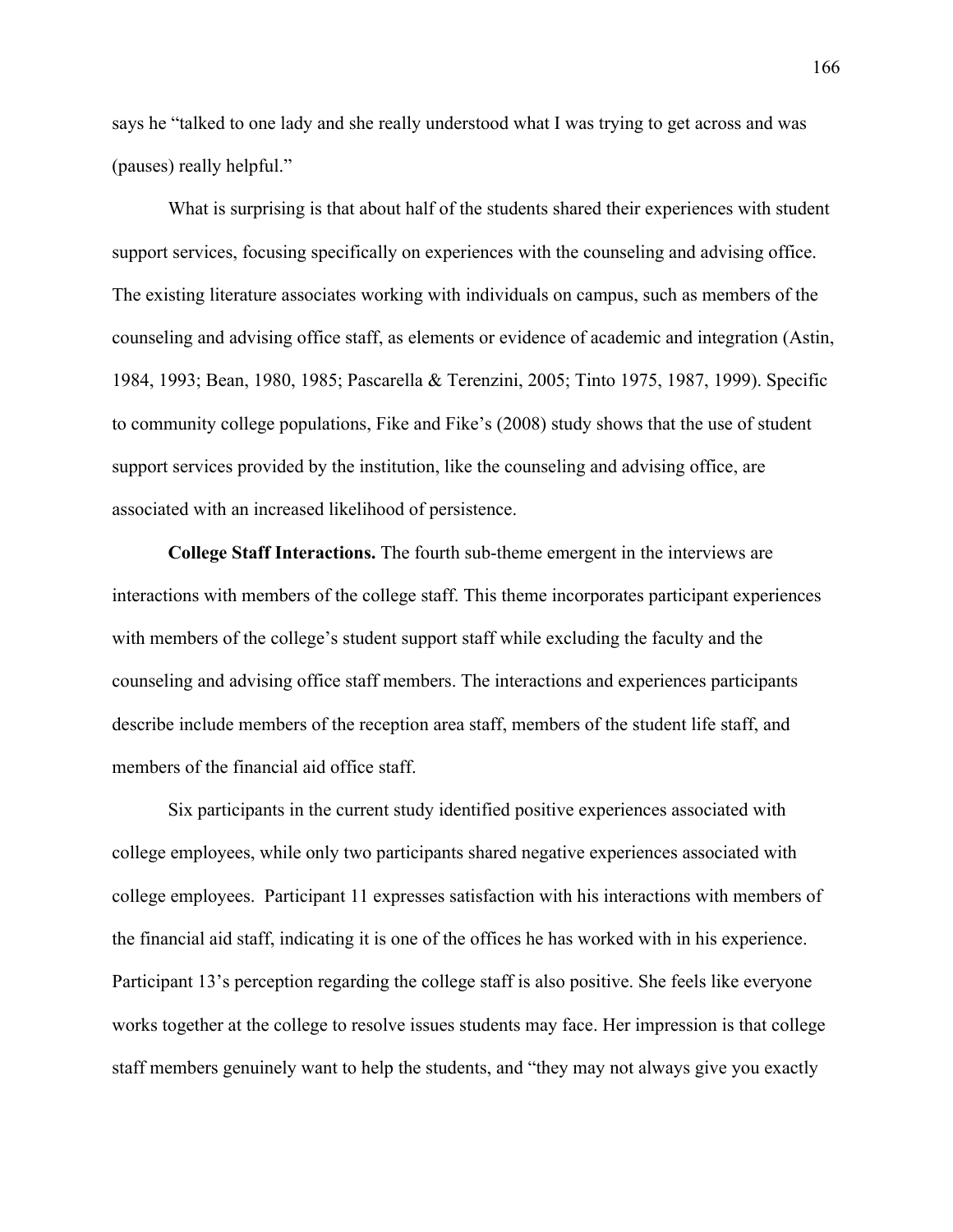what you're looking for as the answer, but they're going to give you what they feel is appropriate, and they're going to get you to where you need to go." Participant 2 summarizes the general sentiment with college employees best, "everybody's wanting to help you" and "student services is student services for a reason."

For Participant 8, her interactions with college staff are generally positive, but she remembers one or two experiences where "maybe [she] caught someone on a bad day and they were a little rough" attributing those interactions to the financial aid office. Her perception of the experience was not that the "rough" treatment was directed specifically toward her, and understands that perhaps the staff member deals with similar situations and questions all the time. Participant 10's experience with college staff is notably different than other participants' experiences. Because of his limited communication abilities, he shares that some members of the college staff are mainly interested in "talking to my mom, then others were not interested in talking to either of us" adding that "The majority of them do not understand autism, so they cannot understand how to help." Additionally, one student, Participant 9, does not interact much with college employees because she attends primarily in the evening. Findings from the current study relating to college staff interactions identify specific areas for quality of service improvement.

### **Theme 7: Plans to Transfer**

Plans to transfer to a four-year institution represent a seventh emergent theme from the interview data. Twelve participants in this study mention plans to transfer in their interviews. While some participants briefly mention transferring to a four-year institution, others' plans to transfer are central to their experience at the community college. Participant 3 began attending the community college with the plan to transfer to a four-year institution in mind. Participant 4's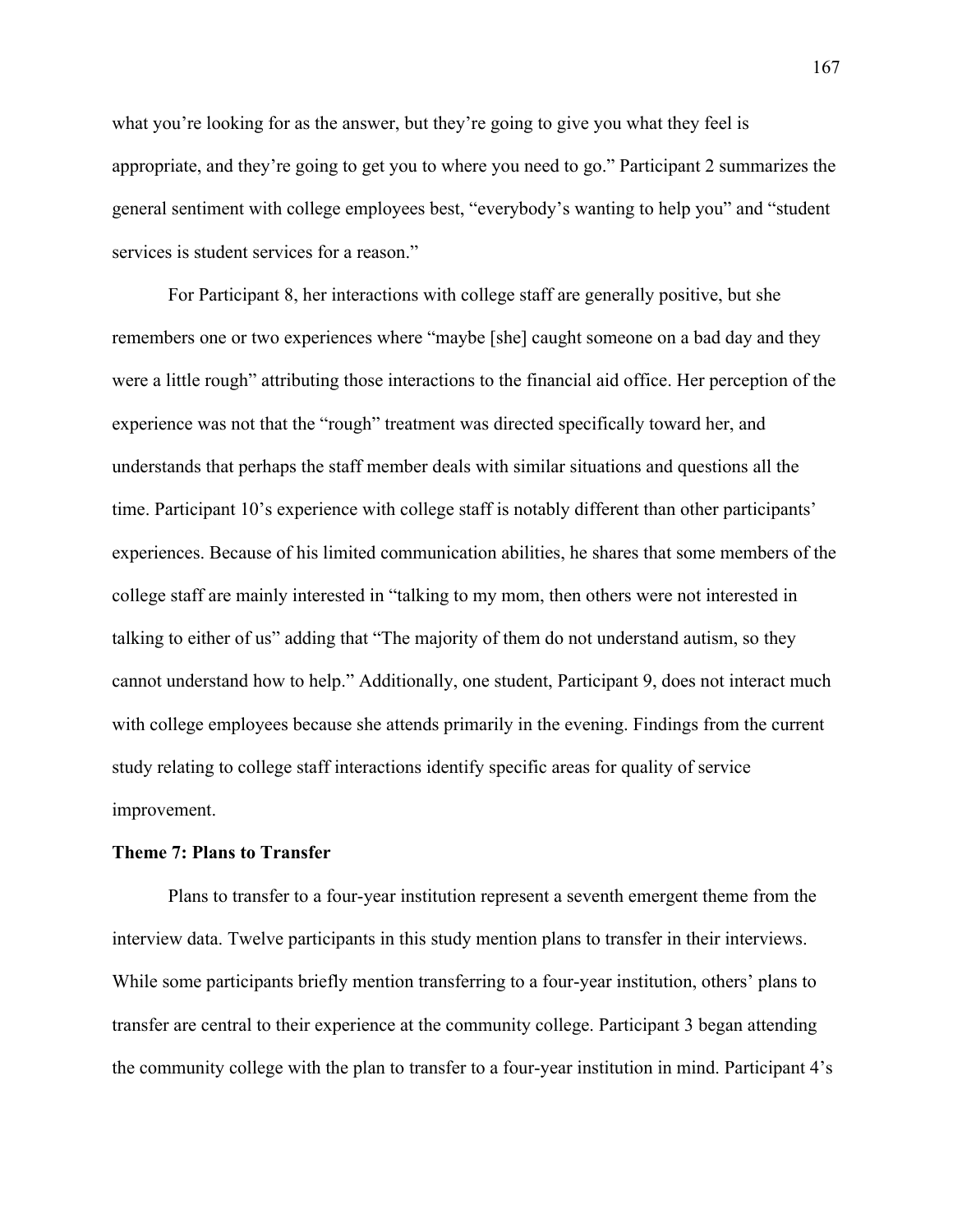decision to attend was associated with "being able to transfer into a four-year school." Participant 6 is taking advantage of the transfer agreements and acknowledges that attending the community college is "worth it" to know that "everything I'm doing is going to matter." The general sentiment from the interviews is that the community college is a first step toward a bachelor's degree.

The findings relating to plans to transfer are no surprise when considering the related literature. After all, one of the hallmarks of the community college mission is preparing students to transfer to four-year institutions (Cohen & Brawer, 2006; Karp, et al., 2008; Vaughan, 2006). Specific to the transfer mission of the community college, Townsend and Wilson (2006) imply that beginning a higher education program at a four-year institution is not feasible because of students' family or job responsibilities and increased tuition costs, which is also consistent with the findings of the current study. Personal aspirations and goal commitment (including plans to transfer) are components of persistence models (Bean, 1980, 1983; Bers & Smith, 1991; Pascarella & Terenzini, 1980). Studies linking personal aspirations and goal commitment persistence among community college students suggest a higher level of integration and oncampus involvement is associated with a higher likelihood of persistence (Bers & Smith, 1991; Feldman, 1993; Gates & Creamer, 1984; Mutter, 1992).

# **Implications**

The intent of this study was to add to the literature base concerning traditional-aged community college student persistence by identifying lived experiences and perceptions associated with continued attendance. For colleges to continue to meet the needs of their traditional-aged students, additional research needs to focus on identifying barriers and supports that influence students' decisions to persist. The implications for action and practice are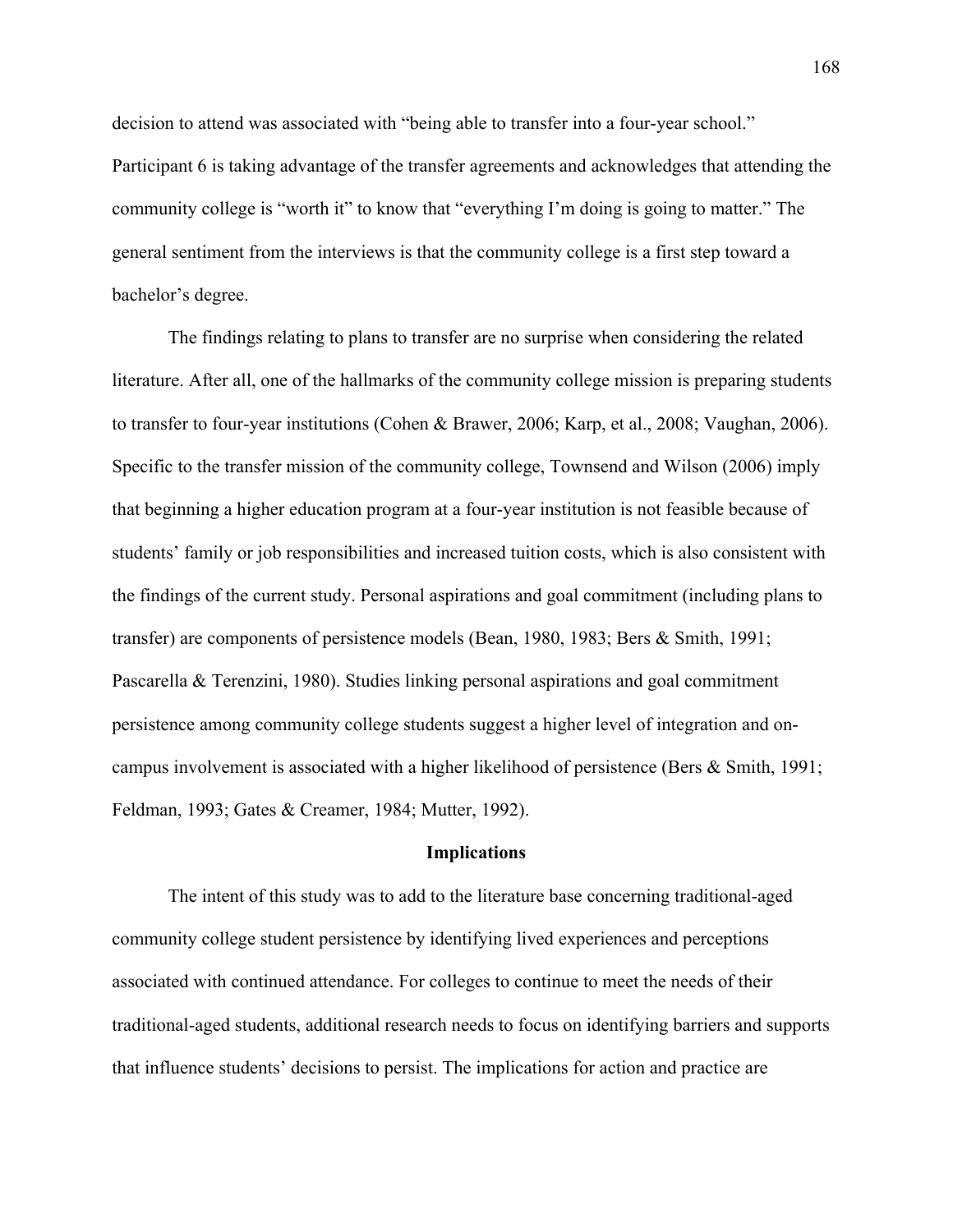organized based on the three research questions that governed this study. Table 4 in Chapter 4 visually represents the prominent themes from the interviews connected to the research questions.

## **Experiences that Encourage or Discourage Persistence**

The goal of the first research question was to identify the experiences and perceptions that contribute to a student's decision to begin and continue their attendance at the community college. The 13 interview questions garnered participant responses that describe the essence of their experience as a traditional-aged community college student. Seven emergent themes are associated with experiences that encourage or discourage persistence including: 1) financial characteristics, which includes concern about cost, financial aid, and working while enrolled as sub-themes, 2) being undecided, 3) family support, 4) determination and self-motivation, 5) early anxious thoughts, 6) on-campus engagement and interactions, which includes course experiences, professor interactions, counseling and advising experiences, and interactions with college staff as sub-themes, and 7) plans to transfer.

Collectively, these themes indicate student experiences with continued attendance at the community college are complex. Decisions to persist result from a combination of their experiences with social and academic integration on-campus and experiences with other responsibilities, family support, and student finances. While the findings of the current study are consistent with the retention and persistence models developed by Tinto (1975, 1987, 1999), Bean (1980, 1985), and Astin (1984, 1993), and tested by Pascarella and Terenzini (1980) and Bers and Smith (1991), the current study also adds the experiences and perceptions verbalized by 15 traditional-aged community college students.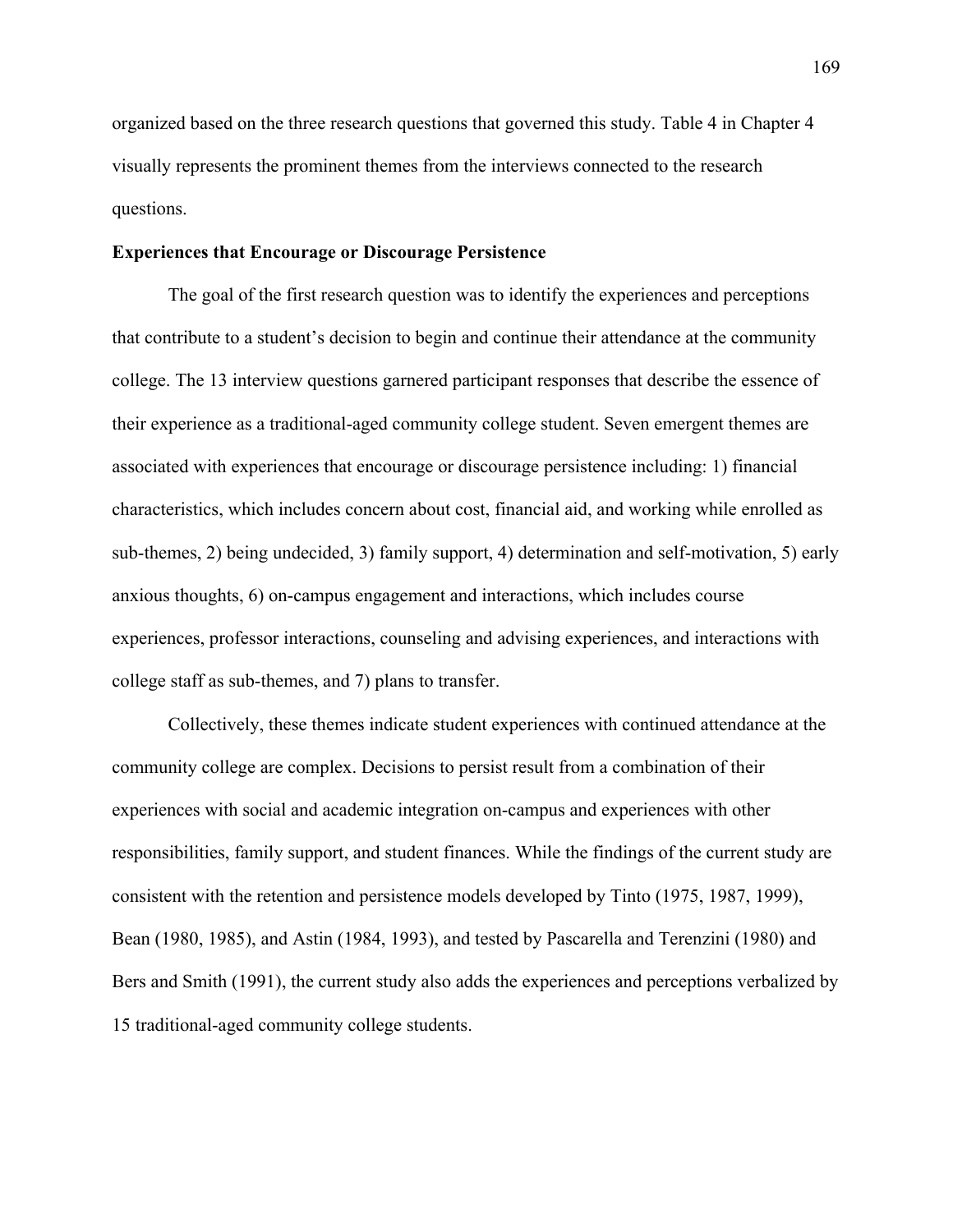The current study revealed that financial characteristics, particularly, cost, receiving financial aid, and working while enrolled play a large role in encouraging or discouraging persistence. Students are conscious about the cost of attending a postsecondary institution. In their decisions to attend and persist at the researched institution things like tuition and fees, affordability of books, and even transportation costs are concerns. In this study, the students perceived the cost of attendance as something that could be discouraging, but overall, is viewed more favorably than the perceived cost of attendance at a four-year institution. The current study also revealed that receiving financial aid relieves some, if not the majority of the financial burden of meeting the costs of tuition, books and materials, and transportation for traditional-aged students and their families and encouraged student persistence.

The study also revealed that for some students who were not eligible for federal financial aid, the lack of financial aid generated additional stress to meet the cost of attendance, and overall found the experience discouraging. Additionally, the current study revealed that for students whose financial aid award was reduced for a subsequent year of attendance, the loss of financial assistance was considered discouraging with respect to persistence.

In order to meet the expenses associated with attending a community college and to help manage personal expenses students accrue for activities outside of their higher education, nearly all the participants in the study reported working while enrolled. Whether working while enrolled is a choice or a necessity, and whether working full-time or part-time, students in this study reported that employment was a discouraging experience relating to their decisions to persist. The current study revealed that working while enrolled adds the challenge of managing time, and responsibilities, and the students' decisions on how they spend their time can impact their academic success.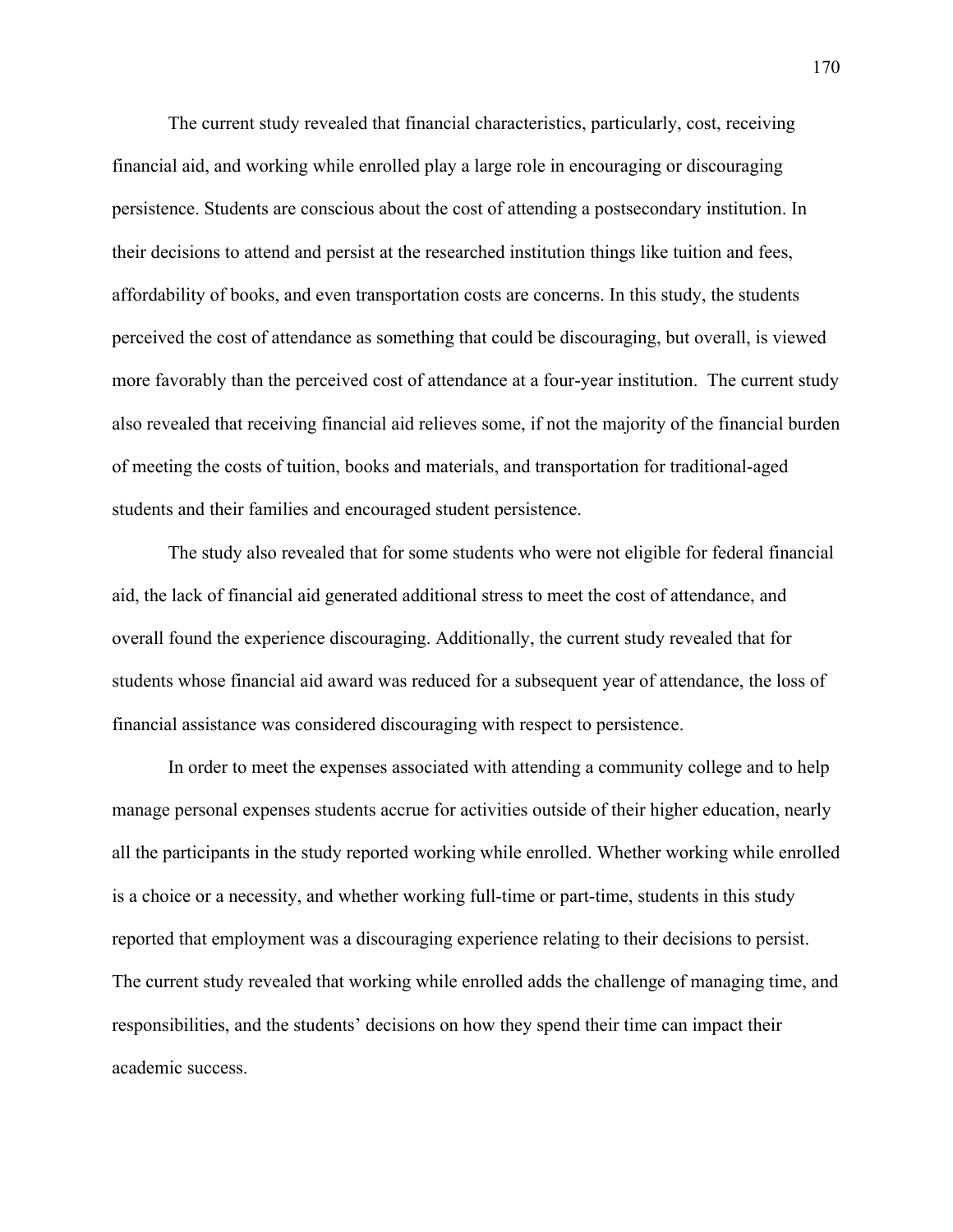Student experiences with anxious thoughts as they began their attendance at the community college represent a second theme in this study that encourages or discourages persistence. In this study, the early anxious thoughts are evidence of students beginning social integration with the community college environment. Students in this study perceive the initial feelings and experiences of anxiety as discouraging to their persistence. However, by the end of the first semester, and as late as the end of the first year, the students expressed the anxiety dissipated as they began to see that they could be successful in higher education.

Indecision about degree and career plans also encourages or discourages persistence at a community college. The current study revealed that for the students who did not have specific educational or career goals when graduating high school, attending the community college gave them a chance to realize and develop their interest and generate a plan to reach their career goals. The current study also revealed that for students who had already established educational and career goals, their continued attendance at the community college provided the opportunity for experience in that area. Additionally, the study revealed that course content, course experiences, and communication with members of the counseling and advising staff, and faculty members, helped facilitate a change in career and educational goals.

The current study revealed that having a strong sense of family support was encouraging to student persistence. The participants who reported strong family support tended to receive both emotional and financial support from their parents and family members as they pursued and continued a postsecondary education. However, participants who reported receiving more emotional support from their parents than financial support, reported feeling encouraged to pursue and continue their educational goals. The participants in this study that reported low emotional and low financial support tended to receive emotional support from close friends,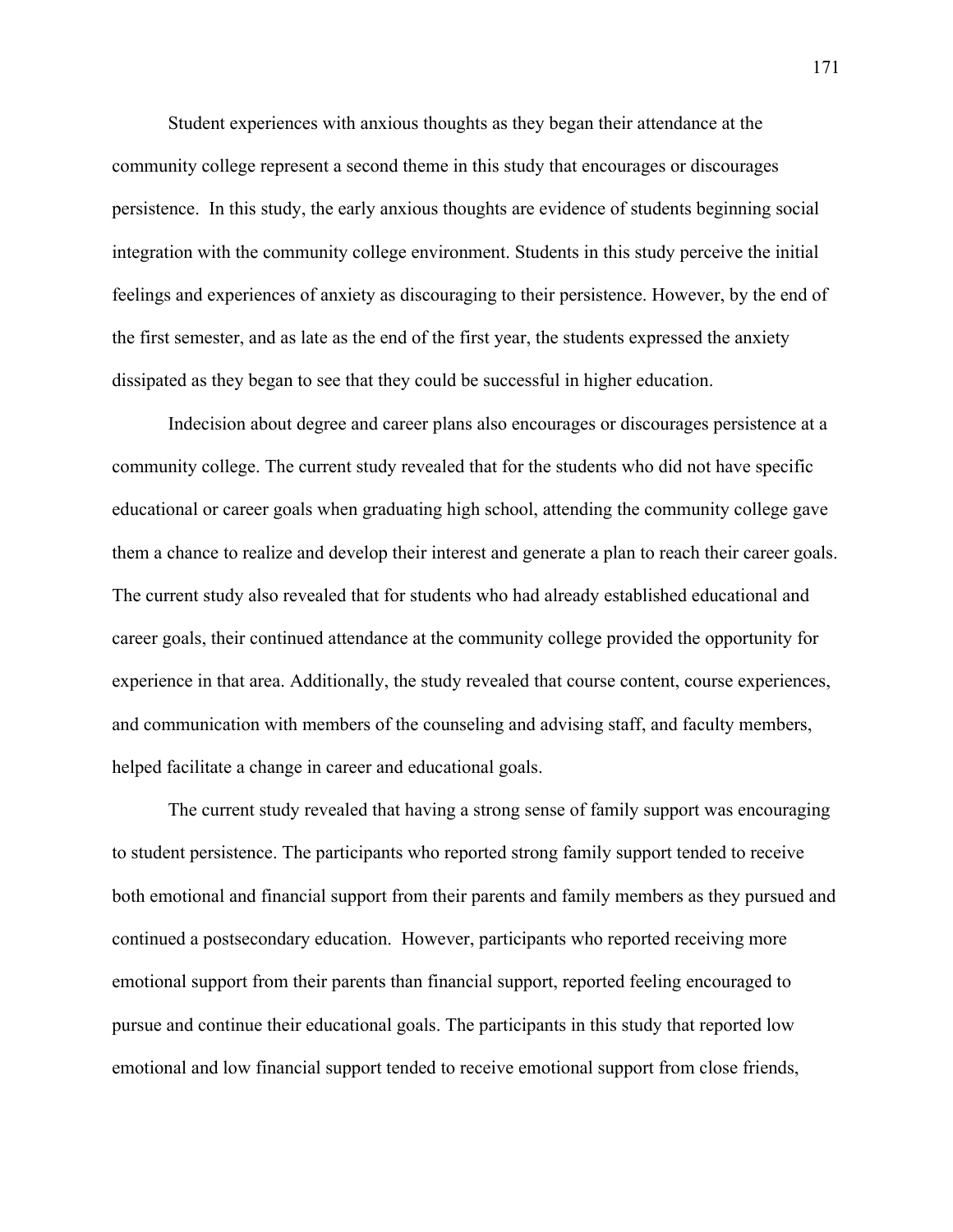siblings, and even extended family members, rather than their parents. The current study also revealed that the students with low emotional and low financial support from their families tended to be more independent: living on their own, paying their own expenses, and working while enrolled to support themselves.

On-campus engagement and interactions are a foundational element to persistence; the findings in this study are consistent with prominent persistence and retention models (Astin, 1985; Bean 1980, 1983; Tinto, 1975, 1987, 1999). This study revealed that students who had positive experiences in their courses, with professors, members of the counseling and advising office and other members of the college staff perceived those encounters as being encouraging to their persistence. However, students who had negative experiences with on-campus engagement and interactions perceived the incidents as being discouraging to their persistence.

Transferring to a four-year institution is the seventh emergent theme from the interview data. The findings of the current study are consistent with the community college mission of preparing students to transfer to four-year institutions (Cohen & Brawer, 2006; Karp, et al., 2008; Vaughan, 2006). The current study also reveals that students with transfer goals reported higher levels of on-campus engagement. Further, the participants in this study indicated their intent to transfer to a four-year institution was an encouraging factor to continued community college attendance.

#### **Experiences Perceived as Barriers**

The goal of the second research question was to identify experiences and perceptions that are perceived as barriers while enrolled for traditional-aged community college students as they continue their college journey. Six interview questions, IQ2, IQ3, IQ4, IQ6, IQ7, IQ8, and IQ10 were included specifically to reveal these results. However, responses to other interview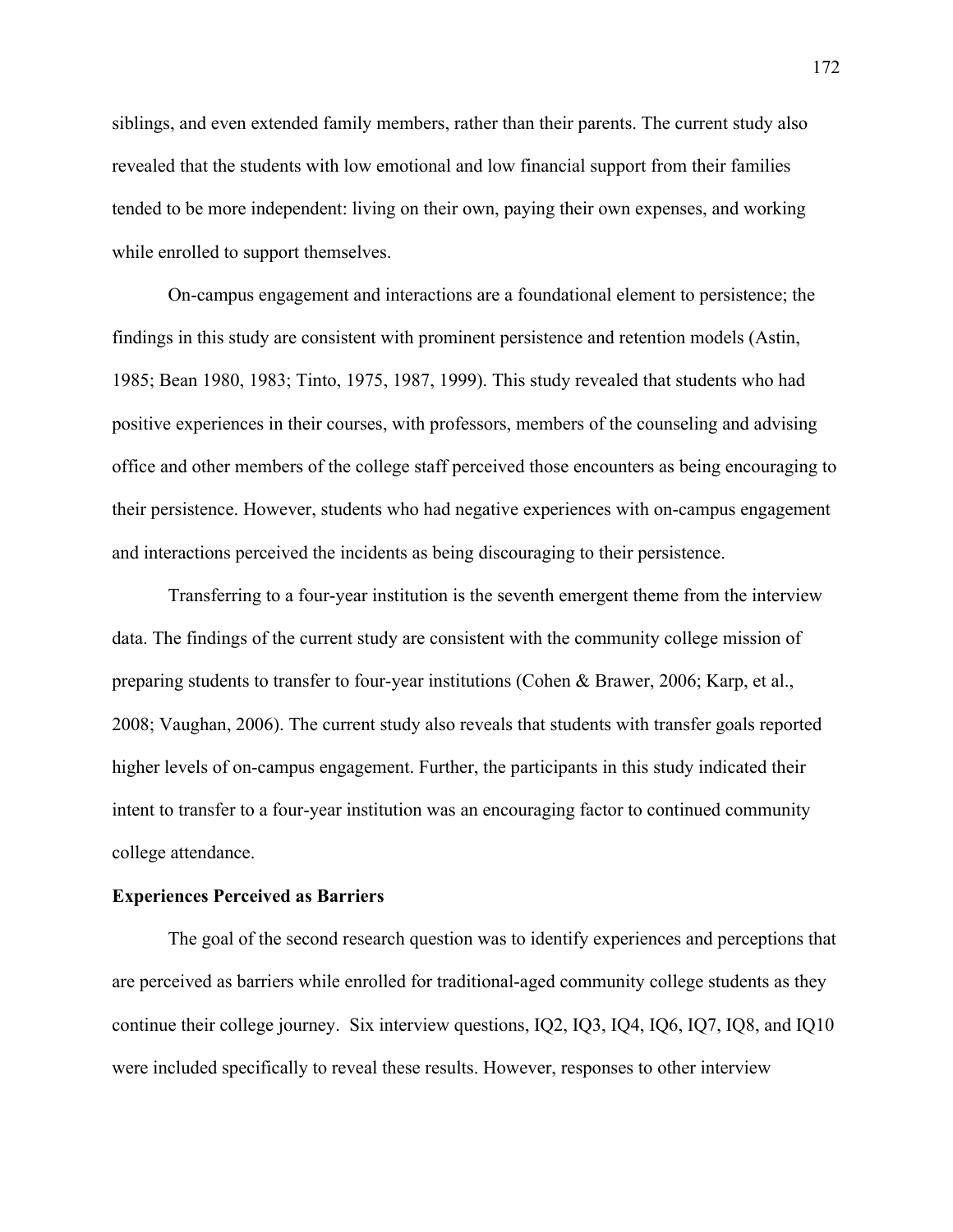questions also revealed challenges these participants faced in their experiences with continuing to attend at the community college. There were four prominent themes that represented challenges for the participants within their interview responses, including: 1) financial characteristics, including the sub-themes of concern about cost, and working while enrolled, 2) being undecided, 3) on-campus engagement and interactions, including the sub-themes of course experiences, professor interactions, counseling and advising experiences, and employee interactions, and 4) early anxious thoughts.

With respect to the theme of financial characteristics, common barriers to persistence participants reported included: their concern about meeting the expenses associated with postsecondary education, losing part of their financial aid award, and working while enrolled. Students in this study were also conscious of how much they were spending and how much they were saving by attending a community college.

The current study revealed that students who do not receive financial support from their parents are responsible for finding other ways to finance their education. Some students reported they were ineligible for federal financial aid because their parents' income was too high, despite receiving no financial support from their parents. Students with such an experience indicated the lack of financial aid was a barrier to their persistence. In order for the group of students ineligible for financial aid with no parental support to persist, other means of funding often included working full-time and balancing coursework with their employer's needs.

While one issue associated with the receipt of financial aid is not considered a mainstream issue in this study, the loss or reduction of a financial aid award had a significant impact for one student. The student was frustrated because she was taking steps to be more independent of her parents, including living on her own, working a full-time job and taking a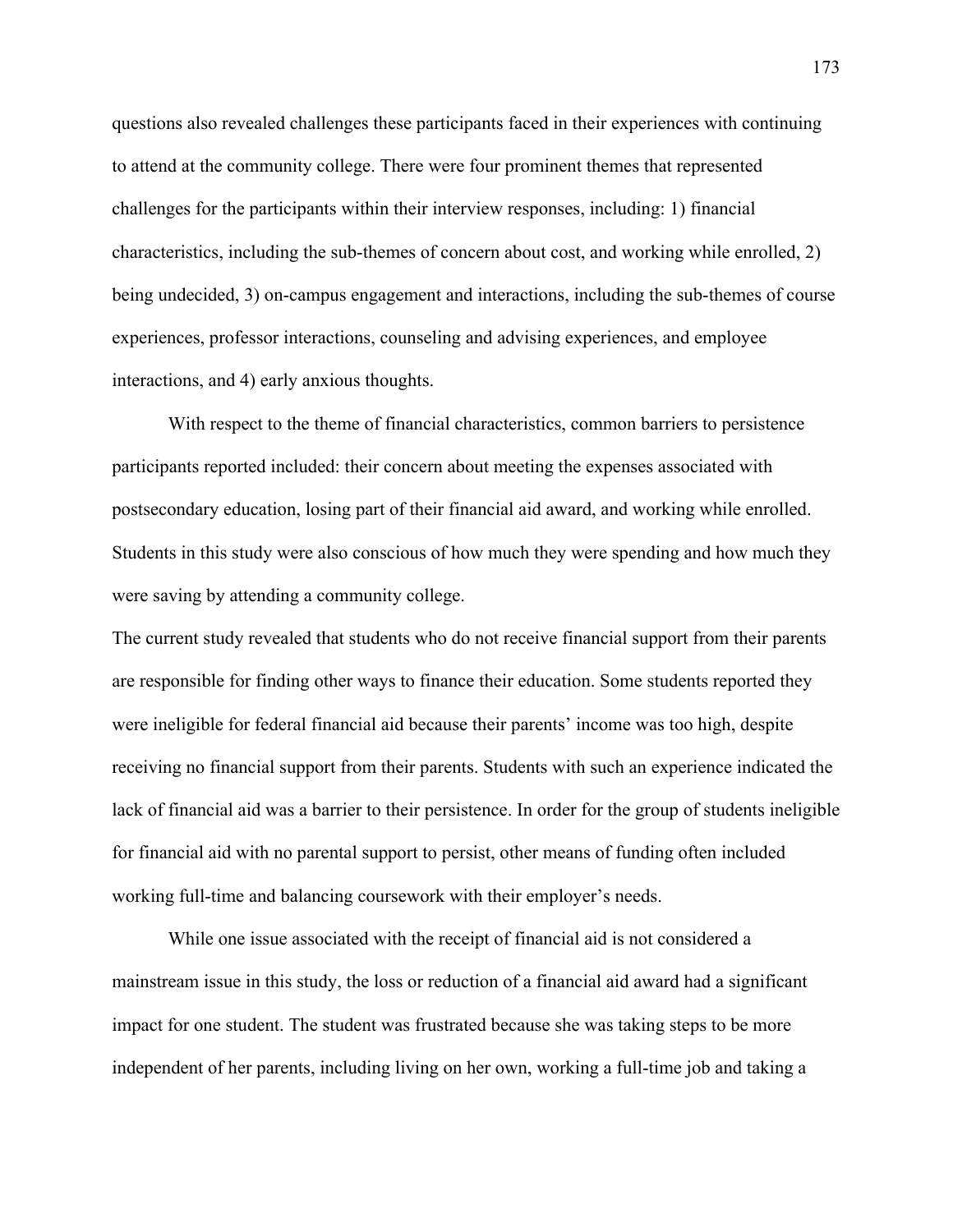full-time credit load at the community college. Despite her steps toward independence, her financial aid award her second year of attendance was reduced because of the income associated with her full-time employment. In addition, the scholarships she received to offset the cost attendance when she graduated high school were one-time, non-renewable scholarships. She perceived her loss and reduction of her financial aid award as a barrier to her persistence.

Findings in the current study also suggest that working while enrolled can be a barrier for traditional-aged community college students. Working full-time or part-time adds to student responsibilities at home and with their coursework. Students participating in the current study who reported working more than twenty hours per week and those working full-time indicated strong time management skills were vitally important to their success. Students who reported issues with balancing employment with other responsibilities indicated that their decisions to work rather than study often meant that they earned a lower grade on an assignment, where if they had the additional time, they would have earned a higher grade.

Another challenging experience for students in this study involved early anxious thoughts associated with beginning their postsecondary education. Findings in the current study suggest that as students begin the process of academic and social integration at an institution, they struggle with their expectations of being college student. For some the nervousness associated with doing something new played with their psyche and generated higher levels of anxiety. Two students in the current study reflected on the experience saying they were worried about "falling flat on their face" and their success as a community college student. Other students reported nervousness associated with completing the placement test, and taking their first couple of classes. For the majority of students reflecting on their early experiences at the community college, their anxiety was perceived as a barrier to persistence. However, once the students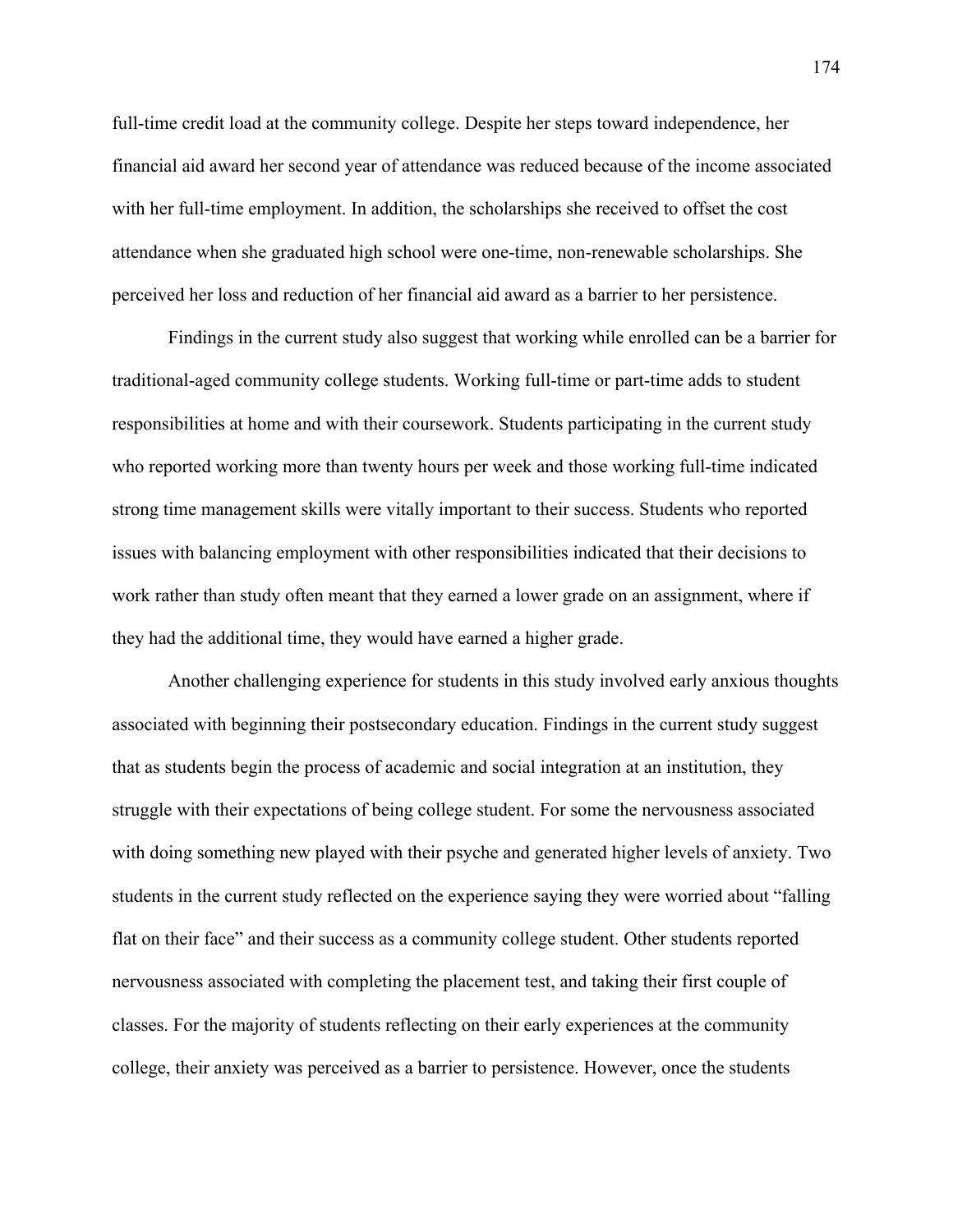gained experience in the community college classroom, and could see their potential to be academically successful, their anxiety and nervousness dissipated.

Findings in the current study reveal uncertainty about career and educational goals is also perceived as a barrier to traditional-aged community college student persistence. Students in this study who reported being undecided during their senior year of high school, for the first year or two after graduating high school, and even as they began their community college experience, helped them to choose the community college. However, students in this study perceived the lack of a career or educational plan as a barrier to their continued attendance; they did not want to waste money or time, especially at a four-year institution trying to identify their interest. As the students in this study continued taking classes, however, they were able to identify their career interests and set educational goals.

Students in this study perceived negative experiences with on-campus engagement and interactions as barriers to persistence. Negative course experiences, negative interactions with faculty members, negative experiences with members of the counseling and advising office staff, and negative staff interactions were all identified as barriers to persistence by a majority of the interviewees. Students in this study reported negative course experiences, like the lack of peer interaction, failing a class, or being in danger of failing a course, and receiving lower than expected grades on assignments were challenging incidents. The delay in receiving feedback about submitted assignments, the lack of clarity for assignment expectations, and unwillingness to work with students were cited as specific barriers associated with professor interactions in this study.

Negative experiences with the counseling and advising office usually involved incorrect advising. Three participants in this study specifically attribute their advising experience to being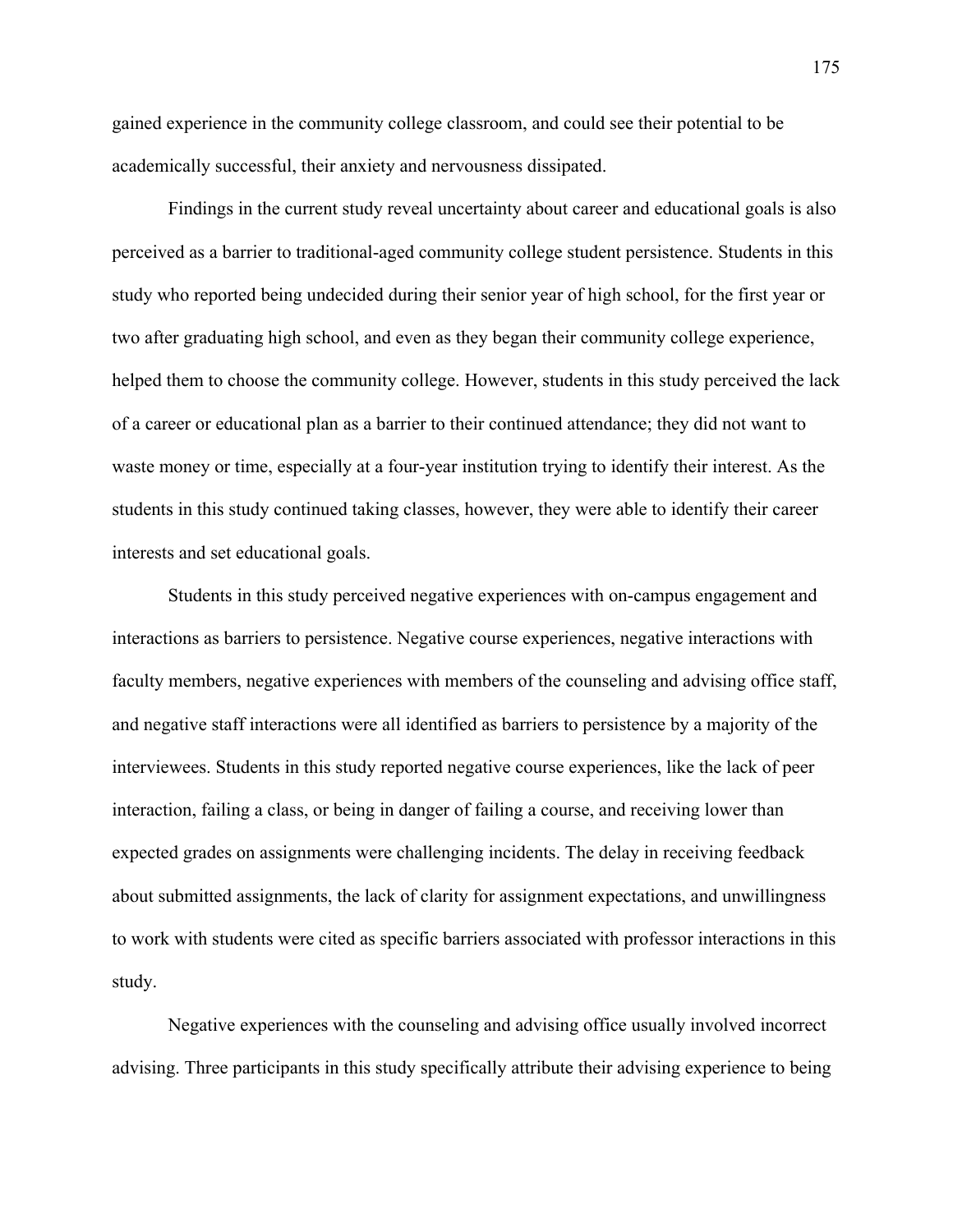behind a semester, or having to take an additional classes, or spending a summer semester getting back on track to meet their educational goals. An additional student reported both a negative experience with the counseling and advising office associated with transfer planning. Ultimately four of the fifteen students in this study reported negative experiences with the counseling and advising office.

Three participants in the study also reported negative experiences with members of the community college staff as barriers to their persistence. While the three students' experiences are not entirely representative of all the study's participant experiences, other traditional-aged, and even non-traditional-aged community college students with similar circumstances may share their experiences. One participant's sensed she caught an employee in the financial aid office on a bad day. Although the participant did not feel the negative interaction was directed toward her, she expressed the interaction was challenging and that to a student with a different disposition, the interaction could have been more of a barrier to persistence. A second student's experience with members of the college's student support services offices left him feeling like staff members were not interested in talking to him, and feeling misunderstood. The third participant in the study indicated having no opportunity to interact with staff members was a barrier to persistence. While most of the participants in this study reported attending primarily during the day, one student reported she primarily attends in the evening after the student services offices have closed for the day. She indicated she felt frustrated when she needed to meet with someone on-campus because it usually meant she needed to alter her full-time work schedule in order to arrive to campus prior to the end of the business day.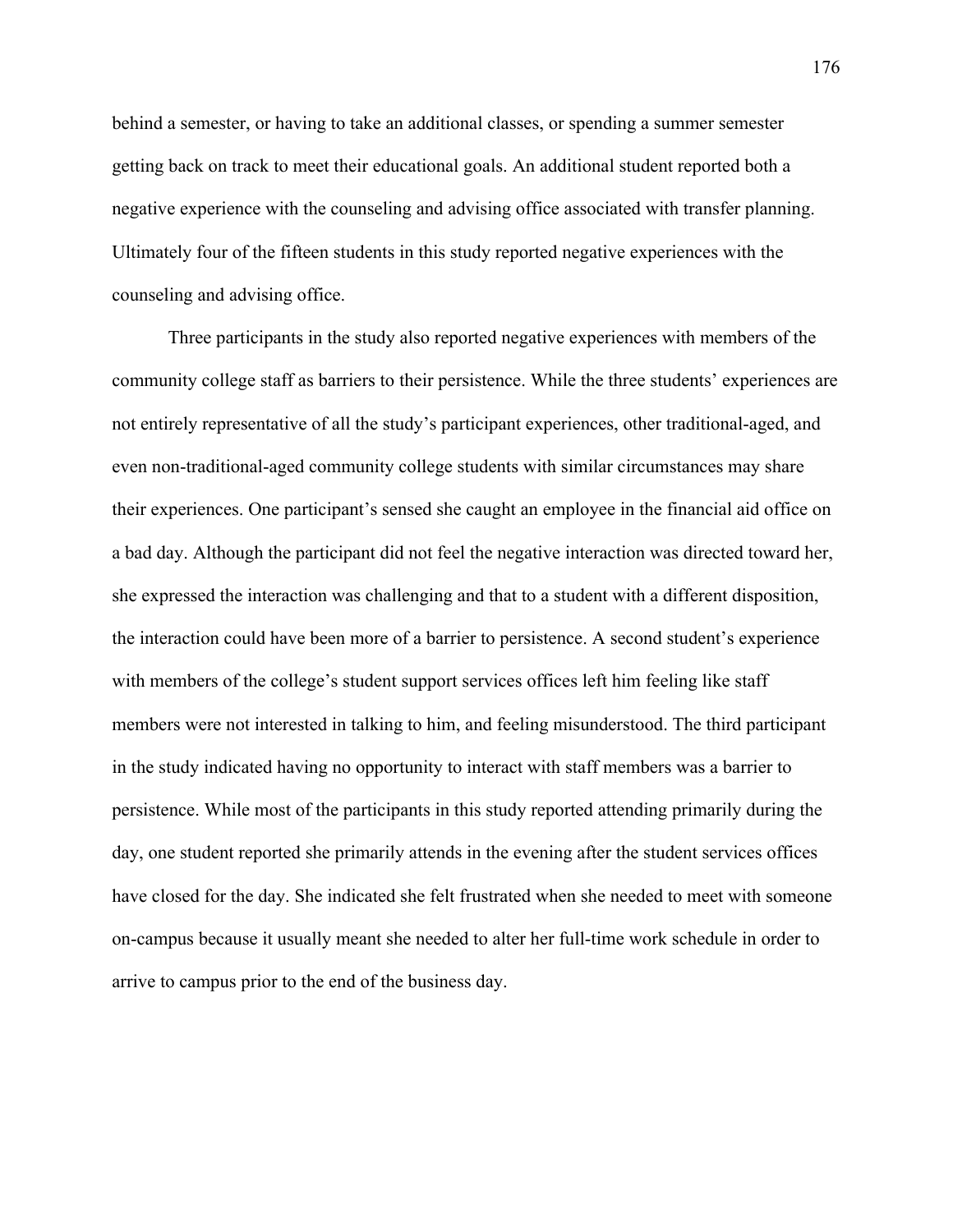# **Experiences Perceived as Supports**

The aim of the third research question was to identify experiences that are perceived as supports while enrolled for traditional-aged community college students. Seven interview questions, specifically IQ3, IQ5, IQ9, IQ11, IQ12, and IQ13 were included to reveal these results. There were five prominent themes of support from the participants' interview responses including: 1) financial characteristics, particularly the sub-theme of financial aid, 2) family support, 3) determination and self-motivation, 4) on-campus engagement and interactions, including the sub-themes of course experiences, professor interactions, counseling and advising experiences, and college staff interactions, and 5) plans to transfer.

Of the three sub-themes associated with financial characteristics, concern about cost, financial aid, and working while enrolled, the current study revealed that students perceive the receipt of financial aid as supportive to their persistence. The students who reported receiving financial aid in the questionnaire and the student who shared she receives financial aid through her father's employer indicated in their interviews that the financial assistance helps relieve some of the stress associated with financing their postsecondary education. Findings in this study indicate that the receipt of financial aid is a supportive element for traditional-aged community college students, which are also consistent with persistence models (Astin, 1985; Bean 1980, 1983; Tinto, 1975, 1987, 1999).

The current study revealed students perceive encouragement, understanding, and positive interactions with their families and peers as supportive to their persistence. The findings in this study suggest that students who feel encouraged to continue their educational pursuits by friends and family members tend to persist. From daily informal conversations with family members about experiences in class, to long-distance emotional support from a parent deployed overseas,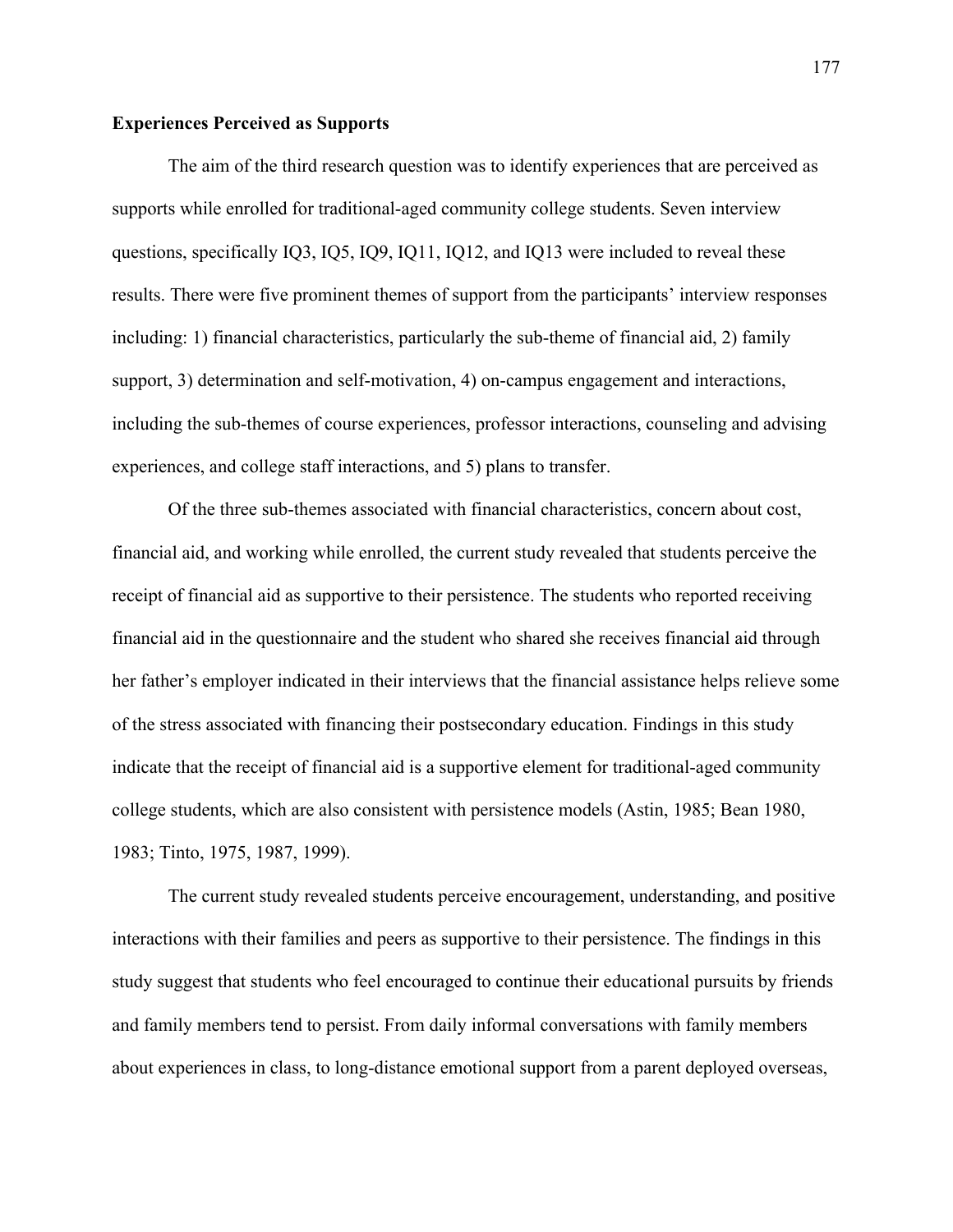and to emotional support and encouragement from close friends rather than immediate family members, the sense of support has helped students in this study to persist at the community college.

A third theme in the current study perceived as supportive to persistence involves the students' level of determination and self-motivation. In this study, students' determination and self-motivation was clear as they expressed their desire to finish their degree, to transfer to a four-year institution, or to enter the workforce. Some students openly shared they were selfmotivated or determined to reach their goals. This study revealed that students who were committed to reaching their goals exhibited higher levels of determination and self-motivation. The findings also indicate that students who had higher levels of determination and selfmotivation did not think about stopping their attendance at the community college despite discouraging experiences or the barriers they faced.

Positive experiences with on-campus engagement and interactions were perceived as supportive to persistence in this study. Students in this study specifically identified positive course experiences, professor interactions, counseling and advising experiences and staff interactions as helpful or supportive to their persistence. Students included assignments that provided a sampling of "real world" responsibilities in their intended profession, and experiences in their courses where they were actively learning about concepts, or even coming together and interacting as a class to study for an upcoming exam as positive course experiences.

Students in this study also reported a variety of positive professor interactions. Students typically described their positive interactions with professors in their role as an instructor as "helpful and informative" and "very pleasant." Some students even felt that their professors "went out of their way to help" them be successful in their courses. A couple of students even

178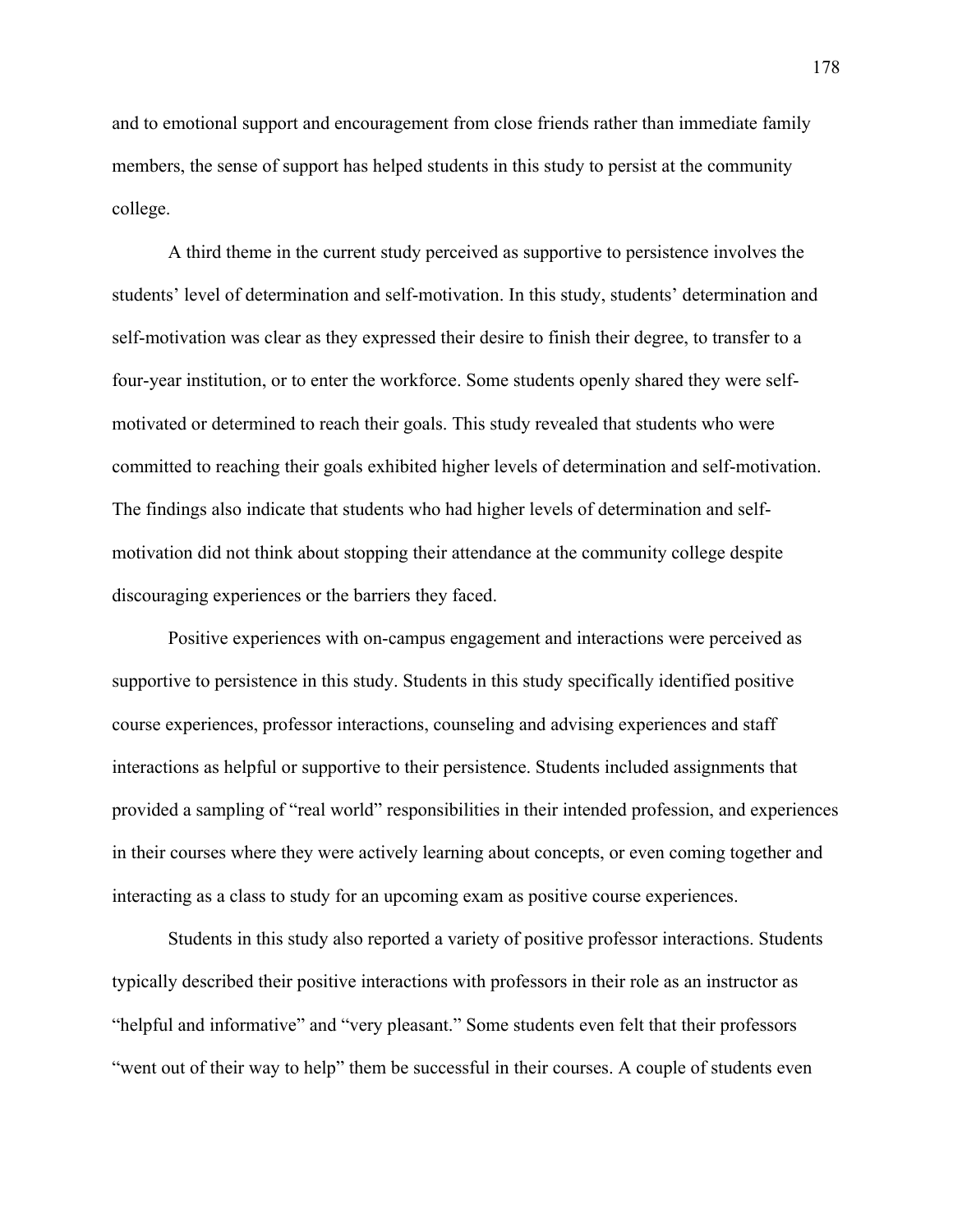described experiences with their professors where they felt the professor took on more of a role as a mentor of source of support and guidance. The findings suggest that professors who actively engage with their students and find ways to interact with them beyond their role as the course instructor develop stronger faculty-student relationships. As a result, students in this study perceived the positive interactions and relationships with faculty members as supportive to their persistence.

Positive experiences with the counseling and advising office was another element of oncampus engagement and interactions where students perceived they were supported to continue their education. Whether meeting with a member of the counseling and advising staff to plan courses for a subsequent semester, or to plan out progress toward their degree program, or even laying out plans to transfer to a four-year institution, students in this study reported positive experiences with the counseling and advising office were supportive. Overall, students in this study perceive that when they have been adequately advised, or they are satisfied with experience and feel supported in pursuing their program of study.

Similarly, positive college staff interactions are also associated with supportive experiences by students in the current study. As they reflected on their experiences in the interviews, students described members of the college staff and the general atmosphere of the college as being welcoming and caring, helpful, and friendly. Participants 2 and 6 (respectively) express the general sentiment about the college staff best, "everybody is wanting to help you" and "even if they can't really help [you] they're always read to direct [you] to someone else who can help." The current study reveals that students who feel like their needs are being met by their interactions with the college staff, or have satisfying experiences with the college staff also feel supported in continuing their education.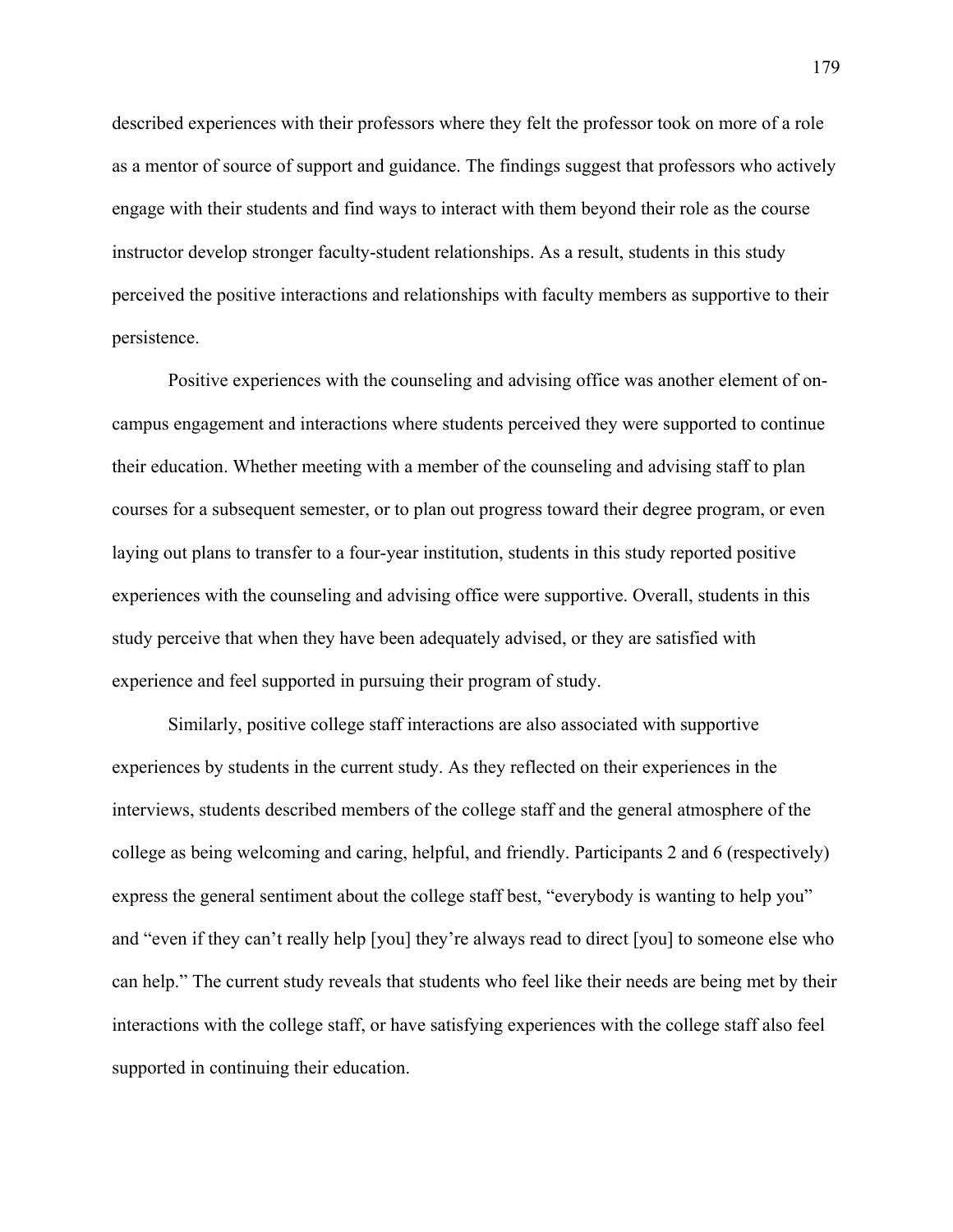Whether the student started at the community college with the intent to transfer to a fouryear institution, or whether the student developed plans to transfer to a four year institution over the course of their enrollment at the community college, this study reveals that plans to transfer are supportive to a students persistence. This finding is consistent with the notion of goal commitment and personal aspirations in the persistence literature and models (Bean, 1980, 1983; Bers & Smith, 1991; Pascarella & Terenzini, 1980). Students in the current study with a strong sense of commitment and motivation to reaching their educational and transfer goals reported richer course experiences and interactions during their interviews. Students who reported they started the community college with the intent to transfer to a four-year institution were also more likely to be engaged and participate in extra-curricular activities on campus like the student ambassadors program, and theater, drama and talent programs. This finding is also consistent with literature connecting personal aspirations and goal commitment to on-campus involvement and persistence (Bers & Smith, 1991; Feldman, 1993; Gates & Creamer, 1984; Mutter, 1992).

#### **Recommendations**

Some of the resultant insights from this qualitative phenomenological study and the literature review do not appear to be unique to the researched institution (Bers & Smith, 1991; Chang, 2005; Fike & Fike, 2008; Pascarella & Terenzini, 1980; Townsend & Wilson, 2006). Therefore, some of the lived experiences of traditional-aged community college students who were participants in this study may be valuable to community college administrators and individuals in policy or decision-making roles tasked with identifying and developing current and future student retention and persistence strategies.

**Recommendations for faculty, staff, and administrators.** Practical applications of the findings from the current study are for community college faculty, staff and administrators to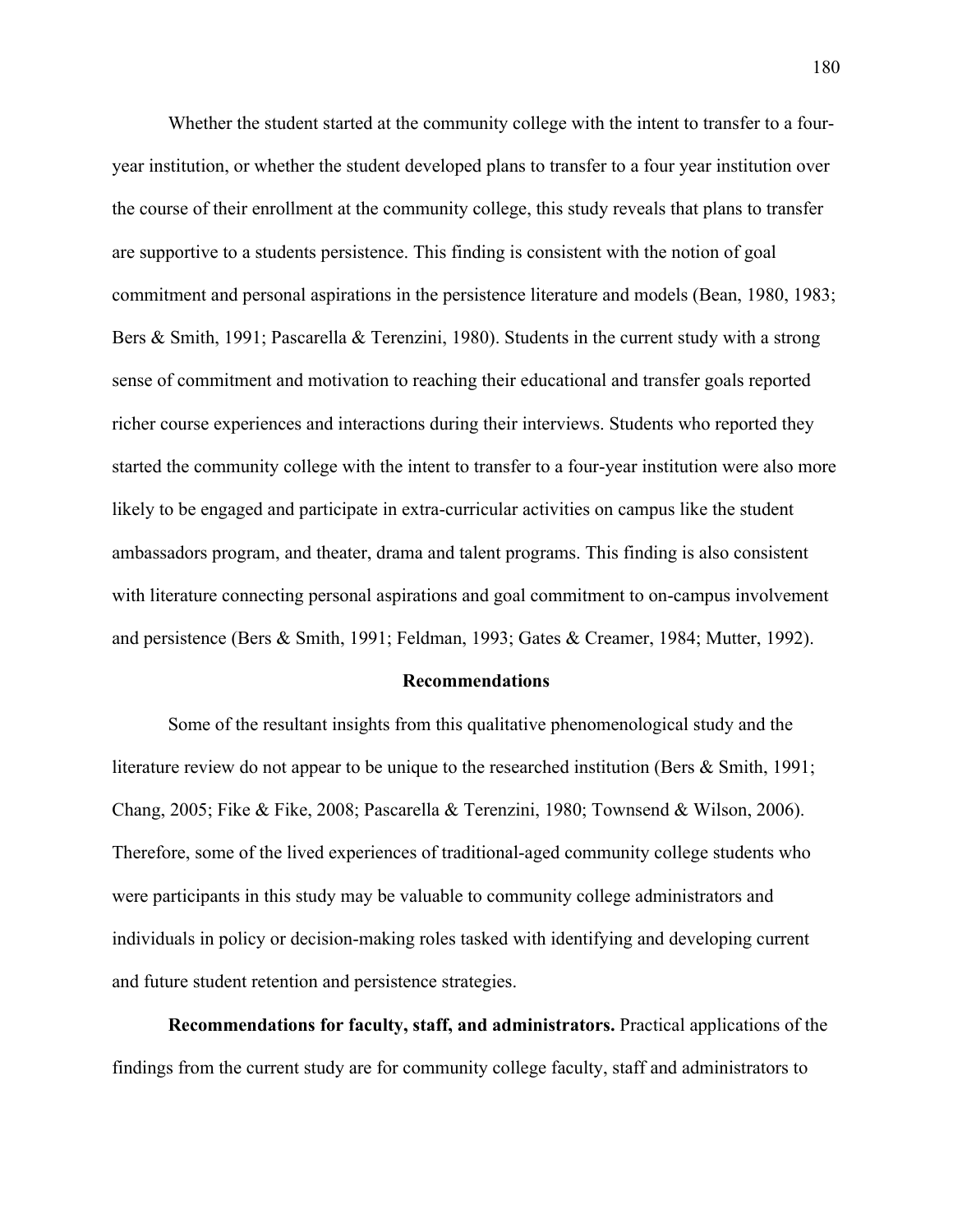expand their understanding and knowledge of their roles in traditional student retention and persistence efforts. Recommendations below are specific to the themes and issues emergent from participant interviews in this study. The first two recommendations are linked to four themes: undecided, on-campus engagement and interactions (specifically the sub-themes of professor interactions, counseling and advising experiences, and college staff interactions) as well as plans to transfer.

- 1. Develop and maintain a database with transfer procedures and transferrable courses for institutions with guaranteed admission or articulation agreements.
- 2. Develop and maintain a database with academic advising information for each program of study offered at the community college in effort to minimize incorrect advising experiences.

A team including members of the counseling and advising office, the admissions and records office and academic deans should be organized to identify and approve a listing and/or a database of courses and degree programs offered by the college that are transferrable to institutions that have existing transfer and guaranteed admissions agreements with the college. The same database, or even a separate one could also include academic advising information, like potential electives, degree requirements, and a suggested academic plan. The database(s) and collected information should then be made available through a student portal or website for potential and current students and well as other members of the college serving in an academic advising capacity. Such a listing or database would be useful for all students attending the community college, not just traditional-aged students.

3. At least one member of the college staff familiar with all aspects of student services offices should be assigned to provide support to students primarily attending in the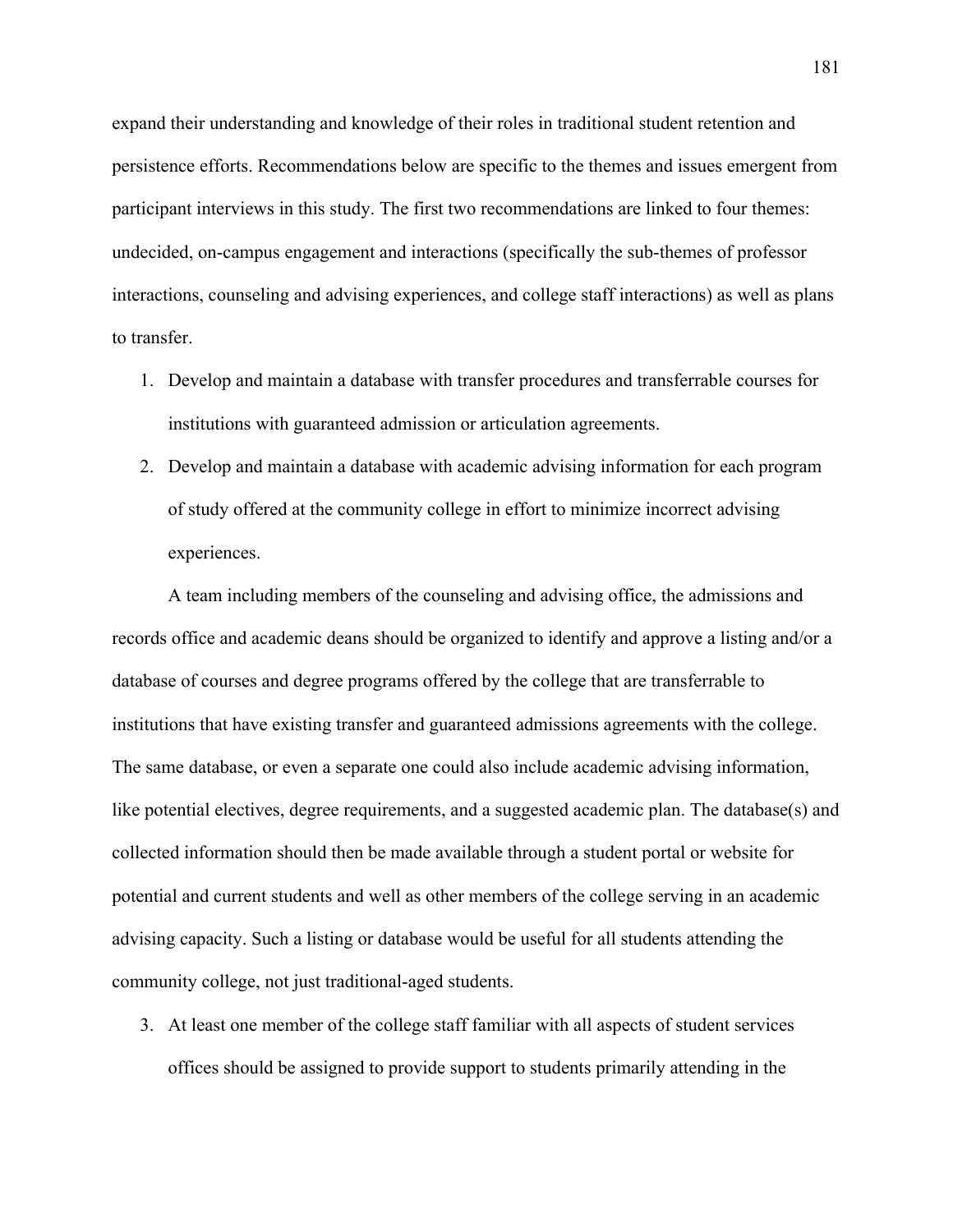evening an opportunity to receive assistance while on-campus and not have to make a separate trip to campus during the day for assistance.

The third recommendation is linked to the theme of on-campus engagement and interactions, specifically counseling and advising experiences, and college staff interactions, and arises out of student reports of not having services available when they are on campus in the evening. Having at least one knowledgeable member of the staff on-duty during the evening could potentially eliminate the need for students to make an additional trip to campus at a time inconvenient with their work schedule or other responsibilities. While this recommendation arises from the experience of one traditional-aged community college student, such a change in service hours could assist non-traditional students that also work during the day.

4. Address issues of poor student service by members of the college staff.

This particular recommendation arises from the description of sub-standard interactions by two different participants in this study, and is linked to the theme of on-campus engagement and interactions, specifically, college staff interactions. Early interactions and impressions of an institution's atmosphere often impacts students and their decision to attend, and perception of the type of experiences they will continue to have at the institution, whether positive or negative. So, in order to continue to have a favorable impression, issues of poor student service should be identified and addressed. The difficulty is that sometimes students are reluctant to convey the negative experiences to an official on campus; students may let their reaction fester and perpetuate the negative experience by exhibiting behavior similar to what they experienced in future interactions.

A couple of ways to manage such a situation involves developing a process for students to anonymously report the experience and then having processes in place to address the service

182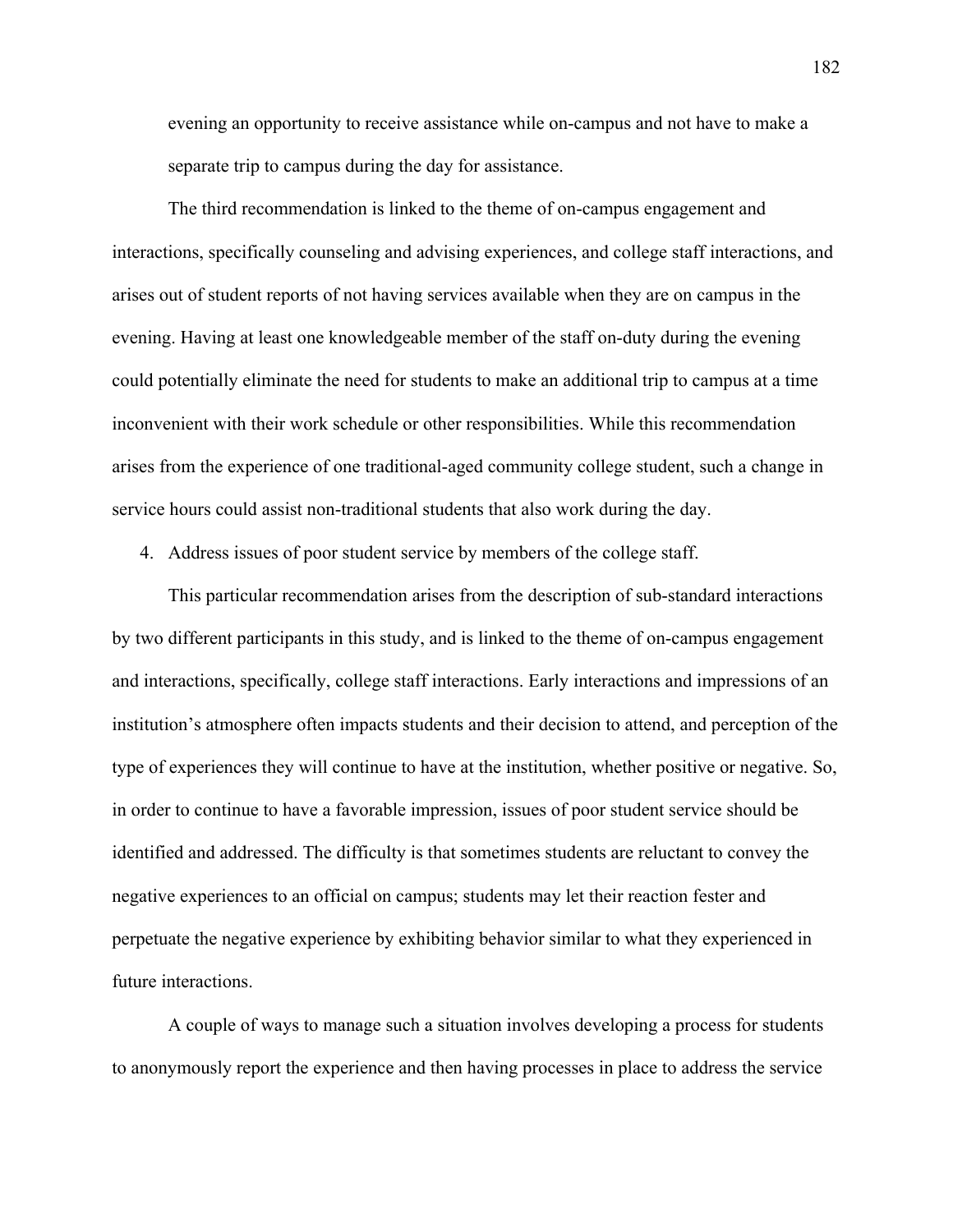experience. One such way would be to report the experience would be to have a drop box, email address, incident form, or even items in a current student survey available for students to share their experiences with members of the college staff.

A student advocate such as a dean of students, or student ombudsman could then monitor submissions and take action where necessary. This would allow students to identify both their positive and negative experiences in a way that could be reported in aggregate and then shared with appropriate department supervisors. To address the negative service experiences, supervisors could then meet with individuals who have repeated complaints, set a plan for improvement, and then monitor the individual for improvement. To address the positive service experiences, supervisors could choose to recognize individuals in staff and department meetings for their outstanding service to students.

5. Provide training opportunities in customer service for student support services employees in high-traffic, high-stress areas, including part-time staff members.

This recommendation is linked to the theme of on-campus engagement and interactions, and is aimed at improving students' experiences with counseling and advising, and college staff interactions. The recommendation could be implemented in a variety of ways. The college could utilize their workforce development and professional development day programs to train new and current employees in customer service. This could also be implemented as part of the onboarding or orientation processes for newly hired employees working in the student services offices. Such training could include basic interpersonal interaction skills in the office atmosphere, managing tense situations, delivering negative news, employee shadowing experiences, and a basic orientation to the college, and the student populations the college serves.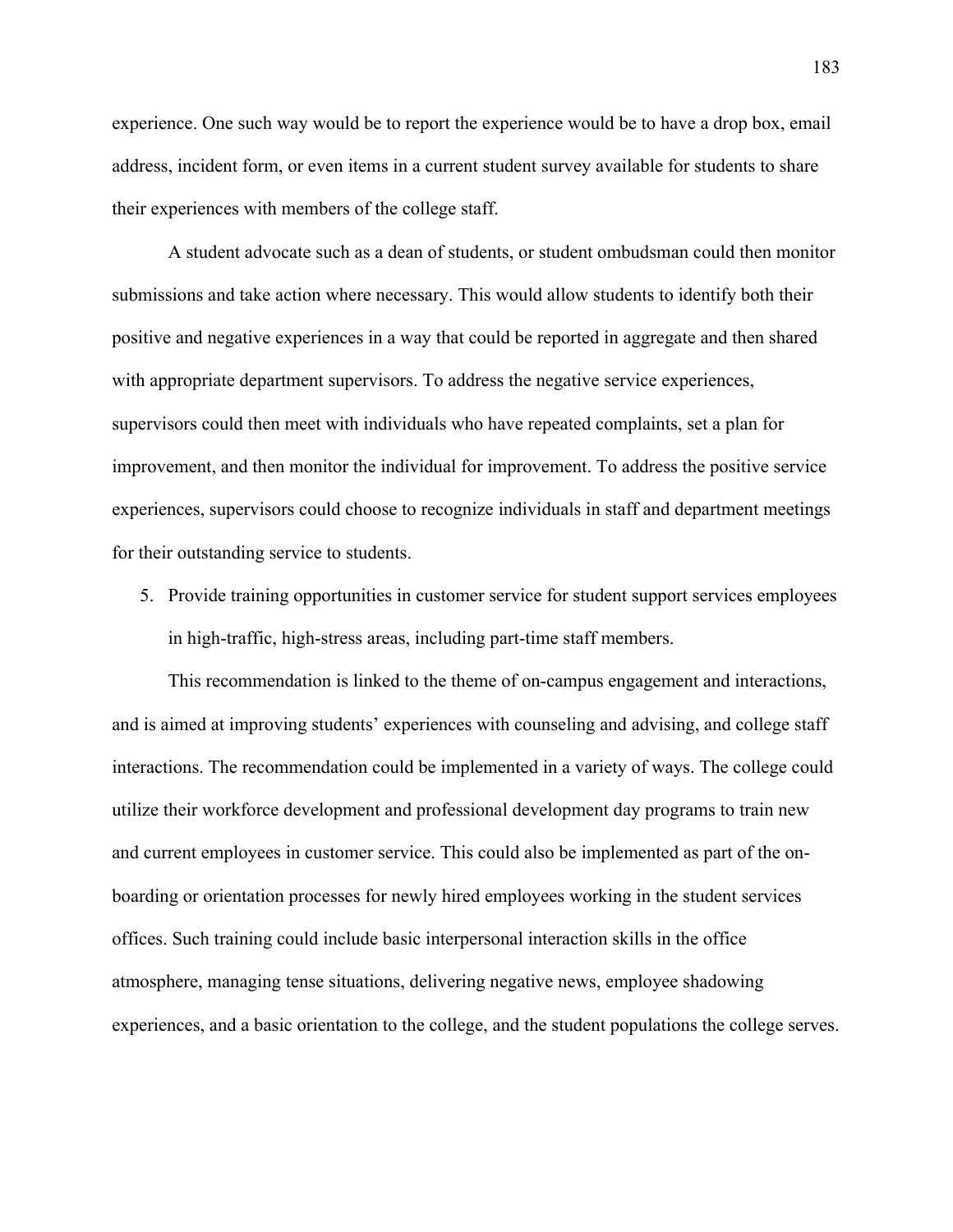6. Provide opportunities for on-campus student-to-student interactions, both in and out of the classroom.

Recommendation number six involves encouraging professors and members of the student services staff, including the counseling advising and student life departments to generate program that provides students the opportunity to interact with each other outside of class. This recommendation is also linked with the theme of on-campus engagement and interactions. Programming could include celebrations of diversity months like Black History Month, Women's History Month, etc., club fairs, transfer fairs, job fairs. While the researched institution already offers some of this programming throughout the year, continuing the programming into the evening so that students working or taking classes during the day also have the opportunity to participate in the events.

For student-to-student interactions in the classrooms faculty members should consider developing and utilizing activities, when possible, that promote discussion, provide experiential learning activities, and gives students the opportunity to interact more rather than listening to lectures. Students in this study reported the opportunities they had for similar interaction in their class were helpful and engaging, and encouraged them to continue their studies at the community college. For faculty members wishing to generate more student-to-student interaction in their classes, a committee or workgroup focusing on faculty development could reach out to professors already using similar teaching strategies. The workgroup could work with the faculty member(s) to develop a one-hour professional development opportunity to share their best practices and what they've learned from incorporating the strategies in their classroom.

184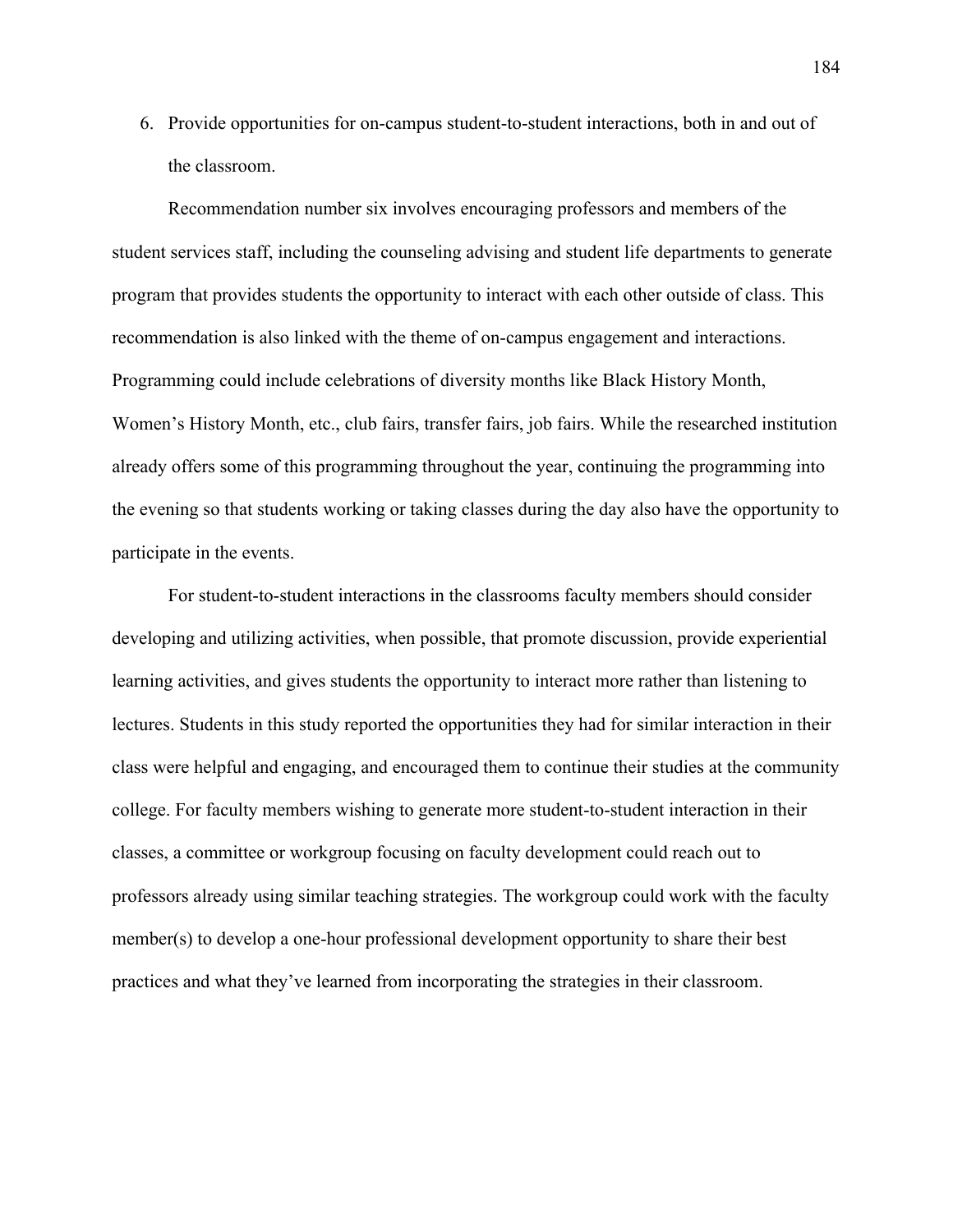7. Develop training programs for student support services staff, including the counseling and advising office, faculty, and administrators to better assist students with autism spectrum disorders and other disabilities.

Also linked to the theme of on-campus engagement and interactions, this recommendation involves working with the disabilities services coordinator at the college to locate or design materials to share with faculty, student support services staff, and administrators to identify the most common disabilities reported by students attending the college, and sample accommodation plans. Materials could include brief explanatory videos, text-based content, and a digital repository to store and share information. The goal of such a training program or materials would be to encourage all college employees working with students with autism spectrum disorders or other disabilities to meet educational and student service needs without compromising the integrity of the course, institutional processes, or local, state, or federal regulations.

8. Provide more cost transparency.

Find ways to share the cost of attendance with students and have the information readily available. This recommendation is linked to the theme of financial characteristics, particularly addressing the concern about cost sub-theme. Some ideas are to find a way to incorporate the course cost within a student information system when a student registers for the class, make the tuition and fee rates for the year/semester easy to find on the college's website. These are not necessarily things that have to be created, but could be integrated in other areas of cost presentation.

9. Encourage all, or even a greater percentage of traditional-aged students to apply for all the financial aid programs offered through the community college, including federal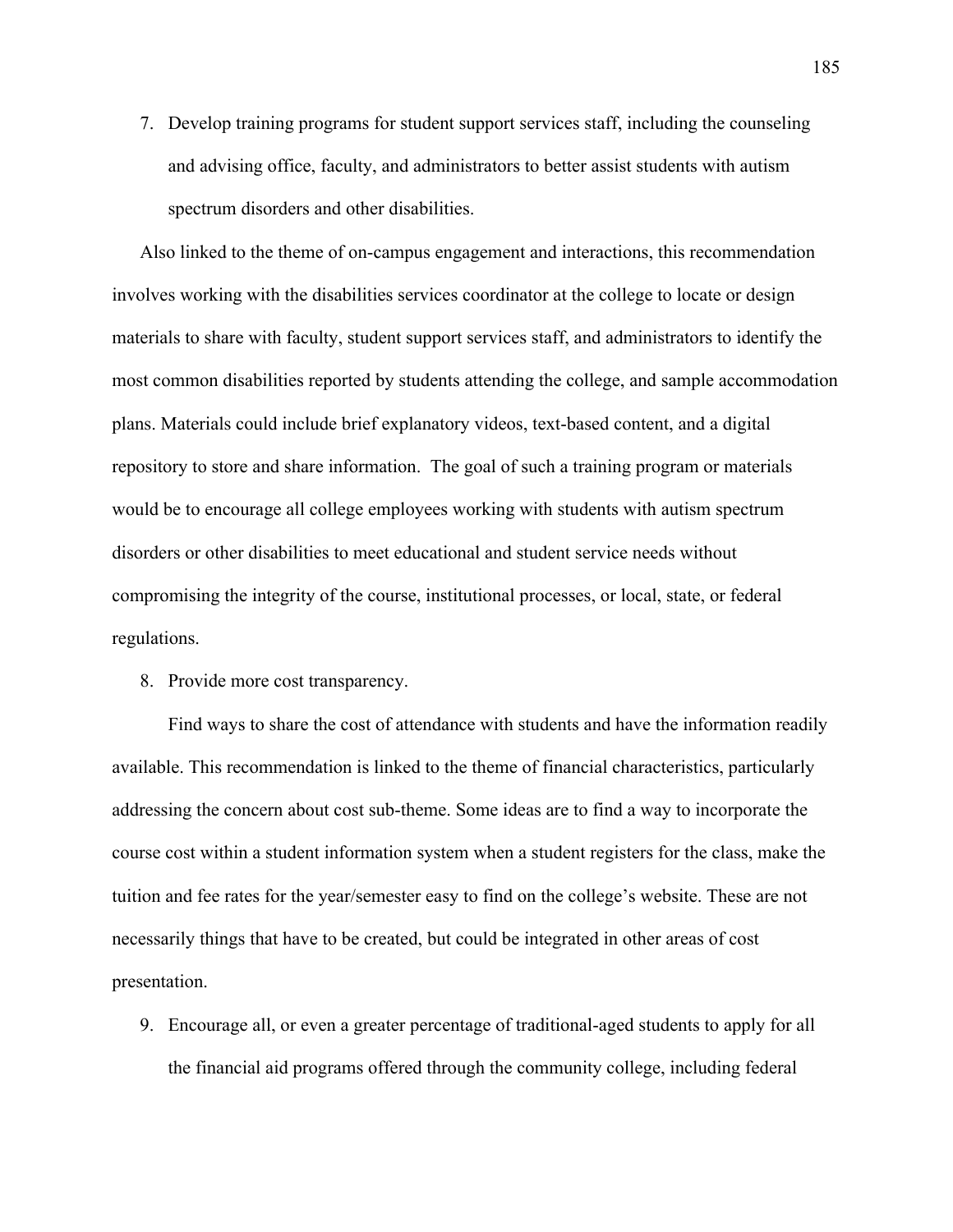(grants, loans if necessary), state (grants), and local (scholarships, fellowships, etc.) financial aid programs.

Recommendation number 9 is linked to the theme of financial characteristics, specifically the sub-theme of financial aid. There are several ways the college could promote applying for financial aid. As a college, participate in the statewide FAFSA help day, and offer free financial aid workshops focusing on completing the FAFSA and scholarship applications throughout the summer at varying times and campuses to reach the widest audience possible. A second way would be to host 30-minute to 1-hour financial aid information sessions or workshops scheduled during the day and evening that focus on various financial aid topics like federal student loans, work-study opportunities and scholarships. The workshops could include information about and ways to apply for the programs. Additional ways to promote financial aid opportunities at the college could include developing brief videos to answer common questions and sharing them on department social media sites, within student development courses, and part of the new student orientation process, and the college's web site.

10. Promote and make career and program interest assessments readily available to students.

The counseling and advising office should encourage undecided students to complete skill and interest assessments prior to an advising appointment. This recommendation is linked to the undecided theme, and the goal is to help students identify potential career and educational interests. Faculty members teaching the required student development courses could include an assignment requiring students to complete an assessment and identify a program offered at the community college and generate an enrollment plan identifying the additional courses students would need to take to complete the credential requirements.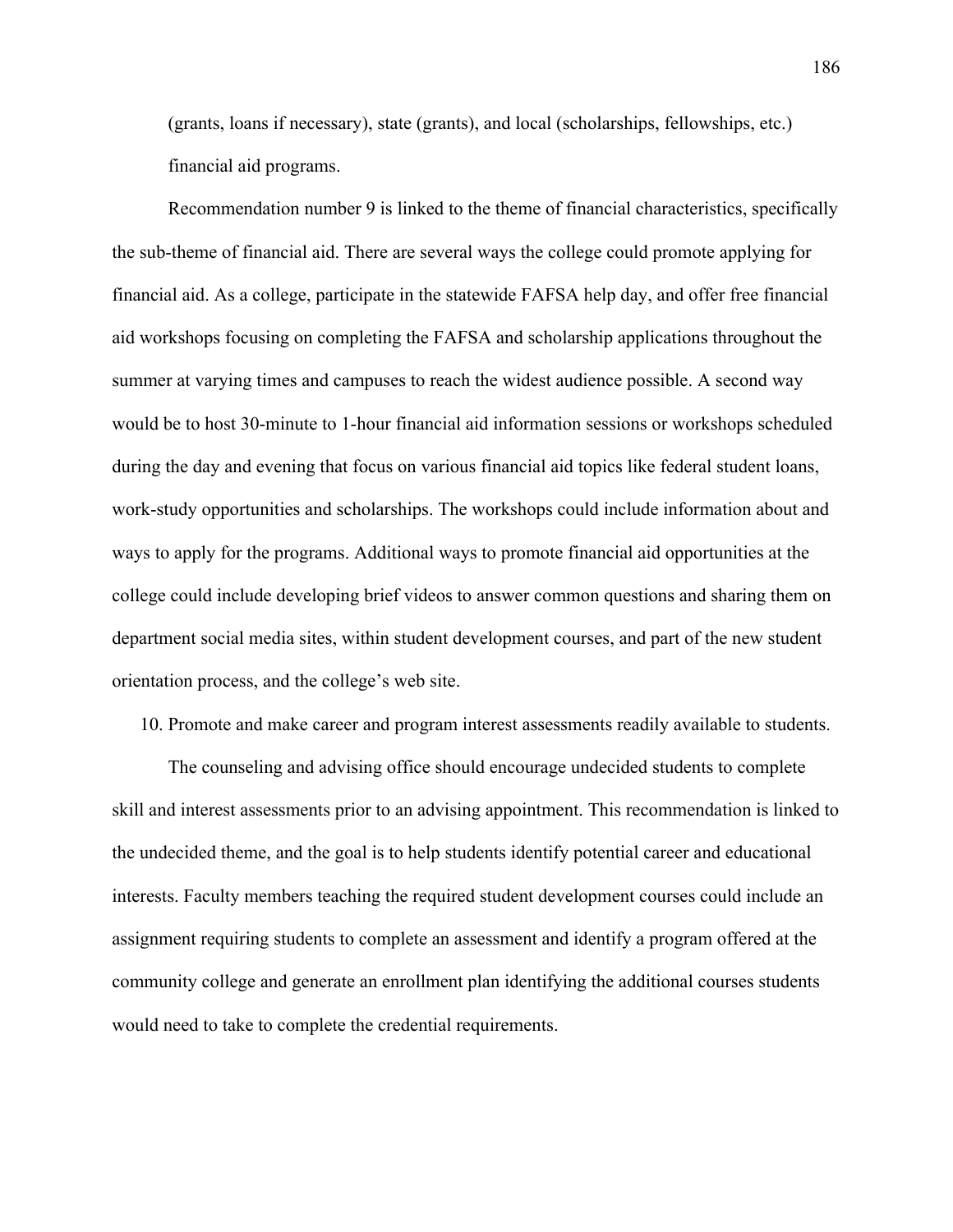11. Increase awareness among community college faculty, staff, and administrators that not all students, including the traditional-aged students, have the family supports (physical, mental, and monetary) to encourage persistence.

The goal of recommendation 11 is to help faculty, staff, and administrators develop a better understanding of student needs and experiences in order to develop retention plans, programs, and services. This recommendation is also linked to the theme of family support. One way to increase awareness about the needs and experiences of the student body would be to incorporate feedback from the student government association representatives in college leadership meetings. A second way to generate awareness about the student body would be to work with the office of institutional effectiveness and research to generate a brief informational presentation during the opening convocation programming that includes general descriptors of the institution's students and cultural information about the students similar to Beloit College's Mindset list.

12. Work to build upon students' determination and self-motivation.

The college's counseling and advising and student life offices should work together to develop and host workshops aimed at helping students transition through Arthur W. Chickering's "developing purpose" vector of psychosocial development (Chickering, 1969; Chickering and Reisser, 1993). This vector of psychosocial development is geared toward helping students develop a purpose of their community college attendance, and the decision-making and learning process associated with balancing goals and commitments (Chickering & Reisser, 1993). Activities and workshops could focus on topics like time management, mock interview workshops, and career and transfer planning. These topics could also be incorporated in the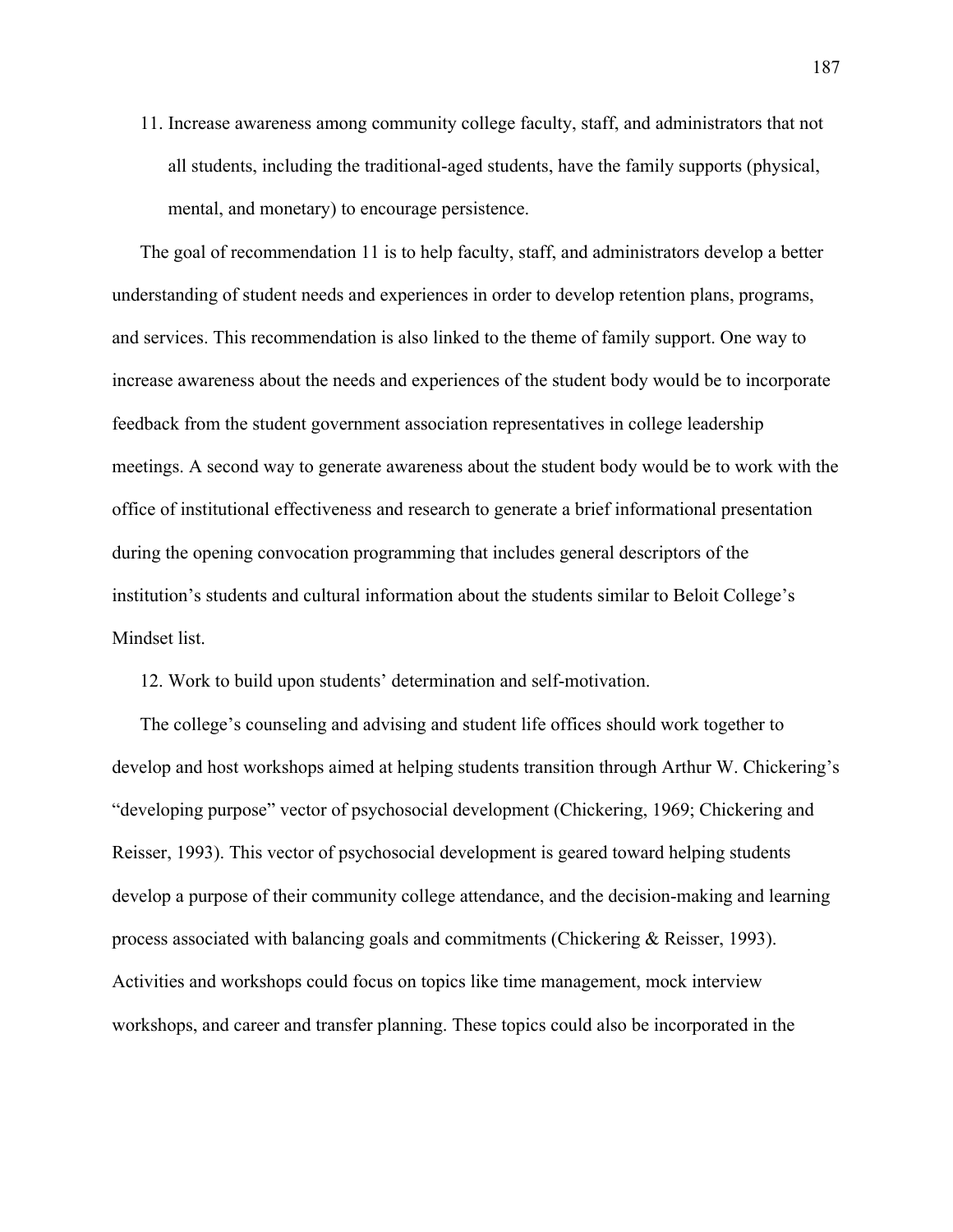required student development course. Recommendation 12 is linked to the emergent theme of determination and self-motivation.

## **Directions for Future Research**

Qualitative studies, particularly those with a student retention and persistence focus, whether at the community college or four-year institution, provide opportunities to identify and explore the experiences and perceptions of enrolled students. As institutions develop strategies, programs, and services aimed at improving student persistence and success rates, opportunities for valuable insights are missed if the student voice is not also present.

For the researched institution, two-thirds of the students (66%) are under age 21, and only 17% of the students are between the ages of 22 and 39 (see Table 1 in Chapter 3). The average student age is 23. According to a recent AACC Fast Facts publication, the average age of community college students enrolled in courses bearing college-level credit is 28. While this is above the age-range for the traditional-aged community college student, it is interesting to note (Fast Facts, 2016). Additionally, nearly half of community college students nationwide are between the ages of 22 and 39, and a little more than one-third of community college students are under the age of 21, indicating a shift from traditional to nontraditional student populations is underway (AACC, 2016). Aligned with these changes to the population of community college students, nationwide, the area of nontraditional student persistence and retention at the community college is ripe for future research.

Another area for future research should include identifying experiences and perceptions of traditional-aged students who have stopped attending. Although this specific direction may be challenging in terms of garnering responses, qualitative research including these students may reveal additional barriers to persistence and retention.

188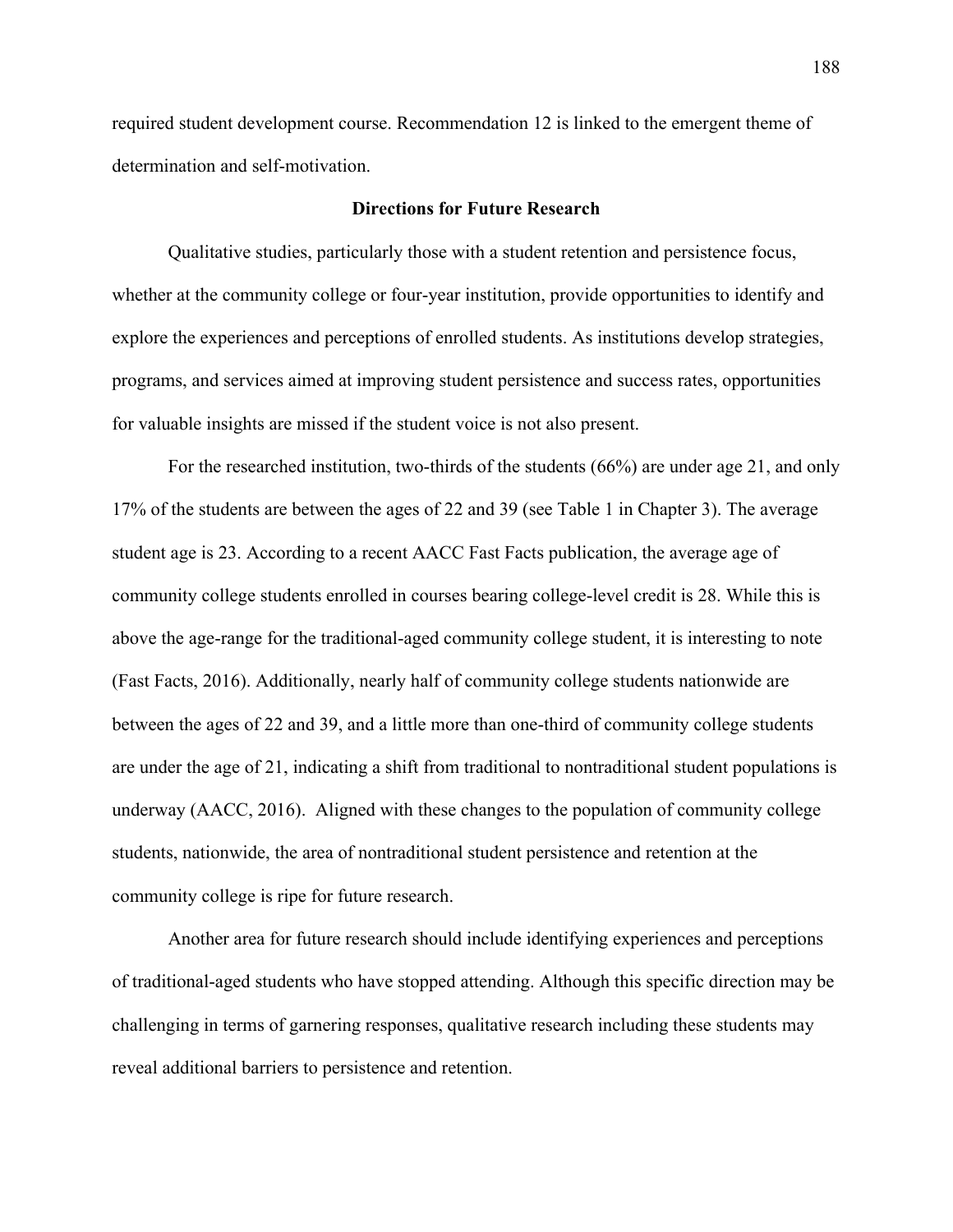Research designs other than a qualitative, phenomenological study may provide additional data regarding retention and persistence patterns among traditional-aged community college students. A mixed-methods study incorporating both the student voice and quantitative, institutional data could examine and compare traditional-aged that persist and those that stop attending.

The participants in this study had to meet the eligibility criteria of being a traditionalaged student that persisted from one academic year to the next at the community college. The study was not conducted over a long-enough span of time that would help the researcher determine whether the participants graduated or will make it to graduation. Developing more of a longitudinal study to identify and match student perceptions and experiences with persistence rates and success at the community college would also be helpful for faculty, staff, and administrators.

#### **Conclusion**

The current study supports and extends what is known about traditional-aged community college students and their continued attendance and persistence decisions. This research added community college students' voices to the abundantly researched student departure, involvement and attrition models developed by Tinto (1975, 1987, 1999), Astin (1984, 1993) and Bean (1980, 1985), respectively.

This chapter began with a brief overview of the problem, revisited the purpose statement and research questions. The chapter continued with a summary of the methodology and data analysis. Major findings of the study were then connected to the existing literature. Further more, implications, recommendations and directions for future research were presented.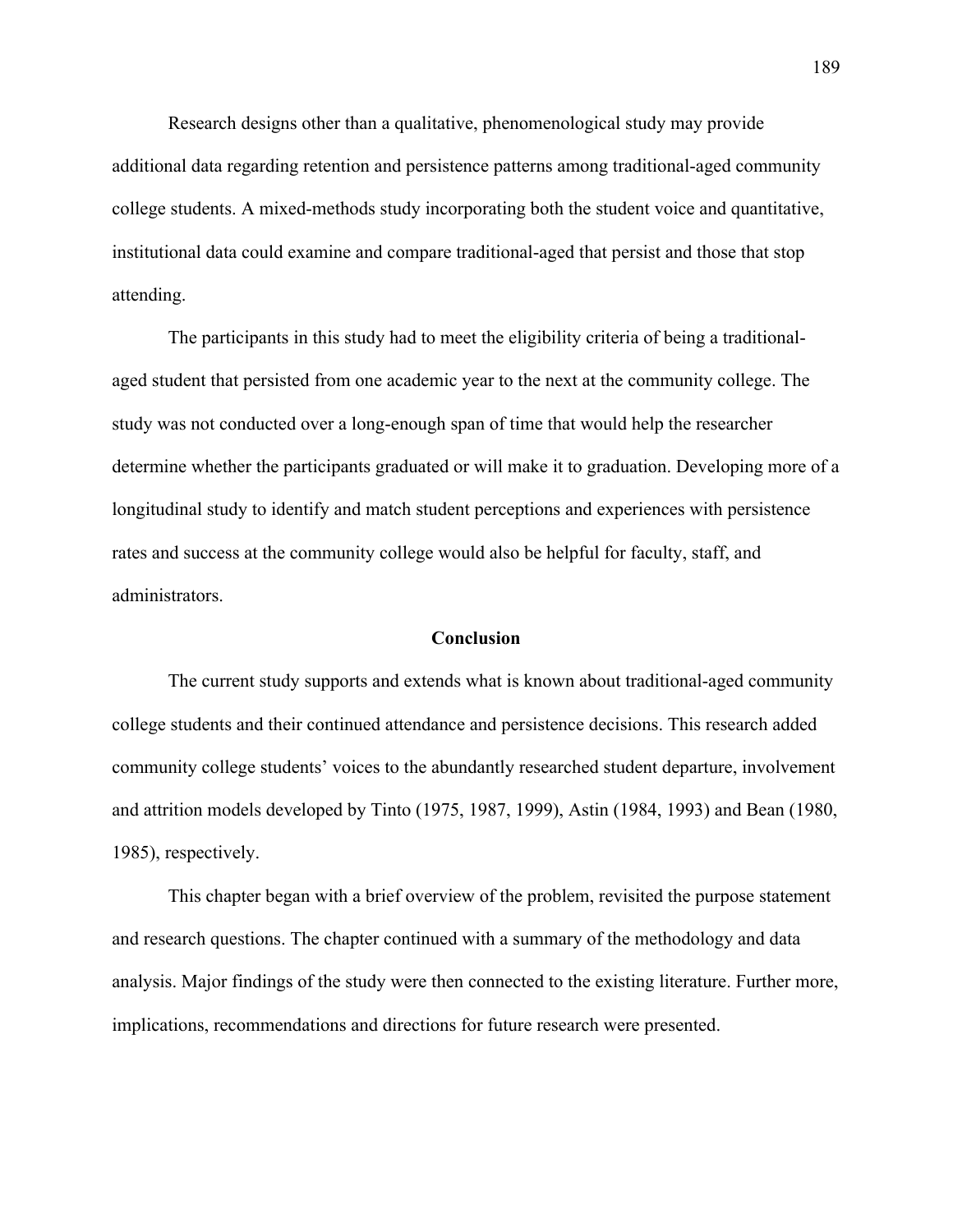A phenomenological, qualitative research design was used to explore traditional-aged student perceptions and experiences associated with persistence at a community college. A literature review including a brief history of the community college, persistence and retention measures, retention and persistence research at four-year institutions and community colleges were used to validate this study's findings. The current study was designed to add the student voice to community college persistence literature by documenting their lived experiences and perceptions that encourage or discourage persistence as traditional-aged community college students.

The data collected from fifteen interviews answered the research questions guiding this study:

RQ1. What is the lived experience of traditional-aged community college students that encourage or discourage persistence?

RQ2. What is the lived experience of traditional-aged community college students that are perceived as barriers while enrolled?

RQ3. What is the lived experience of traditional-aged community college students that are perceived as supports while enrolled?

The interview data generated 7 emergent themes that were categorized and interpreted within the theoretical lens of existing retention and persistence models (Astin, 1985; Bean 1980, 1985; Bers & Smith, 1991; Pascarella & Terrenzini, 2005; Tinto, 1975, 1987, 1999) and this study's three research questions. The seven themes include:

- 1. Financial characteristics (three sub-themes: concern about cost, financial aid, and working while enrolled).
- 2. Early anxious thoughts.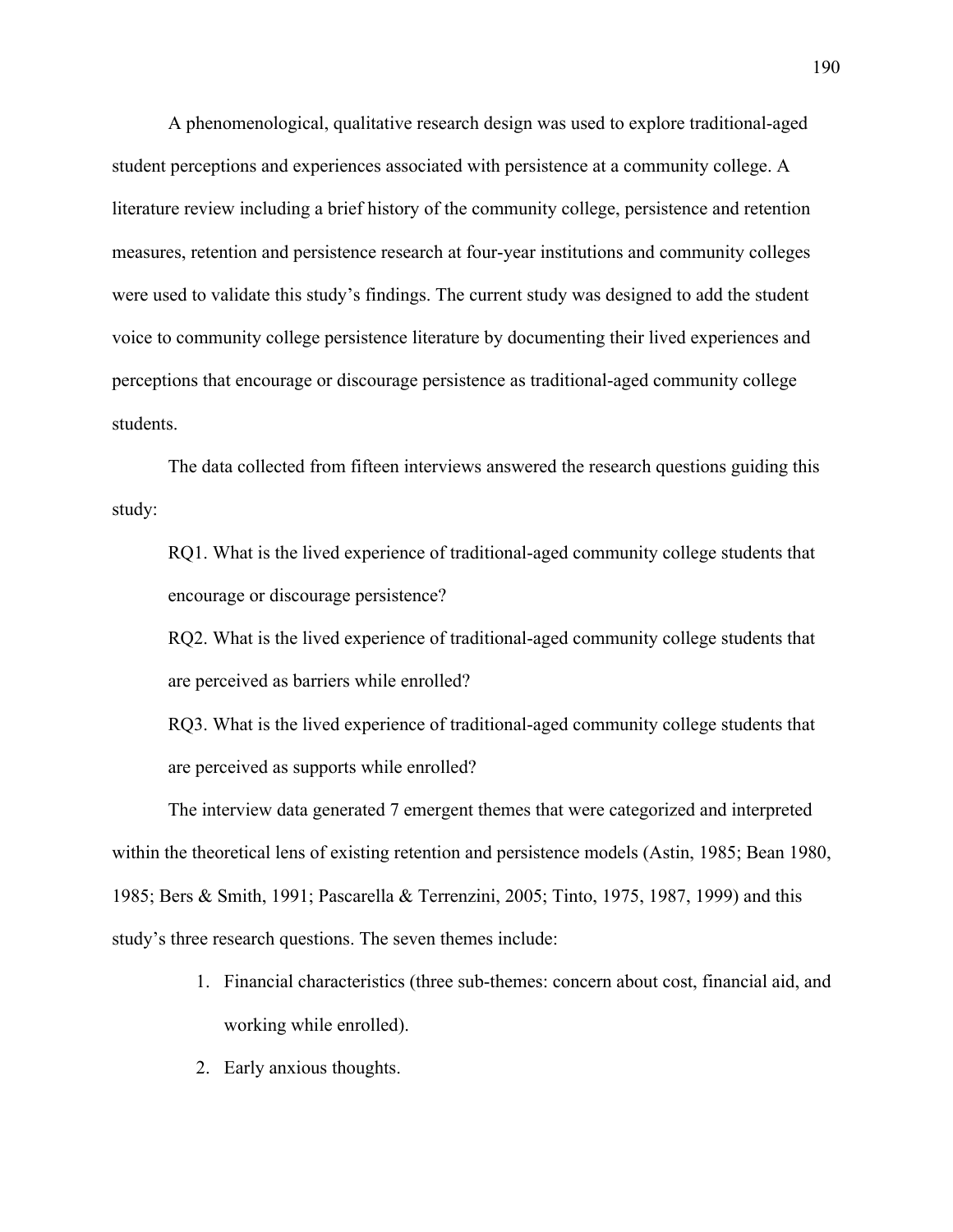- 3. Undecided education and career plans.
- 4. Family support.
- 5. Determination and self-motivation
- 6. On-campus engagement and interactions (four sub-themes, course experiences, professor interactions, counseling and advising experiences, and college staff interactions).
- 7. Plans to transfer.

The present study has contributed to the field of community college persistence by providing insight into traditional-aged student perceptions and lived experiences that encouraged or discouraged persistence. The intent of the research was to gain a better understanding of traditional-aged students' experiences that affect their decisions to continue attending at the community college as part of an effort to identify barriers and supports students face while enrolled to improve persistence and retention rates. The present study contributes to the literature by supporting and extending traditional-aged student persistence in community colleges.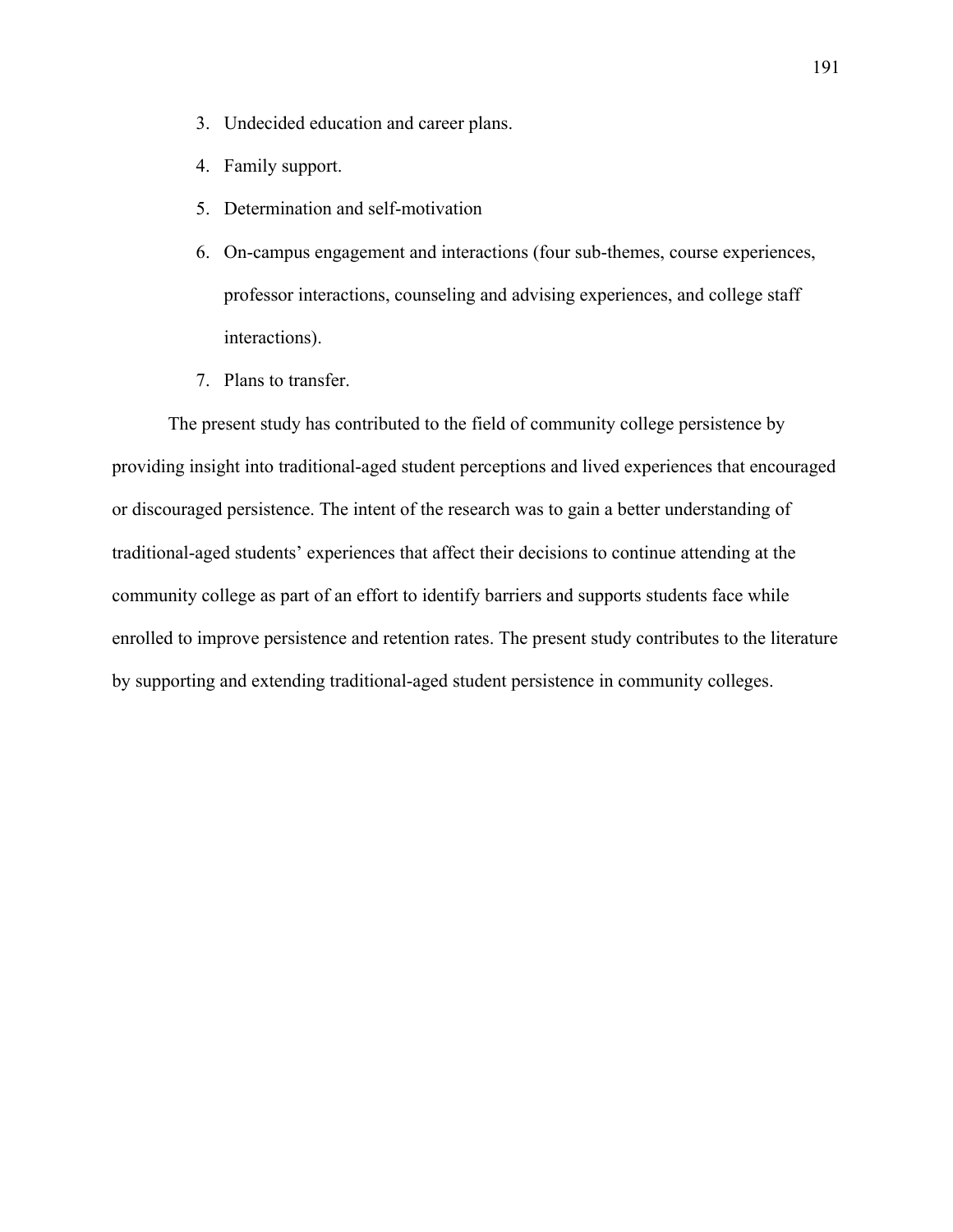## References

- Adelman, C. (2005). *Moving into town—and moving on: The community college in the lives of traditional-age students*. Washington, DC: U.S. Department of Education. Retrieved from http://www2.ed.gov/rschstat/research/pubs/comcollege/movingintotown.pdf
- Altbach, P. (2001). The American academic model in comparative perspective. In, P. Altbach, P. Gumport, & B. Johnstone, (Eds.), *In defense of American higher education* (p. 11-37). Baltimore, MD: Johns Hopkins University Press.
- American Association of Community Colleges. (2016). 2016 Community College Fact Sheet. Retrieved from http://www.aacc.nche.edu/AboutCC/Pages/fastfacts.aspx

Astin, A. W. (1975). *Preventing students from dropping out.* San Francisco, CA: Jossey-Bass.

- Astin, A. W. (1984) Student involvement: A developmental theory for higher education. *Journal of College Student Personnel*. 25, 297-308
- Astin A.W. (1993) *What matters in college? Four critical years revisited.* San Francisco: Jossey Bass.
- Avery, C. and Turner, S. (2012). Student loans: Do college students borrow too much—or not enough? *Journal of Economic Perspectives. 26*(1) 165-192. doi: 10.1257/jep.26.1.165
- Baum, S. and Schwartz, S. (2012). Issue Brief: Is college affordable?: In Search of a meaningful definition. Institute for Higher Education Policy, Washington, DC. Retrieved from http://www.ihep.org/sites/default/files/uploads/docs/pubs/issue brief is college affordab le\_july\_2012.pdf
	- Bean, J. P. (1980). Dropouts and turnover: The synthesis and test of a causal model of student attrition. *Research in Higher Education, 12*(2), 155-187. doi: 10.1007/BF00976194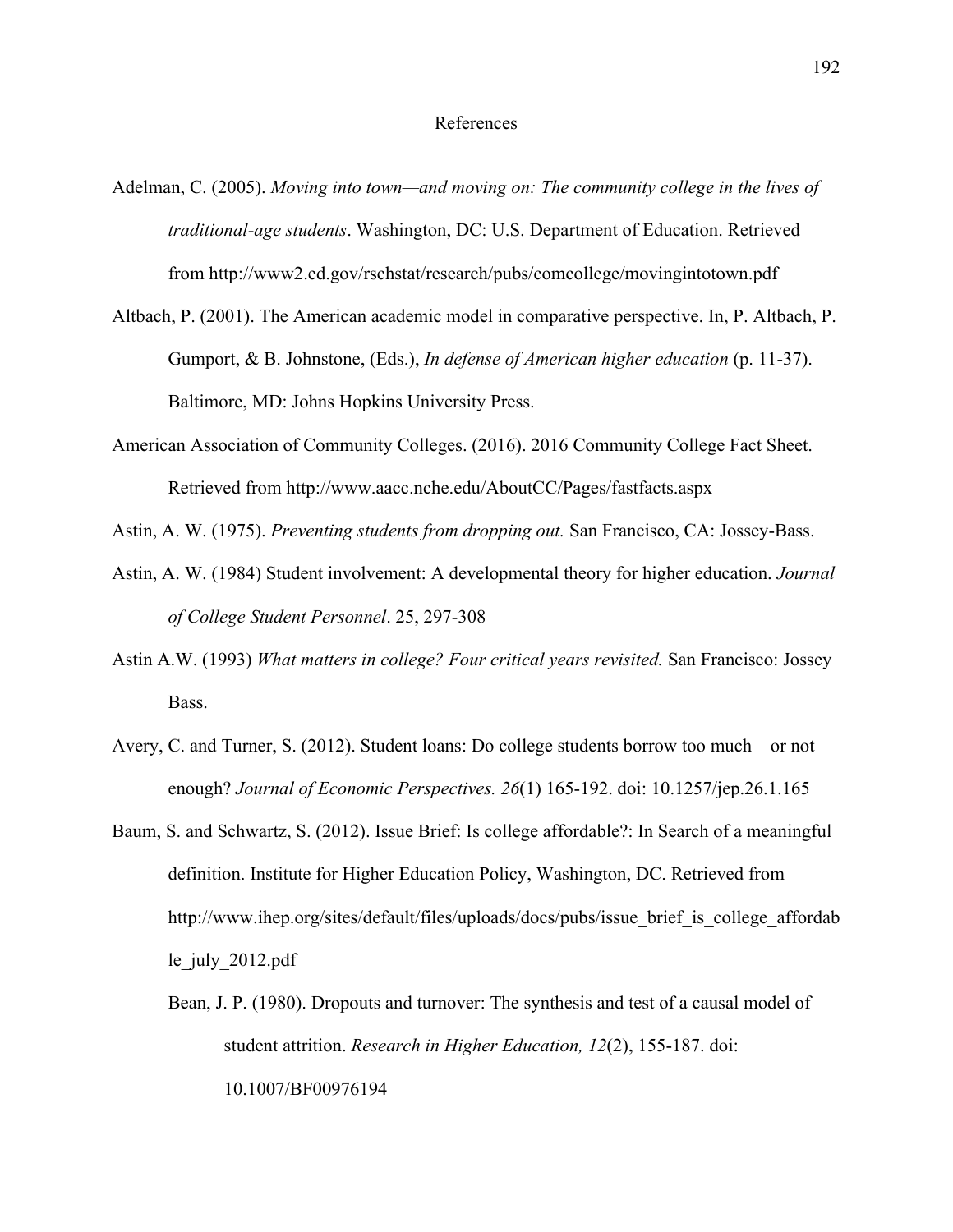- Bean, J. P. (1983). The application of a model of turnover in work organizations to the student attrition process. *Review of Higher Education, 6,* 129–148.
- Bean, J. P. (1985). Interaction effects based on class level in an explanatory model of college student dropout syndrome. *American Educational Research Journal, 22*(1), 35-64. doi:10.3102/00028312022001035
- Benjamin, E. (2002). How over-reliance on contingent appointments diminishes faculty involvement in student learning. *Peer Review, 5*(1), 4-10. Retrieved from http://www.aacu.org/peerreview/pr-fa02/pr-fa02feature1.cfm
- Berger, C.R. & Calabrese, R.J. (1975). Some explorations in initial interaction and beyond: Toward a developmental theory of interpersonal communication. *Human Communication Research, 1* doi: 10.1111/j.1468-2958.1975.tb00258.x
- Berger, J. B., & Milem, J. F. (2000). Organizational behavior in higher education and student outcomes. In J. C. Smart (Ed.), *Higher education: Handbook of theory and research*  (Vol. XV, p. 268–338). New York: Agathon.
- Berkner, L., Horn, L., & Clune, M. (2000). Descriptive summary of 1995-96 beginning postsecondary student: Three years later, NCES 2000-154. Washington, DC.
- Bers, T.H., and Smith, K.E. (1991). Persistence of community college students: The influence of student intent and academic and social integration. *Research in Higher Education, 32*(5), 539-556. doi: 10.1007/BF00992627
- Braunstein, A., McGrath, M., and Pescatrice, D. (1999). Measuring the impact of income and financial aid offers on college enrollment decisions. *Research in Higher Education, 40*(3), 247-259. doi: 10.1023/A:1018742931941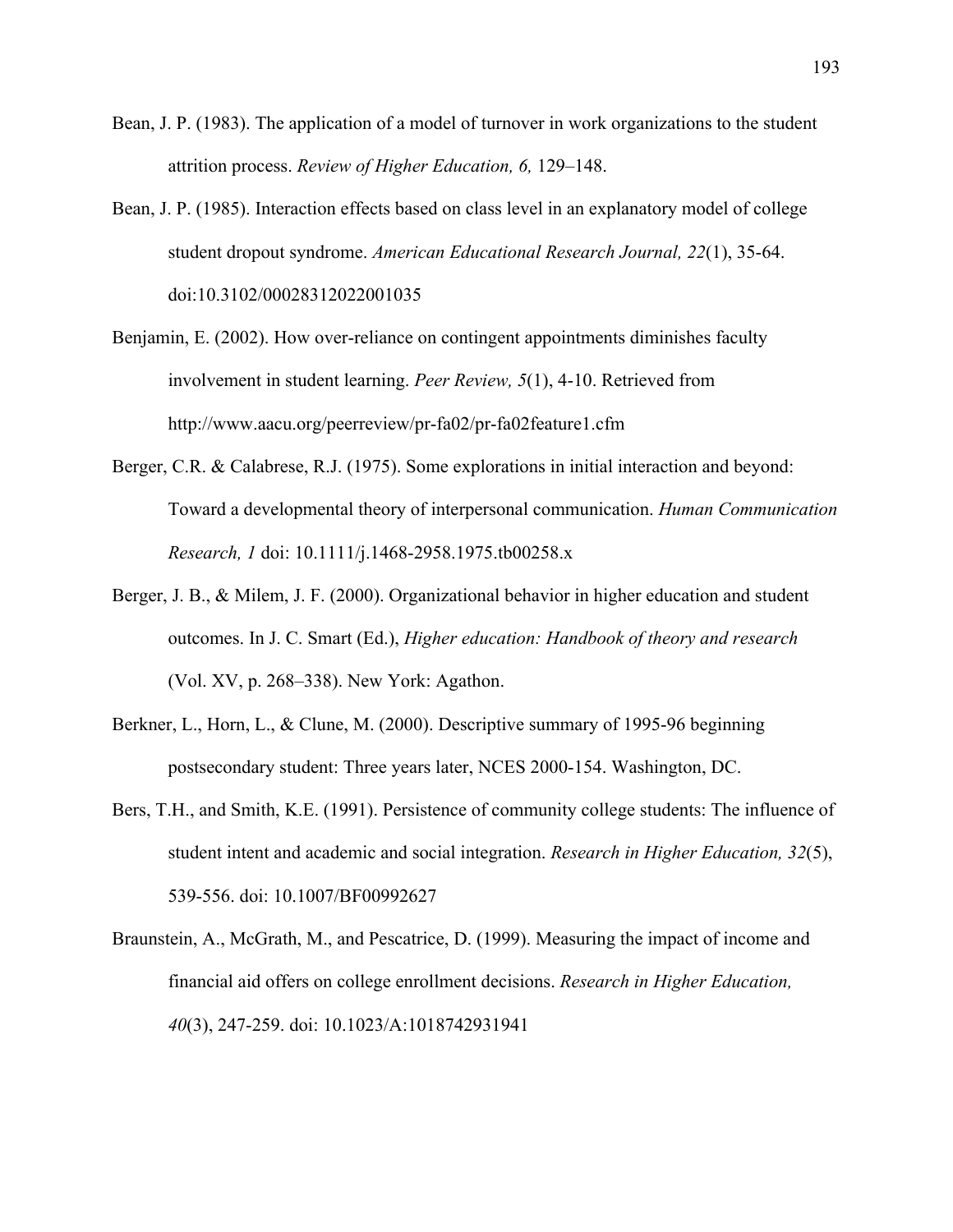- Braunstein,A., McGrath, M., and Pescatrice, D. (2000). Measuring the impact of financial factors on college persistence. *Journal of College Student Retention: Research, Theory and Practice, 2*(3)*,*191-203. doi: 10.2190/0TTM-U8RA-V8FX-FYVA
- Brooks-Leonard, C. (1991). Demographic and academic factors associated with first-to- secondterm retention in a two-year college. *Community/Junior College Quarterly, 15*, 57-69.
- Cabrera, A.F., Nora, A., and Castaneda, M.B. (1992). The role of finances in the persistence process: A structural model. *Research in Higher Education, 33*(5), 571-593. doi: 10.1007/BF00973759
- Calcagno, J. C., Crosta, P., Bailey, T., & Jenkins, D. (2007). Stepping stones to a degree: The impact of enrollment pathways and milestones on community college student outcomes. *Research in Higher Education, 48* (7), 775-801. doi: 10.1007/s11162-007-9053-8
- Carnevale, A. P., Jayasundera, T. & Gulish, A. (2015). Good jobs are back: College graduates are first in line. Georgetown University's Center on Education and the Workforce. McCourt School of Public Policy. Retrieved from https://cew.georgetown.edu/wpcontent/uploads/Good-Jobs\_Full\_Final.pdf
- Chang, J.C. (2005). Faculty-Student interaction at the community college: A focus on students of color. *Research in Higher Education, 46*(7), 769-802. doi: 10.1007/s11163-004-6225-7

Chickering, A.W. (1969). *Education and Identity*. San Francisco: Jossey-Bass.

- Chickering, A.W and Reisser, L. (1993). *Education and Identity*. 2nd Ed. San Francisco: Jossey-Bass.
- Choy, S. P. (2002). Access & Persistence: Findings from 10 years of longitudinal research on students. American Council on Education, Washington, DC.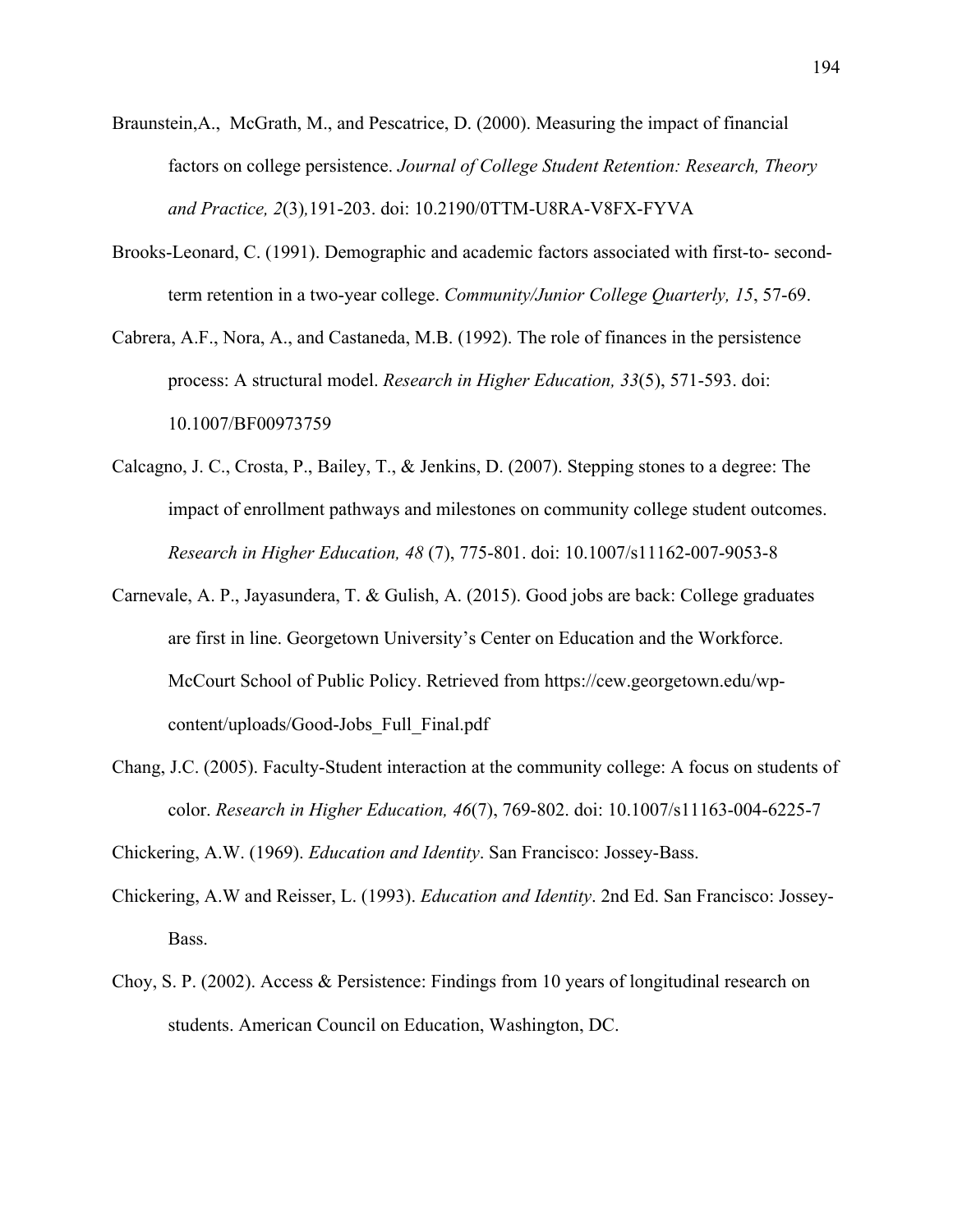- Claggett, C.A. (1998). Student goal analysis for accountability and marketing. *Community College Review, 16*(4), 38-41. doi: 10.1177/009155218901600405
- Cofer, J., & Somers, P. (2001). What influences student persistence at two-year colleges? *Community College Review, 29*(3), 56-76. doi:10.1177/009155210102900304
- Cohen, A. M., & Brawer, F. B. (2006). *The American community college* (4th ed.). San Francisco, CA: Jossey-Bass.
- Community College Survey of Student Engagement. (2014). *About the Community College Survey of Student Engagement (CCSSE).* Retrieved from http://www.ccsse.org/aboutccsse/aboutccsse.cfm
- Crawford, L. (1999). *Extended opportunity program and services for community college retention.* Paper presented at the 8th Annual California Community Colleges Chancellor's Office Statewide Conference, Monterey, California. (ERIC Document Reproduction Service No. ED 429642).
- Creswell, J. (2010). *Research design: Qualitative, quantitative, and mixed methods approaches*. (3rd ed.). Thousand Oaks, CA: Sage.
- Derby, D. C., & Smith, T. (2004). An orientation course and community college retention. *Community College Journal of Research and Practice, 28*, 763-773. doi: 10.1080/10668920390254771
- Derby, D. C., & Watson, L. W. (2006). African-American retention within a community college: Differences in orientation course enrollment. *Journal of College Student Retention, 8*, 377-390. doi: 10.2190/B176-7341-45U7-N6H4
- Deil-Amen, R., & DeLuca, S. (2010). The underserved third: How our educational structures populate an educational underclass. *Journal of Education for Students Placed at Risk*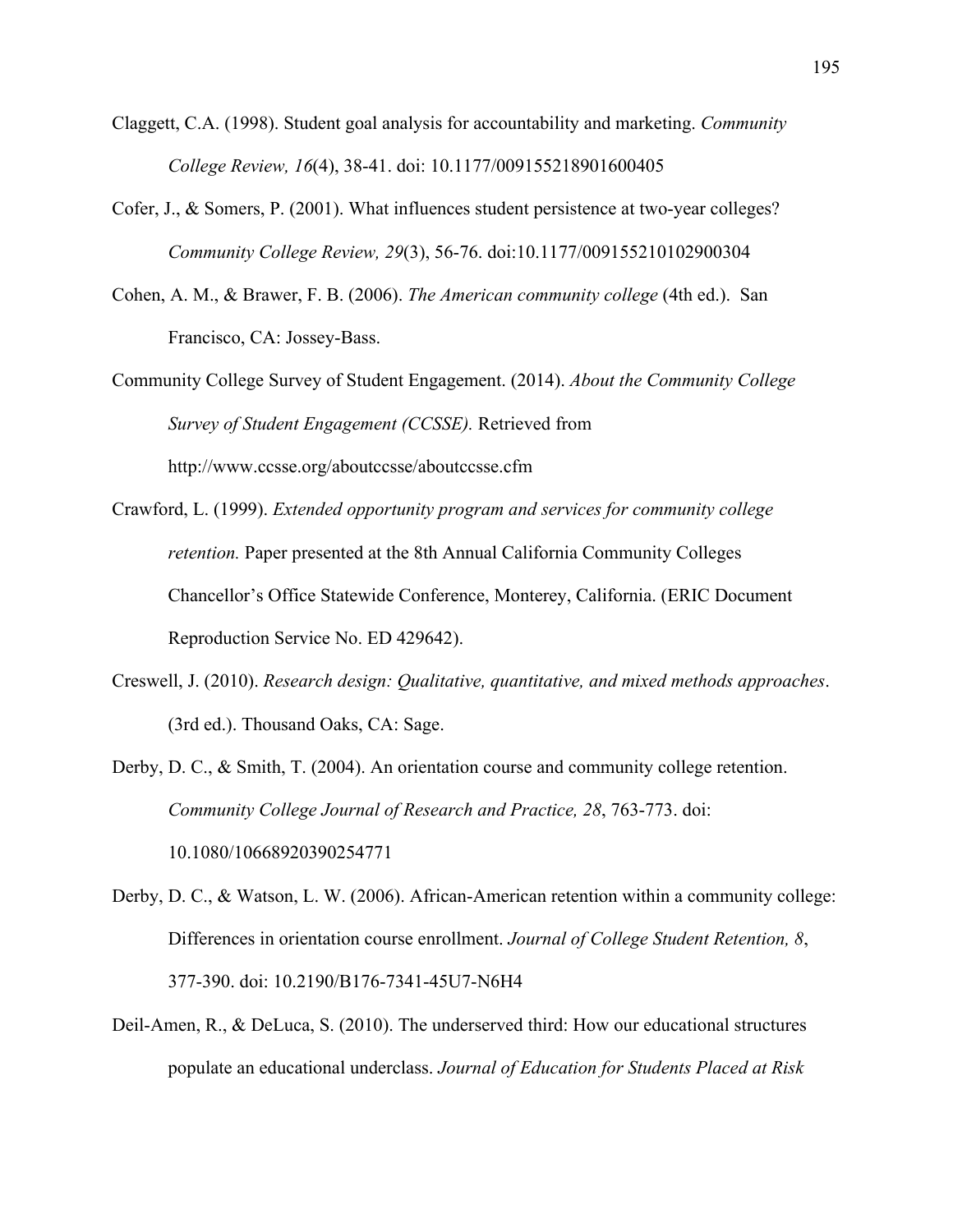*(JESPAR), 15*(1), 27–50. doi:10.1080/10824661003634948

- Dowd, A.C. (2011). Improving Transfer Access for Low-Income Community College Students. In A. Kezar (Ed.), *Recognizing and serving low-income students in higher education: An examination of institutional policies, practices and culture* (pp. 217-231). New York: Routledge.
- Dowd, A. C., Cheslock, J., & Melguizo, T. (2008). Transfer access from community colleges and the distribution of elite higher education. *Journal of Higher Education, 79*(4), 1–31.
- Dowd, A. & Coury T. (2006). The effect of loans on the persistence and attainment of community college students. *Research in Higher Education. 47*(1) 33-62. Doi: 10.1007/s11162-005-8151-8
- Dynarski, S. (2003). Does aid matter? Measuring the effect of student aid on college attendance and completion. *American Economic Review 93(1),* 279–288.
- England-Siegerdt, C. (2011). Do loans really expand opportunities for community college students? *Community College Journal of Research and Practice 35(*1-2), 88-98 doi: 10.1080/10668926.2011.525180
- Federal Student Aid. (2012). Annual Report 2012. Washington, D.C.: U.S. Department of Education. Retrieved from http://www2.ed.gov/about/reports/annual/2012report/fsareport.pdf
- Feldman, M. J. (1993). Factors associated with one-year retention in a community college. *Research in Higher Education, 34* (4), 503-512. doi: 10.1007/BF00991857
- Field, A. (2009) Discovering statistics using SPSS (3rd ed.) Thousand Oaks, CA: Sage Publications.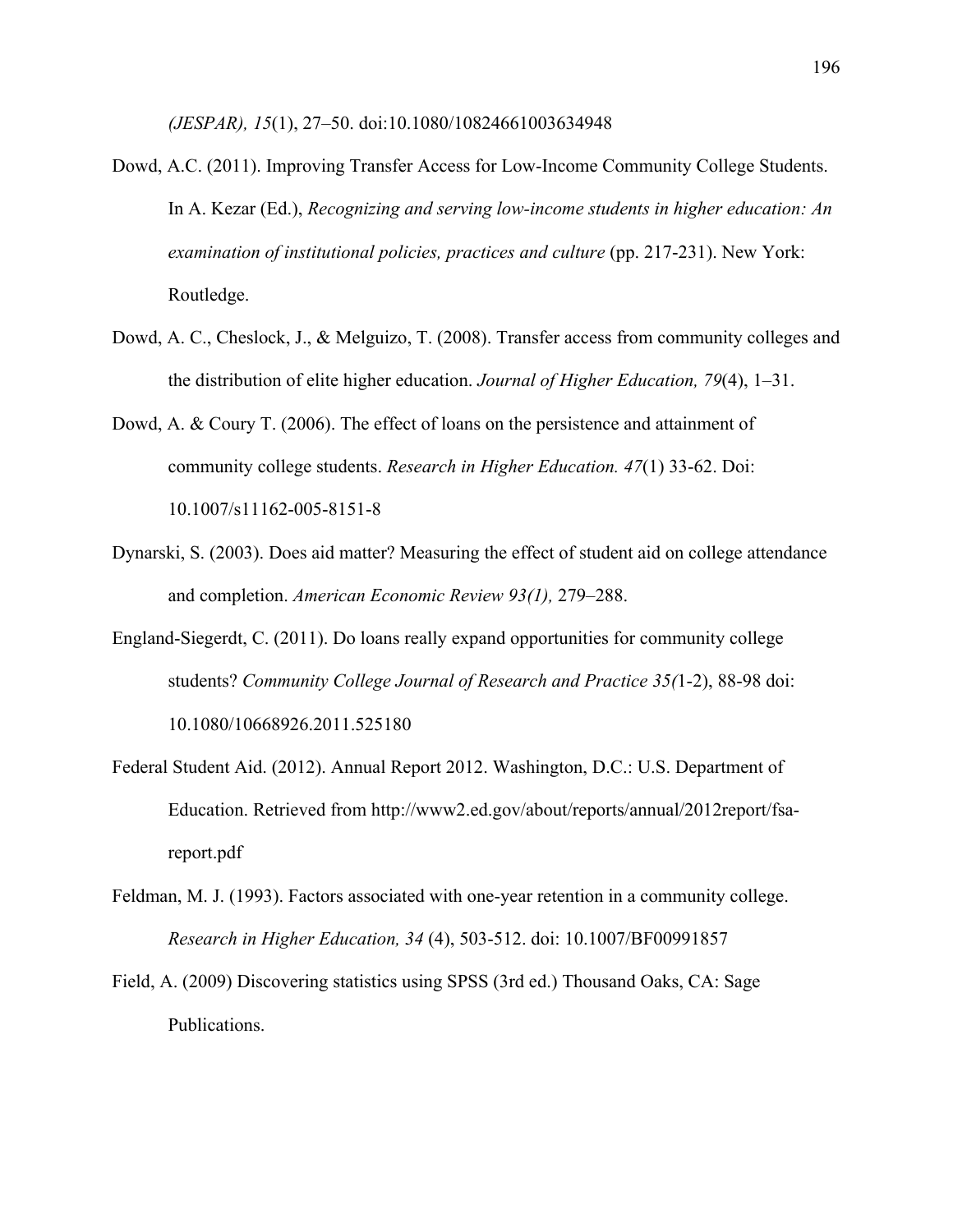- Fike, D. and Fike, R. (2008). Predictors of first year retention in the community college. *Community College Review. 36*(2)*,* 68-88*.* doi: 10.1177/0091552108320222
- FinAid. (2013). History of Student Financial Aid. Retrieved from: http://www.finaid.org/educators/history.phtml
- Freeman, J. P. (2007). Community colleges in higher education: The role of community colleges in serving the underserved student. *Planning for Higher Education,* 35(3), 56-62.
- Friedel, J.N. (2008). The effect of the community college workforce development mission on governance. *New Directions for Community Colleges. 141*, 45-55. doi:10.1002/cc.314
- Gates, A. G., & Creamer, D. G. (1984). Two-year college attrition: Do student or institutional characteristics contribute most? *Community/Junior College Quarterly, 8*, 39 -51.
- Grimes, S. K., & David, K. C. (1999). Underprepared community college students: Implications of attitudinal and experiential differences. *Community College Review, 27* (2), 73-92. doi: 10.1177/009155219902700204
- Grosset, J. M. (1997). Differences in educational outcomes of African American students from different socioeconomic backgrounds. *Structural Equation Modeling, 4*, 52-64. doi: 10.1080/10705519709540059
- Grosset, J.M., (1991). Patterns of integration, commitment, and student characteristics and retention among older and younger students. *Research in Higher Education 32*(2), 159- 178. doi: 10.1007/BF00974435
- Hagedorn, L. S., Maxwell, W., & Hampton, P. (2002). Correlates of retention for African-American males in community colleges. *Journal of College Student Retention, 3*(3), 243- 263.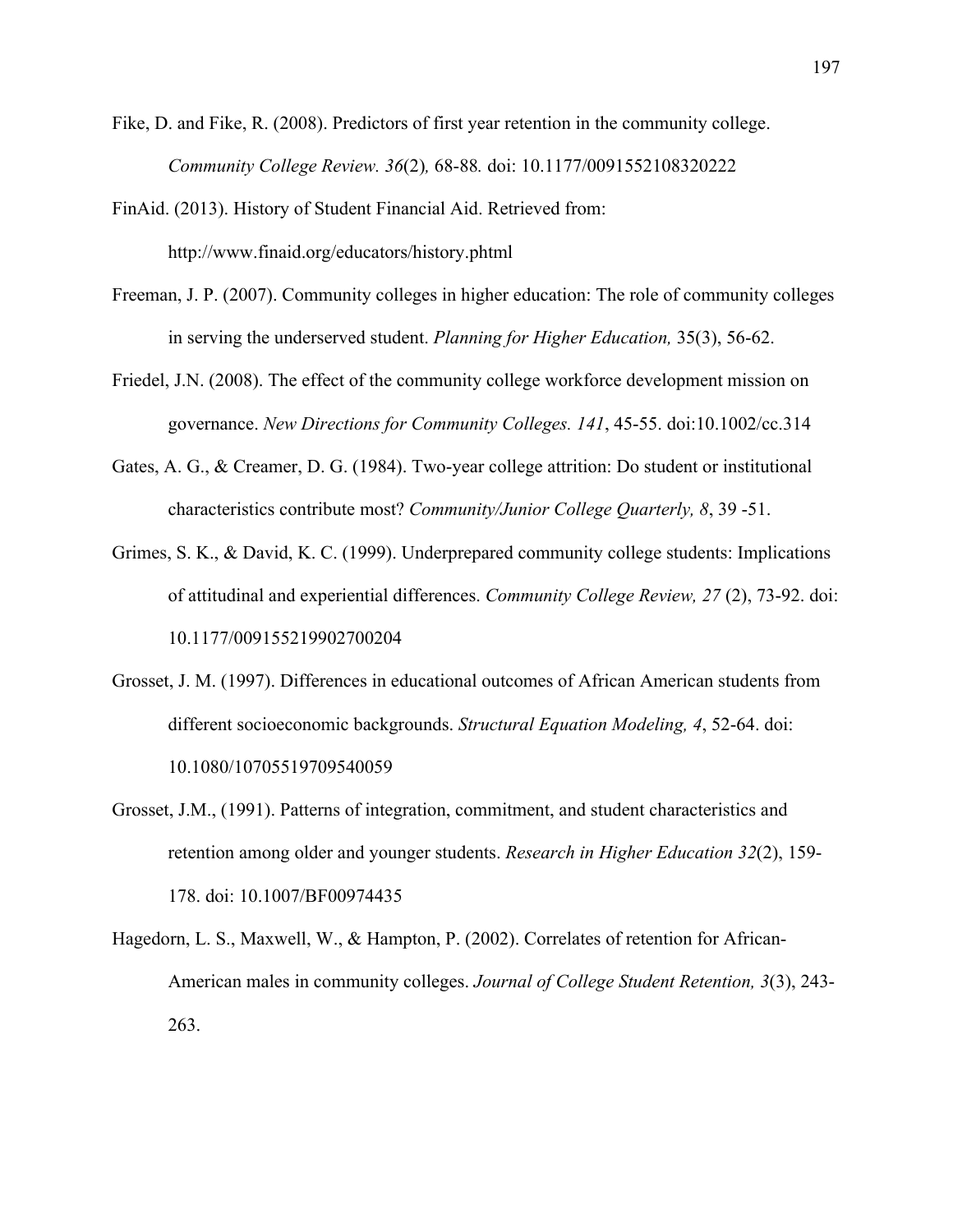Halpin, R.L. (1990). An application of the Tinto Model to the Analysis of Freshman Persistence in a Community college. *Community College Review 17*(4), 22-32. doi: 10.1177/009155219001700405

- Hatfield, K. M. (2003). Funding higher education for adult students. *New Directions for Student Services*, 102, 27-34. doi: 10.1002/ss.86
- Hawley, T.H., & Harris, T.A. (2005). Student characteristics related to persistence for first-year community college students. *Journal of College Student Retention: Research, Theory and Practice, 7*(1-2), 117-142. doi: 10.2190/E99D-V4NT-71VF-83DC
- Hays, D. & Singh A. (2012). *Qualitative inquiry in clinical and educational settings.* New York: Guilford Press.
- Hey, W., Calderon, K.S & Seabert, D. (2003). Student work issues: Implications for college transition and retention. *Journal of College Orientation and Transition, 10*(2) 35-41.
- Higher Education Act of 1965, Pub. L. No.89-329 (1965).
- Higher Education Reconciliation Act of 2005, Pub. L. No. 109-171 (2005).
- Hippensteel, D. G., St. John, E. P., & Starkey, J. B. (1996). Influence of tuition and student aid on within year persistence by adults in 2 year colleges. Community College Journal of Research and Practice, 20 (3), 233-242. doi: 10.1080/1066892960200302
- Horn, L. J., & Premo, M. D. (1995). *Profile of undergraduates in U.S. postsecondary education institutions: 1992-93.* Washington, DC: U.S. Department of Education, Office of Educational Research and Improvement.
- Horn, R. A., & Ethington, C. A. (2002). Self-reported beliefs of community college students regarding their growth and development: Ethnic and enrollment status differences.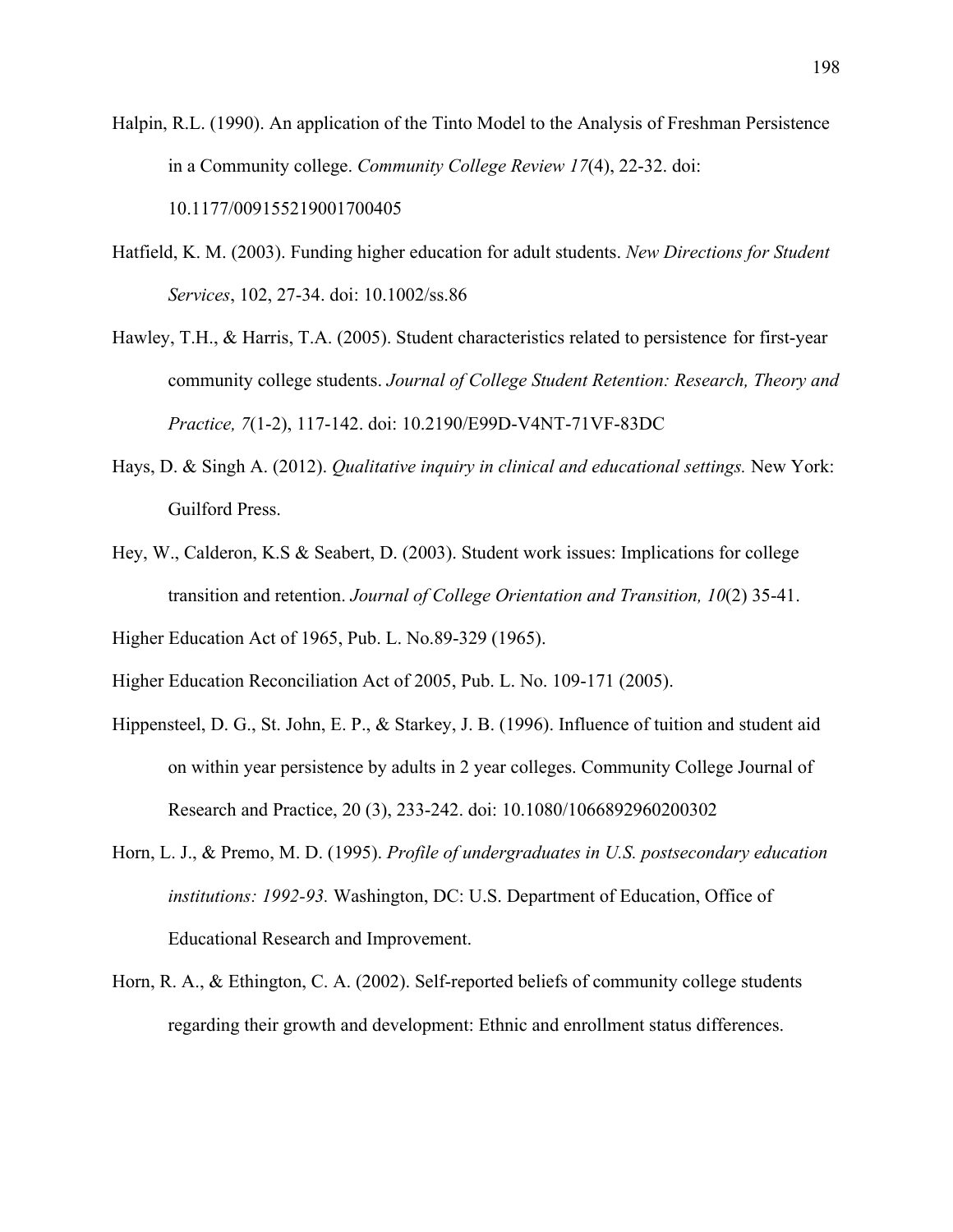*Community College Journal of Research and Practice, 26*, 401-413. doi:

10.1080/02776770290041765

- Ishitani, T. T. (2006). Studying attrition and degree completion behavior among first-generation college students in the United States. *Journal of Higher Education*, 77(5), 861-885. doi: 10.1353/jhe.2006.0042
- Jacobs, J. A., & Berkowitz King, R. (2002). Age and college completion: A life-history analysis of women aged 15-44. *Sociology of Education, 75,* 211-230.
- Jacobs, J. (2012, January 13). States push remedial education to community colleges: Many states are limiting or have curtailed funding for remedial coursework at four-year institutions. *U.S. News and World Report.* Retrieved from: http://www.usnews.com/
- Jacobs, J. & Dougherty, K. (2006). The uncertain future of the community college workforce development mission. *New Directions for Community Colleges. 136*, 53-62. doi:10.1022/cc.259
- Karp, M.M., O'Gara, L., & Hughes, K.L. (2008). *Do support services at community colleges encourage success or reproduce disadvantage? An exploratory study of students in two community colleges.* CCRC Working Paper No. 10. Community College Research Center. New York NY: Teachers College, Columbia University.
- Knapp, L.G., Kelly-Reid, J.E. & Ginder, S. (2012). *Enrollment in postsecondary institutions fall 2011; financial statistics, fiscal year 2011; and graduation rates, selected cohorts, 2003- 2008: First look (Provisional Data)* (NCES 2012-174rev). U.S. Department of Education. Washington, DC: National Center for Education Statistics. Retrieved from http://nces.ed.gov/pubsearch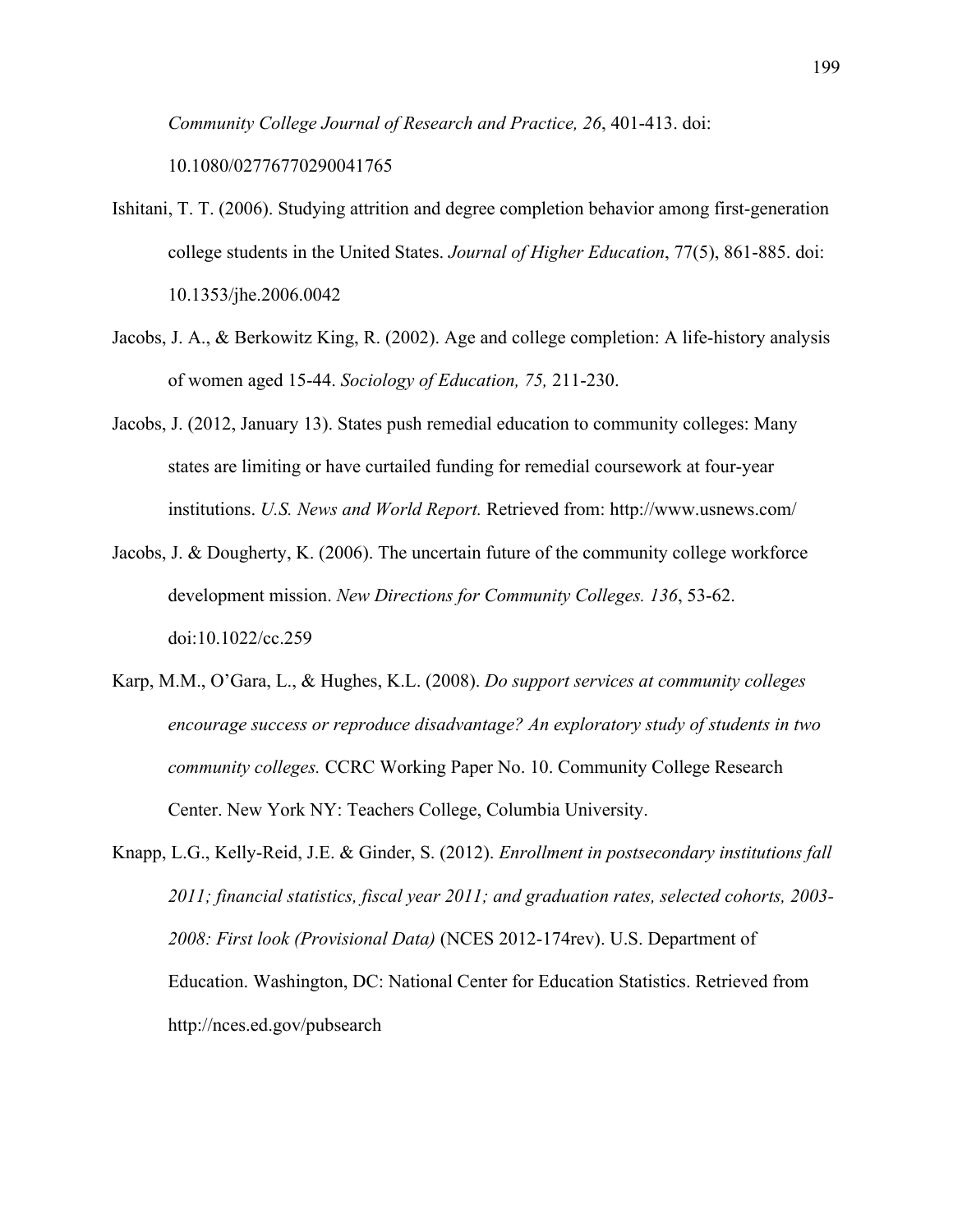- Knefelkamp, L., Widick, C., Parker, C.A. & Associates. (1978). *Applying new developmental findings: New directions for student services.* Washington: Jossey-Bass.
- Kuh, G.D. (2001) Assessing what really matters to student learning: Inside the National Survey of Student Engagement. *Change 33*(3) 10-19. doi: 10.1080/00091380109601795
- Kuh, G. D., Kinzie, J., Schuh, J.H. & Whitt, E.J. (2005). *Assessing conditions to enhance educational effectiveness: The inventory for student engagement and success* (1st ed.) San Francisco: Jossey-Bass
- Leedy, P. & Ormrod, J. (2005). *Practical research: Planning and design.* (8th ed.). Upper Saddle River, NJ: Pearson.
- Levinson, D. (2005). Community colleges: A reference handbook. Santa Barbara, CA: ABC-CLIO.
- Mendoza, P., Mendez, J., and Malcolm, Z. (2009). Financial aid and persistence in community colleges: Assessing the effectiveness of federal and state financial aid programs in Oklahoma. *Community College Review. 37*(2), 112-135. doi:

10.1177/0091552109348045

Mettler, S. (2005) *Soldiers to citizens: The G.I. bill and the making of the greatest generation.*  New York: Oxford University Press.

Morrill Land Grant Act of 1862, Pub. L. No. 37-108 (1862).

- Moustakas, C. (1994). *Phenomenological research methods.* Thousand Oaks, CA: Sage Publications.
- Mumper, M., Gladieux, L., King, J., & Corrigan, M. (2011). The federal government and higher education. In P. Altbach, P. Gumport, & R. Berdahl (Eds.), *American higher education in*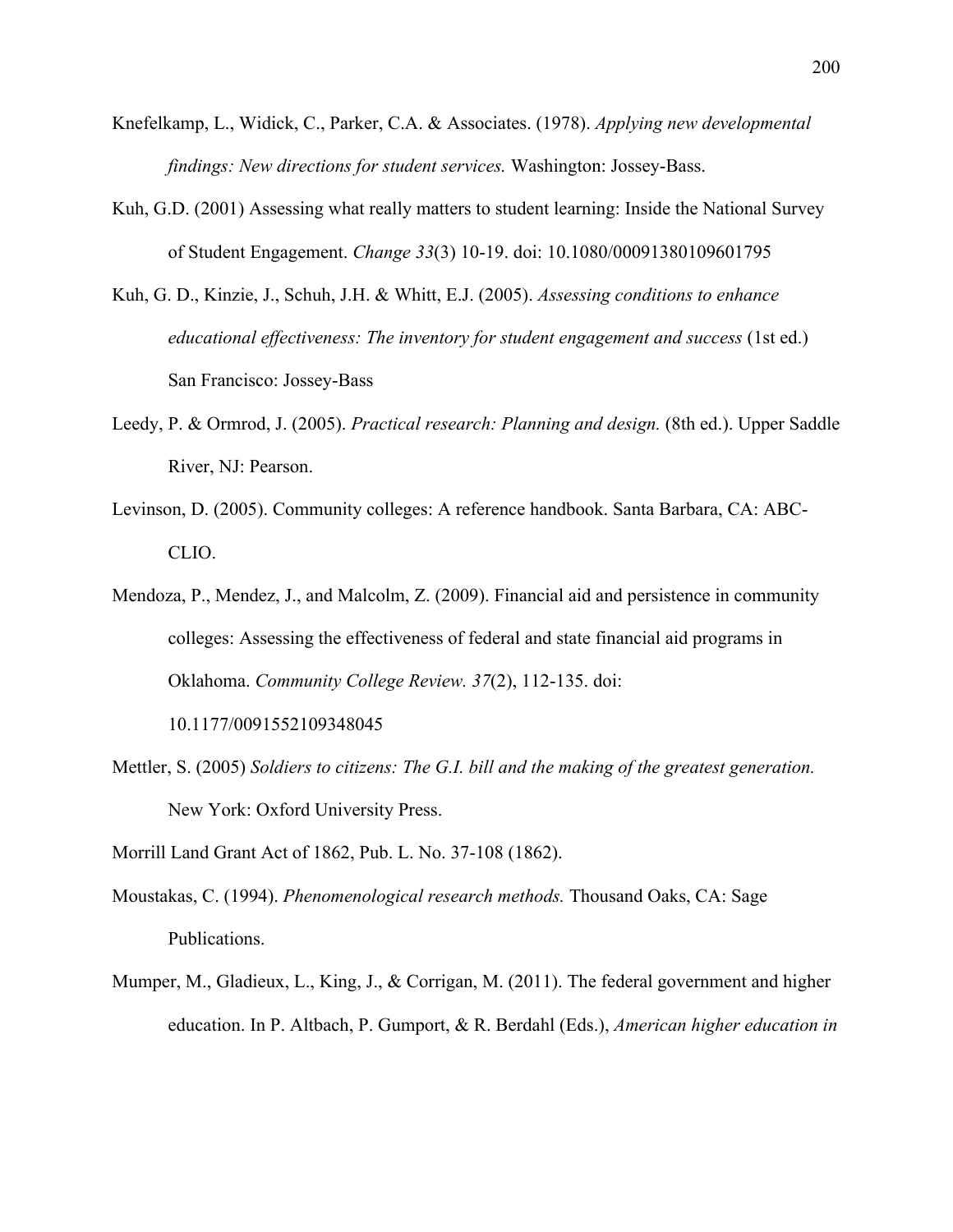*the twenty-first century: Social, political, and economic challenges* (3rd ed.). (p. 113- 137). Baltimore, MD: Johns Hopkins University Press.

- Mutter, P. (1992). Tinto's theory of departure and community college student persistence. *Journal of College Student Development, 33* (4), 310-318.
- Nakajima, M.A., Dembo, M.H. & Mossler, R. (2012). Student persistence in community colleges. *Community College Journal of Research and Practice, 36*(8), p. 591-613 doi: 10.1080/10668920903054931
- Napoli, A. R., & Wortman, P. M. (1998). Psychosocial factors related retention and early departure of two-year community college students. *Research in Higher Education, 39*(4), 419-456. doi: 10.1023/A:1018789320129
- National Association of Student Financial Aid Administrators. (2013, February 13). Reimagining Financial Aid to Improve Student Access and Outcomes. Retrieved from: http://www.nasfaa.org/advocacy/RADD/RADD\_Full\_Report.aspx
- National Association of Student Financial Aid Administrators. (2011a, October 28). Impact of Budget Control Act Across-the-Board-Reductions. Retrieved from: http://www.nasfaa.org/Advocacy/Debt-Ceiling/Impact\_of\_Budget\_Control\_Act\_Acrossthe-Board\_Reductions.aspx
- National Association of Student Financial Aid Administrators. (2011b, November 22). Deficit Committee Dismantles Triggering Automatic Cuts in FY 2013. Retrieved from: http://www.nasfaa.org/Advocacy/Debt-

Ceiling/Deficit\_Committee\_Dismantles\_Triggering\_Automatic\_Cuts\_in\_FY\_2013.aspx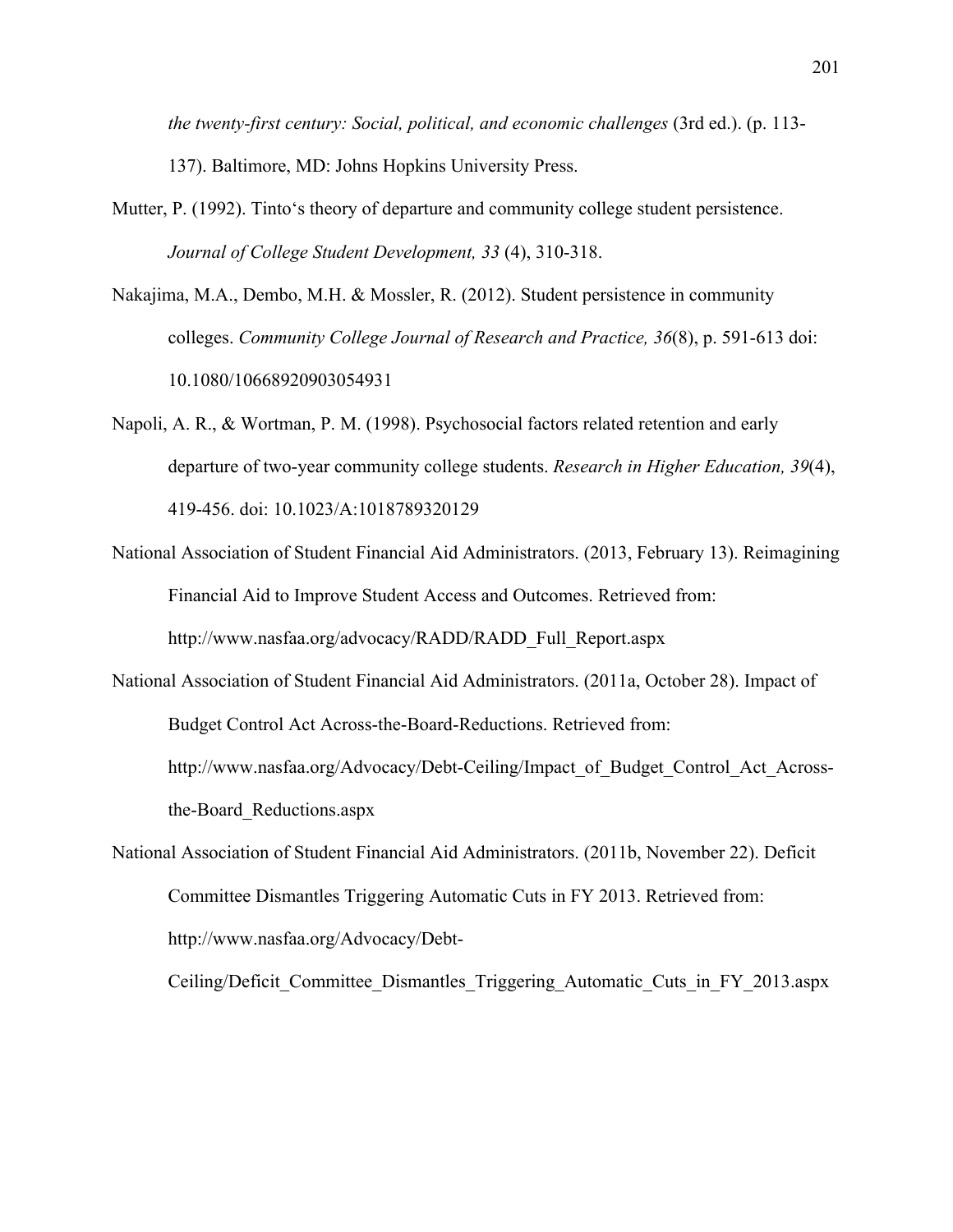- National Center for Higher Education Management Systems Information Center for Higher Education and Policy Analysis (2011). Progress and completion: Graduation rates. Retrieved from: http://www.higheredinfo.org/dbrowser/index.php?measure=19
- National Student Clearinghouse (2015). *About the Clearinghouse: Who We Are*. Retrieved from: http://www.studentclearinghouse.org/about/
- National Student Clearinghouse Research Center (2015). *Contribution of Two-Year Institutions to Four-Year Completions* (Snapshot Report). Retrieved from National Student Clearinghouse Research Center website: http://nscresearchcenter.org/wpcontent/uploads/SnapshotReport17-2YearContributions.pdf/
- Nevarez, C. and Wood, J. L. (2010). Community college leadership and administration: theory, practice, and change. New York: Peter Lang.
- Nora, A. (1990) Campus-based aid programs as determinants of retention among Hispanic community college students. *Journal of Higher Education 61*(3), 312-331. doi: 10.2307/1982133
- Olivas, M . A . (1985). Financial aid packaging policies: Access and ideology. *Journal of Higher Education* 56: 462-475. doi: 10.2307/1981306
- Omnibus Budget Reconciliation Act of 1993, Pub. L. No 103-66 (1993)
- Pascarella, E. T., & Terenzini, P. T. (1980). Predicting freshman persistence and voluntary decisions from a theoretical model. *Journal of Higher Education, 51*(1), 60-75. doi: 10.2307/1981125
- Pascarella, E.T. & Terenzini, P.T. (2005) *How college affects students: A third decade of research.* San Francisco, CA: Jossey-Bass.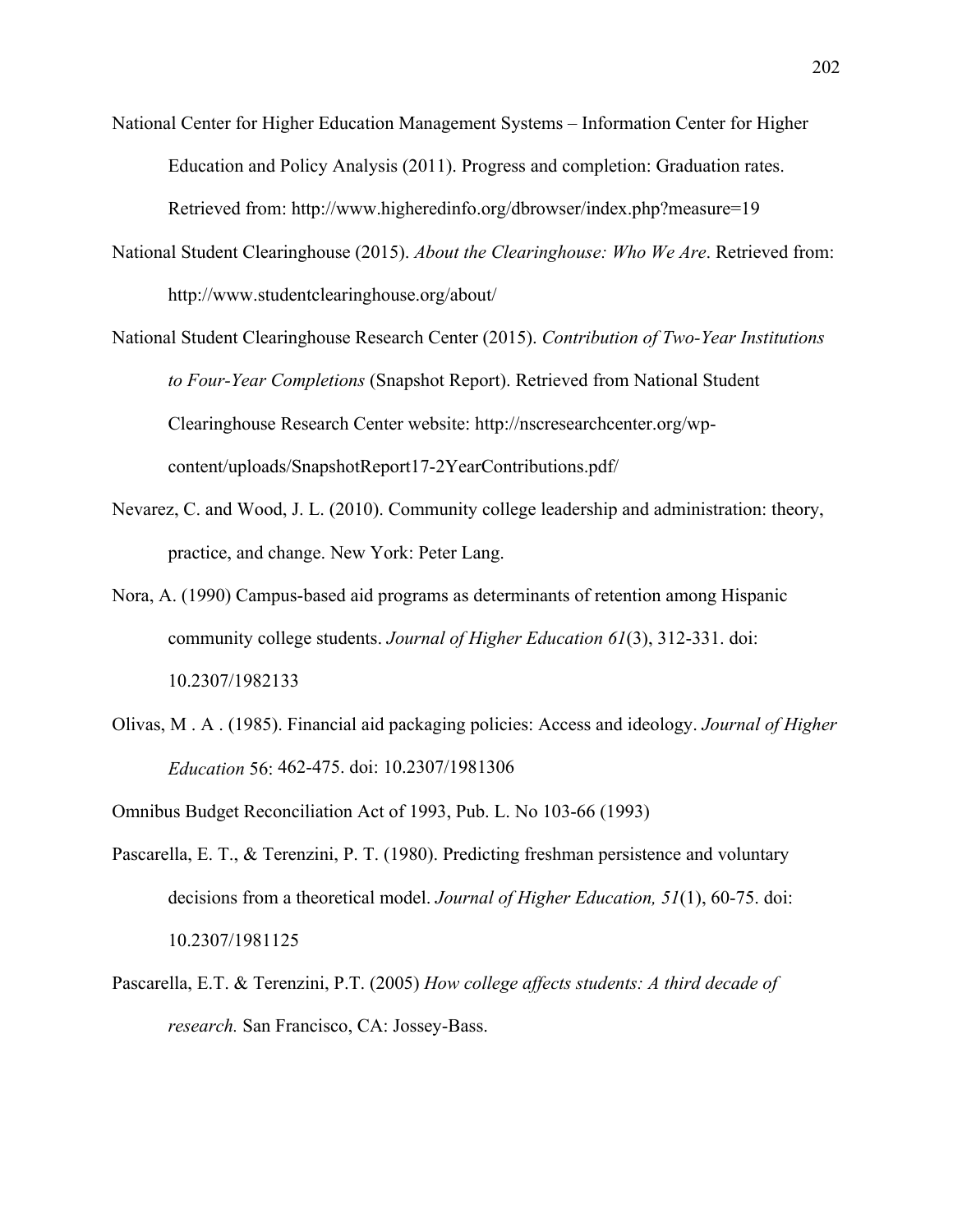- Pascarella, E. T., Smart, J. C., & Ethington, C. A. (1986). Long-term persistence of two- year college students. *Research in Higher Education, 24*, 47-71. doi: 10.1007/BF00973742
- Perna, L. W. (1998). The contribution of financial aid to undergraduate persistence. *Journal of Student Financial Aid, 28*(3), 25-40
- Robb, C, .Moody,B. Abdel-Ghany, M. (2011) College student persistence to degree: The burden of debt. *Journal of College Student Retention Research Theory and Practice 13*(4), 431- 456. doi: 10.2190/CS.13.4.b
- Schmid, C. & Abell, P. (2003). Demographic risk factors, study patterns, and campus involvement as related to student success among Guilford Technical Community College students. *Community College Review, 31*(1), 1-16. doi:10.1177/009155210303100101

Serviceman's Readjustment Act of 1944. Pub. L. No. 78-346 (1944).

- Solís, E. Jr. (1995). Regression and path analysis models of Hispanic community college students' intent to persist. *Community College Review, 23*(3), 3-15.
- St. John, E. P., & Starkey, J. B. (1994). The influence of costs on persistence by traditional college-age students in community colleges. *Community College Journal of Research and Practice*, *18,* 201-213.
- St. John, E. P., Starkey, J. B. (1994). The influence of costs on persistence by traditional collegeage students in community colleges. *Community College Journal of Research and Practice, 18*, 201-213.
- Stampen, J. O., and Cabrera, A . F. (1986). Exploring the effects of student aid on attrition. *Journal of Student Financial Aid, 16*, 28-40.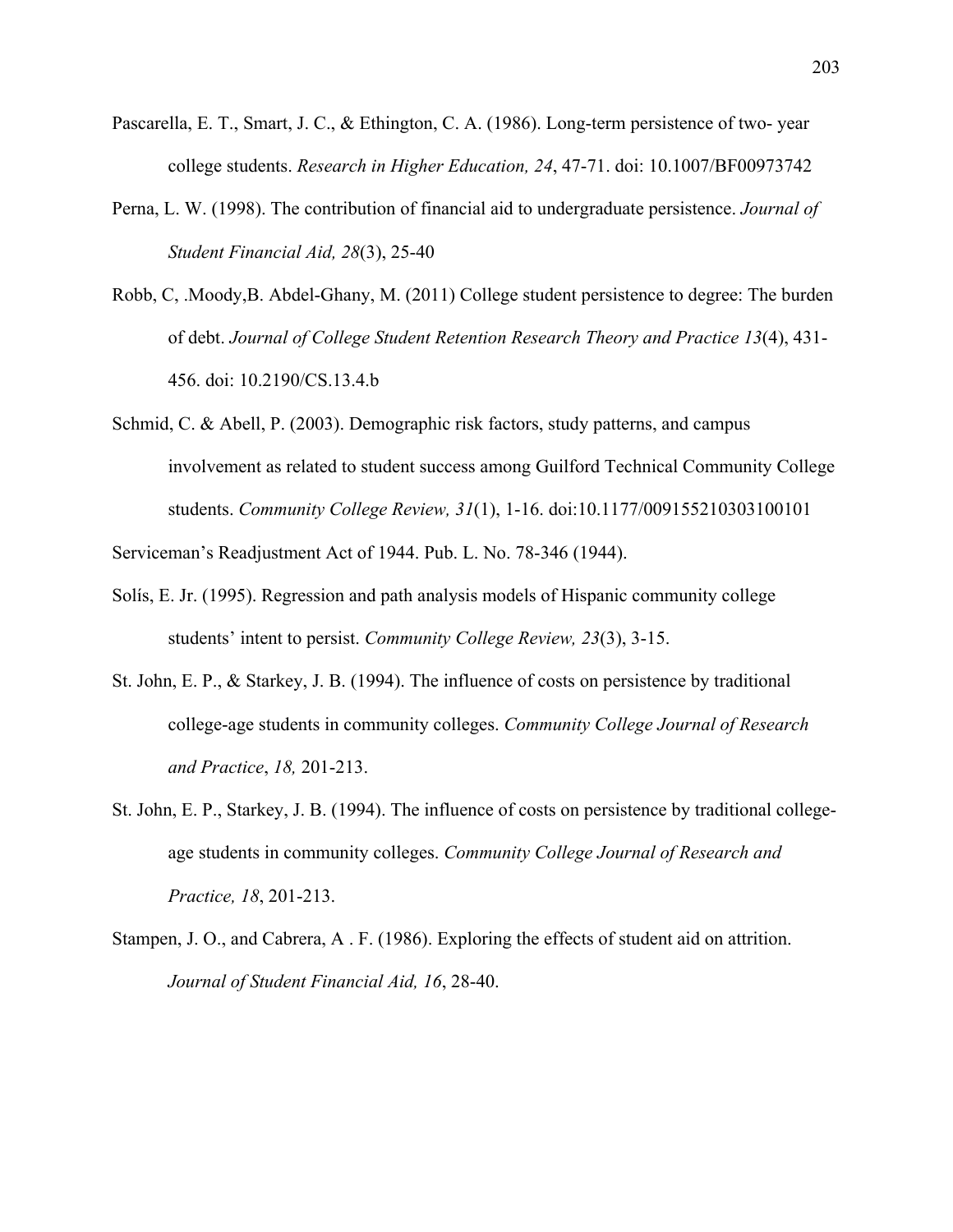- Stampen, J. O., and Cabrera, A . F. (1988) . Is the student aid system achieving its objectives? Evidence on targeting and attrition. *Economics of Education Review* 7, 29-46. doi: 10.1016/0272-7757(88)90070-2
- Tinto, V. (1975). Dropout from higher education: a theoretical synthesis of recent research. *Review of Educational Research, 45*(1), 89-125. doi: 10.3102/00346543045001089
- Tinto, V. (1987). *Leaving College: Rethinking the causes and cures of student attrition* (1st ed.). Chicago: University of Chicago Press.
- Tinto, V. (1993). *Leaving College: Rethinking the causes and cures of student attrition* (2nd ed.). Chicago: University of Chicago Press.
- Tinto, V. (1997). Classrooms as communities: Exploring the educational character of student persistence. *Journal of Higher Education, 68*(6), 599-623. doi: 10.2307/2959965
- Tinto, V. (1999). Taking retention seriously: Rethinking the first year of college. *NACADA Journal, 19(2), 5-9.* doi: 10.12930/0271-9517-19.25
- Tinto, V. & Love, A.G. (1995). A longitudinal study of learning communities at LaGuardia Community College (R117G10037). University Park, PA: National Center for Postsecondary Teaching, Learning, and Assessment (ERIC Document Reproduction Service No. ED 380178)
- Tinto, V., & Russo, P. (1994). Coordinated studies programs: Their effect on student involvement at a community college. *Community College Review, 22*(2), 16-25. doi: 10.1177/009155219402200203
- Titus, M. A. (2006). No college student left behind: The influence of financial aspects of state's higher education policy on college completion. *The Review of Higher Education, 29*(3)*,*  293-317. doi:10.1353/rhe.2006.0018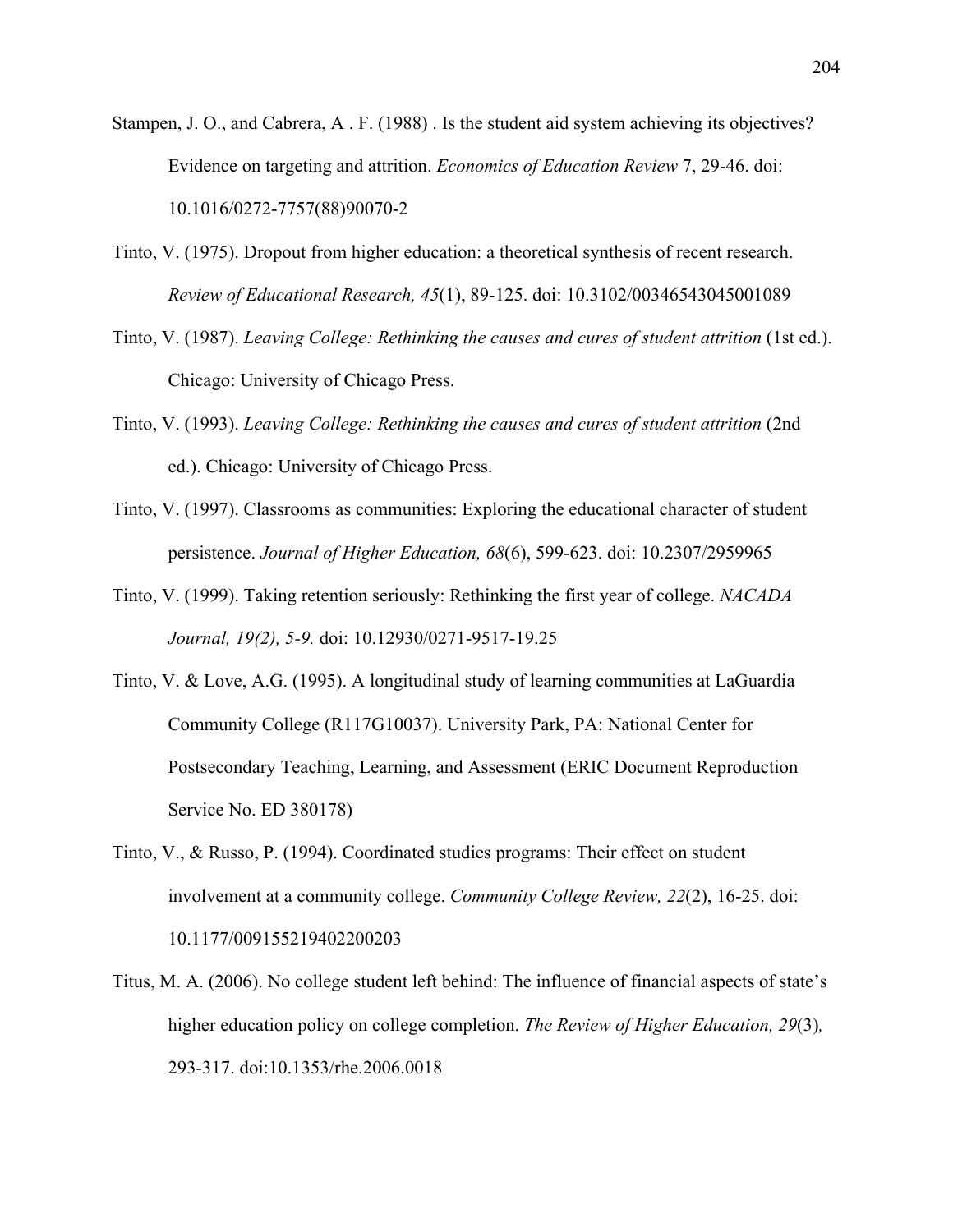- Townsend, B.K., Donaldson, J., & Wilson, T. (2005) Marginal or monumental? Visibility of community colleges in selected higher-education journals. *Community College Journal of Research and Practice, 29*, 123-135. doi: 10.1080/10668920590524265
- United States Department of Education (2012b). Federal student aid: Subsidized and unsubsidized loans. Retrieved from: http://studentaid.ed.gov/types/loans/subsidizedunsubsidized
- United States Department of Education Committee on Measures of Student Success. (2011). Committee on Student Success: A Report to Secretary of Education Arne Duncan. Retrieved from: http://www2.ed.gov/about/bdscomm/list/cmss-committee-reportfinal.pdf
- United States Department of Education. (2012a). Federal student aid: Basic eligibility criteria. Retrieved from: http://studentaid.ed.gov/eligibility/basic-criteria
- United States Department of Education. (2012b). Federal student aid: Work-Study Jobs. Retrieved from: http://studentaid.ed.gov/types/work-study
- Vaughan, G. B. (2006).*The community college story*. (3rd ed.). Washington DC: American Association of Community Colleges.
- Voorhees, R. A. (1987). Toward building models of community college persistence: A logit analysis. *Research in Higher Education, 26*(2), 115-129. doi: 10.1007/BF00992024
- Voorhees, R.A. & Zhou, D. (2000). Intentions and goals at the community college: Associating student perceptions and demographics. *Community College Journal of Research and Practice*, 24(3), 219-232. doi: 10.1080/106689200264178
- Wessel, R. D., Bell, C. L., McPherson, J. D., Costello, M. T., & Jones, J. A. (2006). Academic disqualification and persistence to graduation by financial aid category and academic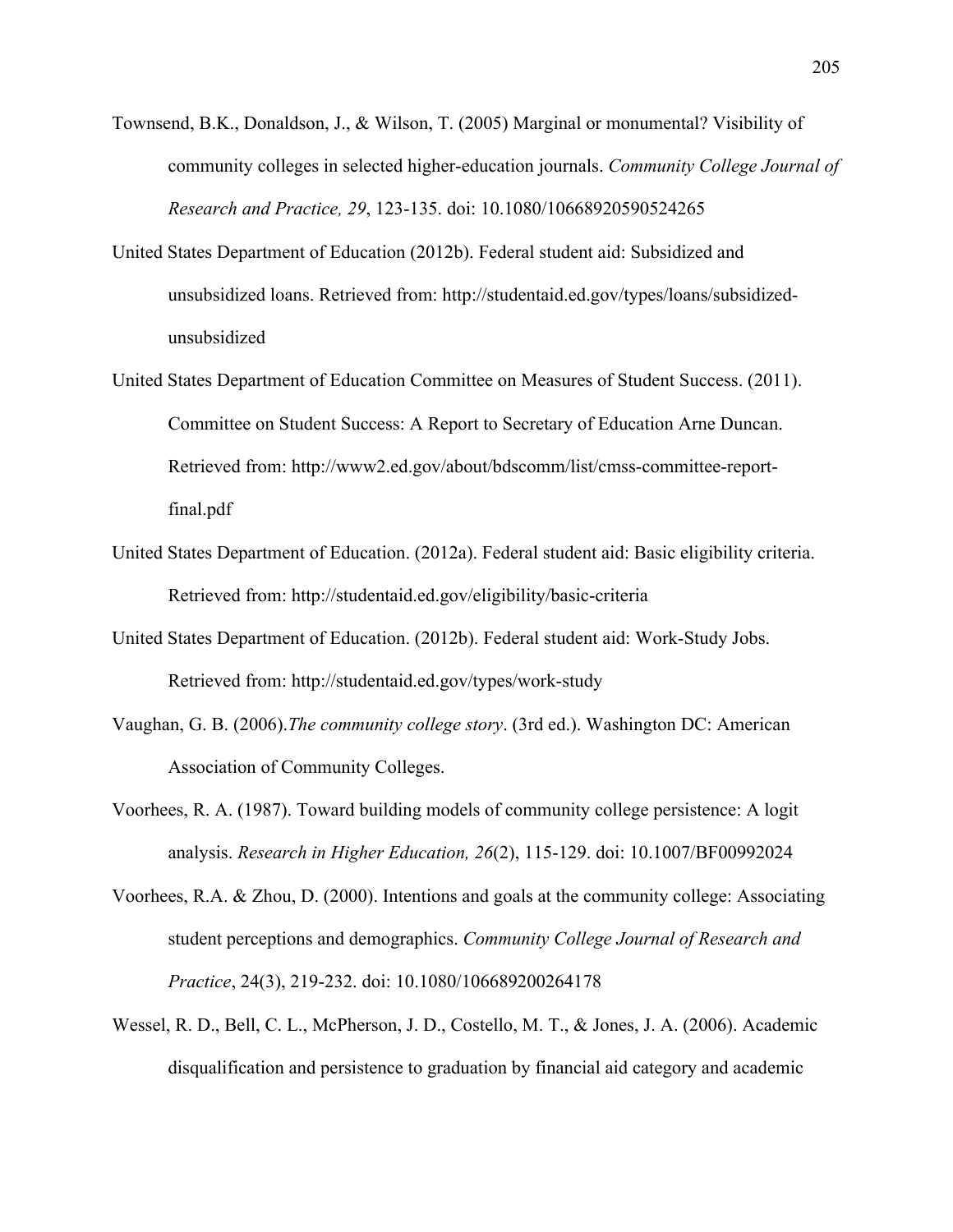ability. *Journal of College Student Retention, 8*(2), 185-198. doi: 10.2190/0W0K-L75B-HJJW-FLLX

- Wilkinson, R. (2005). *Aiding students, buying students: Financial aid in America.* Nashville, TN: Vanderbilt University Press.
- Windham, P. (1995). *The importance of work and other factors to attrition: A comparison of significancy and odds ratios for different outcomes*. Paper presented at the Annual Conference of the Southeastern Association for Community College Research, Asheville, NC (ERIC Document Reproduction Service No. ED 385312).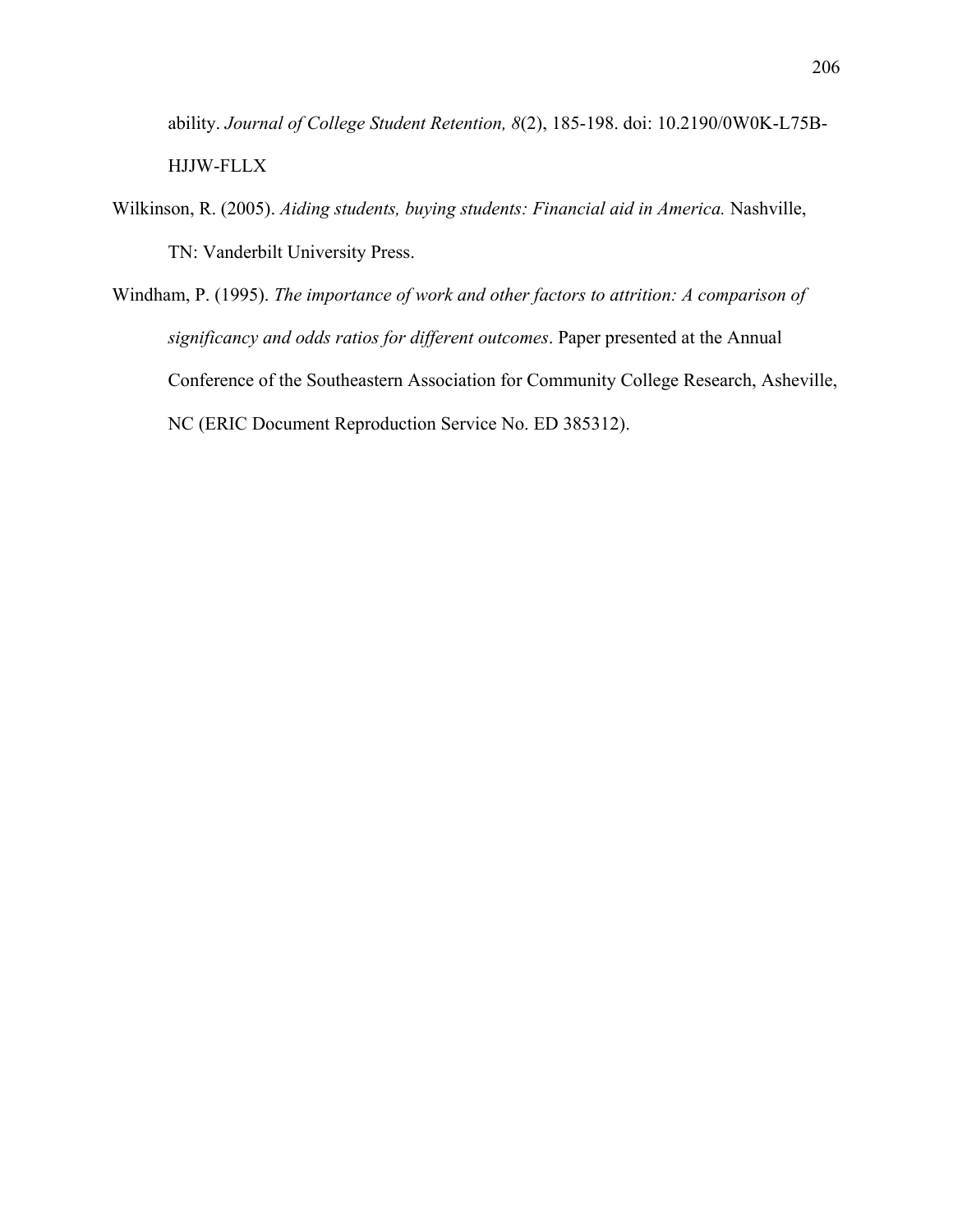### APPENDIX A

# LETTER REQUESTING ACCESS TO STUDY SITE

#### Greetings,

My name is Naomi Simpson. I am a doctoral student in the Community College Leadership program at Old Dominion University. As part of the requirements for my degree, I am seeking permission to interview individuals about their personal experiences and perceptions associated with persistence and retention. Specifically, the study will seek to understand the perceptions and experience that encourage or discourage persistence, perceived barriers to persistence, and perceived supports to persistence.

I am seeking to identify and interview a minimum of 15, traditional-aged, first time in college students attending your institution in my study. As part of the research process, I have completed a Human Subjects Protection course, and the project has gone through the institutional review board process at Old Dominion University. The identity of your institution and each participant will be protected during the study and will not be personally identified in any publication, presentation, or report. Upon request, you will be provided with a copy of the results from the entire study.

Sincerely,

Naomi Simpson Old Dominion University Graduate Student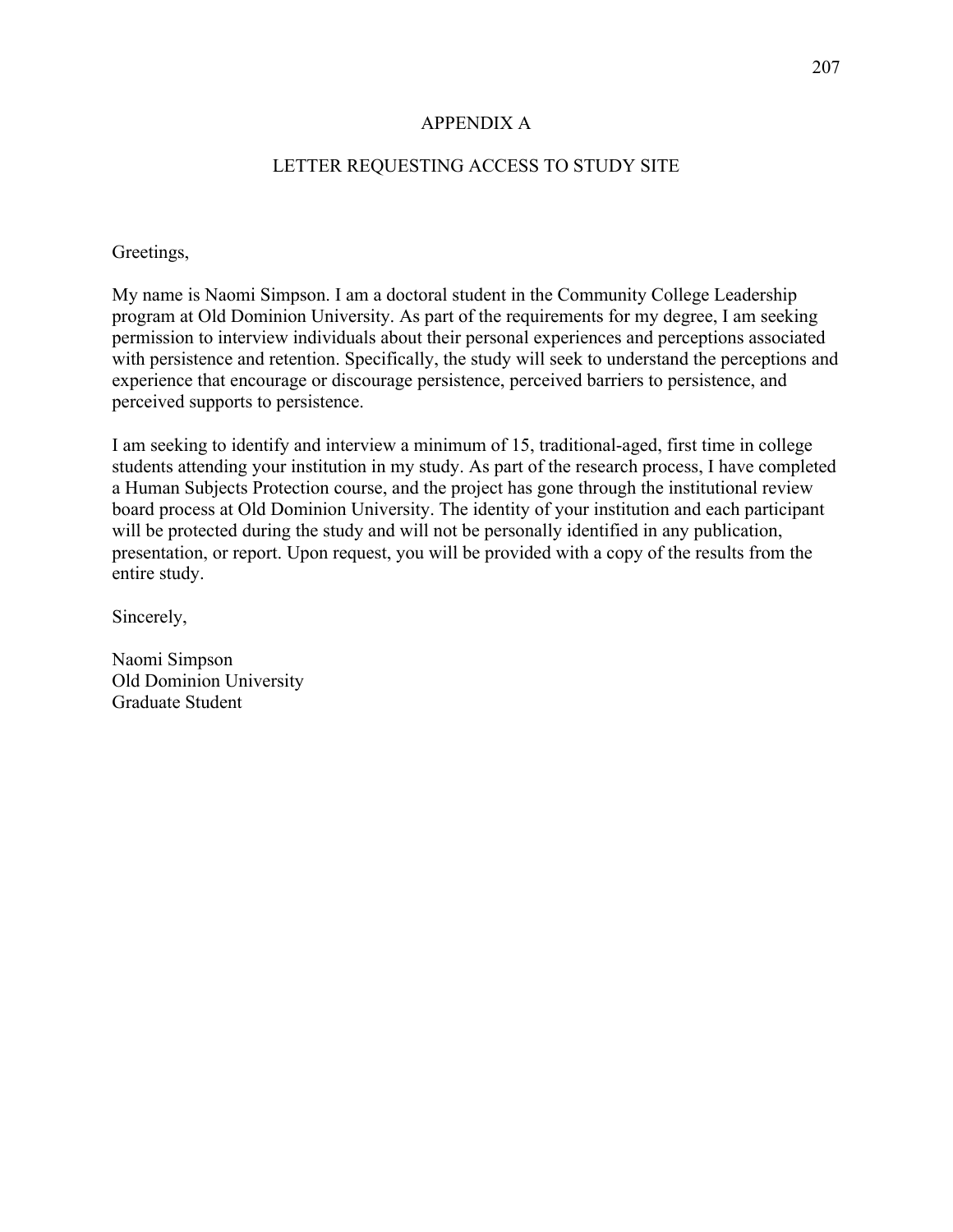#### APPENDIX B

### INVITATION TO PARTICIPATE

#### Greetings,

You are invited to participate in a research study conducted by Naomi Simpson, a student at Old Dominion University (ODU). The study fulfills a part of Naomi Simpson's academic requirements at ODU.

Upon completion of the study, the researcher hopes to better understand traditional-aged students' perceptions and experiences associated with continuing attendance at your college. Specifically, the study will seek to understand what encourages or discourages persistence and perceptions and experiences that are supports or barriers to persistence. You are invited to participate in this study because you are a first-time-in-college student, you are between the ages of 18-24, you attended at least one course at a community college during the fall 2014 and spring 2015 semester, and you have continued your attendance in at least one course in the fall 2015 semester at the same community college.

Your participation in this study is voluntary. If you decide to participate, you may withdraw your consent and discontinue participation at any time without penalty.

If you choose to participate in this study, you will agree to participate in a one-on-one interview, and possibly, a follow-up interview. Before the interview, you will be asked to respond to a brief questionnaire and sign an informed consent letter. The questionnaire will take no more than 15 minutes to complete. For the interview, you and Naomi Simpson will meet one time for about 60 minutes and no more than 120 minutes. The interview will be recorded. You will be provided the opportunity and encouraged to review the transcript of your interview for accuracy.

If you are interested in participating, respond to this email and Naomi will contact you. If you participate, your name will be entered into a drawing for a gift card or college sweatshirt.

If you have questions or are interested in participating in this research, please contact Naomi Simpson by cell (540-327-6631 or email (nsimp005@odu.edu).

Thank you for your interest in participating.

Best wishes,

Naomi Simpson Old Dominion University Graduate Student

 $\perp$ 

Yes, I would like to participate.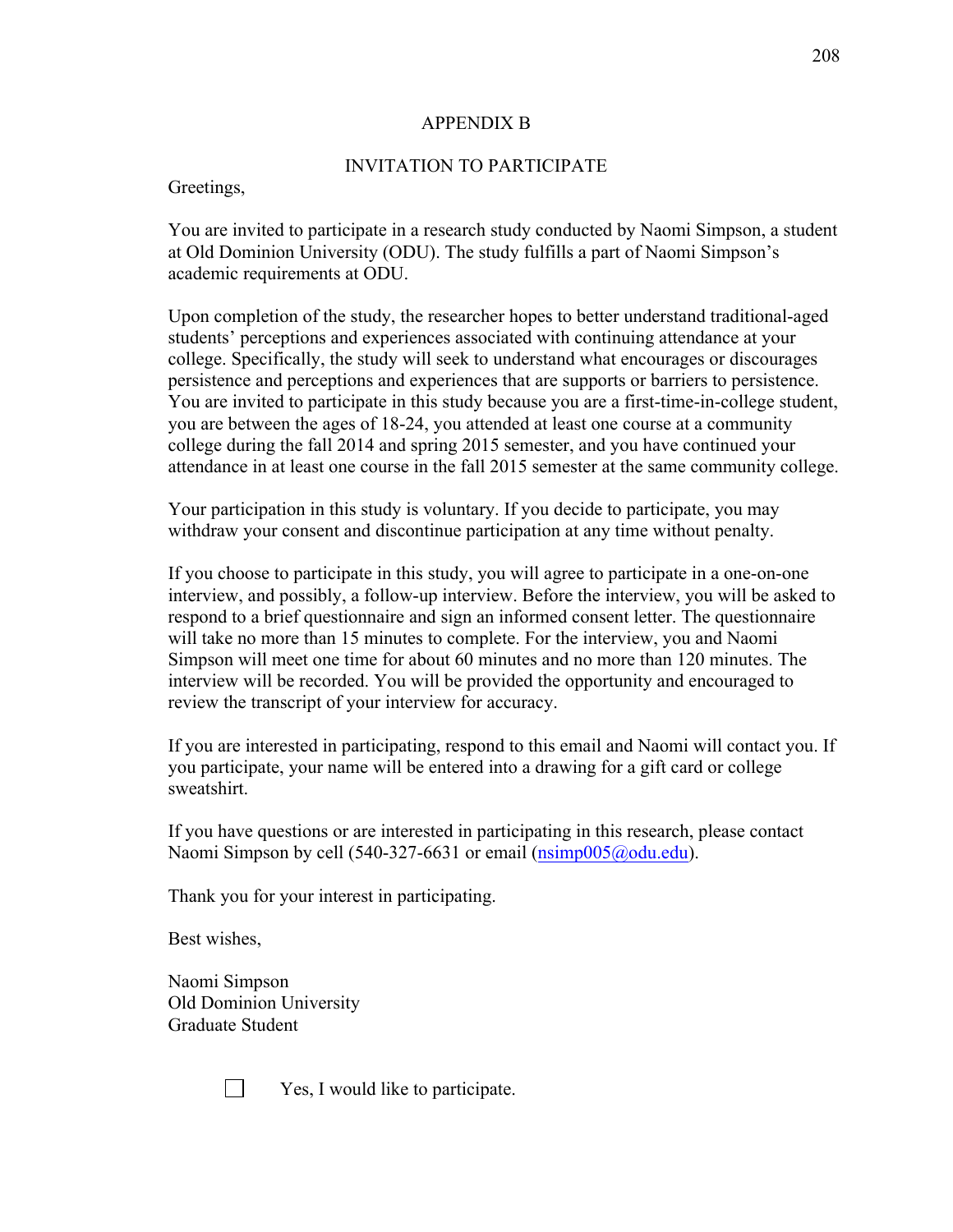The best way to contact me is:

| $\mathbf{I}$ | No, I'm not interested in participating. |
|--------------|------------------------------------------|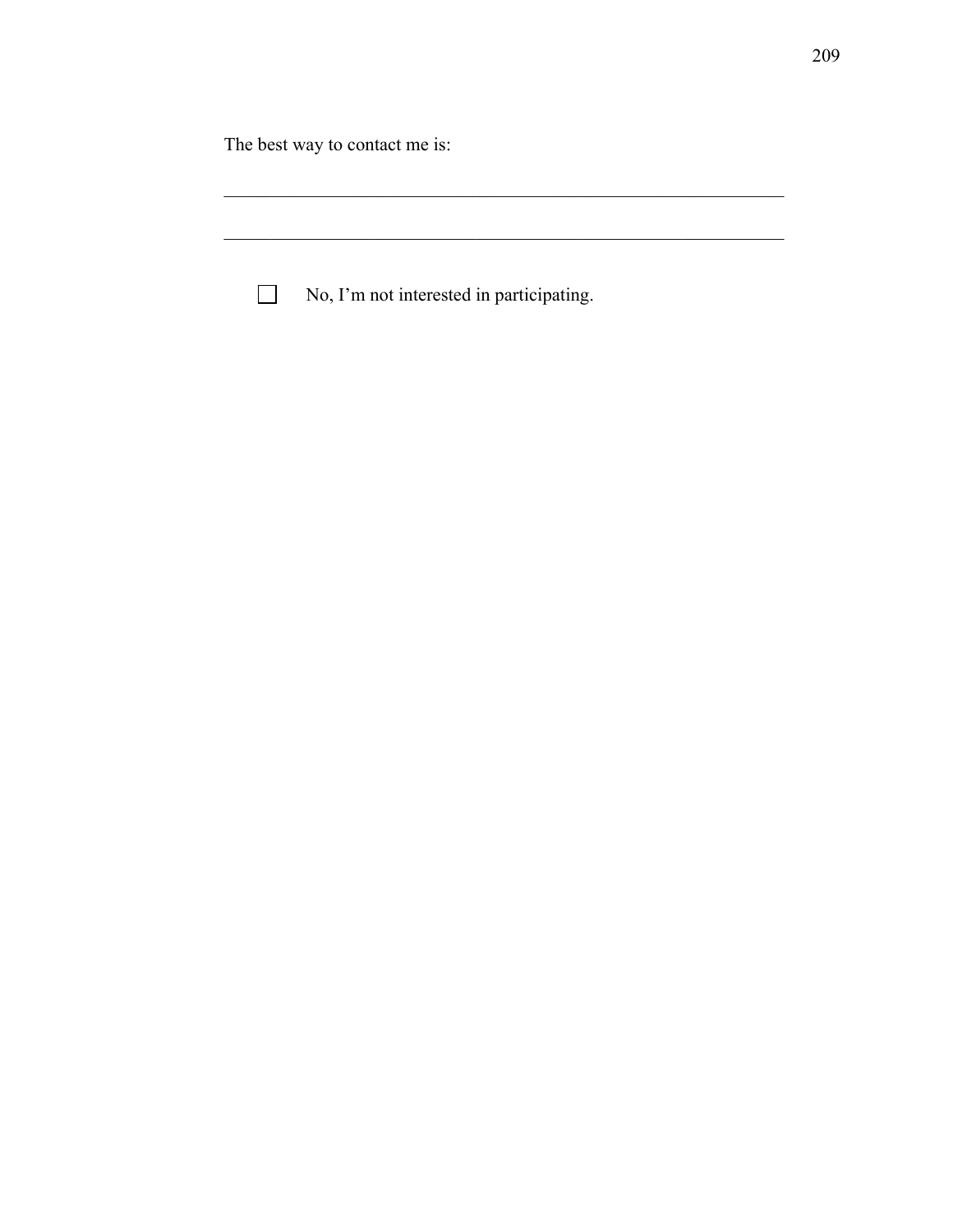### APPENDIX C

# INFORMED CONSENT

My name is Naomi Simpson. I am a graduate student at Old Dominion University under the direction of Dr. Dana Burnett. I am conducting a study to explore traditional-aged community college students' perceptions and experiences toward persistence. Several studies have been conducted looking into the subject of community college student persistence and retention. None of them have explained what encourages or discourages persistence from the student's perspective.

If you volunteer to participate in this study you will be asked to do the following:

- o Complete a brief, pre-interview questionnaire designed to gather demographic information for the purposes of describing the participants in this study.
- o Participate in a 60-minute, audio-recorded interview about your perceptions, experiences, and views of continuing your attendance at a community college.

This study poses no foreseeable risk to you. You may choose not to answer any questions with which you are uncomfortable, and you may withdraw your consent to participate at any time, without penalty. The results of this study may be used to improve existing interactions with students and/or develop new support programs for community college students.

The researchers will take reasonable steps to keep private information, such as your name, questionnaire responses, and responses to the interview questions confidential. The researcher will remove personally identifying information from transcripts and utilize pseudonyms to protect your privacy. Additionally, research records will be kept confidential to the extent allowed by law. All data from this project will be stored in an encrypted folder on my personal computer, and will be stored in a locked cabinet when not in use for a period of 3-5 years. The results of this study may be used in reports, presentations and publications, but the researcher will not identify you.

It is okay for you to say NO. Even if you agree to say YES now, you are free to say NO later, and walk away or withdraw from the study at any time without suffering a penalty or loss of benefits.

#### Voluntary Consent

By signing this form, you are saying several things. You are agreeing that you are between the ages of 18-24. You are saying that you have read this form or have had it read to you, that you are satisfied that you understand this form, the research study, and its risks and benefits. You are also saying that you agree to participate in this project. The researchers should have answered any questions you may have had about the research. If you have any questions later on, please contact Naomi Simpson by email (nsimp005@odu.edu) or by cell phone (540-327-6631).

For any questions you may have about your rights or this form, or if any time you feel pressured to participate, then you should call Dr. George Maihafer, the current IRB chair, at 757-683-4520, or the Old Dominion Office of Research at 757-683-3460.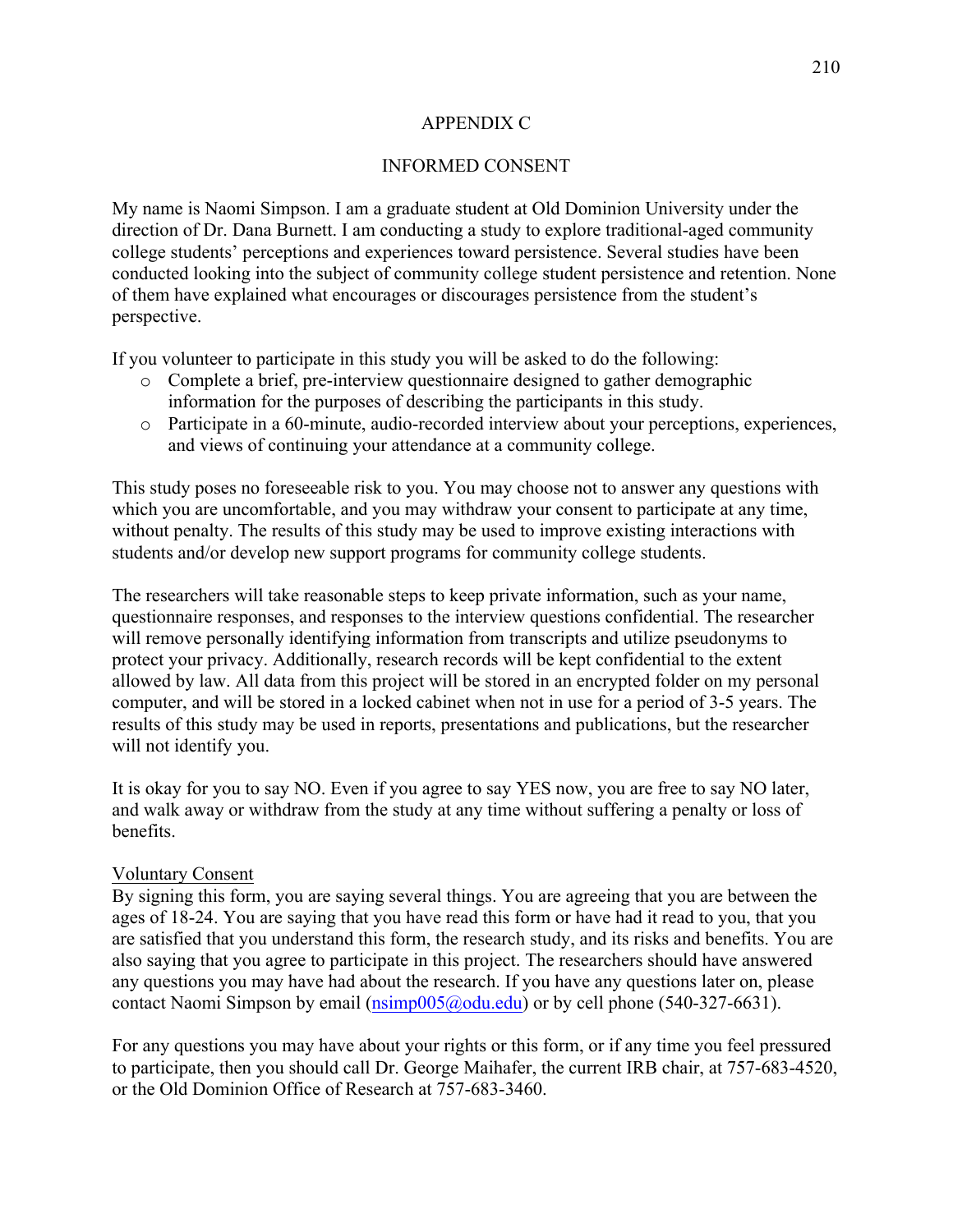And importantly, by signing below, you are telling the researcher YES, that you agree to participate in this study. The researcher will give you a copy of this form for your records.

| Subject's Printed Name & Signature | Date |  |
|------------------------------------|------|--|

# Investigator's Statement

I certify that I have explained to this subject the nature and purpose of this research, including any benefits and risks. I have described the rights and protections offered to human subjects and have done nothing to pressure, coerce, or falsely entice this subject into participating. I am aware of my obligations under state and federal laws and promise compliance. I have answered the subject's questions and have encouraged him/her to ask additional questions at any time during the course of this study. I have witnessed the above signature on this consent form.

| Investigator's Printed Name & Signature | Date |
|-----------------------------------------|------|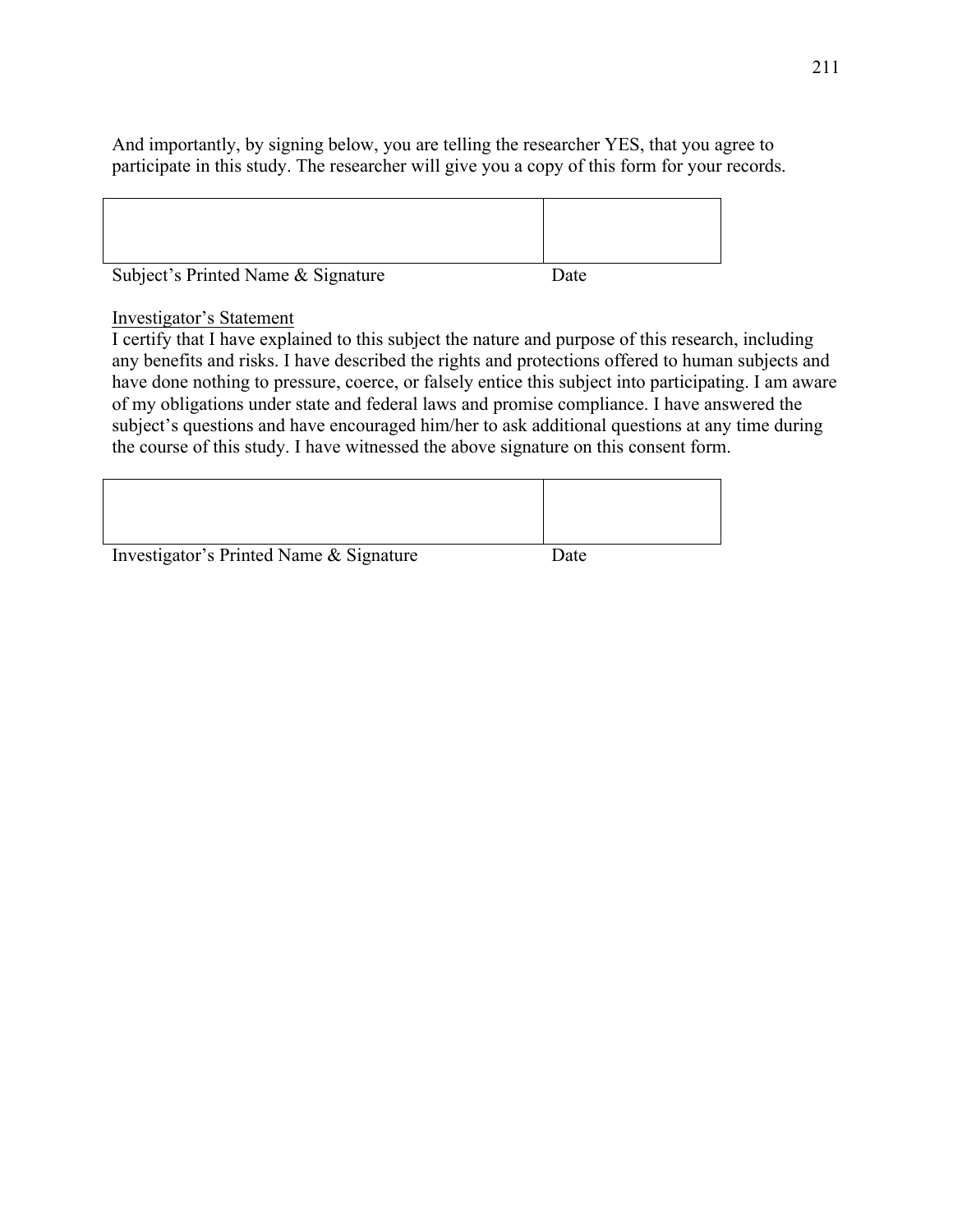### APPENDIX D

# PRE-INTERVIEW QUESTIONNAIRE

The following questions are designed to collect demographic information and to take less than 15 minutes to complete.

- 1. Age
- 2. Gender
- 3. Race/Ethnicity
- 4. State of Residency
- 5. When did you first attend this community college (semester, year)?
- 6. Are you currently enrolled? (yes, no)
- 7. How many credits are you taking?
- 8. Are you receiving financial aid? (no; yes, grants only; yes, grants and loans; yes, loans only)
- 9. May we contact you for follow-up?
- 10. How do you wish to be reached? (phone?, email?, other –specify)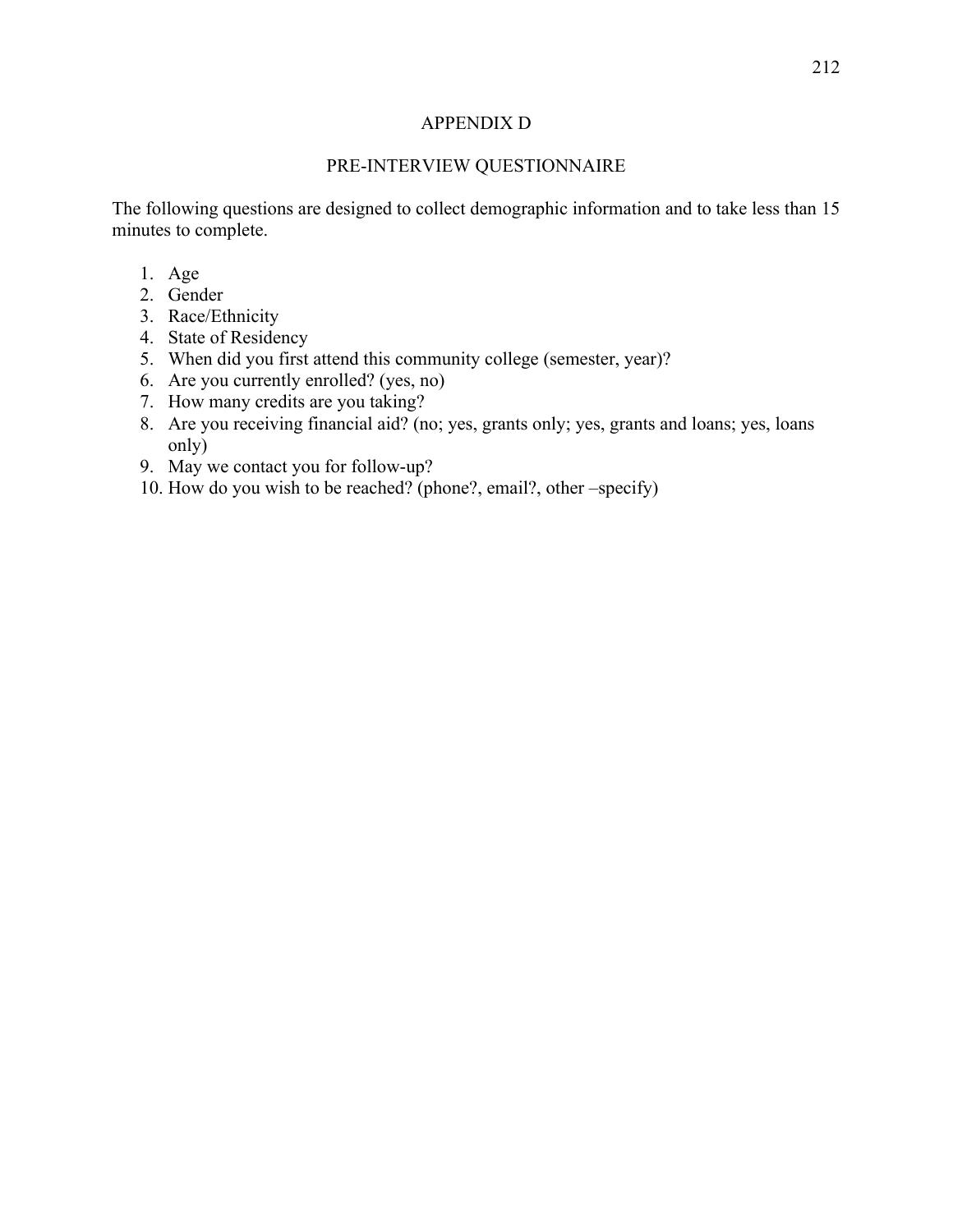# APPENDIX E

# INTERVIEW PROTOCOL

Opening Script: Good morning (afternoon). Thank you for your participation in my research. As a reminder, I am interested in understanding traditional-aged community college students' experiences and perceptions that contribute to their decisions to enroll at a community college and continue their attendance from one year to the next. In this interview I will be asking you a series of questions about your experiences, opinions, and feelings about enrolling as a community college student. This interview will take about sixty minutes. Please be aware that your perspectives and viewpoints are interesting and relevant to this research. To help me focus on what you are saying in the interview, I would like to audio record our conversation. Is that okay with you? BEGIN AUDIO RECORDING

# GIVE PARTICIPANT INFORMED CONSENT FORM

Again, thank you for your willingness to participate in this research. Please take a few minutes to review and sign this consent form. It basically says that you: agree to be interviewed, to be audio recorded, that your personal information will be kept confidential and that you will not be personally identified in any reports or presentations, and that your participation is voluntary and can be stopped by you at any time. Please let me know if you have questions or need me to clarify anything.

# GIVE PARTICIPANT PRE-INTERVIEW QUESTIONNAIRE

Please take a few minutes to complete the pre-interview questionnaire. Please let me know if you have questions or need me to clarify anything.

#### BEGIN INTERVIEW QUESTIONS

Interview Questions

- 1. Tell me about your decision to attend community college, what led you here?
- 2. What were some of the things you considered in your decision to start community college?
- 3. What was your first semester/first year like?
- 4. What are some of your responsibilities?
- 5. Tell me about your decision to continue attending, what is keeping you here?
- 6. What has been your most heartbreaking setback so far?
- 7. What has been the scariest or most frustrating experience?
- 8. Have you thought about stopping your attendance, or quitting your college journey?
- 9. What is your support system like?
- 10. What are your interactions like with professors, classmates and other college employees?
- 11. What is your most memorable college experience?
- 12. What has been the most rewarding part of your journey?
- 13. What helps you continue at the community college? Potential follow-up questions
- Tell me a little more about that.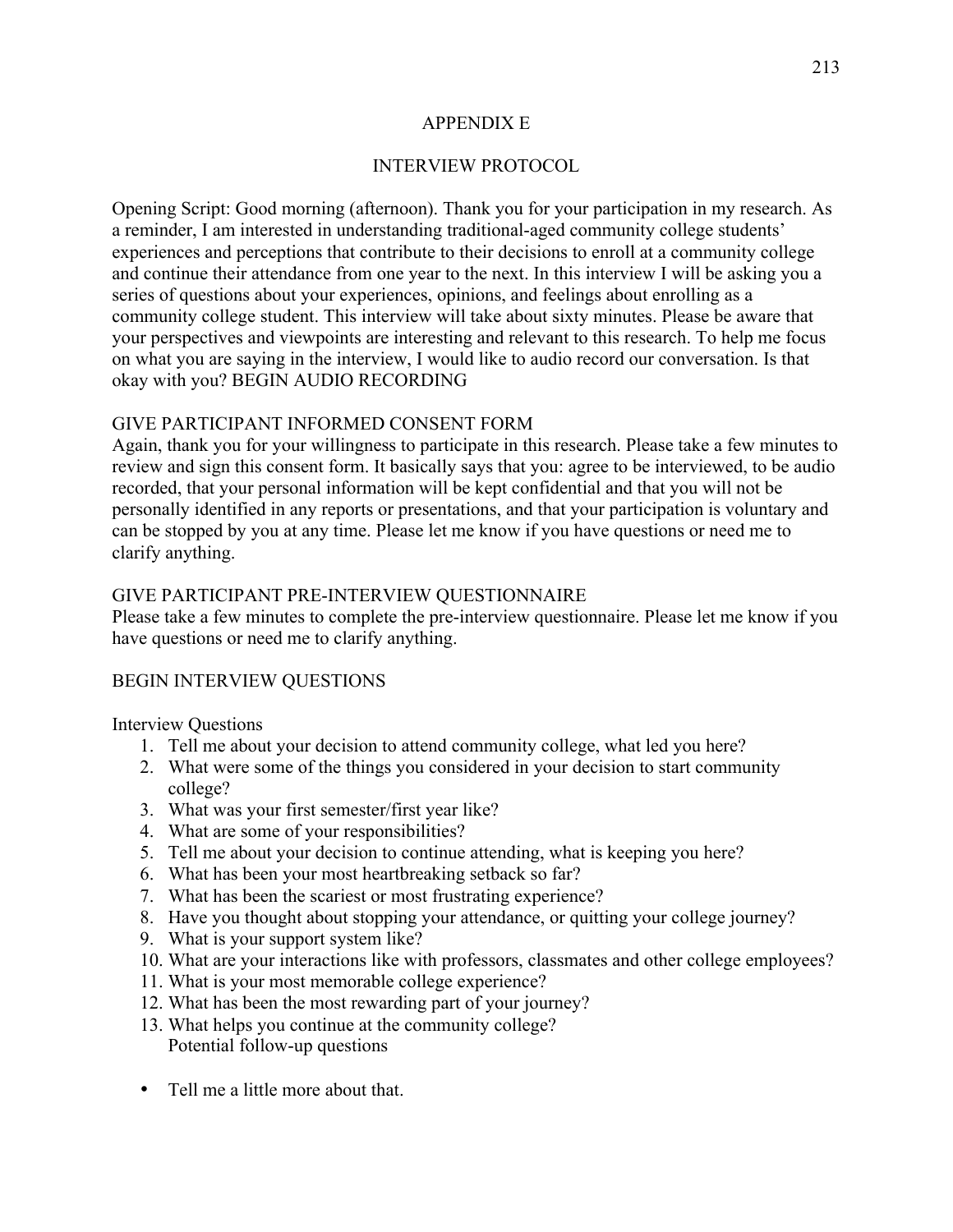- What made it helpful/difficult?
- Is there anything that has not been covered that you would like to share?